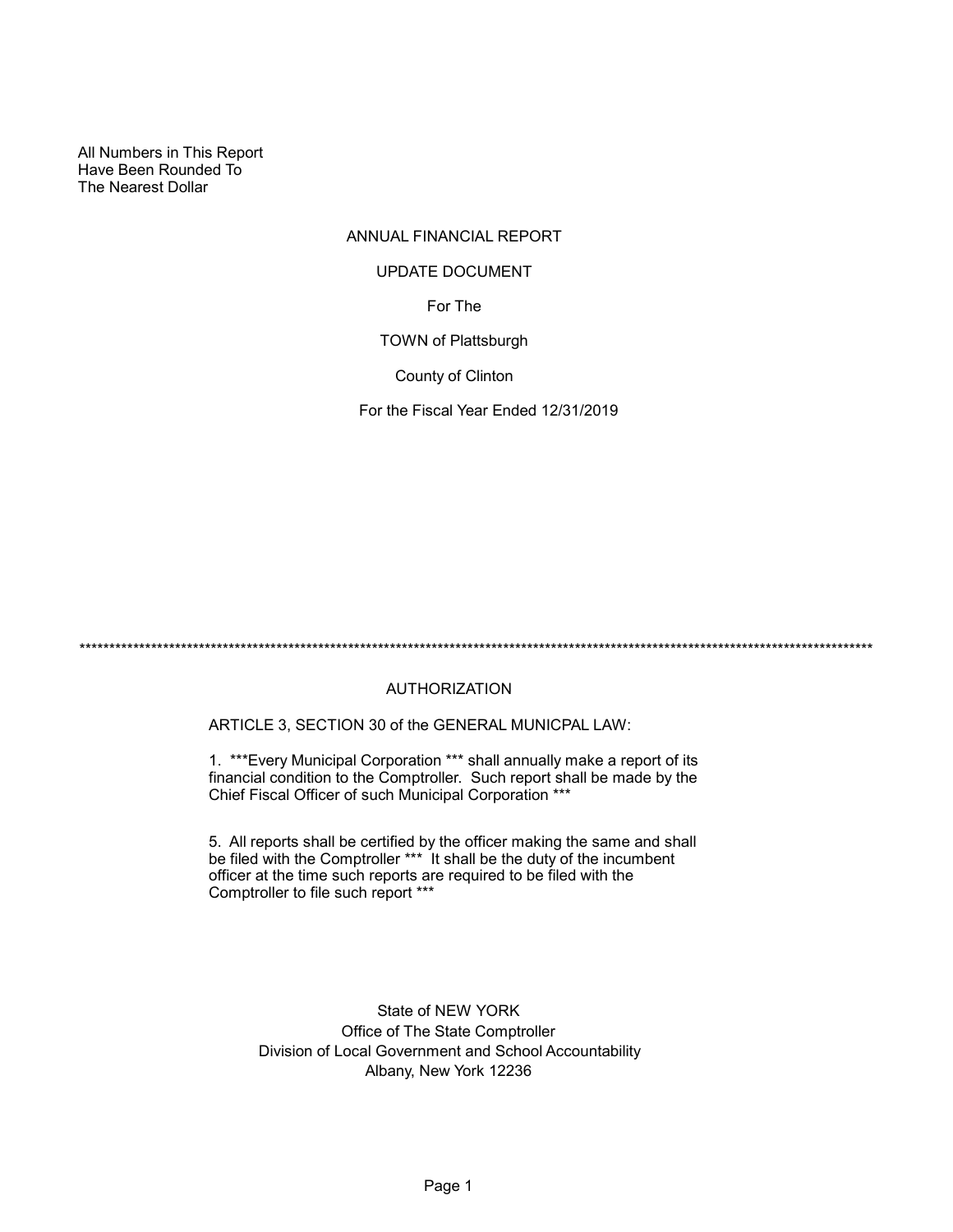#### TOWN OF Plattsburgh

#### \*\*\* FINANCIAL SECTION \*\*\*

Financial Information for the following funds and account groups are included in the Annual Financial Report filed by your government for the fiscal year ended 2018 and has been used by the OSC as the basis for preparing this update document for the fiscal year ended 2019:

> (A) GENERAL (CD) SPECIAL GRANT (DA) HIGHWAY-TOWN-WIDE (H) CAPITAL PROJECTS (H012) TREADWELLS MILLS WATER (H043) SIDEWALKS (H055) CADYVILLE SEWER (H060) CHAMPLAIN PARK SEWER (H074) MOFFIT ROAD WATER (H020) MORRISONVILLE WATER CP H01 WATER SUPPLY INVESTIGATION H02 TANK MAINTENANCE H03 SORRELL LIFTSTATION H04 ROUTE 3 LIFTSTATION (H76) CADYVILLE PARK PURCHASE (H77) STREET LIGHT PURCHASE H09 2 MILLION GALSTORAGE TANK H10 TANK REHAB CHAMPLAIN PARK H14 TANK REHAB BLUFF POINT H15 TANK REHAB CADYVILLE H18 ROUTE 9 NORTH LIFTSTATION H19 BASE MANHOLES H21 SOURCE SUPPLY H24 TRADE RD/I87 LIFTSTATION H25 BLUFF POINT/CONN LIFT H11 CUMBERLAND CORNERS TANK H16 HAMMOND LANE TANK H26 BASE WATER MAINS H23 BULLIS ROAD REHAB H27 KIMBERLY LANE TANK 1 REHAB H29 KIMBERLY LANE TANK 3 REHAB H31 KIMBERLY TANK 5 REHAB H32 QUARRY ROAD WATER H33 SALMON RIVER WATER PROJECT (K) GENERAL FIXED ASSETS (SD) DRAINAGE (SL) LIGHTING (SM) MISCELLANEOUS (SM1) WATER AND SEWER ADMIN (SM2) AMBULANE DISTRICT (SS) SEWER (SS25) CONSOLIDTAED SEWER (SS26) BASE SEWER (SW) WATER (SW46) CONSOLIDATED WATER (SW47) BASE WATER (TA) AGENCY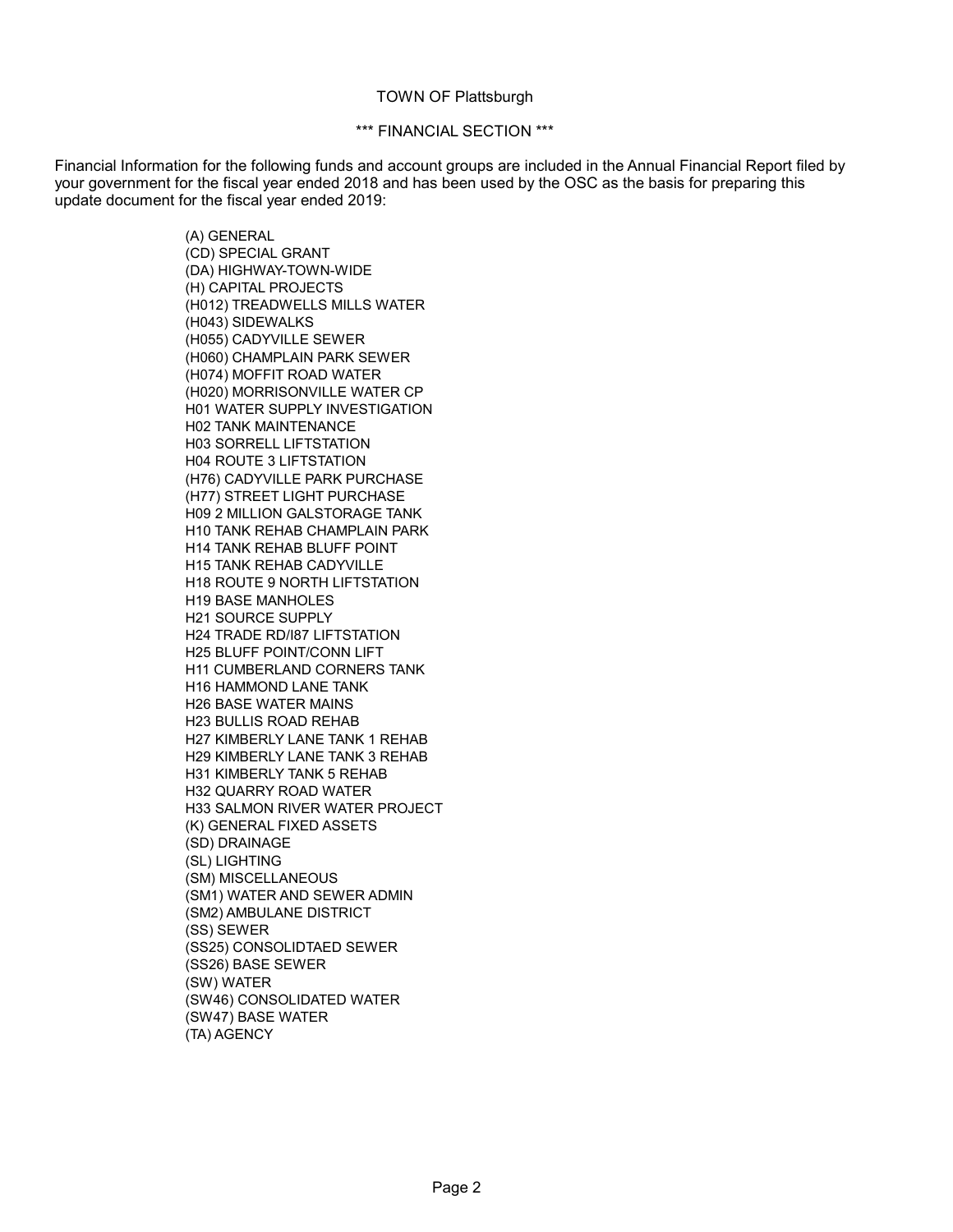### TOWN OF Plattsburgh

# \*\*\* FINANCIAL SECTION \*\*\*

Financial Information for the following funds and account groups are included in the Annual Financial Report filed by your government for the fiscal year ended 2018 and has been used by the OSC as the basis for preparing this update document for the fiscal year ended 2019:

### (W) GENERAL LONG-TERM DEBT

All amounts included in this update document for 2018 represent data filed by your government with OSC as reviewed and adjusted where necessary.

# \*\*\* SUPPLEMENTAL SECTION \*\*\*

The Supplemental Section includes the following sections:

- 1) Statement of Indebtedness
- 2) Schedule of Time Deposits and Investments
- 3) Bank Reconciliation
- 4) Local Government Questionnaire
- 5) Schedule of Employee and Retiree Benefits
- 6) Schedule of Energy Costs and Consumption

All numbers in this report will be rounded to the nearest dollar.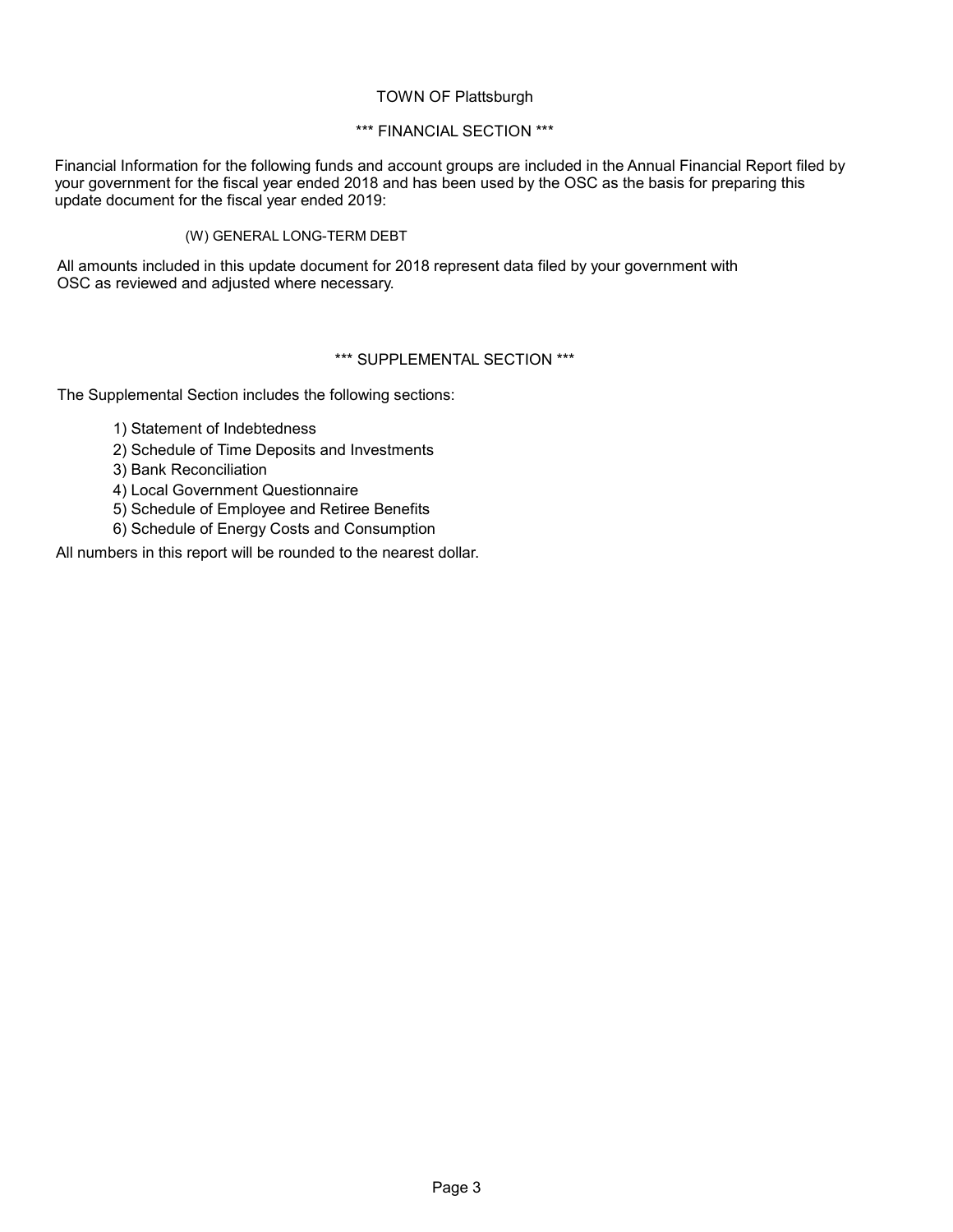(A) GENERAL

Balance Sheet

| <b>Code Description</b>                                | 2018         | EdpCode | 2019      |
|--------------------------------------------------------|--------------|---------|-----------|
| <b>Assets</b>                                          |              |         |           |
| Cash                                                   | 1,827,801    | A200    | 1,997,513 |
| Petty Cash                                             | 860          | A210    | 860       |
| <b>TOTAL Cash</b>                                      | 1,828,661    |         | 1,998,373 |
| <b>Accounts Receivable</b>                             | 166,363      | A380    | 164,010   |
| <b>TOTAL Other Receivables (net)</b>                   | 166,363      |         | 164,010   |
| Due From State And Federal Government                  |              | A410    | 18,750    |
| <b>TOTAL State And Federal Aid Receivables</b>         | $\mathbf{0}$ |         | 18,750    |
| Due From Other Funds                                   | 1,398        | A391    | 3,184     |
| <b>TOTAL Due From Other Funds</b>                      | 1,398        |         | 3,184     |
| Due From Other Governments                             | 918,845      | A440    | 1,160,050 |
| <b>TOTAL Due From Other Governments</b>                | 918,845      |         | 1,160,050 |
| Prepaid Expenses                                       | 57,817       | A480    | 54,504    |
| <b>TOTAL Prepaid Expenses</b>                          | 57,817       |         | 54,504    |
| <b>Cash Special Reserves</b>                           | 75,345       | A230    | 151,174   |
| <b>TOTAL Restricted Assets</b>                         | 75,345       |         | 151,174   |
| <b>TOTAL Assets and Deferred Outflows of Resources</b> | 3,048,429    |         | 3,550,045 |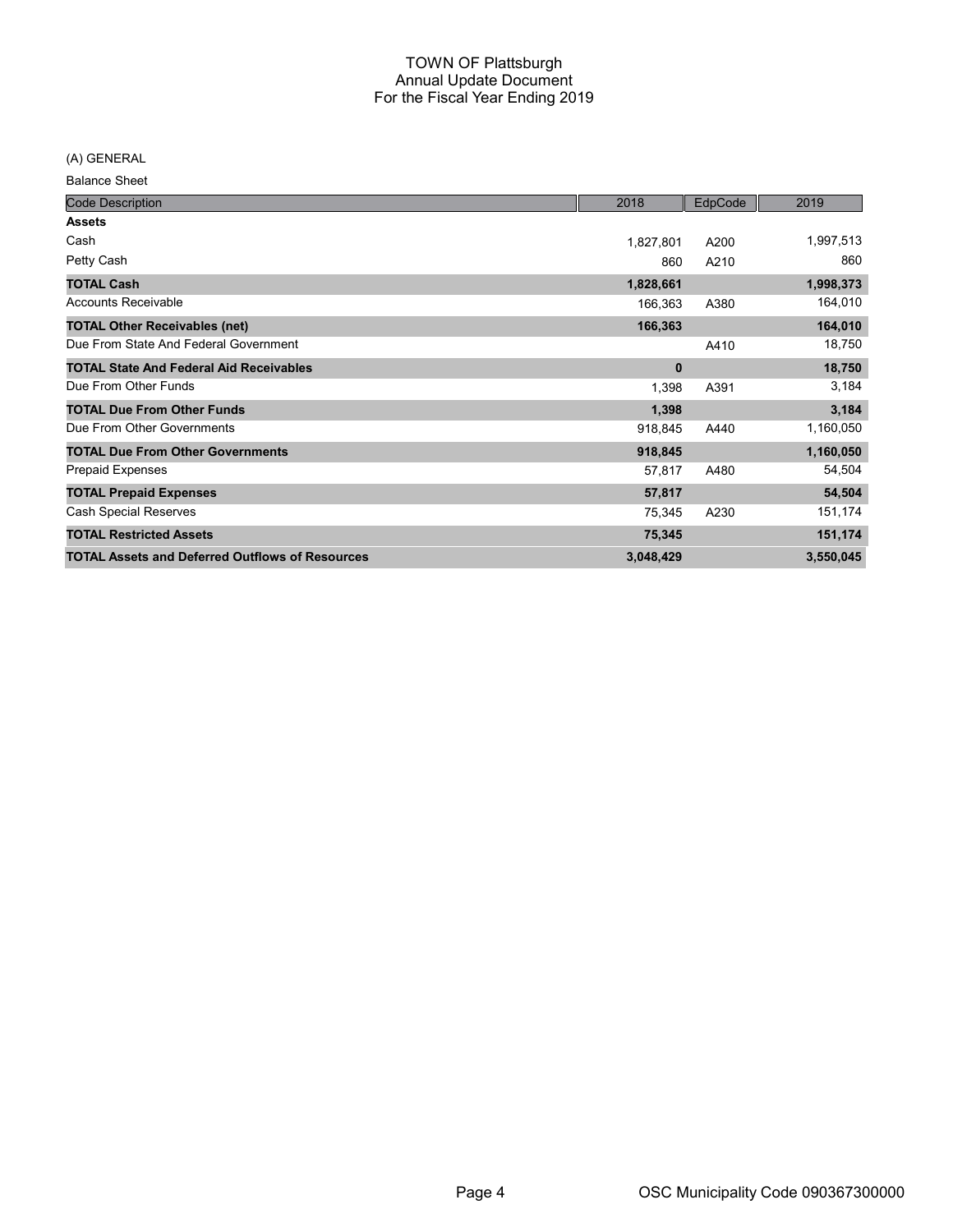# (A) GENERAL

Balance Sheet

| <b>Code Description</b>                                     | 2018      | EdpCode | 2019      |
|-------------------------------------------------------------|-----------|---------|-----------|
| <b>Accounts Payable</b>                                     | 82,285    | A600    | 85,247    |
| <b>TOTAL Accounts Payable</b>                               | 82,285    |         | 85,247    |
| <b>Accrued Liabilities</b>                                  | 14.566    | A601    | 19,437    |
| <b>TOTAL Accrued Liabilities</b>                            | 14.566    |         | 19,437    |
| Overpayments & Clearing Account                             | 300       | A690    |           |
| <b>TOTAL Other Liabilities</b>                              | 300       |         | $\bf{0}$  |
| Due To Other Governments                                    | 47.158    | A631    | 38,177    |
| <b>TOTAL Due To Other Governments</b>                       | 47,158    |         | 38,177    |
| <b>TOTAL Liabilities</b>                                    | 144,309   |         | 142,861   |
| <b>Deferred Inflows of Resources</b>                        |           |         |           |
| Deferred Inflow of Resources                                | 18.349    | A691    | 14,425    |
| <b>TOTAL Deferred Inflows of Resources</b>                  | 18,349    |         | 14,425    |
| <b>TOTAL Deferred Inflows of Resources</b>                  | 18,349    |         | 14,425    |
| <b>Fund Balance</b>                                         |           |         |           |
| Not in Spendable Form                                       | 57,817    | A806    | 54,504    |
| <b>TOTAL Nonspendable Fund Balance</b>                      | 57,817    |         | 54,504    |
| <b>Capital Reserve</b>                                      | 75.345    | A878    | 151,175   |
| <b>TOTAL Restricted Fund Balance</b>                        | 75,345    |         | 151,175   |
| Assigned Appropriated Fund Balance                          | 384.799   | A914    | 421,122   |
| Assigned Unappropriated Fund Balance                        |           | A915    |           |
| <b>TOTAL Assigned Fund Balance</b>                          | 384,799   |         | 421,122   |
| <b>Unassigned Fund Balance</b>                              | 2,367,810 | A917    | 2,765,958 |
| <b>TOTAL Unassigned Fund Balance</b>                        | 2,367,810 |         | 2,765,958 |
| <b>TOTAL Fund Balance</b>                                   | 2,885,771 |         | 3,392,759 |
| <b>TOTAL Liabilities, Deferred Inflows And Fund Balance</b> | 3,048,429 |         | 3,550,045 |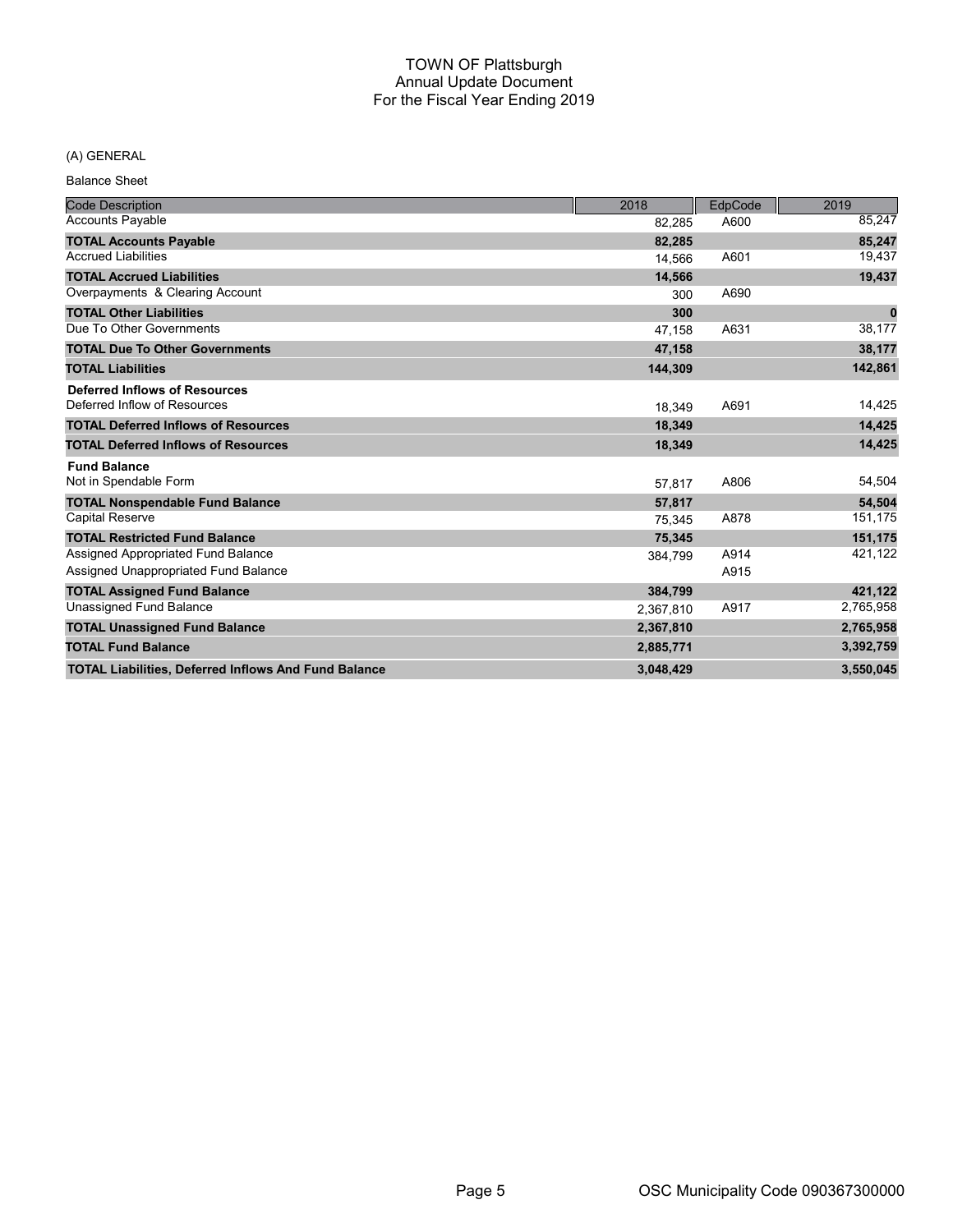(A) GENERAL

| Results of Operation                                    |           |         |           |
|---------------------------------------------------------|-----------|---------|-----------|
| <b>Code Description</b>                                 | 2018      | EdpCode | 2019      |
| <b>Revenues</b>                                         |           |         |           |
| Other Payments In Lieu of Taxes                         | 20,111    | A1081   | 20,225    |
| Interest & Penalties On Real Prop Taxes                 | 28,746    | A1090   | 15,956    |
| <b>TOTAL Real Property Tax Items</b>                    | 48,857    |         | 36,181    |
| Non Prop Tax Dist By County                             | 2,759,588 | A1120   | 2,780,559 |
| Franchises                                              | 203,317   | A1170   | 204,114   |
| <b>TOTAL Non Property Tax Items</b>                     | 2,962,905 |         | 2,984,673 |
| <b>Clerk Fees</b>                                       | 2,656     | A1255   | 2,939     |
| Safety Inspection Fees                                  | 175       | A1560   | 250       |
| Charges-Programs For The Aging                          |           | A1972   | 13,170    |
| Park And Recreational Charges                           | 18,939    | A2001   | 31,118    |
| Contributions, Private Agencies-Youth                   |           | A2070   | $-1,810$  |
| Other Culture & Recreation Income                       |           | A2089   | 6,300     |
| <b>Zoning Fees</b>                                      | 4,635     | A2110   | 5,850     |
| <b>Planning Board Fees</b>                              | 15,300    | A2115   | 27,930    |
| <b>TOTAL Departmental Income</b>                        | 41,705    |         | 85,747    |
| Youth Recreation Services, Other Govts                  | 3,680     | A2350   | 5,057     |
| <b>TOTAL Intergovernmental Charges</b>                  | 3,680     |         | 5,057     |
| Interest And Earnings                                   | 3,885     | A2401   | 26,778    |
| Rental, Other (specify)                                 | 15,323    | A2440   | 15,447    |
| Commissions                                             | 23        | A2450   |           |
| <b>TOTAL Use of Money And Property</b>                  | 19,231    |         | 42,225    |
| <b>Business &amp; Occupational License</b>              | 5,025     | A2501   | 3,775     |
| Games of Chance                                         | 50        | A2530   | 20        |
| <b>Bingo Licenses</b>                                   | 1,012     | A2540   | 762       |
| Dog Licenses                                            | 10,259    | A2544   | 8,924     |
| <b>Building And Alteration Permits</b>                  | 48,639    | A2555   | 177,049   |
| <b>Street Opening Permits</b>                           | 875       | A2560   | 1,375     |
| <b>TOTAL Licenses And Permits</b>                       | 65,860    |         | 191,905   |
| <b>Fines And Forfeited Bail</b>                         | 290,098   | A2610   | 297,094   |
| <b>TOTAL Fines And Forfeitures</b>                      | 290,098   |         | 297,094   |
| Sales of Scrap & Excess Materials                       | 26,987    | A2650   |           |
| <b>TOTAL Sale of Property And Compensation For Loss</b> | 26,987    |         | $\pmb{0}$ |
| Refunds of Prior Year's Expenditures                    | 3,405     | A2701   | 4,265     |
| <b>Gifts And Donations</b>                              | 5,260     | A2705   | 10,592    |
| <b>AIM Related Payments</b>                             |           | A2750   | 92,803    |
| Unclassified (specify)                                  | 5,856     | A2770   | 1,186     |
| <b>TOTAL Miscellaneous Local Sources</b>                | 14,521    |         | 108,846   |
| St Aid, Revenue Sharing                                 | 92,803    | A3001   |           |
| St Aid, Mortgage Tax                                    | 226,479   | A3005   | 217,968   |
| St Aid - Other (specify)                                | 57,873    | A3089   | 55,684    |
| St Aid, Youth Programs                                  | 3,579     | A3820   | 3,759     |
| St Aid, Planning Studies                                |           | A3902   | 25,789    |
| <b>TOTAL State Aid</b>                                  | 380,734   |         | 303,200   |
| <b>TOTAL Revenues</b>                                   | 3,854,578 |         | 4,054,928 |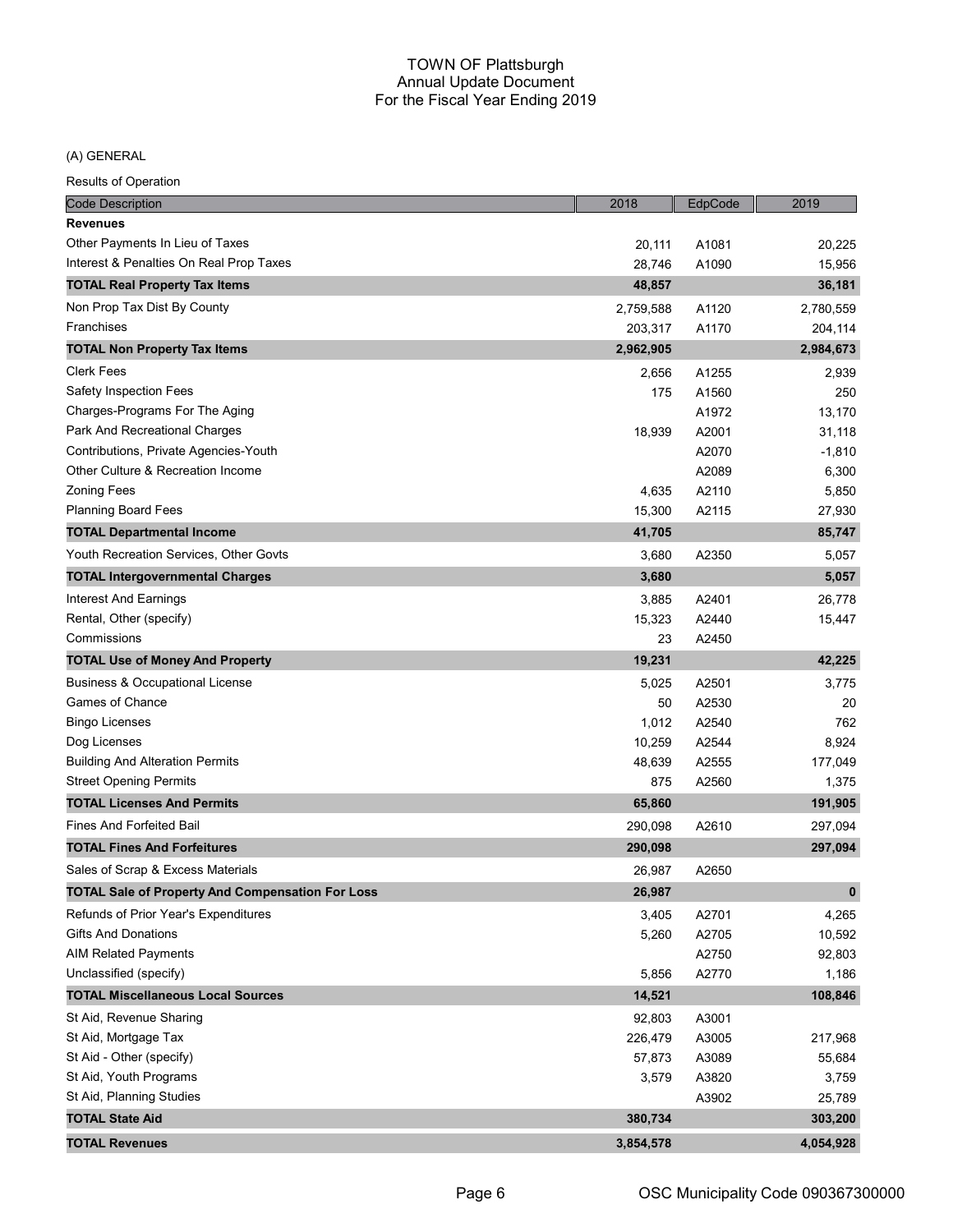(A) GENERAL

| <b>Results of Operation</b>                    |           |         |           |
|------------------------------------------------|-----------|---------|-----------|
| <b>Code Description</b>                        | 2018      | EdpCode | 2019      |
| <b>Other Sources</b>                           |           |         |           |
| Interfund Transfers                            | 15.000    | A5031   | 15,000    |
| <b>TOTAL Interfund Transfers</b>               | 15,000    |         | 15,000    |
| <b>TOTAL Other Sources</b>                     | 15,000    |         | 15,000    |
| <b>TOTAL Detail Revenues And Other Sources</b> | 3,869,578 |         | 4,069,928 |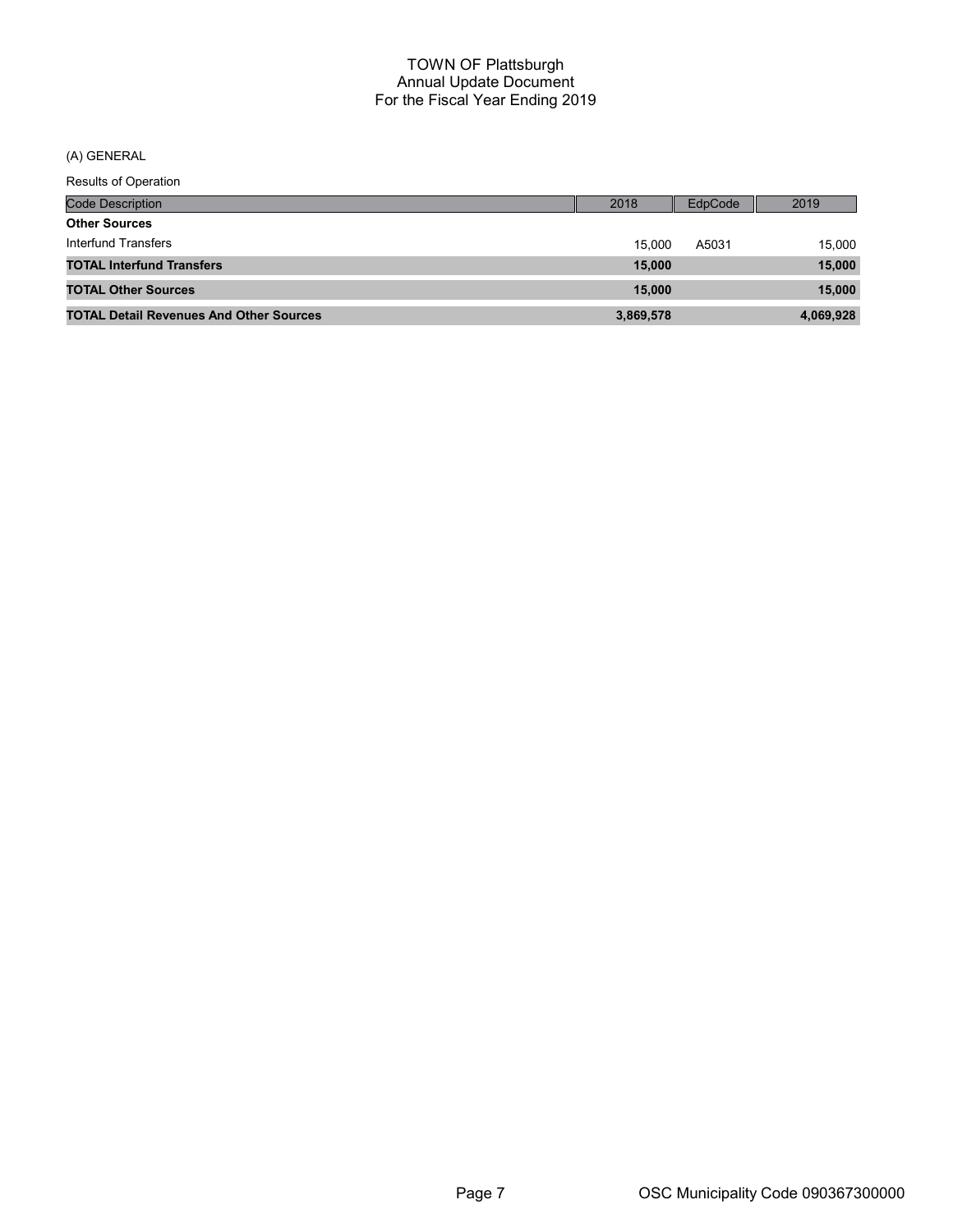#### (A) GENERAL

| <b>Code Description</b>                    | 2018    | EdpCode | 2019    |
|--------------------------------------------|---------|---------|---------|
| <b>Expenditures</b>                        |         |         |         |
| Legislative Board, Pers Serv               | 52,000  | A10101  | 52,000  |
| Legislative Board, Equip & Cap Outlay      |         | A10102  | 512     |
| Legislative Board, Contr Expend            | 713     | A10104  | 2,031   |
| Legislative Board, Empl Bnfts              | 10,301  | A10108  | 10,999  |
| <b>TOTAL Legislative Board</b>             | 63,014  |         | 65,542  |
| Municipal Court, Pers Serv                 | 249,102 | A11101  | 256,570 |
| Municipal Court, Equip & Cap Outlay        | 935     | A11102  | 1,845   |
| Municipal Court, Contr Expend              | 37,264  | A11104  | 38,200  |
| Municipal Court, Empl Bnfts                | 100,755 | A11108  | 94,488  |
| <b>TOTAL Municipal Court</b>               | 388,056 |         | 391,103 |
| Supervisor, pers Serv                      | 71,500  | A12201  | 71,500  |
| Supervisor, equip & Cap Outlay             | 135     | A12202  | 1,239   |
| Supervisor, contr Expend                   | 2,530   | A12204  | 3,088   |
| Supervisor, empl Bnfts                     | 32,918  | A12208  | 32,823  |
| <b>TOTAL Supervisor</b>                    | 107,083 |         | 108,650 |
| Auditor, Contr Expend                      | 31,000  | A13204  | 26,500  |
| <b>TOTAL Auditor</b>                       | 31,000  |         | 26,500  |
| Tax Collection, pers Serv                  | 49,947  | A13301  | 51,213  |
| Tax Collection, equip & Cap Outlay         | 656     | A13302  | 1,395   |
| Tax Collection, contr Expend               | 7,876   | A13304  | 9,403   |
| Tax Collection, empl Bnfts                 | 11,314  | A13308  | 11,708  |
| <b>TOTAL Tax Collection</b>                | 69,793  |         | 73,719  |
| Assessment, Pers Serv                      | 91,334  | A13551  | 101,584 |
| Assessment, Equip & Cap Outlay             |         | A13552  |         |
| Assessment, Contr Expend                   | 24,221  | A13554  | 19,245  |
| Assessment, Empl Bnfts                     | 50,067  | A13558  | 43,925  |
| <b>TOTAL Assessment</b>                    | 165,622 |         | 164,754 |
| Clerk, pers Serv                           | 41,879  | A14101  | 31,902  |
| Clerk, equip & Cap Outlay                  | 491     | A14102  | 1,944   |
| Clerk, contr Expend                        | 5,607   | A14104  | 6,777   |
| Clerk, empl Bnfts                          | 14,094  | A14108  | 14,050  |
| <b>TOTAL Clerk</b>                         | 62,071  |         | 54,673  |
| Law, Pers Serv                             | 76,933  | A14201  | 30,750  |
| Law, Contr Expend                          | 35      | A14204  | 50,220  |
| Law, Empl Bnfts                            | 24,416  | A14208  | 16,235  |
| <b>TOTAL Law</b>                           | 101,384 |         | 97,205  |
| Personnel, Pers Serv                       | 212,579 | A14301  | 201,959 |
| Personnel, equip & Cap Outlay              | 480     | A14302  | 1,574   |
| Personnel, Contr Expend                    | 1,290   | A14304  | 1,272   |
| Personnel, Empl Bnfts                      | 110,953 | A14308  | 106,097 |
| <b>TOTAL Personnel</b>                     | 325,302 |         | 310,902 |
| Elections, Contr Expend                    | 28,550  | A14504  | 26,615  |
| <b>TOTAL Elections</b>                     | 28,550  |         | 26,615  |
| Central Services Admin, equip & Cap Outlay | 33,972  | A16102  | 1,214   |
| Central Services Admin, contr Expend       | 91,015  | A16104  | 106,047 |
| <b>TOTAL Central Services Admin</b>        | 124,987 |         | 107,261 |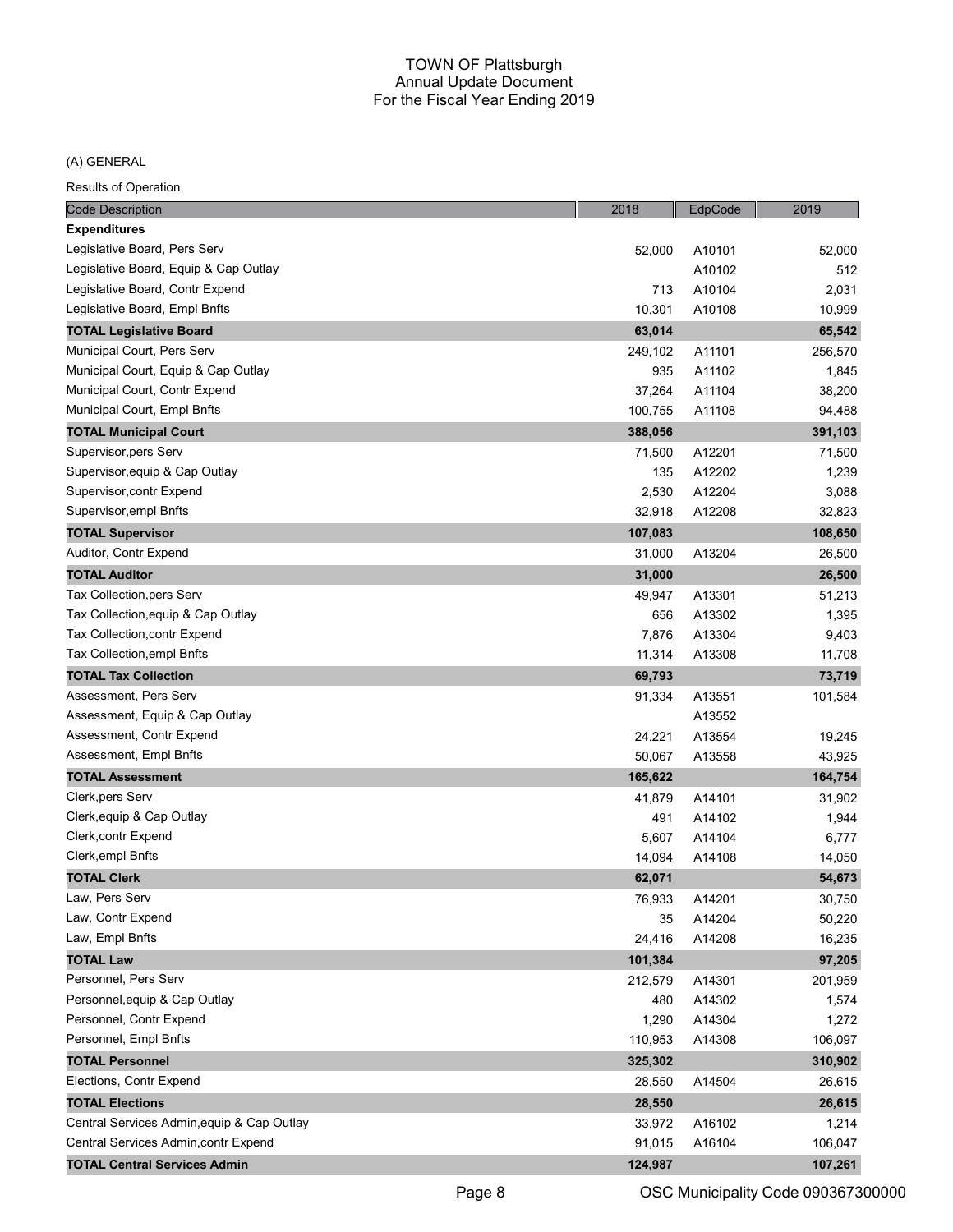(A) GENERAL

| <b>Code Description</b>                          | 2018      | EdpCode | 2019      |
|--------------------------------------------------|-----------|---------|-----------|
| <b>Expenditures</b>                              |           |         |           |
| Buildings, Pers Serv                             | 271,241   | A16201  | 250,463   |
| Buildings, Equip & Cap Outlay                    | 7,956     | A16202  | 200,300   |
| Buildings, Contr Expend                          | 161,436   | A16204  | 168,095   |
| Buildings, Empl Bnfts                            | 173,655   | A16208  | 167,800   |
| <b>TOTAL Buildings</b>                           | 614,288   |         | 786,658   |
| Unallocated Insurance, Contr Expend              | 85,660    | A19104  | 46,906    |
| <b>TOTAL Unallocated Insurance</b>               | 85,660    |         | 46,906    |
| Municipal Assn Dues, Contr Expend                | 1,500     | A19204  | 1,500     |
| <b>TOTAL Municipal Assn Dues</b>                 | 1,500     |         | 1,500     |
| <b>TOTAL General Government Support</b>          | 2,168,310 |         | 2,261,988 |
| Traffic Control, Contr Expen                     | 1,421     | A33104  | 1,261     |
| <b>TOTAL Traffic Control</b>                     | 1,421     |         | 1,261     |
| Control of Animals, Pers Serv                    | 11,878    | A35101  | 10,124    |
| Control of Animals, Contr Expend                 | 7,178     | A35104  | 9,196     |
| Control of Animals, Empl Bnfts                   | 3,500     | A35108  | 2,993     |
| <b>TOTAL Control of Animals</b>                  | 22,556    |         | 22,313    |
| <b>TOTAL Public Safety</b>                       | 23,977    |         | 23,574    |
| Registrar of Vital Statistics, Pers Serv         | 600       | A40201  | 600       |
| Registrar of Vital Stat, Empl Bnfts              | 142       | A40208  | 142       |
| <b>TOTAL Registrar of Vital Stat</b>             | 742       |         | 742       |
| TOTAL Health                                     | 742       |         | 742       |
| Street Admin, Pers Serv                          | 80,512    | A50101  | 82,257    |
| Street Admin, Equip & Cap Outlay                 | 960       | A50102  |           |
| Street Admin, Contr Expend                       | 3,336     | A50104  | 1,699     |
| Street Admin, Empl Bnfts                         | 39,736    | A50108  | 50,369    |
| <b>TOTAL Street Admin</b>                        | 124,544   |         | 134,325   |
| <b>TOTAL Transportation</b>                      | 124,544   |         | 134,325   |
| <b>Community Action, Contr Expend</b>            | 21,123    | A63104  | 21,123    |
| <b>TOTAL Community Action</b>                    | 21,123    |         | 21,123    |
| Programs For Aging, Pers Serv                    | 11,303    | A67721  | 11,249    |
| Programs For Aging, Contr Expend                 | 2,338     | A67724  | 16,337    |
| Programs For Aging, Empl Bnfts                   | 5,518     | A67728  | 5,543     |
| <b>TOTAL Programs For Aging</b>                  | 19,159    |         | 33,129    |
| <b>TOTAL Economic Assistance And Opportunity</b> | 40,282    |         | 54,252    |
| Youth Prog, Pers Serv                            | 123,932   | A73101  | 128,196   |
| Youth Prog, Equip & Cap Outlay                   | 1,845     | A73102  | 700       |
| Youth Prog, Contr Expend                         | 30,612    | A73104  | 38,583    |
| Youth Prog, Empl Bnfts                           | 55,066    | A73108  | 54,518    |
| <b>TOTAL Youth Prog</b>                          | 211,455   |         | 221,997   |
| Historian, Pers Serv                             | 1,000     | A75101  | 1,000     |
| Historian, Equip & Cap Outlay                    |           | A75102  | 512       |
| Historian, Contr Expend                          | 297       | A75104  | 1,080     |
| Historian, Empl Bnfts                            | 80        | A75108  | 79        |
| <b>TOTAL Historian</b>                           | 1,377     |         | 2,671     |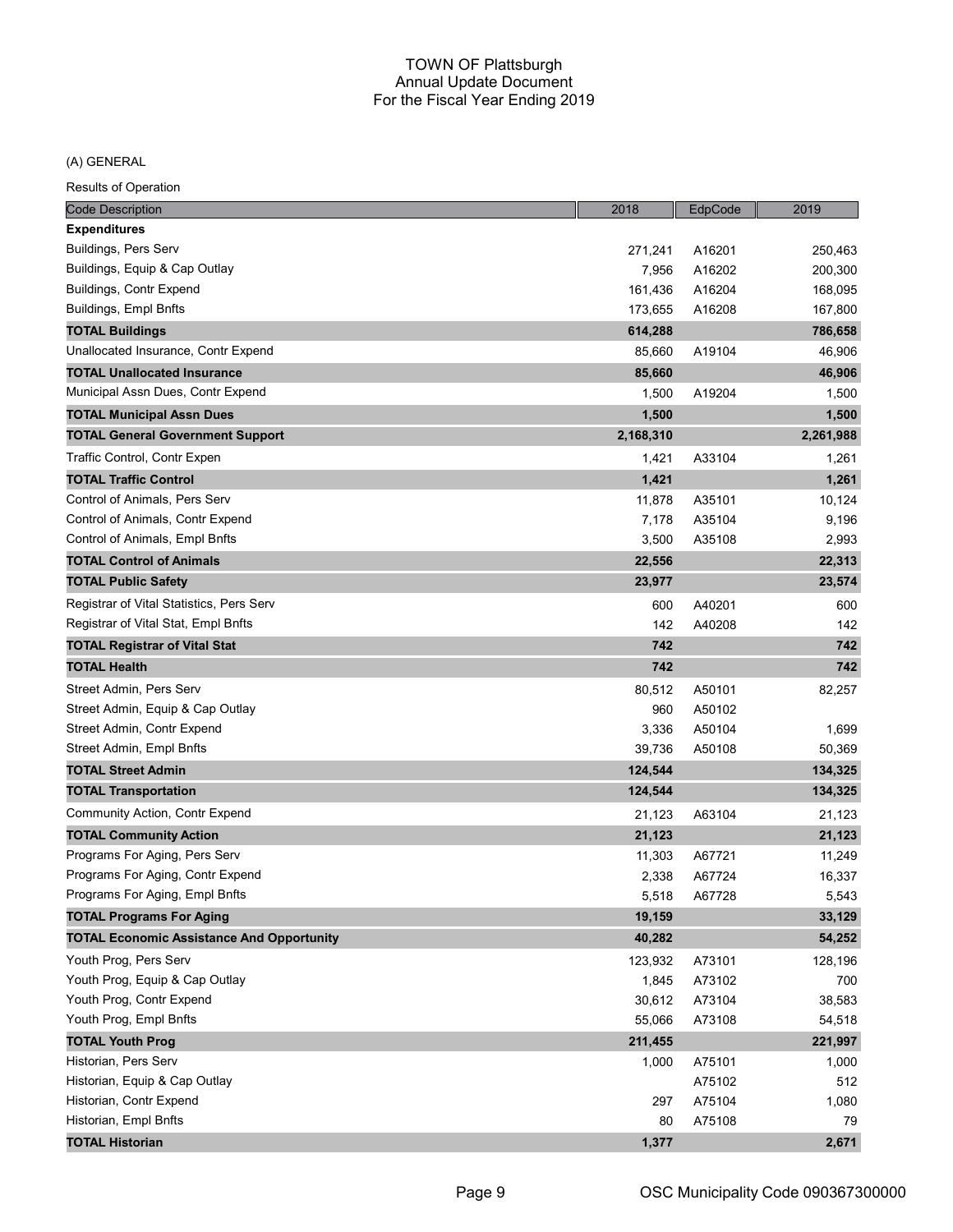(A) GENERAL

| <b>Code Description</b>                         | 2018      | EdpCode | 2019      |
|-------------------------------------------------|-----------|---------|-----------|
| <b>Expenditures</b>                             |           |         |           |
| Celebrations, Contr Expend                      | 2,052     | A75504  | 1,875     |
| <b>TOTAL Celebrations</b>                       | 2,052     |         | 1,875     |
| <b>TOTAL Culture And Recreation</b>             | 214,884   |         | 226,543   |
| Zoning, Pers Serv                               | 193,128   | A80101  | 228,013   |
| Zoning, Equip & Cap Outlay                      | 766       | A80102  | 31,996    |
| Zoning, Contr Expend                            | 45,094    | A80104  | 61,345    |
| Zoning, Empl Bnfts                              | 107,180   | A80108  | 100,921   |
| <b>TOTAL Zoning</b>                             | 346,168   |         | 422,275   |
| Planning, Pers Serv                             | 146,767   | A80201  | 146,921   |
| Planning, Equip & Cap Outlay                    | 1,916     | A80202  | 2,458     |
| Planning, Contr Expend                          | 44.961    | A80204  | 137,393   |
| Planning, Empl Bnfts                            | 85,200    | A80208  | 80,960    |
| <b>TOTAL Planning</b>                           | 278,844   |         | 367,732   |
| Research, Contr Expend                          | 46,888    | A80304  | 67,029    |
| <b>TOTAL Research</b>                           | 46,888    |         | 67,029    |
| Cemetery, Contr Expend                          | 6,807     | A88104  | 4,481     |
| <b>TOTAL Cemetery</b>                           | 6,807     |         | 4,481     |
| <b>TOTAL Home And Community Services</b>        | 678,707   |         | 861,517   |
| <b>TOTAL Expenditures</b>                       | 3,251,446 |         | 3,562,941 |
| <b>TOTAL Detail Expenditures And Other Uses</b> | 3,251,446 |         | 3,562,941 |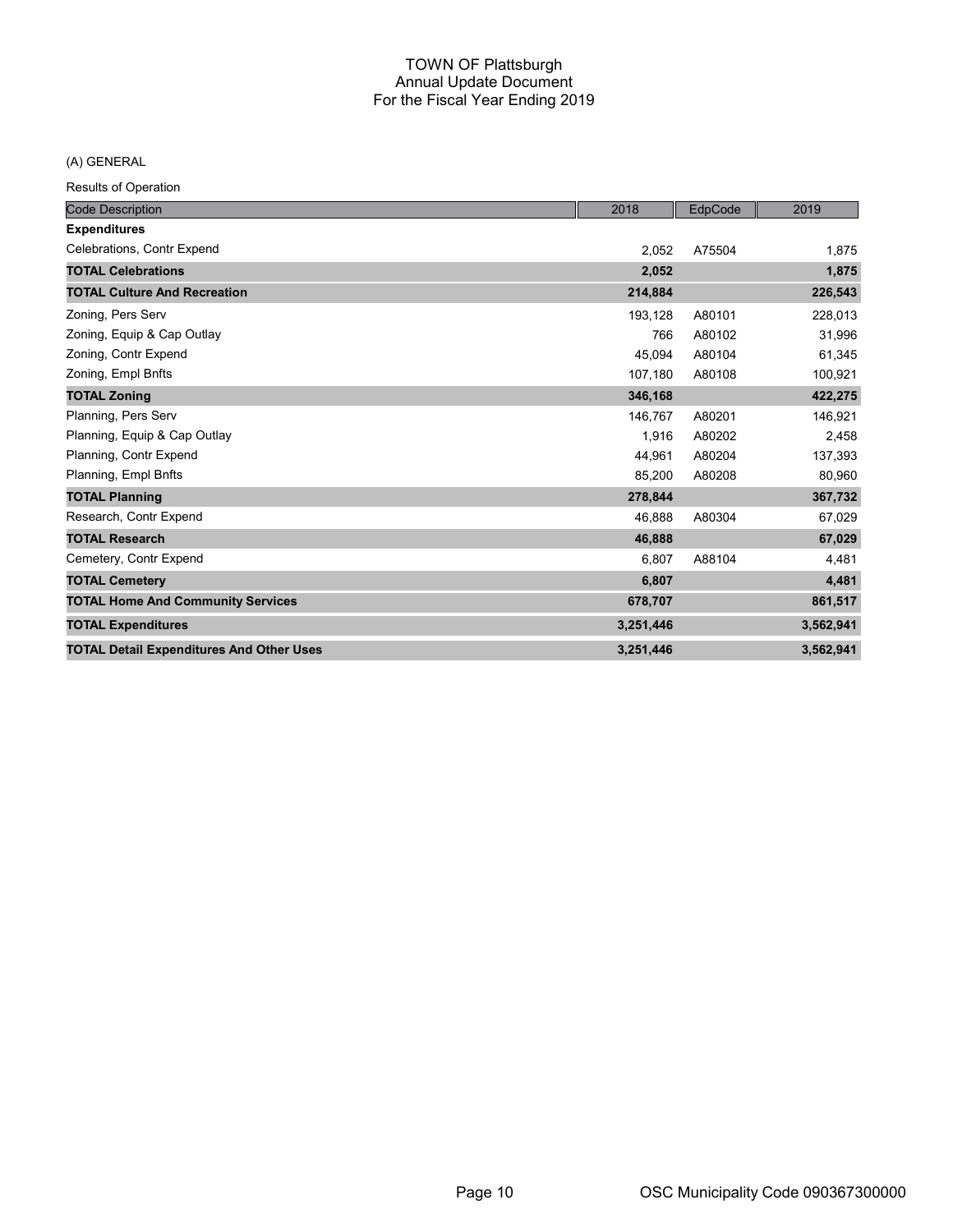(A) GENERAL

Analysis of Changes in Fund Balance

| <b>Code Description</b>                    | 2018      | EdpCode | 2019      |
|--------------------------------------------|-----------|---------|-----------|
| Analysis of Changes in Fund Balance        |           |         |           |
| <b>Fund Balance - Beginning of Year</b>    | 2,267,640 | A8021   | 2,885,772 |
| Prior Period Adj -Decrease In Fund Balance |           | A8015   |           |
| <b>Restated Fund Balance - Beg of Year</b> | 2,267,640 | A8022   | 2,885,772 |
| ADD - REVENUES AND OTHER SOURCES           | 3,869,578 |         | 4,069,928 |
| DEDUCT - EXPENDITURES AND OTHER USES       | 3.251.446 |         | 3.562.941 |
| <b>Fund Balance - End of Year</b>          | 2.885.772 | A8029   | 3,392,759 |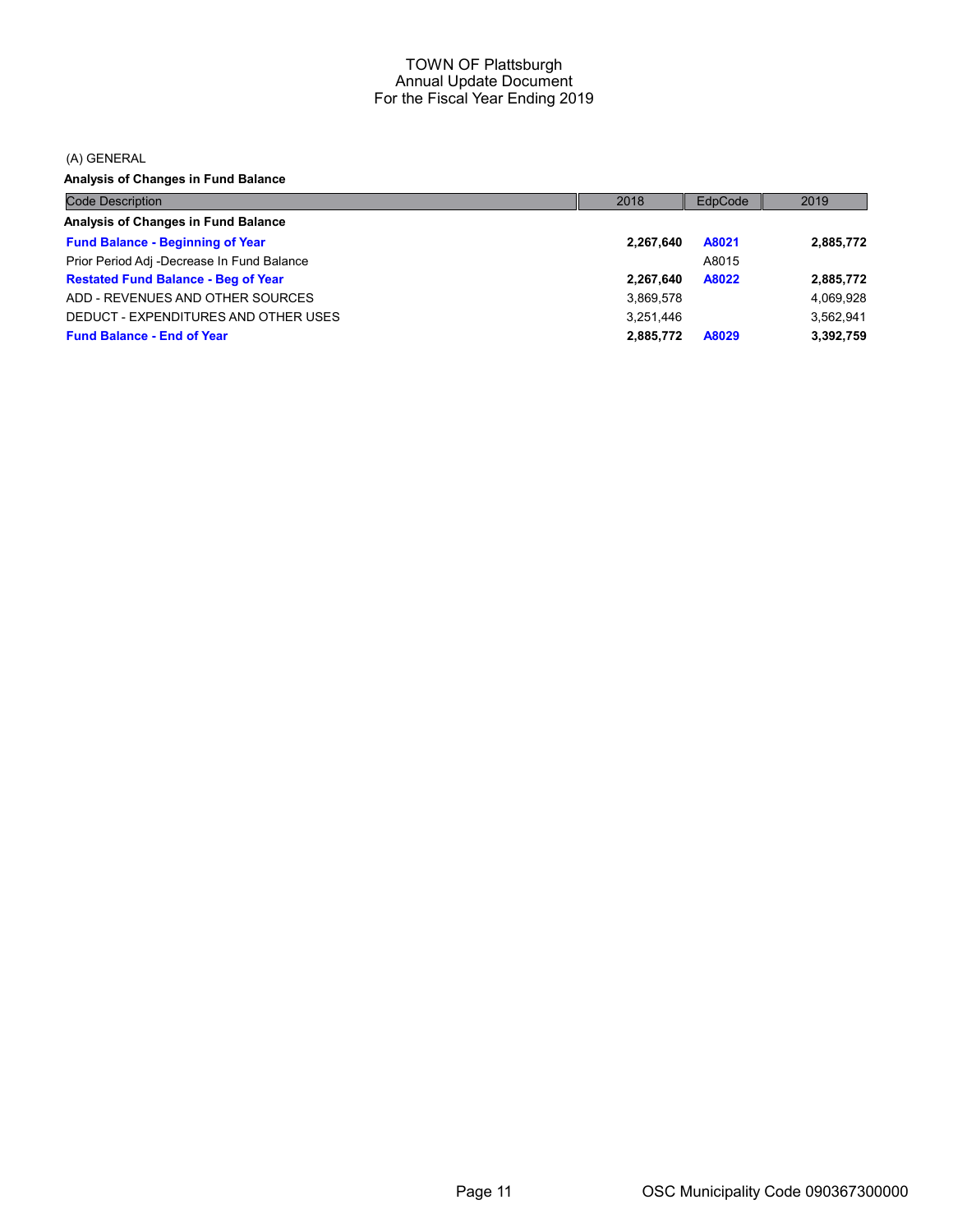# (A) GENERAL

Budget Summary

| <b>Code Description</b>                           | 2019      | EdpCode | 2020      |
|---------------------------------------------------|-----------|---------|-----------|
| <b>Estimated Revenues</b>                         |           |         |           |
| Est Rev - Real Property Taxes                     | 35,407    | A1049N  | 36,000    |
| Est Rev - Non Property Tax Items                  | 2,703,237 | A1199N  | 2,817,968 |
| Est Rev - Departmental Income                     | 9,000     | A1299N  | 12,000    |
| Est Rev - Intergovernmental Charges               | 43,500    | A2399N  | 62,250    |
| Est Rev - Use of Money And Property               | 17,600    | A2499N  | 22,570    |
| Est Rev - Licenses And Permits                    | 66,500    | A2599N  | 73,500    |
| Est Rev - Fines And Forfeitures                   | 275.000   | A2649N  | 275,000   |
| Est Rev - Interfund Revenues                      | 15,000    | A2801N  | 15,000    |
| Est Rev - State Aid                               | 285,803   | A3099N  | 470,803   |
| <b>TOTAL Estimated Revenues</b>                   | 3,451,047 |         | 3,785,091 |
| Appropriated Fund Balance                         | 384,799   | A599N   | 414,732   |
| <b>TOTAL Estimated Other Sources</b>              | 384,799   |         | 414,732   |
| <b>TOTAL Estimated Revenues And Other Sources</b> | 3,835,846 |         | 4,199,823 |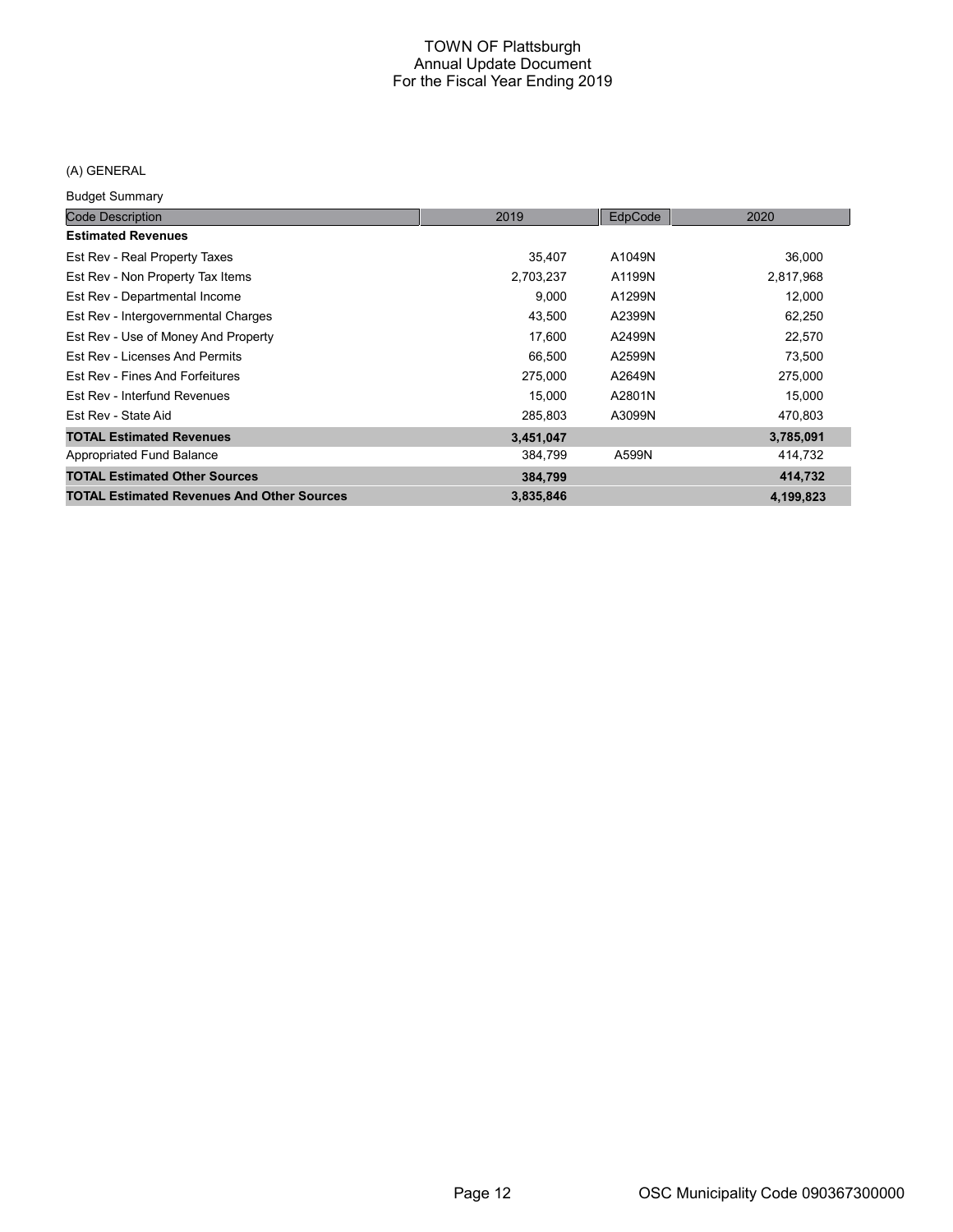# (A) GENERAL

Budget Summary

| <b>Code Description</b>                    | 2019      | EdpCode | 2020      |
|--------------------------------------------|-----------|---------|-----------|
| Appropriations                             |           |         |           |
| App - General Government Support           | 2,400,141 | A1999N  | 2,481,742 |
| App - Public Safety                        | 42.754    | A3999N  | 38.675    |
| App - Health                               | 747       | A4999N  | 748       |
| App - Transportation                       | 145.297   | A5999N  | 167,275   |
| App - Economic Assistance And Opportunity  | 48,177    | A6999N  | 51,908    |
| App - Culture And Recreation               | 236.735   | A7999N  | 293,775   |
| App - Home And Community Services          | 886,995   | A8999N  | 1,004,700 |
| App - Debt Service                         | 0         | A9899N  | 86,000    |
| <b>TOTAL Appropriations</b>                | 3,760,846 |         | 4,124,823 |
| <b>Other Budgetary Purposes</b>            | 75,000    | A962N   | 75,000    |
| <b>TOTAL Other Uses</b>                    | 75,000    |         | 75,000    |
| <b>TOTAL Appropriations And Other Uses</b> | 3,835,846 |         | 4,199,823 |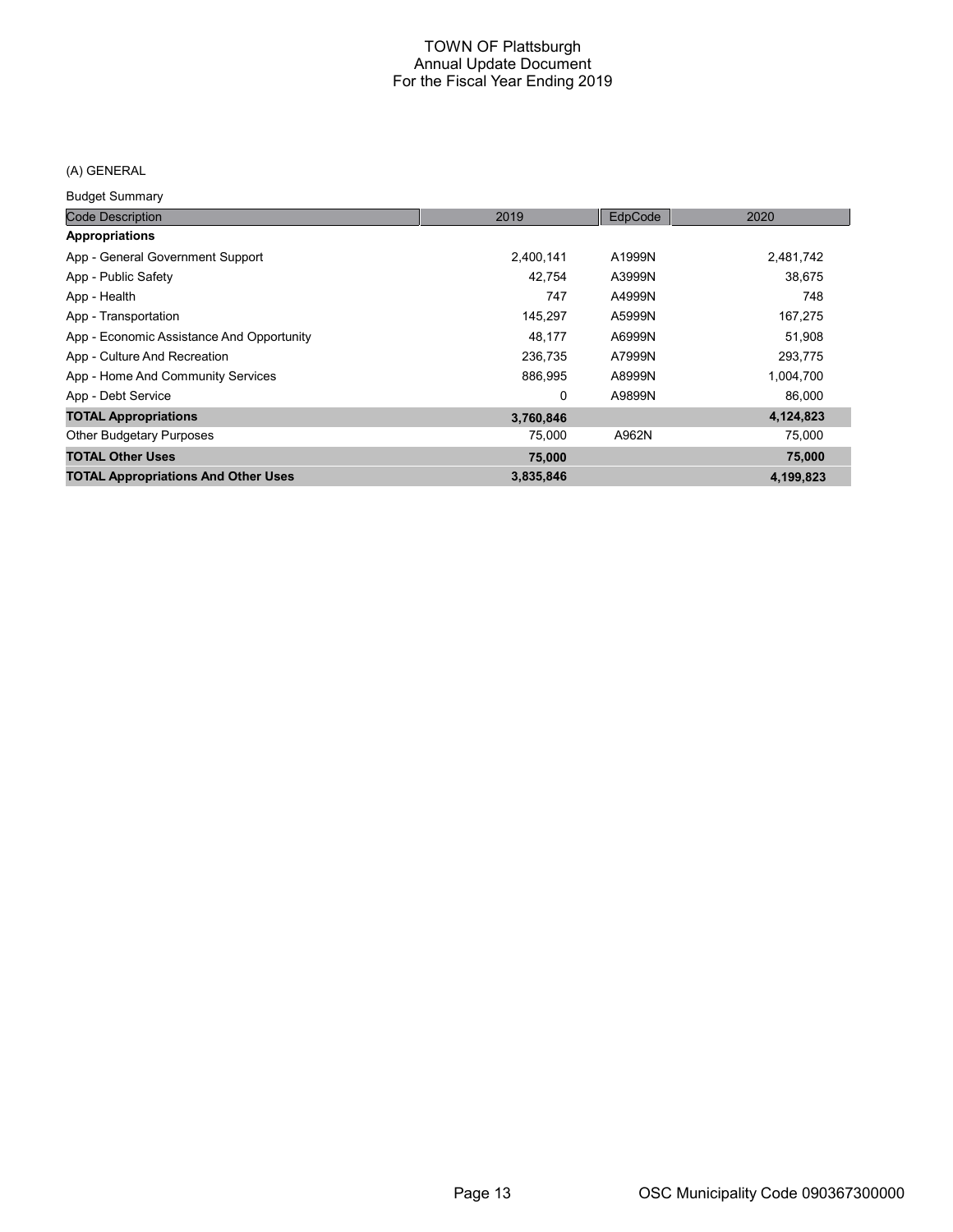# (CD) SPECIAL GRANT

| <b>Balance Sheet</b>                                   |          |                   |              |
|--------------------------------------------------------|----------|-------------------|--------------|
| <b>Code Description</b>                                | 2018     | EdpCode           | 2019         |
| <b>Assets</b>                                          |          |                   |              |
| Cash                                                   |          | CD <sub>200</sub> |              |
| <b>TOTAL Cash</b>                                      | 0        |                   | 0            |
| Due From State And Federal Government                  |          | CD410             |              |
| <b>TOTAL State And Federal Aid Receivables</b>         | $\bf{0}$ |                   | $\mathbf{0}$ |
| <b>TOTAL Assets and Deferred Outflows of Resources</b> | 0        |                   |              |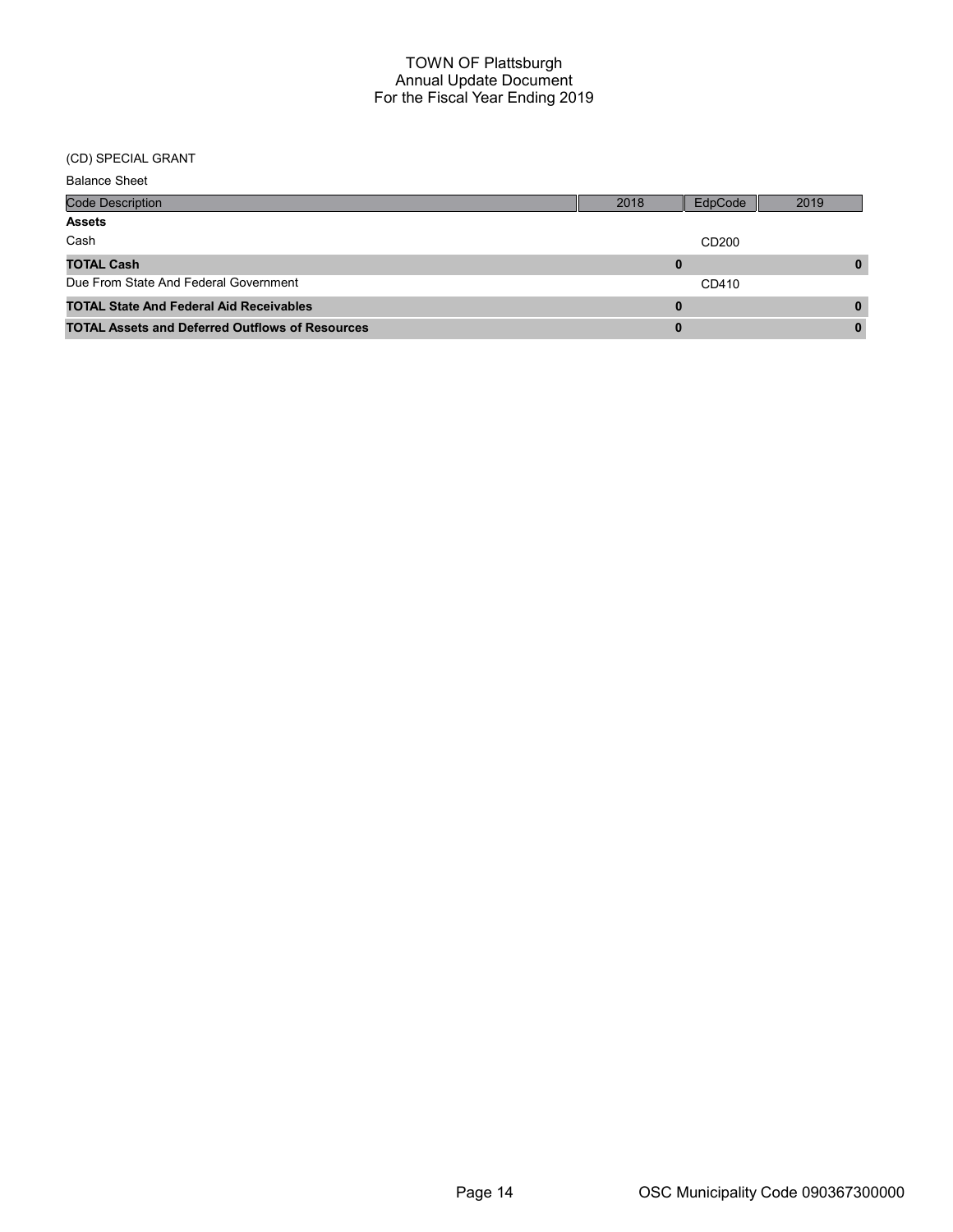# (CD) SPECIAL GRANT

| <b>Balance Sheet</b>                                        |      |         |      |
|-------------------------------------------------------------|------|---------|------|
| <b>Code Description</b>                                     | 2018 | EdpCode | 2019 |
| <b>Accounts Payable</b>                                     |      | CD600   |      |
| <b>TOTAL Accounts Payable</b>                               |      |         |      |
| Due To Other Funds                                          |      | CD630   |      |
| <b>TOTAL Due To Other Funds</b>                             |      |         |      |
| <b>TOTAL Liabilities</b>                                    | 0    |         |      |
| <b>TOTAL Liabilities, Deferred Inflows And Fund Balance</b> |      |         |      |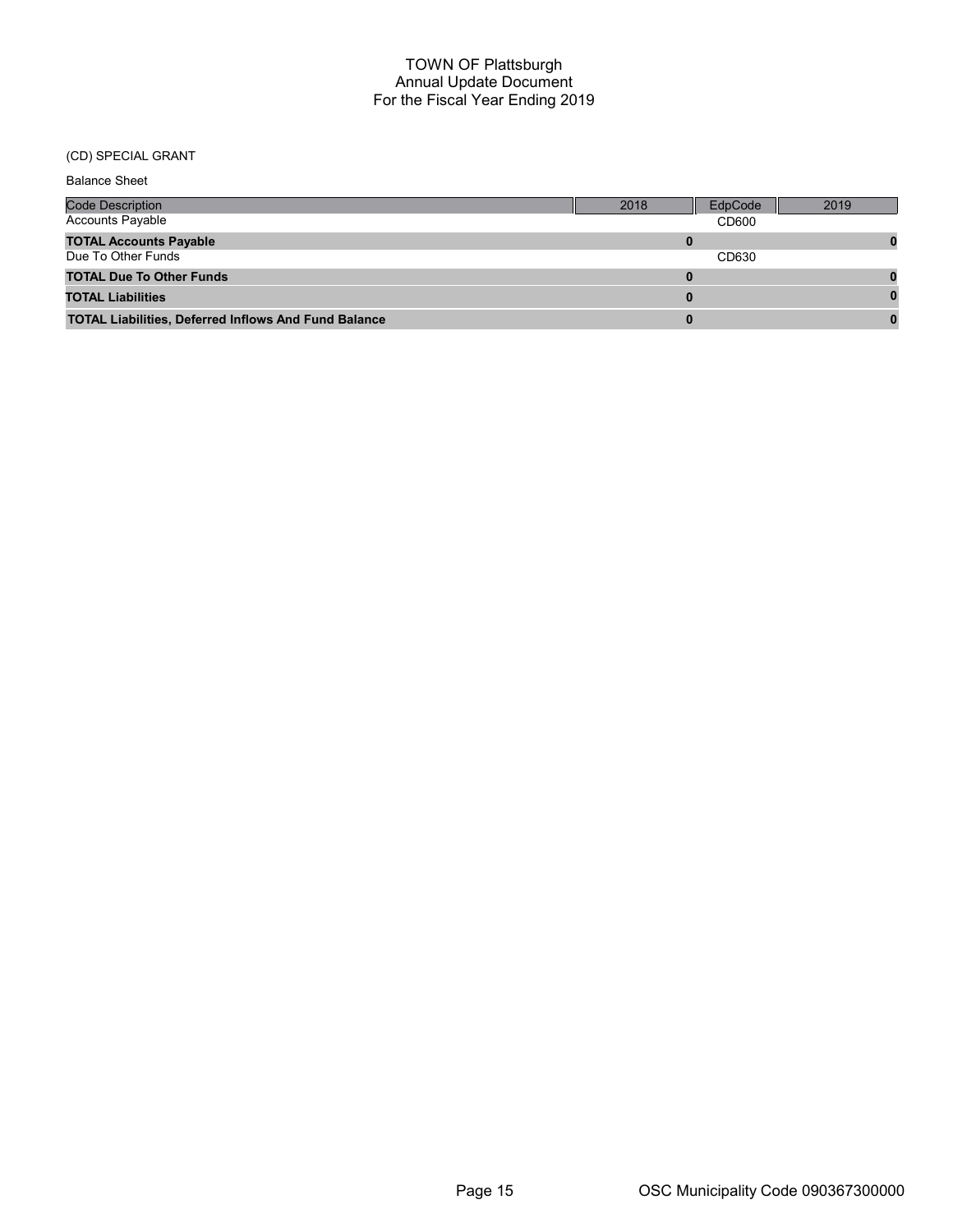Results of Operation Code Description 2018 EdpCode 2019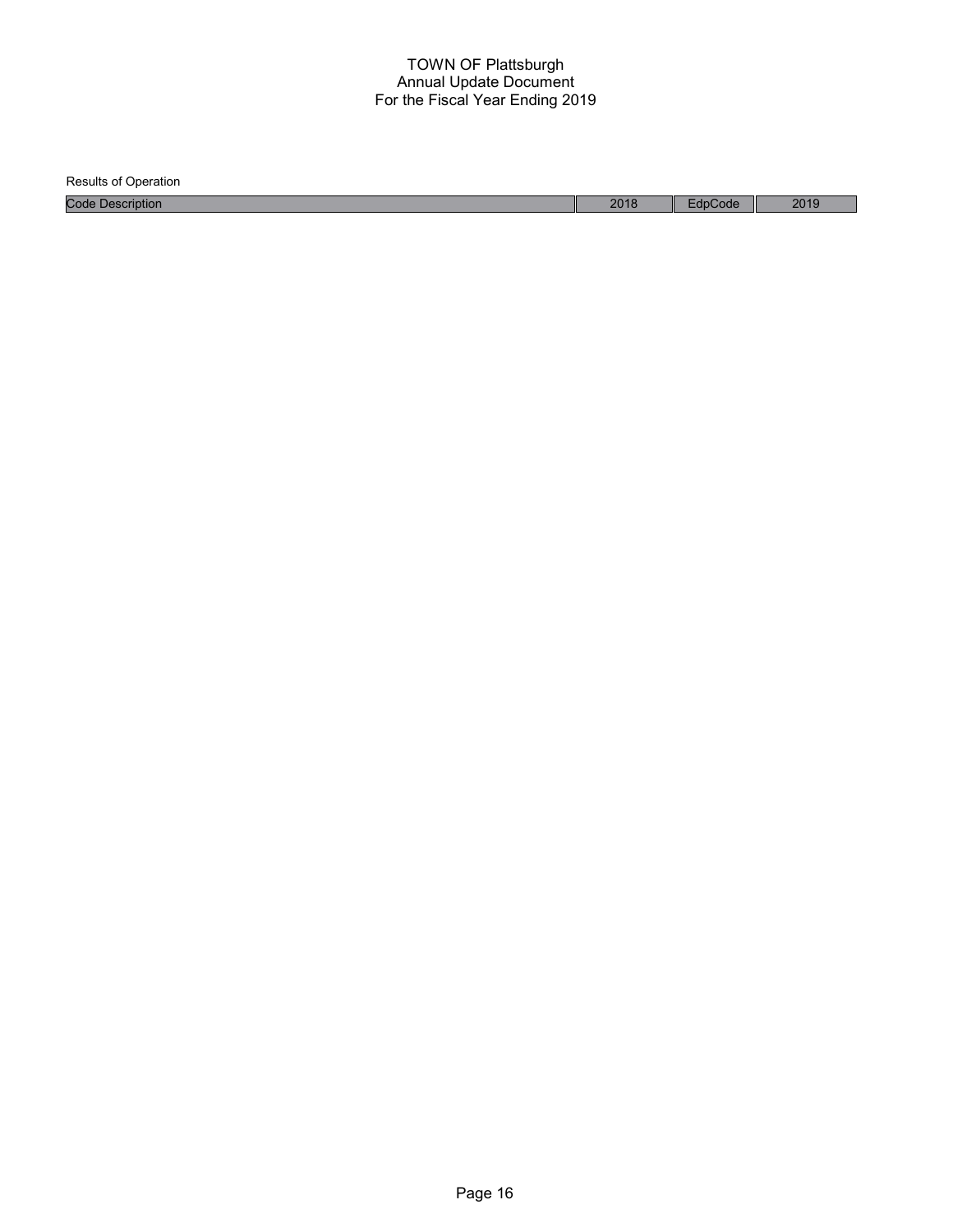| <b>Results of Operation</b> |      |         |      |
|-----------------------------|------|---------|------|
| <b>Code Description</b>     | 2018 | EdpCode | 2019 |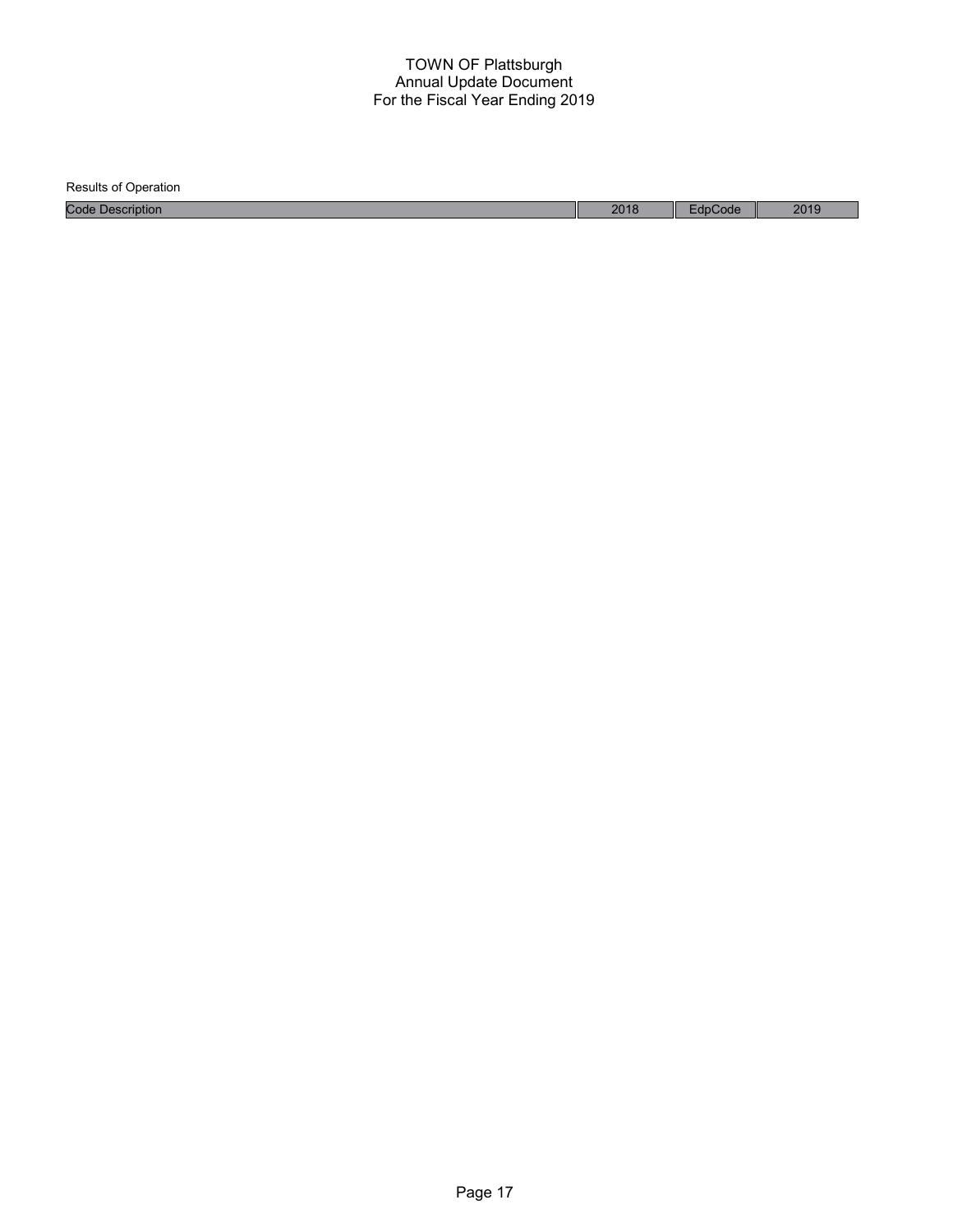#### (CD) SPECIAL GRANT

Analysis of Changes in Fund Balance

| <b>Code Description</b>                    | 2018 | EdpCode       | 2019 |
|--------------------------------------------|------|---------------|------|
| <b>Analysis of Changes in Fund Balance</b> |      |               |      |
| <b>Fund Balance - Beginning of Year</b>    |      | CD8021        |      |
| <b>Restated Fund Balance - Beg of Year</b> |      | <b>CD8022</b> |      |
| <b>Fund Balance - End of Year</b>          |      | <b>CD8029</b> |      |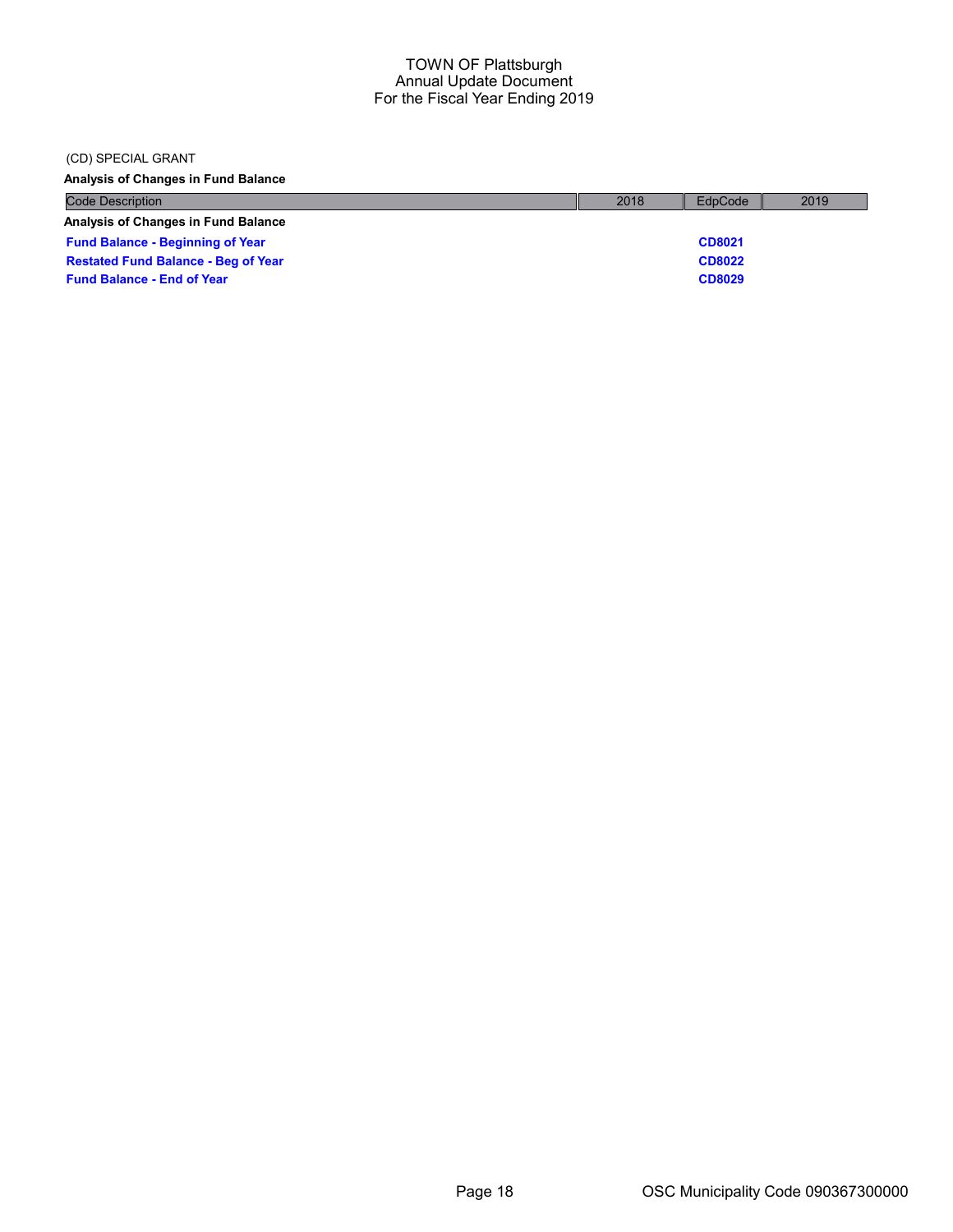# (DA) HIGHWAY-TOWN-WIDE

Balance Sheet

| <b>Code Description</b>                                | 2018      | EdpCode      | 2019        |
|--------------------------------------------------------|-----------|--------------|-------------|
| <b>Assets</b>                                          |           |              |             |
| Cash                                                   | 1.145.190 | <b>DA200</b> | 1,579,100   |
| <b>TOTAL Cash</b>                                      | 1,145,190 |              | 1,579,100   |
| Accounts Receivable                                    | 3.000     | <b>DA380</b> | 12,405      |
| <b>TOTAL Other Receivables (net)</b>                   | 3.000     |              | 12,405      |
| Due From State And Federal Government                  | 211,563   | DA410        | 33,294      |
| <b>TOTAL State And Federal Aid Receivables</b>         | 211,563   |              | 33,294      |
| Due From Other Governments                             | 200,000   | DA440        |             |
| <b>TOTAL Due From Other Governments</b>                | 200,000   |              | $\mathbf 0$ |
| <b>Prepaid Expenses</b>                                | 27,620    | DA480        | 27,696      |
| <b>TOTAL Prepaid Expenses</b>                          | 27,620    |              | 27,696      |
| <b>TOTAL Assets and Deferred Outflows of Resources</b> | 1,587,373 |              | 1,652,495   |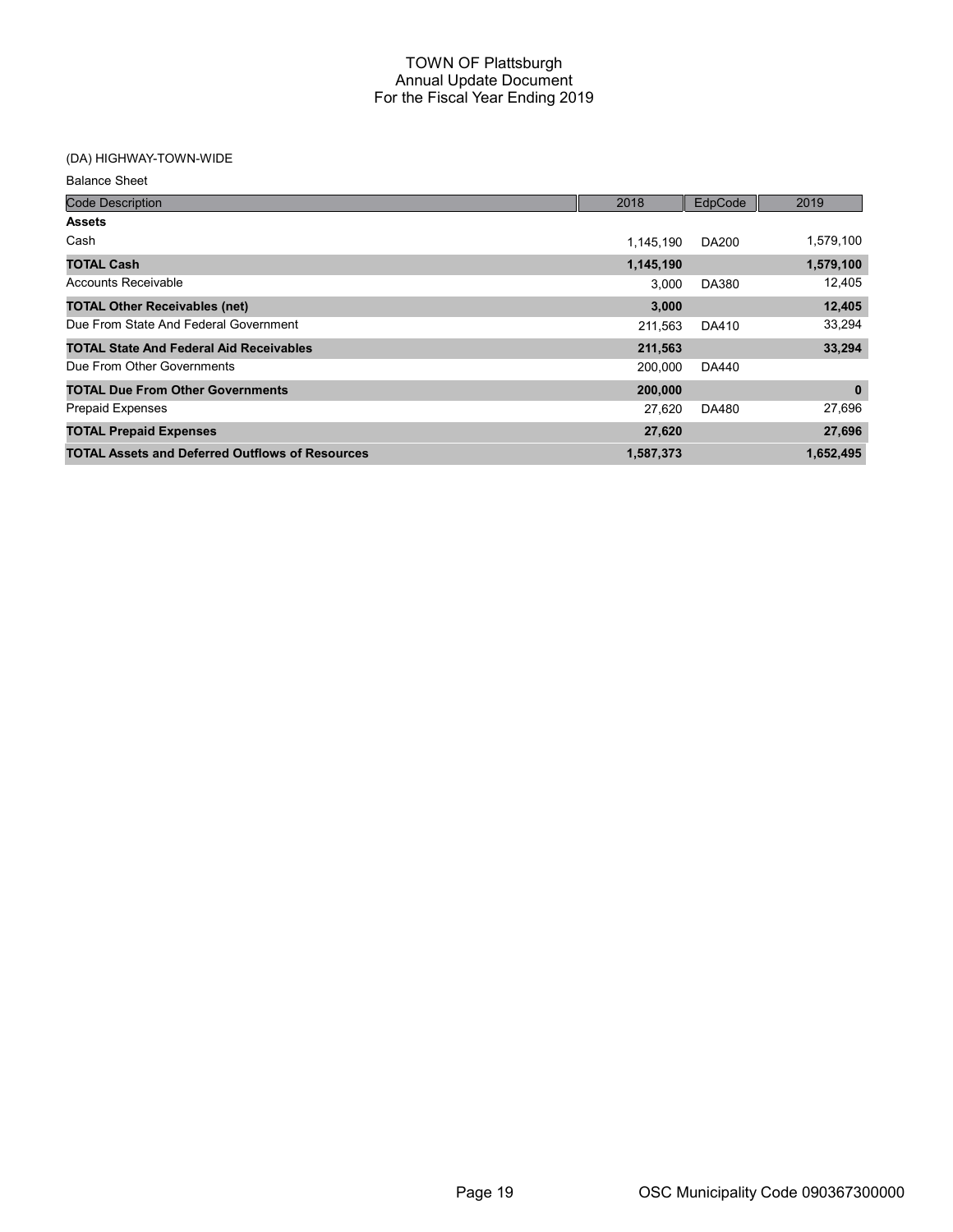# (DA) HIGHWAY-TOWN-WIDE

| <b>Balance Sheet</b>                                          |           |                |           |
|---------------------------------------------------------------|-----------|----------------|-----------|
| <b>Code Description</b>                                       | 2018      | <b>EdpCode</b> | 2019      |
| <b>Accounts Payable</b>                                       | 21,584    | DA600          | 44,832    |
| <b>TOTAL Accounts Payable</b>                                 | 21,584    |                | 44,832    |
| <b>Accrued Liabilities</b>                                    | 23,599    | DA601          | 24,097    |
| <b>TOTAL Accrued Liabilities</b>                              | 23,599    |                | 24,097    |
| Due To Other Funds                                            | 980       | DA630          |           |
| <b>TOTAL Due To Other Funds</b>                               | 980       |                | 0         |
| <b>TOTAL Liabilities</b>                                      | 46,163    |                | 68,929    |
| Deferred Inflows of Resources<br>Deferred Inflow of Resources | 7,526     | DA691          | 16,616    |
| <b>TOTAL Deferred Inflows of Resources</b>                    | 7,526     |                | 16,616    |
| <b>TOTAL Deferred Inflows of Resources</b>                    | 7,526     |                | 16,616    |
| <b>Fund Balance</b>                                           |           |                |           |
| Not in Spendable Form                                         | 27,620    | DA806          | 27,696    |
| <b>TOTAL Nonspendable Fund Balance</b>                        | 27,620    |                | 27,696    |
| Assigned Appropriated Fund Balance                            | 139,223   | DA914          | 291,713   |
| Assigned Unappropriated Fund Balance                          | 1,366,841 | DA915          | 1,247,541 |
| <b>TOTAL Assigned Fund Balance</b>                            | 1,506,064 |                | 1,539,254 |
| <b>TOTAL Fund Balance</b>                                     | 1,533,684 |                | 1,566,950 |
| <b>TOTAL Liabilities, Deferred Inflows And Fund Balance</b>   | 1,587,373 |                | 1,652,495 |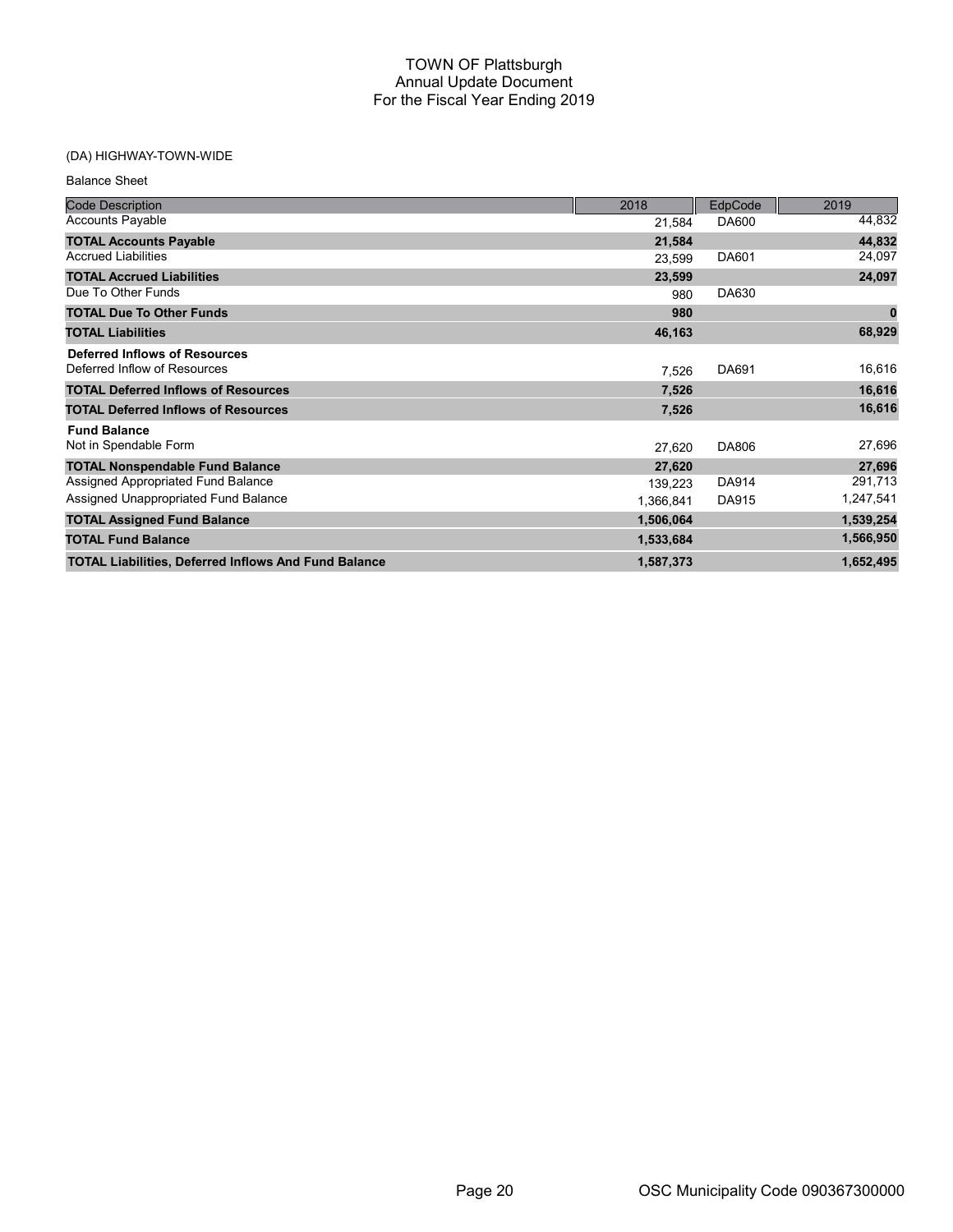# (DA) HIGHWAY-TOWN-WIDE

| <b>Results of Operation</b>                             |           |         |              |
|---------------------------------------------------------|-----------|---------|--------------|
| <b>Code Description</b>                                 | 2018      | EdpCode | 2019         |
| <b>Revenues</b>                                         |           |         |              |
| <b>Real Property Taxes</b>                              | 1,184,540 | DA1001  | 1,133,972    |
| <b>TOTAL Real Property Taxes</b>                        | 1,184,540 |         | 1,133,972    |
| Other Payments In Lieu of Taxes                         | 13,130    | DA1081  | 12,386       |
| <b>TOTAL Real Property Tax Items</b>                    | 13,130    |         | 12,386       |
| Sales Tax (from County)                                 | 1,192,763 | DA1120  | 1,249,077    |
| <b>TOTAL Non Property Tax Items</b>                     | 1,192,763 |         | 1,249,077    |
| Snow Removal Services-Other Govts                       | 75.221    | DA2302  | 76,346       |
| <b>TOTAL Intergovernmental Charges</b>                  | 75,221    |         | 76,346       |
| <b>Interest And Earnings</b>                            | 2.403     | DA2401  | 12.520       |
| <b>TOTAL Use of Money And Property</b>                  | 2,403     |         | 12,520       |
| Sales of Scrap & Excess Materials                       | 13,665    | DA2650  | 27,105       |
| <b>Insurance Recoveries</b>                             | 6,396     | DA2680  |              |
| <b>TOTAL Sale of Property And Compensation For Loss</b> | 20,061    |         | 27,105       |
| Refunds of Prior Year's Expenditures                    | 1,406     | DA2701  | 989          |
| <b>TOTAL Miscellaneous Local Sources</b>                | 1,406     |         | 989          |
| St Aid, Other Aid (specify)                             | 6.097     | DA3089  |              |
| St Aid, Consolidated Highway Aid                        | 211,563   | DA3501  | 200,332      |
| <b>TOTAL State Aid</b>                                  | 217,660   |         | 200,332      |
| Fed Aid Emer Disaster Assist                            | 36,581    | DA4960  |              |
| <b>TOTAL Federal Aid</b>                                | 36,581    |         | $\mathbf{0}$ |
| <b>TOTAL Revenues</b>                                   | 2,743,765 |         | 2,712,727    |
| <b>TOTAL Detail Revenues And Other Sources</b>          | 2,743,765 |         | 2,712,727    |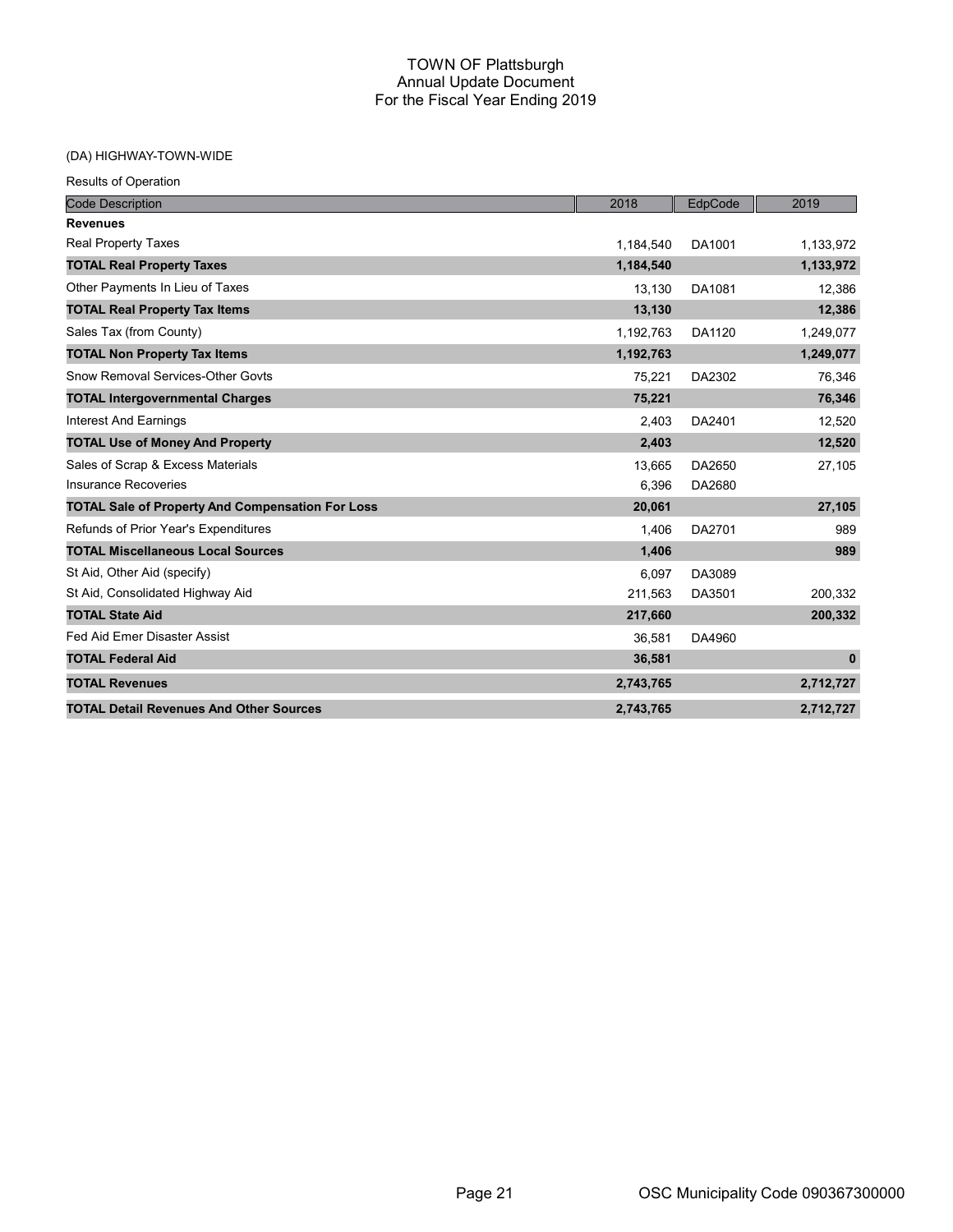### (DA) HIGHWAY-TOWN-WIDE

| <b>Code Description</b>                         | 2018      | EdpCode | 2019      |
|-------------------------------------------------|-----------|---------|-----------|
| <b>Expenditures</b>                             |           |         |           |
| Maint of Streets, Pers Serv                     | 163,473   | DA51101 | 169,380   |
| Maint of Streets, Contr Expend                  | 65,247    | DA51104 | 71,121    |
| <b>TOTAL Maint of Streets</b>                   | 228,720   |         | 240,501   |
| Perm Improve Highway, Pers Serv                 | 239,466   | DA51121 | 256,893   |
| Perm Improve Highway, Equip & Cap Outlay        | 193,222   | DA51122 | 201,789   |
| Perm Improve Highway, Contr Expend              | 145,064   | DA51124 | 106,835   |
| <b>TOTAL Perm Improve Highway</b>               | 577,752   |         | 565,517   |
| Machinery, Equip & Cap Outlay                   | 73,319    | DA51302 | 424,437   |
| Machinery, Contr Expend                         | 141,479   | DA51304 | 200,736   |
| <b>TOTAL Machinery</b>                          | 214,798   |         | 625,173   |
| Snow Removal, Pers Serv                         | 395,351   | DA51421 | 332,197   |
| Snow Removal, Contr Expend                      | 216,273   | DA51424 | 231,576   |
| <b>TOTAL Snow Removal</b>                       | 611,624   |         | 563,773   |
| Services Other Govts, Pers Serv                 | 16,411    | DA51481 | 15,877    |
| Services Other Govts, Contr Expend              | 53,776    | DA51484 | 49,149    |
| <b>TOTAL Services Other Govts</b>               | 70,187    |         | 65,026    |
| <b>TOTAL Transportation</b>                     | 1,703,081 |         | 2,059,990 |
| <b>State Retirement, Empl Bnfts</b>             | 108,240   | DA90108 | 110,686   |
| Social Security, Empl Bnfts                     | 58,249    | DA90308 | 57,128    |
| Worker's Compensation, Empl Bnfts               | 120,592   | DA90408 | 99,535    |
| Disability Insurance, Empl Bnfts                | 332       | DA90558 | 327       |
| Hospital & Medical (dental) Ins, Empl Bnft      | 222,478   | DA90608 | 213,102   |
|                                                 |           |         |           |
| <b>TOTAL Employee Benefits</b>                  | 509,891   |         | 480,778   |
| Debt Principal, Installment Bonds               | 135,000   | DA97206 | 135,000   |
|                                                 |           |         |           |
| <b>TOTAL Debt Principal</b>                     | 135,000   |         | 135,000   |
| Debt Interest, Installment Bonds                | 7,425     | DA97207 | 3,692     |
|                                                 |           |         |           |
| <b>TOTAL Debt Interest</b>                      | 7,425     |         | 3,692     |
| <b>TOTAL Expenditures</b>                       | 2,355,397 |         | 2,679,460 |
| <b>TOTAL Detail Expenditures And Other Uses</b> | 2,355,397 |         | 2,679,460 |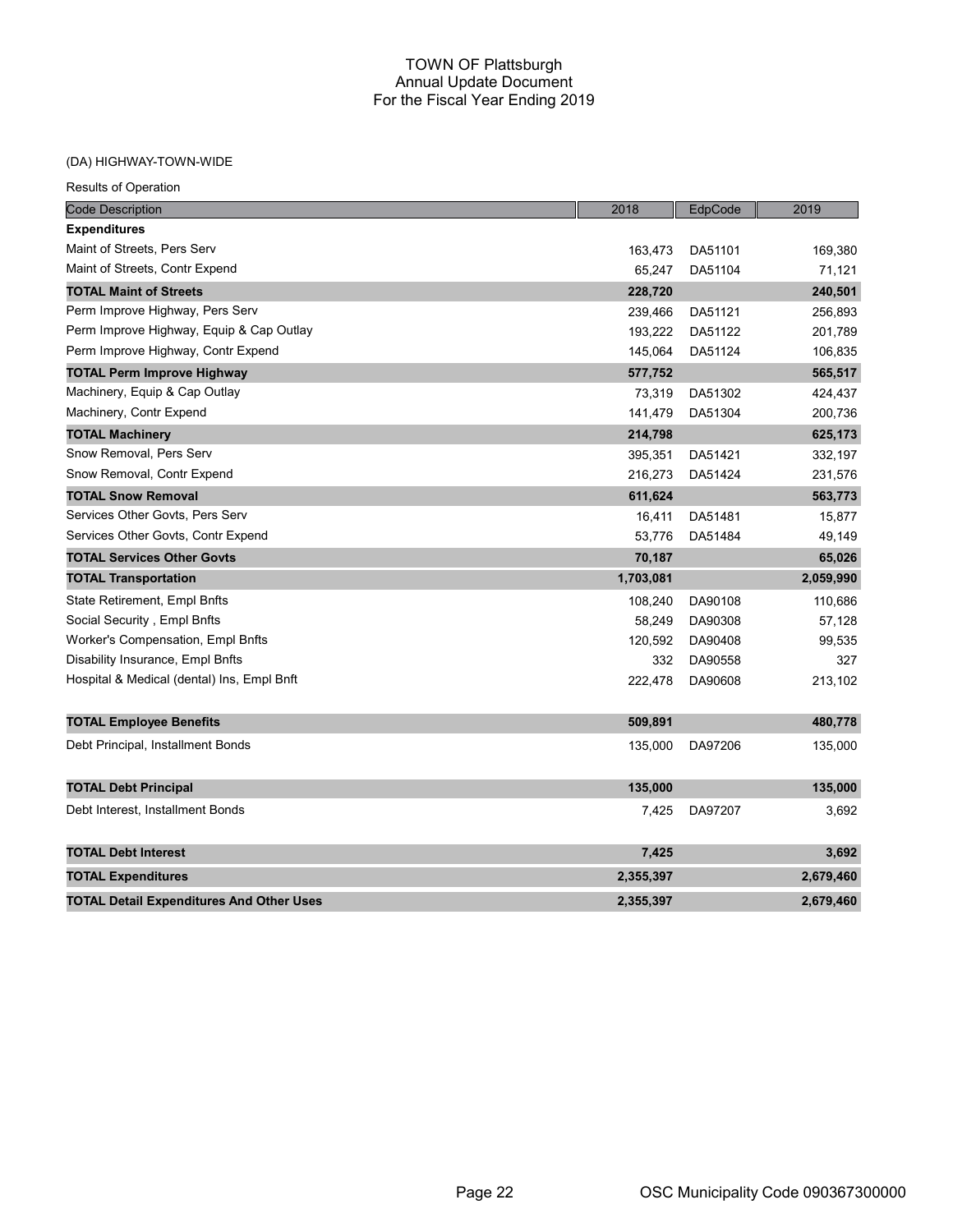#### (DA) HIGHWAY-TOWN-WIDE

# Analysis of Changes in Fund Balance

| <b>Code Description</b>                    | 2018      | EdpCode       | 2019      |
|--------------------------------------------|-----------|---------------|-----------|
| Analysis of Changes in Fund Balance        |           |               |           |
| <b>Fund Balance - Beginning of Year</b>    | 1.145.315 | <b>DA8021</b> | 1,533,683 |
| <b>Restated Fund Balance - Beg of Year</b> | 1.145.315 | <b>DA8022</b> | 1,533,683 |
| ADD - REVENUES AND OTHER SOURCES           | 2,743,765 |               | 2,712,727 |
| DEDUCT - EXPENDITURES AND OTHER USES       | 2,355,397 |               | 2,679,460 |
| <b>Fund Balance - End of Year</b>          | 1.533.683 | <b>DA8029</b> | 1,566,950 |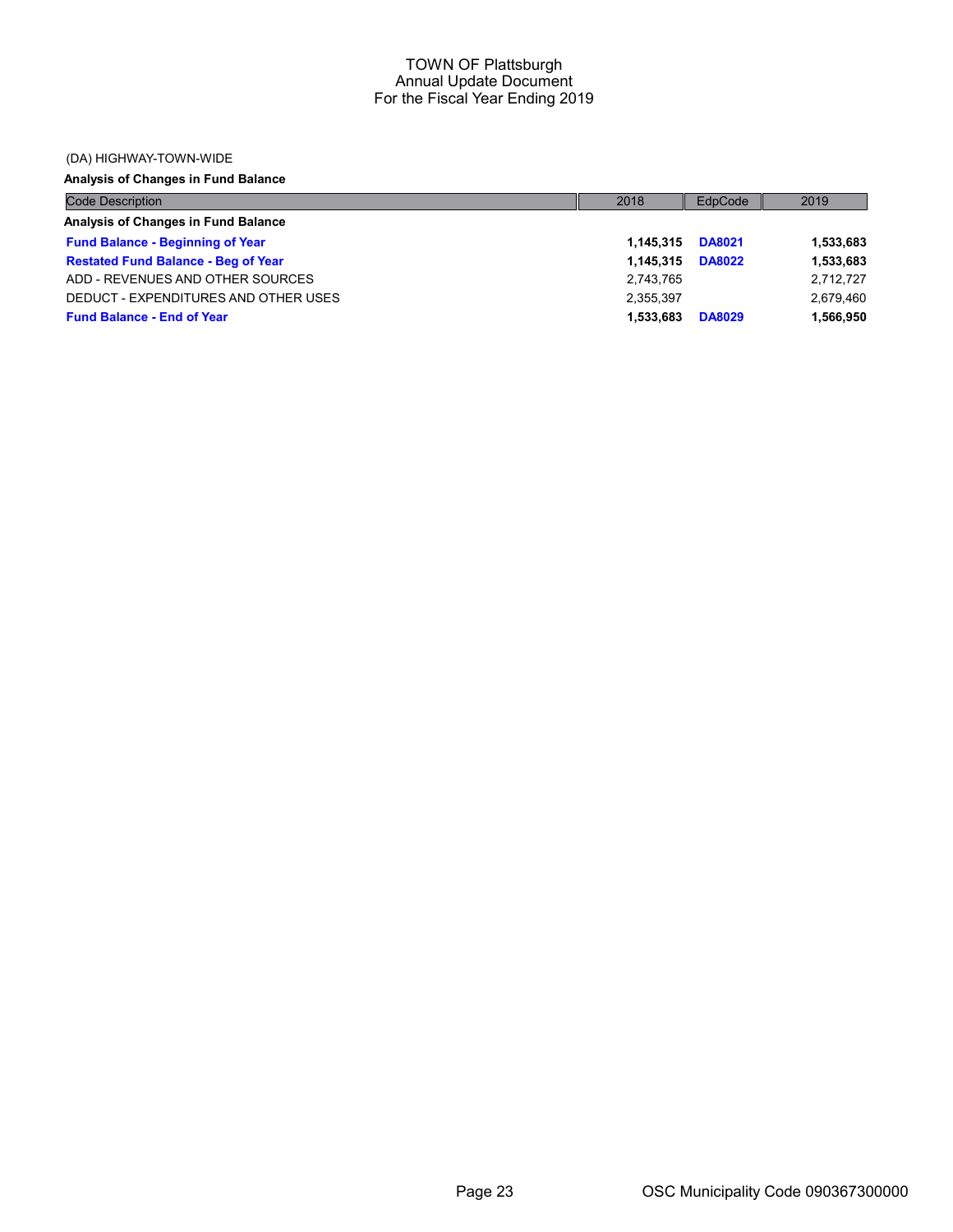# (DA) HIGHWAY-TOWN-WIDE

| <b>Budget Summary</b>                             |           |                |           |
|---------------------------------------------------|-----------|----------------|-----------|
| <b>Code Description</b>                           | 2019      | EdpCode        | 2020      |
| <b>Estimated Revenues</b>                         |           |                |           |
| Est Rev - Real Property Taxes                     | 1.134.000 | DA1049N        | 1,051,320 |
| Est Rev - Non Property Tax Items                  | 1,262,077 | <b>DA1199N</b> | 1,113,335 |
| Est Rev - Intergovernmental Charges               | 77,100    | DA2399N        | 78,000    |
| Est Rev - Use of Money And Property               | 1.000     | DA2499N        | 2,500     |
| Est Rev - Sale of Prop And Comp For Loss          | 1.000     | DA2699N        | 0         |
| Est Rev - State Aid                               | 150.000   | DA3099N        | 150.000   |
| <b>TOTAL Estimated Revenues</b>                   | 2,625,177 |                | 2,395,155 |
| <b>Appropriated Fund Balance</b>                  | 139.223   | <b>DA599N</b>  | 273,645   |
| <b>TOTAL Estimated Other Sources</b>              | 139,223   |                | 273,645   |
| <b>TOTAL Estimated Revenues And Other Sources</b> | 2,764,400 |                | 2,668,800 |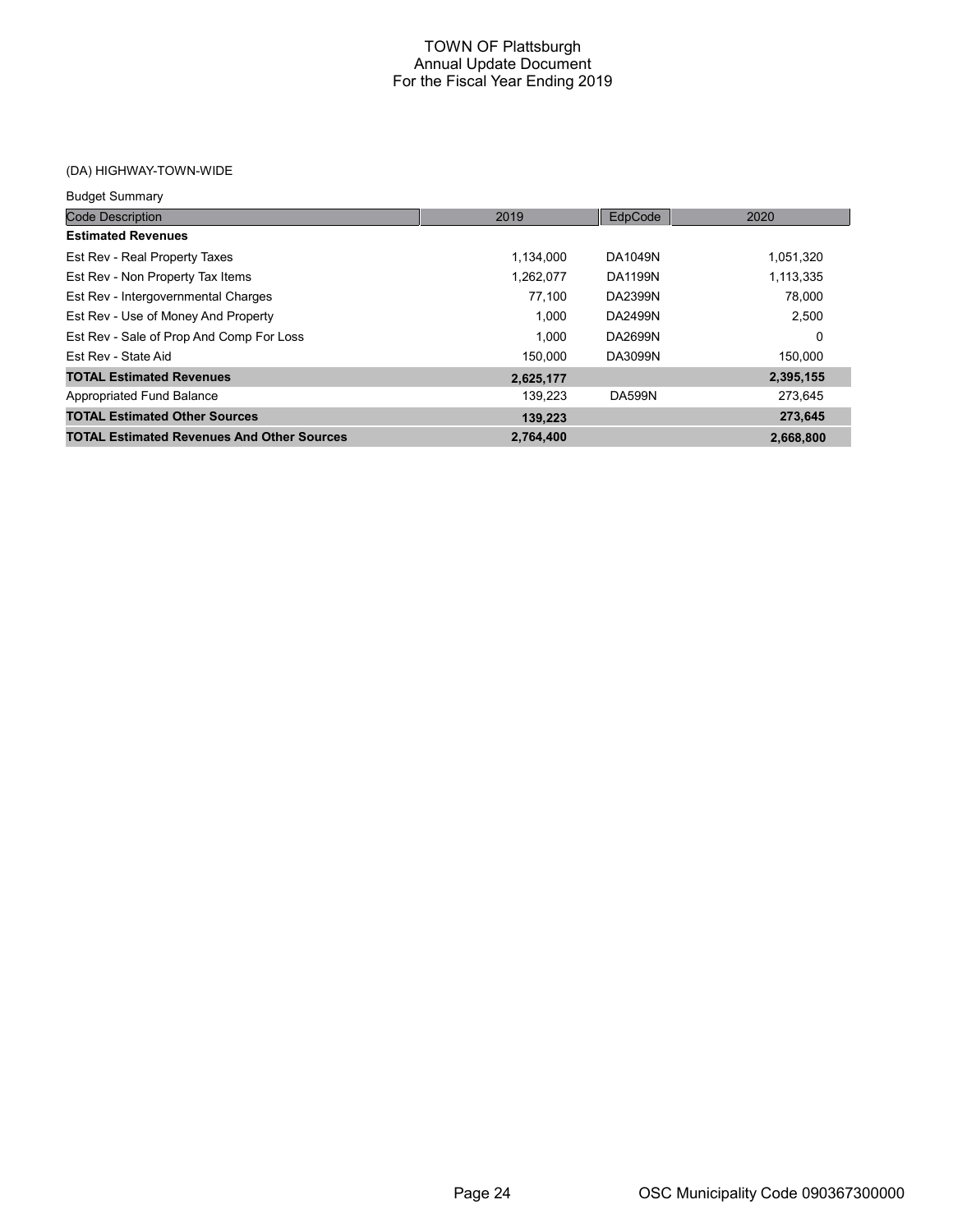# (DA) HIGHWAY-TOWN-WIDE

| <b>Budget Summary</b>                      |           |                |           |
|--------------------------------------------|-----------|----------------|-----------|
| <b>Code Description</b>                    | 2019      | EdpCode        | 2020      |
| <b>Appropriations</b>                      |           |                |           |
| App - Transportation                       | 2.086.500 | DA5999N        | 2,145,400 |
| App - Employee Benefits                    | 538.900   | DA9199N        | 523.400   |
| App - Debt Service                         | 139.000   | <b>DA9899N</b> | 0         |
| <b>TOTAL Appropriations</b>                | 2,764,400 |                | 2,668,800 |
| <b>TOTAL Appropriations And Other Uses</b> | 2,764,400 |                | 2,668,800 |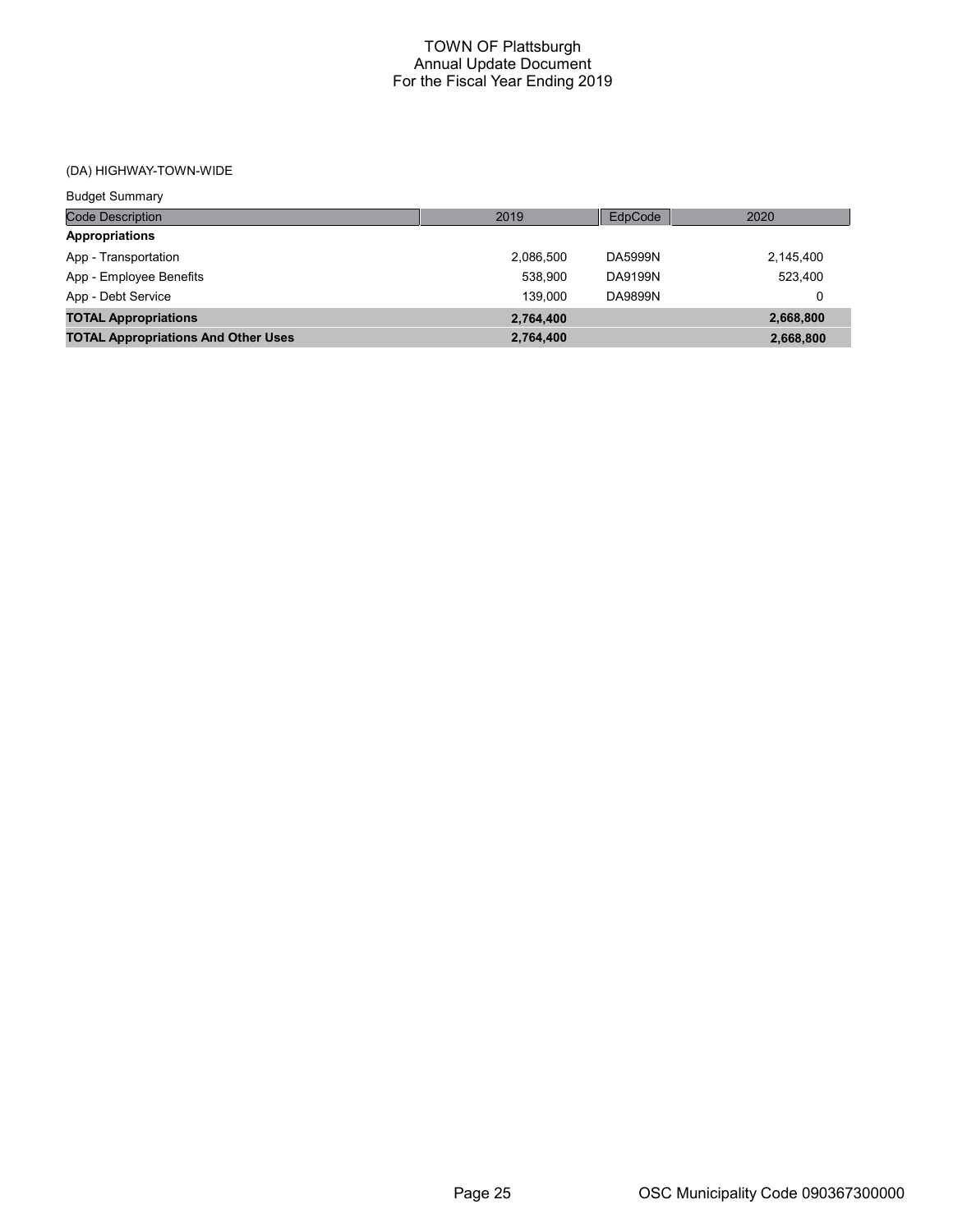# (H) CAPITAL PROJECTS

| <b>Balance Sheet</b>                                   |           |                  |              |
|--------------------------------------------------------|-----------|------------------|--------------|
| <b>Code Description</b>                                | 2018      | EdpCode          | 2019         |
| <b>Assets</b>                                          |           |                  |              |
| Cash                                                   | 7,467,432 | H <sub>200</sub> | 10,599,557   |
| Cash With Fiscal Agent                                 | 28.813    | H <sub>223</sub> | $\mathbf{0}$ |
| <b>TOTAL Cash</b>                                      | 7,496,245 |                  | 10,599,557   |
| Due From State And Federal Government                  | 99.577    | H410             | 99,577       |
| <b>TOTAL State And Federal Aid Receivables</b>         | 99,577    |                  | 99,577       |
| Due From Other Funds                                   |           | H391             | 1,609,616    |
| <b>TOTAL Due From Other Funds</b>                      | 0         |                  | 1,609,616    |
| <b>TOTAL Assets and Deferred Outflows of Resources</b> | 7,595,822 |                  | 12,308,750   |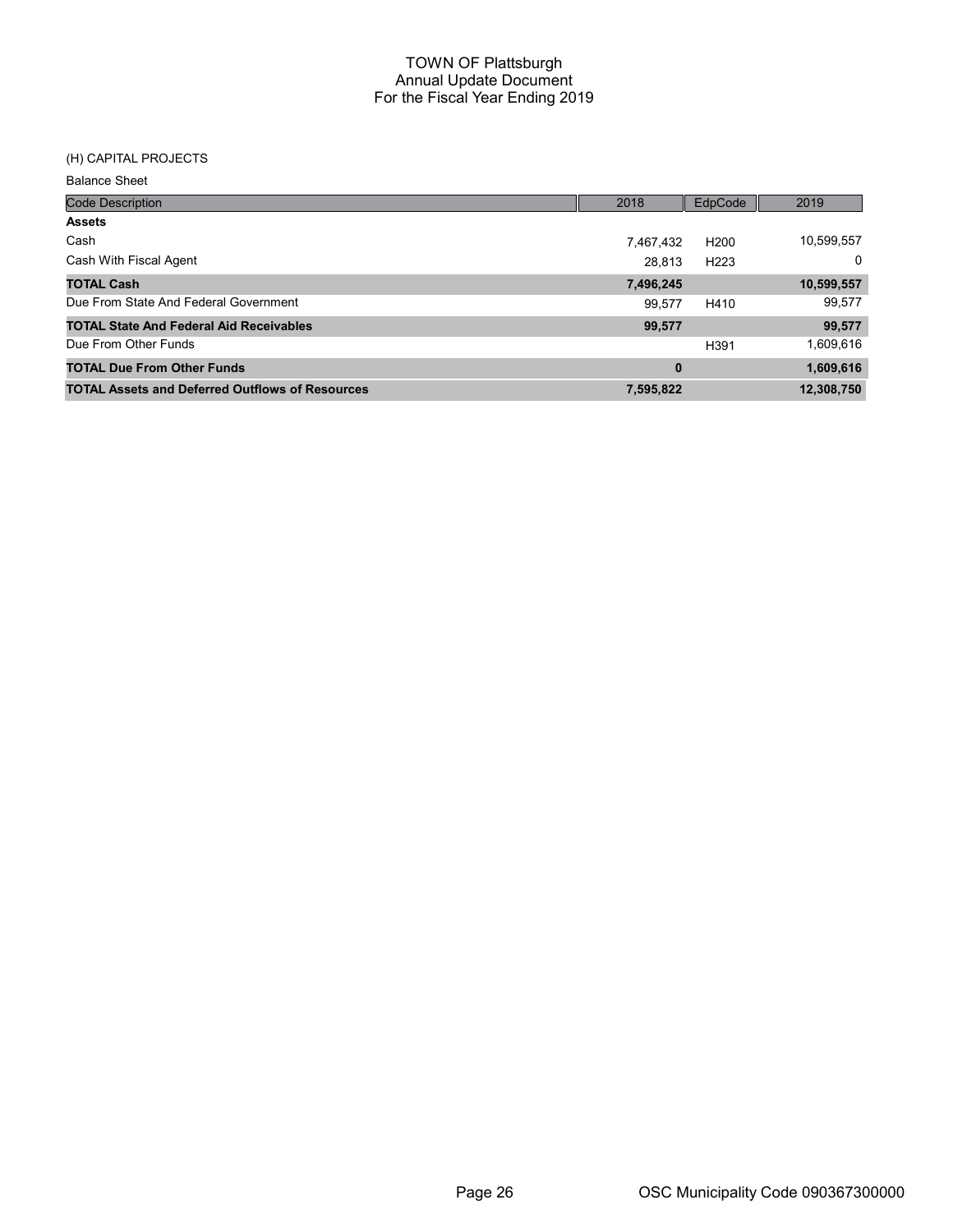# (H) CAPITAL PROJECTS

Balance Sheet

| <b>Code Description</b>                                     | 2018         | EdpCode | 2019         |
|-------------------------------------------------------------|--------------|---------|--------------|
| <b>Accounts Payable</b>                                     | 2,633,324    | H600    | 2,747,840    |
| <b>TOTAL Accounts Payable</b>                               | 2,633,324    |         | 2,747,840    |
| Revenue Anticipation Notes Payable                          | 0            | H621    |              |
| <b>Bond Anticipation Notes Payable</b>                      | 6,370,000    | H626    | 14,000,000   |
| <b>TOTAL Notes Payable</b>                                  | 6,370,000    |         | 14,000,000   |
| <b>Other Liabilities</b>                                    |              | H688    |              |
| <b>TOTAL Other Liabilities</b>                              | $\bf{0}$     |         | 0            |
| <b>TOTAL Liabilities</b>                                    | 9,003,324    |         | 16,747,840   |
| <b>Fund Balance</b>                                         |              |         |              |
| Assigned Unappropriated Fund Balance                        | 950,276      | H915    | 1,031,409    |
| <b>TOTAL Assigned Fund Balance</b>                          | 950,276      |         | 1,031,409    |
| Unassigned Fund Balance                                     | $-2,357,778$ | H917    | -5,470,499   |
| <b>TOTAL Unassigned Fund Balance</b>                        | $-2,357,778$ |         | $-5,470,499$ |
| <b>TOTAL Fund Balance</b>                                   | $-1,407,502$ |         | $-4,439,090$ |
| <b>TOTAL Liabilities, Deferred Inflows And Fund Balance</b> | 7,595,822    |         | 12,308,750   |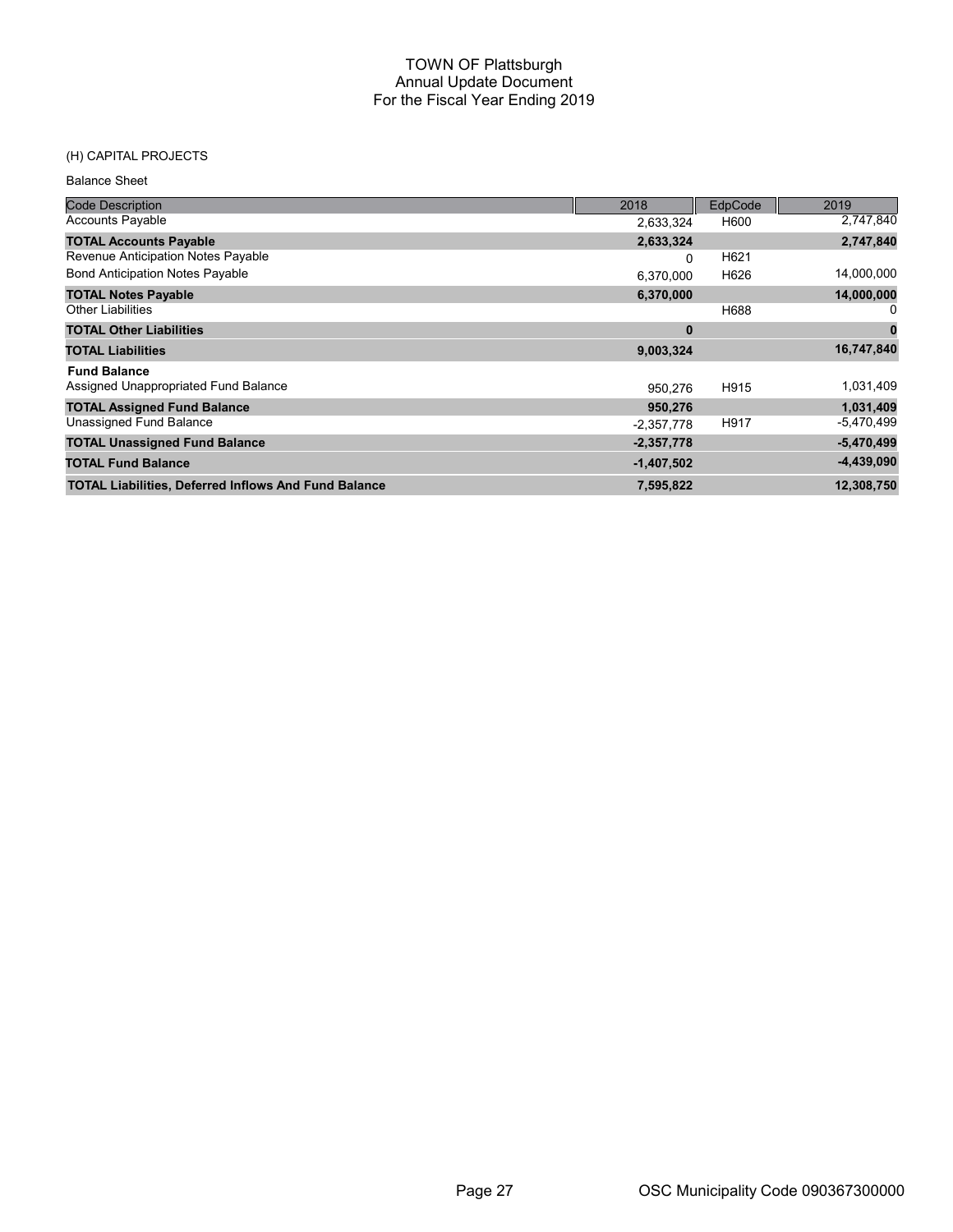# (H) CAPITAL PROJECTS

| <b>Code Description</b>                                 | 2018      | EdpCode           | 2019        |
|---------------------------------------------------------|-----------|-------------------|-------------|
| <b>Revenues</b>                                         |           |                   |             |
| Interest And Earnings                                   | 33.407    | H <sub>2401</sub> | 151,865     |
| <b>TOTAL Use of Money And Property</b>                  | 33,407    |                   | 151,865     |
| Insurance Recoveries                                    | 47,159    | H <sub>2680</sub> |             |
| <b>TOTAL Sale of Property And Compensation For Loss</b> | 47,159    |                   | $\mathbf 0$ |
| Fed Aid, Water Cap Proj                                 | 99,577    | H4991             | 34,492      |
| <b>TOTAL Federal Aid</b>                                | 99,577    |                   | 34,492      |
| <b>TOTAL Revenues</b>                                   | 180,143   |                   | 186,357     |
| Interfund Transfers                                     | 2,176,802 | H5031             | 10,000      |
| <b>TOTAL Interfund Transfers</b>                        | 2,176,802 |                   | 10,000      |
| <b>Bans Redeemed From Appropriations</b>                | 275,000   | H5731             | 770,000     |
| <b>TOTAL Proceeds of Obligations</b>                    | 275,000   |                   | 770,000     |
| <b>TOTAL Other Sources</b>                              | 2,451,802 |                   | 780,000     |
| <b>TOTAL Detail Revenues And Other Sources</b>          | 2,631,945 |                   | 966,357     |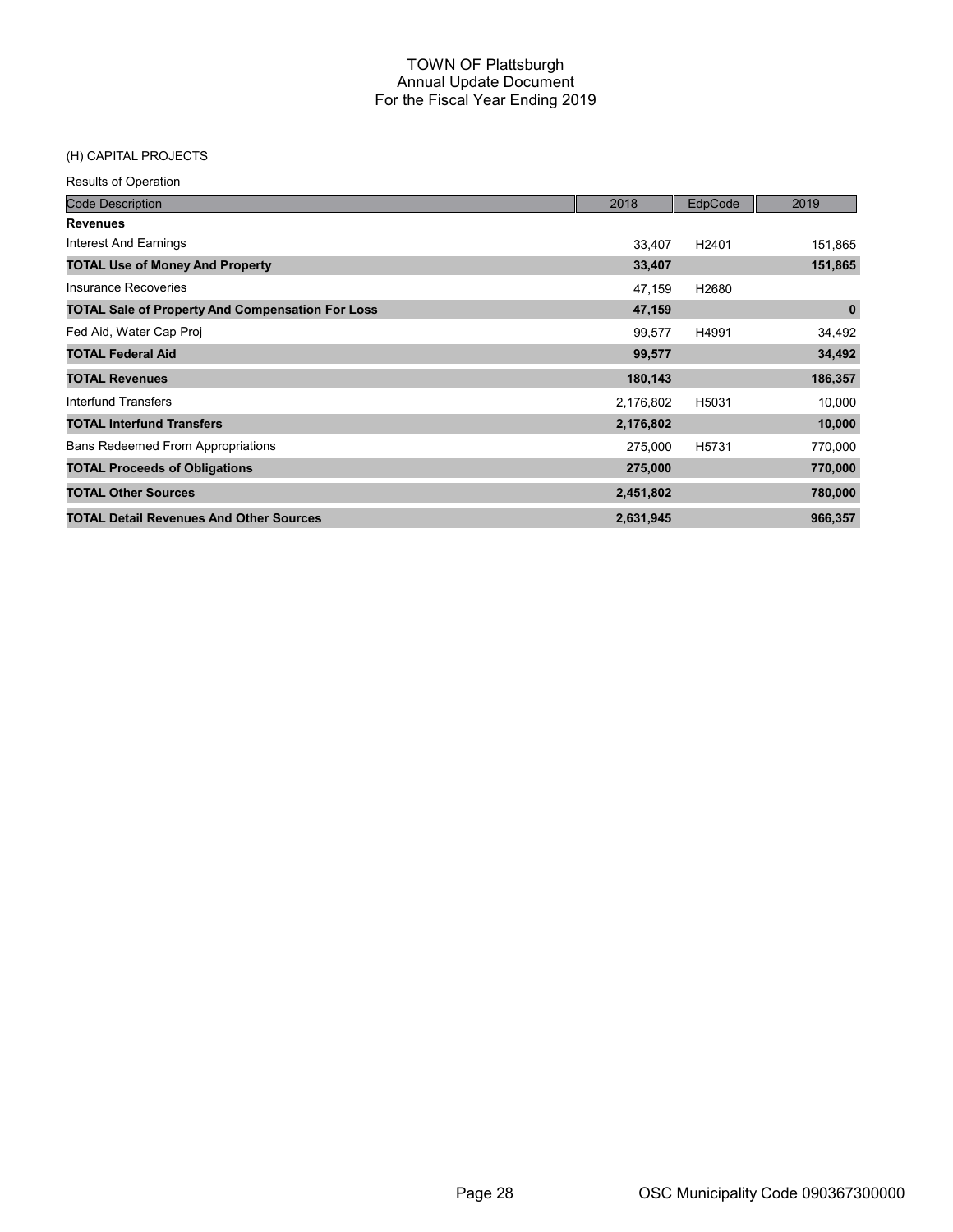#### (H) CAPITAL PROJECTS

| <b>Code Description</b>                         | 2018      | EdpCode | 2019         |
|-------------------------------------------------|-----------|---------|--------------|
| <b>Expenditures</b>                             |           |         |              |
| Sanitary Sewers, Equip & Cap Outlay             | 611,427   | H81202  | 62,702       |
| <b>TOTAL Sanitary Sewers</b>                    | 611,427   |         | 62,702       |
| Source Supply Pwr & Pump, Equp & Cap Outla      | 227,172   | H83202  | 382,118      |
| <b>TOTAL Source Supply Pwr &amp; Pump</b>       | 227,172   |         | 382,118      |
| Water Trans & Distrib, Equip & Cap Outlay       | 2,095,425 | H83402  | 3,513,705    |
| <b>TOTAL Water Trans &amp; Distrib</b>          | 2,095,425 |         | 3,513,705    |
| Drainage, Equip & Cap Outlay                    |           | H85402  | 0            |
| <b>TOTAL Drainage</b>                           | $\bf{0}$  |         | $\mathbf{0}$ |
| <b>TOTAL Home And Community Services</b>        | 2,934,024 |         | 3,958,525    |
| Debt Principal, Serial Bonds                    | 60,000    | H97106  | 28,813       |
| <b>TOTAL Debt Principal</b>                     | 60,000    |         | 28,813       |
| <b>TOTAL Expenditures</b>                       | 2,994,024 |         | 3,987,338    |
| Transfers, Other Funds                          | 79,204    | H99019  | 10,607       |
| <b>TOTAL Operating Transfers</b>                | 79,204    |         | 10,607       |
| <b>TOTAL Other Uses</b>                         | 79,204    |         | 10,607       |
| <b>TOTAL Detail Expenditures And Other Uses</b> | 3,073,228 |         | 3,997,945    |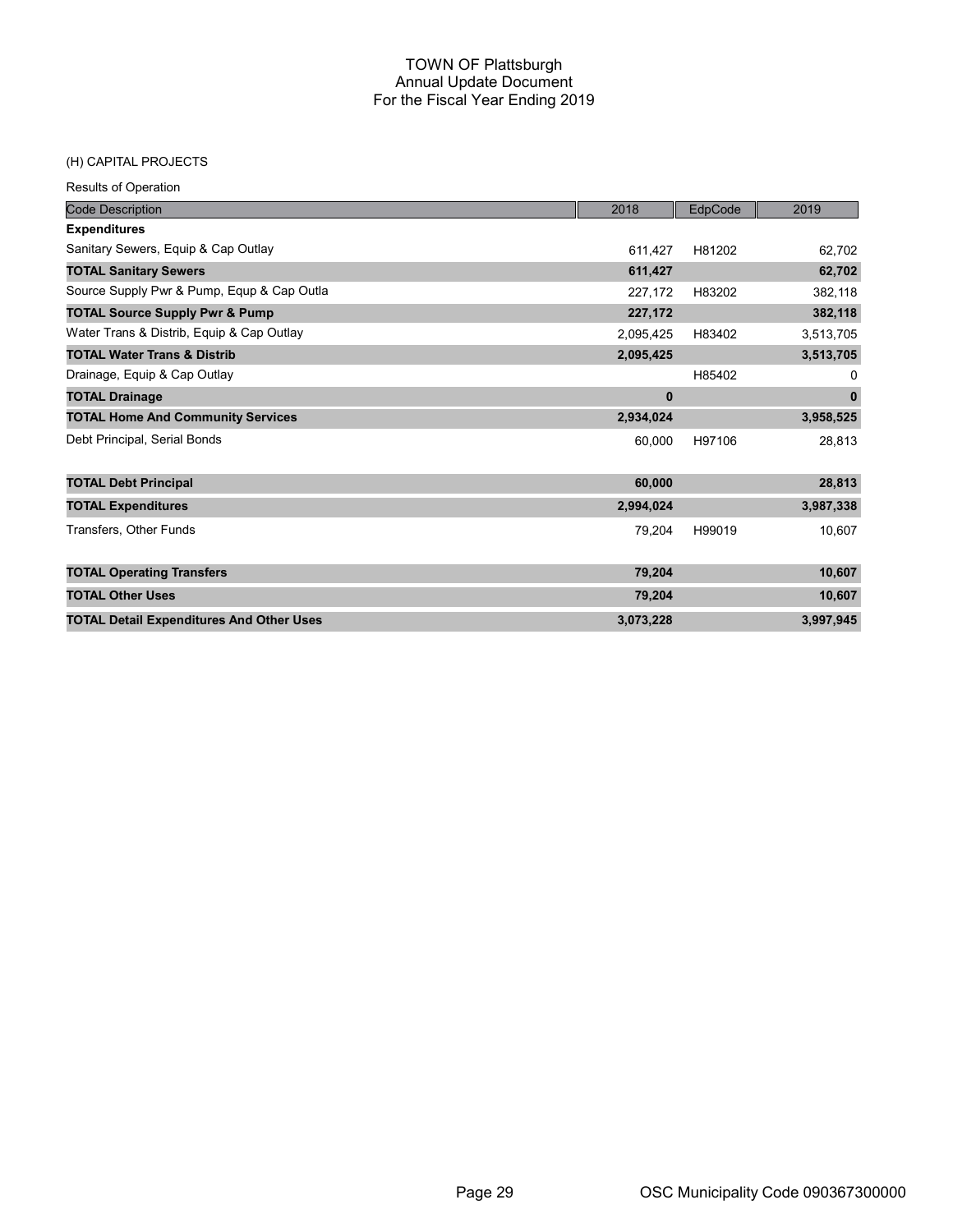#### (H) CAPITAL PROJECTS

# Analysis of Changes in Fund Balance

| <b>Code Description</b>                    | 2018         | EdpCode | 2019         |
|--------------------------------------------|--------------|---------|--------------|
| Analysis of Changes in Fund Balance        |              |         |              |
| <b>Fund Balance - Beginning of Year</b>    | -966.218     | H8021   | -1,407,501   |
| <b>Restated Fund Balance - Beg of Year</b> | $-966.218$   | H8022   | $-1,407,502$ |
| ADD - REVENUES AND OTHER SOURCES           | 2,631,945    |         | 966.357      |
| DEDUCT - EXPENDITURES AND OTHER USES       | 3.073.228    |         | 3,997,945    |
| <b>Fund Balance - End of Year</b>          | $-1.407.501$ | H8029   | $-4,439,089$ |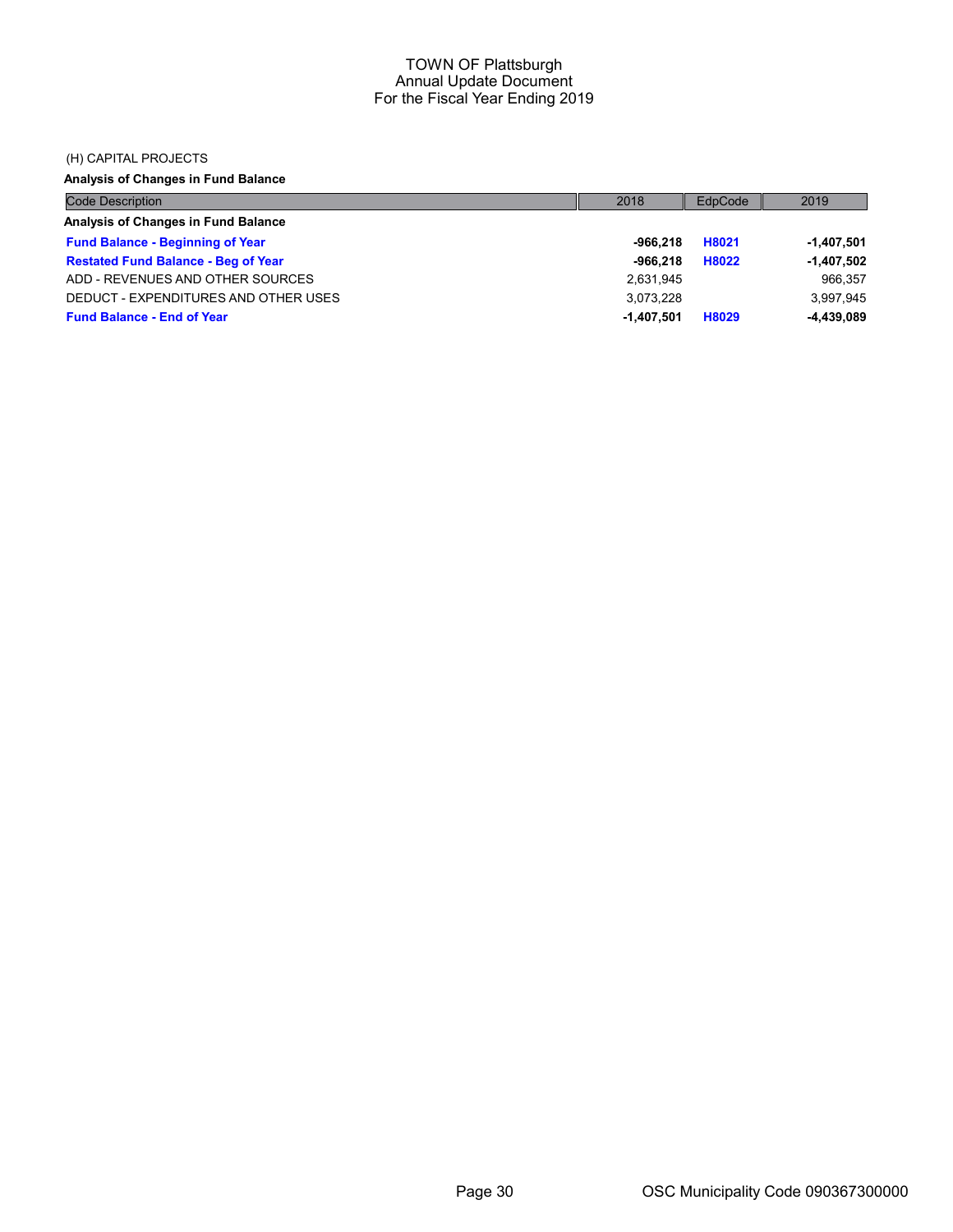# (H012) TREADWELLS MILLS WATER

Balance Sheet

| <b>Code Description</b>                                | 2018   | EdpCode          | 2019   |
|--------------------------------------------------------|--------|------------------|--------|
| <b>Assets</b>                                          |        |                  |        |
| Cash                                                   | 70.506 | H <sub>200</sub> | 71.289 |
| <b>TOTAL Cash</b>                                      | 70.506 |                  | 71,289 |
| <b>TOTAL Assets and Deferred Outflows of Resources</b> | 70,506 |                  | 71,289 |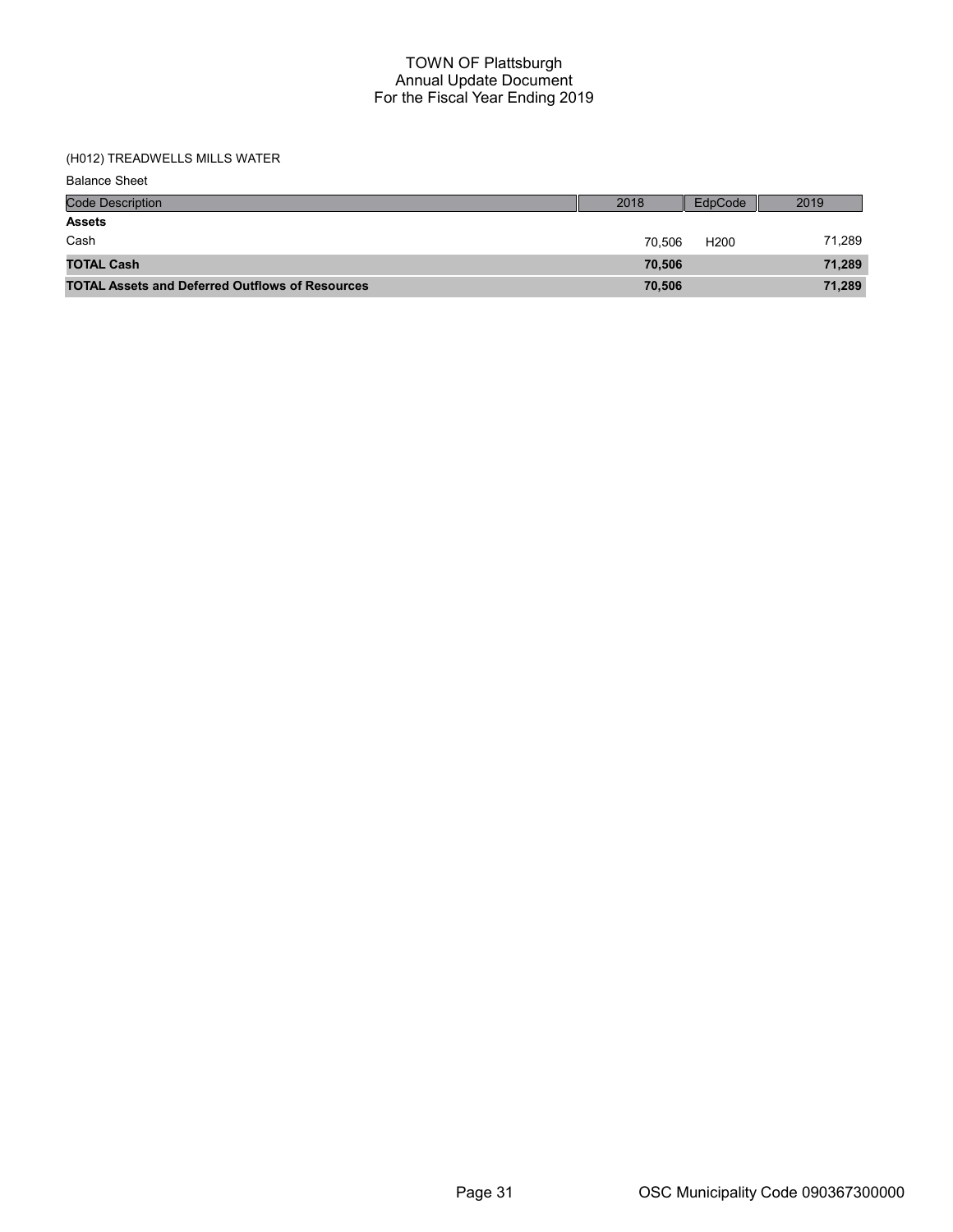# (H012) TREADWELLS MILLS WATER

Balance Sheet

| <b>Code Description</b>                                     | 2018   | EdpCode | 2019   |
|-------------------------------------------------------------|--------|---------|--------|
| <b>Fund Balance</b><br>Assigned Unappropriated Fund Balance | 70.506 | H915    | 71,289 |
| <b>TOTAL Assigned Fund Balance</b>                          | 70.506 |         | 71,289 |
| <b>TOTAL Fund Balance</b>                                   | 70.506 |         | 71,289 |
| <b>TOTAL Liabilities, Deferred Inflows And Fund Balance</b> | 70.506 |         | 71,289 |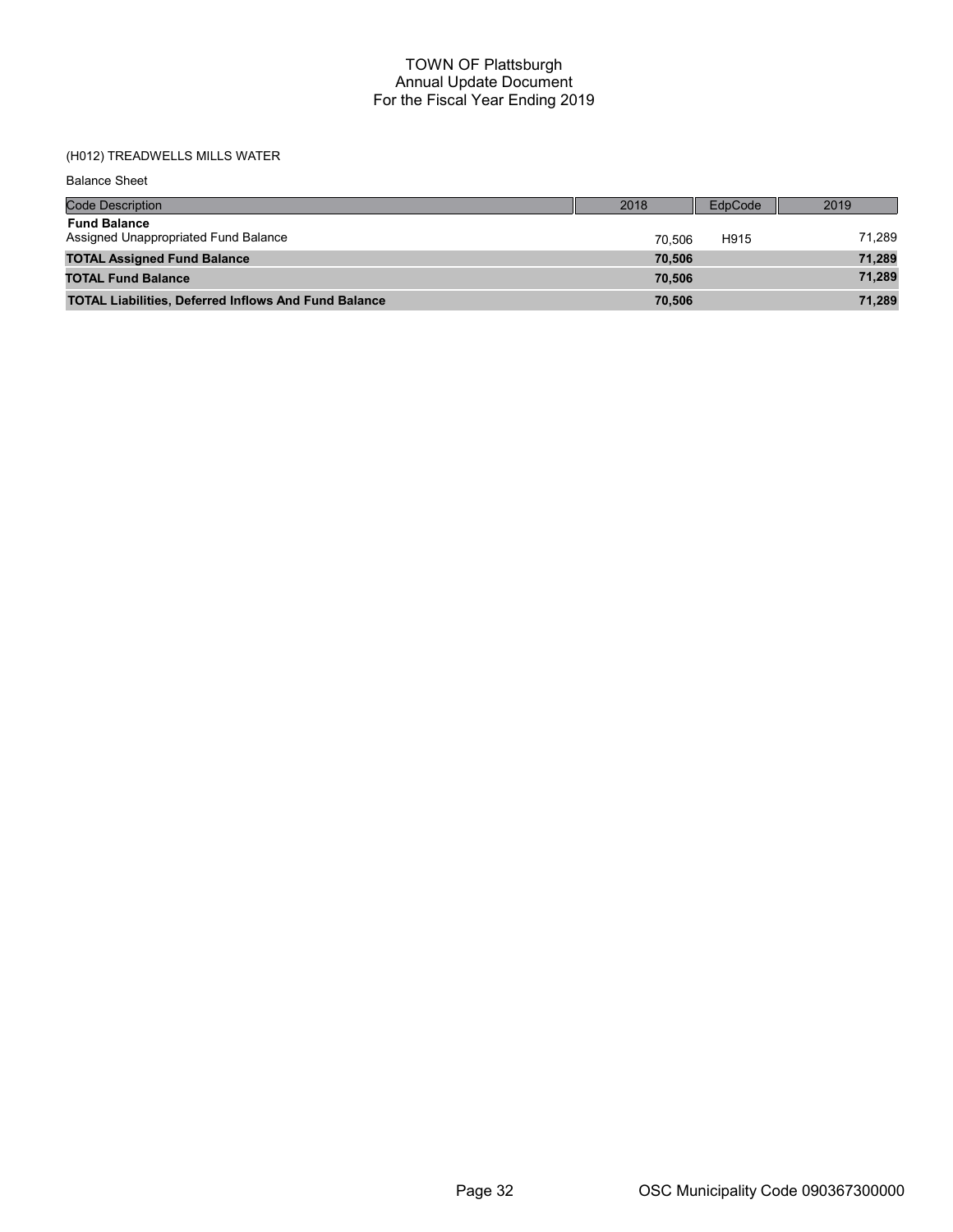#### (H012) TREADWELLS MILLS WATER

| Results of Operation                           |      |                          |
|------------------------------------------------|------|--------------------------|
| <b>Code Description</b>                        | 2018 | EdpCode<br>2019          |
| <b>Revenues</b>                                |      |                          |
| <b>Interest And Earnings</b>                   | 602  | 783<br>H <sub>2401</sub> |
| <b>TOTAL Use of Money And Property</b>         | 602  | 783                      |
| <b>TOTAL Revenues</b>                          | 602  | 783                      |
| <b>TOTAL Detail Revenues And Other Sources</b> | 602  | 783                      |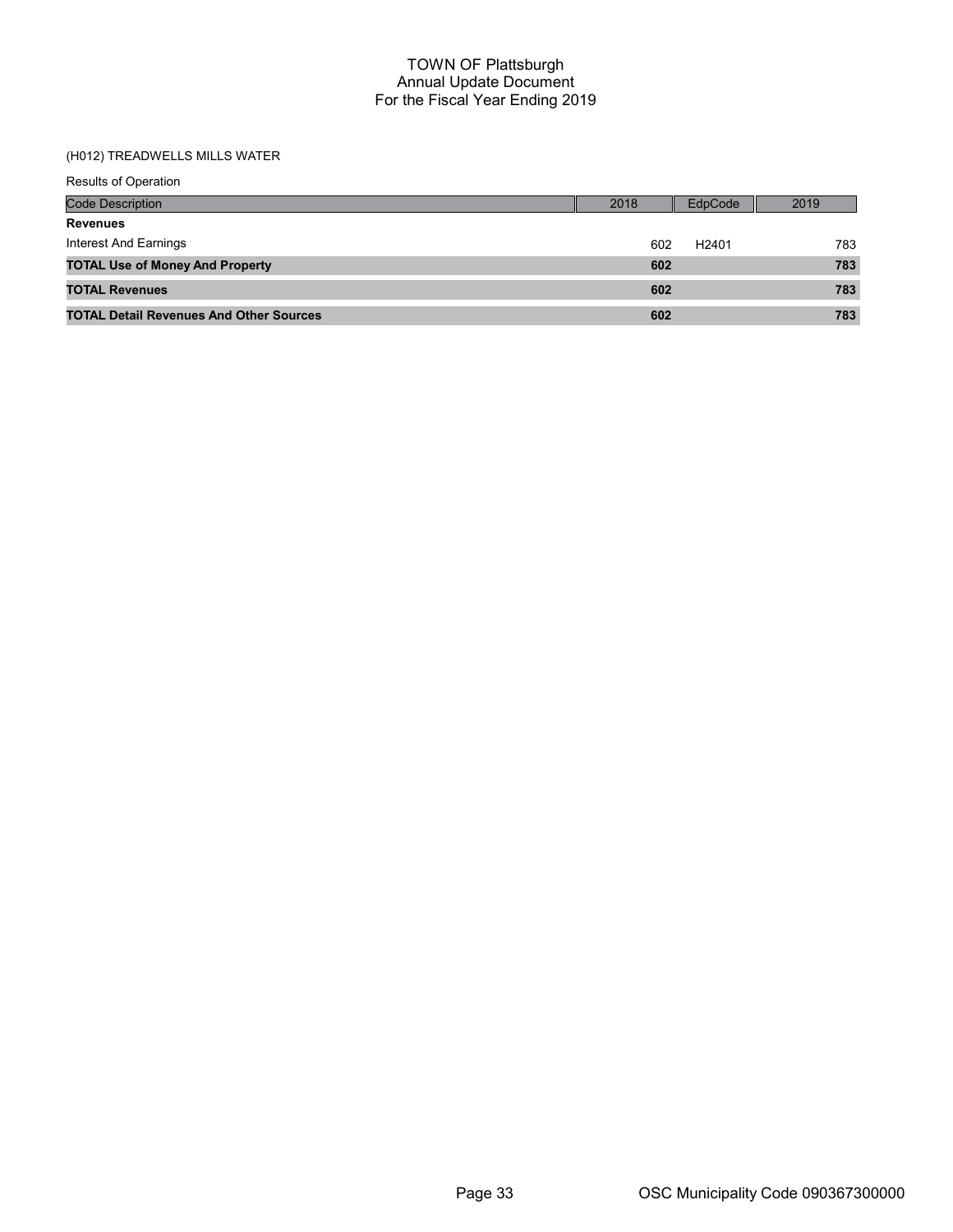| <b>Results of Operation</b> |      |         |      |
|-----------------------------|------|---------|------|
| <b>Code Description</b>     | 2018 | EdpCode | 2019 |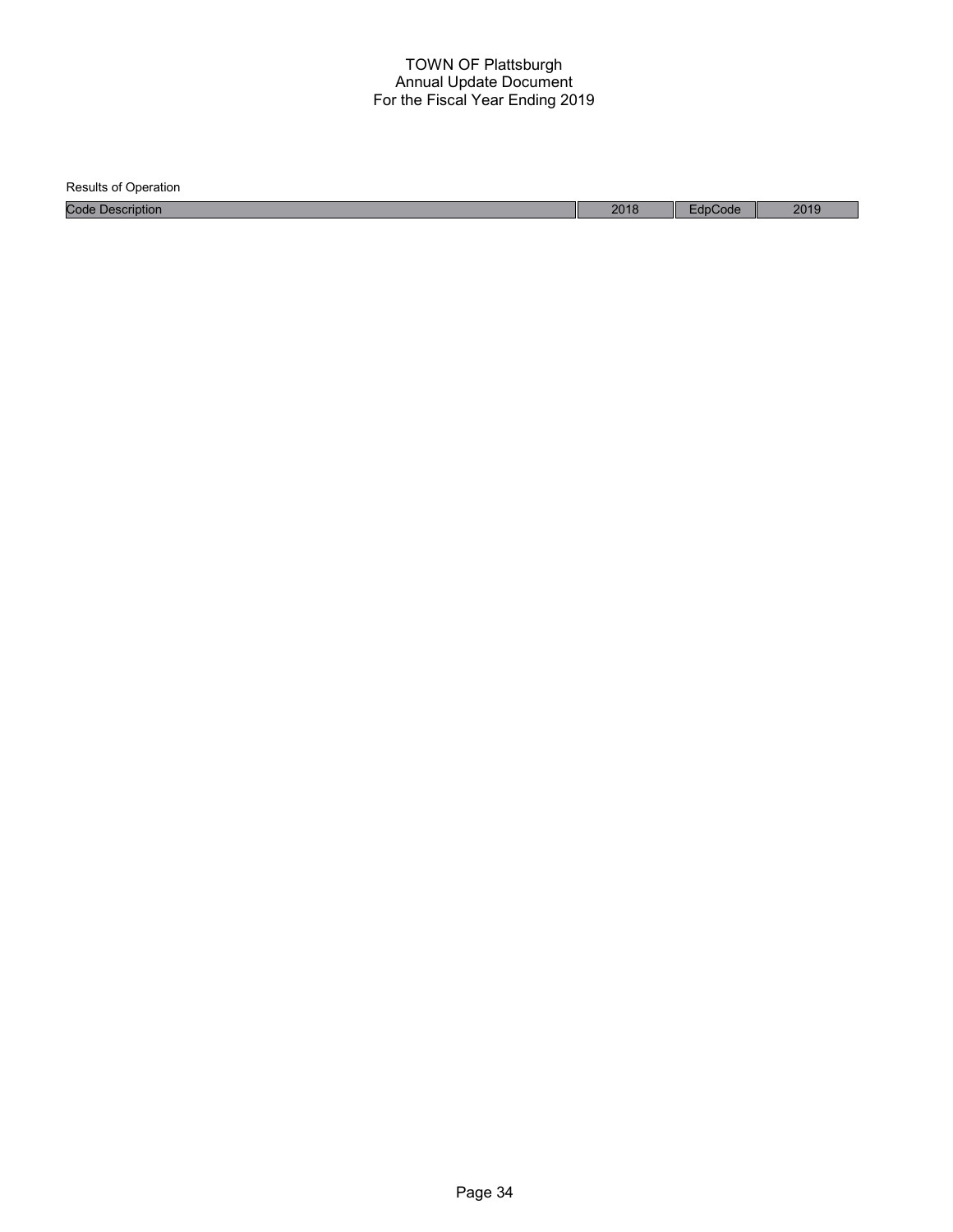### (H012) TREADWELLS MILLS WATER

# Analysis of Changes in Fund Balance

| <b>Code Description</b>                    | 2018   | EdpCode | 2019   |
|--------------------------------------------|--------|---------|--------|
| Analysis of Changes in Fund Balance        |        |         |        |
| <b>Fund Balance - Beginning of Year</b>    | 69.904 | H8021   | 70.506 |
| <b>Restated Fund Balance - Beg of Year</b> | 69.904 | H8022   | 70,506 |
| ADD - REVENUES AND OTHER SOURCES           | 602    |         | 783    |
| <b>Fund Balance - End of Year</b>          | 70.506 | H8029   | 71.289 |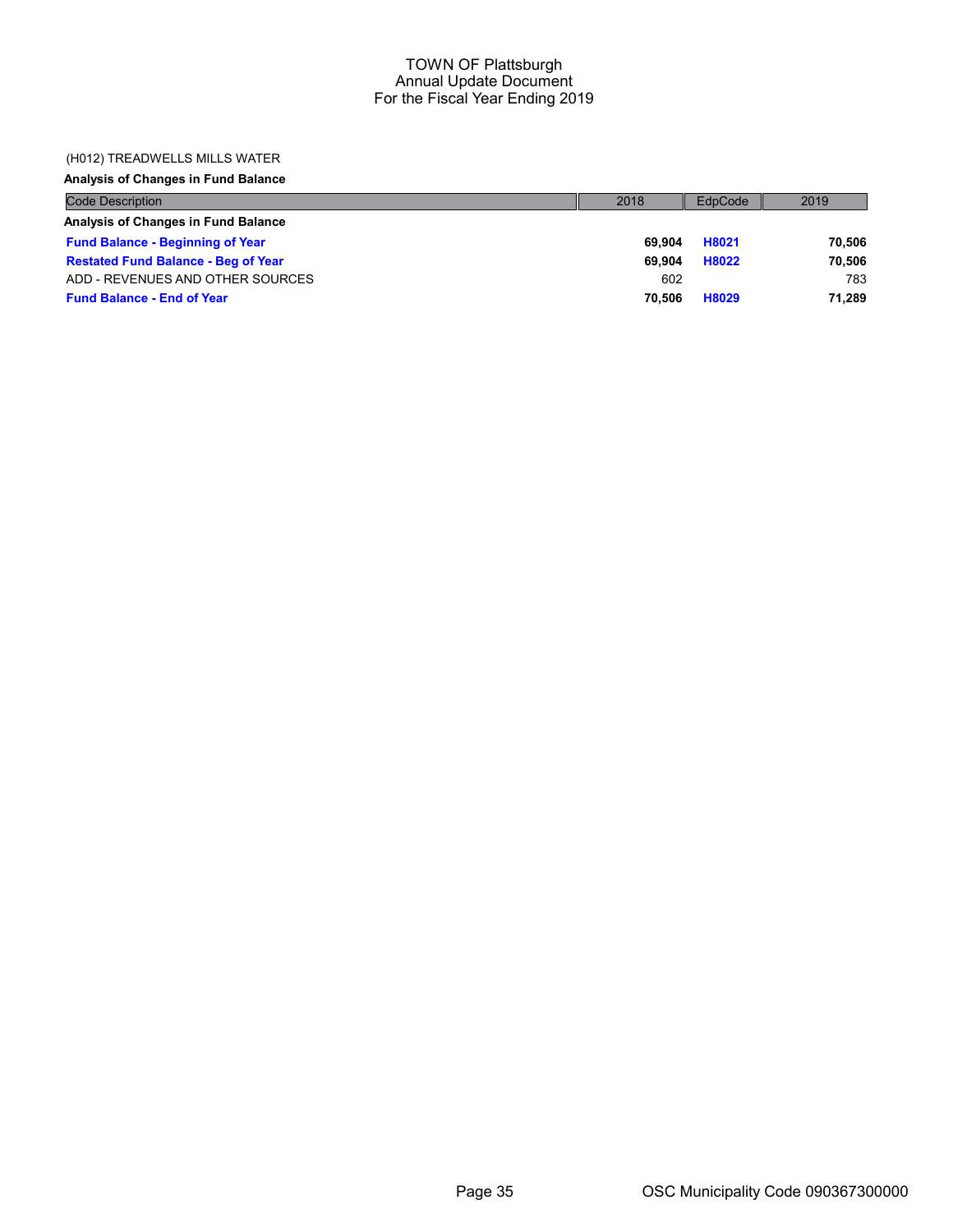# (H020) MORRISONVILLE WATER CP

Balance Sheet

| <b>Code Description</b>                                | 2018   | EdpCode          | 2019   |
|--------------------------------------------------------|--------|------------------|--------|
| <b>Assets</b>                                          |        |                  |        |
| Cash                                                   | 57.787 | H <sub>200</sub> | 58,464 |
| <b>TOTAL Cash</b>                                      | 57.787 |                  | 58,464 |
| <b>TOTAL Assets and Deferred Outflows of Resources</b> | 57,787 |                  | 58,464 |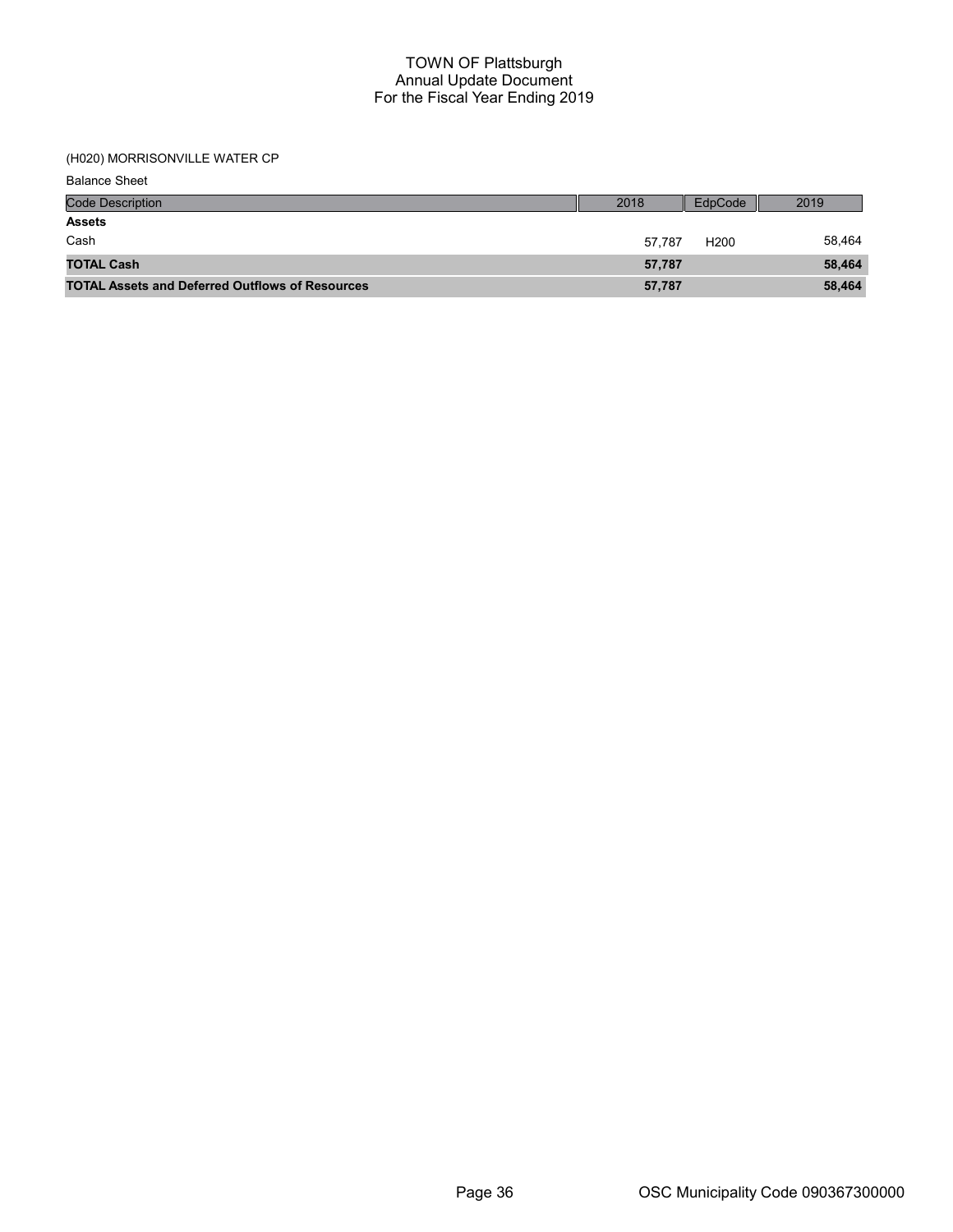# (H020) MORRISONVILLE WATER CP

Balance Sheet

| <b>Code Description</b>                                     | 2018   | EdpCode | 2019   |
|-------------------------------------------------------------|--------|---------|--------|
| <b>Fund Balance</b><br>Assigned Unappropriated Fund Balance | 57.787 | H915    | 58.464 |
| <b>TOTAL Assigned Fund Balance</b>                          | 57,787 |         | 58,464 |
| <b>TOTAL Fund Balance</b>                                   | 57.787 |         | 58,464 |
| <b>TOTAL Liabilities, Deferred Inflows And Fund Balance</b> | 57,787 |         | 58,464 |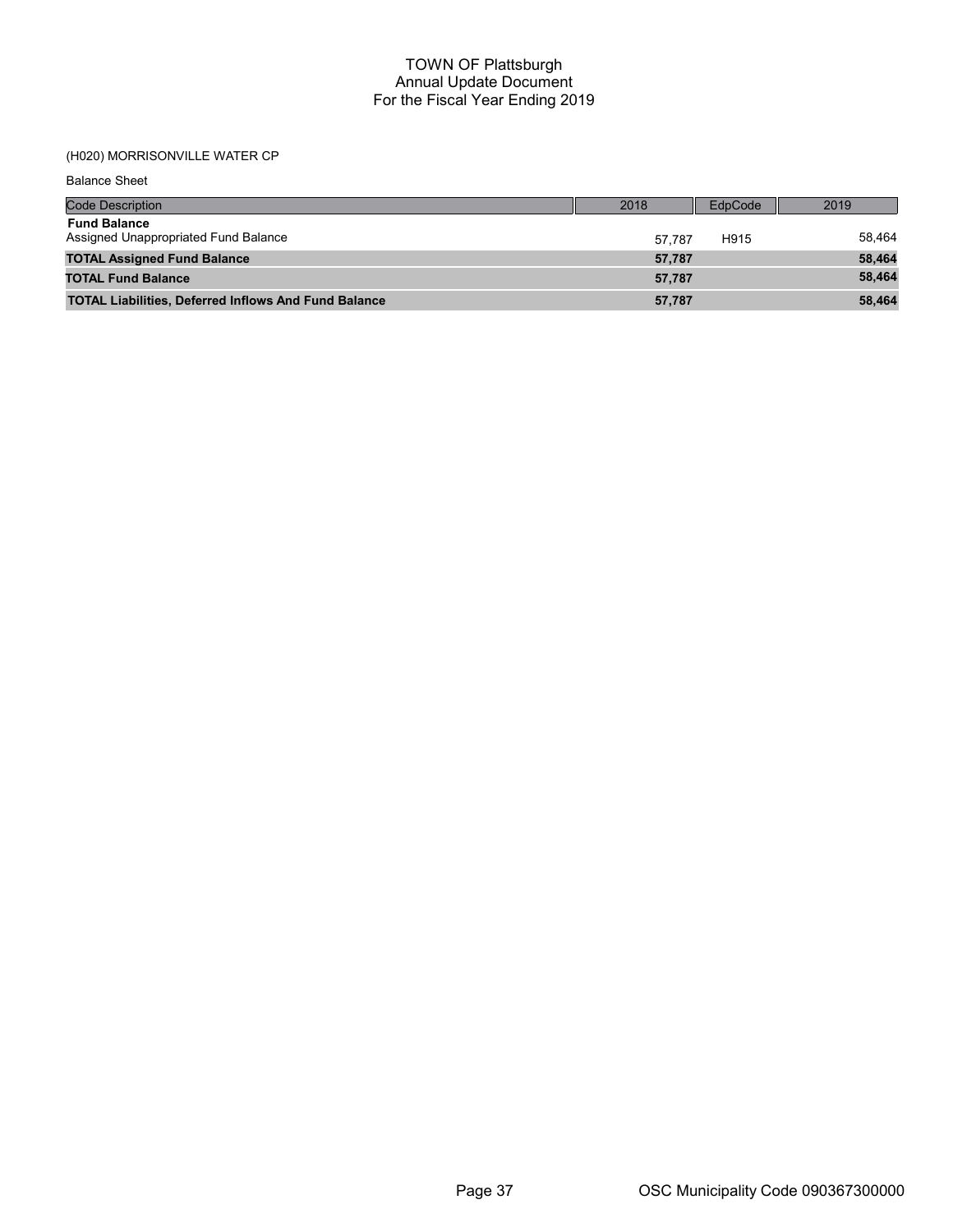## (H020) MORRISONVILLE WATER CP

| Results of Operation                           |      |                   |      |
|------------------------------------------------|------|-------------------|------|
| <b>Code Description</b>                        | 2018 | EdpCode           | 2019 |
| <b>Revenues</b>                                |      |                   |      |
| Interest And Earnings                          | 512  | H <sub>2401</sub> | 677  |
| <b>TOTAL Use of Money And Property</b>         | 512  |                   | 677  |
| <b>TOTAL Revenues</b>                          | 512  |                   | 677  |
| <b>TOTAL Detail Revenues And Other Sources</b> | 512  |                   | 677  |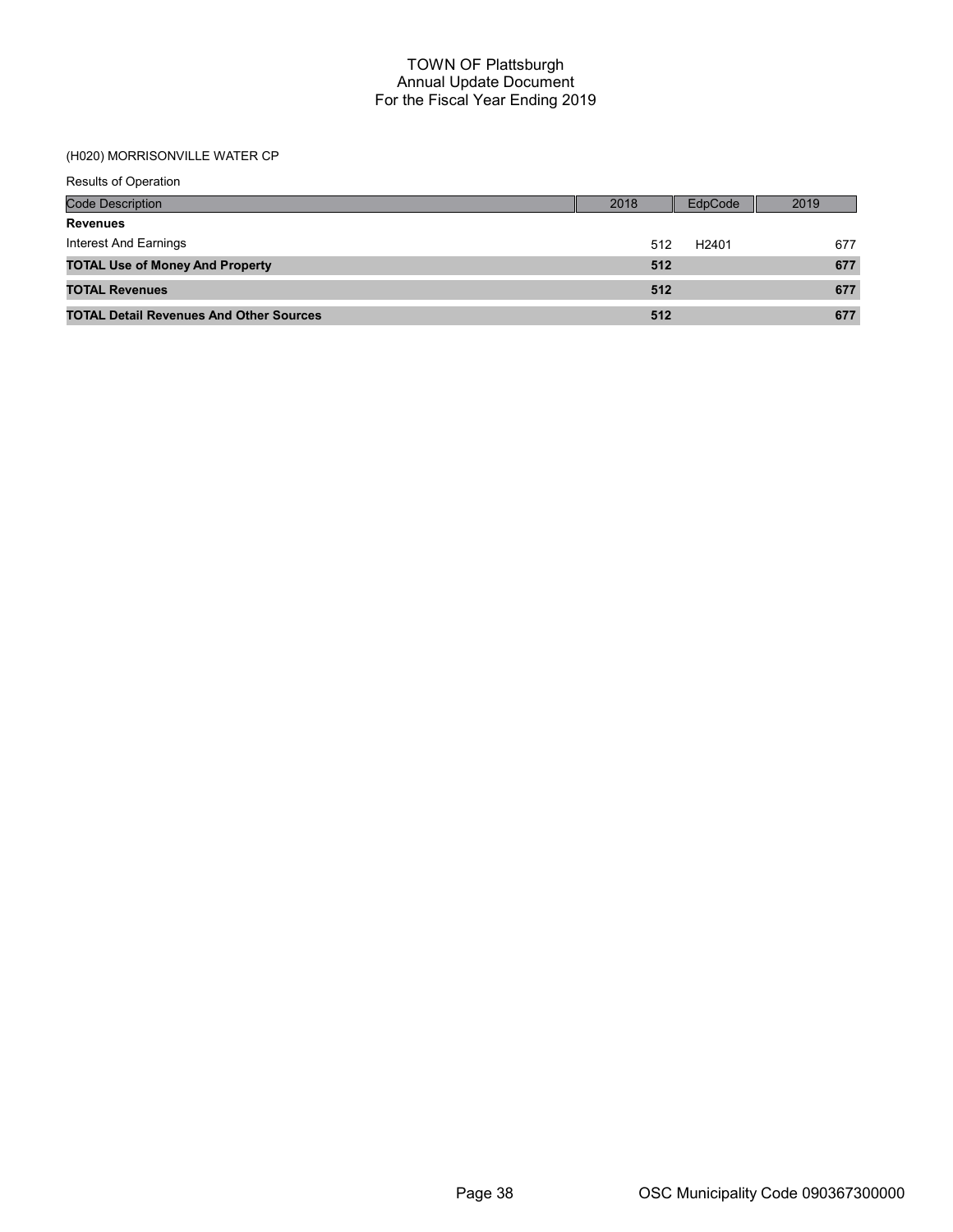| <b>Results of Operation</b> |      |         |      |
|-----------------------------|------|---------|------|
| <b>Code Description</b>     | 2018 | EdpCode | 2019 |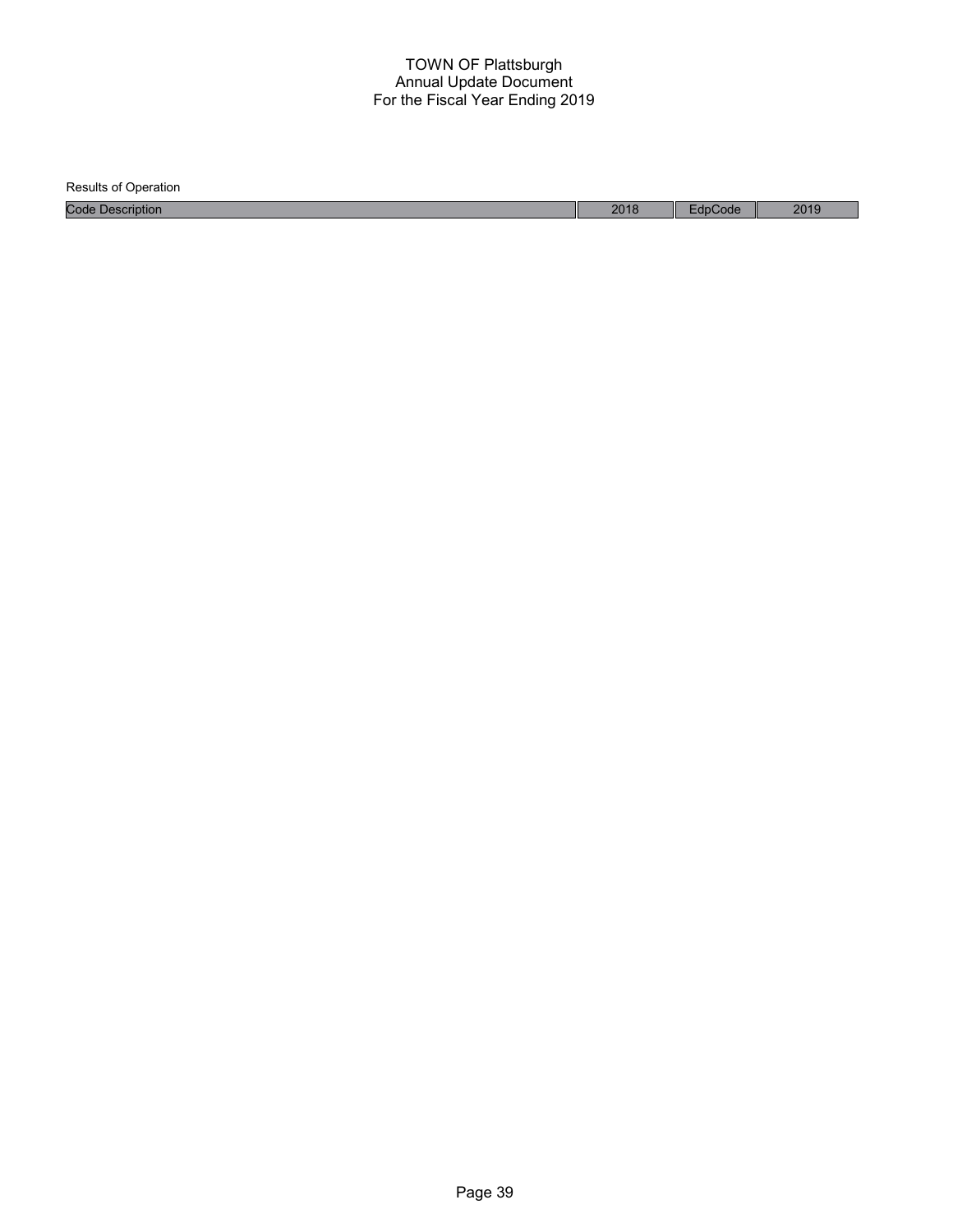## (H020) MORRISONVILLE WATER CP

# Analysis of Changes in Fund Balance

| <b>Code Description</b>                    | 2018   | EdpCode | 2019   |
|--------------------------------------------|--------|---------|--------|
| Analysis of Changes in Fund Balance        |        |         |        |
| <b>Fund Balance - Beginning of Year</b>    | 57.275 | H8021   | 57.787 |
| <b>Restated Fund Balance - Beg of Year</b> | 57.275 | H8022   | 57,787 |
| ADD - REVENUES AND OTHER SOURCES           | 512    |         | 677    |
| <b>Fund Balance - End of Year</b>          | 57.787 | H8029   | 58.464 |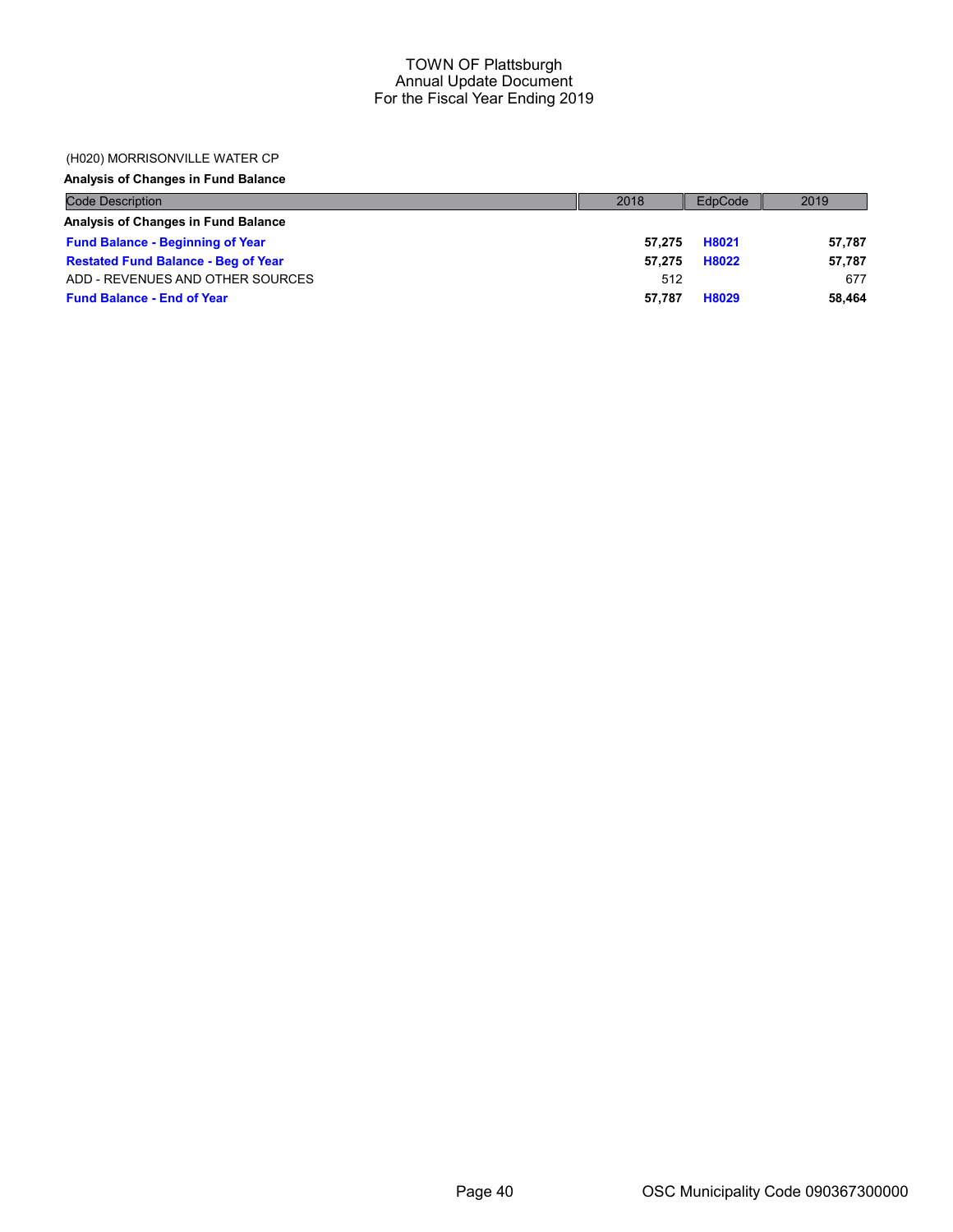Balance Sheet

Code Description 2018 EdpCode 2019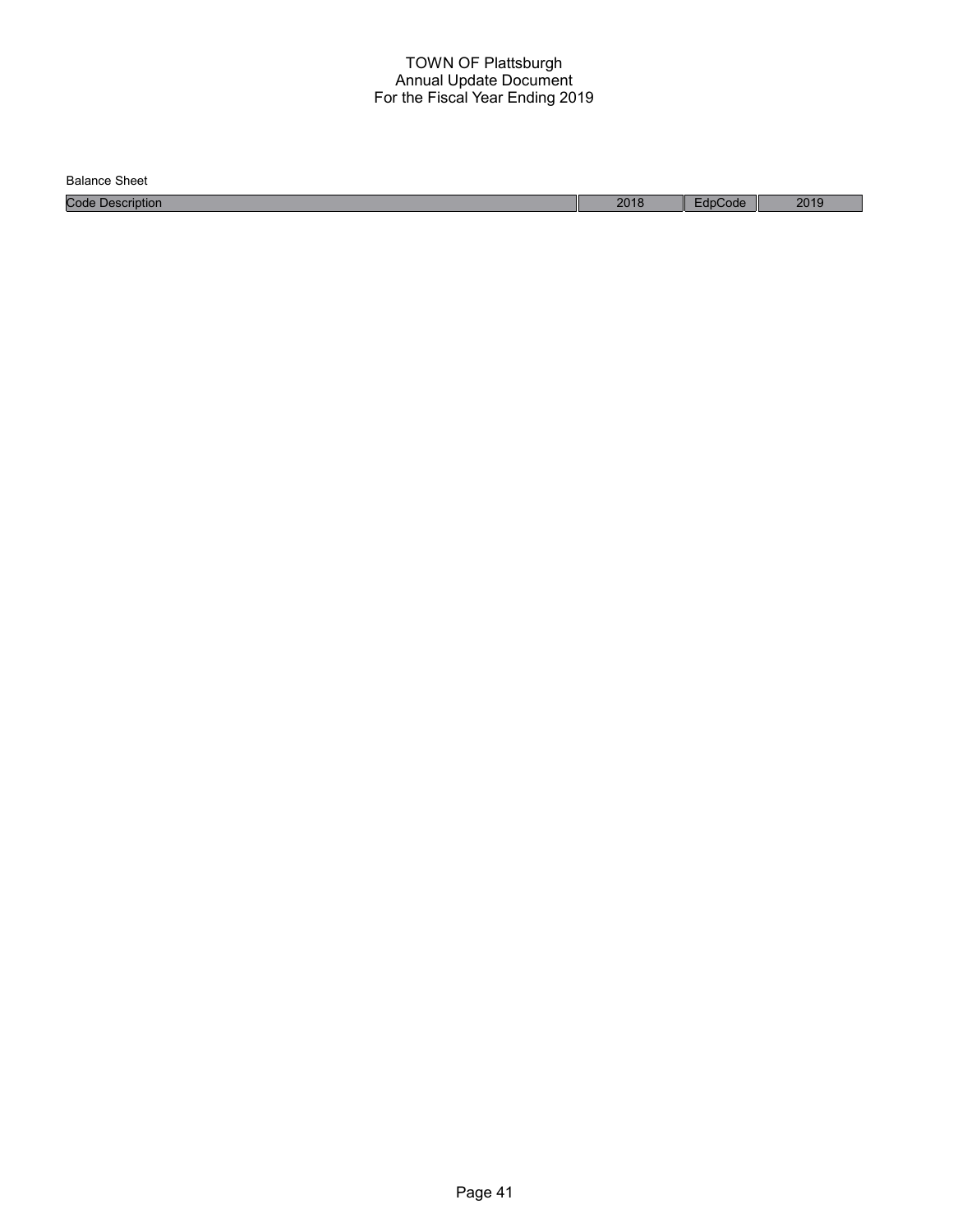| <b>Balance Sheet</b>        |      |       |      |
|-----------------------------|------|-------|------|
| Code<br>$\n  Description\n$ | 2018 | code' | 2019 |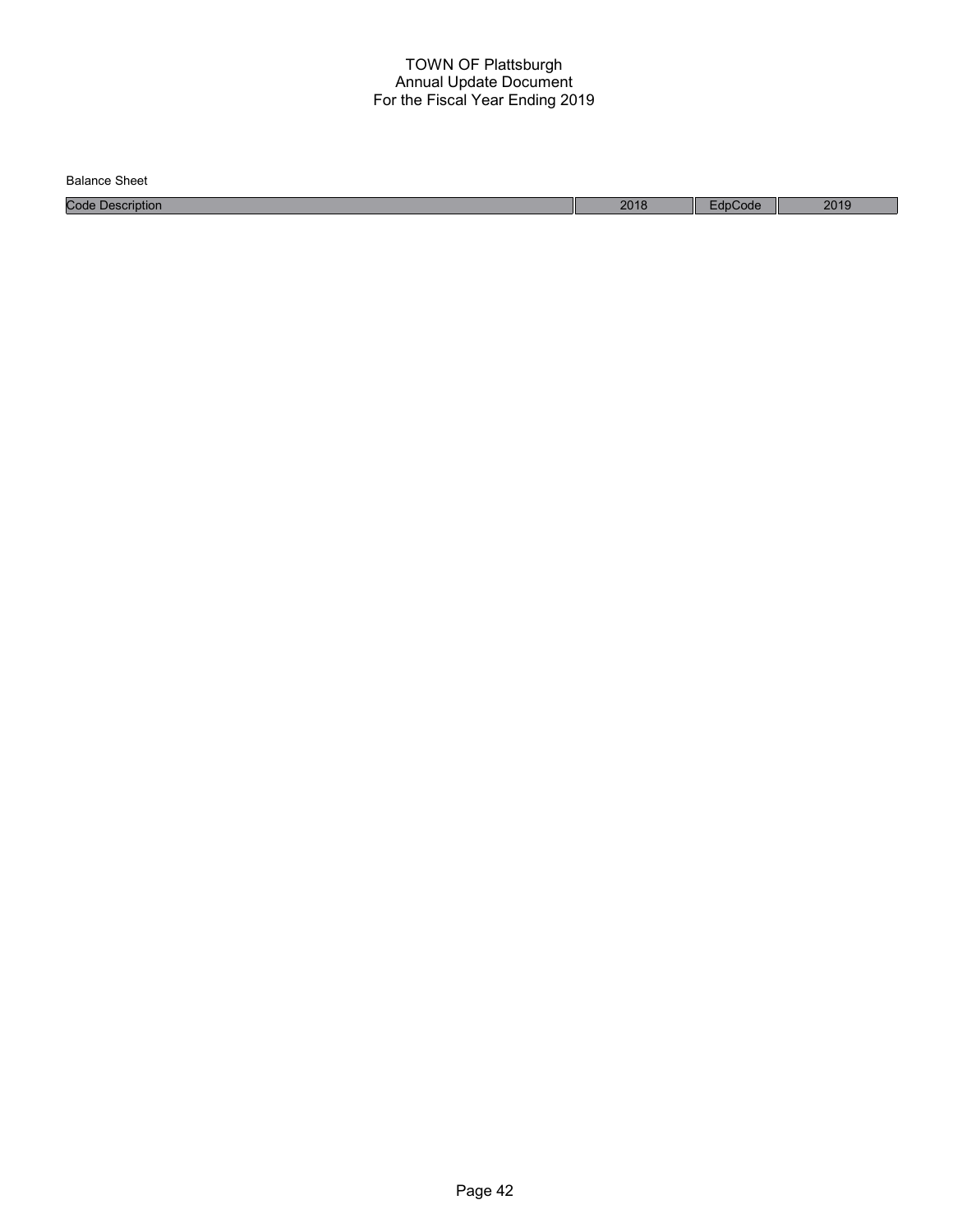Results of Operation Code Description 2018 EdpCode 2019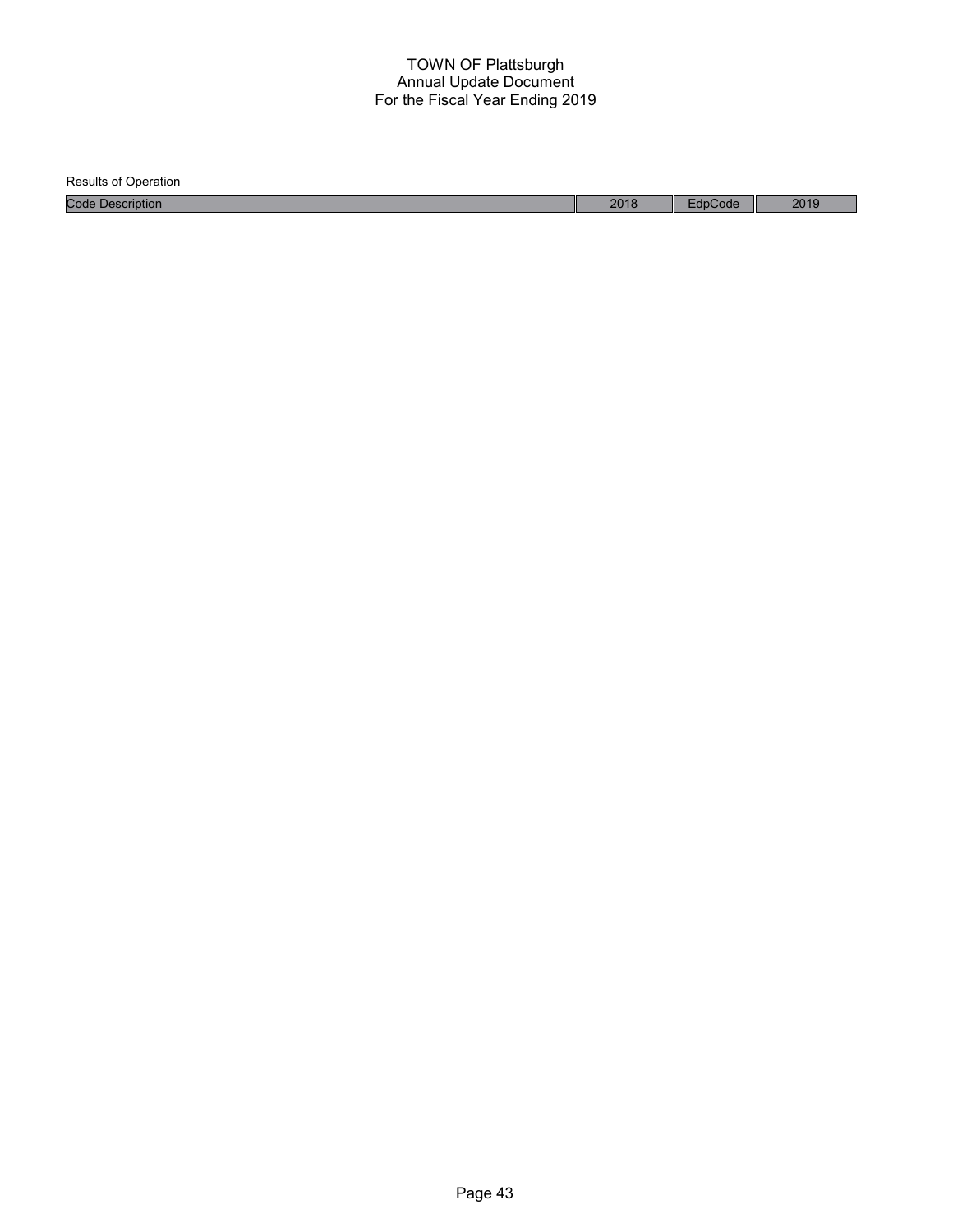| <b>Results of Operation</b> |      |         |      |
|-----------------------------|------|---------|------|
| <b>Code Description</b>     | 2018 | EdpCode | 2019 |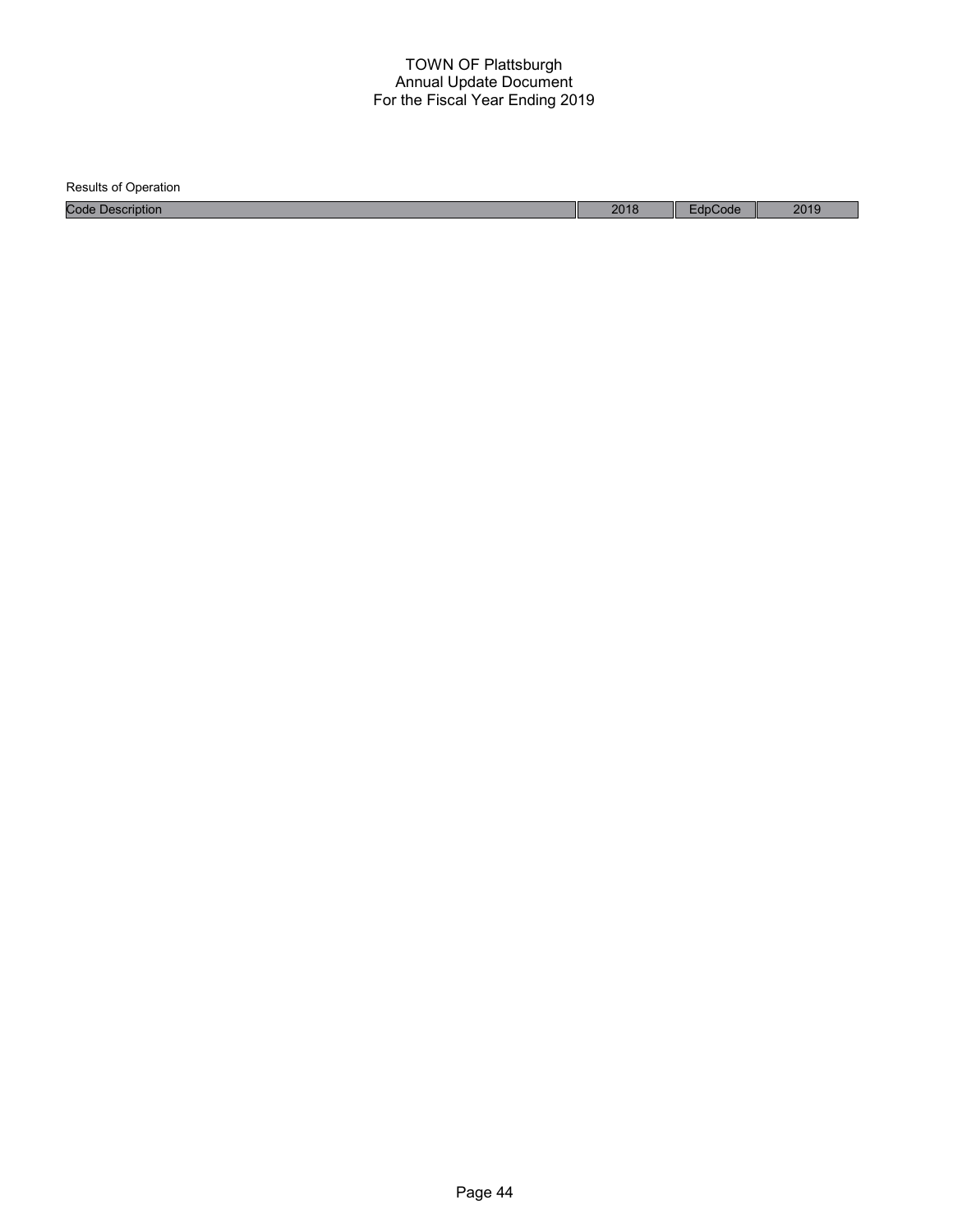### (H043) SIDEWALKS

Analysis of Changes in Fund Balance

| <b>Code Description</b>                    | 2018 | EdpCode | 2019 |
|--------------------------------------------|------|---------|------|
| <b>Analysis of Changes in Fund Balance</b> |      |         |      |
| <b>Fund Balance - Beginning of Year</b>    |      | H8021   |      |
| <b>Restated Fund Balance - Beg of Year</b> |      | H8022   |      |
| <b>Fund Balance - End of Year</b>          |      | H8029   |      |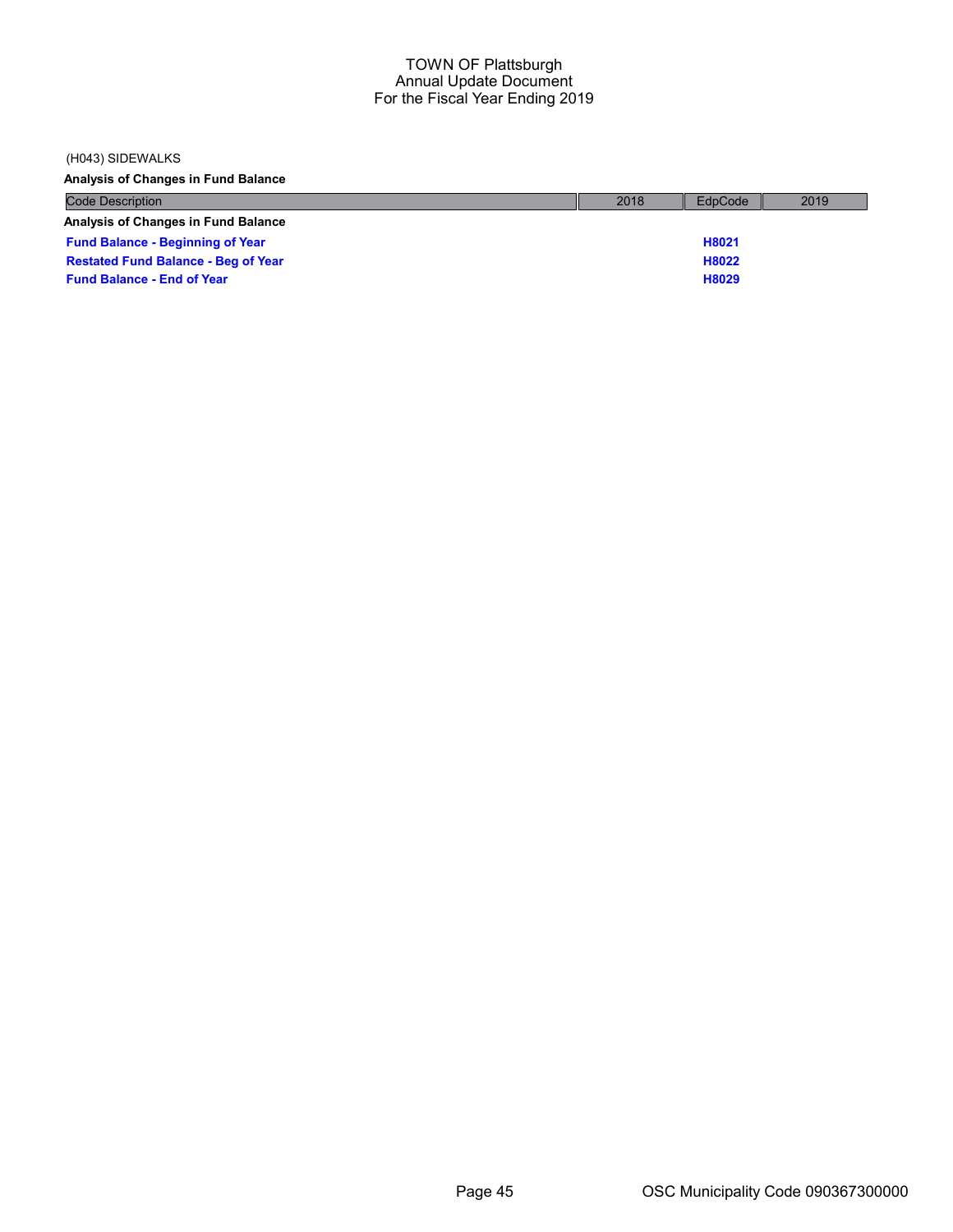Balance Sheet

Code Description 2018 EdpCode 2019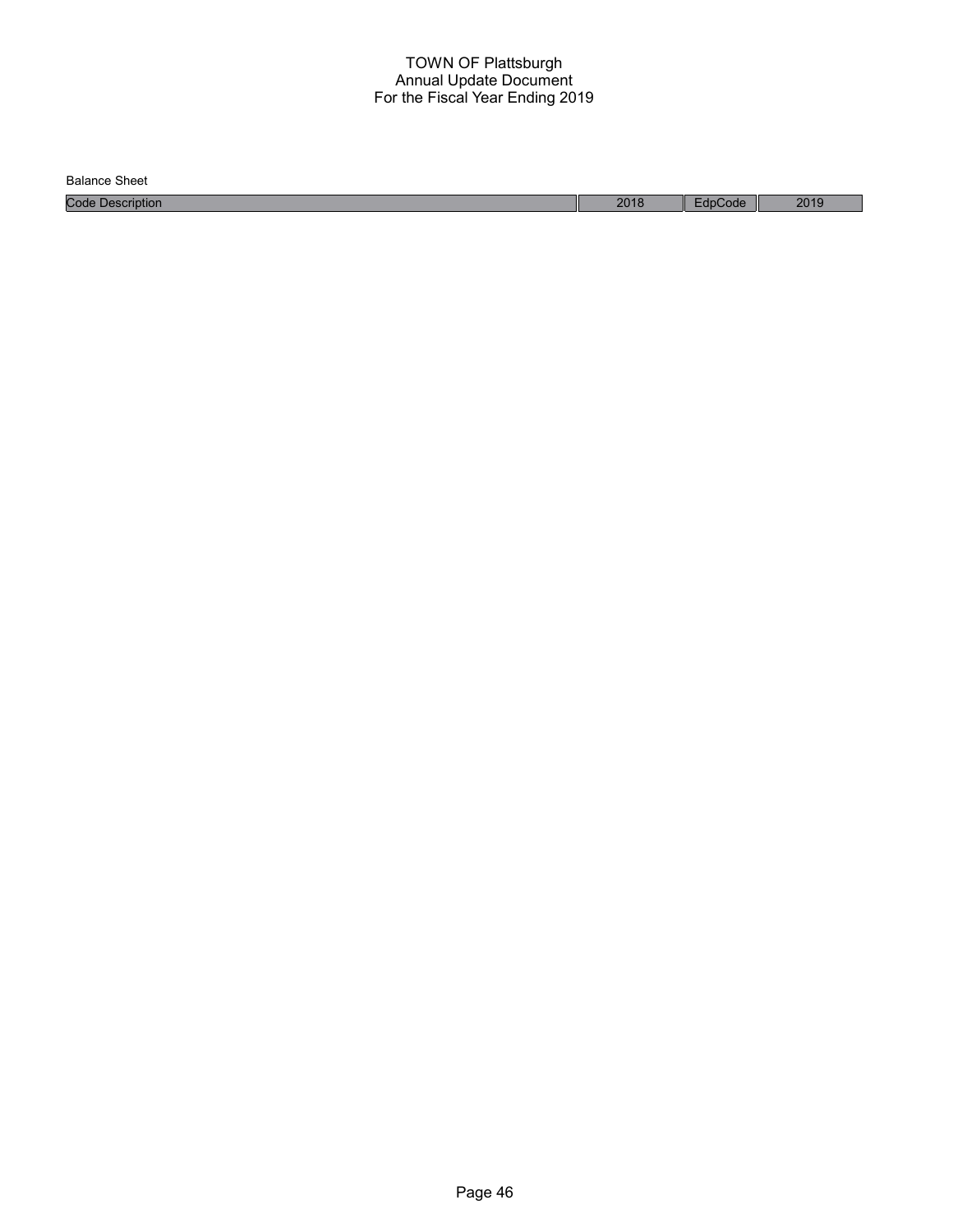| <b>Balance Sheet</b>        |      |       |      |
|-----------------------------|------|-------|------|
| Code<br>$\n  Description\n$ | 2018 | code' | 2019 |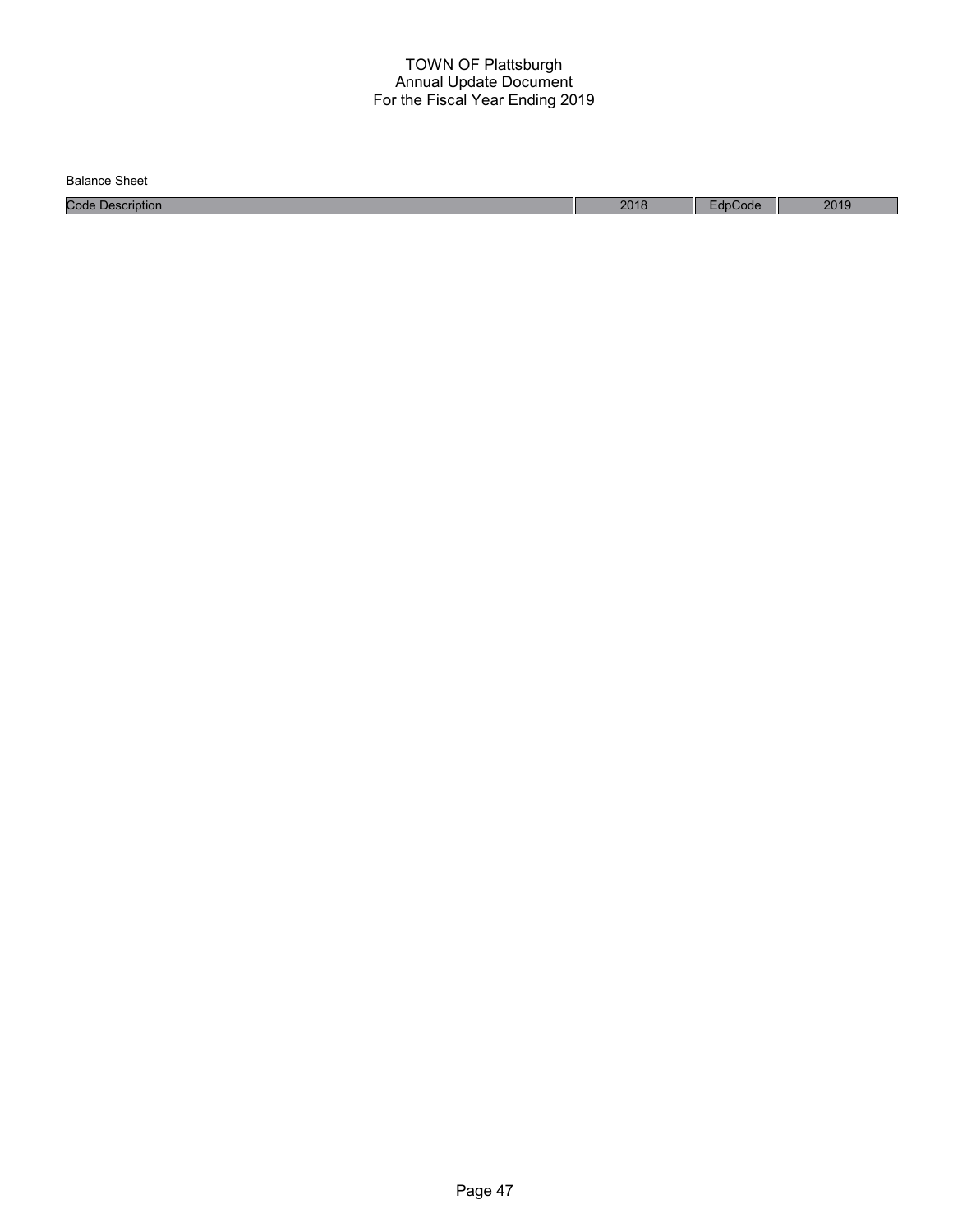Results of Operation Code Description 2018 EdpCode 2019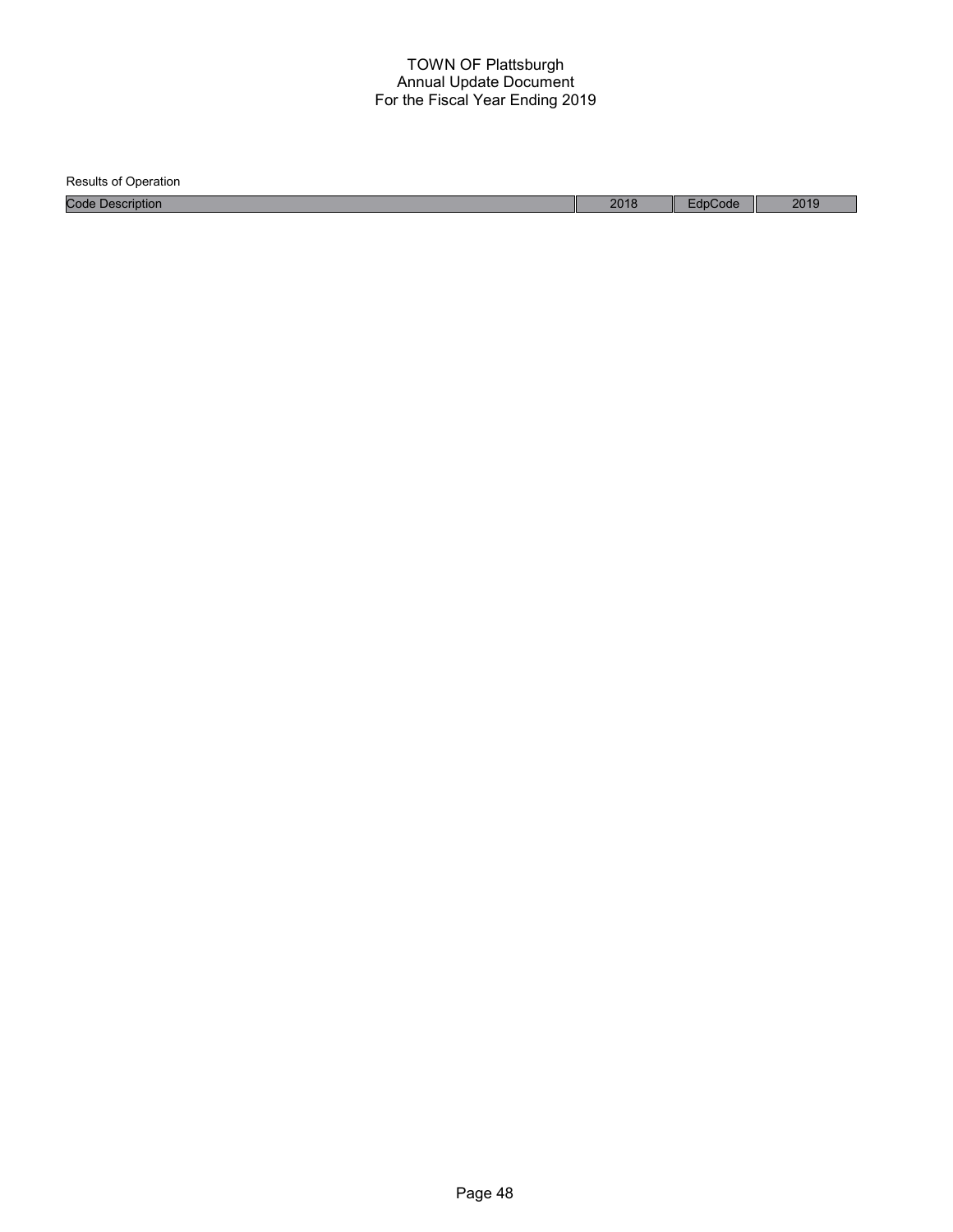| <b>Results of Operation</b> |      |         |      |
|-----------------------------|------|---------|------|
| <b>Code Description</b>     | 2018 | EdpCode | 2019 |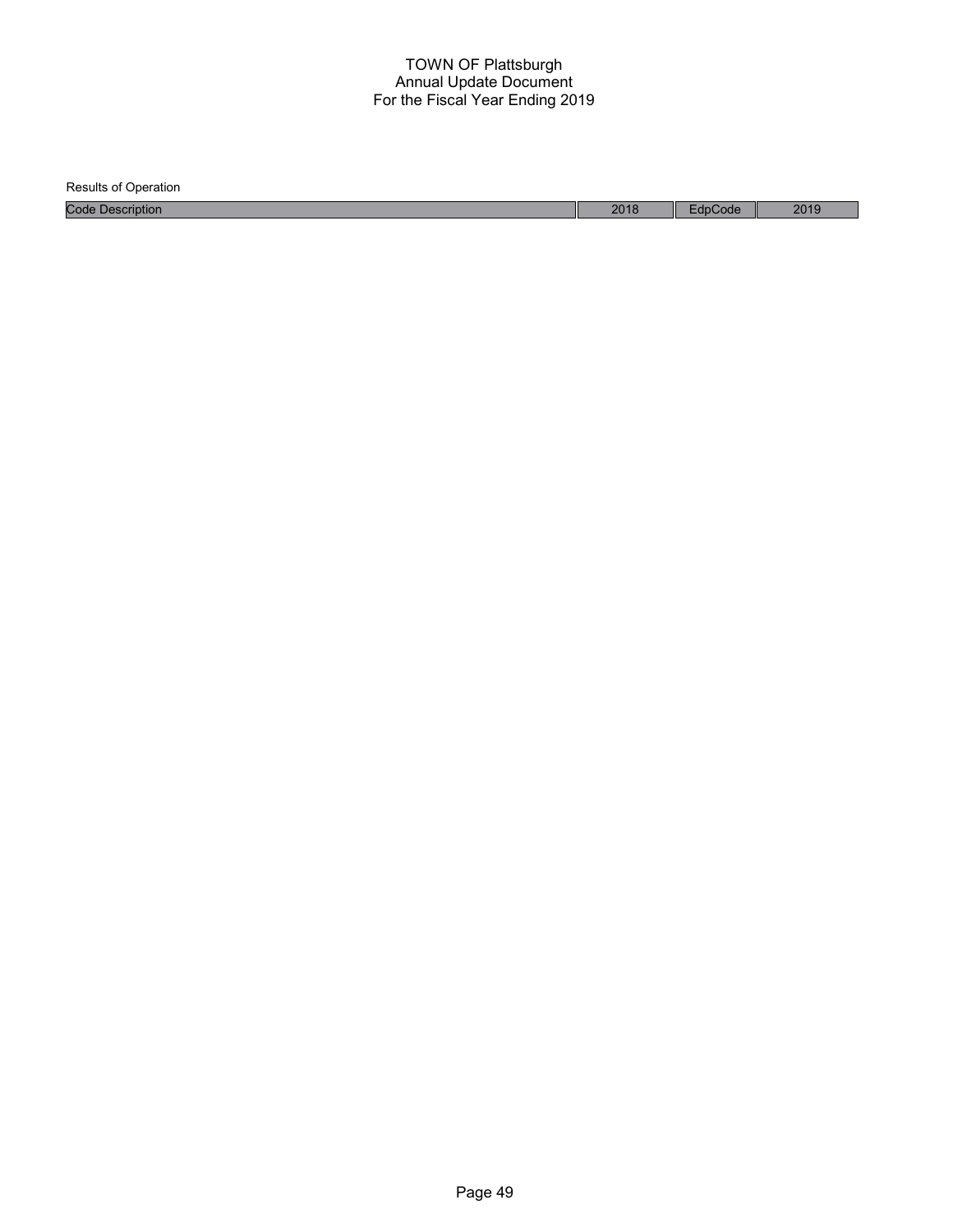### (H055) CADYVILLE SEWER

Analysis of Changes in Fund Balance

| <b>Code Description</b>                    | 2018 | EdpCode | 2019 |
|--------------------------------------------|------|---------|------|
| <b>Analysis of Changes in Fund Balance</b> |      |         |      |
| <b>Fund Balance - Beginning of Year</b>    |      | H8021   |      |
| <b>Restated Fund Balance - Beg of Year</b> |      | H8022   |      |
| <b>Fund Balance - End of Year</b>          |      | H8029   |      |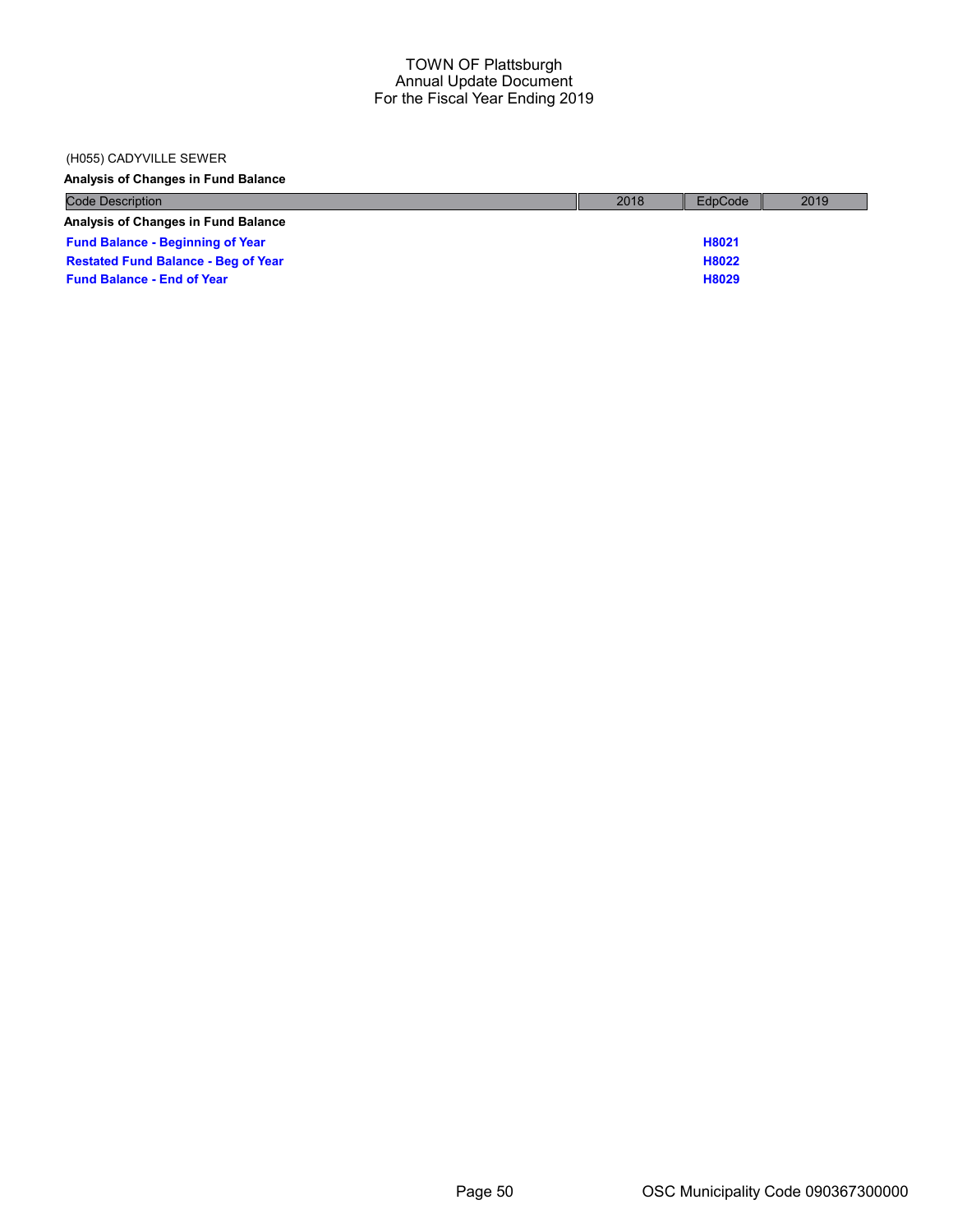## (H060) CHAMPLAIN PARK SEWER

| <b>Balance Sheet</b> |  |
|----------------------|--|
|----------------------|--|

| <b>Code Description</b>                                | 2018    | EdpCode          | 2019    |
|--------------------------------------------------------|---------|------------------|---------|
| <b>Assets</b>                                          |         |                  |         |
| Cash                                                   | 226.966 | H <sub>200</sub> | 229.292 |
| Cash With Fiscal Agent                                 | 28.813  | H <sub>223</sub> |         |
| <b>TOTAL Cash</b>                                      | 255,779 |                  | 229,292 |
| <b>TOTAL Assets and Deferred Outflows of Resources</b> | 255,779 |                  | 229,292 |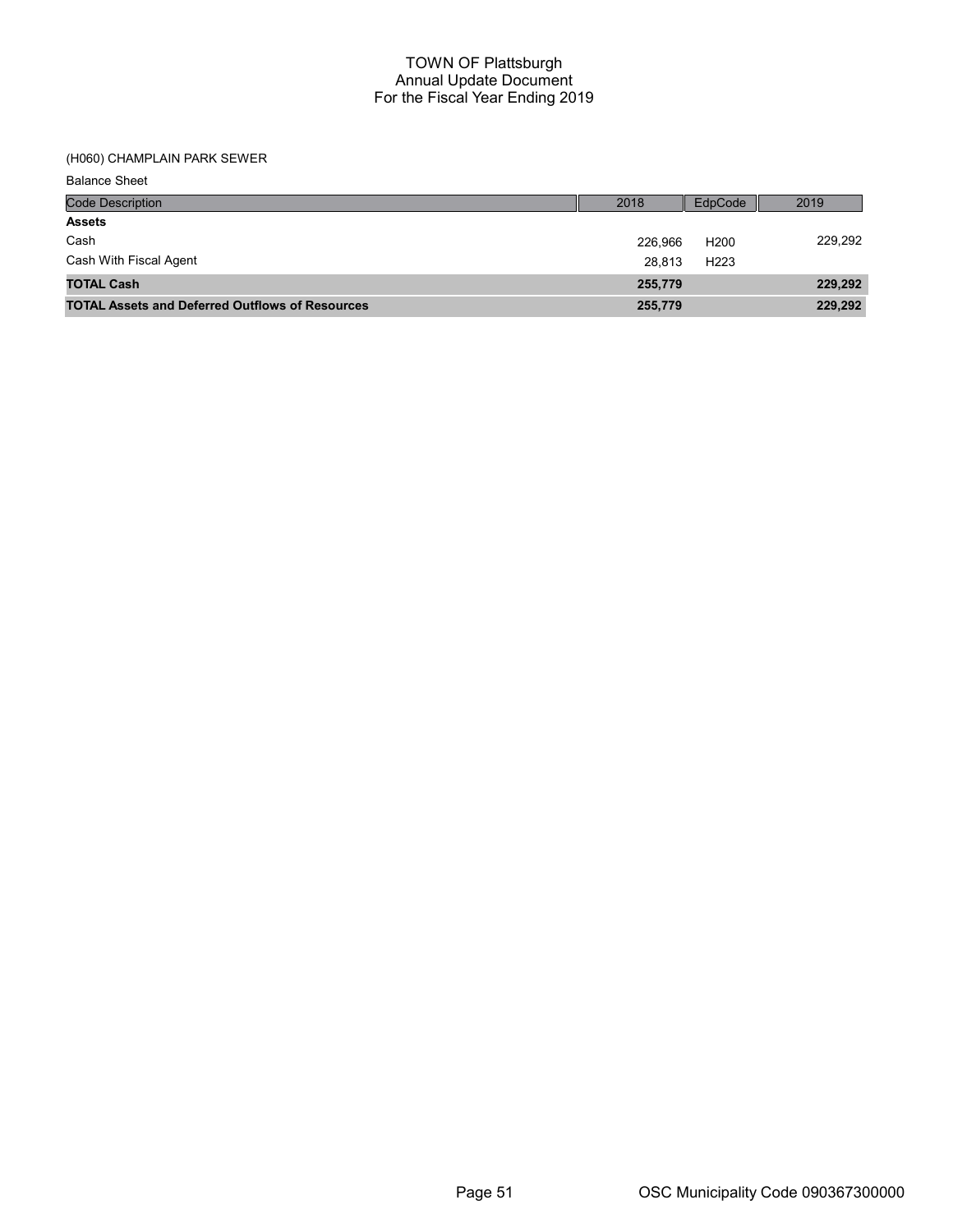## (H060) CHAMPLAIN PARK SEWER

Balance Sheet

| <b>Code Description</b>                                     | 2018    | EdpCode | 2019    |
|-------------------------------------------------------------|---------|---------|---------|
| <b>Fund Balance</b><br>Assigned Unappropriated Fund Balance | 255.779 | H915    | 229,292 |
| <b>TOTAL Assigned Fund Balance</b>                          | 255,779 |         | 229,292 |
| <b>TOTAL Fund Balance</b>                                   | 255,779 |         | 229,292 |
| <b>TOTAL Liabilities, Deferred Inflows And Fund Balance</b> | 255,779 |         | 229,292 |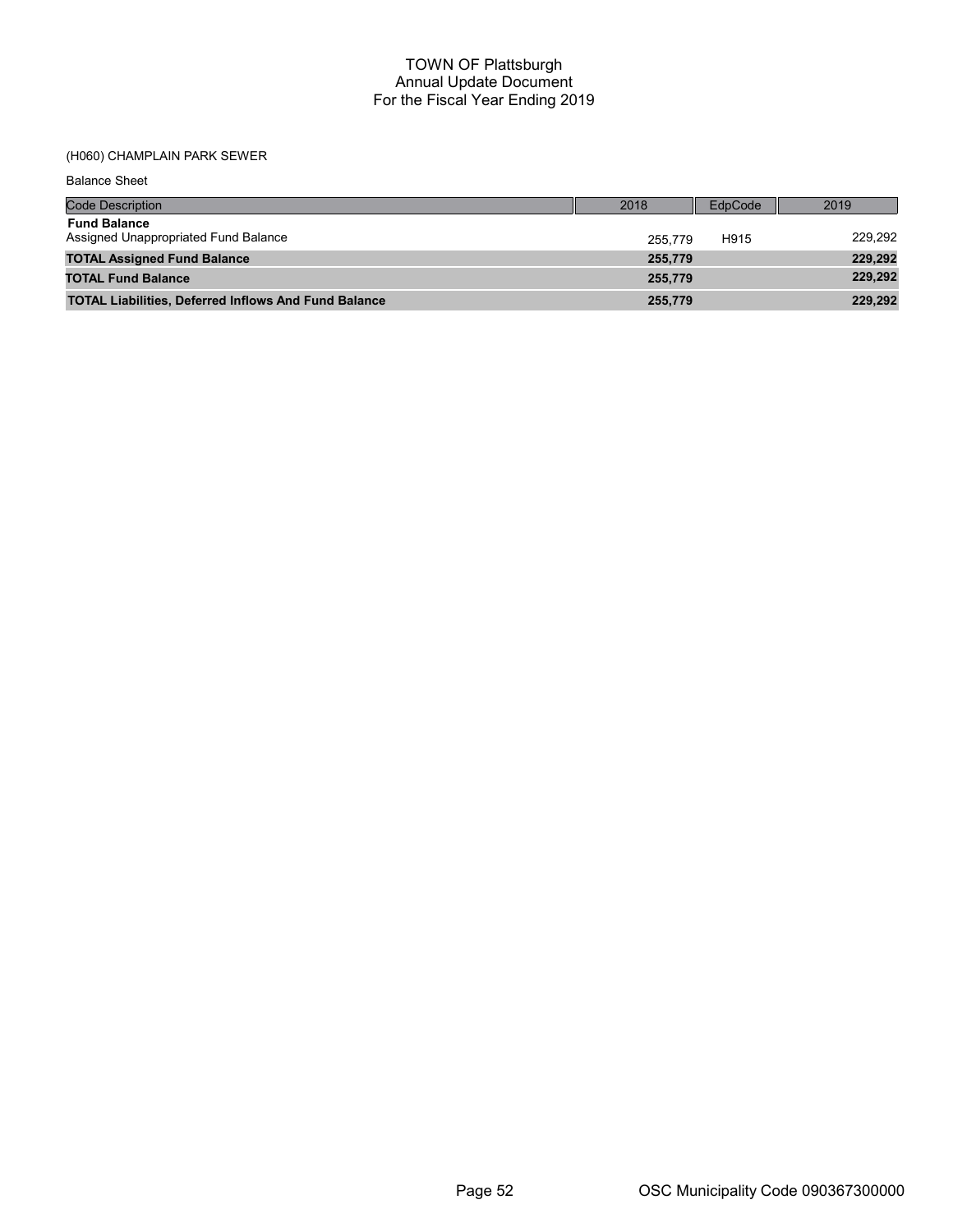## (H060) CHAMPLAIN PARK SEWER

| Results of Operation                           |       |                   |       |
|------------------------------------------------|-------|-------------------|-------|
| <b>Code Description</b>                        | 2018  | EdpCode           | 2019  |
| <b>Revenues</b>                                |       |                   |       |
| Interest And Earnings                          | 2.055 | H <sub>2401</sub> | 2,326 |
| <b>TOTAL Use of Money And Property</b>         | 2,055 |                   | 2,326 |
| <b>TOTAL Revenues</b>                          | 2,055 |                   | 2,326 |
| <b>TOTAL Detail Revenues And Other Sources</b> | 2,055 |                   | 2,326 |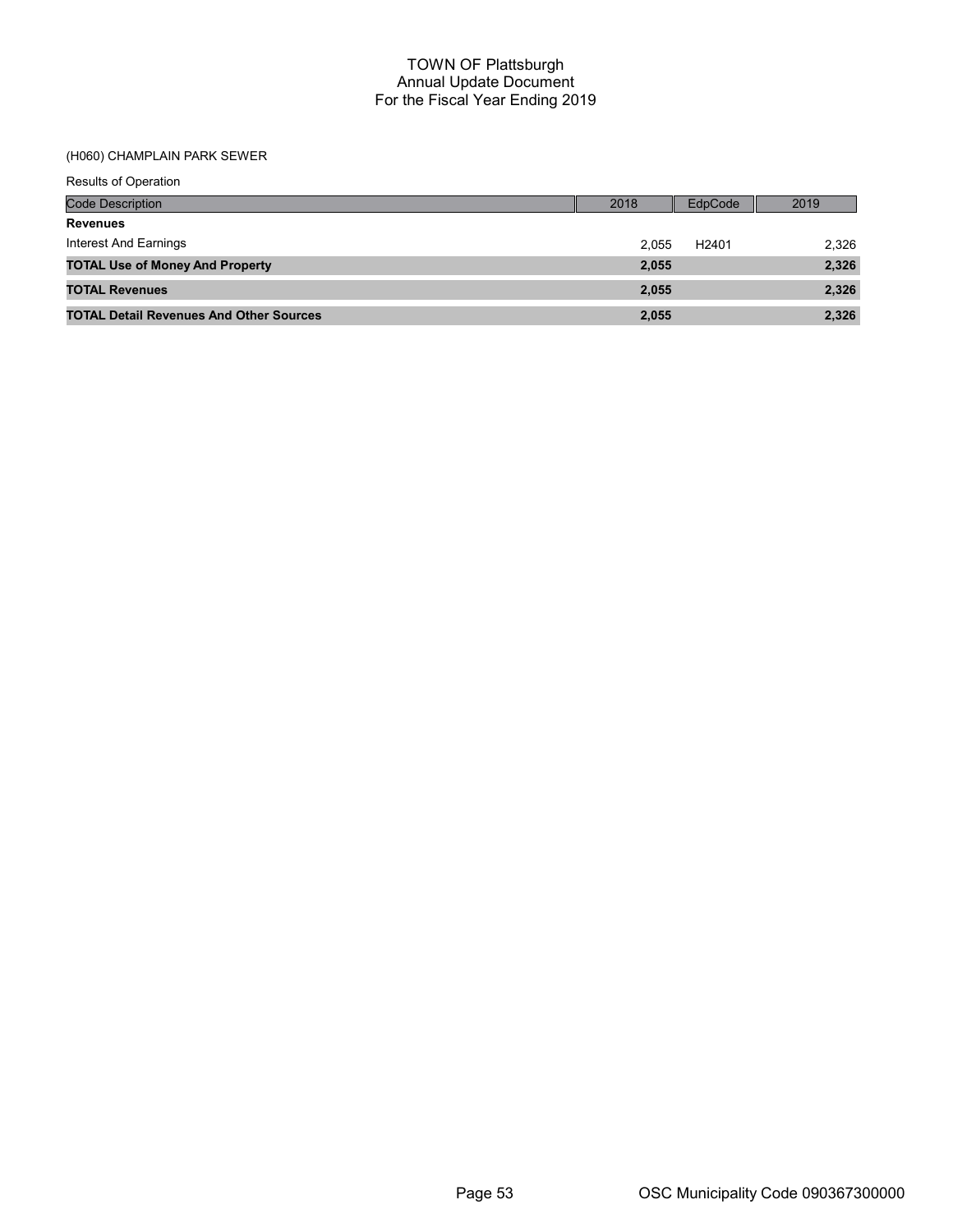### (H060) CHAMPLAIN PARK SEWER

|  | <b>Results of Operation</b> |  |
|--|-----------------------------|--|
|  |                             |  |

| <b>Code Description</b>                         | 2018   | EdpCode | 2019   |
|-------------------------------------------------|--------|---------|--------|
| <b>Expenditures</b>                             |        |         |        |
| Debt Principal, Serial Bonds                    | 60.000 | H97106  | 28,813 |
|                                                 |        |         |        |
| <b>TOTAL Debt Principal</b>                     | 60,000 |         | 28,813 |
| <b>TOTAL Expenditures</b>                       | 60,000 |         | 28,813 |
| <b>TOTAL Detail Expenditures And Other Uses</b> | 60,000 |         | 28,813 |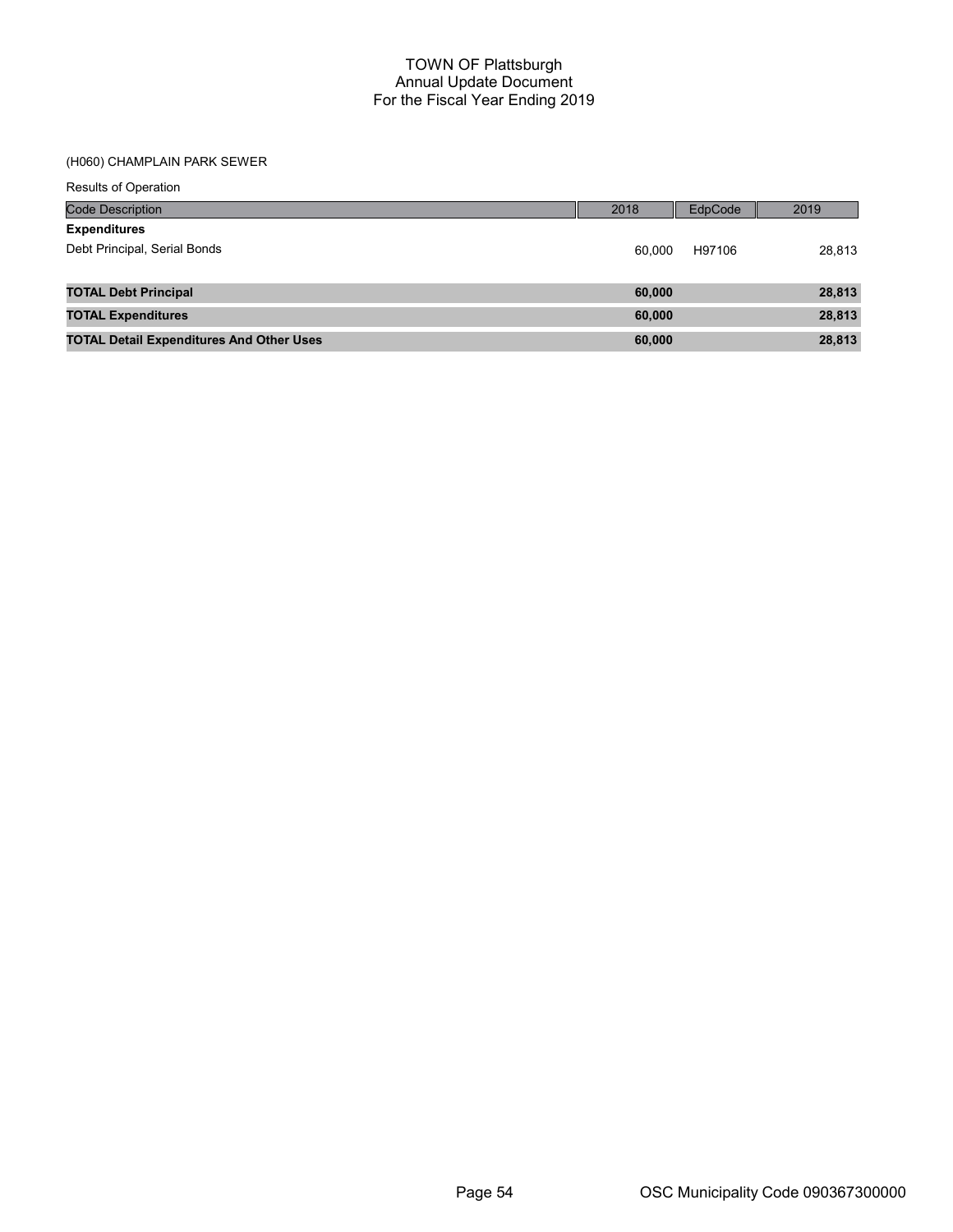### (H060) CHAMPLAIN PARK SEWER

# Analysis of Changes in Fund Balance

| <b>Code Description</b>                    | 2018    | EdpCode | 2019    |
|--------------------------------------------|---------|---------|---------|
| Analysis of Changes in Fund Balance        |         |         |         |
| <b>Fund Balance - Beginning of Year</b>    | 313.724 | H8021   | 255,779 |
| <b>Restated Fund Balance - Beg of Year</b> | 313.724 | H8022   | 255,779 |
| ADD - REVENUES AND OTHER SOURCES           | 2.055   |         | 2.326   |
| DEDUCT - EXPENDITURES AND OTHER USES       | 60.000  |         | 28.813  |
| <b>Fund Balance - End of Year</b>          | 255,779 | H8029   | 229,292 |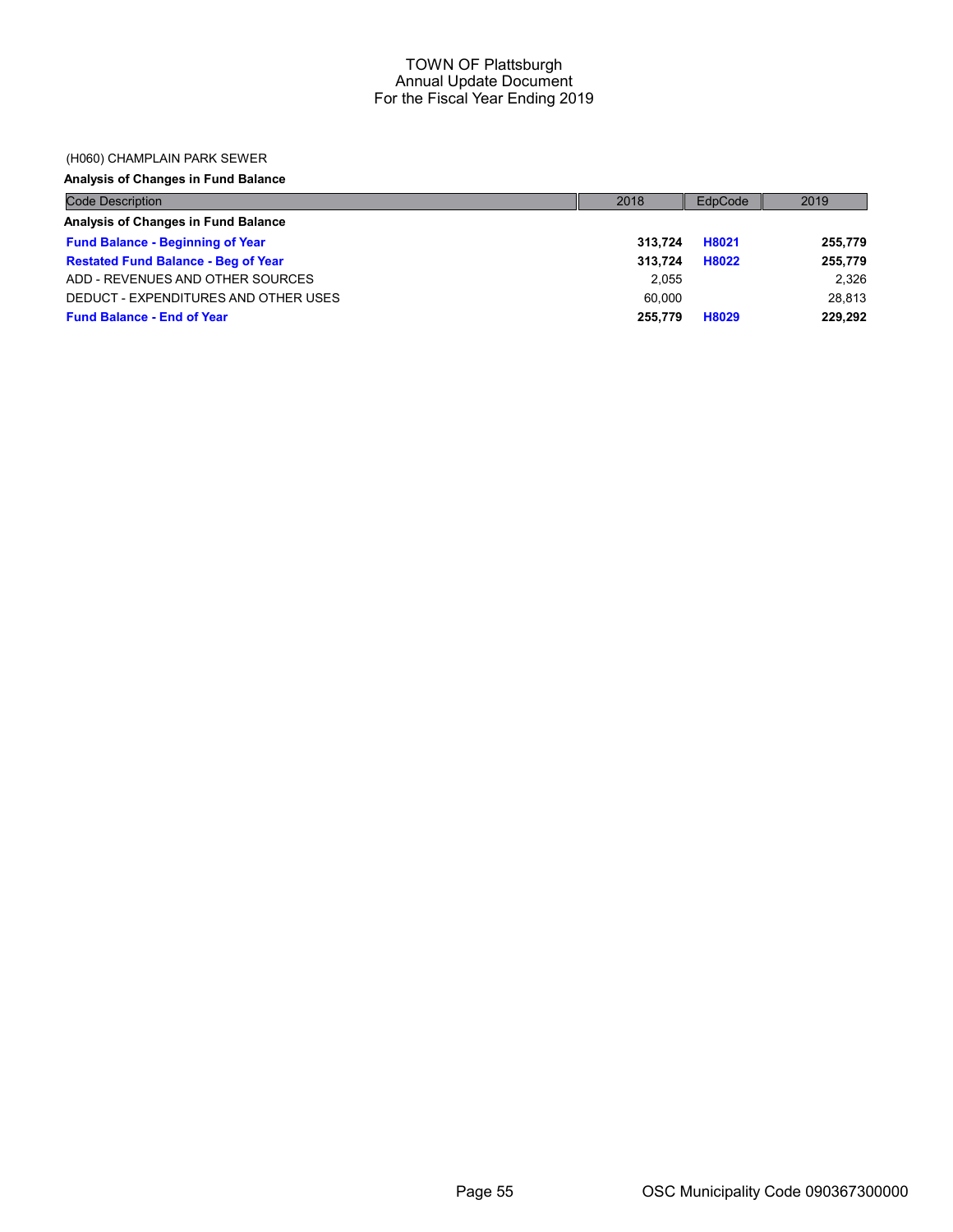Balance Sheet

Code Description 2018 EdpCode 2019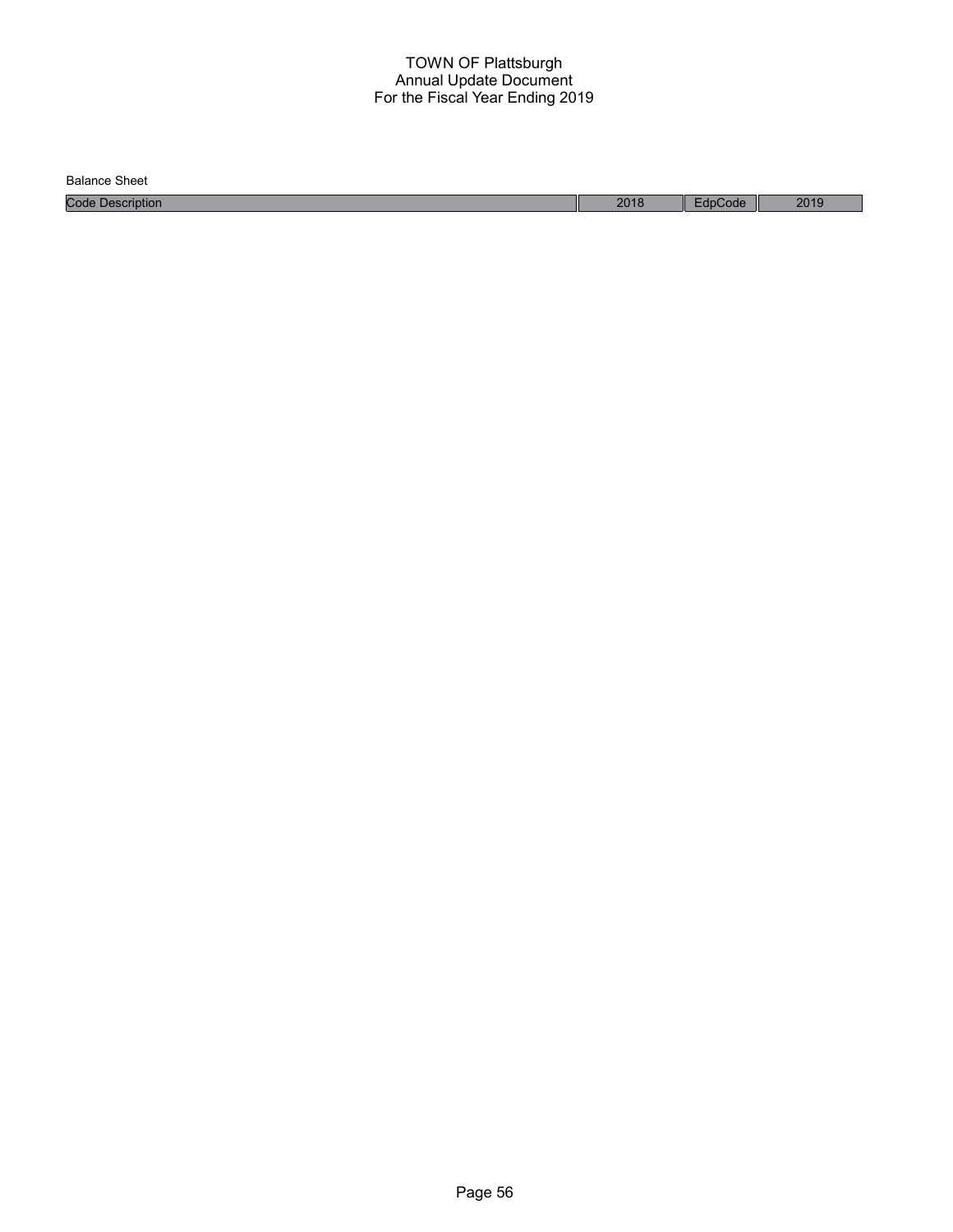# (H074) MOFFIT ROAD WATER

| <b>Balance Sheet</b>                                        |            |         |      |
|-------------------------------------------------------------|------------|---------|------|
| <b>Code Description</b>                                     | 2018       | EdpCode | 2019 |
| <b>Bond Anticipation Notes Payable</b>                      | 370,000    | H626    |      |
| <b>TOTAL Notes Payable</b>                                  | 370,000    |         |      |
| <b>TOTAL Liabilities</b>                                    | 370,000    |         |      |
| <b>Fund Balance</b><br>Unassigned Fund Balance              | $-370.000$ | H917    |      |
| <b>TOTAL Unassigned Fund Balance</b>                        | $-370,000$ |         |      |
| <b>TOTAL Fund Balance</b>                                   | $-370,000$ |         |      |
| <b>TOTAL Liabilities, Deferred Inflows And Fund Balance</b> | 0          |         | 0    |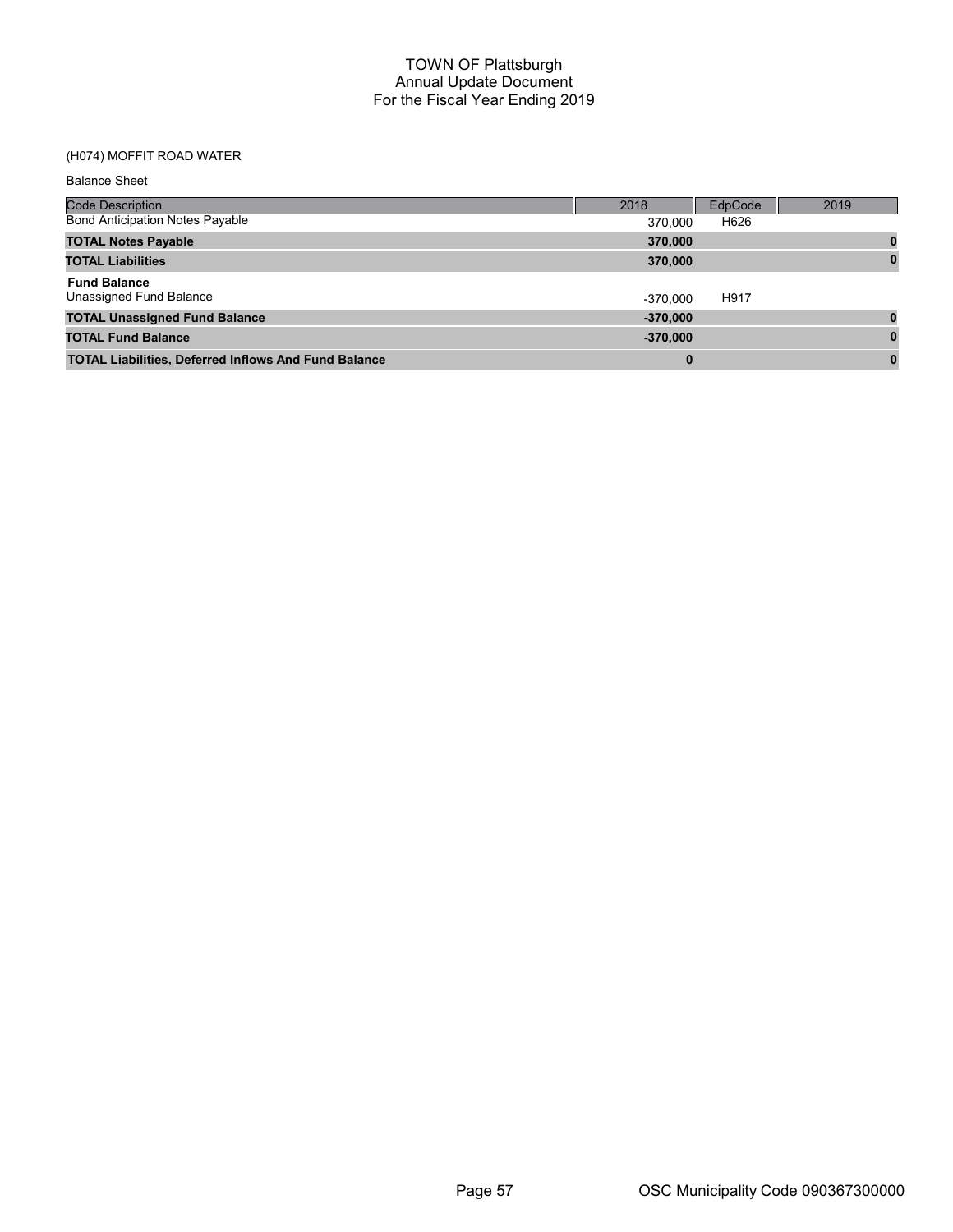### (H074) MOFFIT ROAD WATER

| <b>Results of Operation</b>                    |         |         |         |
|------------------------------------------------|---------|---------|---------|
| Code Description                               | 2018    | EdpCode | 2019    |
| <b>Other Sources</b>                           |         |         |         |
| <b>Bans Redeemed From Appropriations</b>       | 275.000 | H5731   | 370.000 |
| <b>TOTAL Proceeds of Obligations</b>           | 275,000 |         | 370,000 |
| <b>TOTAL Other Sources</b>                     | 275,000 |         | 370,000 |
| <b>TOTAL Detail Revenues And Other Sources</b> | 275.000 |         | 370,000 |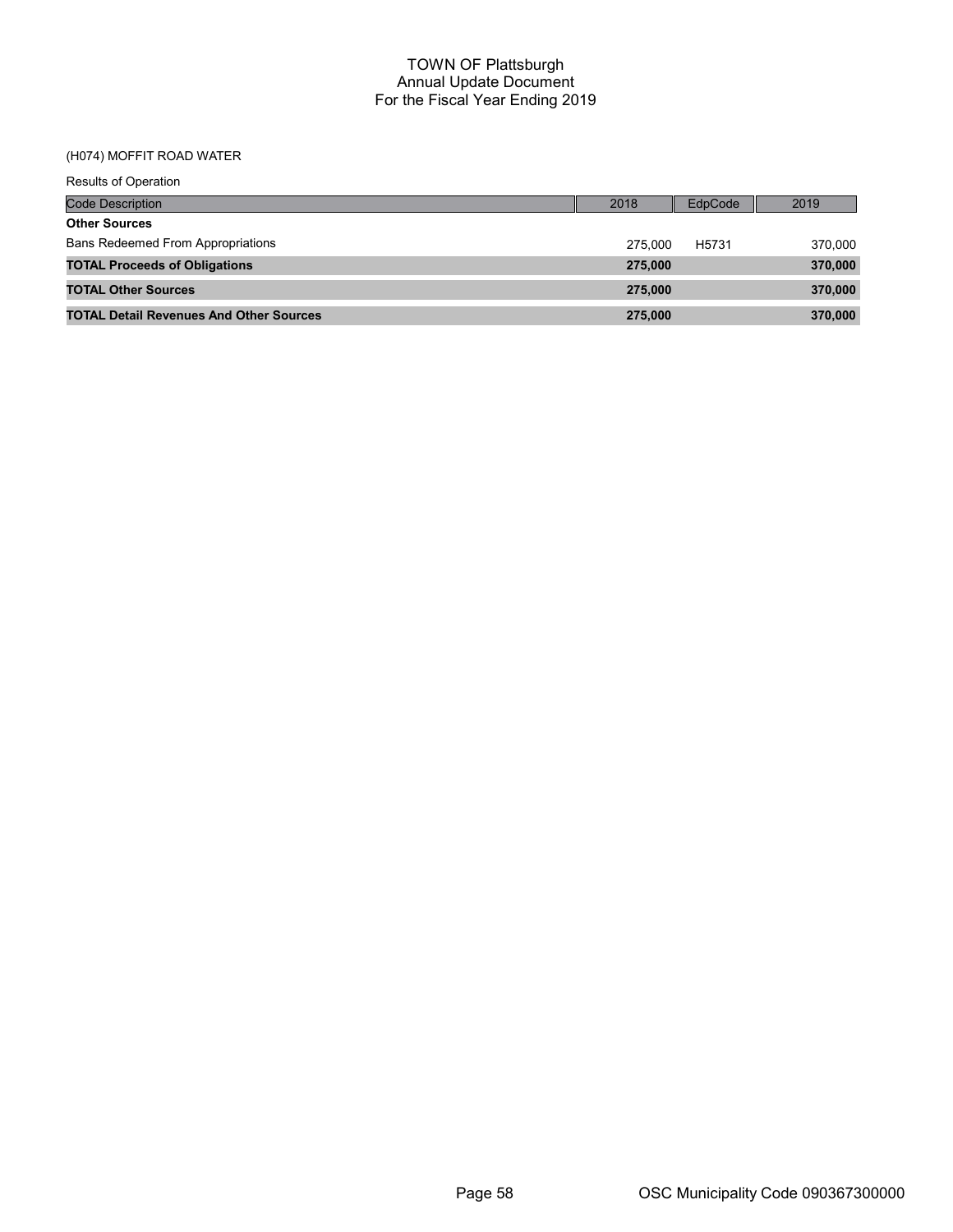| <b>Results of Operation</b> |      |         |      |
|-----------------------------|------|---------|------|
| <b>Code Description</b>     | 2018 | EdpCode | 2019 |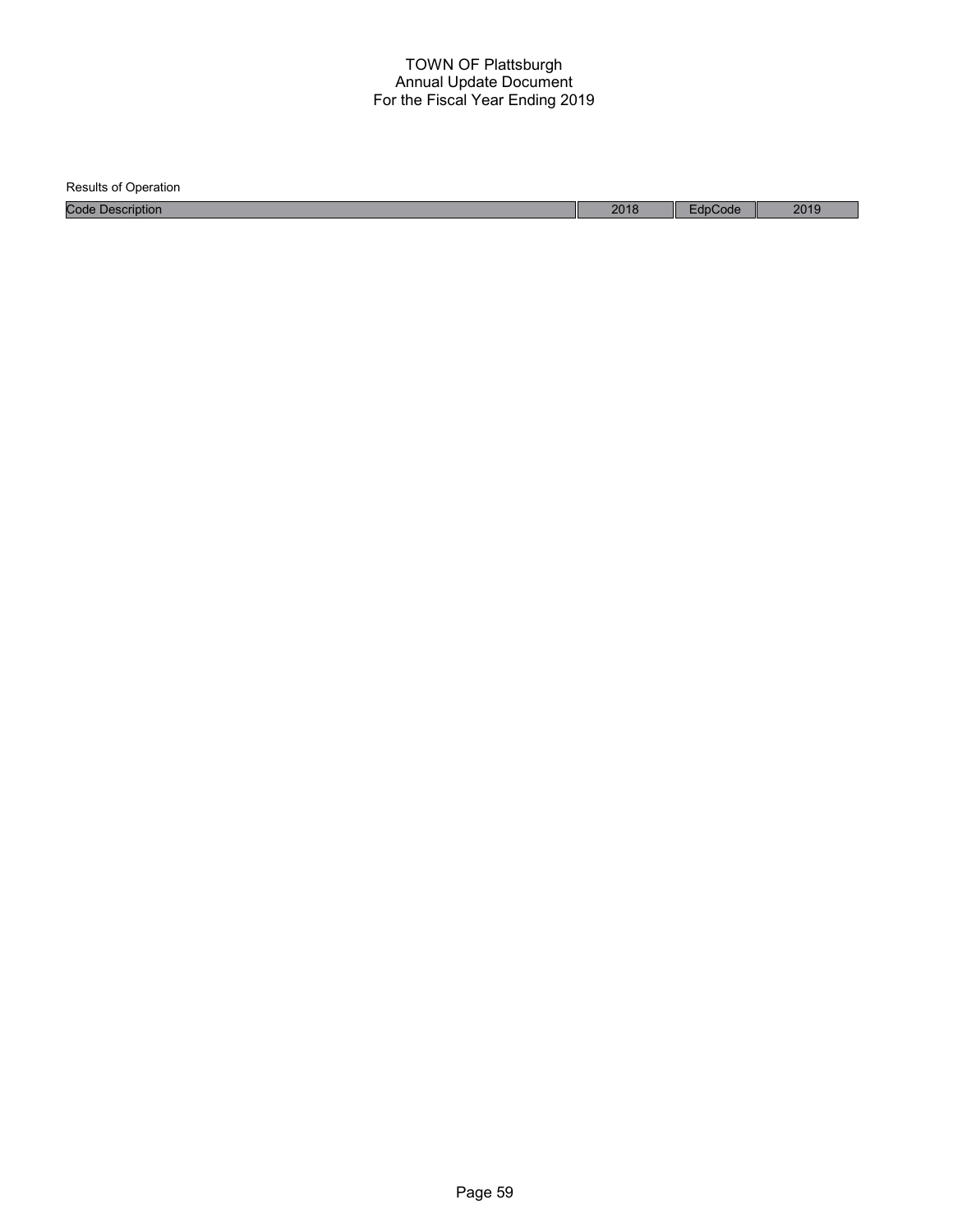## (H074) MOFFIT ROAD WATER

# Analysis of Changes in Fund Balance

| Code Description                           | 2018       | EdpCode | 2019       |
|--------------------------------------------|------------|---------|------------|
| Analysis of Changes in Fund Balance        |            |         |            |
| <b>Fund Balance - Beginning of Year</b>    | -645.000   | H8021   | $-370,000$ |
| <b>Restated Fund Balance - Beg of Year</b> | -645.000   | H8022   | $-370,000$ |
| ADD - REVENUES AND OTHER SOURCES           | 275.000    |         | 370,000    |
| <b>Fund Balance - End of Year</b>          | $-370.000$ | H8029   |            |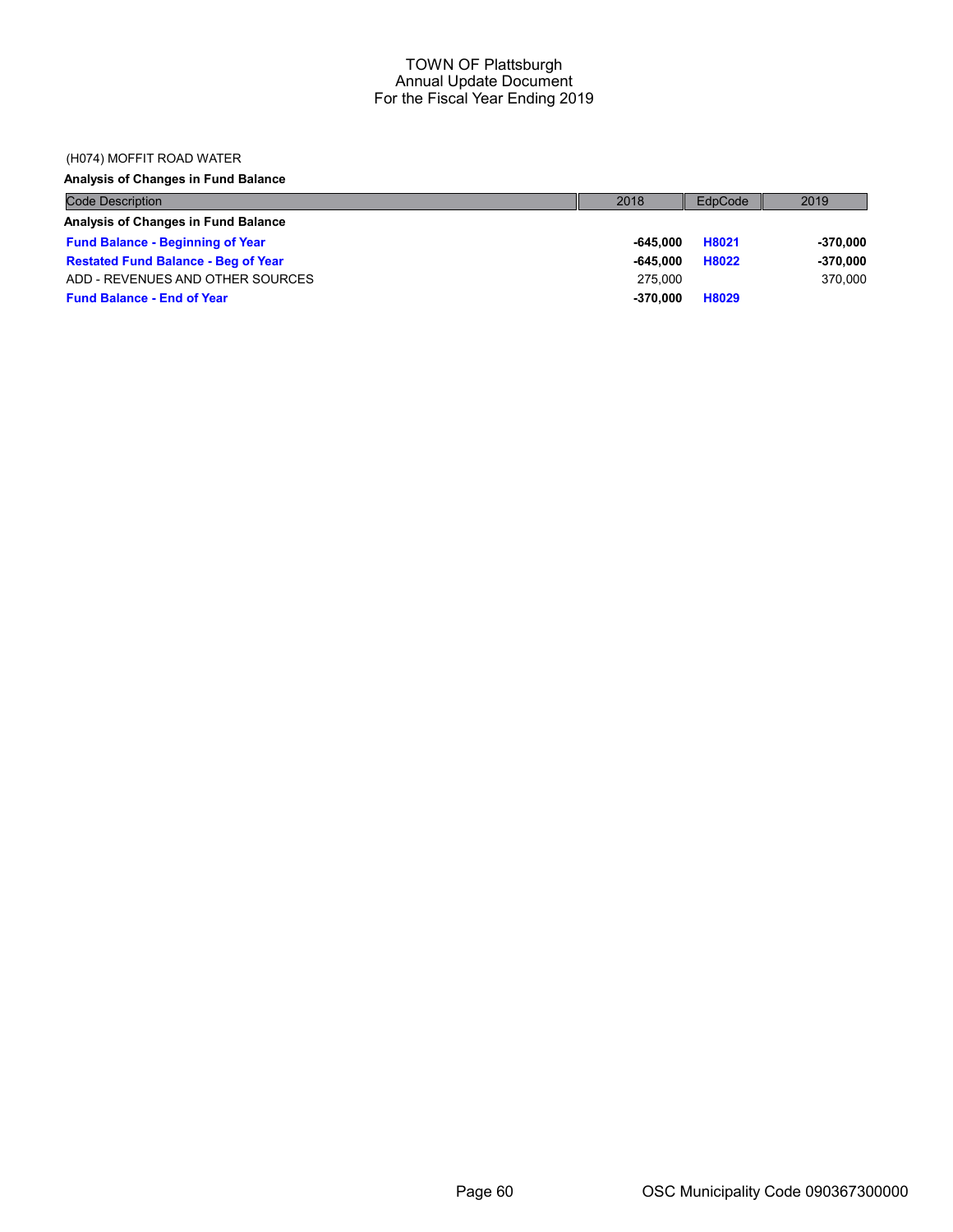Balance Sheet

Code Description 2018 EdpCode 2019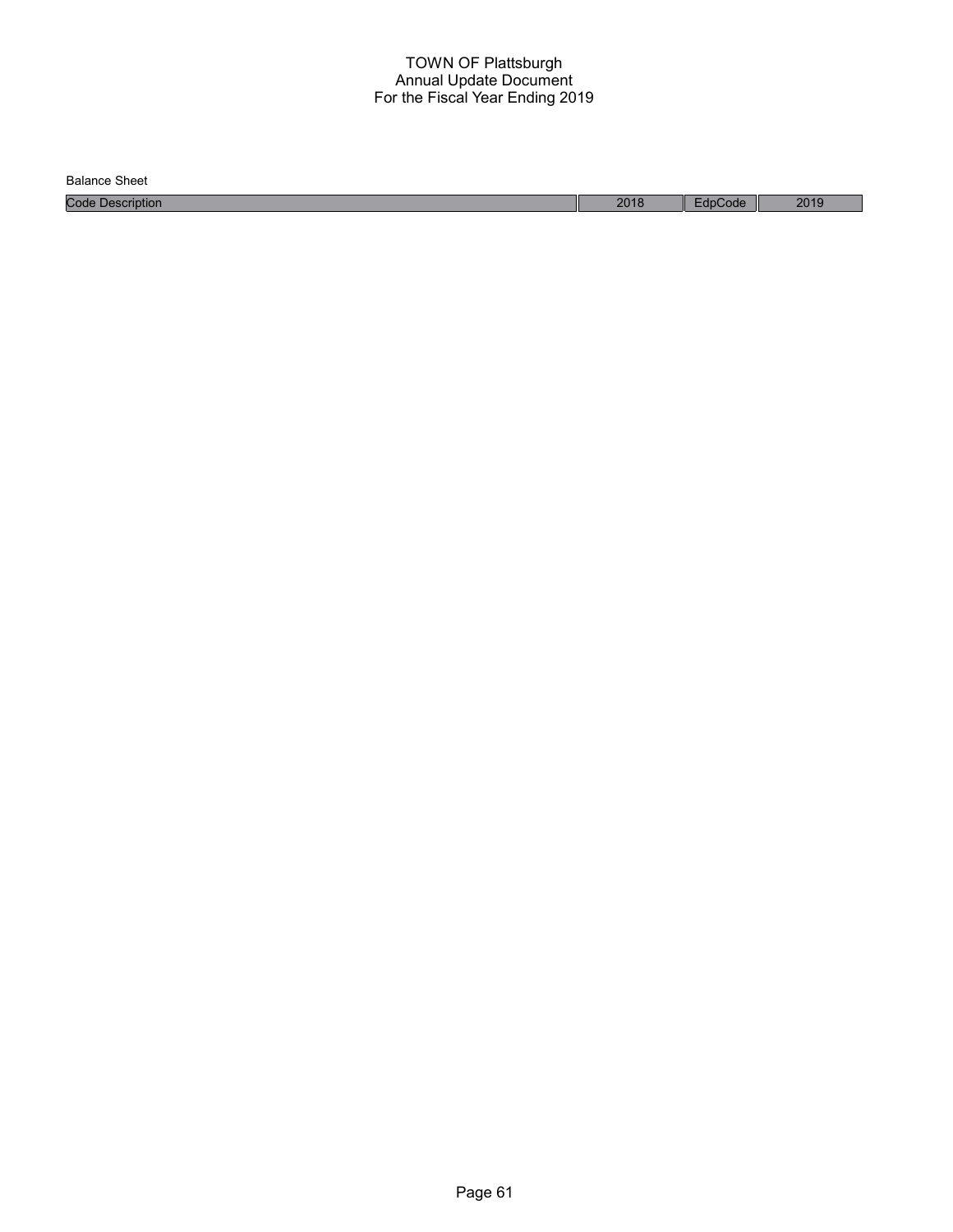| Balance<br>Sheet    |      |       |      |
|---------------------|------|-------|------|
| Code<br>Description | 2018 | Code: | 2019 |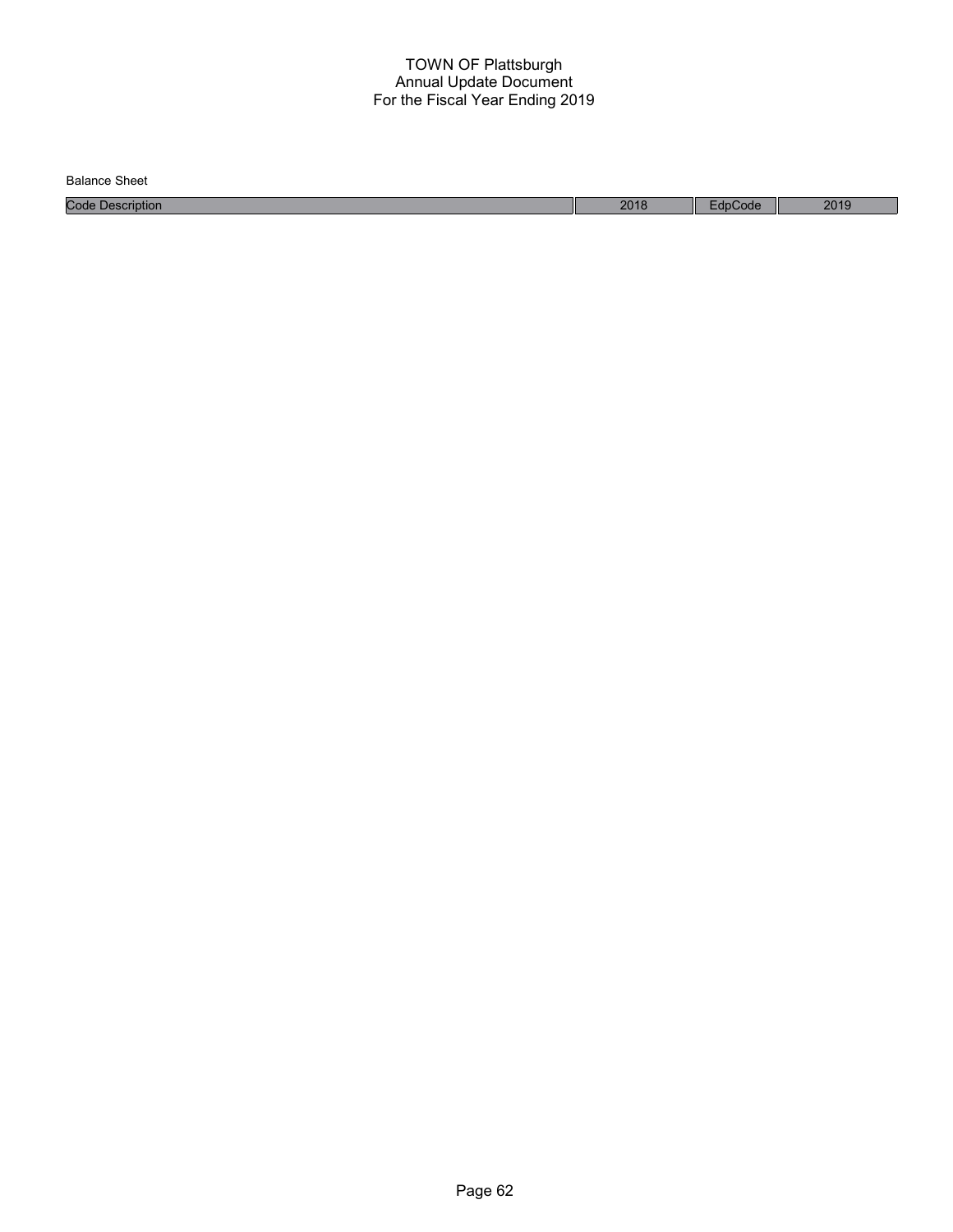Results of Operation Code Description 2018 EdpCode 2019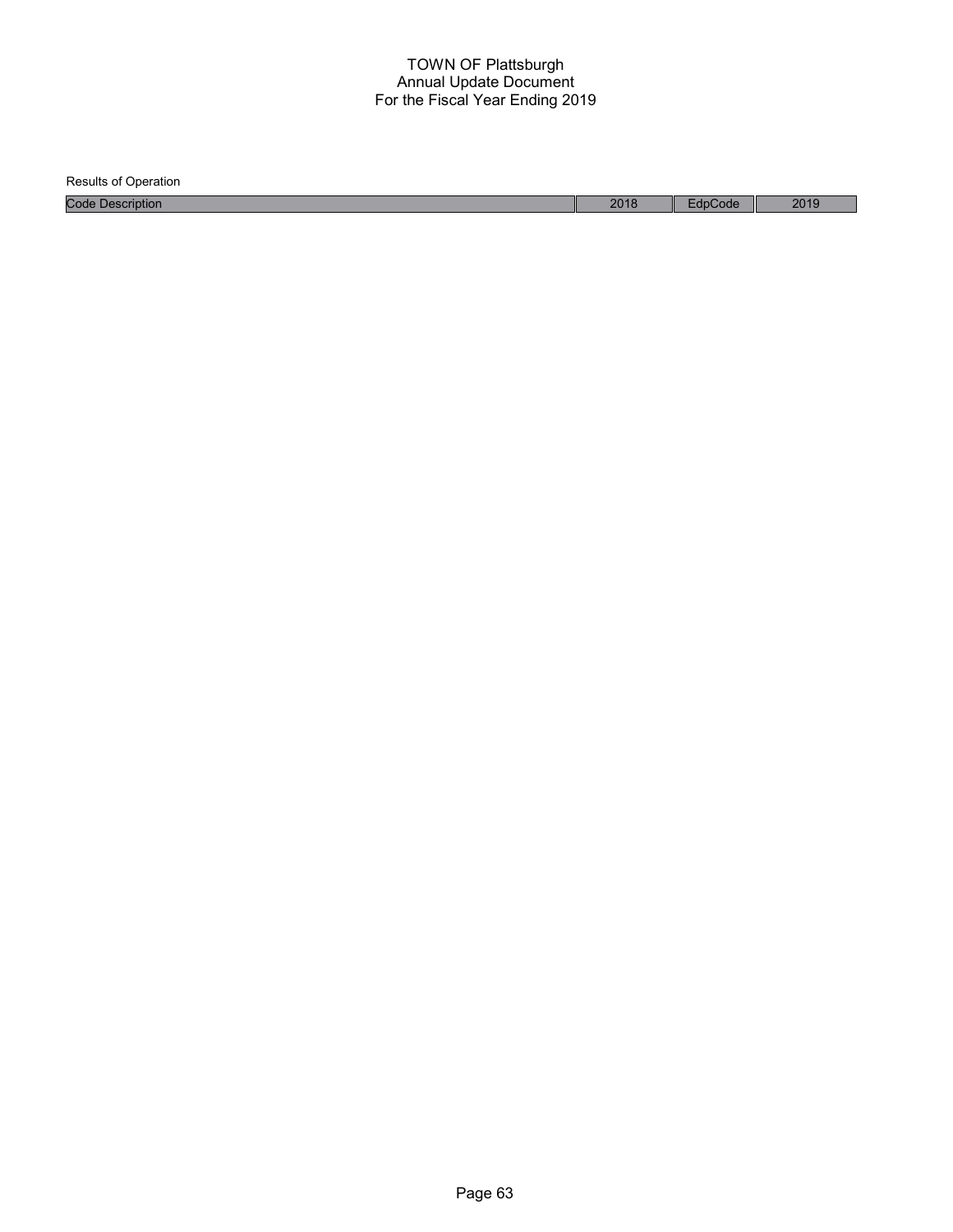| <b>Results of Operation</b> |      |         |      |
|-----------------------------|------|---------|------|
| <b>Code Description</b>     | 2018 | EdpCode | 2019 |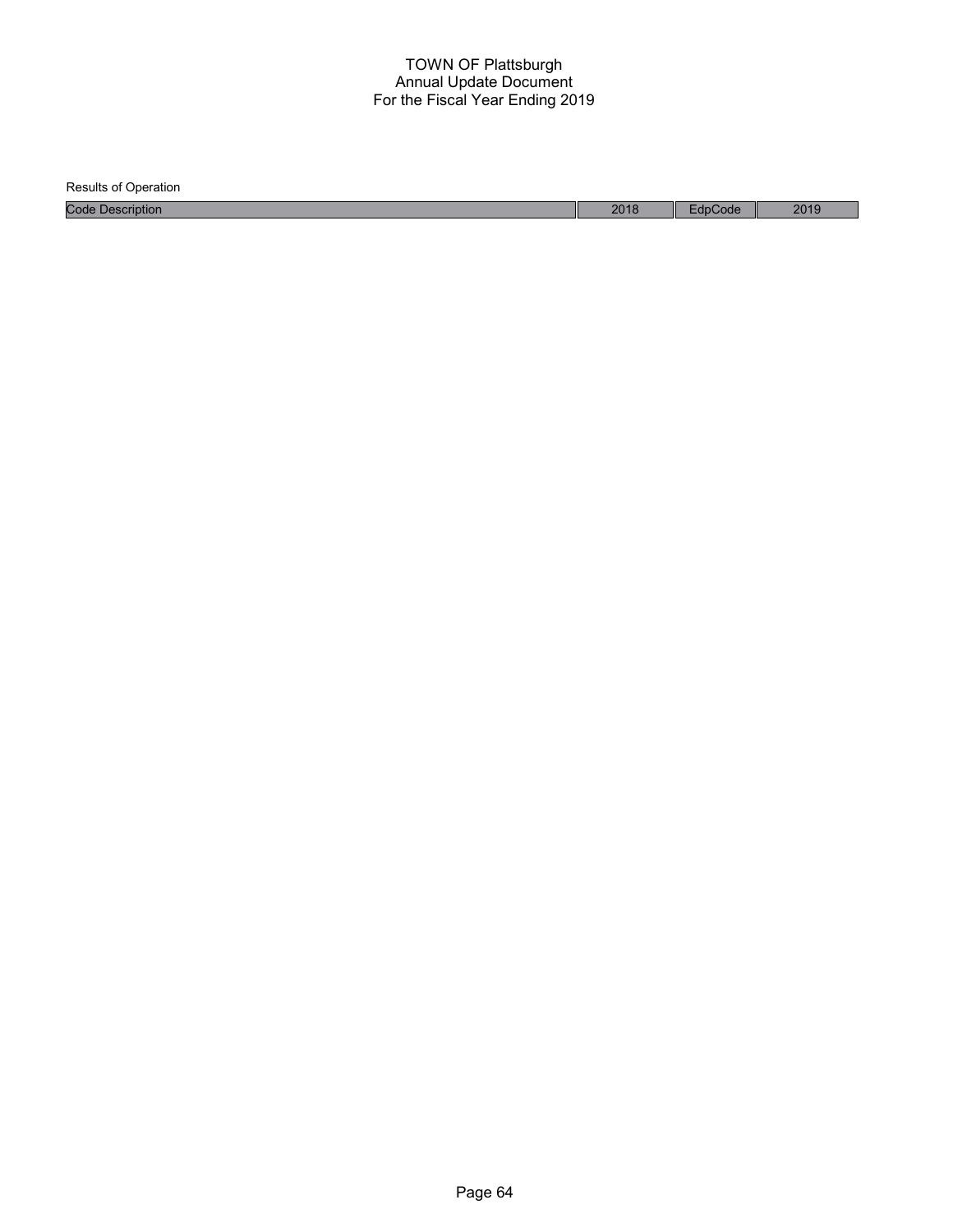## (H76) CADYVILLE PARK PURCHASE

Analysis of Changes in Fund Balance

| <b>Code Description</b>                    | 2018 | EdpCode | 2019 |
|--------------------------------------------|------|---------|------|
| <b>Analysis of Changes in Fund Balance</b> |      |         |      |
| <b>Fund Balance - Beginning of Year</b>    |      | H8021   |      |
| <b>Restated Fund Balance - Beg of Year</b> |      | H8022   |      |
| <b>Fund Balance - End of Year</b>          |      | H8029   |      |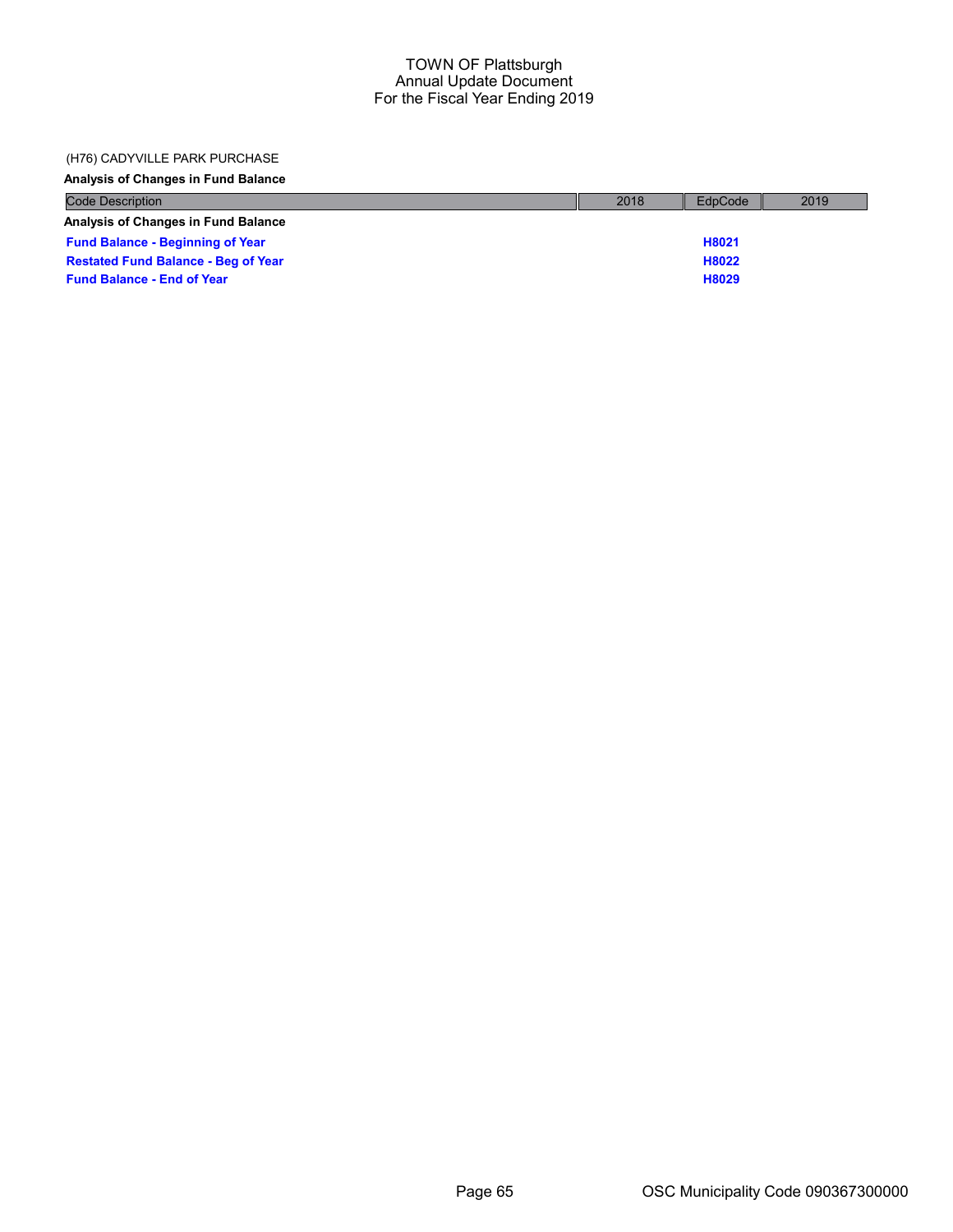Balance Sheet

Code Description 2018 EdpCode 2019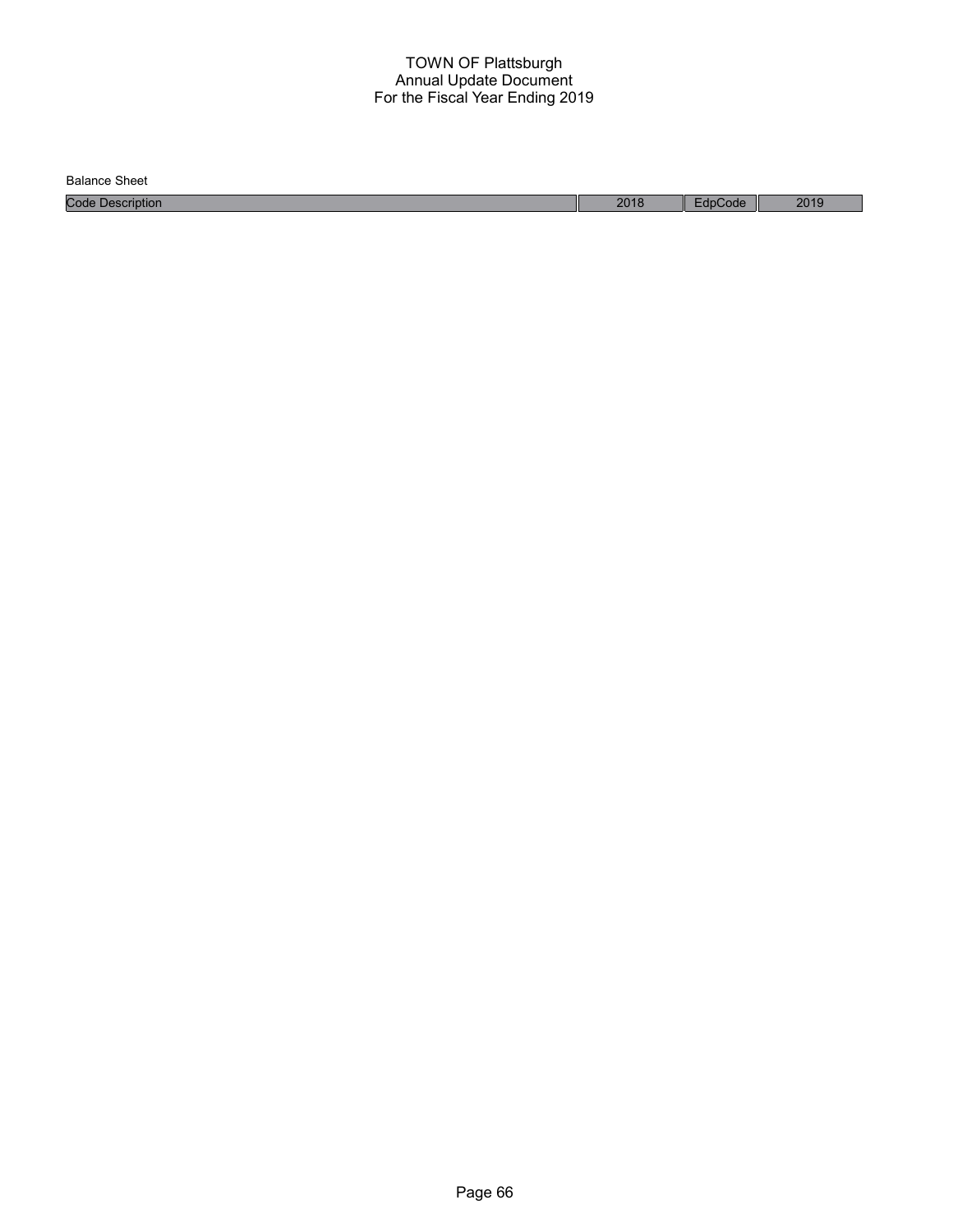| Balance<br>Sheet    |      |       |      |
|---------------------|------|-------|------|
| Code<br>Description | 2018 | Code: | 2019 |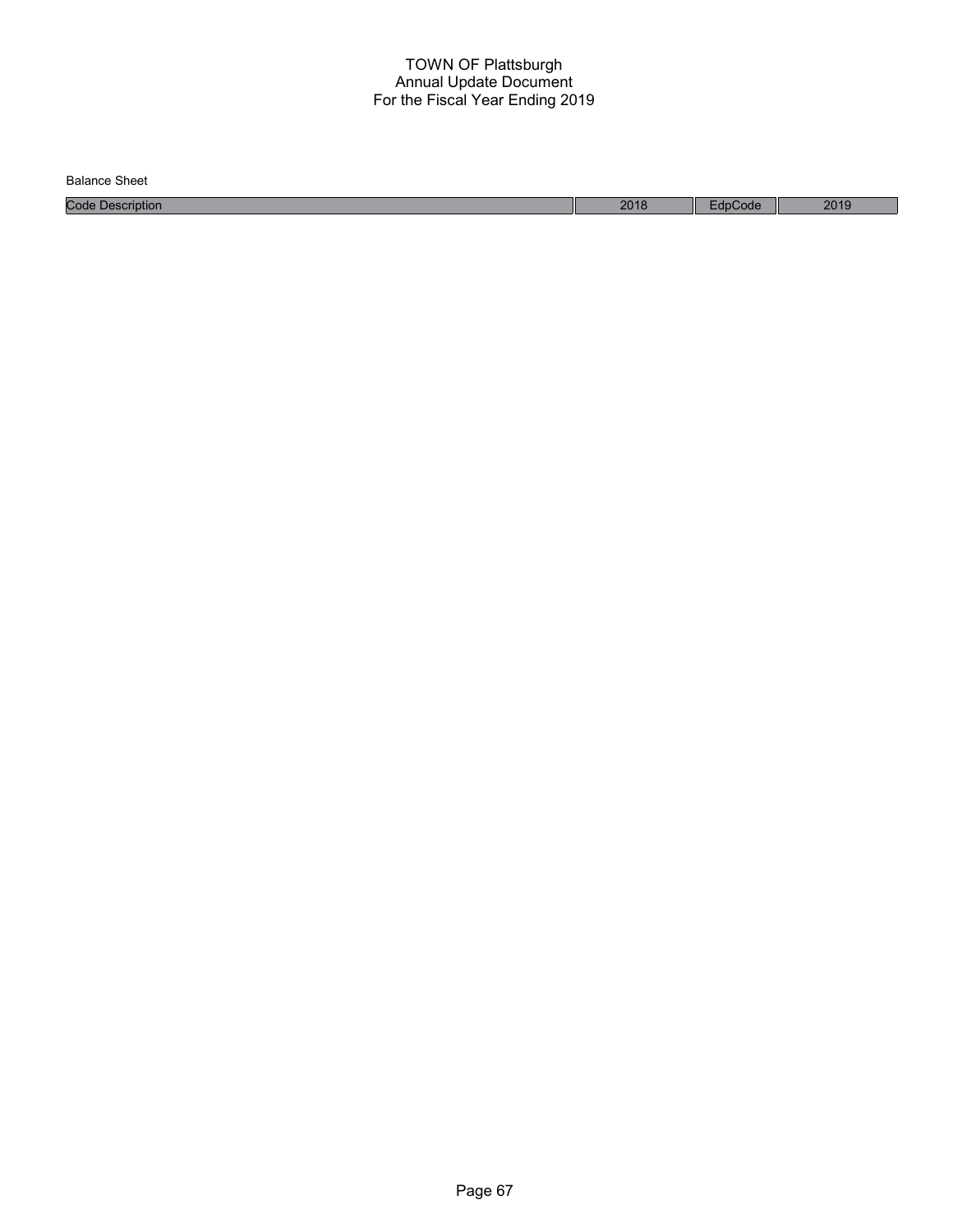Results of Operation Code Description 2018 EdpCode 2019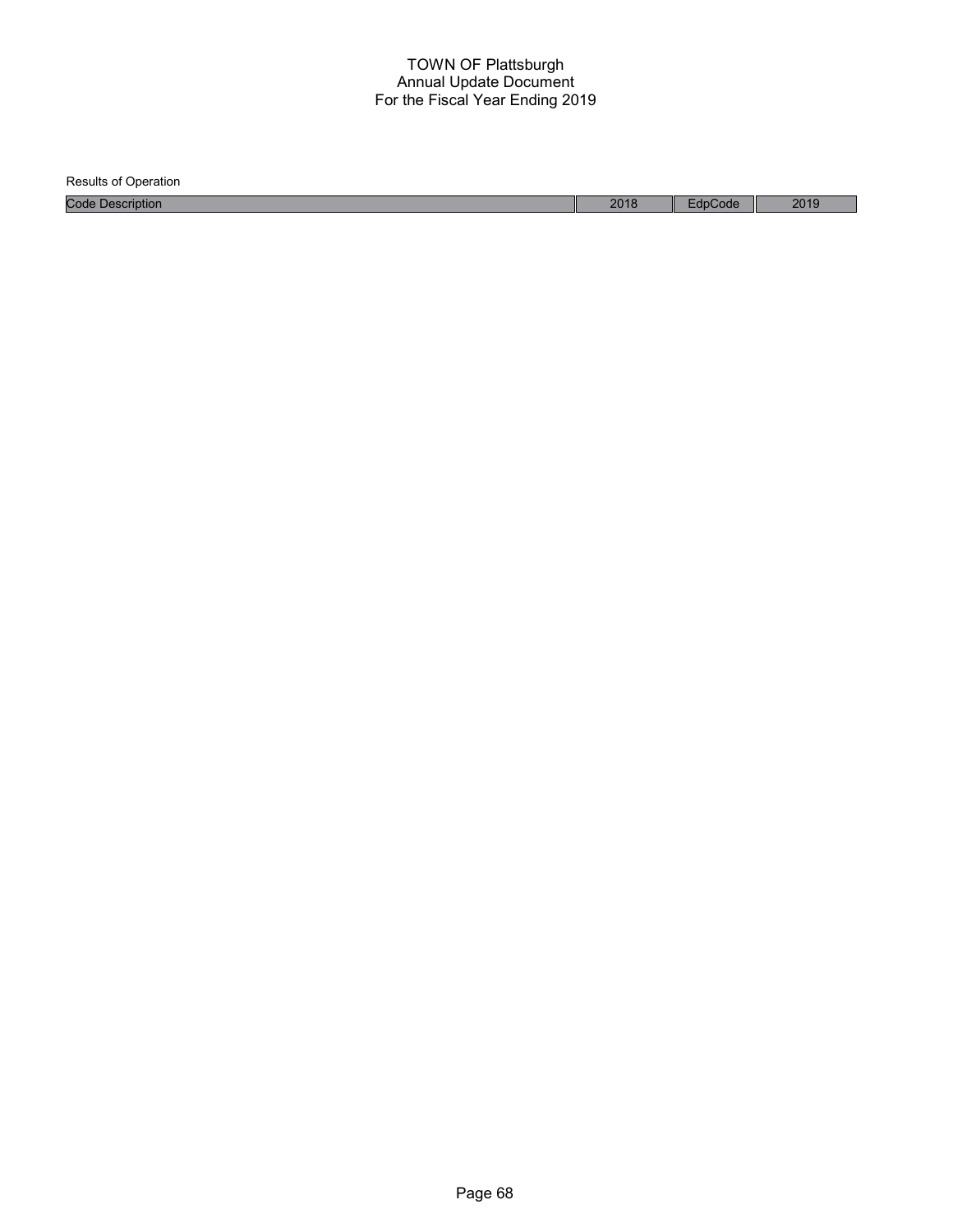| <b>Results of Operation</b> |      |         |      |
|-----------------------------|------|---------|------|
| <b>Code Description</b>     | 2018 | EdpCode | 2019 |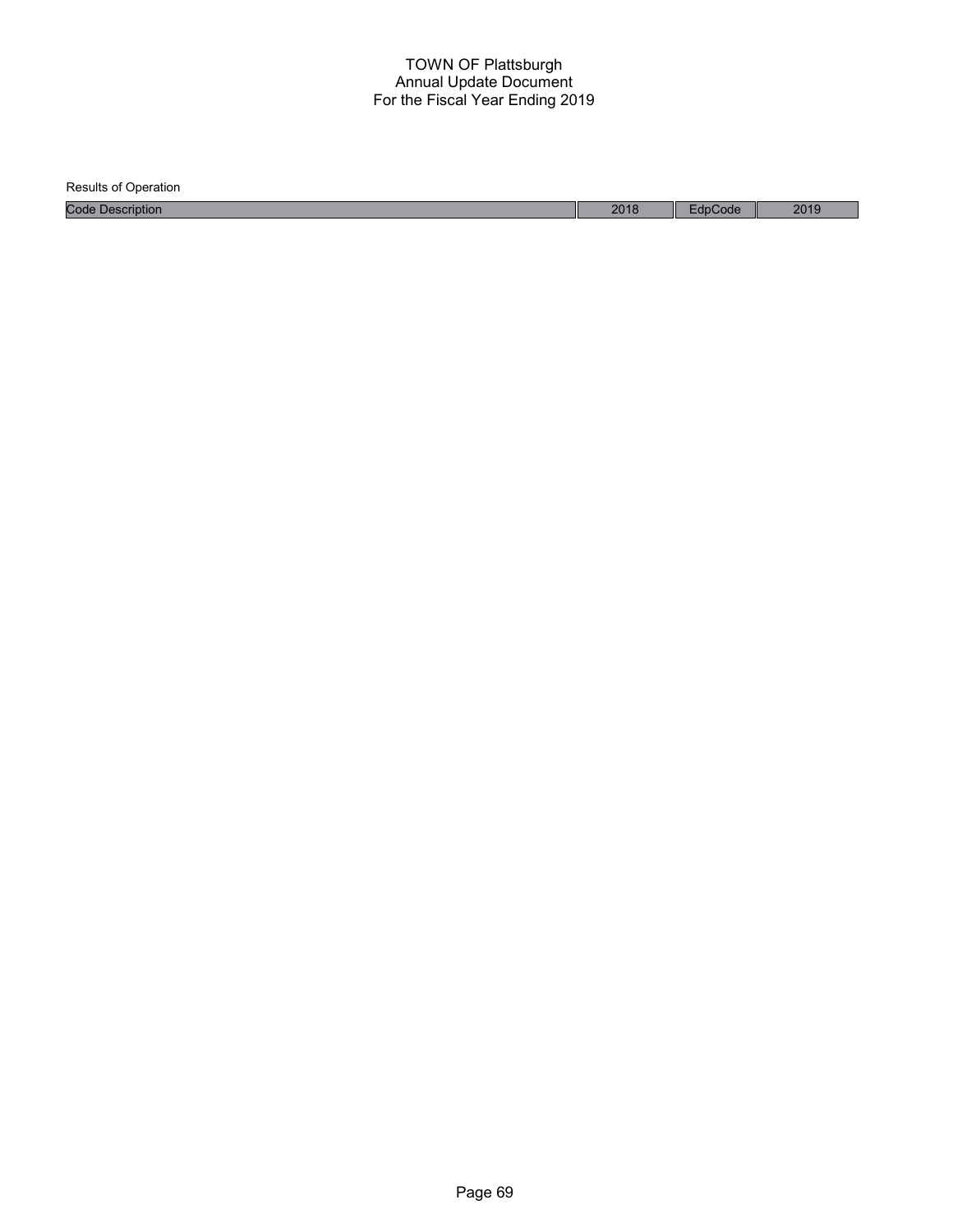### (H77) STREET LIGHT PURCHASE

Analysis of Changes in Fund Balance

| <b>Code Description</b>                    | 2018 | EdpCode | 2019 |
|--------------------------------------------|------|---------|------|
| <b>Analysis of Changes in Fund Balance</b> |      |         |      |
| <b>Fund Balance - Beginning of Year</b>    |      | H8021   |      |
| <b>Restated Fund Balance - Beg of Year</b> |      | H8022   |      |
| <b>Fund Balance - End of Year</b>          |      | H8029   |      |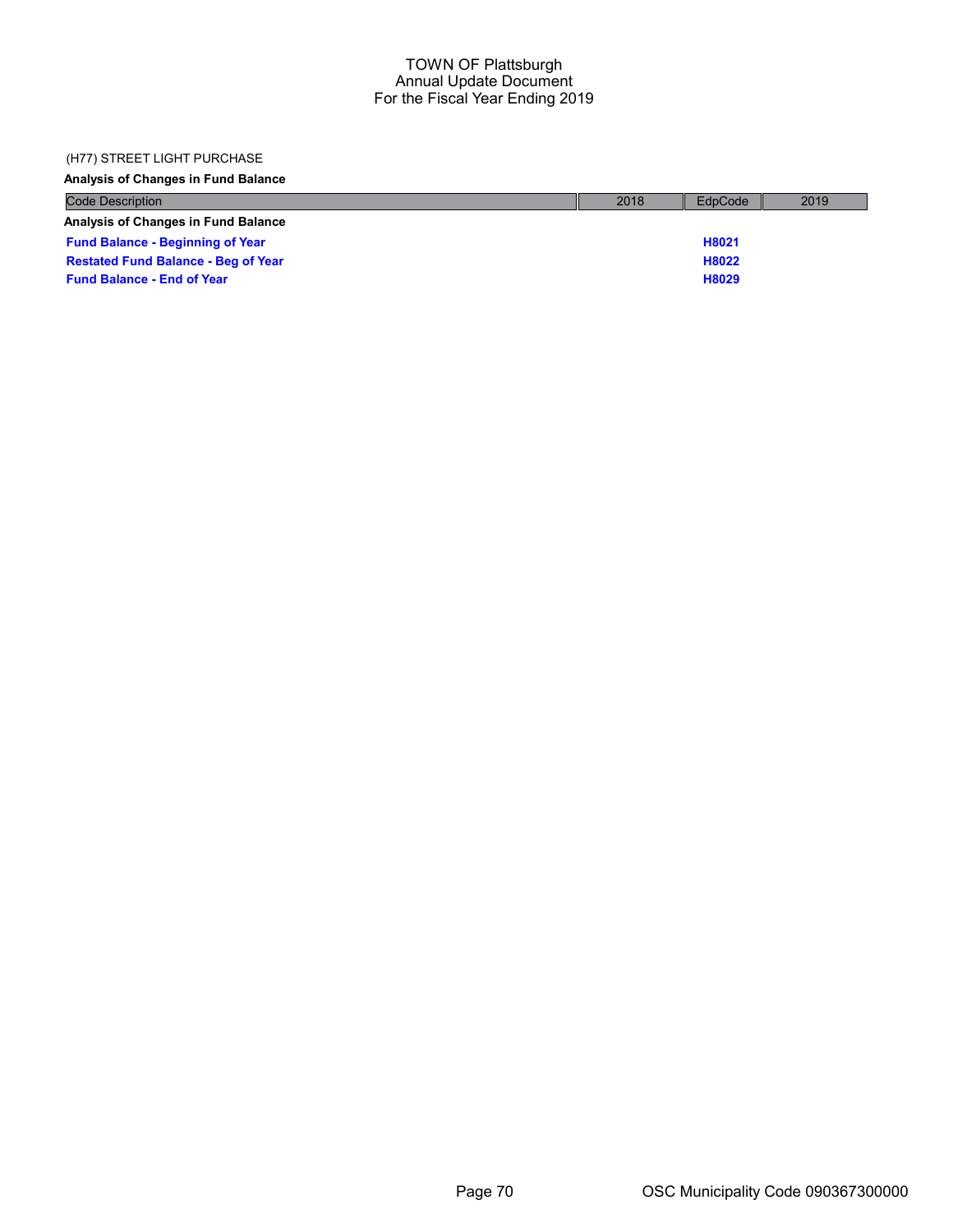# H01 WATER SUPPLY INVESTIGATION

| <b>Balance Sheet</b> |  |
|----------------------|--|
|----------------------|--|

| <b>Code Description</b>                                | 2018   | EdpCode          | 2019 |
|--------------------------------------------------------|--------|------------------|------|
| <b>Assets</b>                                          |        |                  |      |
| Cash                                                   | 10.491 | H <sub>200</sub> |      |
| <b>TOTAL Cash</b>                                      | 10.491 |                  | 0    |
| <b>TOTAL Assets and Deferred Outflows of Resources</b> | 10,491 |                  | 0    |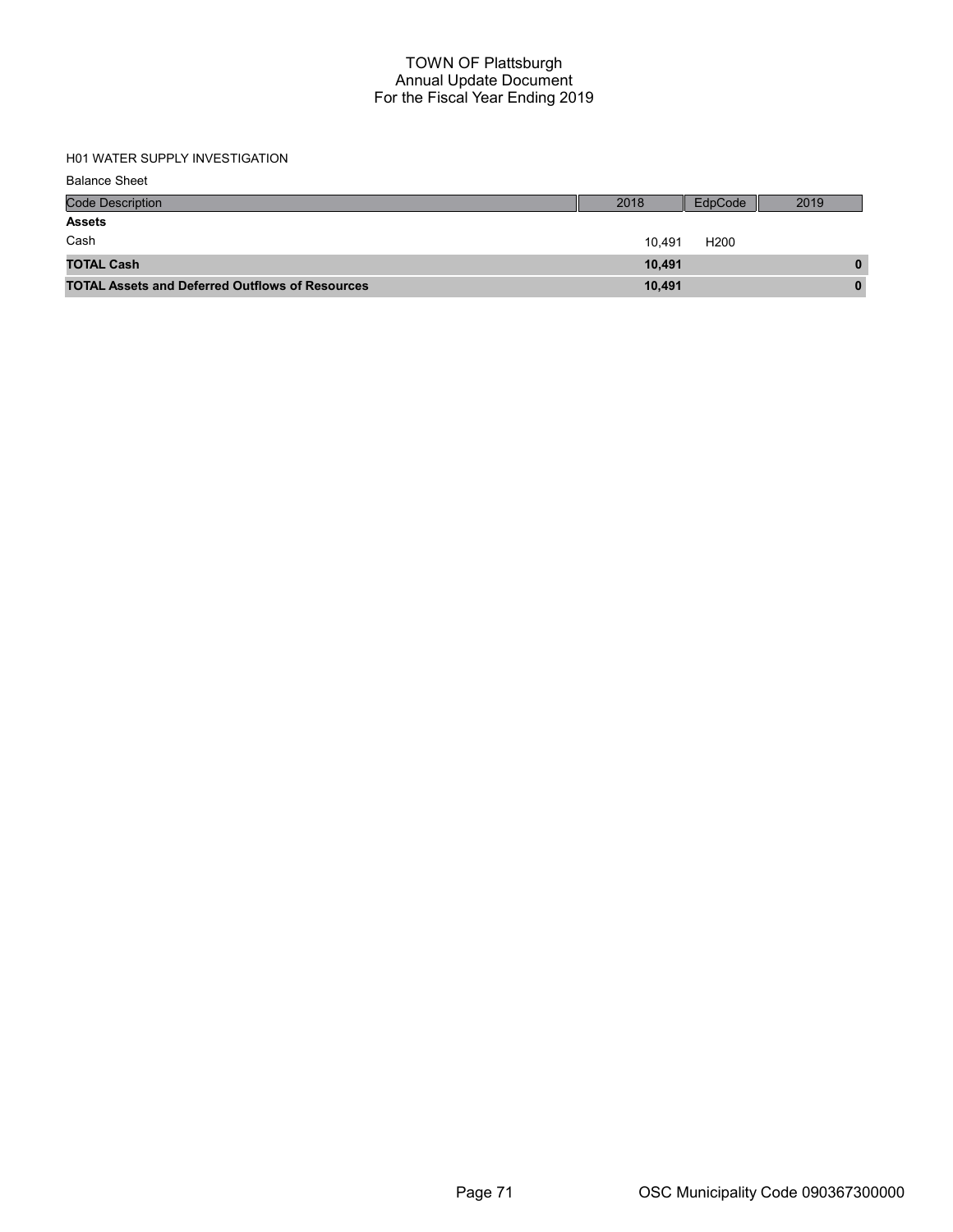# H01 WATER SUPPLY INVESTIGATION

Balance Sheet

| <b>Code Description</b>                                     | 2018   | EdpCode | 2019 |
|-------------------------------------------------------------|--------|---------|------|
| <b>Fund Balance</b><br>Assigned Unappropriated Fund Balance | 10.491 | H915    |      |
| <b>TOTAL Assigned Fund Balance</b>                          | 10.491 |         |      |
| <b>TOTAL Fund Balance</b>                                   | 10.491 |         |      |
| <b>TOTAL Liabilities, Deferred Inflows And Fund Balance</b> | 10.491 |         |      |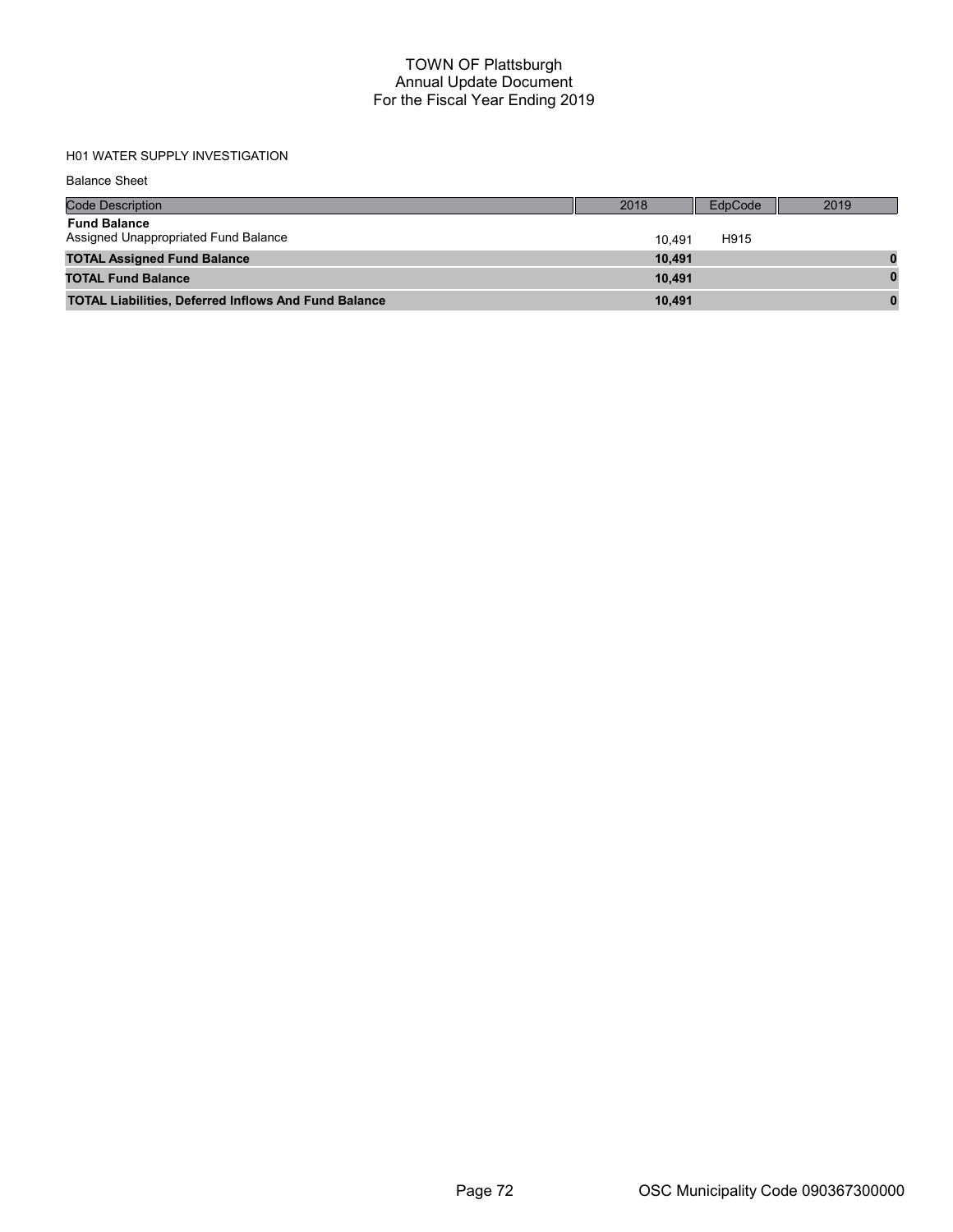# H01 WATER SUPPLY INVESTIGATION

| <b>Results of Operation</b>                    |      |                   |      |
|------------------------------------------------|------|-------------------|------|
| <b>Code Description</b>                        | 2018 | EdpCode           | 2019 |
| <b>Revenues</b>                                |      |                   |      |
| Interest And Earnings                          | 93   | H <sub>2401</sub> | 116  |
| <b>TOTAL Use of Money And Property</b>         | 93   |                   | 116  |
| <b>TOTAL Revenues</b>                          | 93   |                   | 116  |
| <b>TOTAL Detail Revenues And Other Sources</b> | 93   |                   | 116  |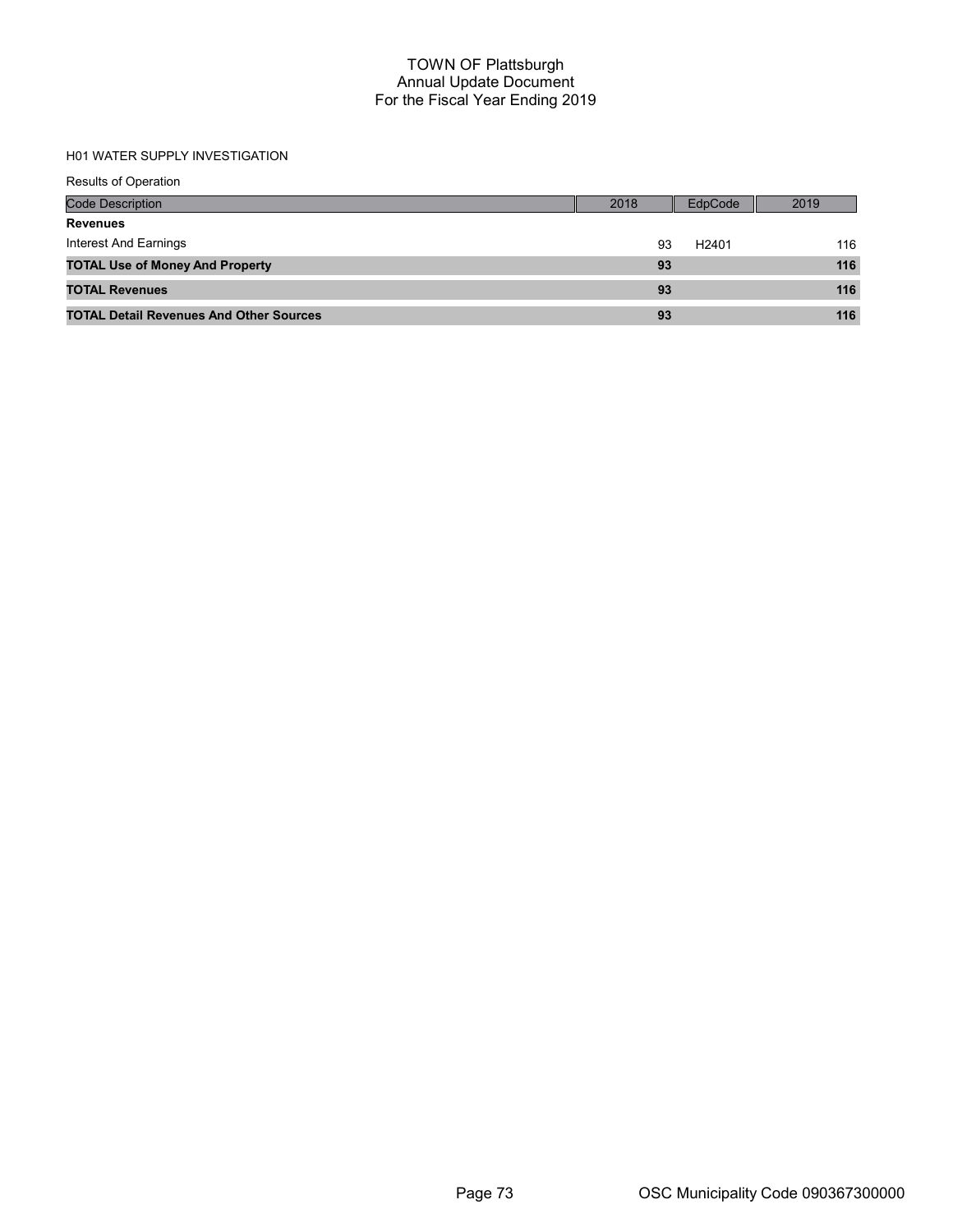# H01 WATER SUPPLY INVESTIGATION

| <b>Results of Operation</b>                     |          |         |        |
|-------------------------------------------------|----------|---------|--------|
| <b>Code Description</b>                         | 2018     | EdpCode | 2019   |
| <b>Other Uses</b>                               |          |         |        |
| Transfers, Other Funds                          |          | H99019  | 10,607 |
|                                                 |          |         |        |
| <b>TOTAL Operating Transfers</b>                | 0        |         | 10,607 |
| <b>TOTAL Other Uses</b>                         | $\bf{0}$ |         | 10,607 |
| <b>TOTAL Detail Expenditures And Other Uses</b> | $\bf{0}$ |         | 10,607 |
|                                                 |          |         |        |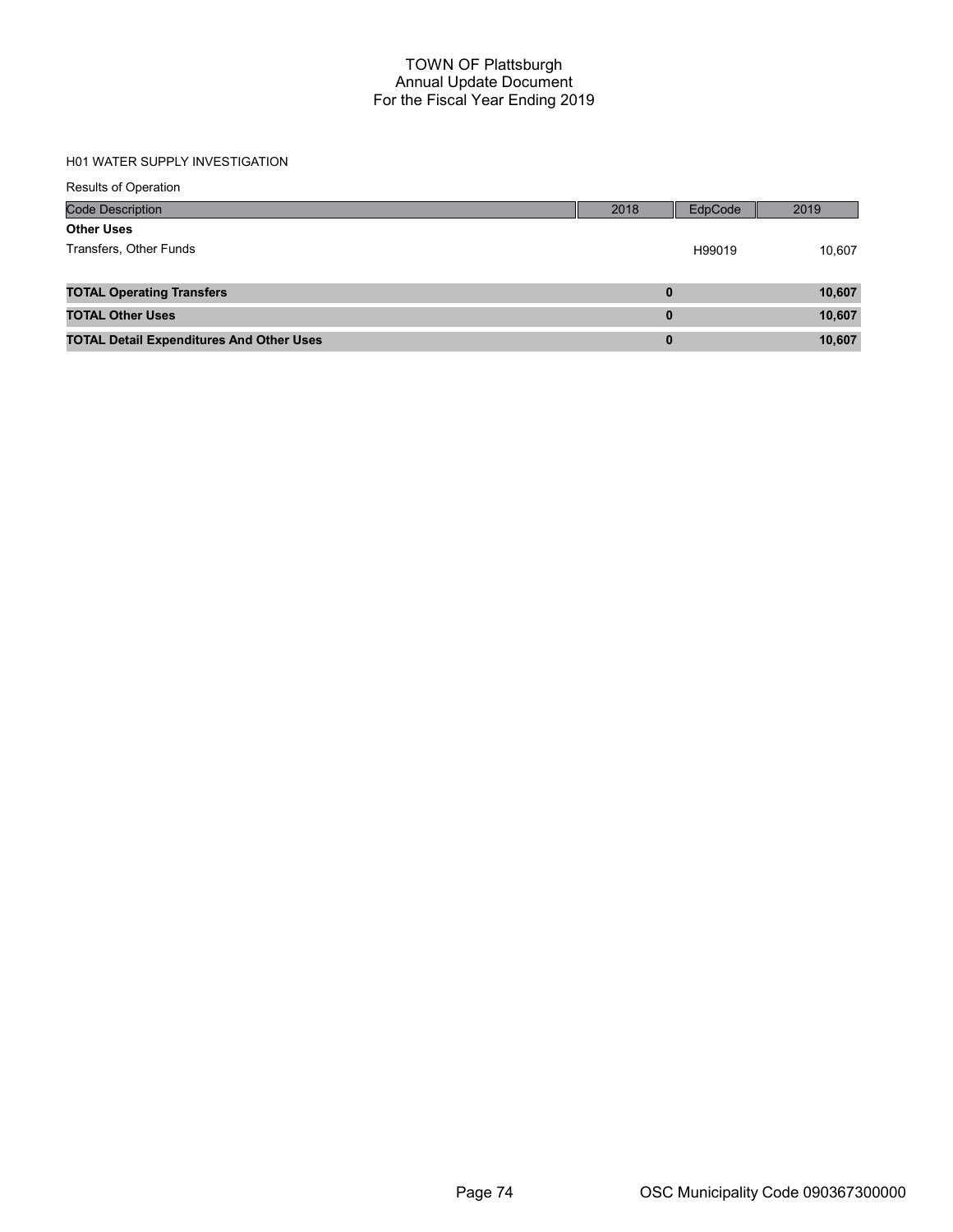#### H01 WATER SUPPLY INVESTIGATION

# Analysis of Changes in Fund Balance

| <b>Code Description</b>                    | 2018   | EdpCode | 2019   |
|--------------------------------------------|--------|---------|--------|
| Analysis of Changes in Fund Balance        |        |         |        |
| <b>Fund Balance - Beginning of Year</b>    | 10.398 | H8021   | 10.491 |
| <b>Restated Fund Balance - Beg of Year</b> | 10.398 | H8022   | 10.491 |
| ADD - REVENUES AND OTHER SOURCES           | 93     |         | 116    |
| DEDUCT - EXPENDITURES AND OTHER USES       |        |         | 10.607 |
| <b>Fund Balance - End of Year</b>          | 10.491 | H8029   |        |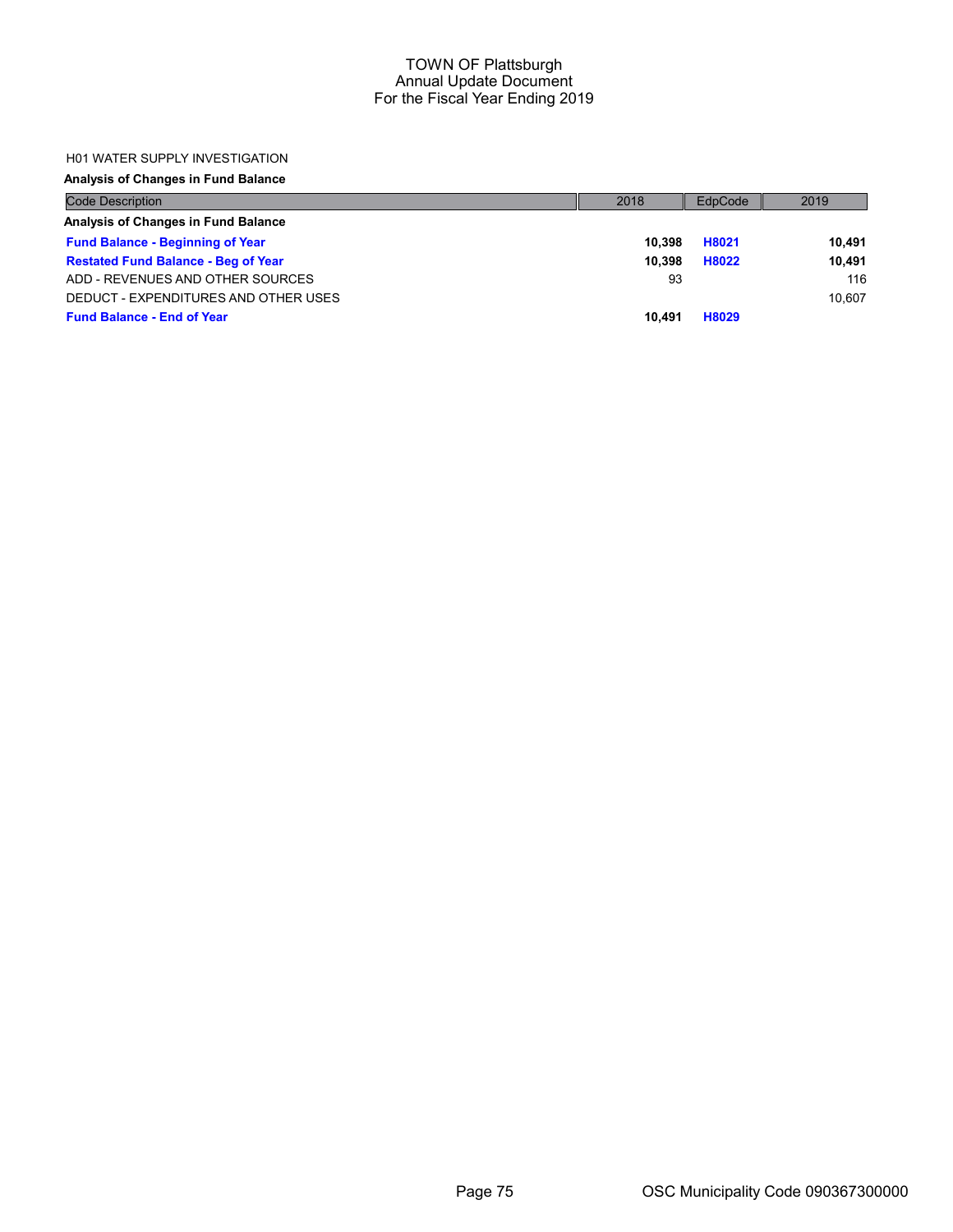Balance Sheet

Code Description 2018 EdpCode 2019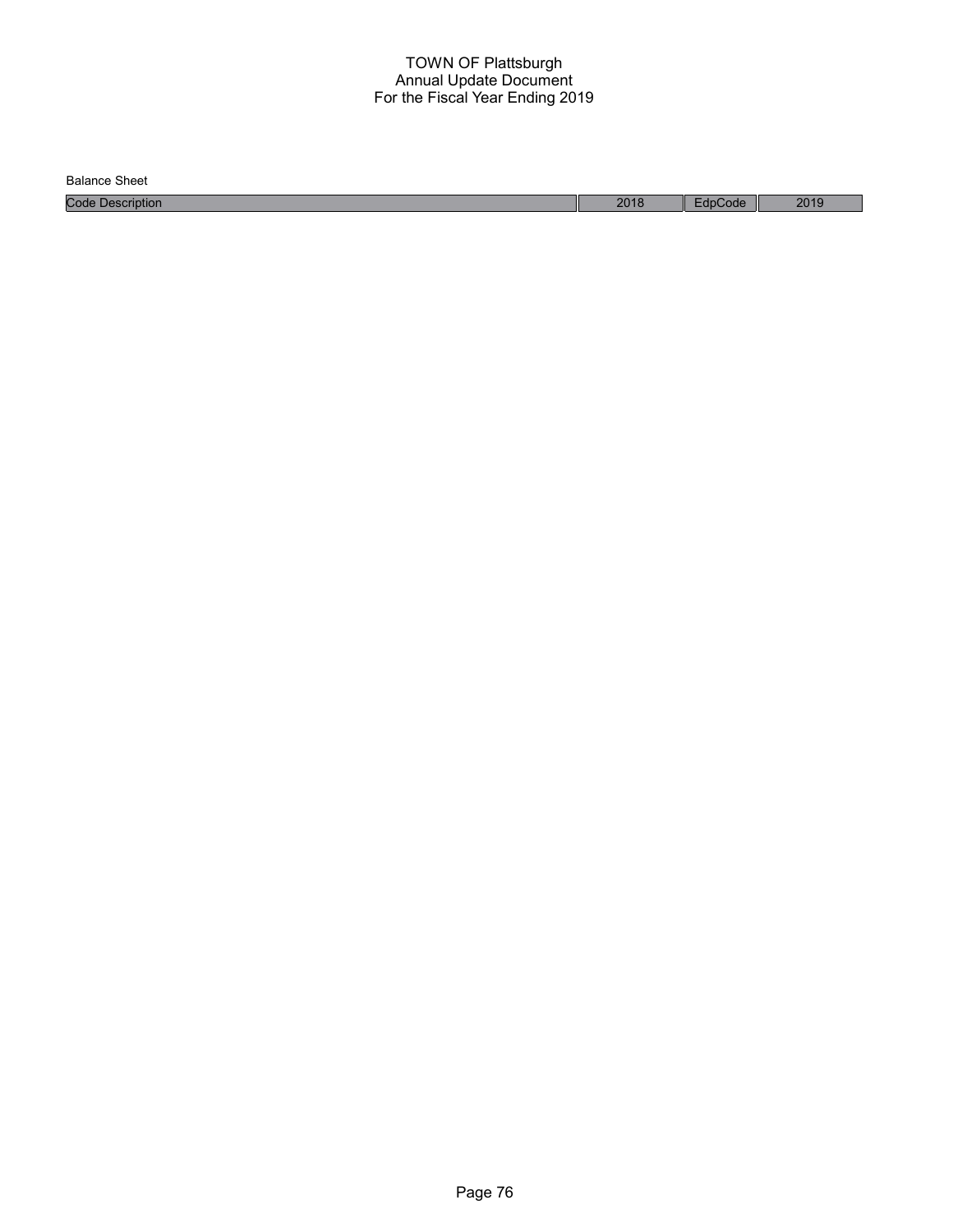| <b>Balance Sheet</b>        |      |       |      |
|-----------------------------|------|-------|------|
| Code<br>$\n  Description\n$ | 2018 | code' | 2019 |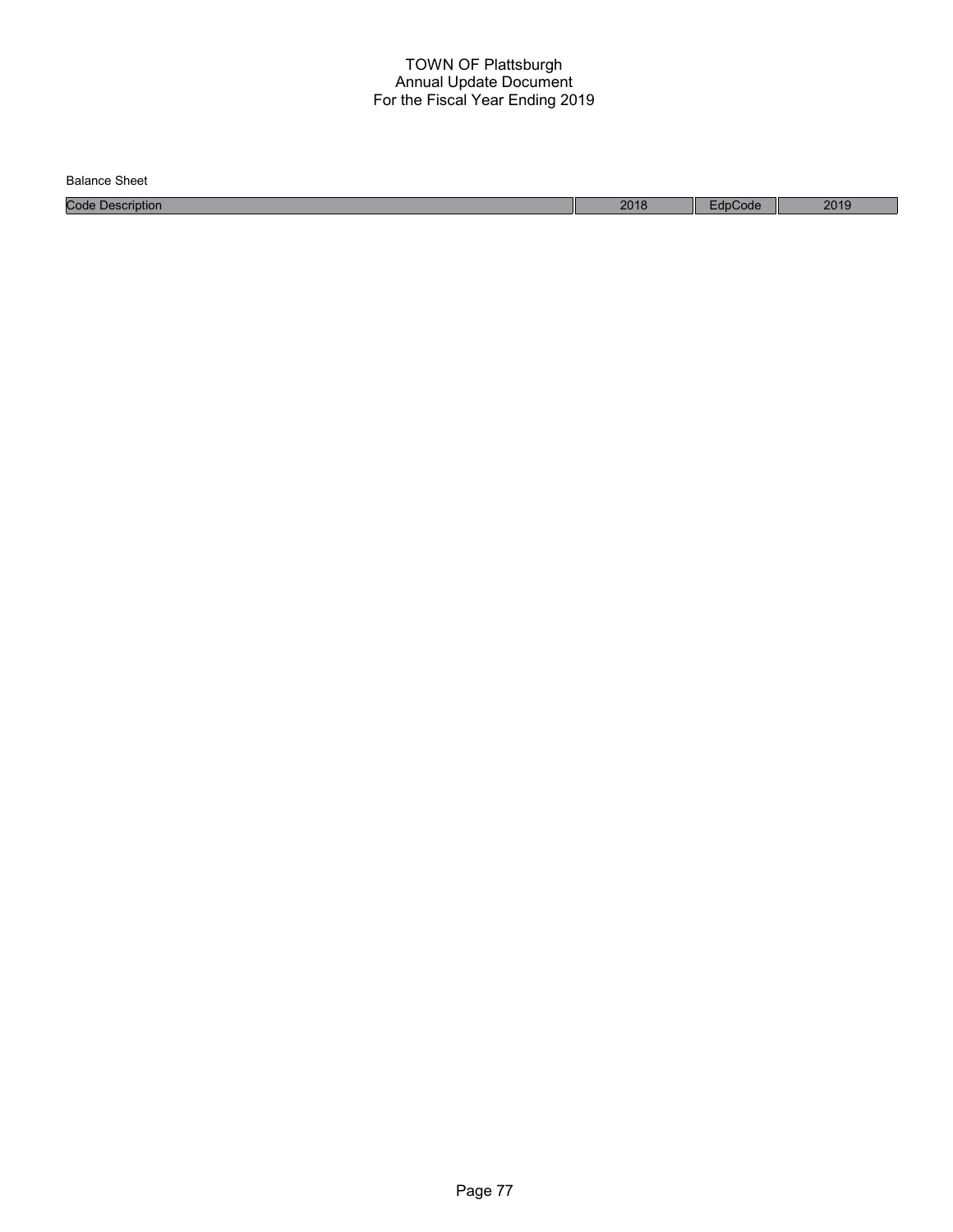# H02 TANK MAINTENANCE

| <b>Results of Operation</b>                    |      |                   |      |
|------------------------------------------------|------|-------------------|------|
| Code Description                               | 2018 | EdpCode           | 2019 |
| <b>Revenues</b>                                |      |                   |      |
| Interest And Earnings                          | 11   | H <sub>2401</sub> |      |
| <b>TOTAL Use of Money And Property</b>         | 11   |                   |      |
| <b>TOTAL Revenues</b>                          | 11   |                   |      |
| <b>TOTAL Detail Revenues And Other Sources</b> | 11   |                   |      |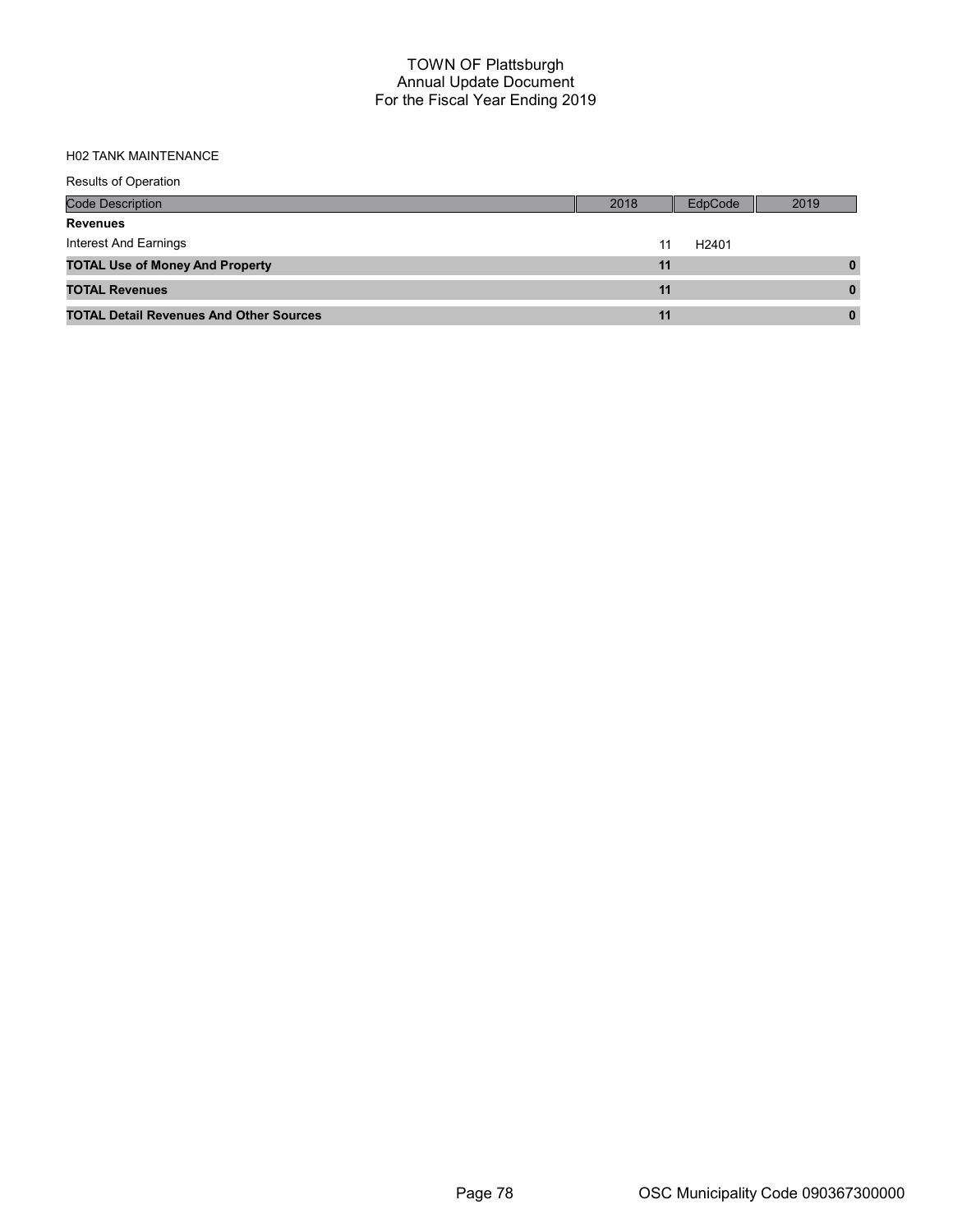#### H02 TANK MAINTENANCE

| <b>Results of Operation</b>                     |      |         |          |
|-------------------------------------------------|------|---------|----------|
| <b>Code Description</b>                         | 2018 | EdpCode | 2019     |
| <b>Other Uses</b>                               |      |         |          |
| Transfers, Other Funds                          | 11   | H99019  |          |
|                                                 |      |         |          |
| <b>TOTAL Operating Transfers</b>                | 11   |         | 0        |
| <b>TOTAL Other Uses</b>                         | 11   |         | $\bf{0}$ |
| <b>TOTAL Detail Expenditures And Other Uses</b> | 11   |         | $\bf{0}$ |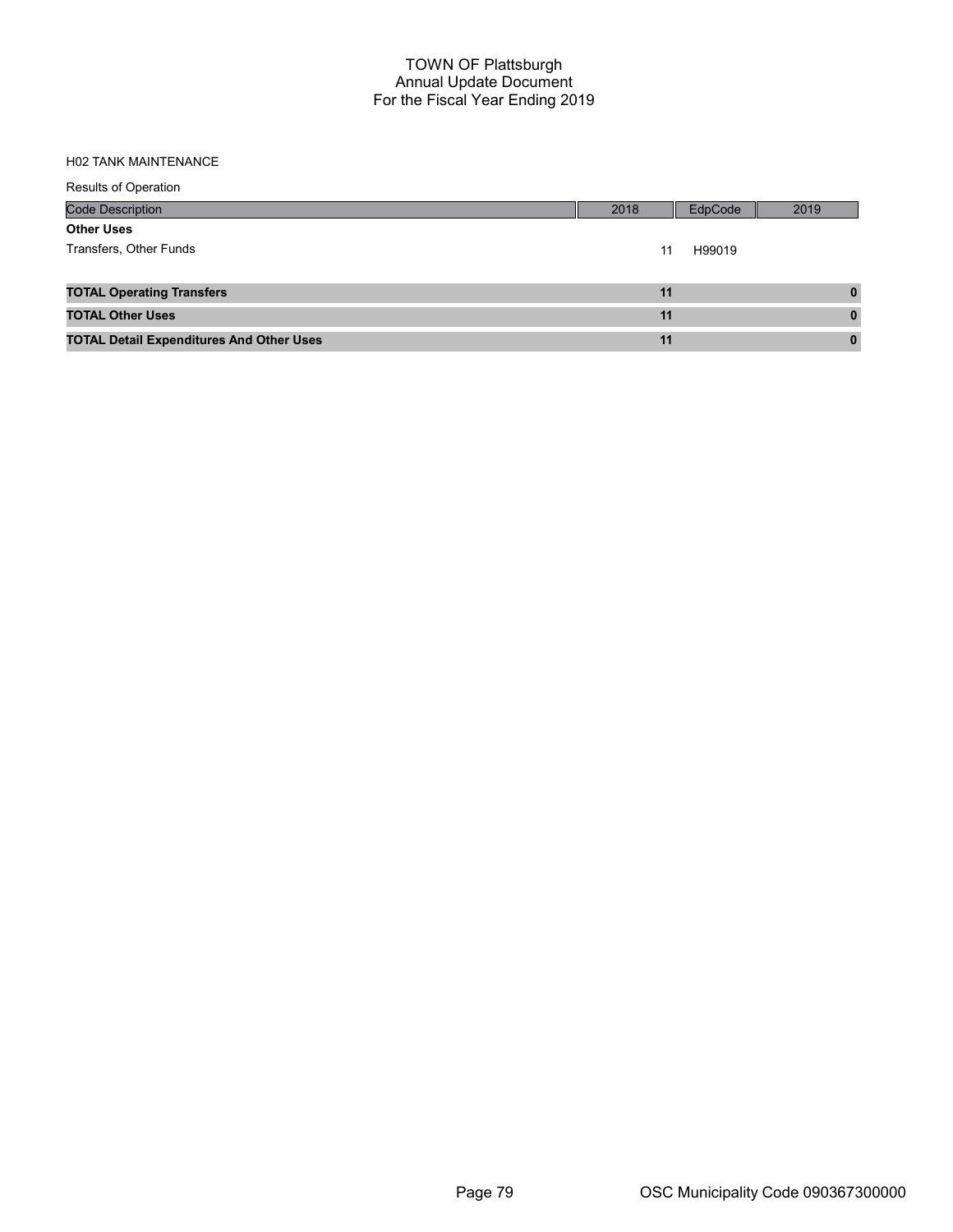#### H02 TANK MAINTENANCE

Analysis of Changes in Fund Balance

| <b>Code Description</b>                    | 2018 | EdpCode | 2019 |
|--------------------------------------------|------|---------|------|
| Analysis of Changes in Fund Balance        |      |         |      |
| <b>Fund Balance - Beginning of Year</b>    |      | H8021   |      |
| <b>Restated Fund Balance - Beg of Year</b> |      | H8022   |      |
| ADD - REVENUES AND OTHER SOURCES           | 11   |         |      |
| DEDUCT - EXPENDITURES AND OTHER USES       | 11   |         |      |
| <b>Fund Balance - End of Year</b>          |      | H8029   |      |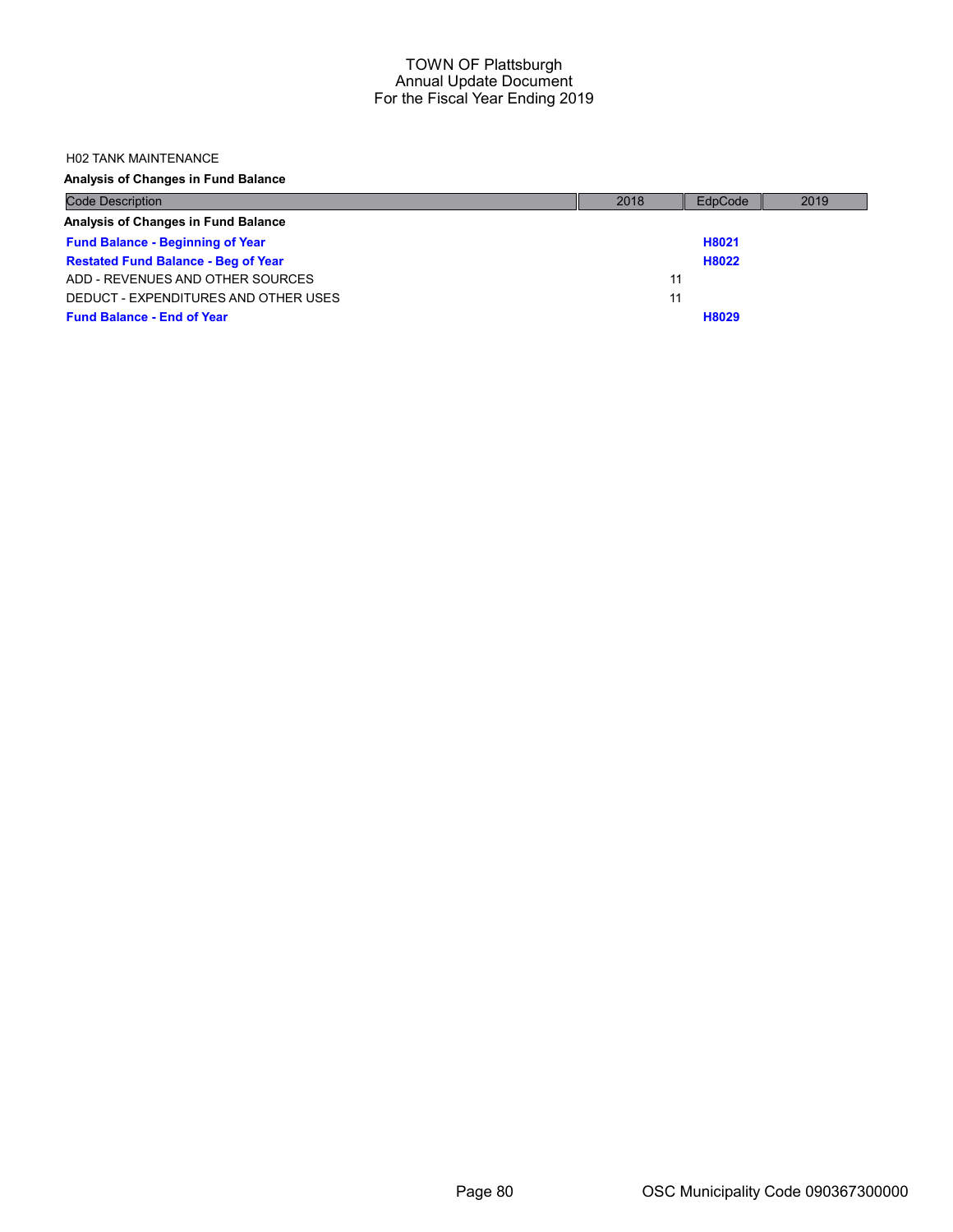Balance Sheet

Code Description 2018 EdpCode 2019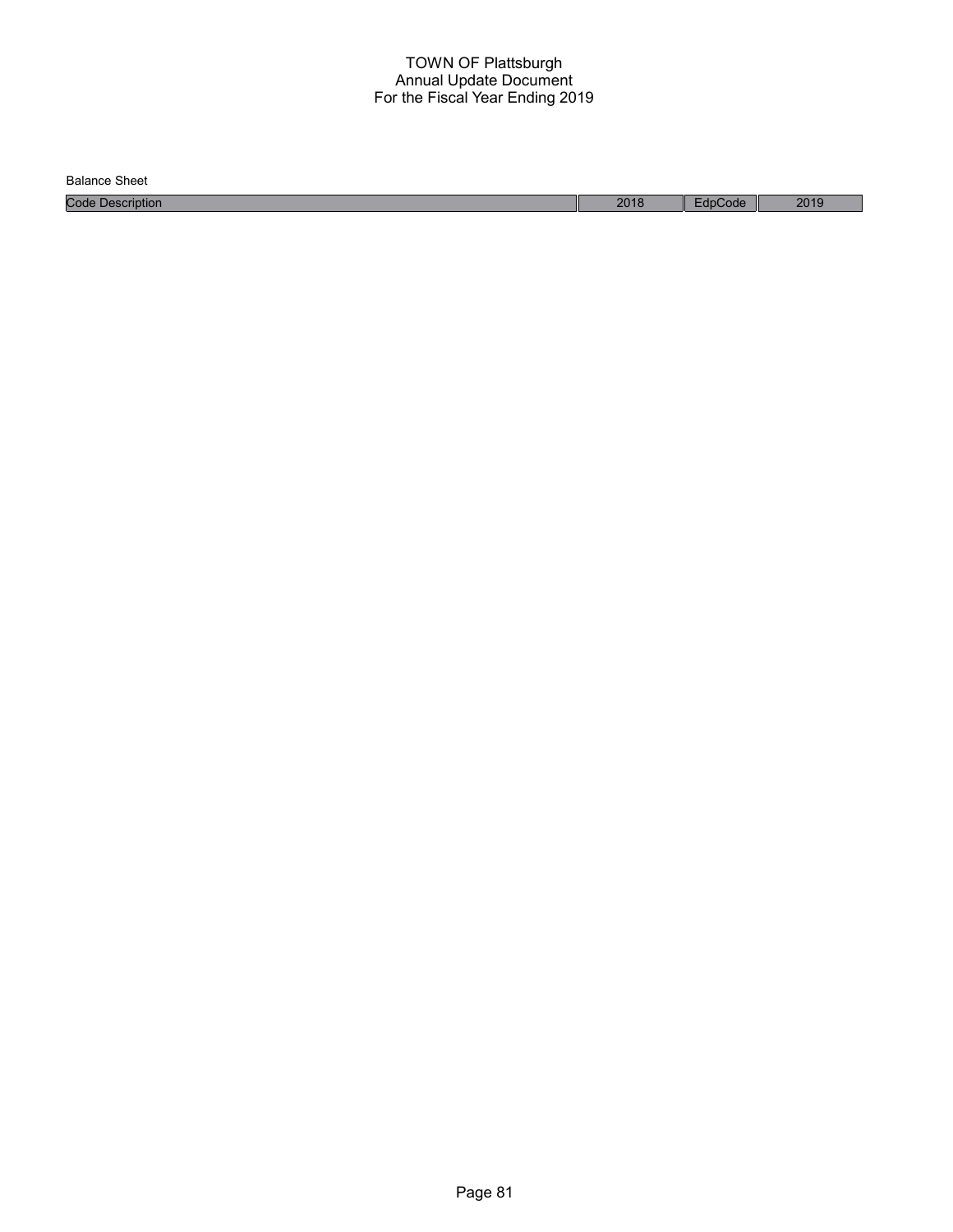| Balance<br>Sheet    |      |       |      |
|---------------------|------|-------|------|
| Code<br>Description | 2018 | Code: | 2019 |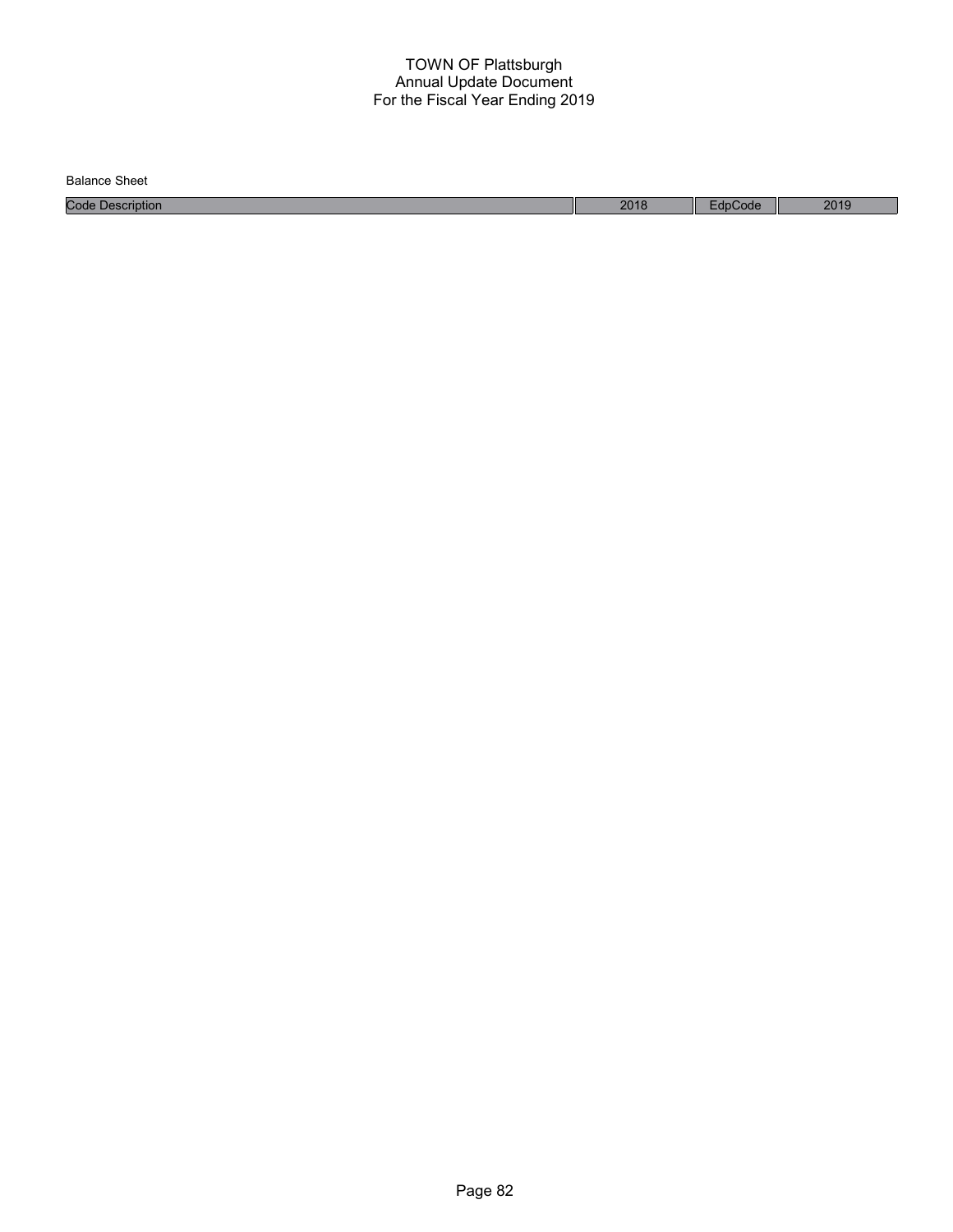Results of Operation Code Description 2018 EdpCode 2019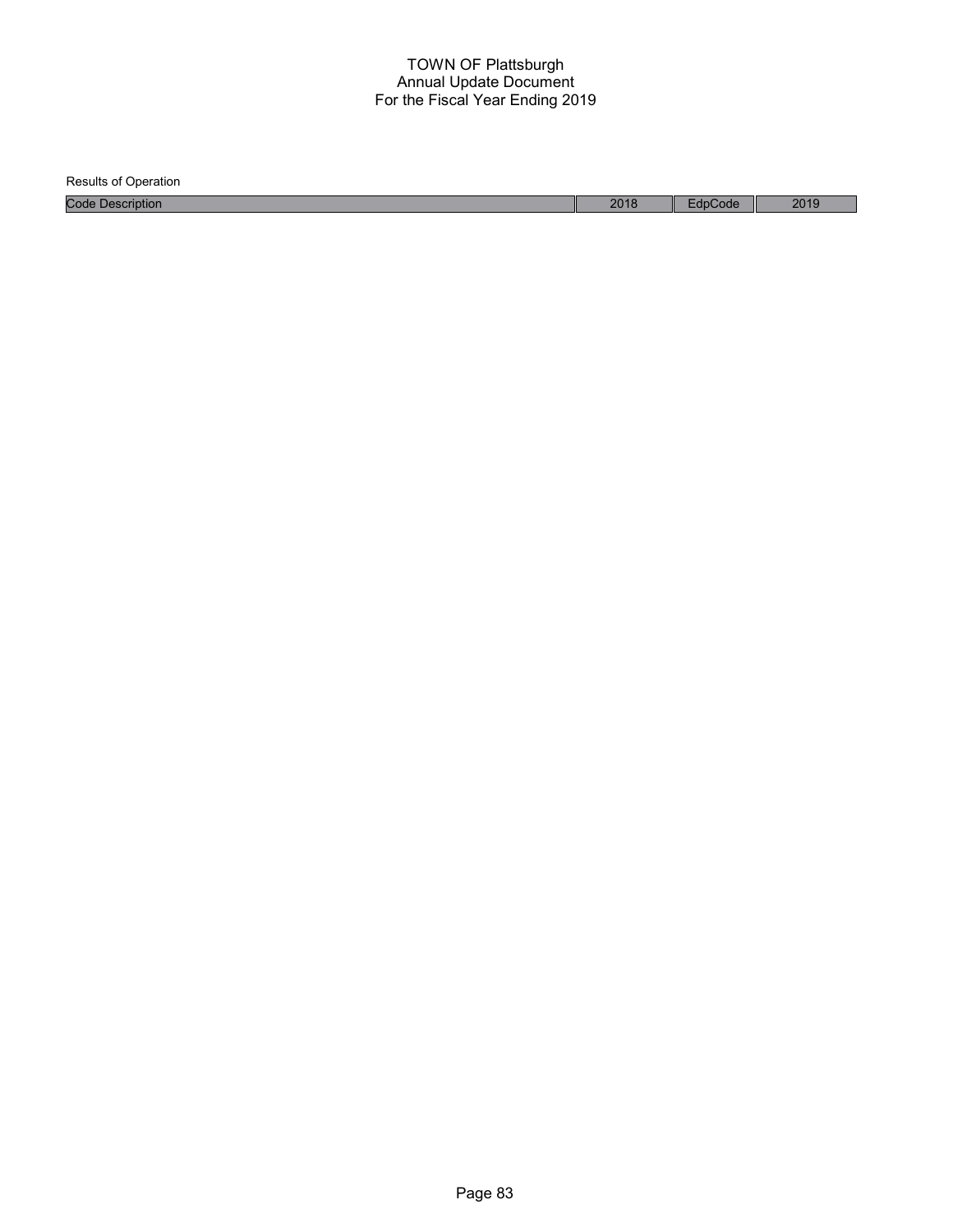| <b>Results of Operation</b> |      |         |      |
|-----------------------------|------|---------|------|
| <b>Code Description</b>     | 2018 | EdpCode | 2019 |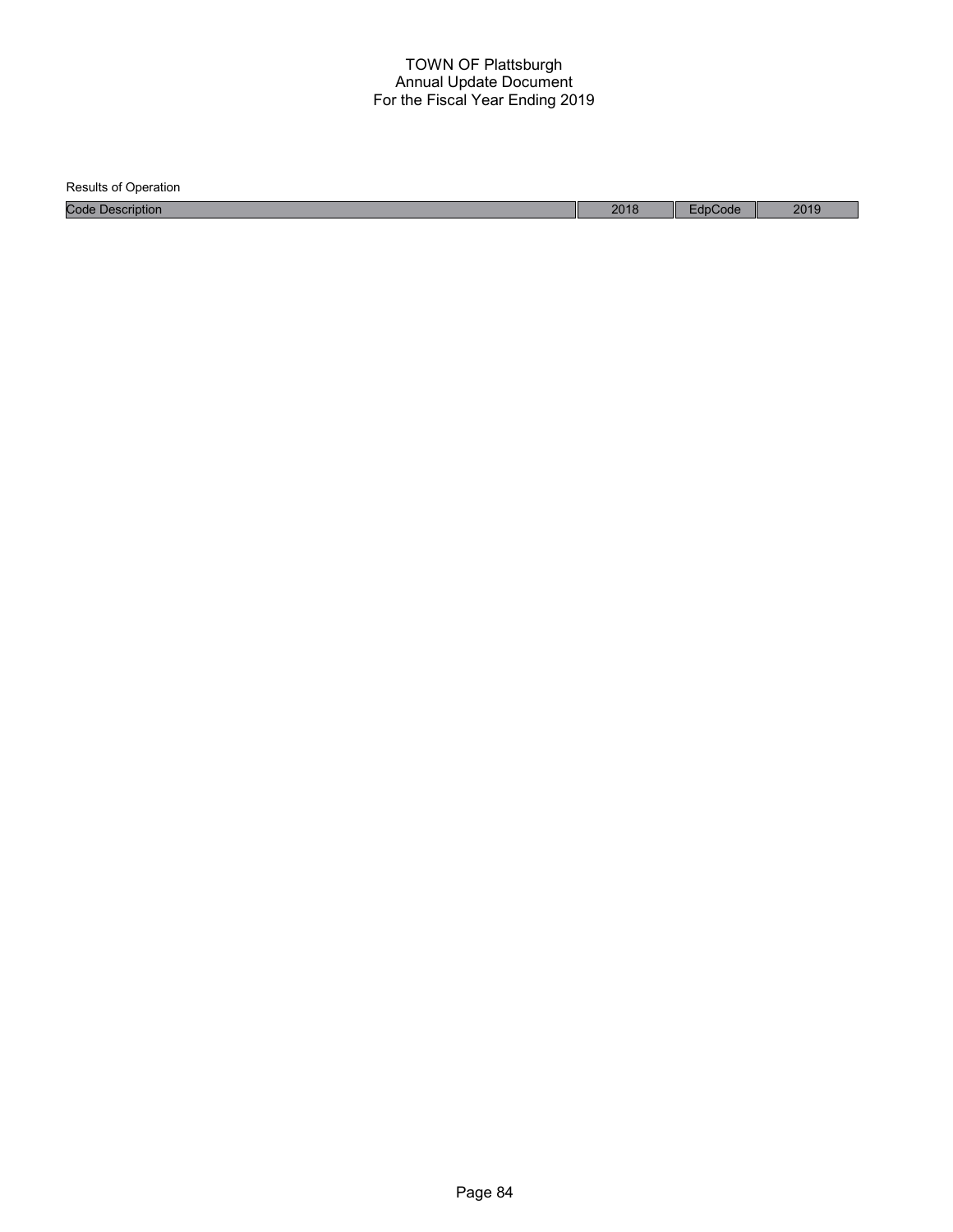#### H03 SORRELL LIFTSTATION

Analysis of Changes in Fund Balance

| <b>Code Description</b>                    | 2018 | EdpCode | 2019 |
|--------------------------------------------|------|---------|------|
| Analysis of Changes in Fund Balance        |      |         |      |
| <b>Fund Balance - Beginning of Year</b>    |      | H8021   |      |
| <b>Restated Fund Balance - Beg of Year</b> |      | H8022   |      |
| <b>Fund Balance - End of Year</b>          |      | H8029   |      |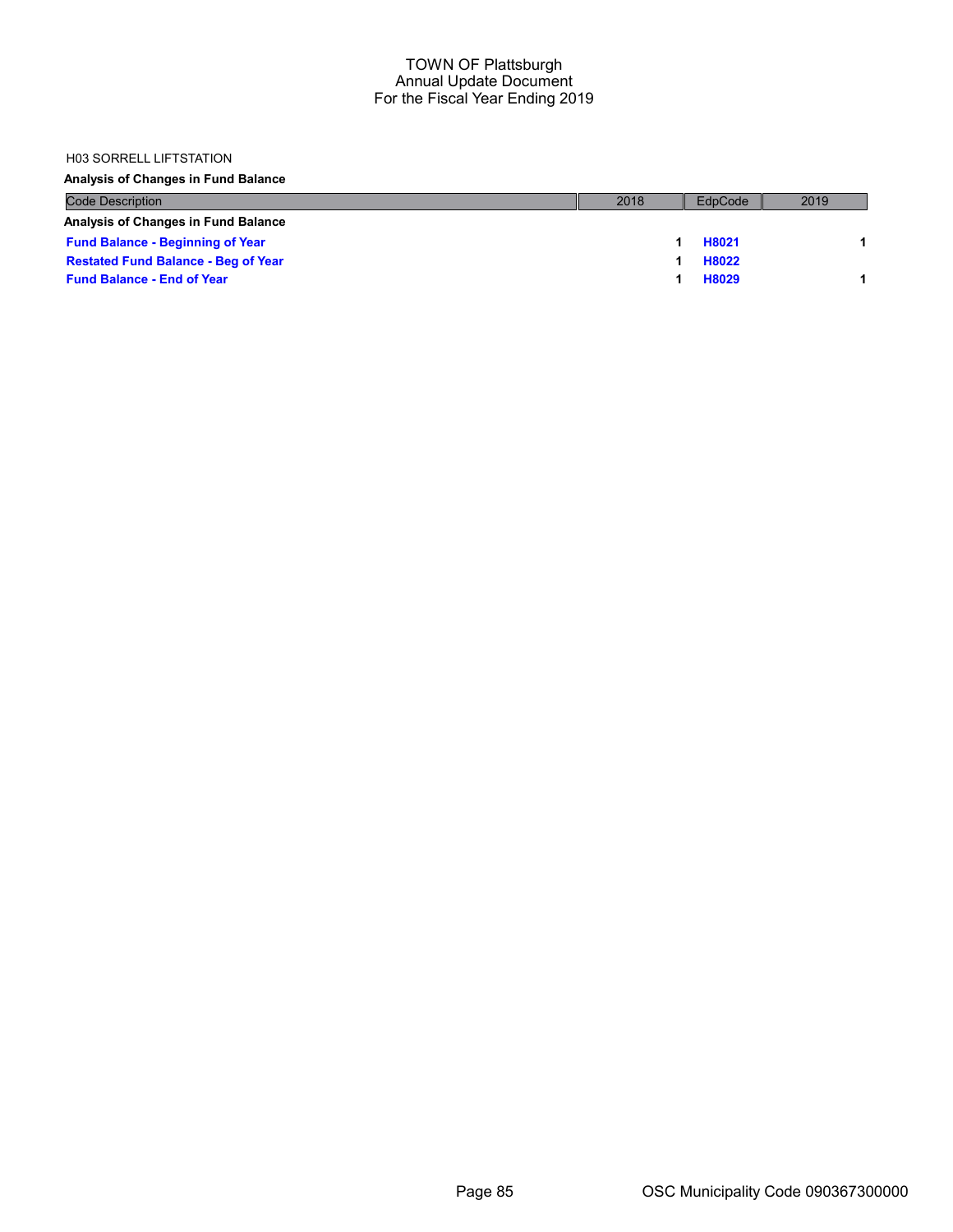Balance Sheet

Code Description 2018 EdpCode 2019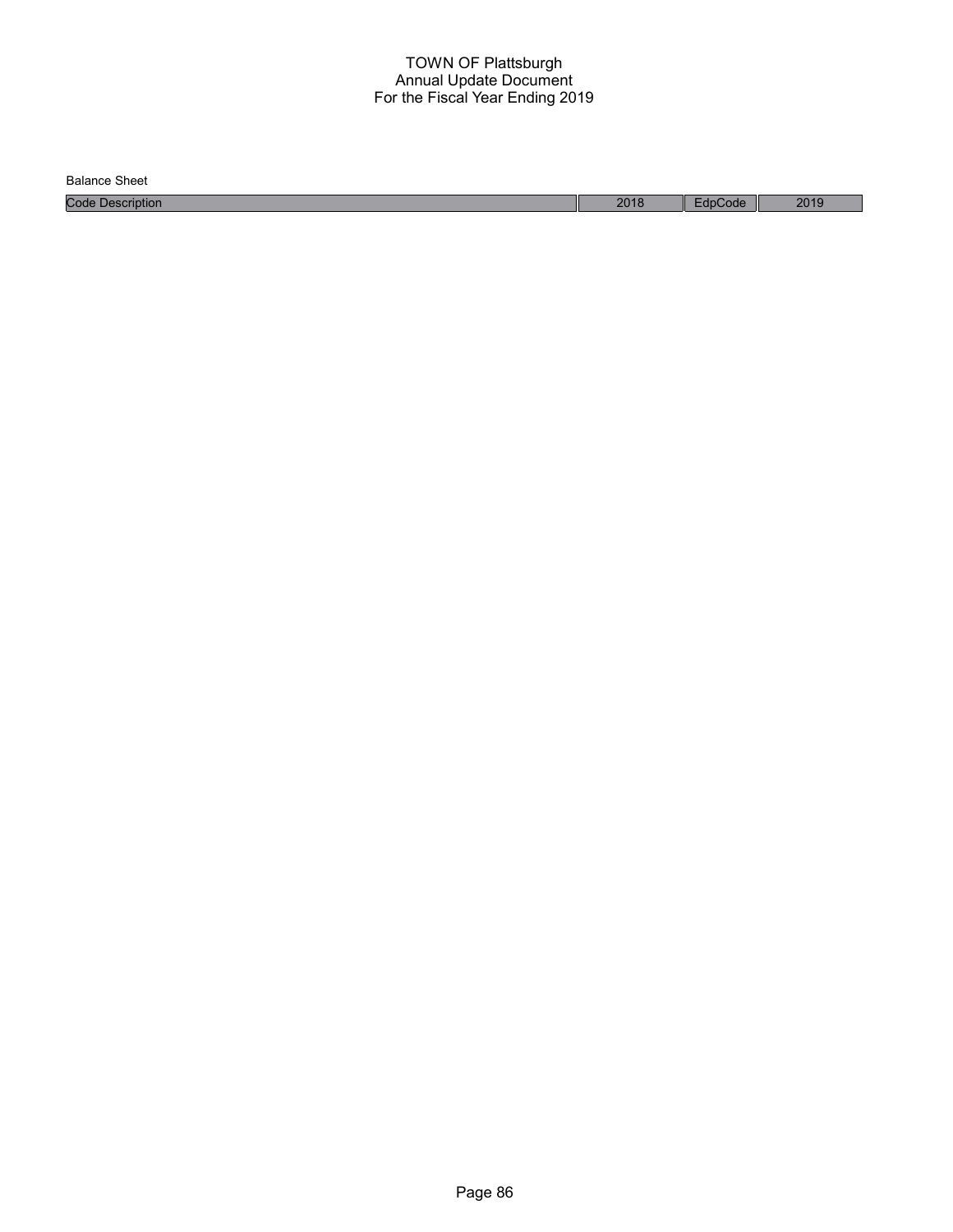| Balance<br>Sheet    |      |       |      |
|---------------------|------|-------|------|
| Code<br>Description | 2018 | Code: | 2019 |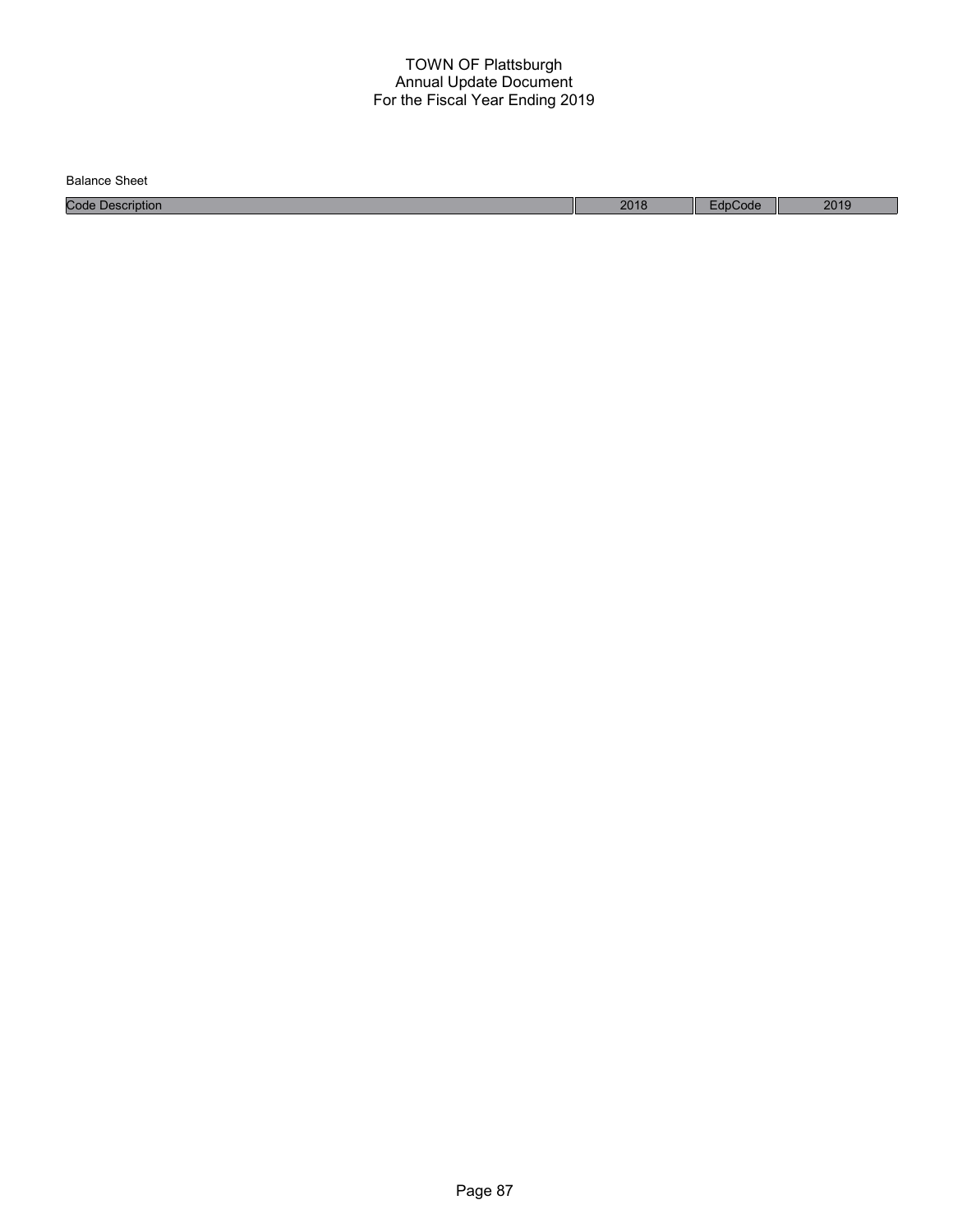Results of Operation Code Description 2018 EdpCode 2019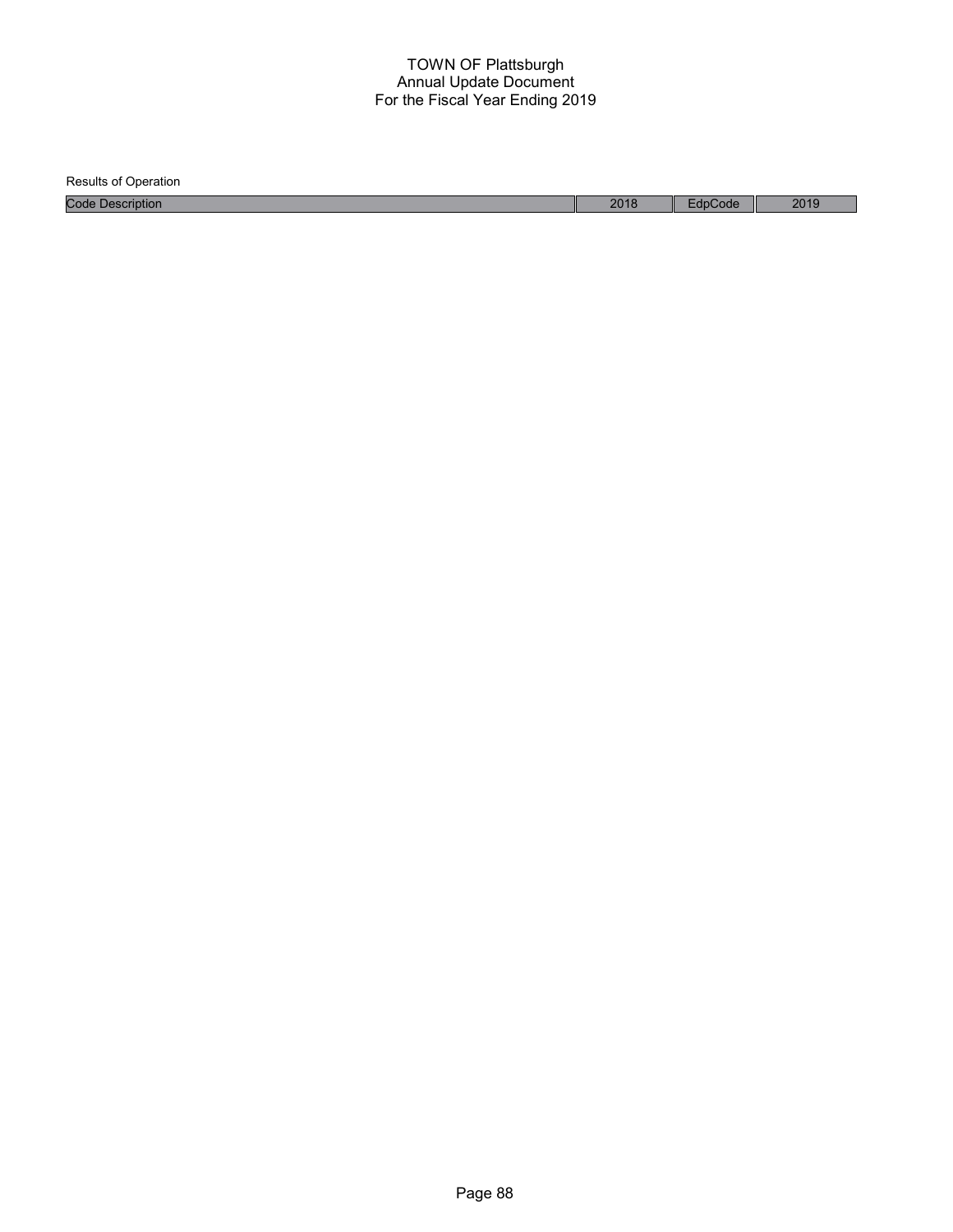# H04 ROUTE 3 LIFTSTATION

| <b>Results of Operation</b>                     |        |         |              |
|-------------------------------------------------|--------|---------|--------------|
| <b>Code Description</b>                         | 2018   | EdpCode | 2019         |
| <b>Other Uses</b>                               |        |         |              |
| Transfers, Other Funds                          | 78.658 | H99019  |              |
|                                                 |        |         |              |
| <b>TOTAL Operating Transfers</b>                | 78,658 |         | $\bf{0}$     |
| <b>TOTAL Other Uses</b>                         | 78,658 |         | $\mathbf{0}$ |
| <b>TOTAL Detail Expenditures And Other Uses</b> | 78,658 |         | $\mathbf{0}$ |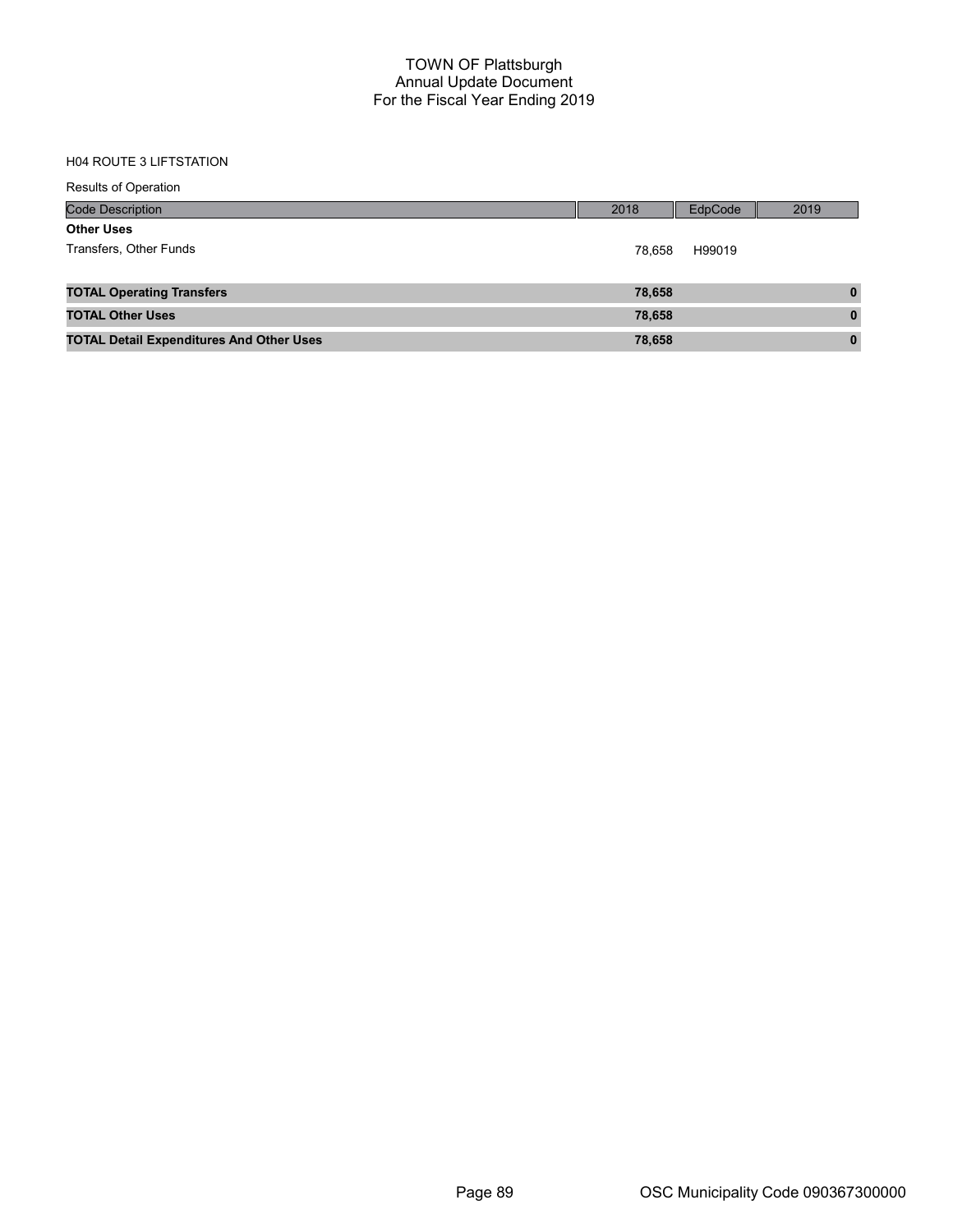### H04 ROUTE 3 LIFTSTATION

# Analysis of Changes in Fund Balance

| <b>Code Description</b>                    | 2018   | EdpCode | 2019 |
|--------------------------------------------|--------|---------|------|
| Analysis of Changes in Fund Balance        |        |         |      |
| <b>Fund Balance - Beginning of Year</b>    | 78.658 | H8021   |      |
| <b>Restated Fund Balance - Beg of Year</b> | 78.658 | H8022   |      |
| DEDUCT - EXPENDITURES AND OTHER USES       | 78.658 |         |      |
| <b>Fund Balance - End of Year</b>          |        | H8029   |      |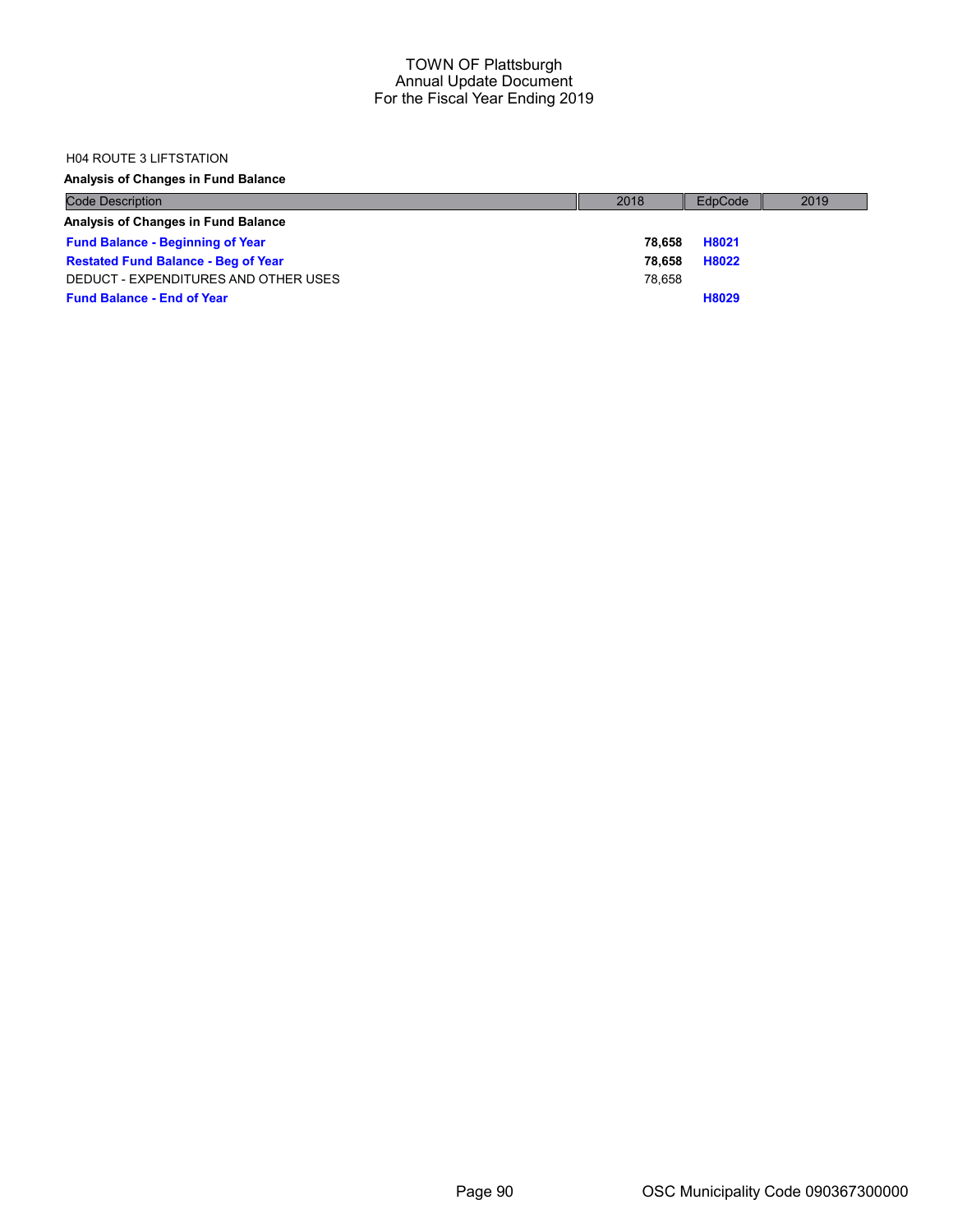H09 2 MILLION GALSTORAGE TANK

Balance Sheet

| <b>Code Description</b>                                | 2018      | EdpCode          | 2019   |
|--------------------------------------------------------|-----------|------------------|--------|
| <b>Assets</b>                                          |           |                  |        |
| Cash                                                   | 1.470.134 | H <sub>200</sub> | 56,826 |
| <b>TOTAL Cash</b>                                      | 1,470,134 |                  | 56,826 |
| <b>TOTAL Assets and Deferred Outflows of Resources</b> | 1,470,134 |                  | 56,826 |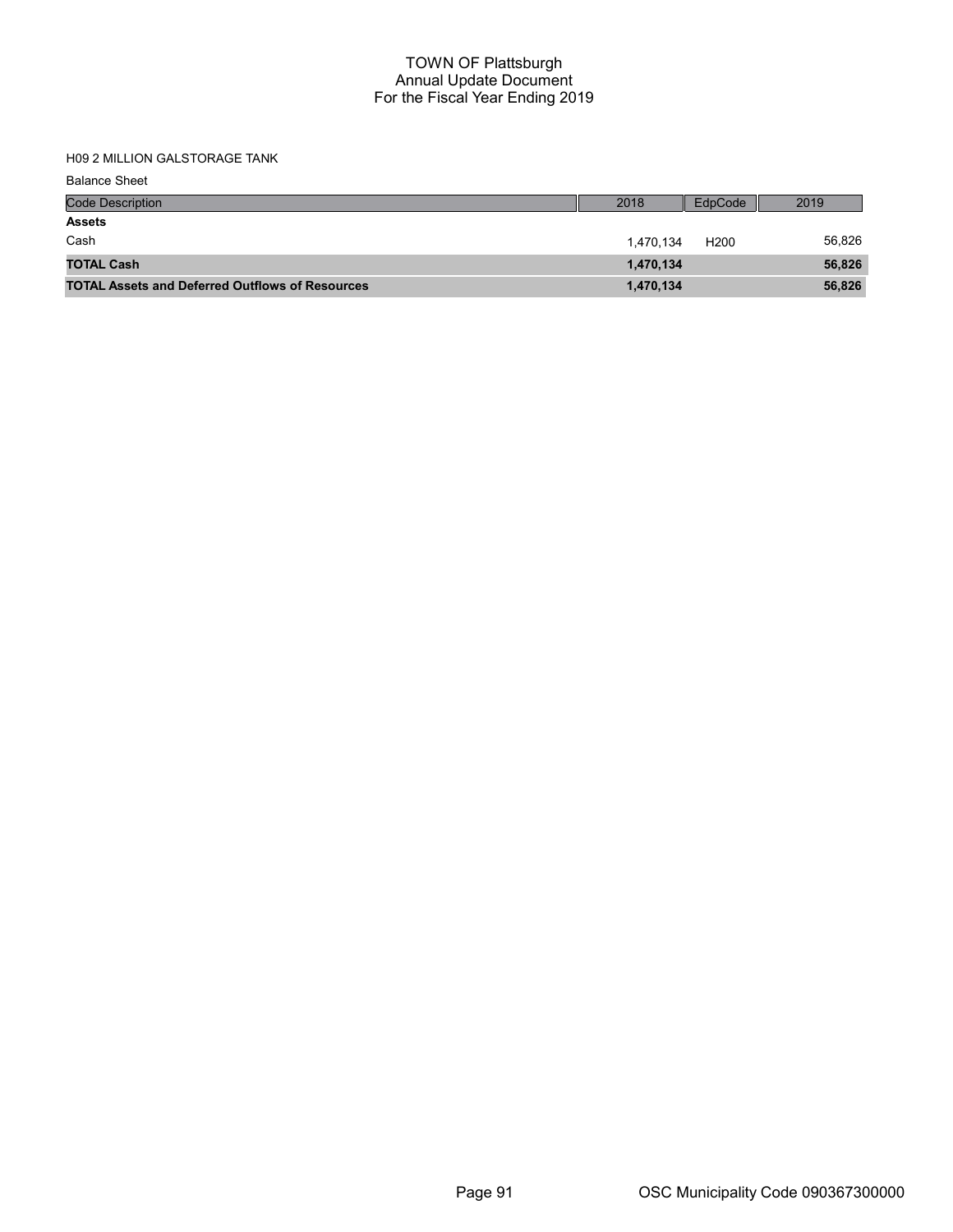# H09 2 MILLION GALSTORAGE TANK

#### Balance Sheet

| <b>Code Description</b>                                     | 2018       | EdpCode | 2019         |
|-------------------------------------------------------------|------------|---------|--------------|
| <b>Accounts Payable</b>                                     | 465,242    | H600    |              |
| <b>TOTAL Accounts Payable</b>                               | 465,242    |         | 0            |
| <b>Bond Anticipation Notes Payable</b>                      | 1,462,217  | H626    | 1,519,266    |
| <b>TOTAL Notes Payable</b>                                  | 1,462,217  |         | 1,519,266    |
| <b>TOTAL Liabilities</b>                                    | 1,927,459  |         | 1,519,266    |
| <b>Fund Balance</b>                                         |            |         |              |
| Unassigned Fund Balance                                     | -457.325   | H917    | $-1,462,440$ |
| <b>TOTAL Unassigned Fund Balance</b>                        | $-457,325$ |         | $-1,462,440$ |
| <b>TOTAL Fund Balance</b>                                   | $-457,325$ |         | $-1,462,440$ |
| <b>TOTAL Liabilities, Deferred Inflows And Fund Balance</b> | 1,470,134  |         | 56,826       |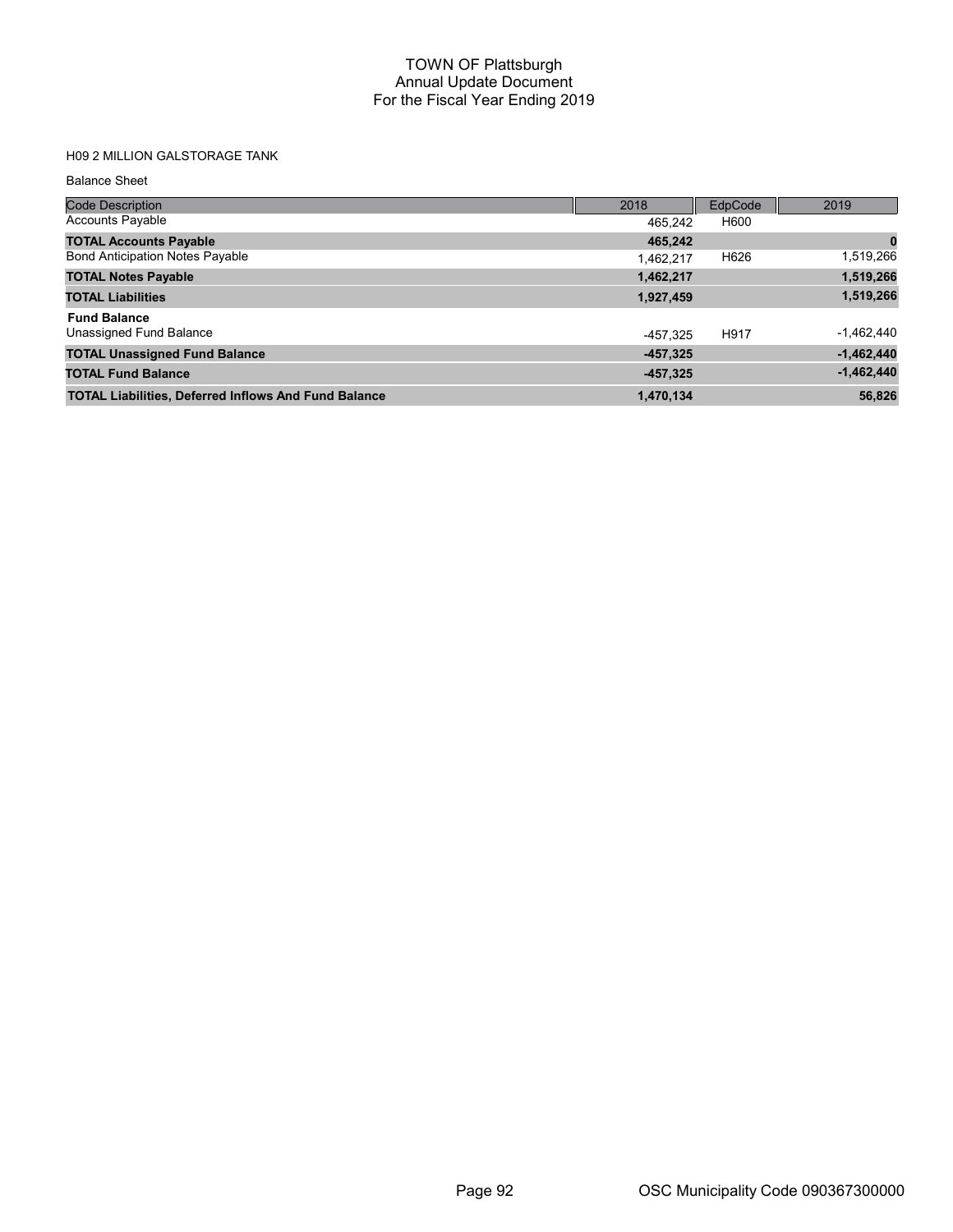# H09 2 MILLION GALSTORAGE TANK

| <b>Results of Operation</b>                    |             |                   |             |
|------------------------------------------------|-------------|-------------------|-------------|
| <b>Code Description</b>                        | 2018        | EdpCode           | 2019        |
| <b>Revenues</b>                                |             |                   |             |
| Interest And Earnings                          | 5,112       | H <sub>2401</sub> | 9,419       |
| <b>TOTAL Use of Money And Property</b>         | 5,112       |                   | 9,419       |
| <b>TOTAL Revenues</b>                          | 5,112       |                   | 9,419       |
| Interfund Transfers                            | 16.300      | H5031             |             |
| <b>TOTAL Interfund Transfers</b>               | 16,300      |                   | $\mathbf 0$ |
| <b>Bans Redeemed From Appropriations</b>       |             | H <sub>5731</sub> | 75,000      |
| <b>TOTAL Proceeds of Obligations</b>           | $\mathbf 0$ |                   | 75,000      |
| <b>TOTAL Other Sources</b>                     | 16,300      |                   | 75,000      |
| <b>TOTAL Detail Revenues And Other Sources</b> | 21,412      |                   | 84,419      |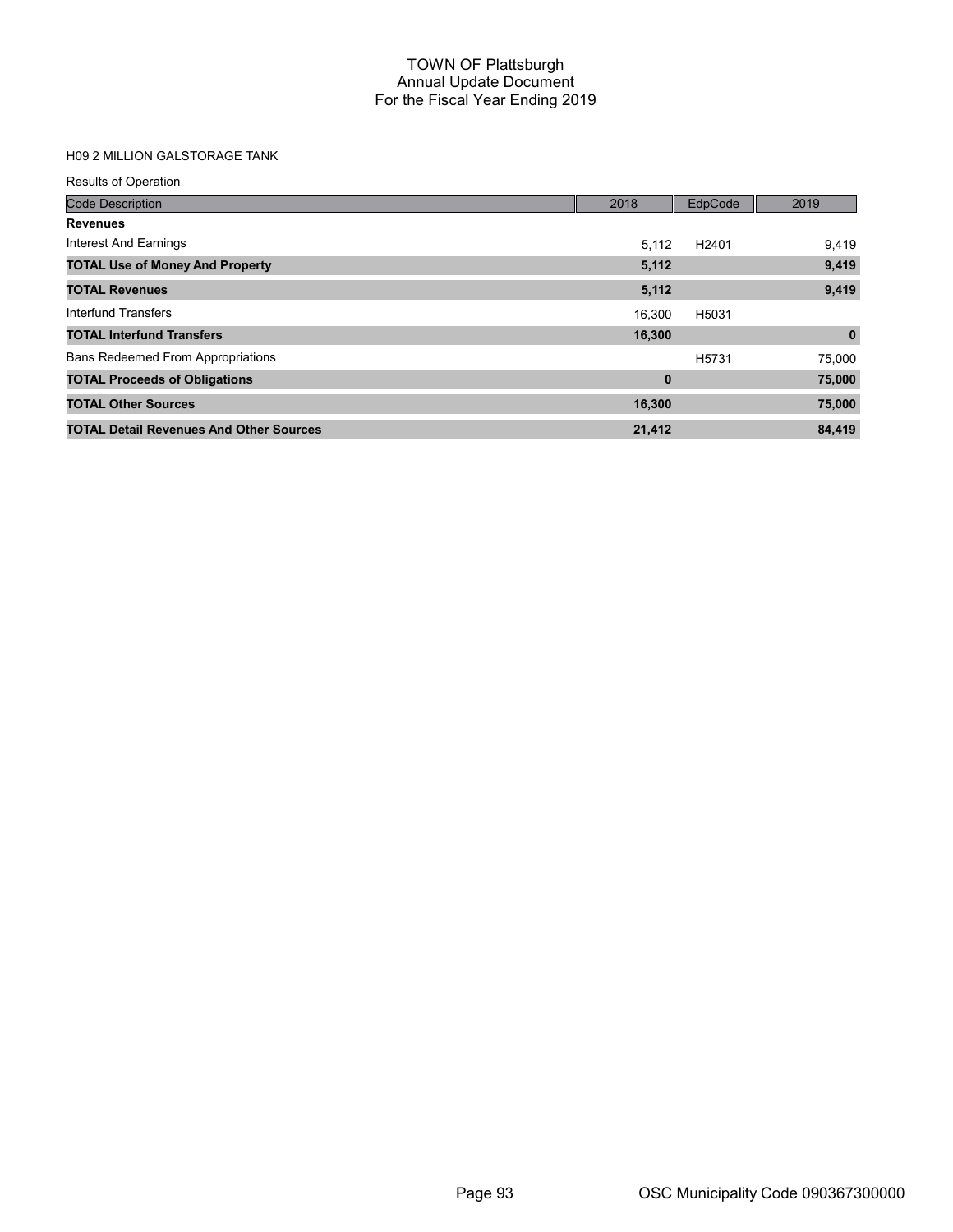# H09 2 MILLION GALSTORAGE TANK

| <b>Results of Operation</b>                     |         |         |           |
|-------------------------------------------------|---------|---------|-----------|
| <b>Code Description</b>                         | 2018    | EdpCode | 2019      |
| <b>Expenditures</b>                             |         |         |           |
| Water Trans & Distrib, Equip & Cap Outlay       | 482.076 | H83402  | 1,089,534 |
| <b>TOTAL Water Trans &amp; Distrib</b>          | 482,076 |         | 1,089,534 |
| <b>TOTAL Home And Community Services</b>        | 482.076 |         | 1,089,534 |
| <b>TOTAL Expenditures</b>                       | 482.076 |         | 1,089,534 |
| <b>TOTAL Detail Expenditures And Other Uses</b> | 482,076 |         | 1,089,534 |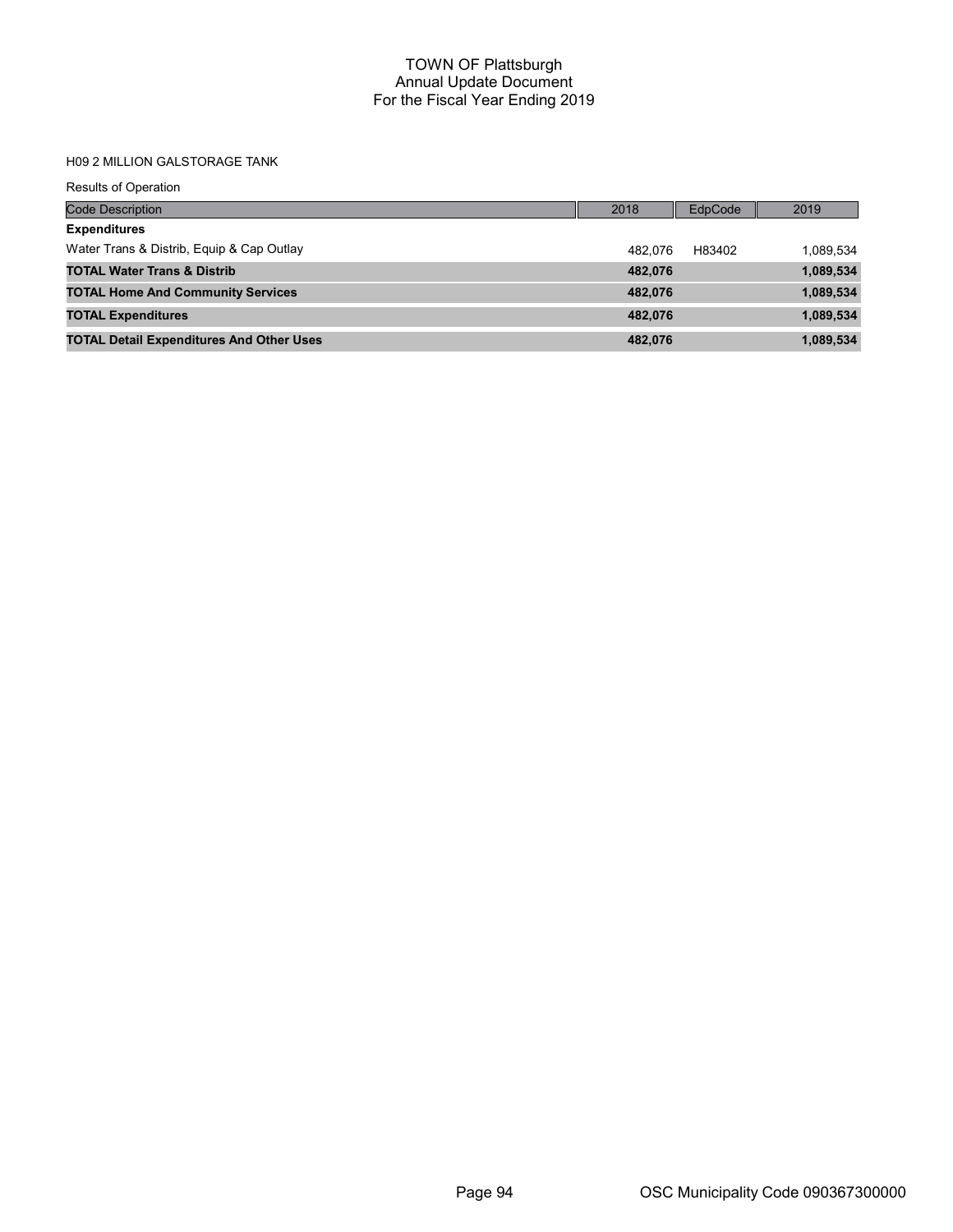#### H09 2 MILLION GALSTORAGE TANK

# Analysis of Changes in Fund Balance

| <b>Code Description</b>                    | 2018     | EdpCode | 2019         |
|--------------------------------------------|----------|---------|--------------|
| Analysis of Changes in Fund Balance        |          |         |              |
| <b>Fund Balance - Beginning of Year</b>    | 3.339    | H8021   | -457,325     |
| <b>Restated Fund Balance - Beg of Year</b> | 3.339    | H8022   | $-457,325$   |
| ADD - REVENUES AND OTHER SOURCES           | 21.412   |         | 84.419       |
| DEDUCT - EXPENDITURES AND OTHER USES       | 482.076  |         | 1.089.534    |
| <b>Fund Balance - End of Year</b>          | -457.325 | H8029   | $-1.462.440$ |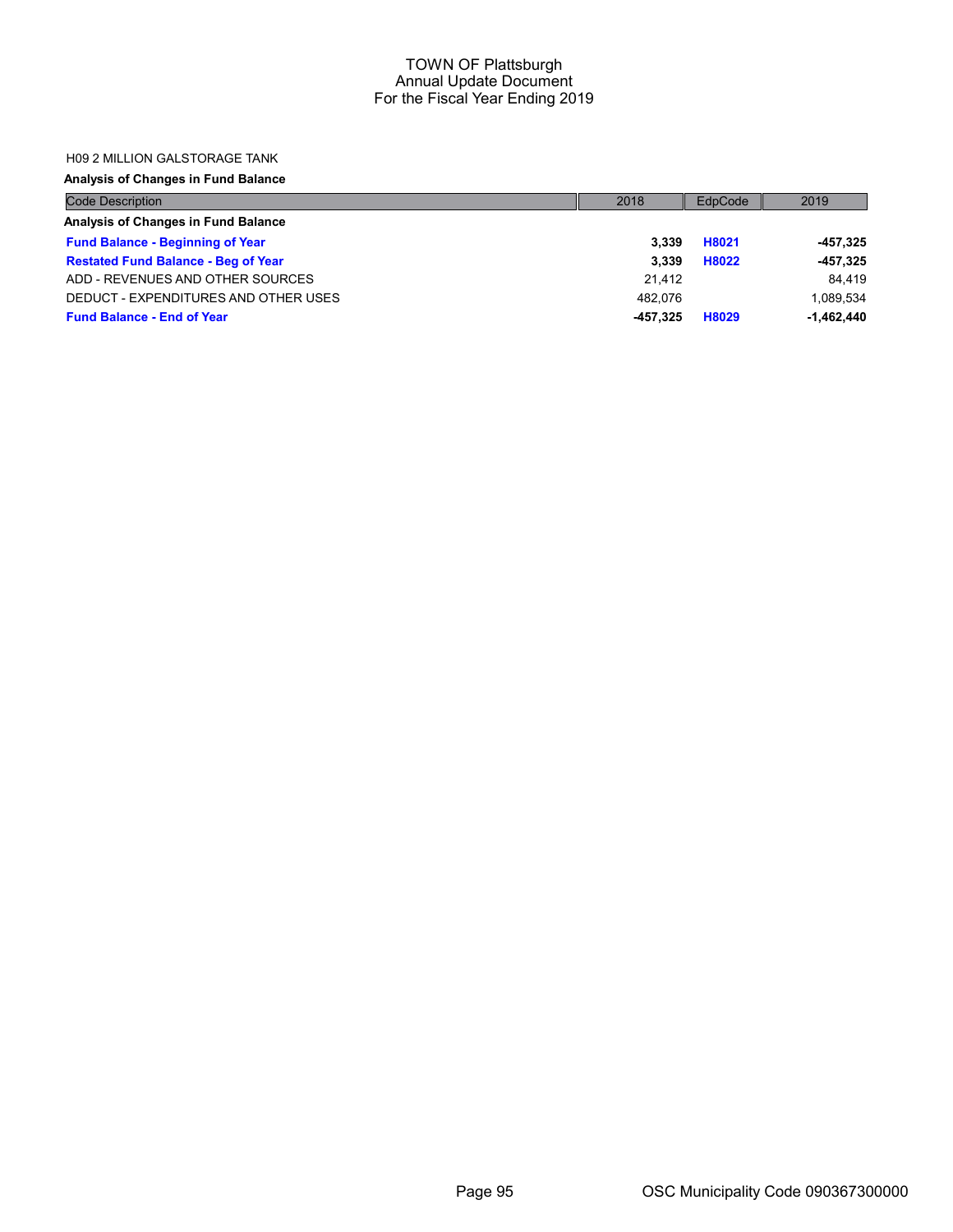H10 TANK REHAB CHAMPLAIN PARK

Balance Sheet

| <b>Code Description</b>                                | 2018    | EdpCode          | 2019  |
|--------------------------------------------------------|---------|------------------|-------|
| <b>Assets</b>                                          |         |                  |       |
| Cash                                                   | 221.897 | H <sub>200</sub> | 2,597 |
| <b>TOTAL Cash</b>                                      | 221,897 |                  | 2,597 |
| <b>TOTAL Assets and Deferred Outflows of Resources</b> | 221,897 |                  | 2,597 |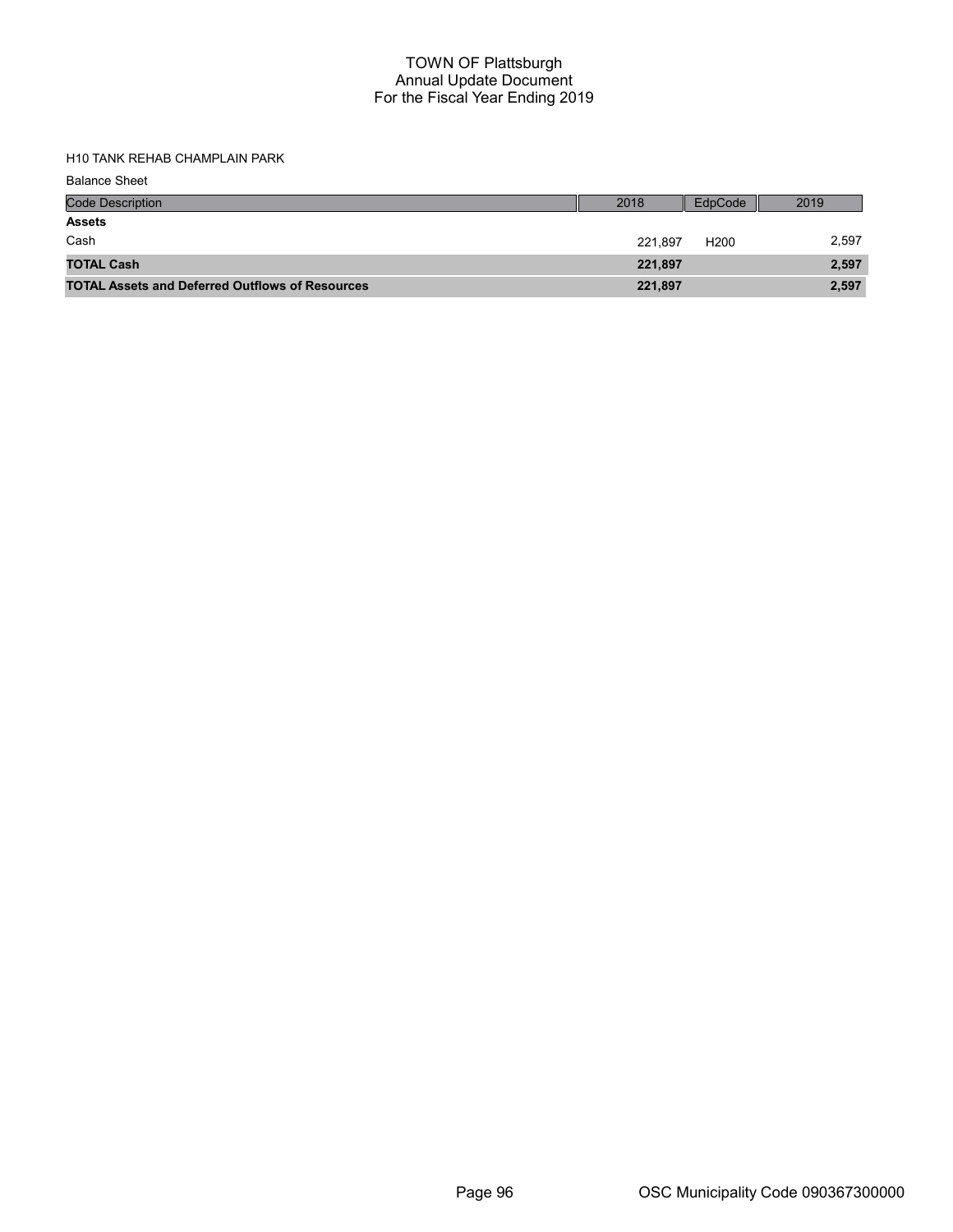# H10 TANK REHAB CHAMPLAIN PARK

Balance Sheet

| <b>Code Description</b>                                     | 2018    | EdpCode | 2019     |
|-------------------------------------------------------------|---------|---------|----------|
| <b>Accounts Payable</b>                                     | 221,166 | H600    |          |
| <b>TOTAL Accounts Payable</b>                               | 221,166 |         | 0        |
| <b>TOTAL Liabilities</b>                                    | 221,166 |         | $\bf{0}$ |
| <b>Fund Balance</b><br>Assigned Unappropriated Fund Balance | 731     | H915    | 2,597    |
| <b>TOTAL Assigned Fund Balance</b>                          | 731     |         | 2,597    |
| <b>TOTAL Fund Balance</b>                                   | 731     |         | 2,597    |
| <b>TOTAL Liabilities, Deferred Inflows And Fund Balance</b> | 221,897 |         | 2,597    |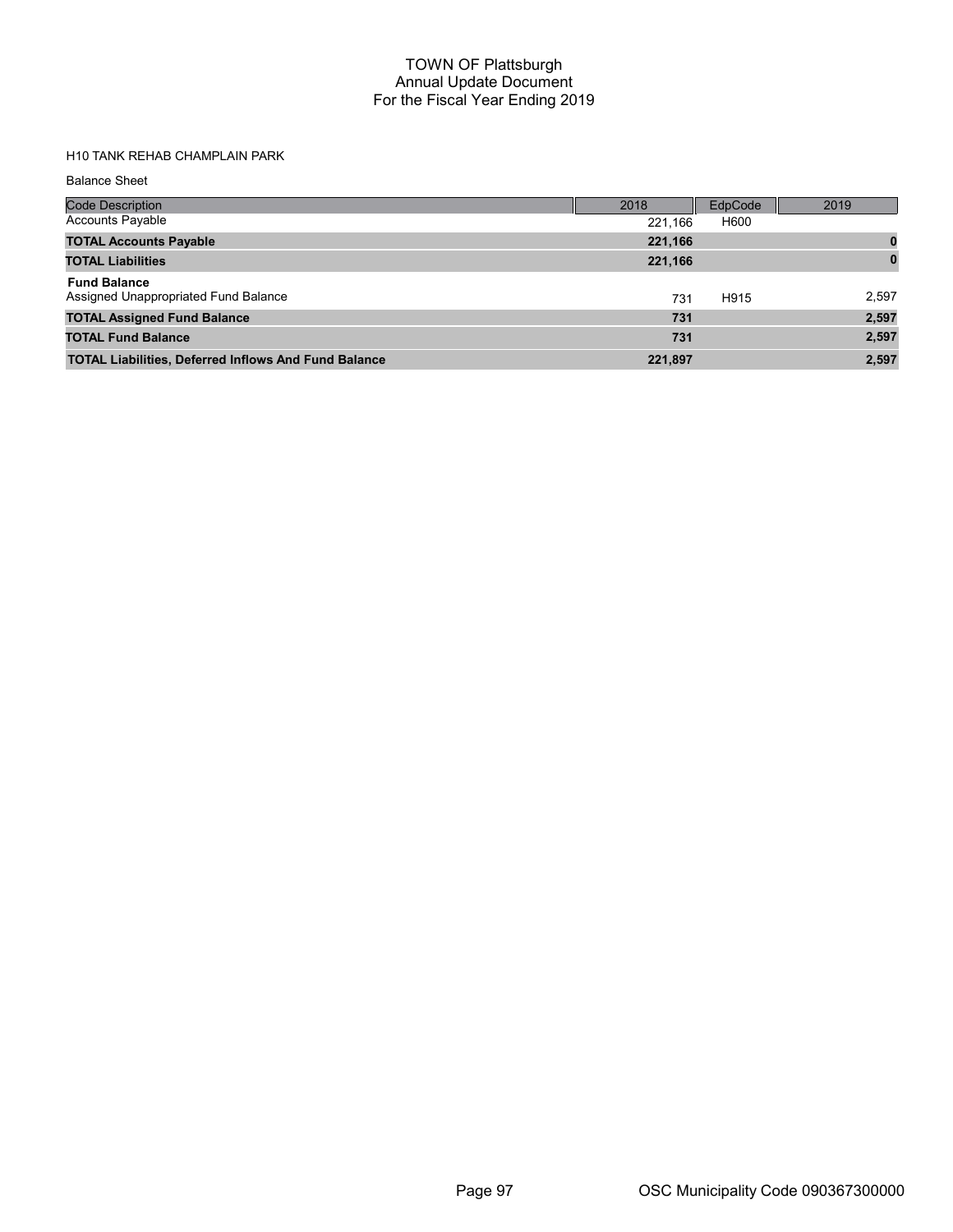# H10 TANK REHAB CHAMPLAIN PARK

| <b>Results of Operation</b>                    |         |                   |              |
|------------------------------------------------|---------|-------------------|--------------|
| <b>Code Description</b>                        | 2018    | EdpCode           | 2019         |
| <b>Revenues</b>                                |         |                   |              |
| Interest And Earnings                          | 826     | H <sub>2401</sub> | 1,866        |
| <b>TOTAL Use of Money And Property</b>         | 826     |                   | 1,866        |
| <b>TOTAL Revenues</b>                          | 826     |                   | 1,866        |
| Interfund Transfers                            | 442.332 | H5031             |              |
| <b>TOTAL Interfund Transfers</b>               | 442,332 |                   | $\mathbf{0}$ |
| <b>TOTAL Other Sources</b>                     | 442,332 |                   | $\mathbf{0}$ |
| <b>TOTAL Detail Revenues And Other Sources</b> | 443.158 |                   | 1,866        |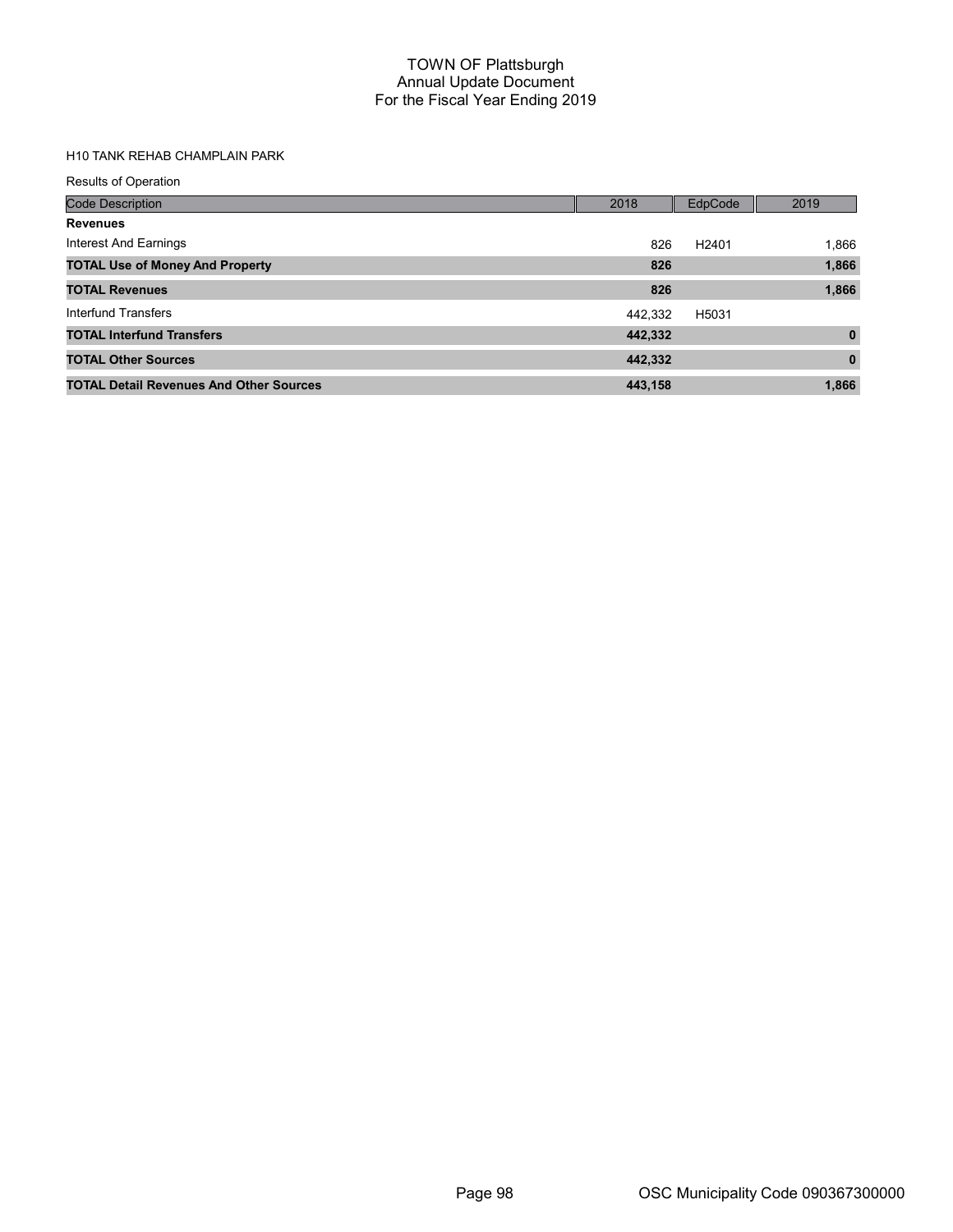# H10 TANK REHAB CHAMPLAIN PARK

| <b>Results of Operation</b>                     |      |         |              |
|-------------------------------------------------|------|---------|--------------|
| <b>Code Description</b>                         | 2018 | EdpCode | 2019         |
| <b>Other Uses</b>                               |      |         |              |
| Transfers, Other Funds                          | 183  | H99019  |              |
|                                                 |      |         |              |
| <b>TOTAL Operating Transfers</b>                | 183  |         | $\mathbf{0}$ |
| <b>TOTAL Other Uses</b>                         | 183  |         | $\bf{0}$     |
| <b>TOTAL Detail Expenditures And Other Uses</b> | 183  |         | $\mathbf{0}$ |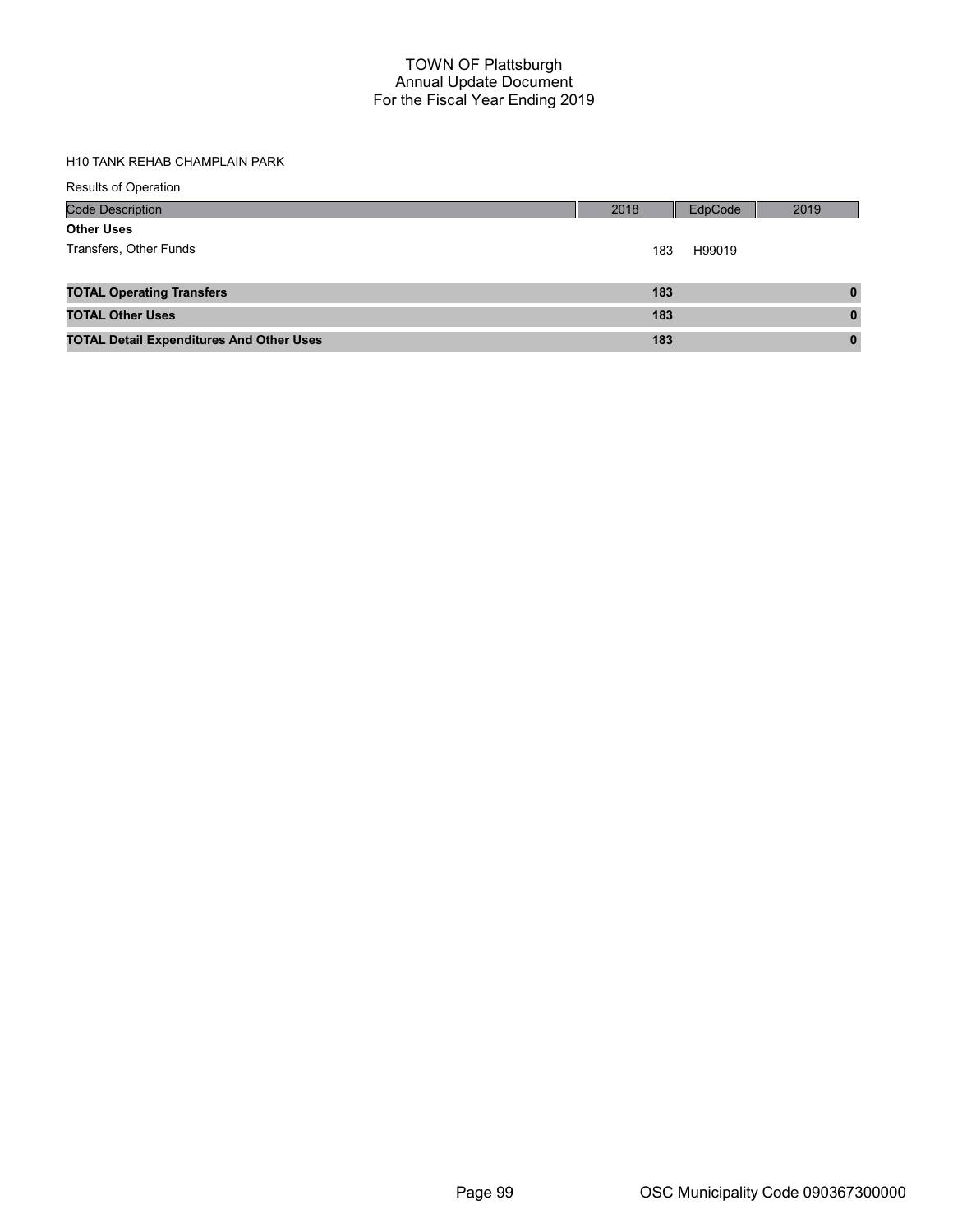#### H10 TANK REHAB CHAMPLAIN PARK

## Analysis of Changes in Fund Balance

| <b>Code Description</b>                    | 2018       | EdpCode | 2019  |
|--------------------------------------------|------------|---------|-------|
| Analysis of Changes in Fund Balance        |            |         |       |
| <b>Fund Balance - Beginning of Year</b>    | $-442.244$ | H8021   | 731   |
| <b>Restated Fund Balance - Beg of Year</b> | $-442.244$ | H8022   | 731   |
| ADD - REVENUES AND OTHER SOURCES           | 443.158    |         | 1.866 |
| DEDUCT - EXPENDITURES AND OTHER USES       | 183        |         |       |
| <b>Fund Balance - End of Year</b>          | 731        | H8029   | 2.597 |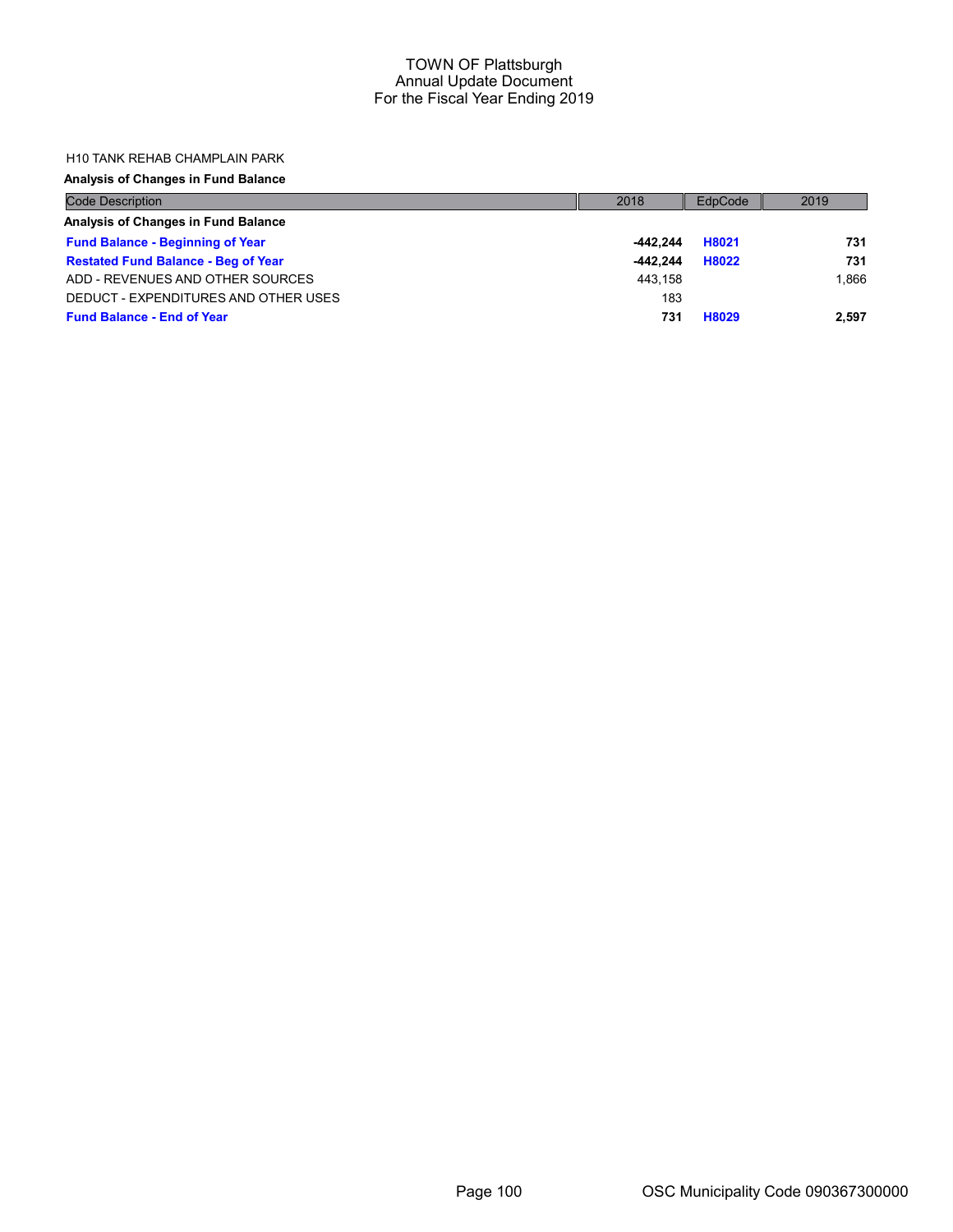# H11 CUMBERLAND CORNERS TANK

Balance Sheet

| <b>Code Description</b>                                | 2018   | EdpCode          | 2019    |
|--------------------------------------------------------|--------|------------------|---------|
| <b>Assets</b>                                          |        |                  |         |
| Cash                                                   | 82.403 | H <sub>200</sub> | 265,316 |
| <b>TOTAL Cash</b>                                      | 82.403 |                  | 265,316 |
| <b>TOTAL Assets and Deferred Outflows of Resources</b> | 82,403 |                  | 265,316 |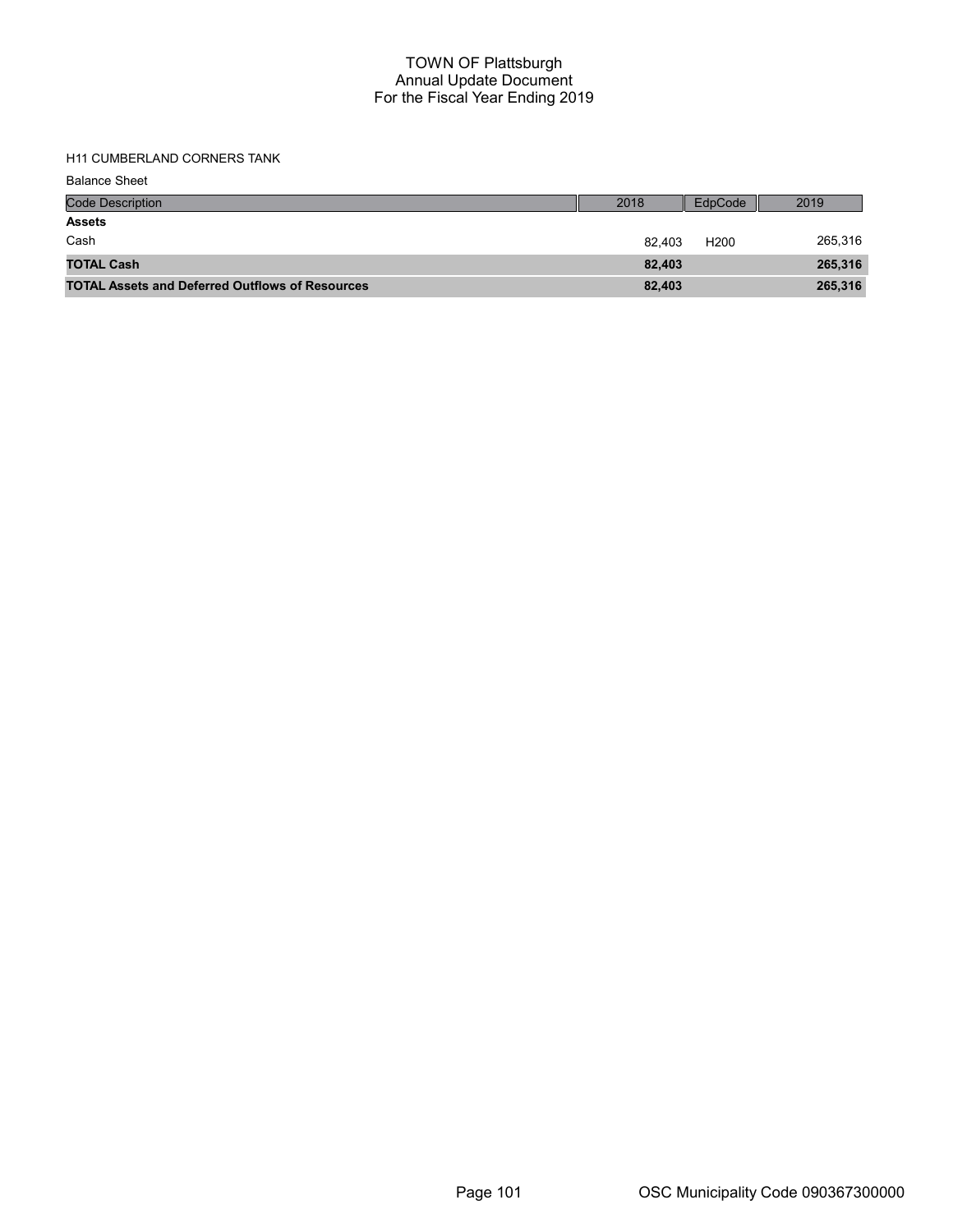# H11 CUMBERLAND CORNERS TANK

#### Balance Sheet

| <b>Code Description</b>                                     | 2018       | EdpCode | 2019       |
|-------------------------------------------------------------|------------|---------|------------|
| <b>Accounts Payable</b>                                     | 527,834    | H600    | 263,917    |
| <b>TOTAL Accounts Payable</b>                               | 527,834    |         | 263,917    |
| <b>Bond Anticipation Notes Payable</b>                      | 263.917    | H626    | 633,815    |
| <b>TOTAL Notes Payable</b>                                  | 263,917    |         | 633,815    |
| <b>Other Liabilities</b>                                    |            | H688    |            |
| <b>TOTAL Other Liabilities</b>                              | $\bf{0}$   |         |            |
| <b>TOTAL Liabilities</b>                                    | 791,751    |         | 897,732    |
| <b>Fund Balance</b>                                         |            |         |            |
| Unassigned Fund Balance                                     | -709.348   | H917    | $-632,416$ |
| <b>TOTAL Unassigned Fund Balance</b>                        | $-709.348$ |         | $-632,416$ |
| <b>TOTAL Fund Balance</b>                                   | $-709,348$ |         | $-632,416$ |
| <b>TOTAL Liabilities, Deferred Inflows And Fund Balance</b> | 82,403     |         | 265,316    |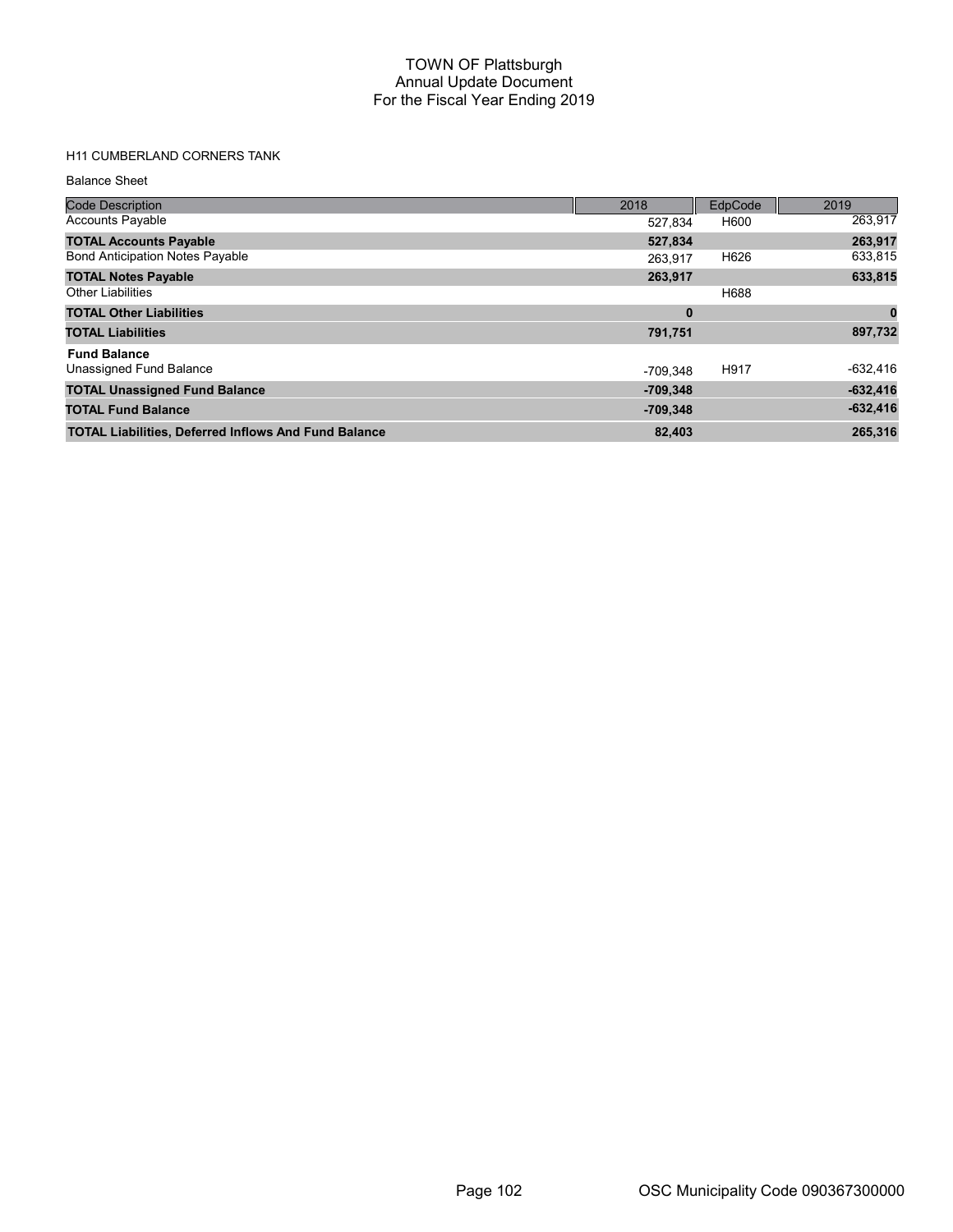# H11 CUMBERLAND CORNERS TANK

| <b>Results of Operation</b>                    |             |                   |             |
|------------------------------------------------|-------------|-------------------|-------------|
| <b>Code Description</b>                        | 2018        | EdpCode           | 2019        |
| <b>Revenues</b>                                |             |                   |             |
| <b>Interest And Earnings</b>                   | 704         | H <sub>2401</sub> | 2,015       |
| <b>TOTAL Use of Money And Property</b>         | 704         |                   | 2,015       |
| <b>TOTAL Revenues</b>                          | 704         |                   | 2,015       |
| Interfund Transfers                            | 81,699      | H5031             |             |
| <b>TOTAL Interfund Transfers</b>               | 81,699      |                   | $\mathbf 0$ |
| <b>Bans Redeemed From Appropriations</b>       |             | H <sub>5731</sub> | 75,000      |
| <b>TOTAL Proceeds of Obligations</b>           | $\mathbf 0$ |                   | 75,000      |
| <b>TOTAL Other Sources</b>                     | 81,699      |                   | 75,000      |
| <b>TOTAL Detail Revenues And Other Sources</b> | 82,403      |                   | 77,015      |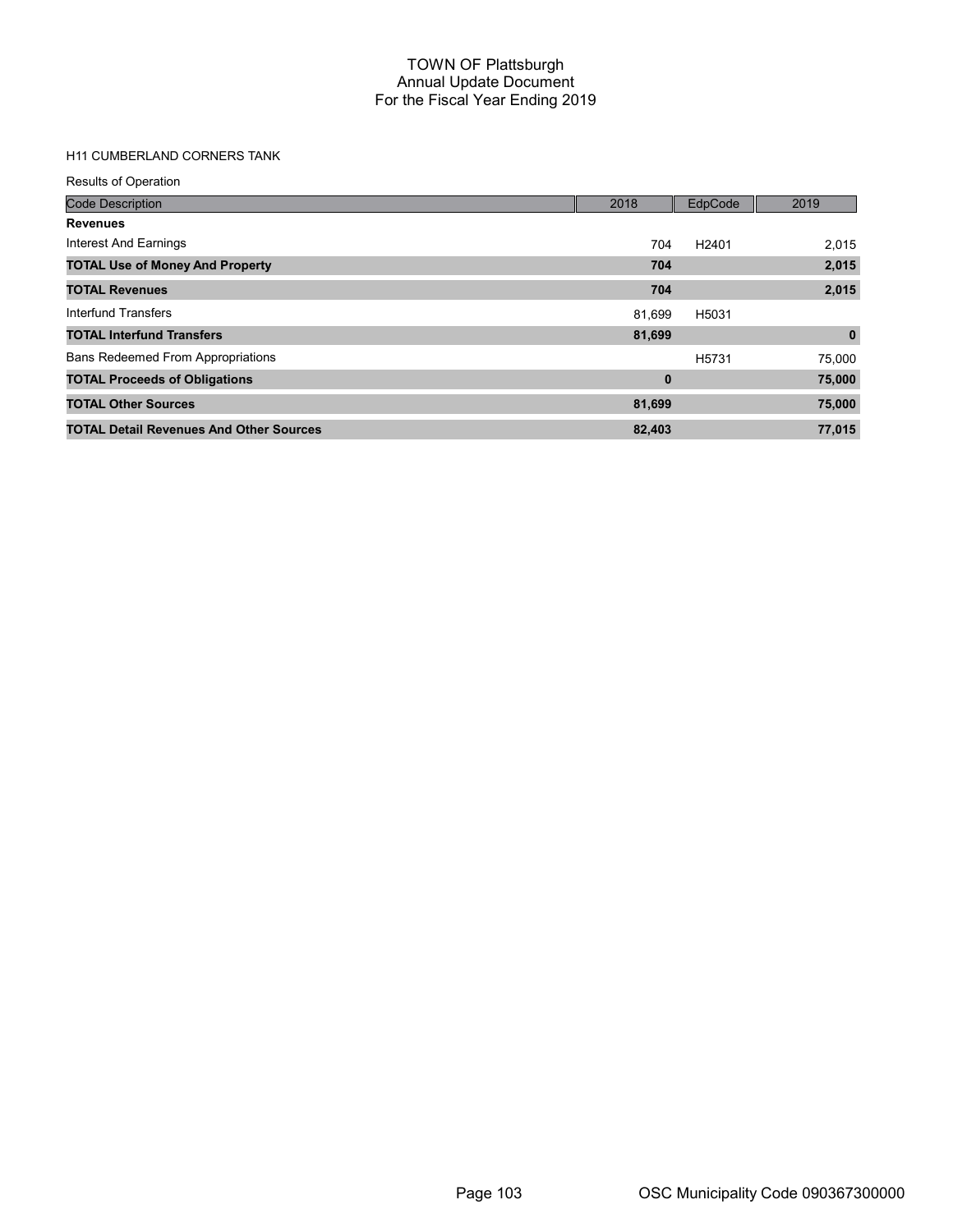# H11 CUMBERLAND CORNERS TANK

| <b>Results of Operation</b>                     |         |         |      |
|-------------------------------------------------|---------|---------|------|
| <b>Code Description</b>                         | 2018    | EdpCode | 2019 |
| <b>Expenditures</b>                             |         |         |      |
| Water Trans & Distrib, Equip & Cap Outlay       | 791.751 | H83402  | 83   |
| <b>TOTAL Water Trans &amp; Distrib</b>          | 791,751 |         | 83   |
| <b>TOTAL Home And Community Services</b>        | 791,751 |         | 83   |
| <b>TOTAL Expenditures</b>                       | 791,751 |         | 83   |
| <b>TOTAL Detail Expenditures And Other Uses</b> | 791,751 |         | 83   |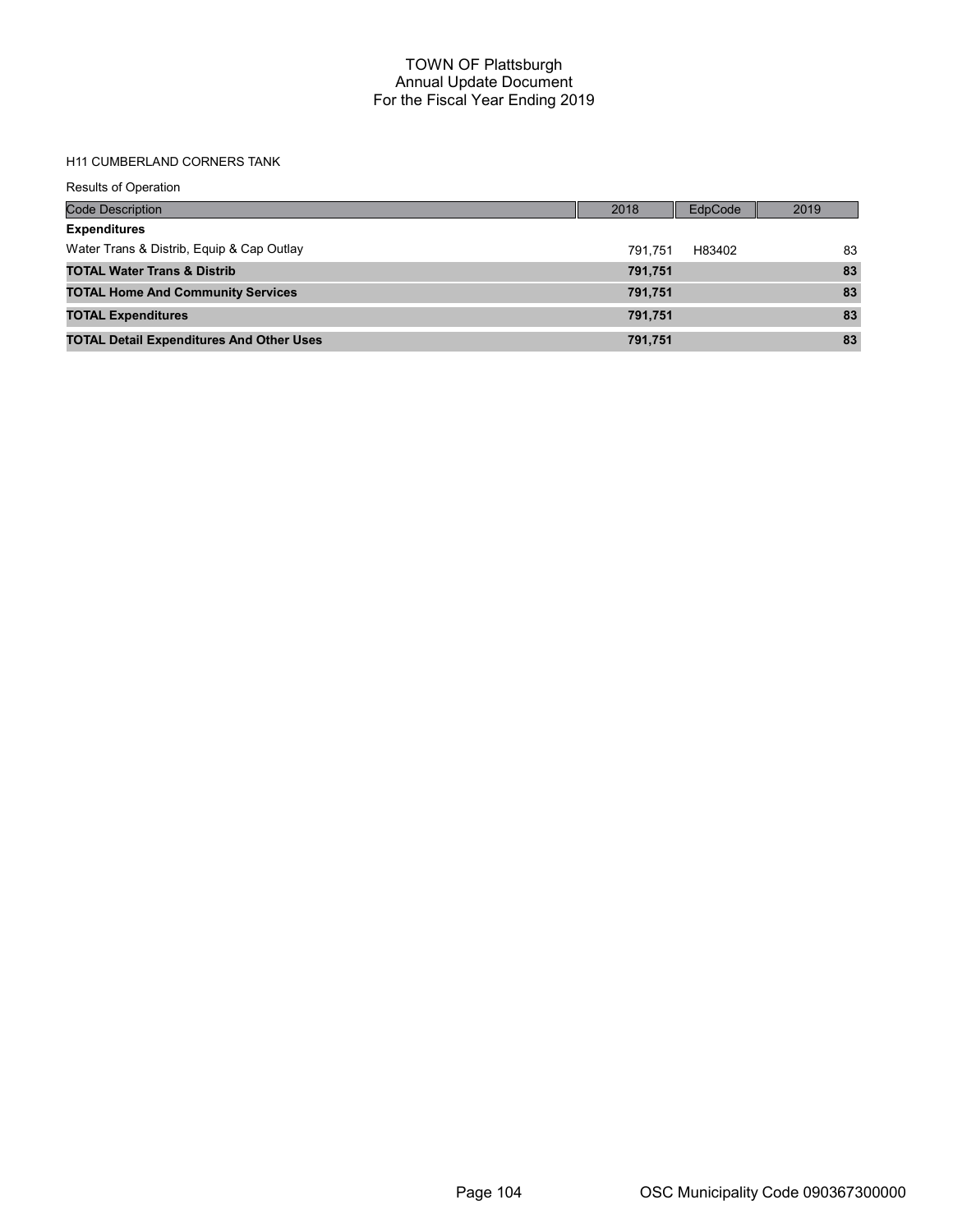# H11 CUMBERLAND CORNERS TANK

# Analysis of Changes in Fund Balance

| <b>Code Description</b>                    | 2018     | EdpCode | 2019       |
|--------------------------------------------|----------|---------|------------|
| Analysis of Changes in Fund Balance        |          |         |            |
| <b>Fund Balance - Beginning of Year</b>    |          | H8021   | -709.348   |
| <b>Restated Fund Balance - Beg of Year</b> |          | H8022   | $-709.348$ |
| ADD - REVENUES AND OTHER SOURCES           | 82.403   |         | 77.015     |
| DEDUCT - EXPENDITURES AND OTHER USES       | 791.751  |         | 83         |
| <b>Fund Balance - End of Year</b>          | -709.348 | H8029   | $-632.416$ |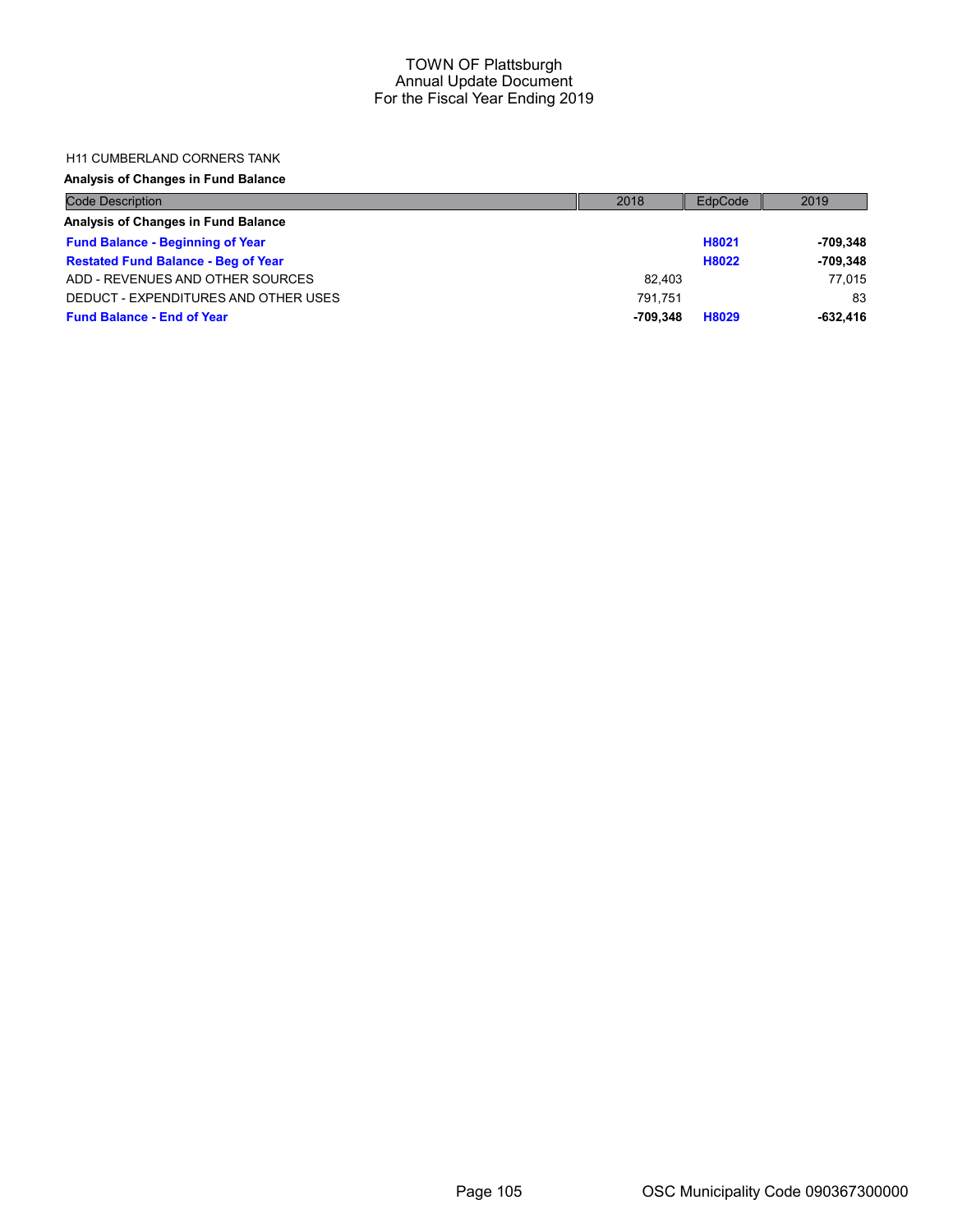TOTAL Cash 316,832 3,111 TOTAL Assets and Deferred Outflows of Resources 316,832 316,832

# H14 TANK REHAB BLUFF POINT

| <b>Balance Sheet</b>    |         |         |       |
|-------------------------|---------|---------|-------|
| <b>Code Description</b> | 2018    | EdpCode | 2019  |
| <b>Assets</b>           |         |         |       |
| Cash                    | 316,832 | H200    | 3,111 |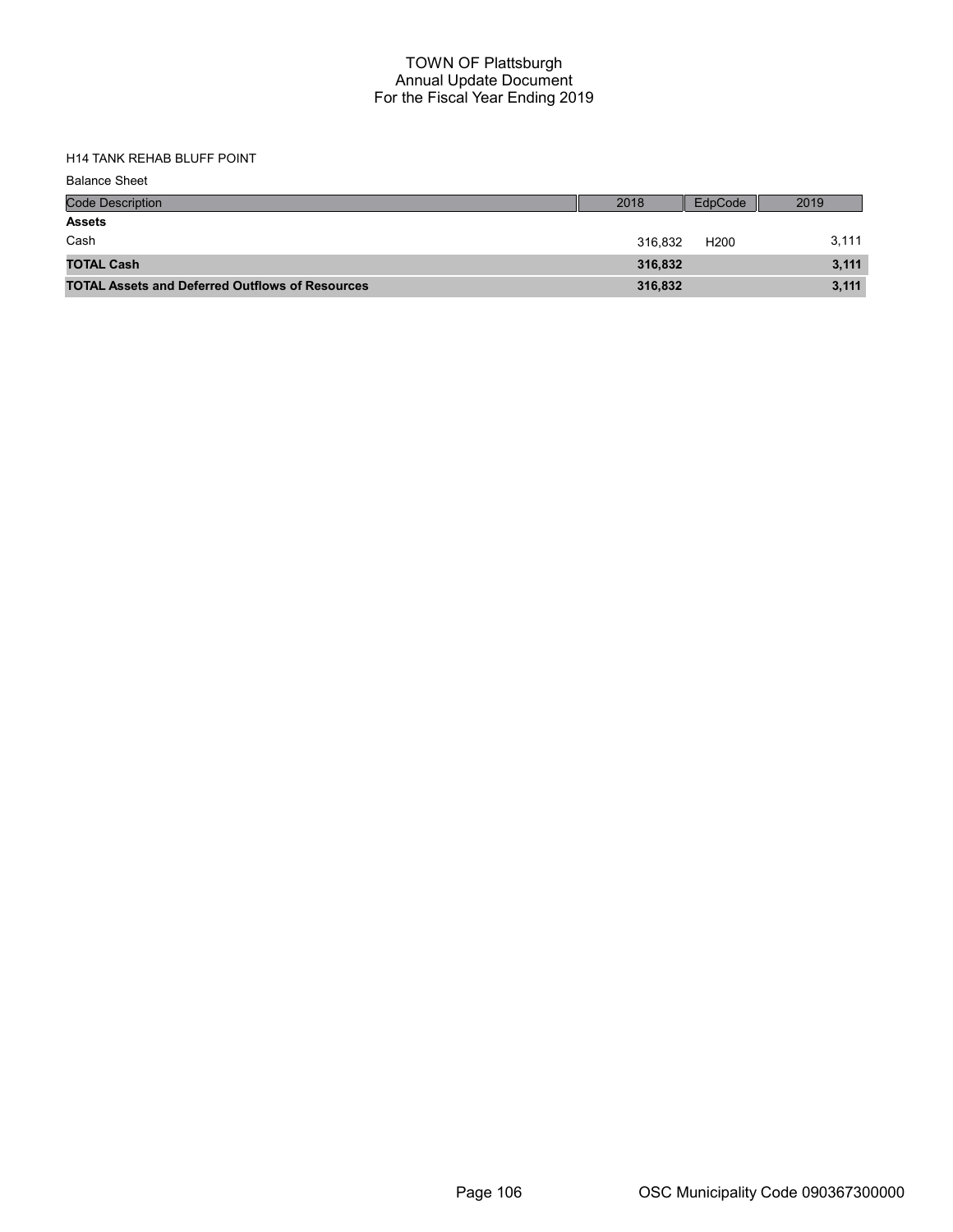# H14 TANK REHAB BLUFF POINT

Balance Sheet

| Code Description                                            | 2018    | EdpCode | 2019     |
|-------------------------------------------------------------|---------|---------|----------|
| <b>Accounts Payable</b>                                     | 315.788 | H600    |          |
| <b>TOTAL Accounts Payable</b>                               | 315,788 |         |          |
| <b>TOTAL Liabilities</b>                                    | 315,788 |         | $\bf{0}$ |
| <b>Fund Balance</b><br>Assigned Unappropriated Fund Balance | 1.044   | H915    | 3,111    |
| <b>TOTAL Assigned Fund Balance</b>                          | 1.044   |         | 3,111    |
| <b>TOTAL Fund Balance</b>                                   | 1.044   |         | 3,111    |
| <b>TOTAL Liabilities, Deferred Inflows And Fund Balance</b> | 316,832 |         | 3,111    |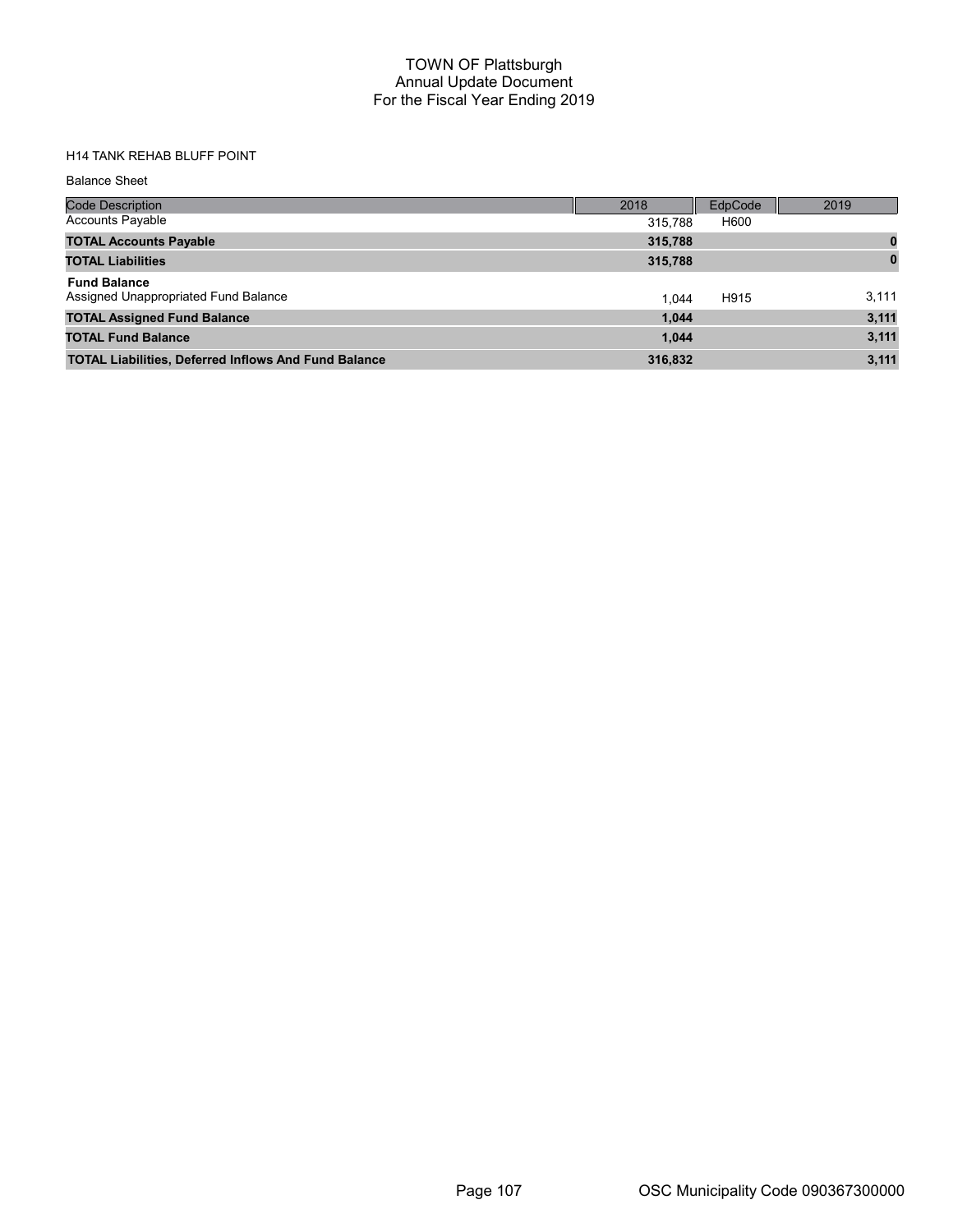# H14 TANK REHAB BLUFF POINT

| <b>Results of Operation</b>                    |         |                   |              |
|------------------------------------------------|---------|-------------------|--------------|
| <b>Code Description</b>                        | 2018    | EdpCode           | 2019         |
| <b>Revenues</b>                                |         |                   |              |
| Interest And Earnings                          | 1.180   | H <sub>2401</sub> | 2,067        |
| <b>TOTAL Use of Money And Property</b>         | 1,180   |                   | 2,067        |
| <b>TOTAL Revenues</b>                          | 1,180   |                   | 2,067        |
| Interfund Transfers                            | 631.576 | H5031             |              |
| <b>TOTAL Interfund Transfers</b>               | 631,576 |                   | $\mathbf{0}$ |
| <b>TOTAL Other Sources</b>                     | 631,576 |                   | $\mathbf{0}$ |
| <b>TOTAL Detail Revenues And Other Sources</b> | 632.756 |                   | 2,067        |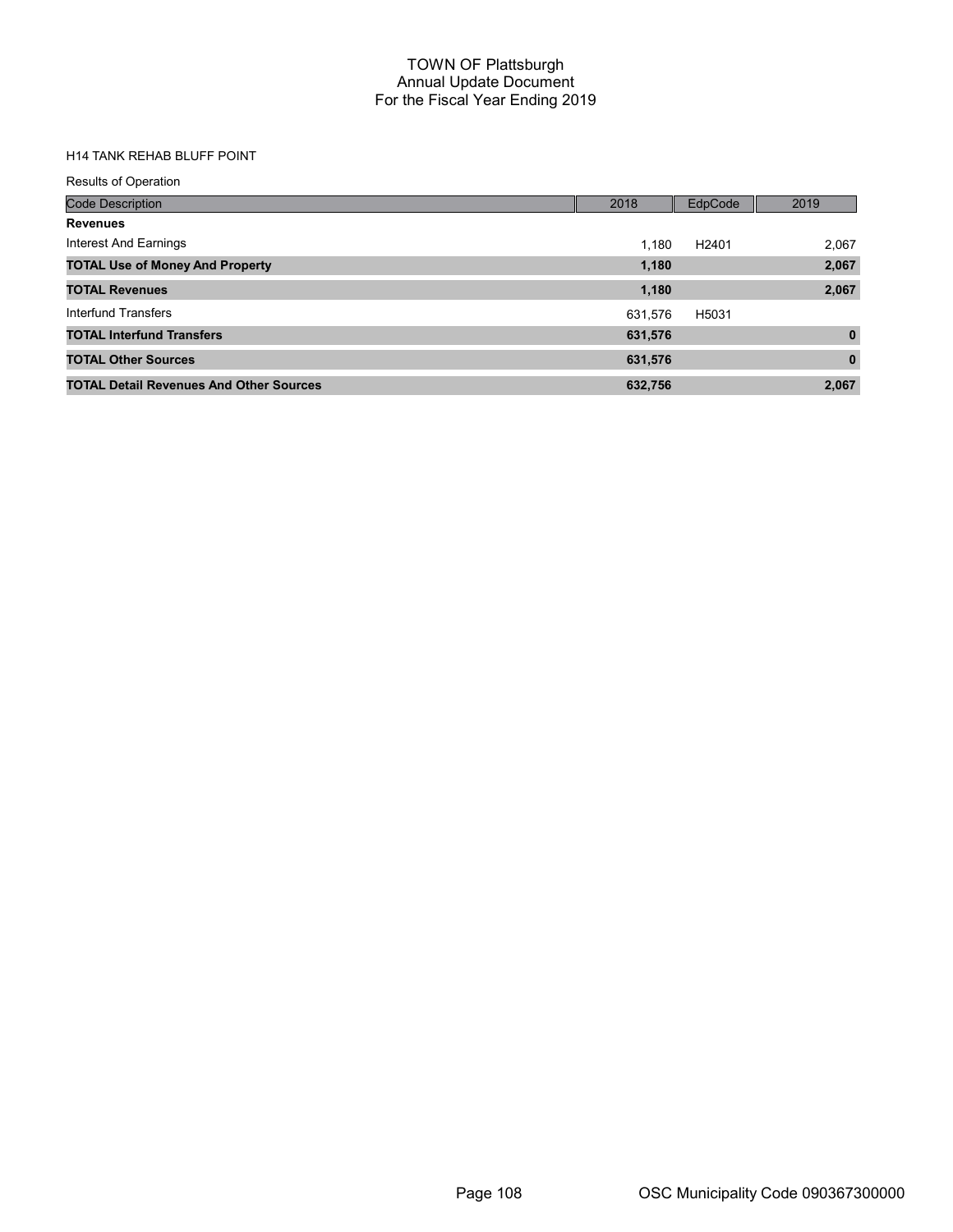#### H14 TANK REHAB BLUFF POINT

| <b>Results of Operation</b>                     |              |         |              |
|-------------------------------------------------|--------------|---------|--------------|
| <b>Code Description</b>                         | 2018         | EdpCode | 2019         |
| <b>Expenditures</b>                             |              |         |              |
| Water Trans & Distrib, Equip & Cap Outlay       |              | H83402  |              |
| <b>TOTAL Water Trans &amp; Distrib</b>          | $\bf{0}$     |         | $\mathbf{0}$ |
| <b>TOTAL Home And Community Services</b>        | $\bf{0}$     |         | $\mathbf{0}$ |
| <b>TOTAL Expenditures</b>                       | $\mathbf{0}$ |         | $\mathbf{0}$ |
| Transfers, Other Funds                          | 261          | H99019  |              |
|                                                 |              |         |              |
| <b>TOTAL Operating Transfers</b>                | 261          |         | $\mathbf{0}$ |
| <b>TOTAL Other Uses</b>                         | 261          |         | $\mathbf{0}$ |
| <b>TOTAL Detail Expenditures And Other Uses</b> | 261          |         | $\mathbf{0}$ |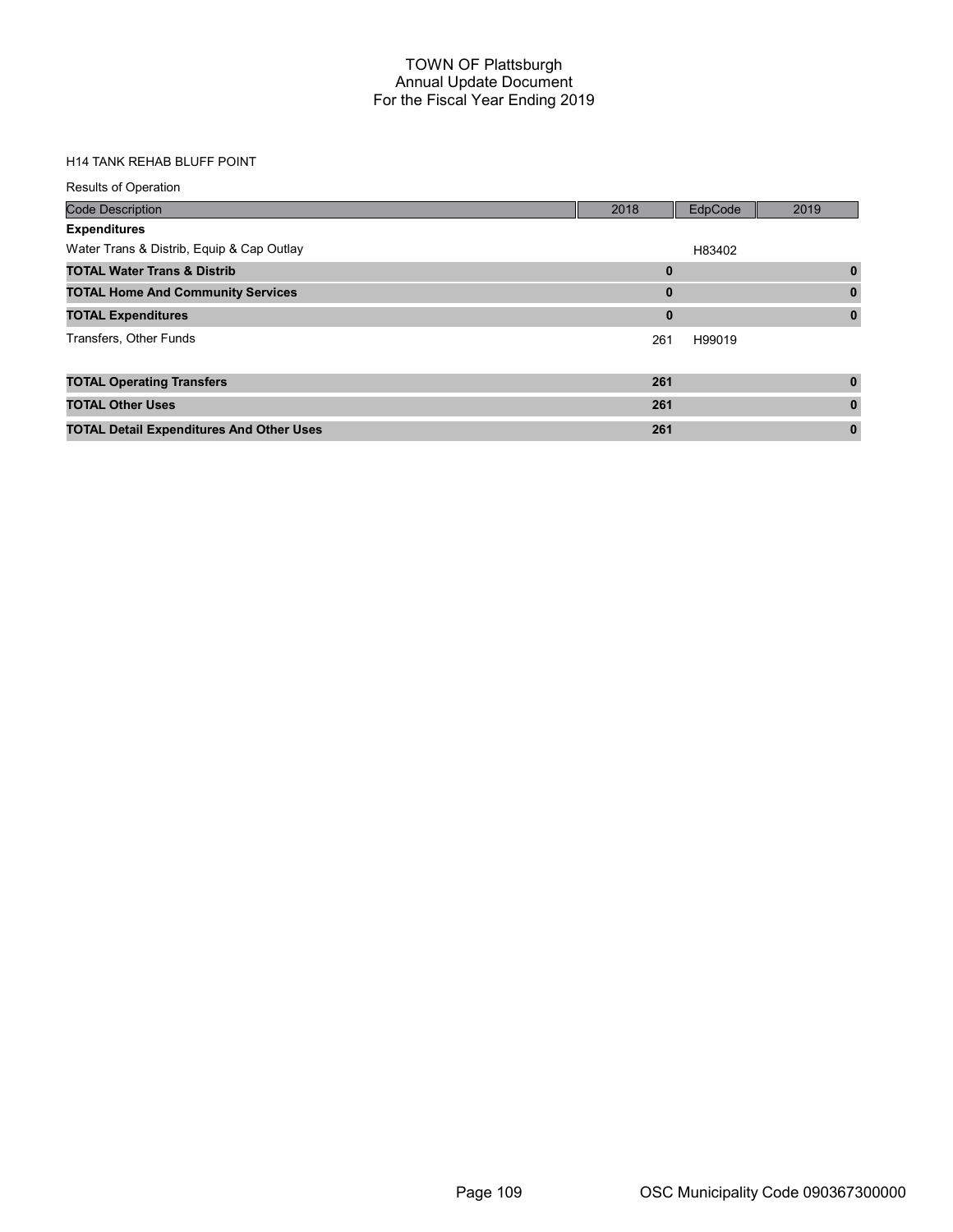#### H14 TANK REHAB BLUFF POINT

### Analysis of Changes in Fund Balance

| <b>Code Description</b>                    | 2018     | EdpCode | 2019  |
|--------------------------------------------|----------|---------|-------|
| Analysis of Changes in Fund Balance        |          |         |       |
| <b>Fund Balance - Beginning of Year</b>    | -631.451 | H8021   | 1.044 |
| <b>Restated Fund Balance - Beg of Year</b> | -631.451 | H8022   | 1.044 |
| ADD - REVENUES AND OTHER SOURCES           | 632.756  |         | 2.067 |
| DEDUCT - EXPENDITURES AND OTHER USES       | 261      |         |       |
| <b>Fund Balance - End of Year</b>          | 1.044    | H8029   | 3.111 |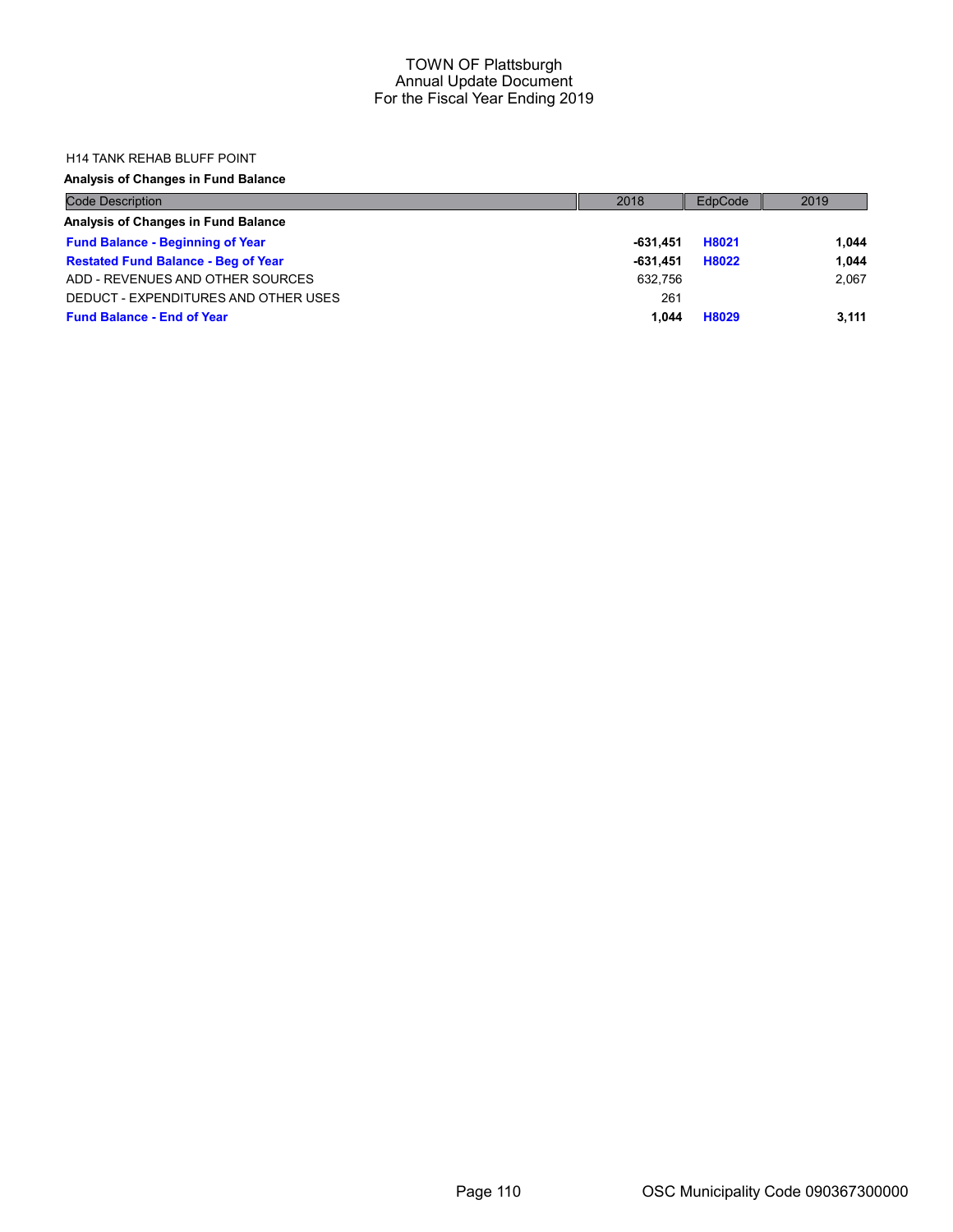## H15 TANK REHAB CADYVILLE

| <b>Balance Sheet</b>                                   |         |                  |       |
|--------------------------------------------------------|---------|------------------|-------|
| <b>Code Description</b>                                | 2018    | EdpCode          | 2019  |
| <b>Assets</b>                                          |         |                  |       |
| Cash                                                   | 212.046 | H <sub>200</sub> | 2,082 |
| <b>TOTAL Cash</b>                                      | 212.046 |                  | 2,082 |
| <b>TOTAL Assets and Deferred Outflows of Resources</b> | 212,046 |                  | 2,082 |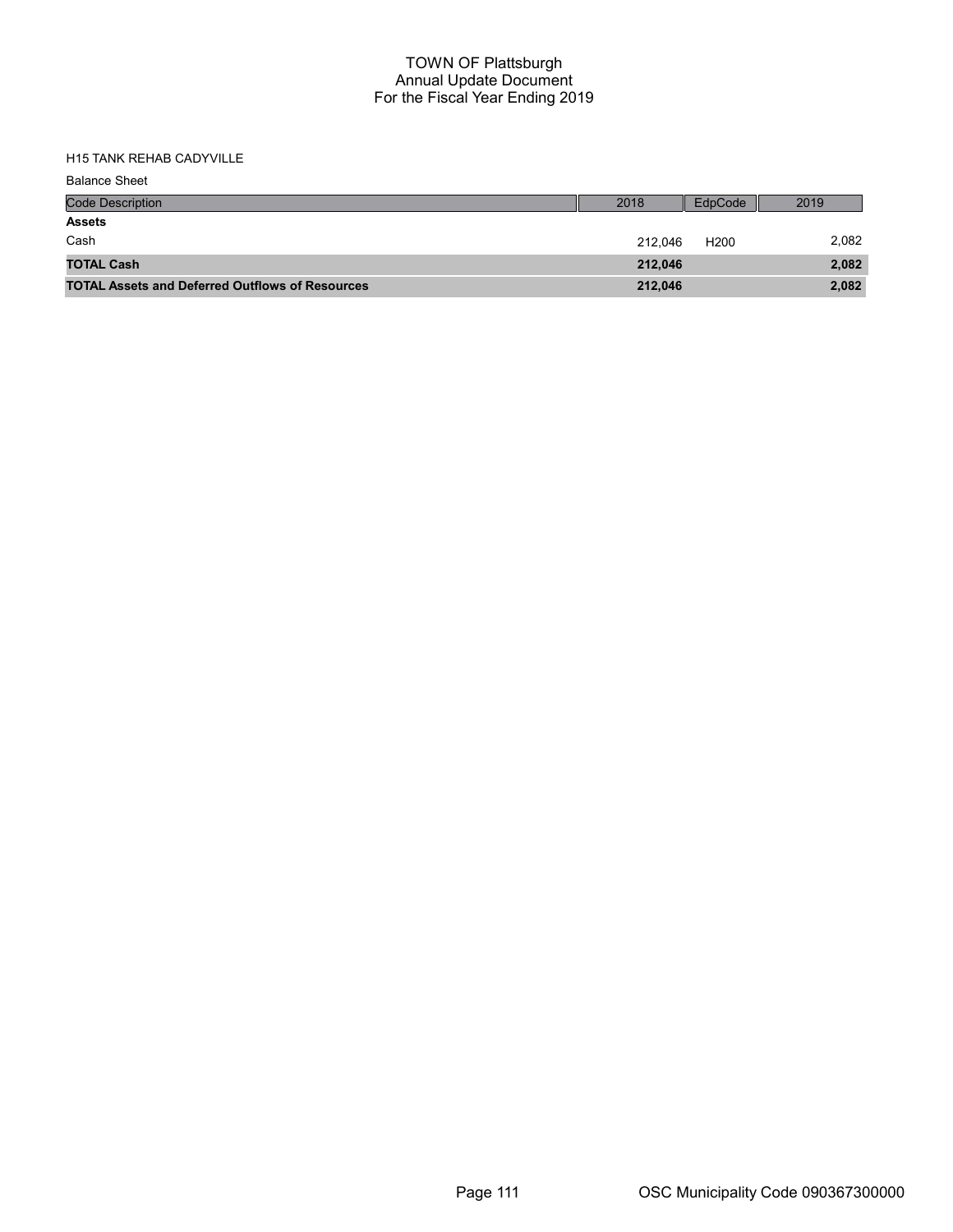## H15 TANK REHAB CADYVILLE

#### Balance Sheet

| <b>Code Description</b>                                     | 2018     | EdpCode | 2019  |
|-------------------------------------------------------------|----------|---------|-------|
| <b>Accounts Payable</b>                                     | 211.347  | H600    |       |
| <b>TOTAL Accounts Payable</b>                               | 211,347  |         |       |
| <b>TOTAL Liabilities</b>                                    | 211,347  |         |       |
| <b>Fund Balance</b><br>Assigned Unappropriated Fund Balance | 699      | H915    | 2,082 |
| <b>TOTAL Assigned Fund Balance</b>                          | 699      |         | 2,082 |
| Unassigned Fund Balance                                     |          | H917    |       |
| <b>TOTAL Unassigned Fund Balance</b>                        | $\bf{0}$ |         |       |
| <b>TOTAL Fund Balance</b>                                   | 699      |         | 2,082 |
| <b>TOTAL Liabilities, Deferred Inflows And Fund Balance</b> | 212.046  |         | 2.082 |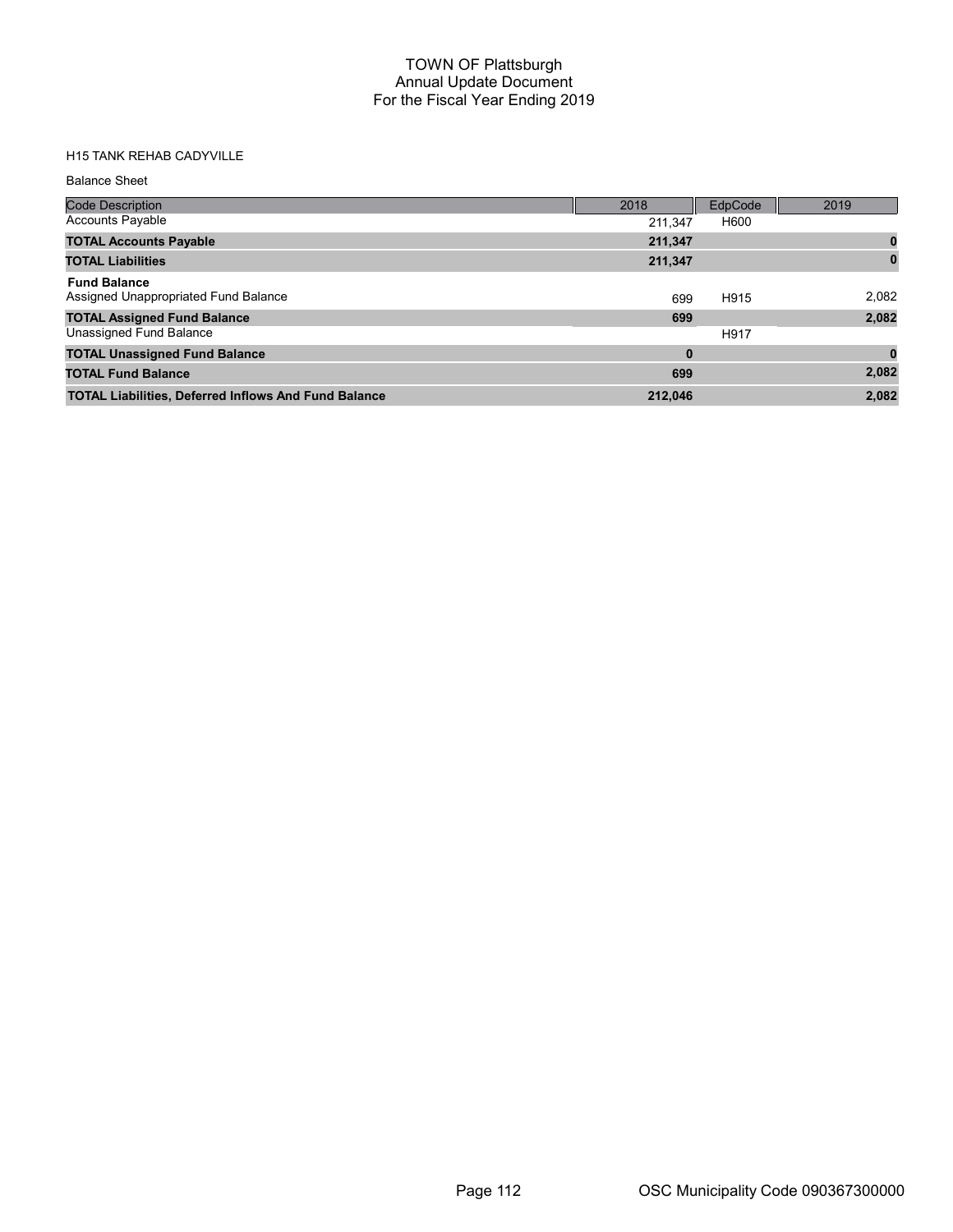## H15 TANK REHAB CADYVILLE

| <b>Results of Operation</b>                    |         |                   |              |
|------------------------------------------------|---------|-------------------|--------------|
| <b>Code Description</b>                        | 2018    | EdpCode           | 2019         |
| <b>Revenues</b>                                |         |                   |              |
| Interest And Earnings                          | 789     | H <sub>2401</sub> | 1,383        |
| <b>TOTAL Use of Money And Property</b>         | 789     |                   | 1,383        |
| <b>TOTAL Revenues</b>                          | 789     |                   | 1,383        |
| Interfund Transfers                            | 425.695 | H5031             |              |
| <b>TOTAL Interfund Transfers</b>               | 425,695 |                   | $\mathbf{0}$ |
| <b>TOTAL Other Sources</b>                     | 425,695 |                   | $\mathbf{0}$ |
| <b>TOTAL Detail Revenues And Other Sources</b> | 426.484 |                   | 1,383        |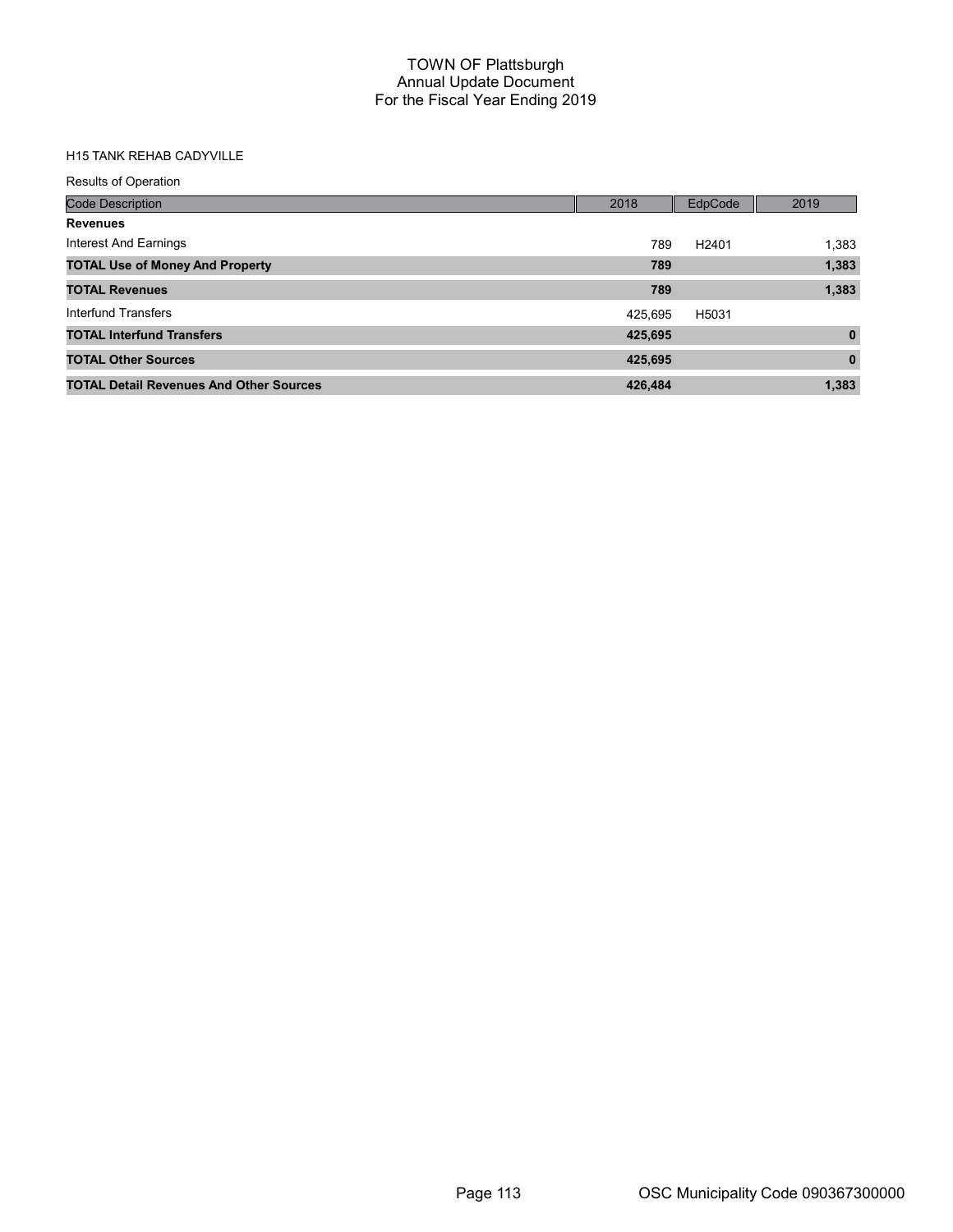### H15 TANK REHAB CADYVILLE

| <b>Results of Operation</b>                     |      |         |          |
|-------------------------------------------------|------|---------|----------|
| <b>Code Description</b>                         | 2018 | EdpCode | 2019     |
| <b>Other Uses</b>                               |      |         |          |
| Transfers, Other Funds                          | 91   | H99019  |          |
|                                                 |      |         |          |
| <b>TOTAL Operating Transfers</b>                | 91   |         | $\bf{0}$ |
| <b>TOTAL Other Uses</b>                         | 91   |         | $\bf{0}$ |
| <b>TOTAL Detail Expenditures And Other Uses</b> | 91   |         | $\bf{0}$ |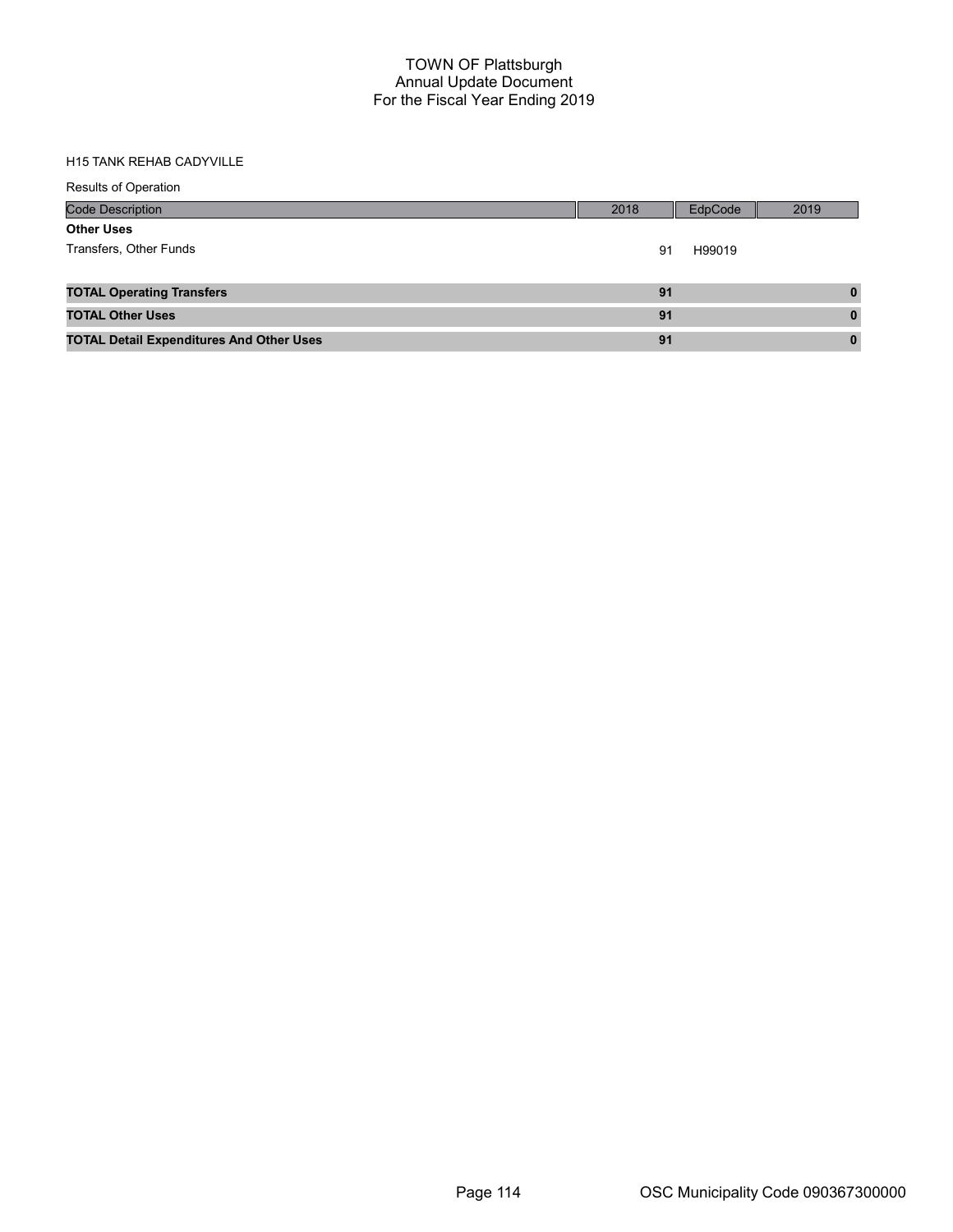#### H15 TANK REHAB CADYVILLE

## Analysis of Changes in Fund Balance

| <b>Code Description</b>                    | 2018     | EdpCode | 2019  |
|--------------------------------------------|----------|---------|-------|
| Analysis of Changes in Fund Balance        |          |         |       |
| <b>Fund Balance - Beginning of Year</b>    | -425.694 | H8021   | 699   |
| <b>Restated Fund Balance - Beg of Year</b> | -425.694 | H8022   | 699   |
| ADD - REVENUES AND OTHER SOURCES           | 426.484  |         | 1.383 |
| DEDUCT - EXPENDITURES AND OTHER USES       | 91       |         |       |
| <b>Fund Balance - End of Year</b>          | 699      | H8029   | 2,082 |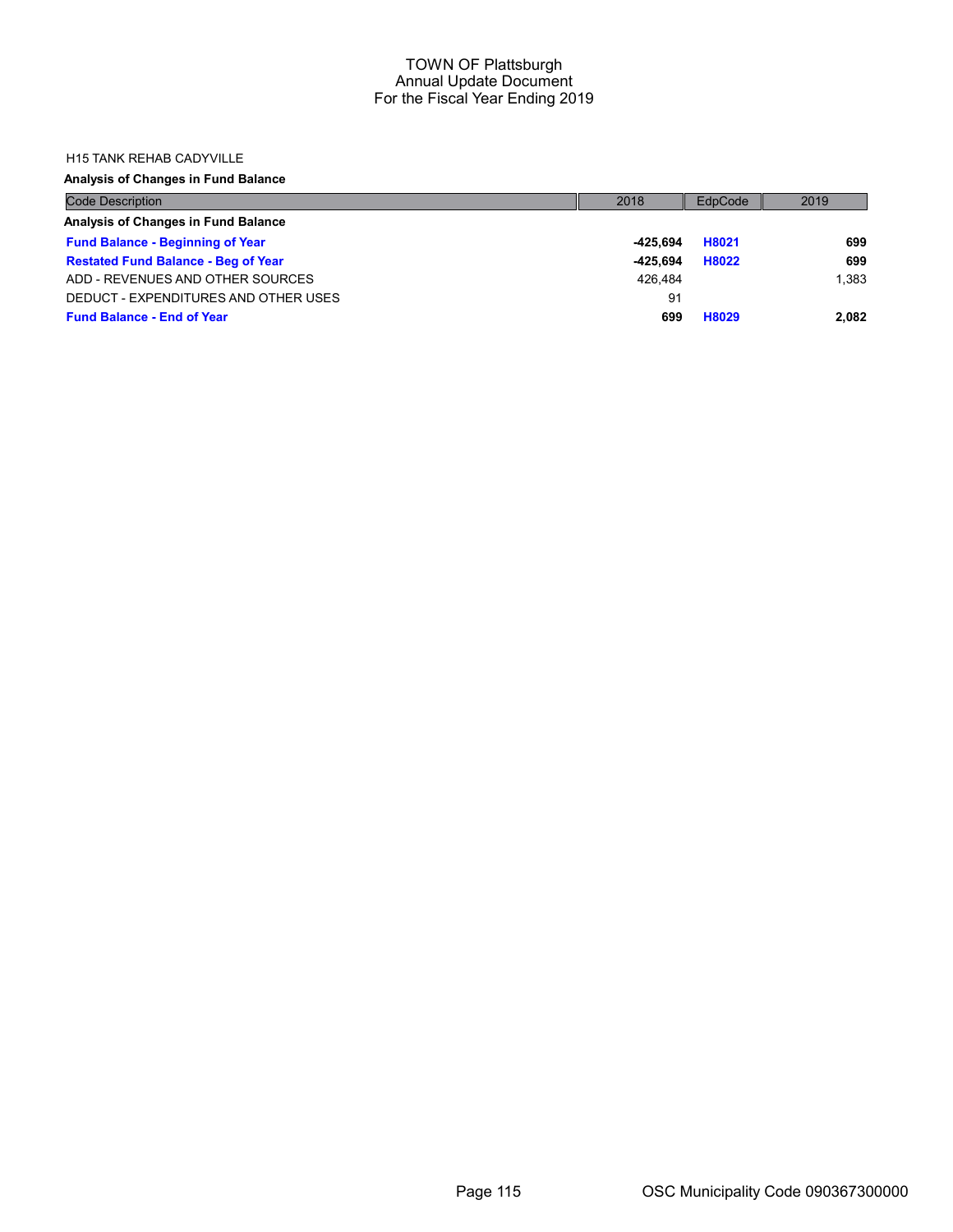H16 HAMMOND LANE TANK

| <b>Balance Sheet</b>                                   |      |                  |         |
|--------------------------------------------------------|------|------------------|---------|
| <b>Code Description</b>                                | 2018 | EdpCode          | 2019    |
| <b>Assets</b>                                          |      |                  |         |
| Cash                                                   | 493  | H <sub>200</sub> | 275,243 |
| <b>TOTAL Cash</b>                                      | 493  |                  | 275,243 |
| <b>TOTAL Assets and Deferred Outflows of Resources</b> | 493  |                  | 275,243 |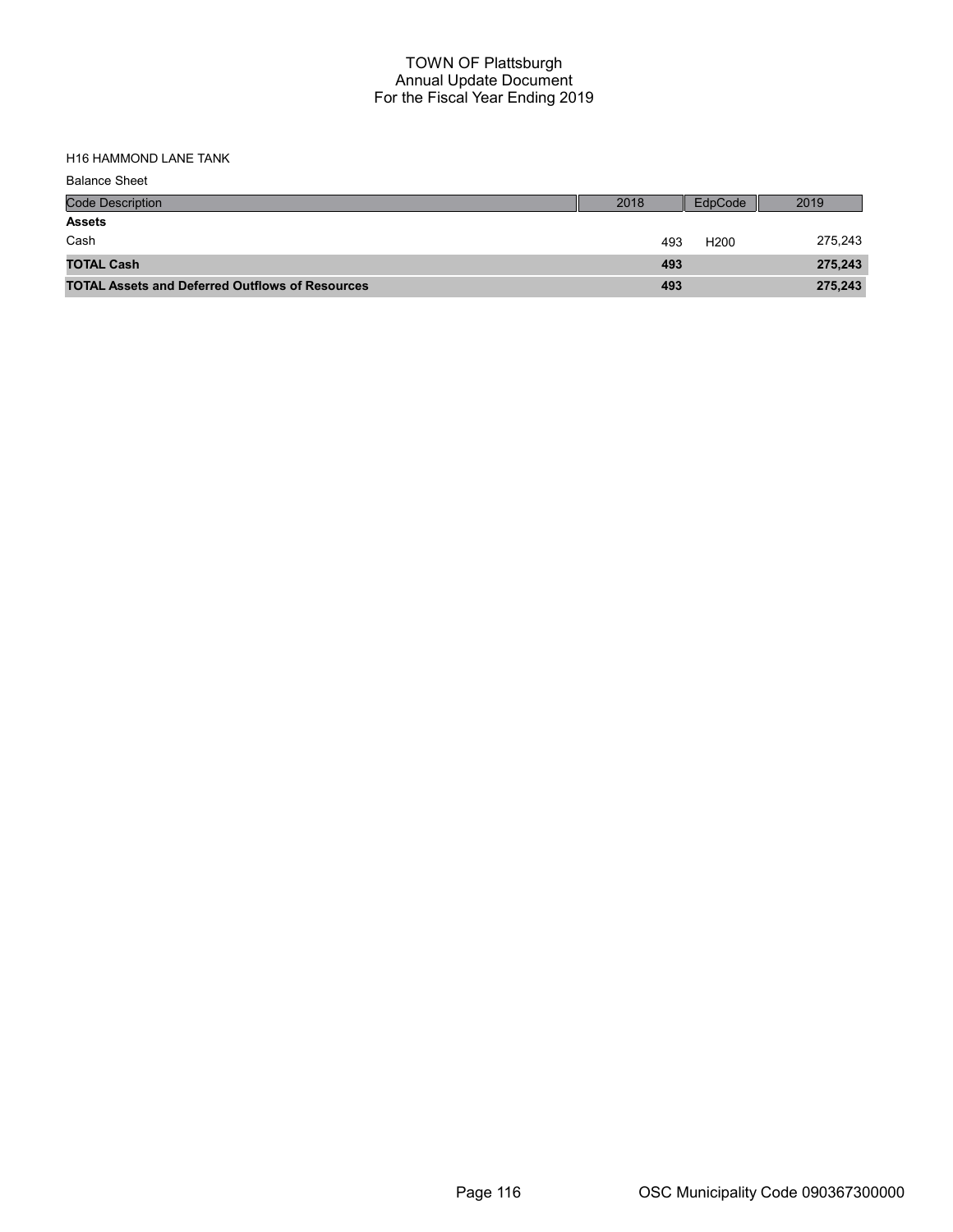## H16 HAMMOND LANE TANK

#### Balance Sheet

| <b>Code Description</b>                                     | 2018       | EdpCode | 2019       |
|-------------------------------------------------------------|------------|---------|------------|
| <b>Accounts Payable</b>                                     | 547.732    | H600    | 273,866    |
| <b>TOTAL Accounts Payable</b>                               | 547,732    |         | 273,866    |
| <b>Bond Anticipation Notes Payable</b>                      | 273.866    | H626    | 746,018    |
| <b>TOTAL Notes Payable</b>                                  | 273,866    |         | 746,018    |
| <b>TOTAL Liabilities</b>                                    | 821,598    |         | 1,019,884  |
| <b>Fund Balance</b>                                         |            |         |            |
| Unassigned Fund Balance                                     | $-821.105$ | H917    | $-744,641$ |
| <b>TOTAL Unassigned Fund Balance</b>                        | $-821,105$ |         | $-744,641$ |
| <b>TOTAL Fund Balance</b>                                   | $-821,105$ |         | $-744,641$ |
| <b>TOTAL Liabilities, Deferred Inflows And Fund Balance</b> | 493        |         | 275,243    |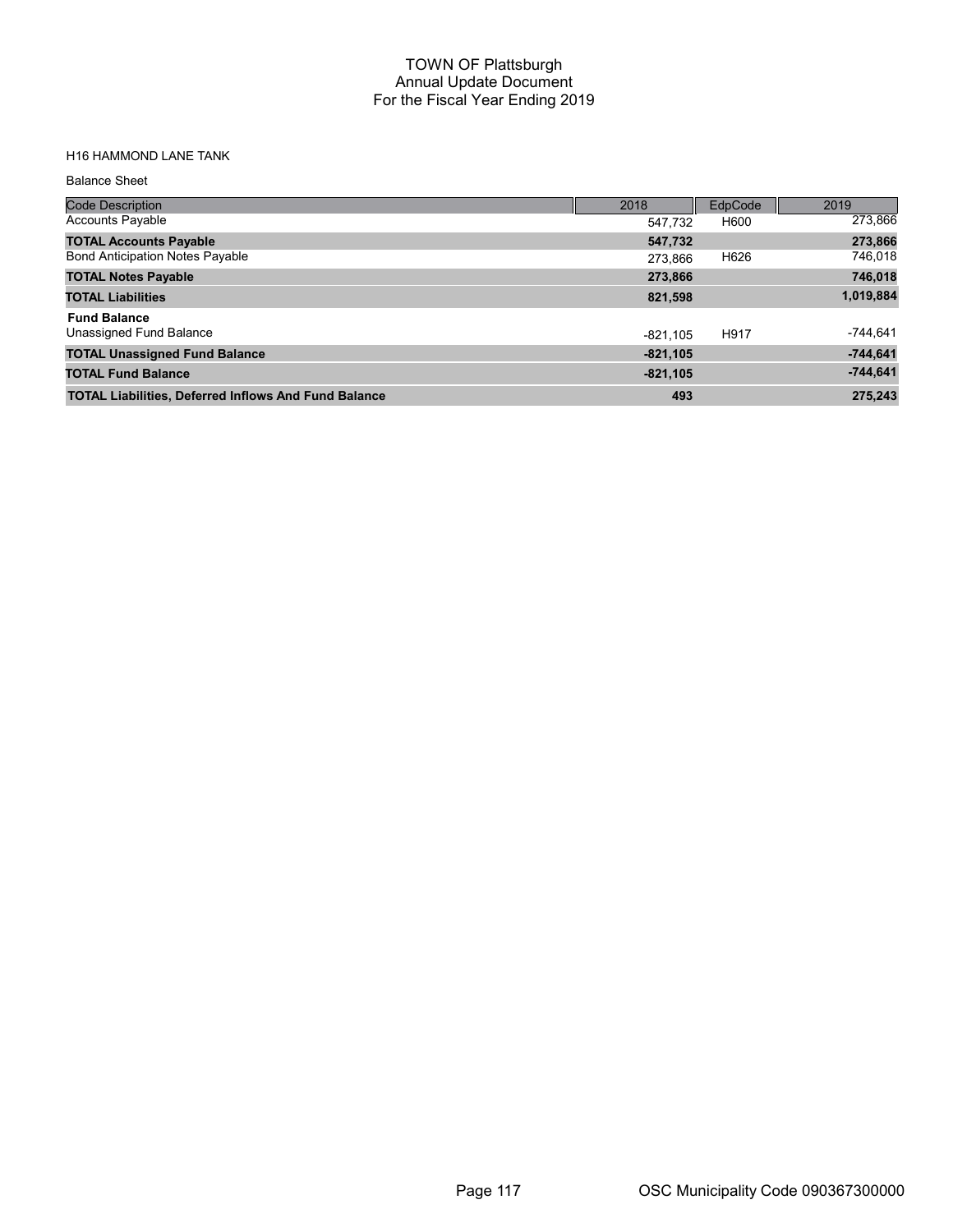## H16 HAMMOND LANE TANK

| <b>Results of Operation</b>                    |          |                   |        |
|------------------------------------------------|----------|-------------------|--------|
| <b>Code Description</b>                        | 2018     | EdpCode           | 2019   |
| <b>Revenues</b>                                |          |                   |        |
| Interest And Earnings                          | 493      | H <sub>2401</sub> | 1,381  |
| <b>TOTAL Use of Money And Property</b>         | 493      |                   | 1,381  |
| <b>TOTAL Revenues</b>                          | 493      |                   | 1,381  |
| <b>Bans Redeemed From Appropriations</b>       |          | H <sub>5731</sub> | 75,000 |
| <b>TOTAL Proceeds of Obligations</b>           | $\bf{0}$ |                   | 75,000 |
| <b>TOTAL Other Sources</b>                     | 0        |                   | 75,000 |
| <b>TOTAL Detail Revenues And Other Sources</b> | 493      |                   | 76,381 |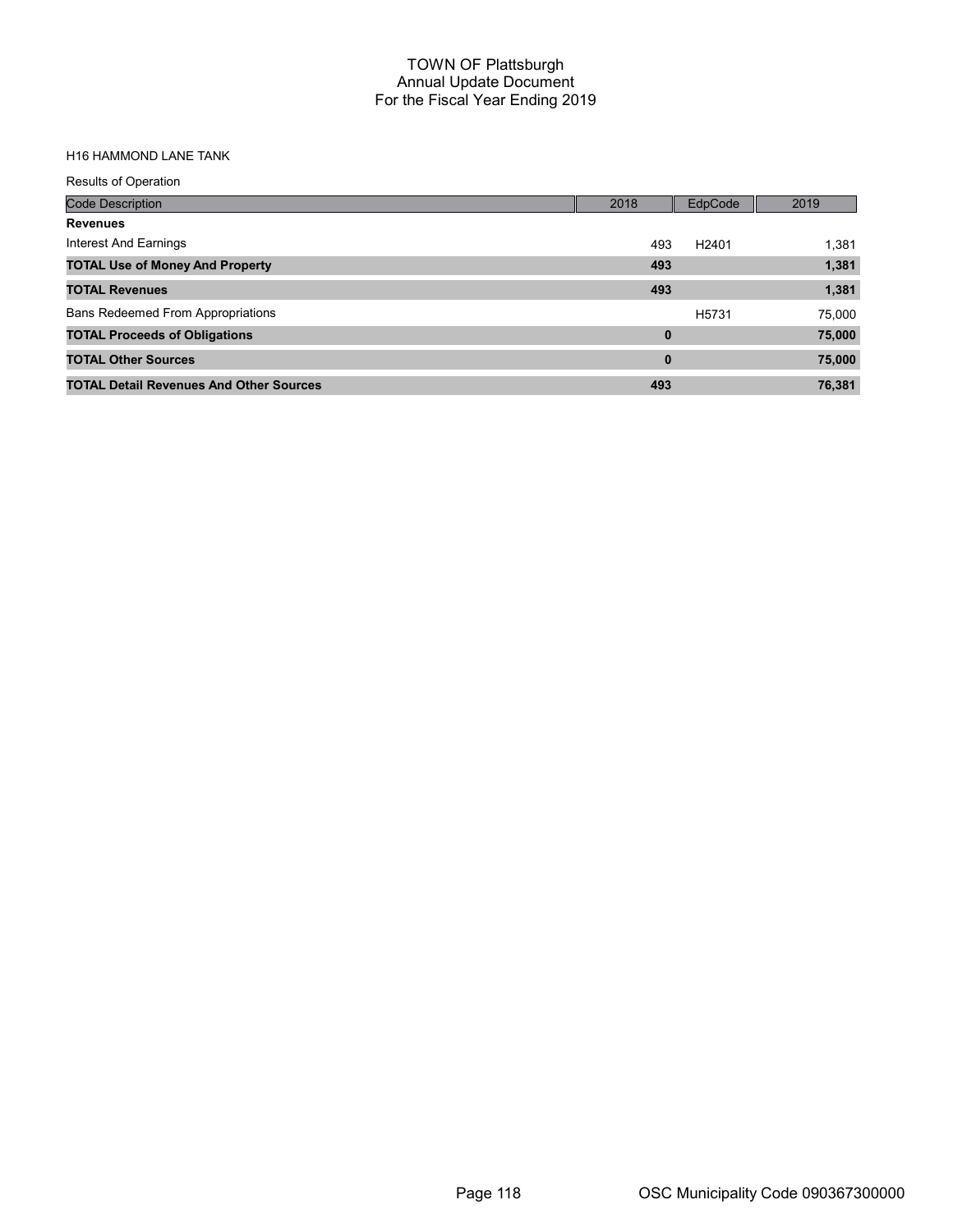#### H16 HAMMOND LANE TANK

| <b>Results of Operation</b>                     |         |         |       |
|-------------------------------------------------|---------|---------|-------|
| <b>Code Description</b>                         | 2018    | EdpCode | 2019  |
| <b>Expenditures</b>                             |         |         |       |
| Water Trans & Distrib, Equip & Cap Outlay       | 821.598 | H83402  | -83   |
| <b>TOTAL Water Trans &amp; Distrib</b>          | 821,598 |         | $-83$ |
| <b>TOTAL Home And Community Services</b>        | 821,598 |         | $-83$ |
| <b>TOTAL Expenditures</b>                       | 821,598 |         | $-83$ |
| <b>TOTAL Detail Expenditures And Other Uses</b> | 821,598 |         | $-83$ |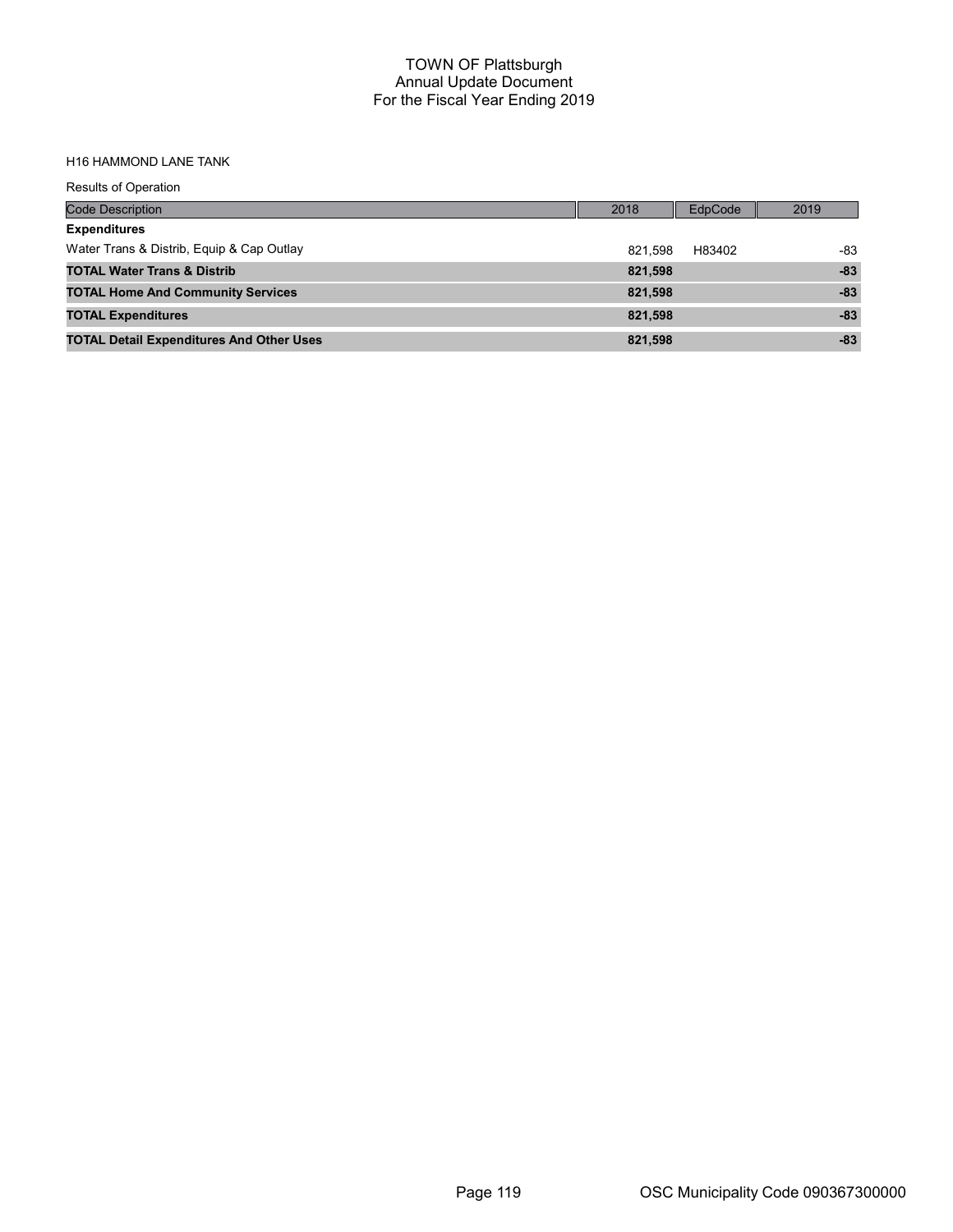#### H16 HAMMOND LANE TANK

Analysis of Changes in Fund Balance

| <b>Code Description</b>                    | 2018       | EdpCode | 2019       |
|--------------------------------------------|------------|---------|------------|
| Analysis of Changes in Fund Balance        |            |         |            |
| <b>Fund Balance - Beginning of Year</b>    |            | H8021   | $-821.105$ |
| <b>Restated Fund Balance - Beg of Year</b> |            | H8022   | $-821,105$ |
| ADD - REVENUES AND OTHER SOURCES           | 493        |         | 76.381     |
| DEDUCT - EXPENDITURES AND OTHER USES       | 821.598    |         | $-83$      |
| <b>Fund Balance - End of Year</b>          | $-821.105$ | H8029   | $-744.641$ |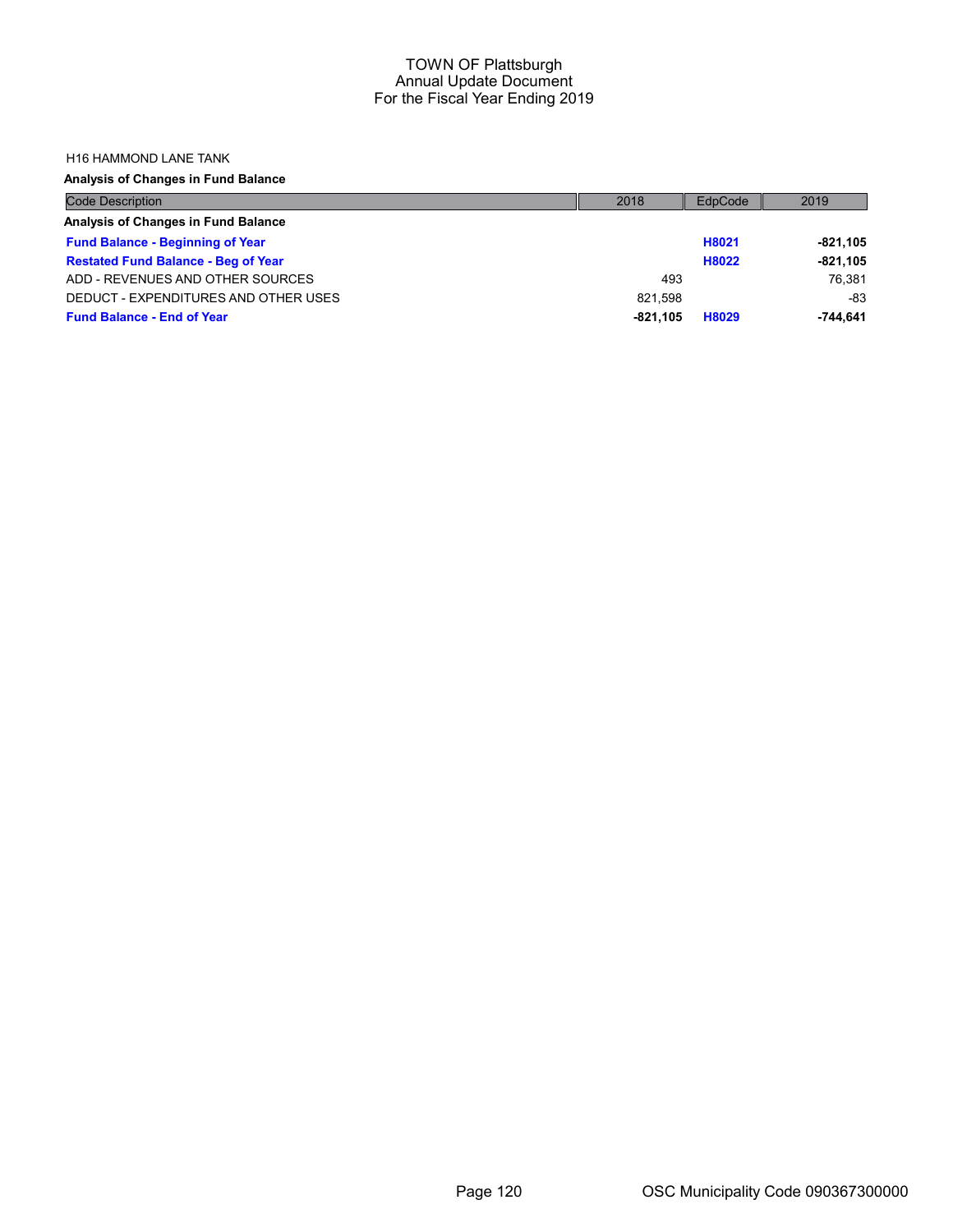# H18 ROUTE 9 NORTH LIFTSTATION

| <b>Code Description</b>                                | 2018   | EdpCode          | 2019   |
|--------------------------------------------------------|--------|------------------|--------|
| <b>Assets</b>                                          |        |                  |        |
| Cash                                                   | 66.308 | H <sub>200</sub> | 50.621 |
| <b>TOTAL Cash</b>                                      | 66.308 |                  | 50,621 |
| <b>TOTAL Assets and Deferred Outflows of Resources</b> | 66,308 |                  | 50,621 |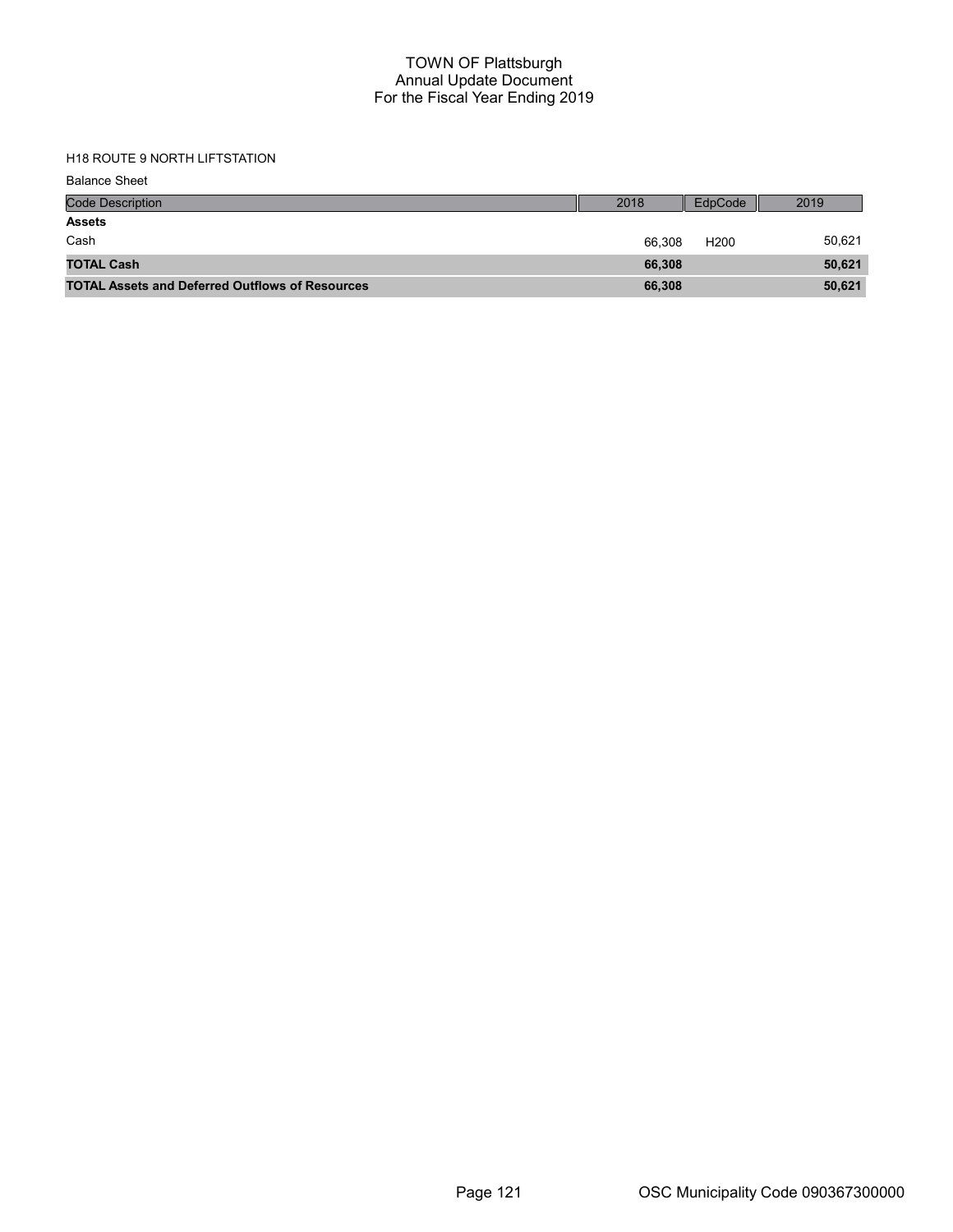# H18 ROUTE 9 NORTH LIFTSTATION

Balance Sheet

| <b>Code Description</b>                                     | 2018   | EdpCode | 2019     |
|-------------------------------------------------------------|--------|---------|----------|
| <b>Other Liabilities</b>                                    |        | H688    |          |
| <b>TOTAL Other Liabilities</b>                              | 0      |         |          |
| <b>TOTAL Liabilities</b>                                    | 0      |         | $\bf{0}$ |
| <b>Fund Balance</b><br>Assigned Unappropriated Fund Balance | 66.308 | H915    | 50,621   |
| <b>TOTAL Assigned Fund Balance</b>                          | 66,308 |         | 50,621   |
| <b>TOTAL Fund Balance</b>                                   | 66,308 |         | 50,621   |
| <b>TOTAL Liabilities, Deferred Inflows And Fund Balance</b> | 66,308 |         | 50,621   |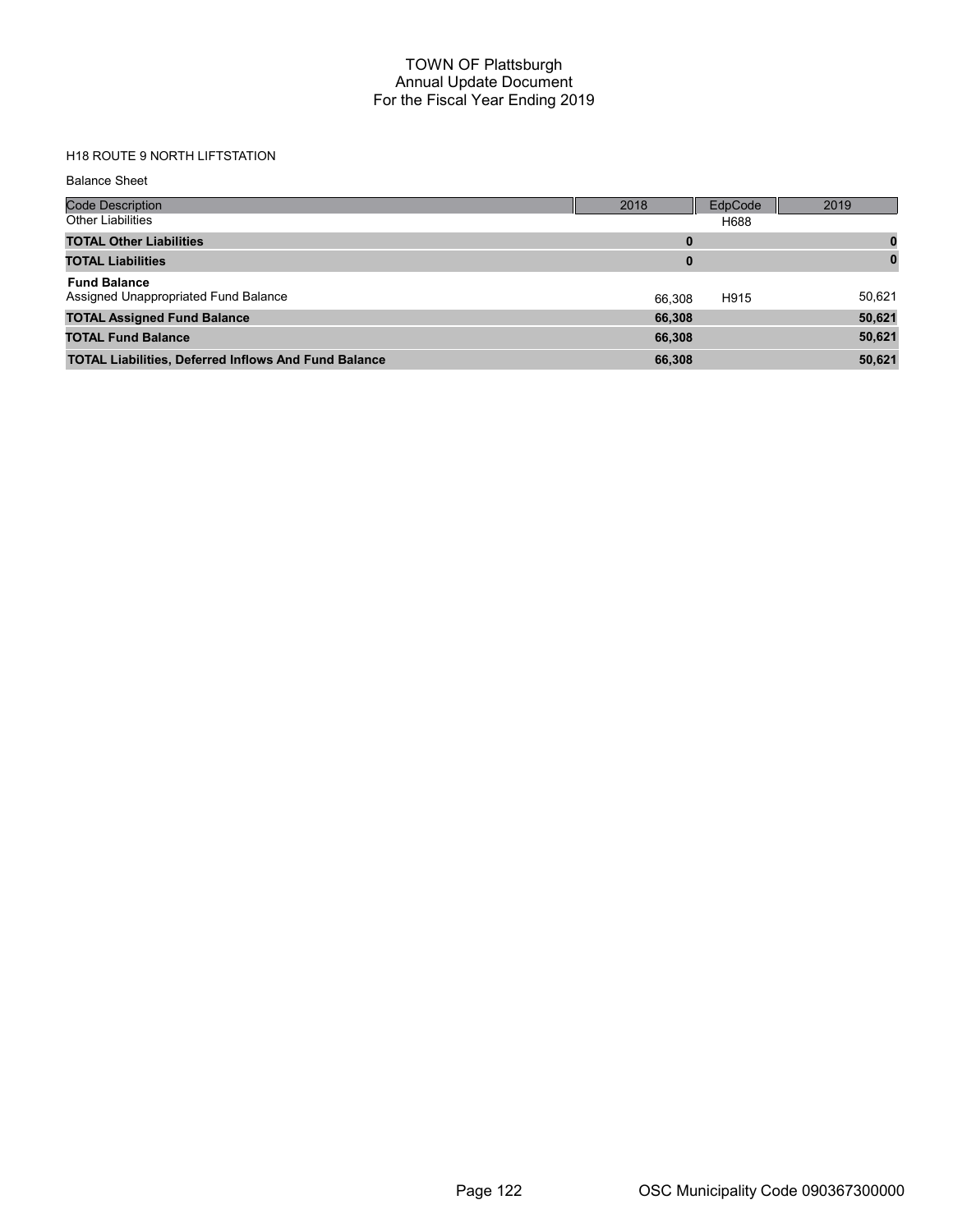## H18 ROUTE 9 NORTH LIFTSTATION

Results of Operation

| <b>Code Description</b>                                 | 2018   | EdpCode           | 2019         |
|---------------------------------------------------------|--------|-------------------|--------------|
| <b>Revenues</b>                                         |        |                   |              |
| Interest And Earnings                                   | 1.455  | H <sub>2401</sub> | 713          |
| <b>TOTAL Use of Money And Property</b>                  | 1,455  |                   | 713          |
| Insurance Recoveries                                    | 47.159 | H2680             |              |
| <b>TOTAL Sale of Property And Compensation For Loss</b> | 47,159 |                   | $\mathbf{0}$ |
| <b>TOTAL Revenues</b>                                   | 48.614 |                   | 713          |
| <b>TOTAL Detail Revenues And Other Sources</b>          | 48,614 |                   | 713          |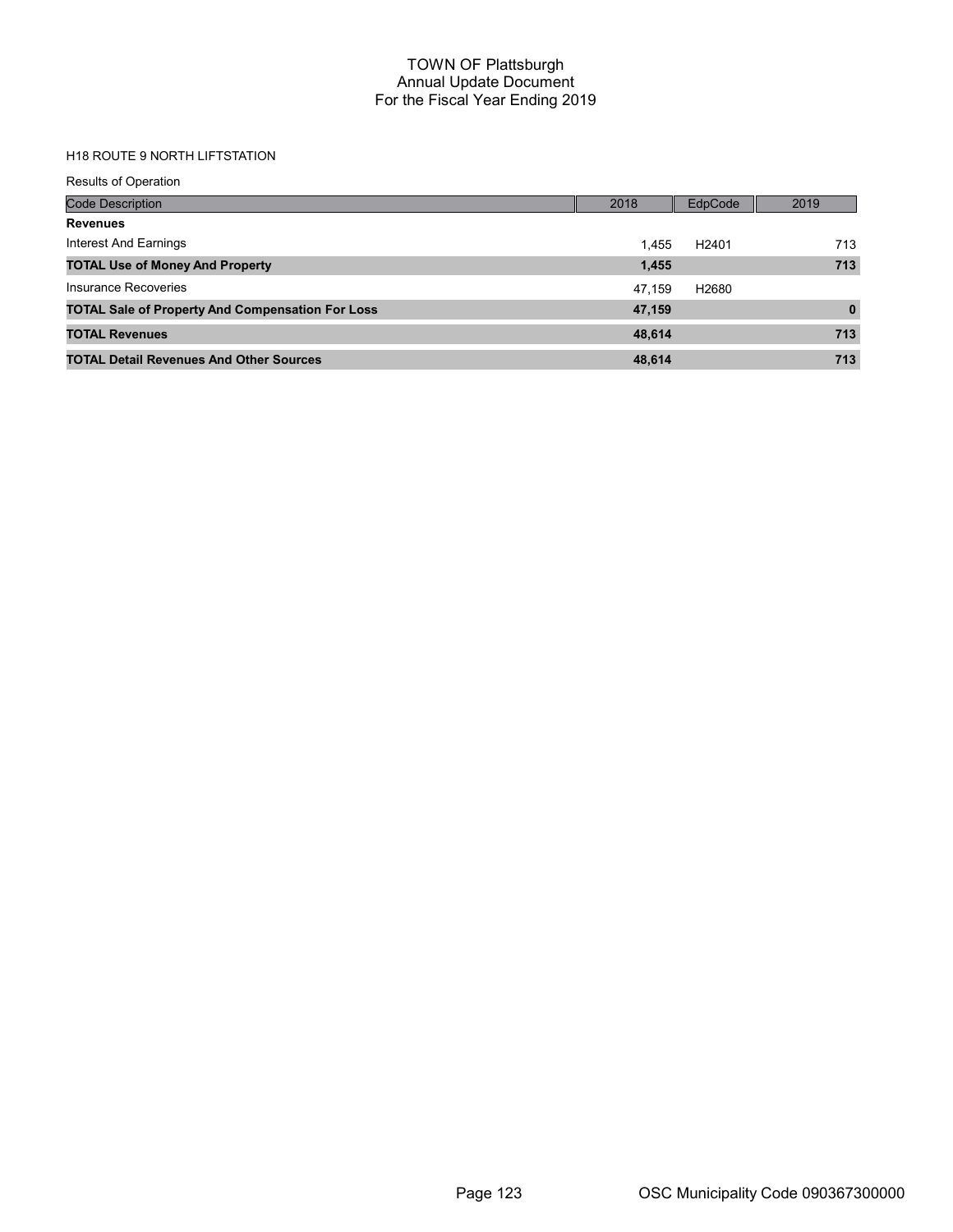# H18 ROUTE 9 NORTH LIFTSTATION

| <b>Results of Operation</b>                     |         |         |        |
|-------------------------------------------------|---------|---------|--------|
| <b>Code Description</b>                         | 2018    | EdpCode | 2019   |
| <b>Expenditures</b>                             |         |         |        |
| Sanitary Sewers, Equip & Cap Outlay             | 230.187 | H81202  | 16.400 |
| <b>TOTAL Sanitary Sewers</b>                    | 230,187 |         | 16,400 |
| <b>TOTAL Home And Community Services</b>        | 230,187 |         | 16,400 |
| <b>TOTAL Expenditures</b>                       | 230,187 |         | 16,400 |
| <b>TOTAL Detail Expenditures And Other Uses</b> | 230,187 |         | 16,400 |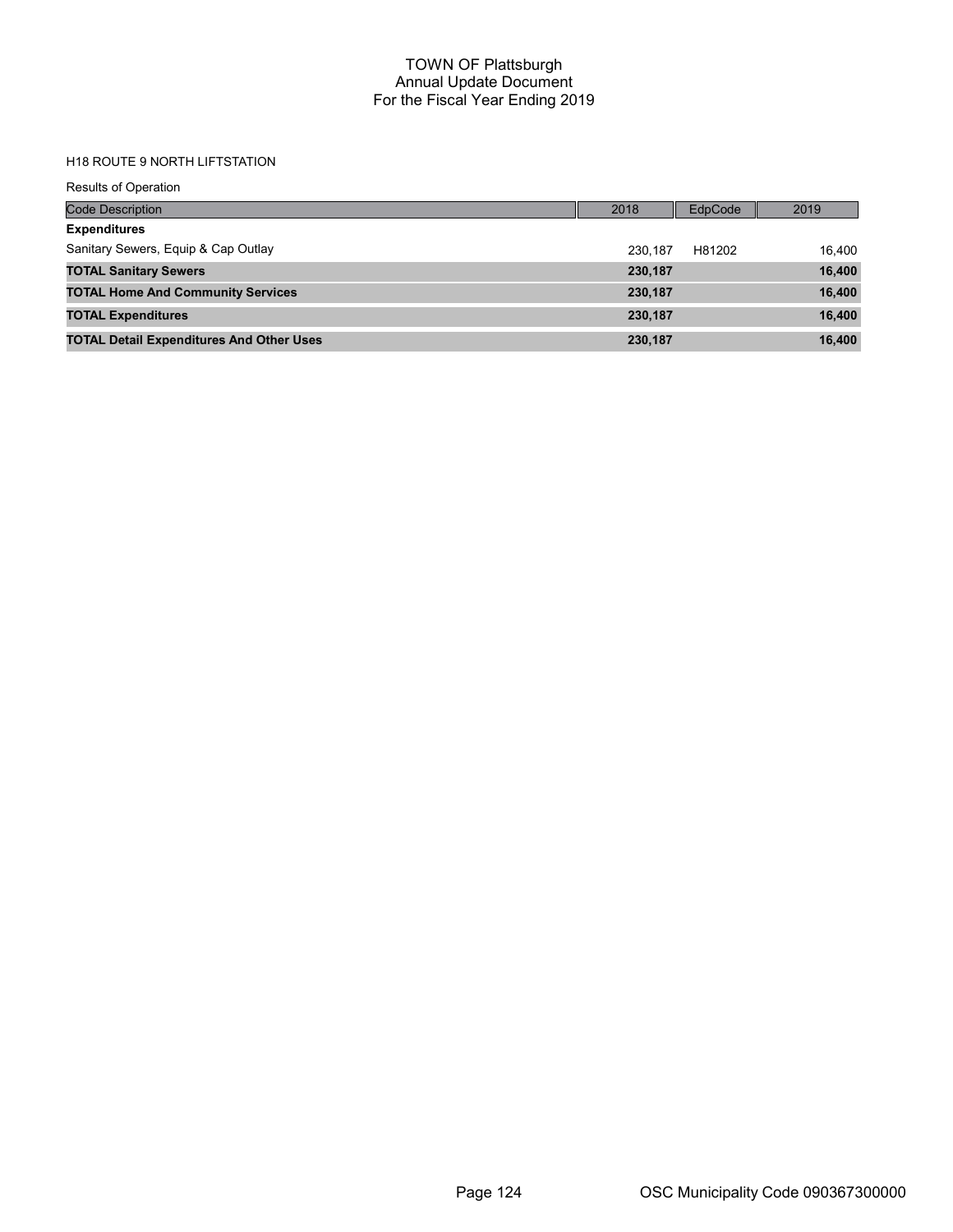### H18 ROUTE 9 NORTH LIFTSTATION

## Analysis of Changes in Fund Balance

| <b>Code Description</b>                    | 2018    | EdpCode | 2019   |
|--------------------------------------------|---------|---------|--------|
| Analysis of Changes in Fund Balance        |         |         |        |
| <b>Fund Balance - Beginning of Year</b>    | 247.881 | H8021   | 66,308 |
| <b>Restated Fund Balance - Beg of Year</b> | 247.881 | H8022   | 66,308 |
| ADD - REVENUES AND OTHER SOURCES           | 48.614  |         | 713    |
| DEDUCT - EXPENDITURES AND OTHER USES       | 230.187 |         | 16.400 |
| <b>Fund Balance - End of Year</b>          | 66.308  | H8029   | 50.621 |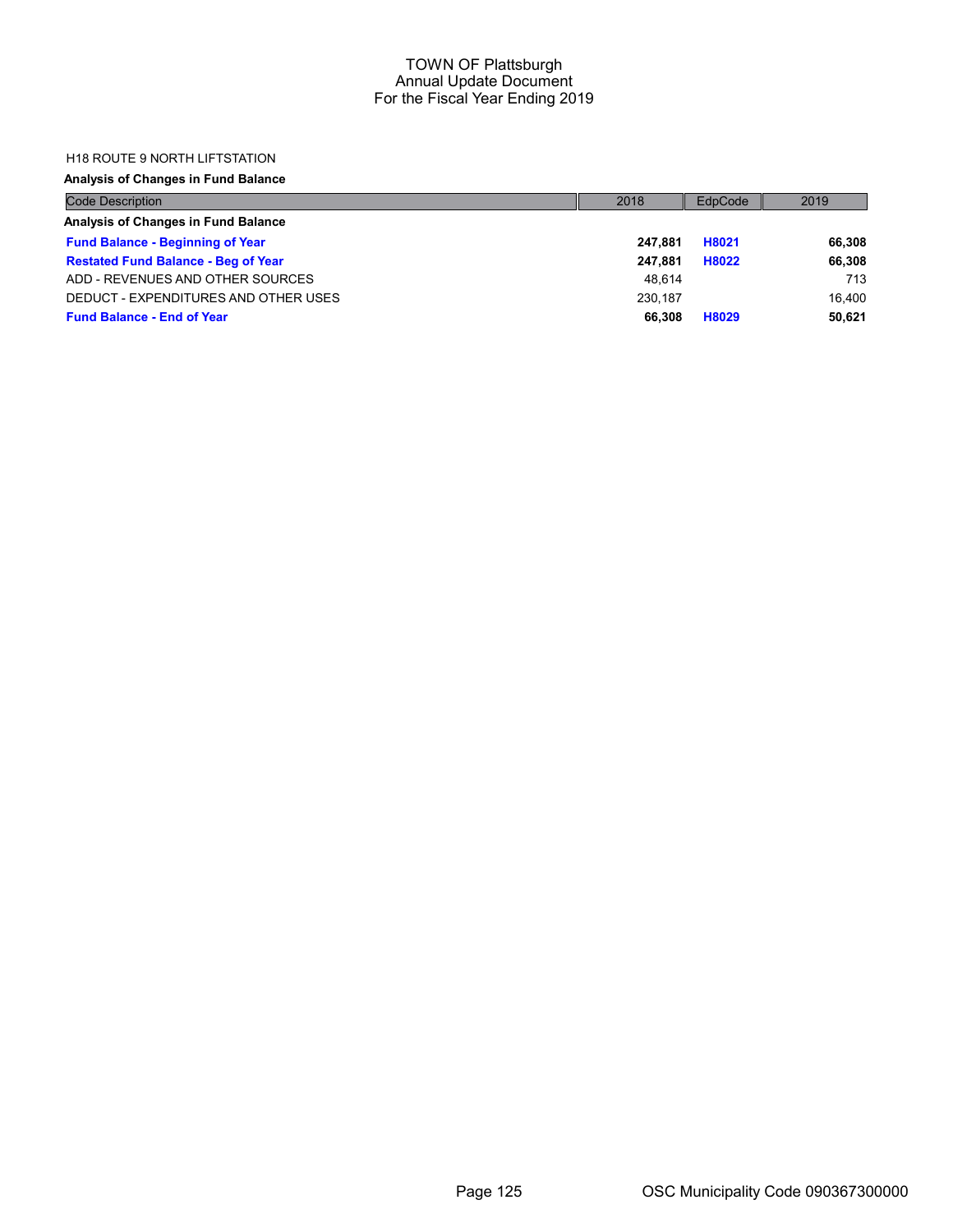H19 BASE MANHOLES

| <b>Balance Sheet</b>                                   |         |                  |         |
|--------------------------------------------------------|---------|------------------|---------|
| <b>Code Description</b>                                | 2018    | EdpCode          | 2019    |
| <b>Assets</b>                                          |         |                  |         |
| Cash                                                   | 490.278 | H <sub>200</sub> | 129,136 |
| <b>TOTAL Cash</b>                                      | 490,278 |                  | 129,136 |
| <b>TOTAL Assets and Deferred Outflows of Resources</b> | 490,278 |                  | 129,136 |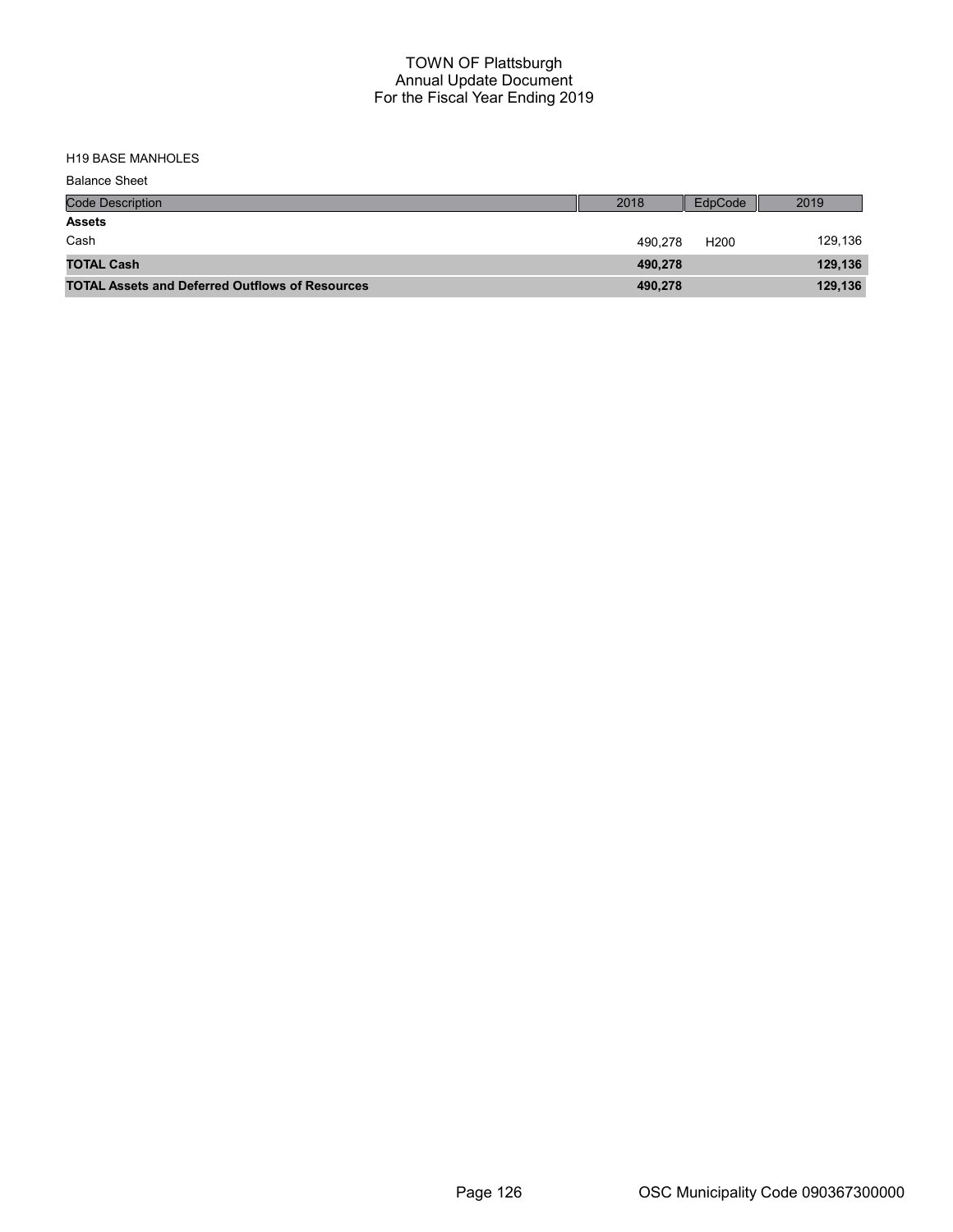## H19 BASE MANHOLES

Balance Sheet

| Code Description                                            | 2018    | EdpCode | 2019     |
|-------------------------------------------------------------|---------|---------|----------|
| <b>Accounts Payable</b>                                     | 344.215 | H600    |          |
| <b>TOTAL Accounts Payable</b>                               | 344.215 |         |          |
| <b>TOTAL Liabilities</b>                                    | 344,215 |         | $\bf{0}$ |
| <b>Fund Balance</b><br>Assigned Unappropriated Fund Balance | 146.063 | H915    | 129,136  |
| <b>TOTAL Assigned Fund Balance</b>                          | 146,063 |         | 129,136  |
| <b>TOTAL Fund Balance</b>                                   | 146.063 |         | 129,136  |
| <b>TOTAL Liabilities, Deferred Inflows And Fund Balance</b> | 490.278 |         | 129,136  |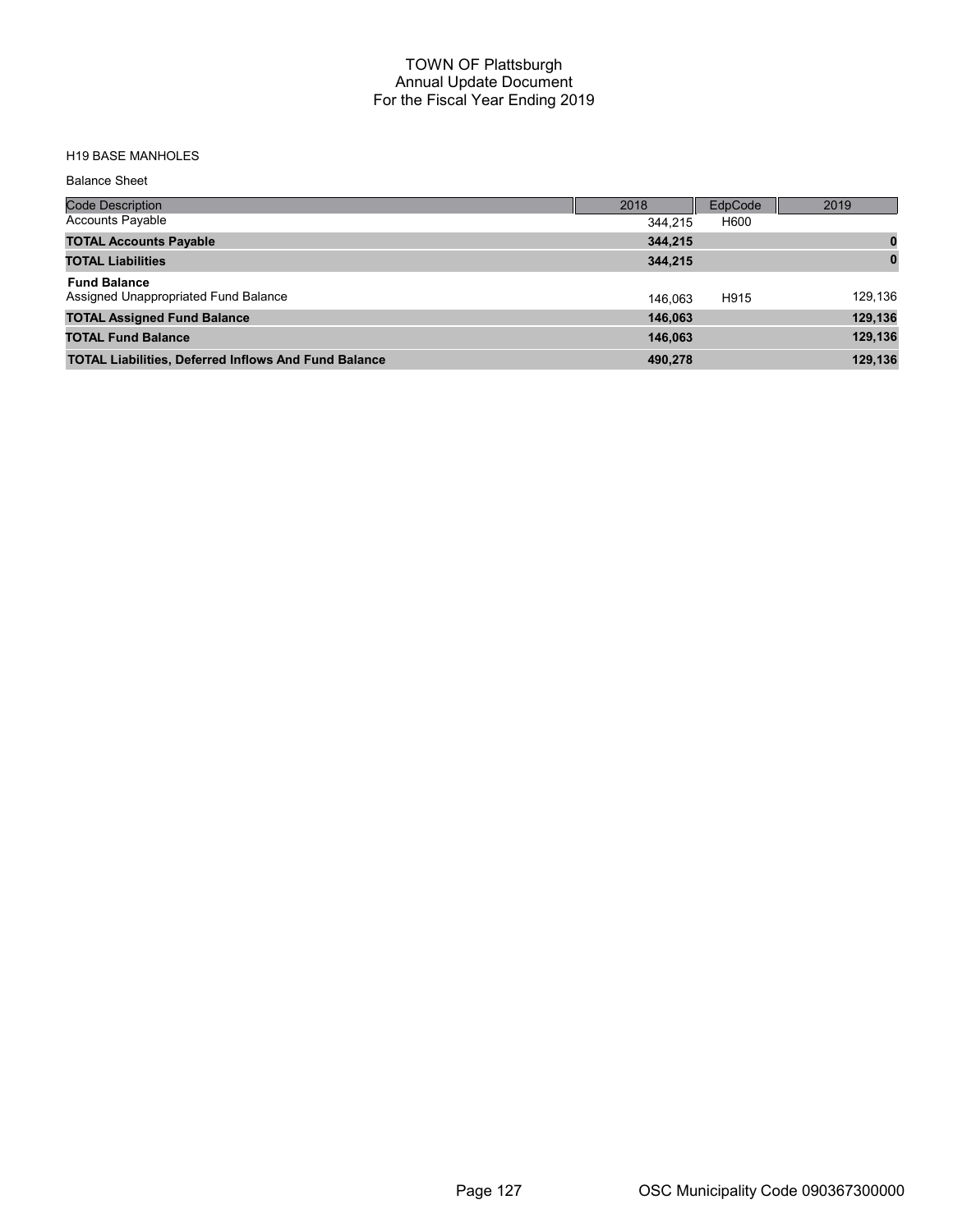### H19 BASE MANHOLES

Results of Operation

| <b>Code Description</b>                        | 2018    | EdpCode           | 2019         |
|------------------------------------------------|---------|-------------------|--------------|
| <b>Revenues</b>                                |         |                   |              |
| Interest And Earnings                          | 3,398   | H <sub>2401</sub> | 1,111        |
| <b>TOTAL Use of Money And Property</b>         | 3,398   |                   | 1,111        |
| <b>TOTAL Revenues</b>                          | 3,398   |                   | 1,111        |
| Interfund Transfers                            | 255,000 | H5031             |              |
| <b>TOTAL Interfund Transfers</b>               | 255,000 |                   | $\mathbf{0}$ |
| <b>TOTAL Other Sources</b>                     | 255,000 |                   | $\mathbf{0}$ |
| <b>TOTAL Detail Revenues And Other Sources</b> | 258,398 |                   | 1,111        |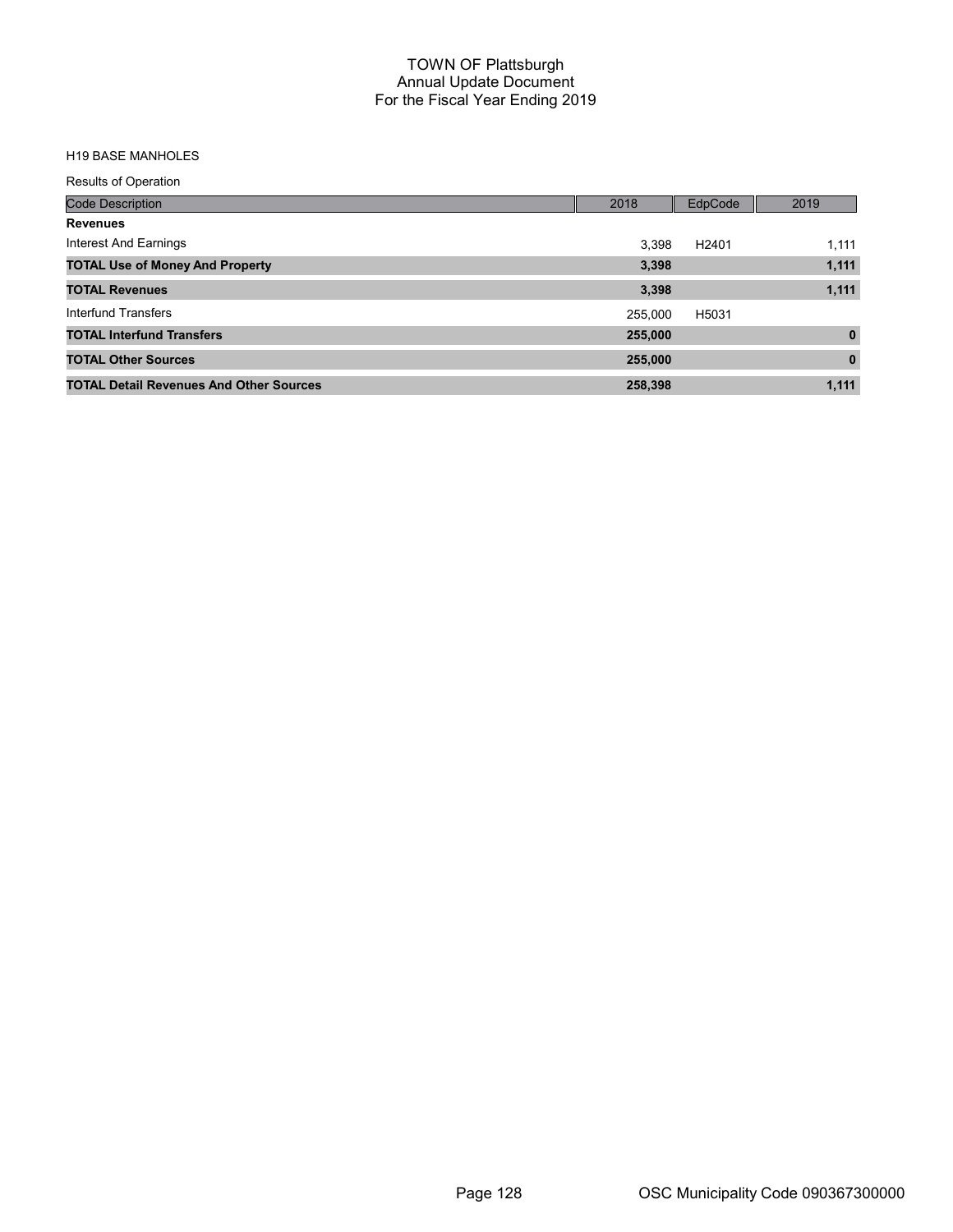#### H19 BASE MANHOLES

Results of Operation

| <b>Code Description</b>                         | 2018    | <b>EdpCode</b> | 2019   |
|-------------------------------------------------|---------|----------------|--------|
| <b>Expenditures</b>                             |         |                |        |
| Sanitary Sewers, Equip & Cap Outlay             | 348.216 | H81202         | 18,038 |
| <b>TOTAL Sanitary Sewers</b>                    | 348.216 |                | 18,038 |
| <b>TOTAL Home And Community Services</b>        | 348.216 |                | 18,038 |
| <b>TOTAL Expenditures</b>                       | 348.216 |                | 18,038 |
| <b>TOTAL Detail Expenditures And Other Uses</b> | 348,216 |                | 18,038 |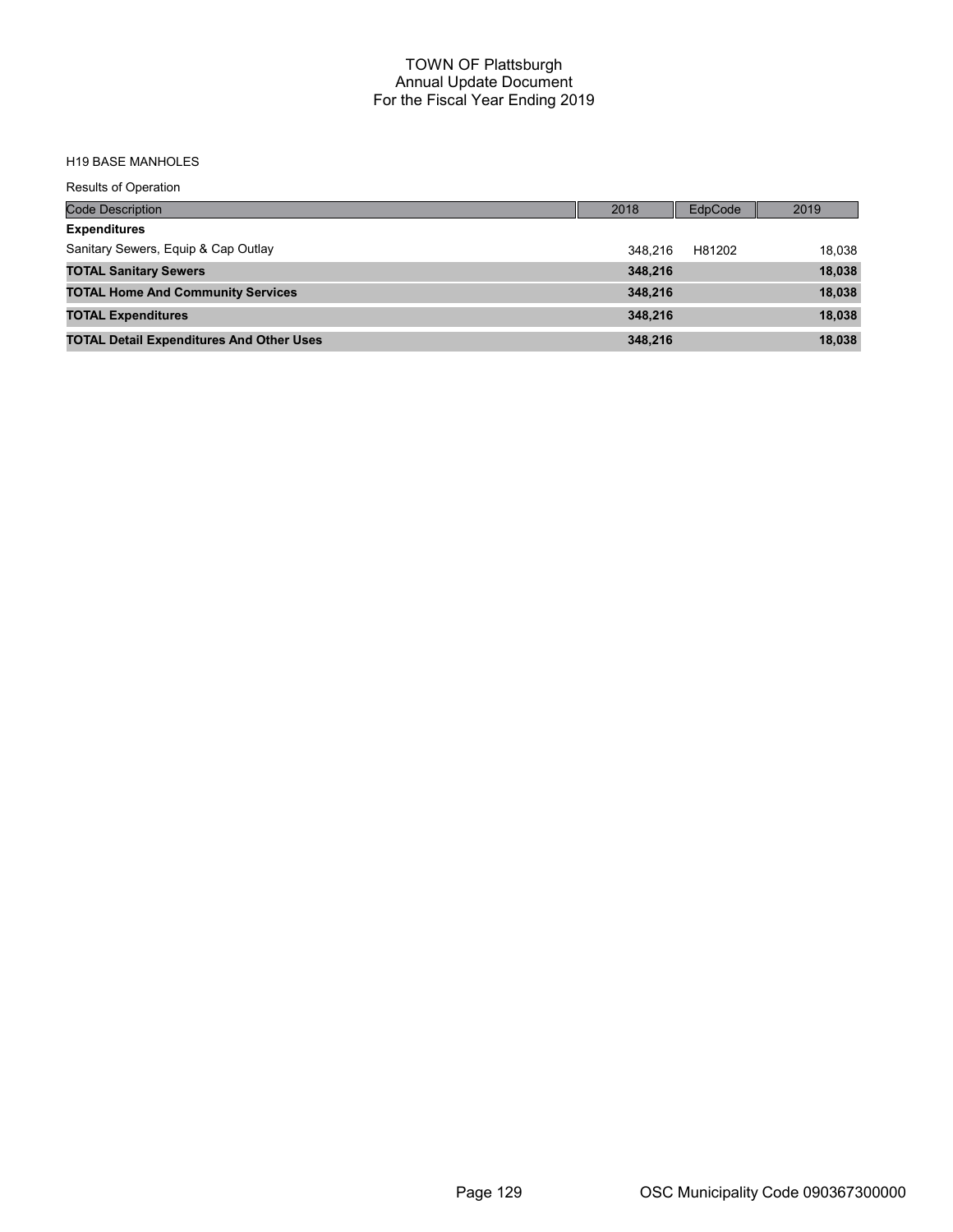#### H19 BASE MANHOLES

Analysis of Changes in Fund Balance

| <b>Code Description</b>                    | 2018    | EdpCode | 2019    |
|--------------------------------------------|---------|---------|---------|
| Analysis of Changes in Fund Balance        |         |         |         |
| <b>Fund Balance - Beginning of Year</b>    | 235.881 | H8021   | 146,063 |
| <b>Restated Fund Balance - Beg of Year</b> | 235.881 | H8022   | 146,063 |
| ADD - REVENUES AND OTHER SOURCES           | 258.398 |         | 1.111   |
| DEDUCT - EXPENDITURES AND OTHER USES       | 348.216 |         | 18.038  |
| <b>Fund Balance - End of Year</b>          | 146.063 | H8029   | 129.136 |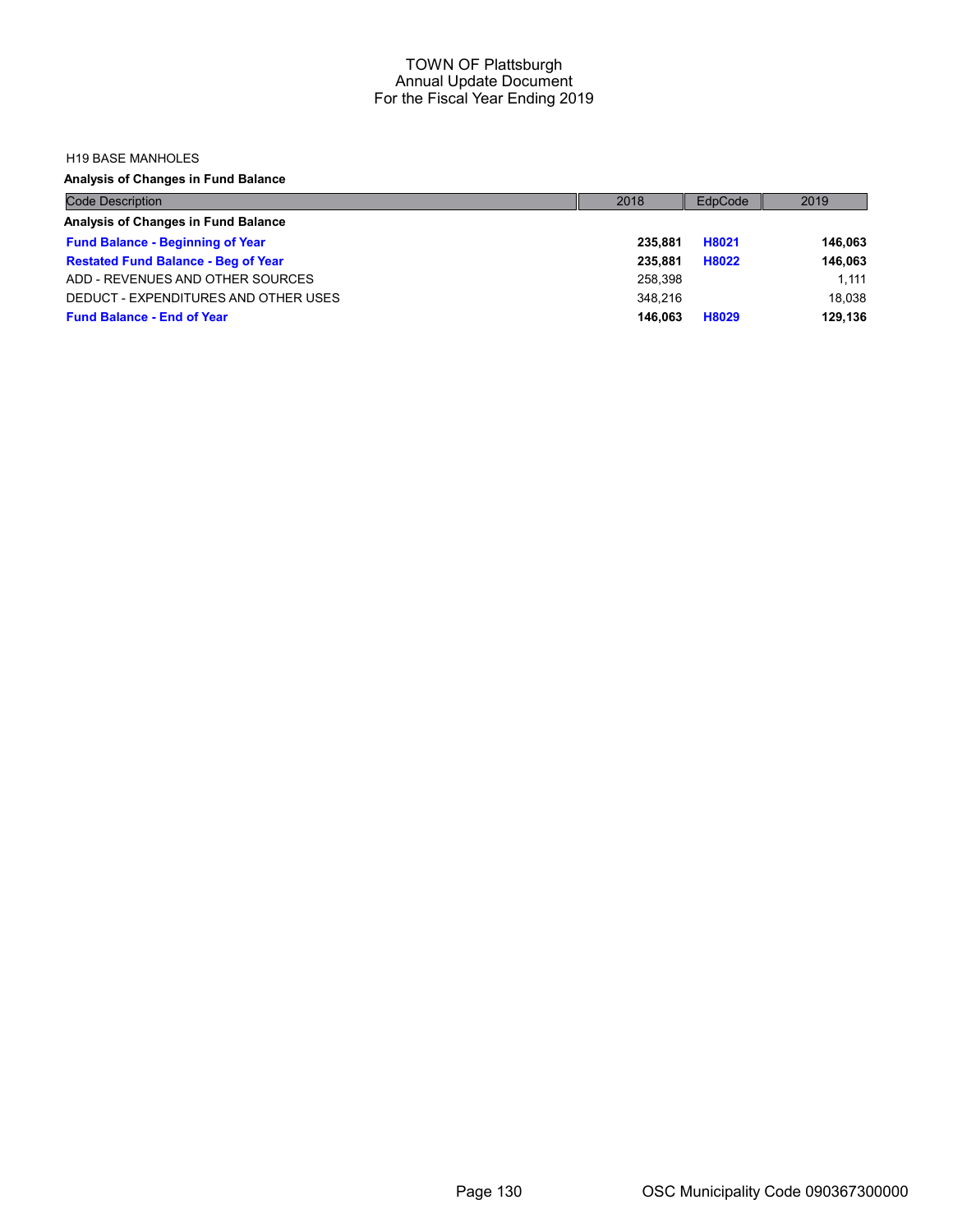# H21 SOURCE SUPPLY

| <b>Balance Sheet</b>                                   |           |                  |           |
|--------------------------------------------------------|-----------|------------------|-----------|
| <b>Code Description</b>                                | 2018      | EdpCode          | 2019      |
| <b>Assets</b>                                          |           |                  |           |
| Cash                                                   | 2.144.693 | H <sub>200</sub> | 2,250,832 |
| <b>TOTAL Cash</b>                                      | 2,144,693 |                  | 2,250,832 |
| Due From State And Federal Government                  | 99.577    | H410             | 99,577    |
| <b>TOTAL State And Federal Aid Receivables</b>         | 99,577    |                  | 99,577    |
| <b>TOTAL Assets and Deferred Outflows of Resources</b> | 2,244,270 |                  | 2,350,409 |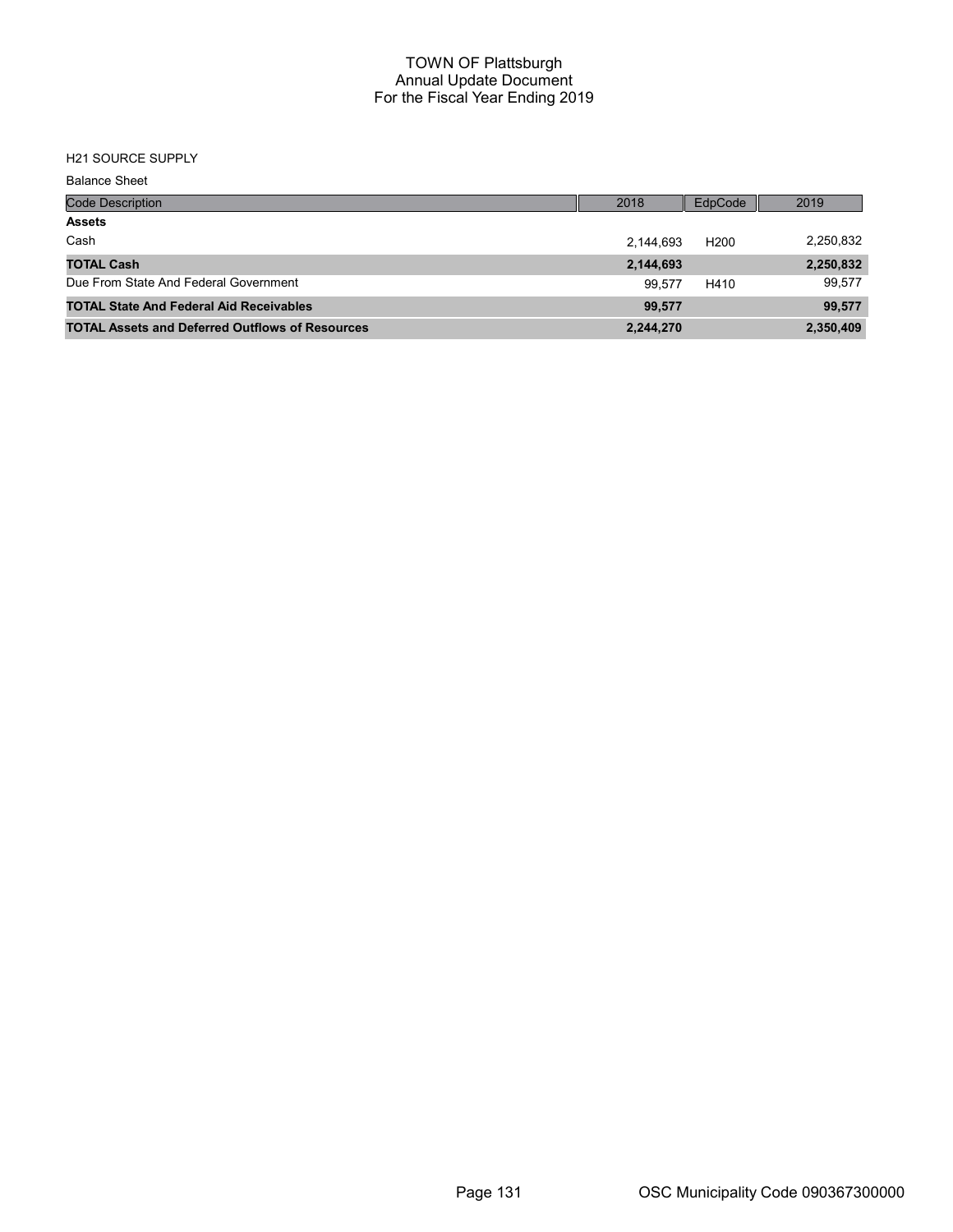### H21 SOURCE SUPPLY

| <b>Balance Sheet</b>                                        |           |         |           |
|-------------------------------------------------------------|-----------|---------|-----------|
| <b>Code Description</b>                                     | 2018      | EdpCode | 2019      |
| <b>Bond Anticipation Notes Payable</b>                      | 2,000,000 | H626    | 2,054,195 |
| <b>TOTAL Notes Payable</b>                                  | 2,000,000 |         | 2,054,195 |
| <b>TOTAL Liabilities</b>                                    | 2,000,000 |         | 2,054,195 |
| <b>Fund Balance</b><br>Assigned Unappropriated Fund Balance | 244.270   | H915    | 296,214   |
| <b>TOTAL Assigned Fund Balance</b>                          | 244.270   |         | 296,214   |
| <b>TOTAL Fund Balance</b>                                   | 244,270   |         | 296,214   |
| <b>TOTAL Liabilities, Deferred Inflows And Fund Balance</b> | 2,244,270 |         | 2,350,409 |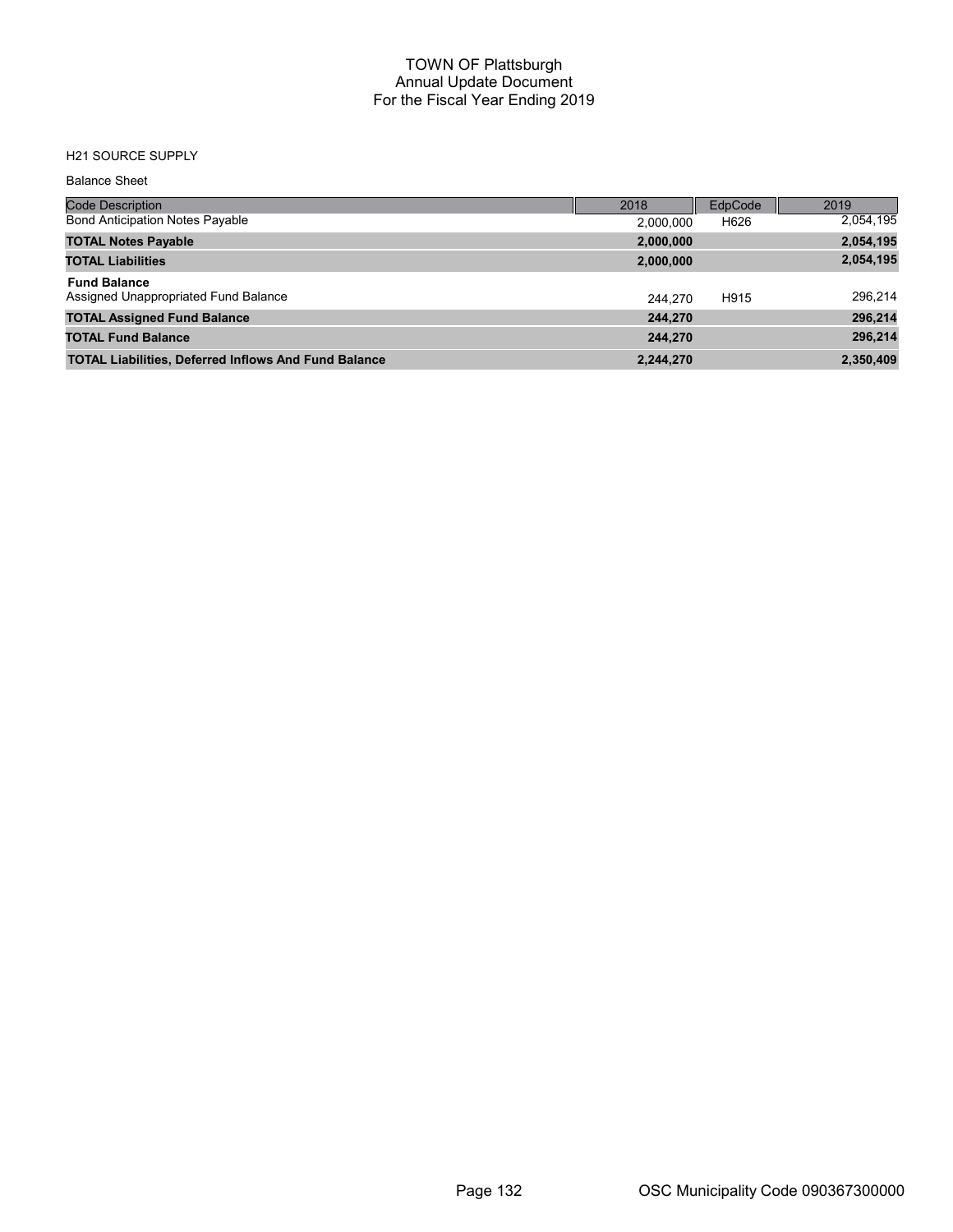### H21 SOURCE SUPPLY

Results of Operation

| <b>Code Description</b>                        | 2018     | EdpCode           | 2019        |
|------------------------------------------------|----------|-------------------|-------------|
| <b>Revenues</b>                                |          |                   |             |
| Interest And Earnings                          | 8,587    | H <sub>2401</sub> | 43,666      |
| <b>TOTAL Use of Money And Property</b>         | 8,587    |                   | 43,666      |
| Fed Aid, Water Cap Proj                        | 99.577   | H4991             | 34,492      |
| <b>TOTAL Federal Aid</b>                       | 99,577   |                   | 34,492      |
| <b>TOTAL Revenues</b>                          | 108,164  |                   | 78,158      |
| Interfund Transfers                            | 203,000  | H5031             |             |
| <b>TOTAL Interfund Transfers</b>               | 203,000  |                   | $\mathbf 0$ |
| <b>Bans Redeemed From Appropriations</b>       |          | H <sub>5731</sub> | 75,000      |
| <b>TOTAL Proceeds of Obligations</b>           | $\bf{0}$ |                   | 75,000      |
| <b>TOTAL Other Sources</b>                     | 203,000  |                   | 75,000      |
| <b>TOTAL Detail Revenues And Other Sources</b> | 311,164  |                   | 153,158     |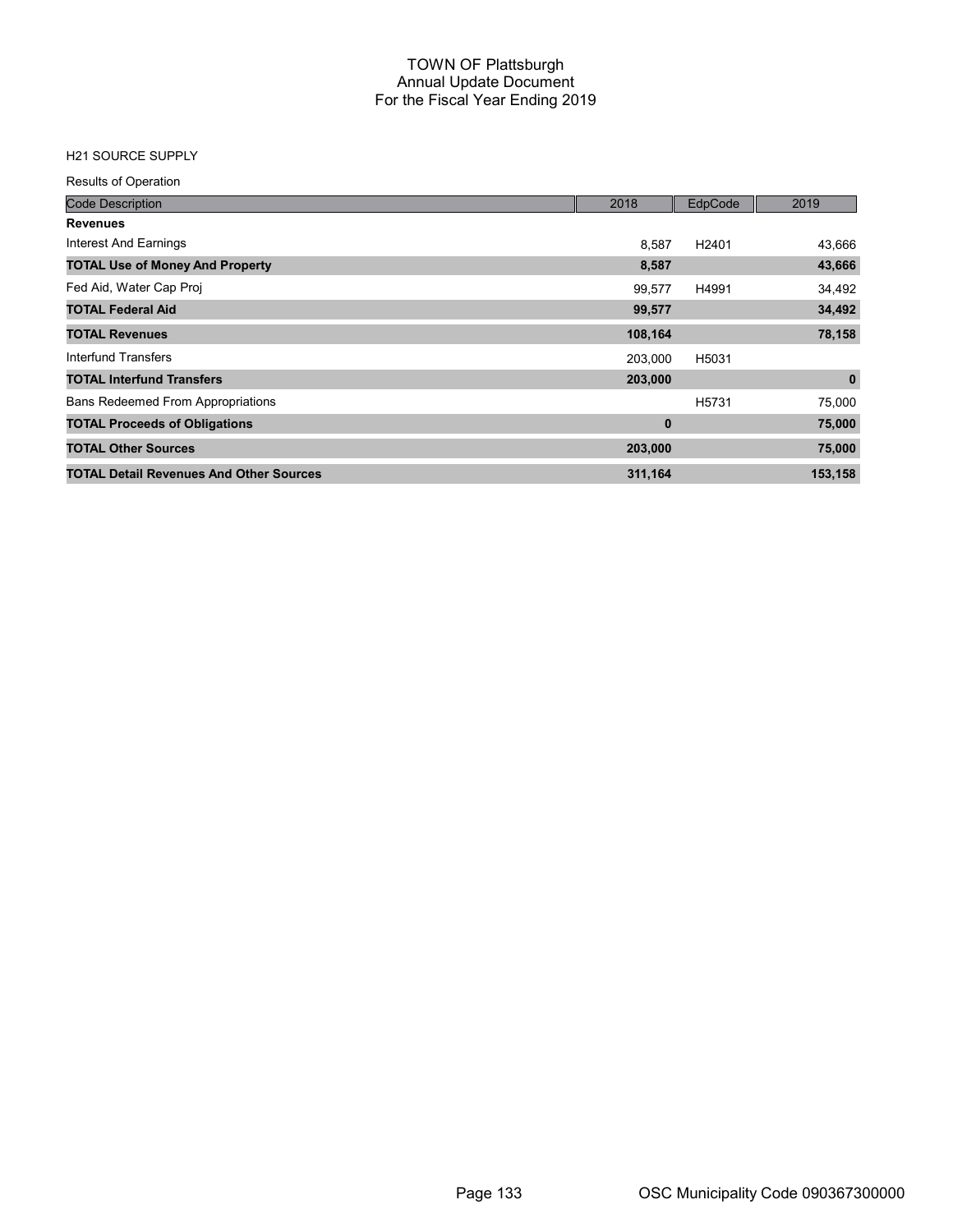#### H21 SOURCE SUPPLY

Results of Operation

| Code Description                                | 2018    | EdpCode | 2019    |
|-------------------------------------------------|---------|---------|---------|
| <b>Expenditures</b>                             |         |         |         |
| Source Supply Pwr & Pump, Equp & Cap Outla      | 227.172 | H83202  | 101.214 |
| <b>TOTAL Source Supply Pwr &amp; Pump</b>       | 227.172 |         | 101,214 |
| <b>TOTAL Home And Community Services</b>        | 227,172 |         | 101,214 |
| <b>TOTAL Expenditures</b>                       | 227.172 |         | 101.214 |
| <b>TOTAL Detail Expenditures And Other Uses</b> | 227,172 |         | 101.214 |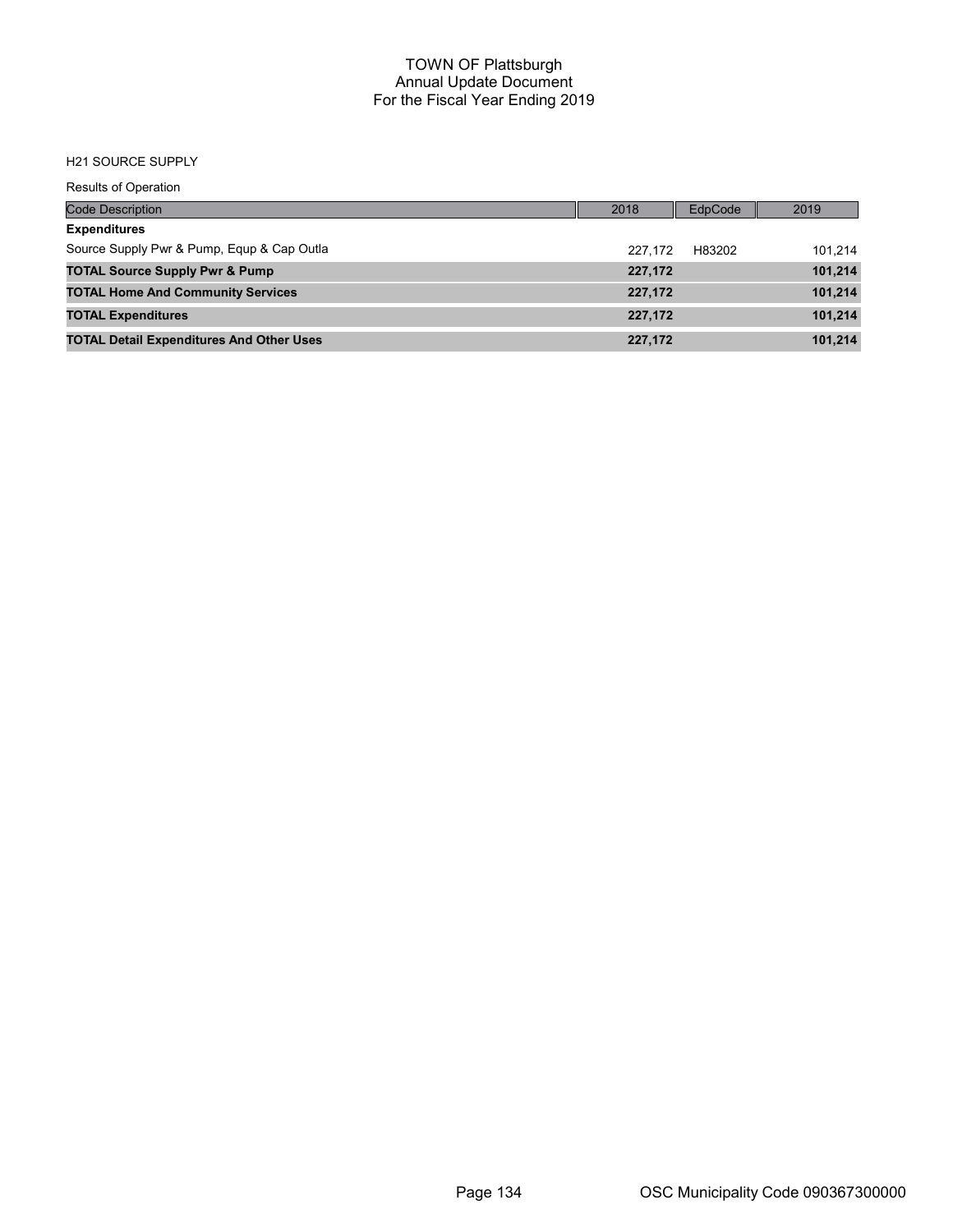#### H21 SOURCE SUPPLY

Analysis of Changes in Fund Balance

| <b>Code Description</b>                    | 2018    | EdpCode | 2019    |
|--------------------------------------------|---------|---------|---------|
| Analysis of Changes in Fund Balance        |         |         |         |
| <b>Fund Balance - Beginning of Year</b>    | 160.278 | H8021   | 244,270 |
| <b>Restated Fund Balance - Beg of Year</b> | 160.278 | H8022   | 244,270 |
| ADD - REVENUES AND OTHER SOURCES           | 311.164 |         | 153.158 |
| DEDUCT - EXPENDITURES AND OTHER USES       | 227.172 |         | 101.214 |
| <b>Fund Balance - End of Year</b>          | 244.270 | H8029   | 296.214 |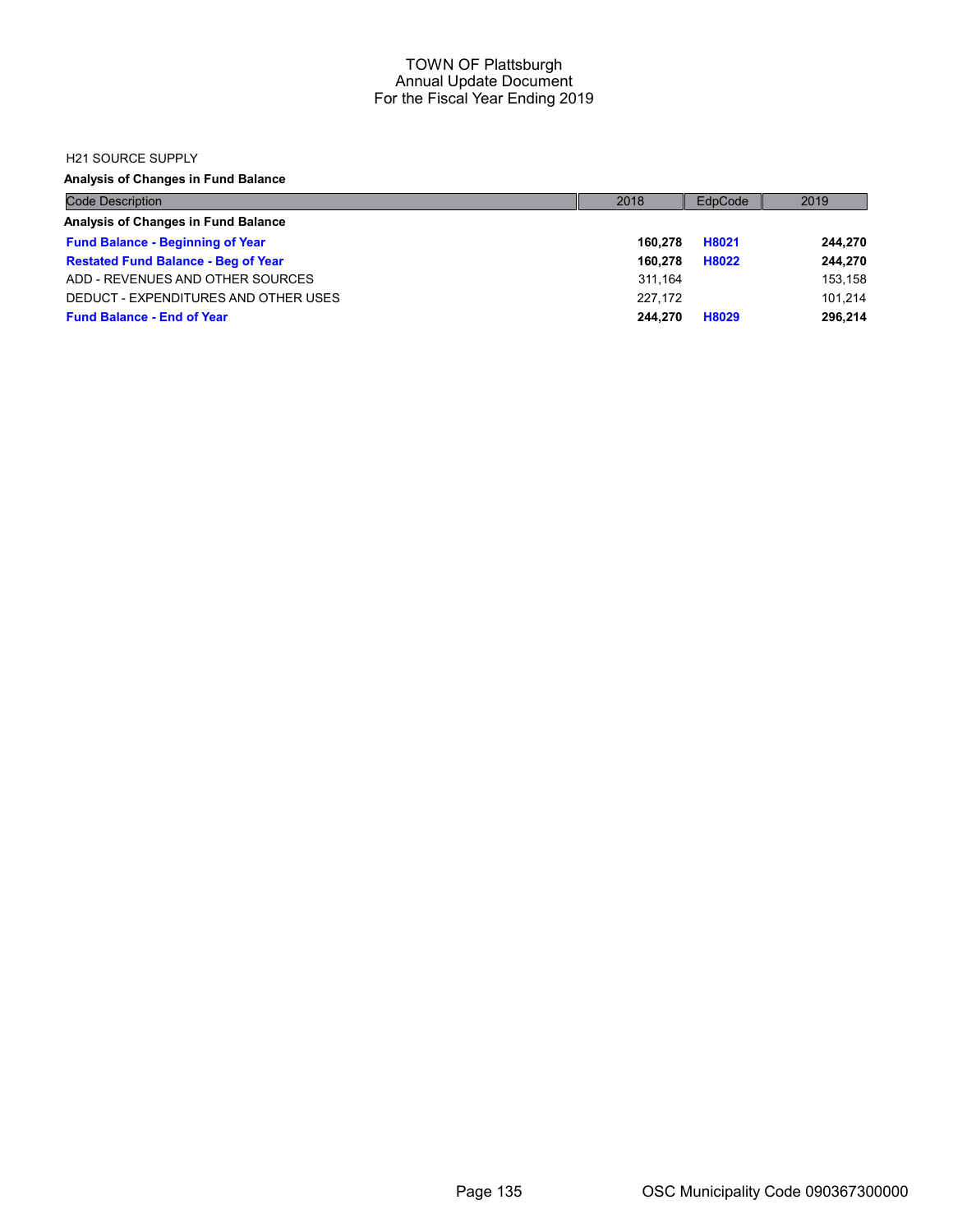| <b>Balance Sheet</b>                                   |      |                  |       |
|--------------------------------------------------------|------|------------------|-------|
| <b>Code Description</b>                                | 2018 | EdpCode          | 2019  |
| <b>Assets</b>                                          |      |                  |       |
| Cash                                                   |      | H <sub>200</sub> | 4.994 |
| <b>TOTAL Cash</b>                                      |      |                  | 4,994 |
| <b>TOTAL Assets and Deferred Outflows of Resources</b> |      |                  | 4,994 |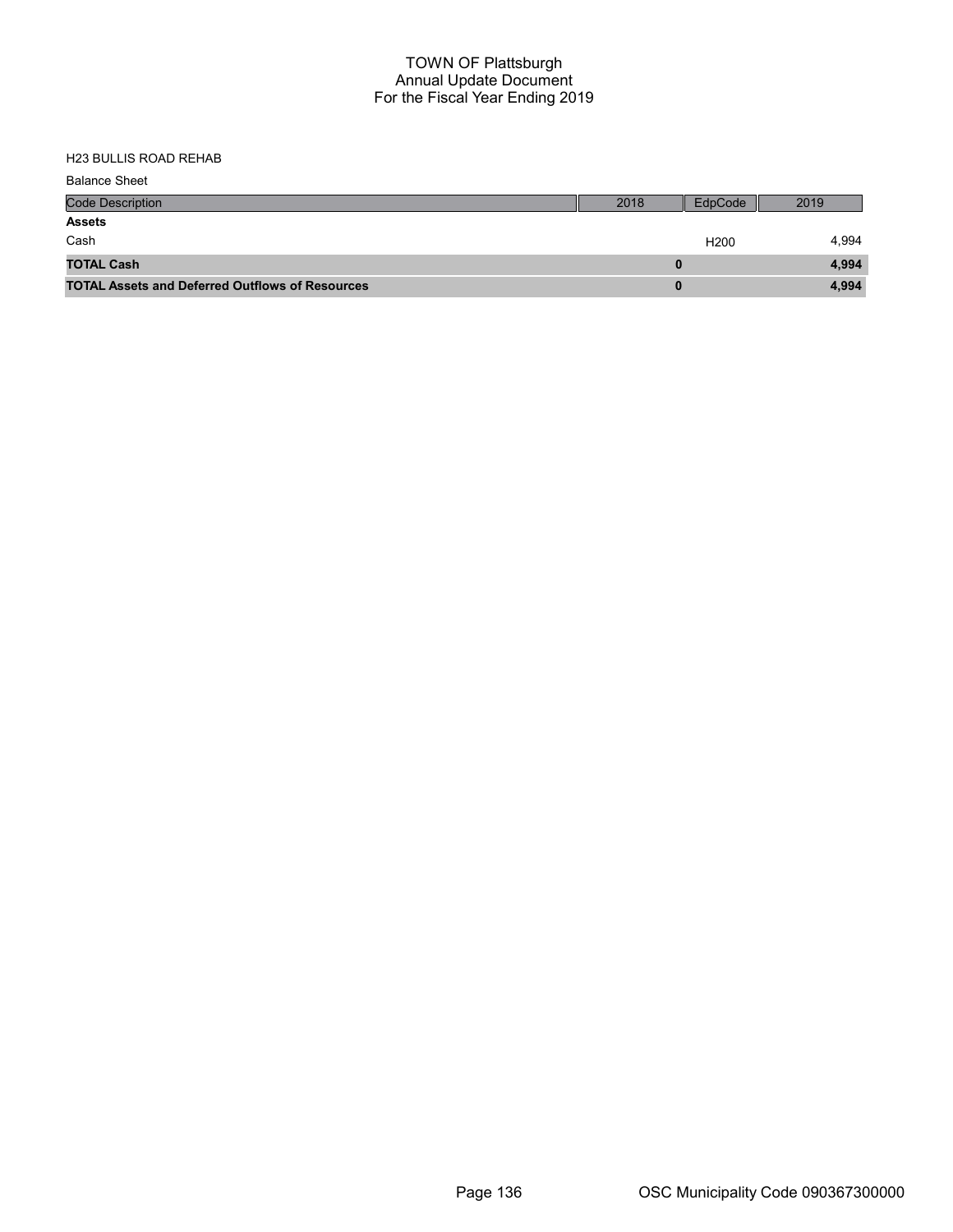| <b>Balance Sheet</b>                                        |          |         |       |
|-------------------------------------------------------------|----------|---------|-------|
| <b>Code Description</b>                                     | 2018     | EdpCode | 2019  |
| <b>Fund Balance</b><br>Assigned Unappropriated Fund Balance |          | H915    | 4,994 |
| <b>TOTAL Assigned Fund Balance</b>                          | $\bf{0}$ |         | 4,994 |
| <b>TOTAL Fund Balance</b>                                   | $\bf{0}$ |         | 4.994 |
| <b>TOTAL Liabilities, Deferred Inflows And Fund Balance</b> | $\bf{0}$ |         | 4,994 |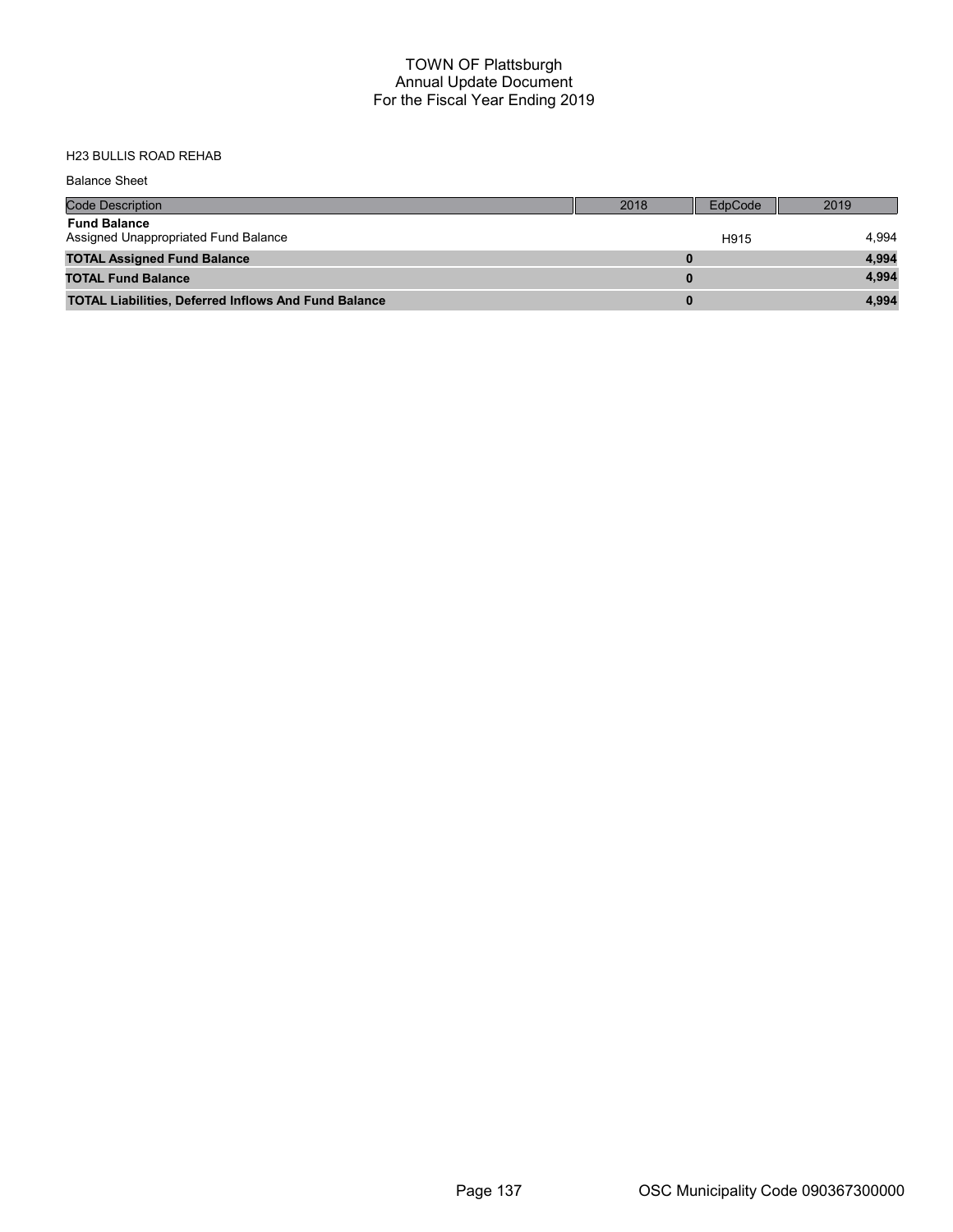| <b>Results of Operation</b>                    |          |                   |        |
|------------------------------------------------|----------|-------------------|--------|
| <b>Code Description</b>                        | 2018     | EdpCode           | 2019   |
| <b>Revenues</b>                                |          |                   |        |
| Interest And Earnings                          |          | H <sub>2401</sub> | 3      |
| <b>TOTAL Use of Money And Property</b>         | $\bf{0}$ |                   | 3      |
| <b>TOTAL Revenues</b>                          | $\bf{0}$ |                   | 3.     |
| Interfund Transfers                            |          | H5031             | 10,000 |
| <b>TOTAL Interfund Transfers</b>               | 0        |                   | 10,000 |
| <b>TOTAL Other Sources</b>                     | $\bf{0}$ |                   | 10,000 |
| <b>TOTAL Detail Revenues And Other Sources</b> | $\bf{0}$ |                   | 10,003 |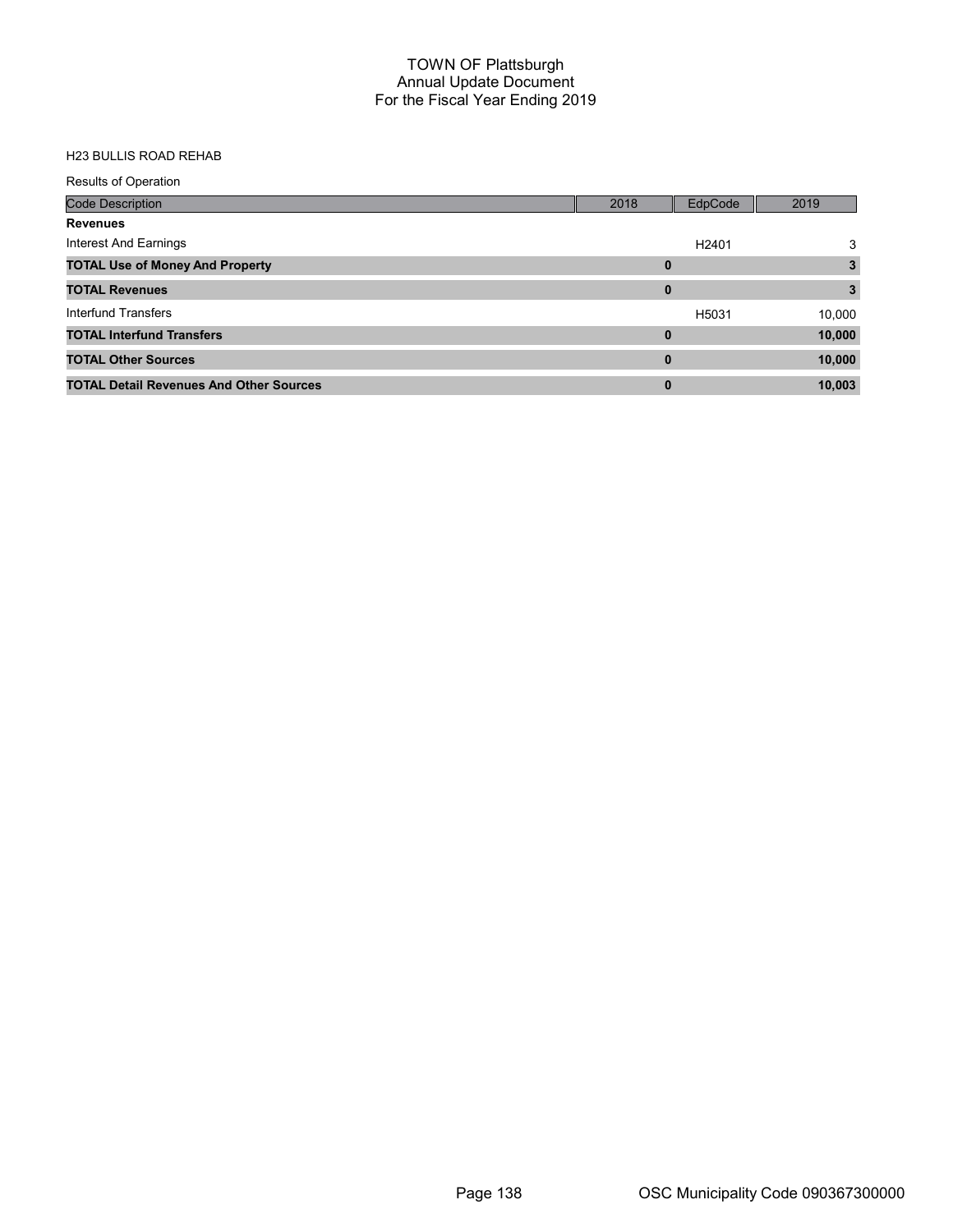| <b>Results of Operation</b>                     |          |         |       |
|-------------------------------------------------|----------|---------|-------|
| <b>Code Description</b>                         | 2018     | EdpCode | 2019  |
| <b>Expenditures</b>                             |          |         |       |
| Source Supply Pwr & Pump, Equp & Cap Outla      |          | H83202  | 5,009 |
| <b>TOTAL Source Supply Pwr &amp; Pump</b>       | 0        |         | 5,009 |
| <b>TOTAL Home And Community Services</b>        | $\bf{0}$ |         | 5,009 |
| <b>TOTAL Expenditures</b>                       | $\bf{0}$ |         | 5,009 |
| <b>TOTAL Detail Expenditures And Other Uses</b> | $\bf{0}$ |         | 5,009 |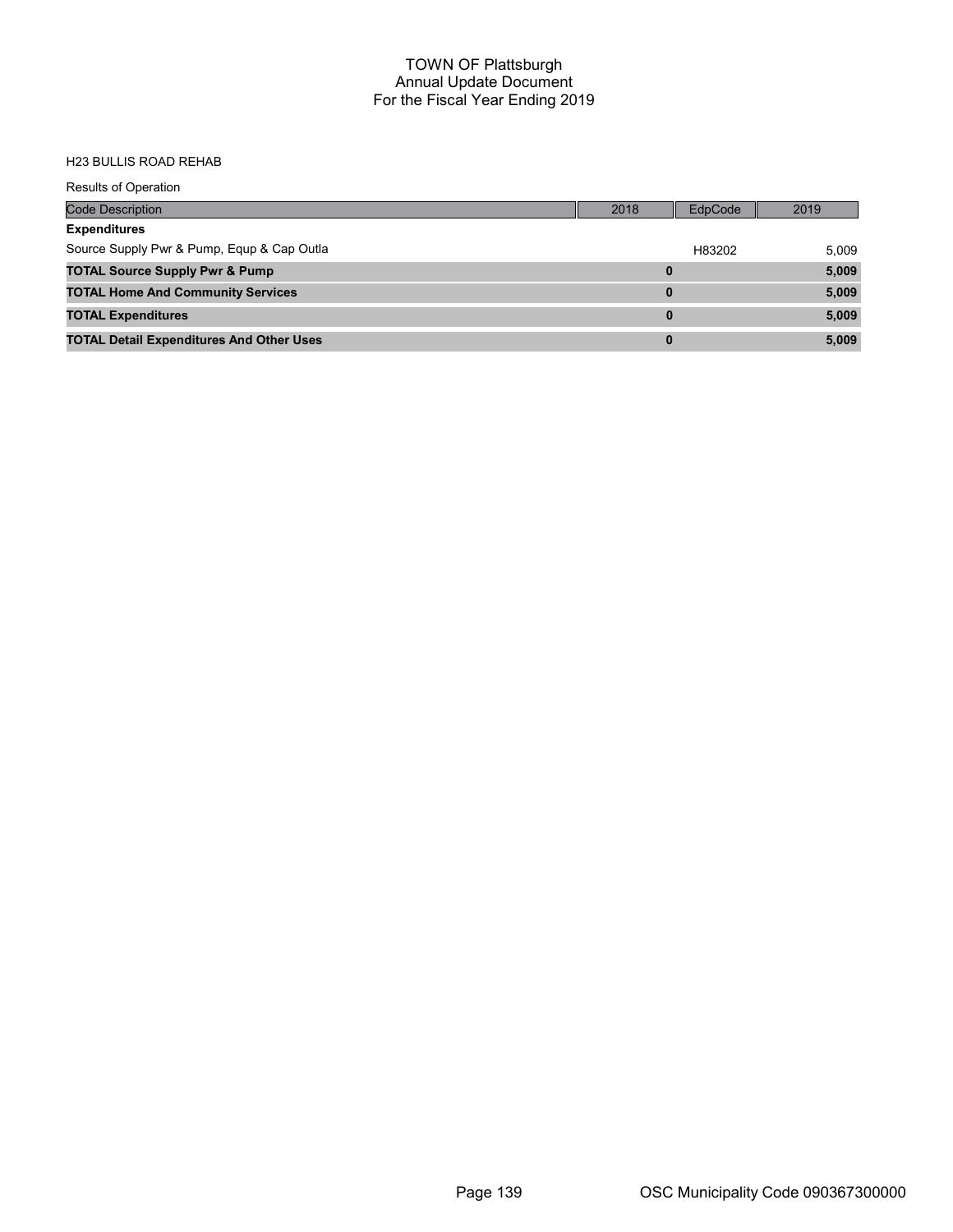#### H23 BULLIS ROAD REHAB

## Analysis of Changes in Fund Balance

| <b>Code Description</b>                    | 2018 | EdpCode | 2019   |
|--------------------------------------------|------|---------|--------|
| Analysis of Changes in Fund Balance        |      |         |        |
| <b>Fund Balance - Beginning of Year</b>    |      | H8021   |        |
| <b>Restated Fund Balance - Beg of Year</b> |      | H8022   |        |
| ADD - REVENUES AND OTHER SOURCES           |      |         | 10.003 |
| DEDUCT - EXPENDITURES AND OTHER USES       |      |         | 5.009  |
| <b>Fund Balance - End of Year</b>          |      | H8029   | 4.994  |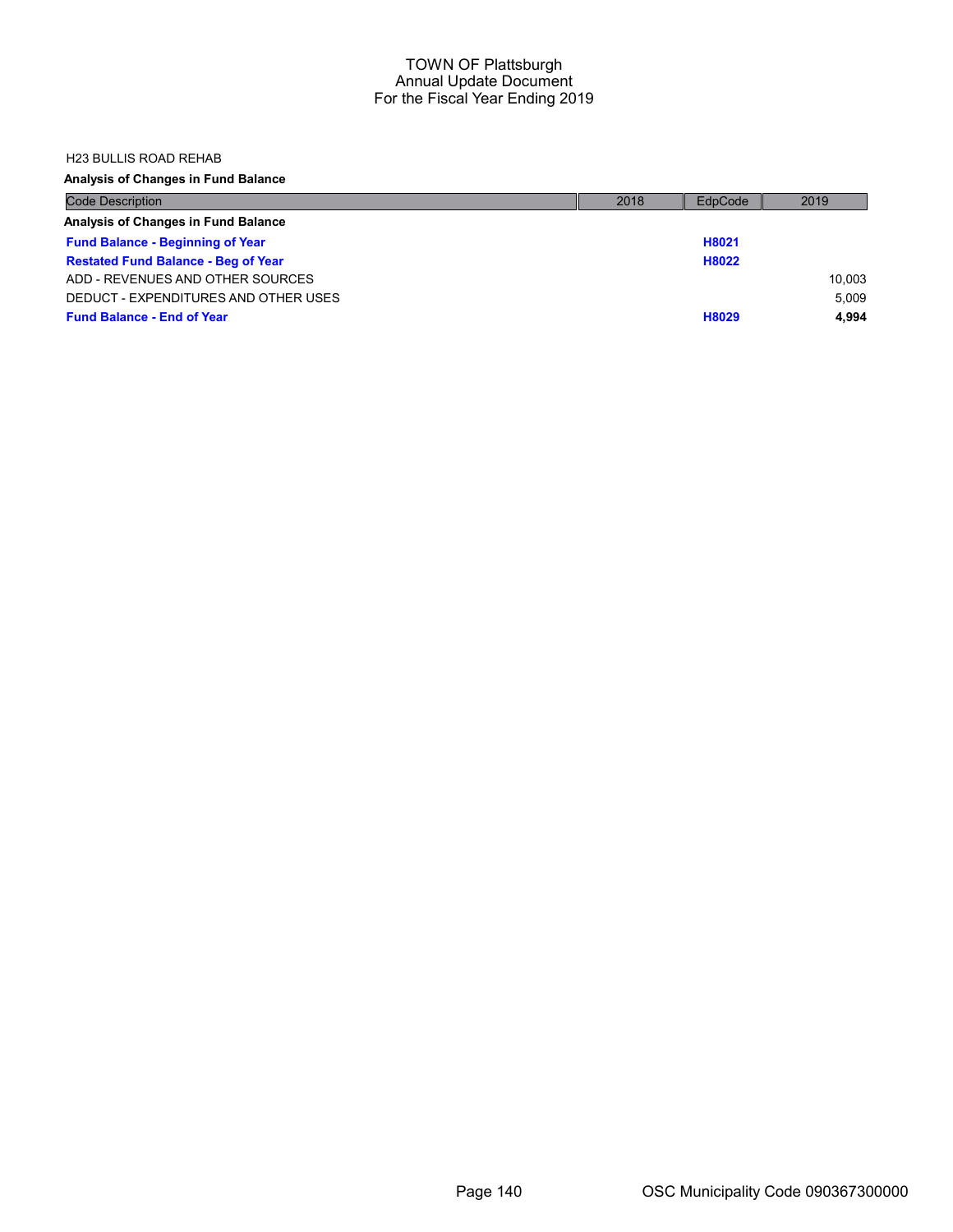H24 TRADE RD/I87 LIFTSTATION

| <b>Balance Sheet</b>                                   |           |                  |           |
|--------------------------------------------------------|-----------|------------------|-----------|
| <b>Code Description</b>                                | 2018      | EdpCode          | 2019      |
| <b>Assets</b>                                          |           |                  |           |
| Cash                                                   | 1.051.876 | H <sub>200</sub> | 1,079,820 |
| <b>TOTAL Cash</b>                                      | 1,051,876 |                  | 1,079,820 |
| <b>TOTAL Assets and Deferred Outflows of Resources</b> | 1,051,876 |                  | 1,079,820 |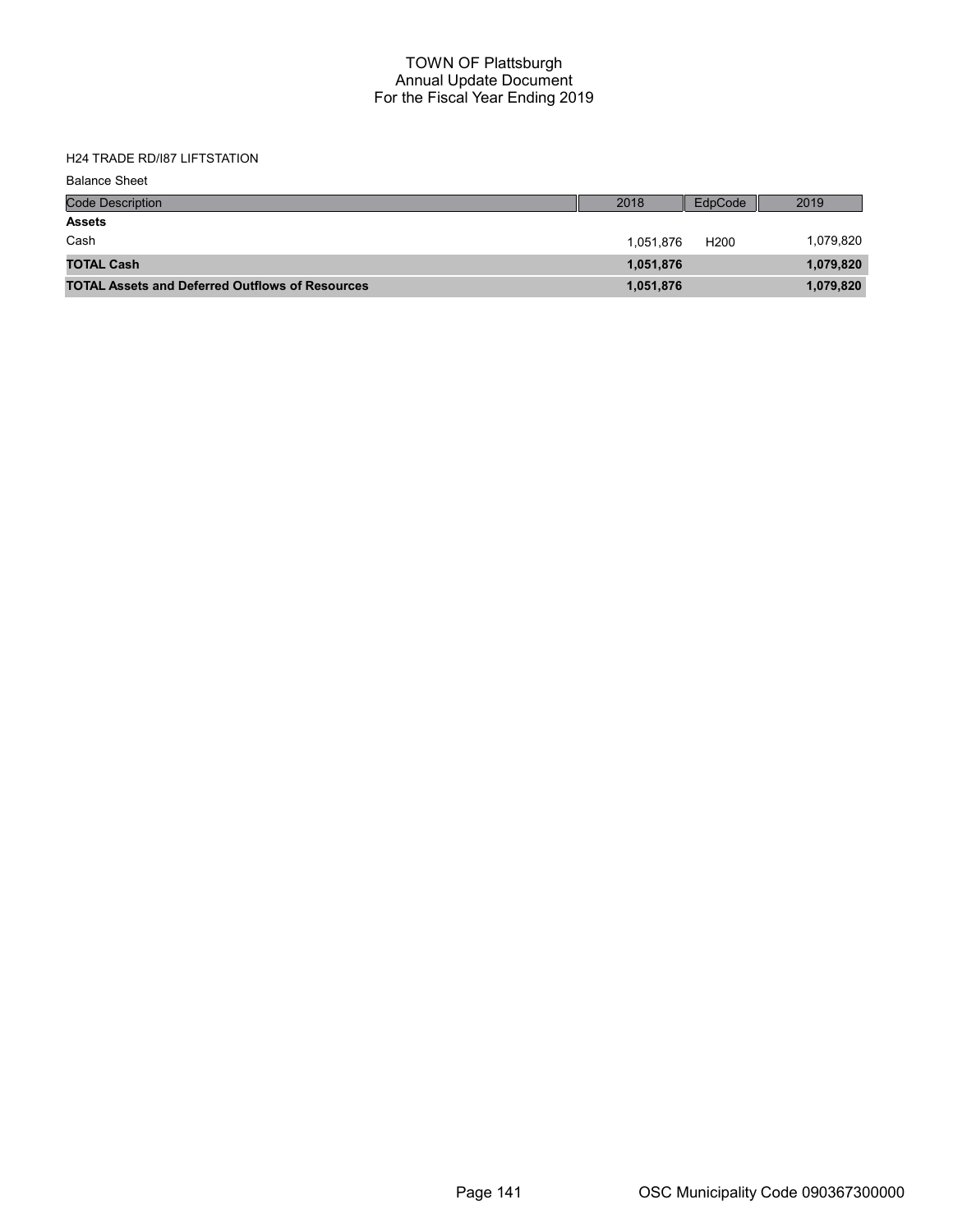## H24 TRADE RD/I87 LIFTSTATION

#### Balance Sheet

| <b>Code Description</b>                                     | 2018      | EdpCode | 2019      |
|-------------------------------------------------------------|-----------|---------|-----------|
| <b>Accounts Payable</b>                                     |           | H600    | 6,178     |
| <b>TOTAL Accounts Payable</b>                               | 0         |         | 6,178     |
| <b>Bond Anticipation Notes Payable</b>                      | 1.000.000 | H626    | 966,942   |
| <b>TOTAL Notes Payable</b>                                  | 1,000,000 |         | 966,942   |
| <b>TOTAL Liabilities</b>                                    | 1,000,000 |         | 973,120   |
| <b>Fund Balance</b>                                         |           |         |           |
| Assigned Unappropriated Fund Balance                        | 51.876    | H915    | 106,700   |
| <b>TOTAL Assigned Fund Balance</b>                          | 51,876    |         | 106,700   |
| <b>TOTAL Fund Balance</b>                                   | 51,876    |         | 106,700   |
| <b>TOTAL Liabilities, Deferred Inflows And Fund Balance</b> | 1,051,876 |         | 1,079,820 |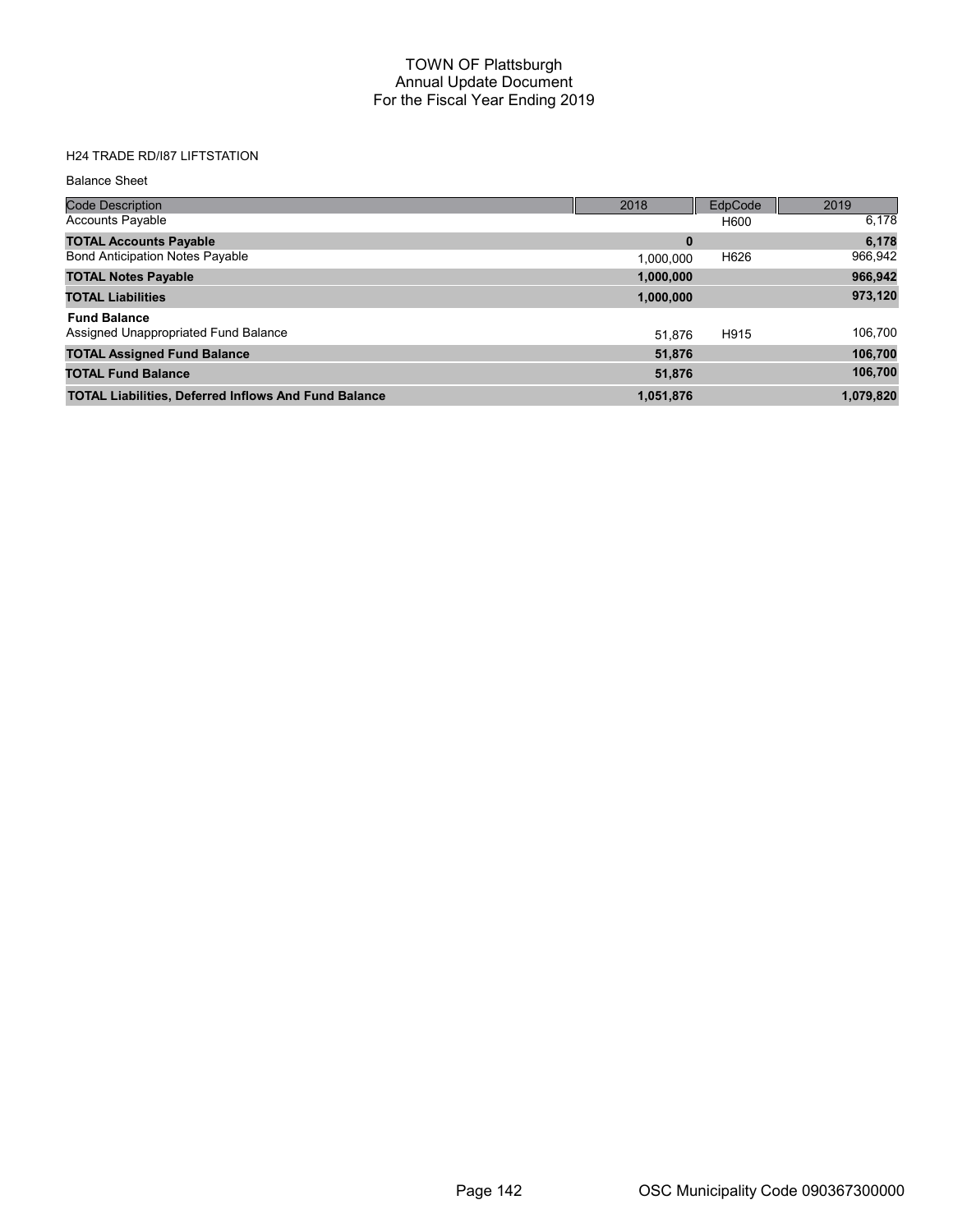## H24 TRADE RD/I87 LIFTSTATION

| <b>Results of Operation</b>                    |          |                   |             |
|------------------------------------------------|----------|-------------------|-------------|
| <b>Code Description</b>                        | 2018     | EdpCode           | 2019        |
| <b>Revenues</b>                                |          |                   |             |
| Interest And Earnings                          | 3.831    | H <sub>2401</sub> | 21,621      |
| <b>TOTAL Use of Money And Property</b>         | 3,831    |                   | 21,621      |
| <b>TOTAL Revenues</b>                          | 3,831    |                   | 21,621      |
| Interfund Transfers                            | 61.200   | H5031             |             |
| <b>TOTAL Interfund Transfers</b>               | 61,200   |                   | $\mathbf 0$ |
| <b>Bans Redeemed From Appropriations</b>       |          | H <sub>5731</sub> | 50,000      |
| <b>TOTAL Proceeds of Obligations</b>           | $\bf{0}$ |                   | 50,000      |
| <b>TOTAL Other Sources</b>                     | 61,200   |                   | 50,000      |
| <b>TOTAL Detail Revenues And Other Sources</b> | 65,031   |                   | 71,621      |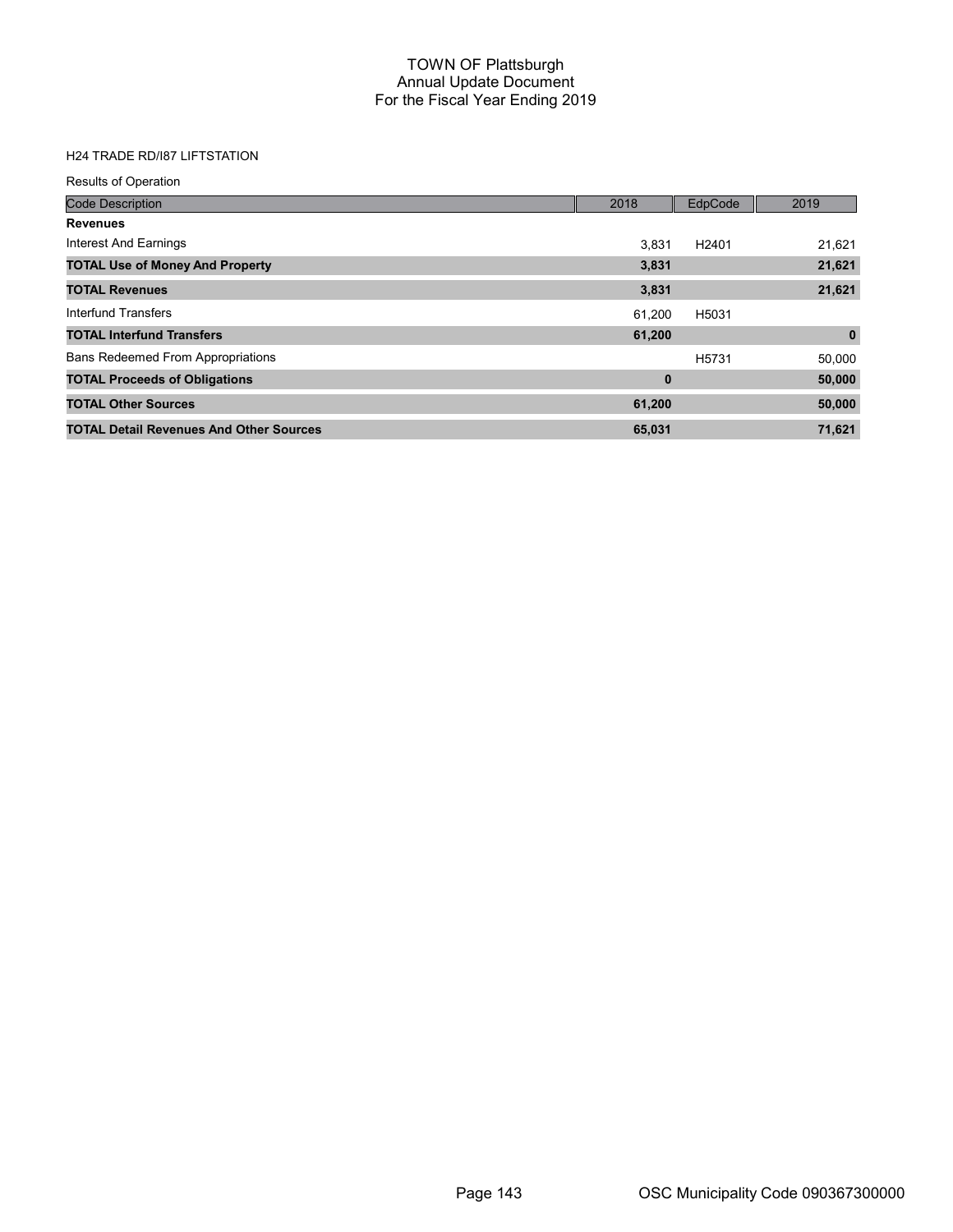# H24 TRADE RD/I87 LIFTSTATION

| <b>Results of Operation</b>                     |        |         |        |
|-------------------------------------------------|--------|---------|--------|
| <b>Code Description</b>                         | 2018   | EdpCode | 2019   |
| <b>Expenditures</b>                             |        |         |        |
| Sanitary Sewers, Equip & Cap Outlay             | 17.956 | H81202  | 16.797 |
| <b>TOTAL Sanitary Sewers</b>                    | 17,956 |         | 16,797 |
| <b>TOTAL Home And Community Services</b>        | 17,956 |         | 16,797 |
| <b>TOTAL Expenditures</b>                       | 17,956 |         | 16,797 |
| <b>TOTAL Detail Expenditures And Other Uses</b> | 17,956 |         | 16,797 |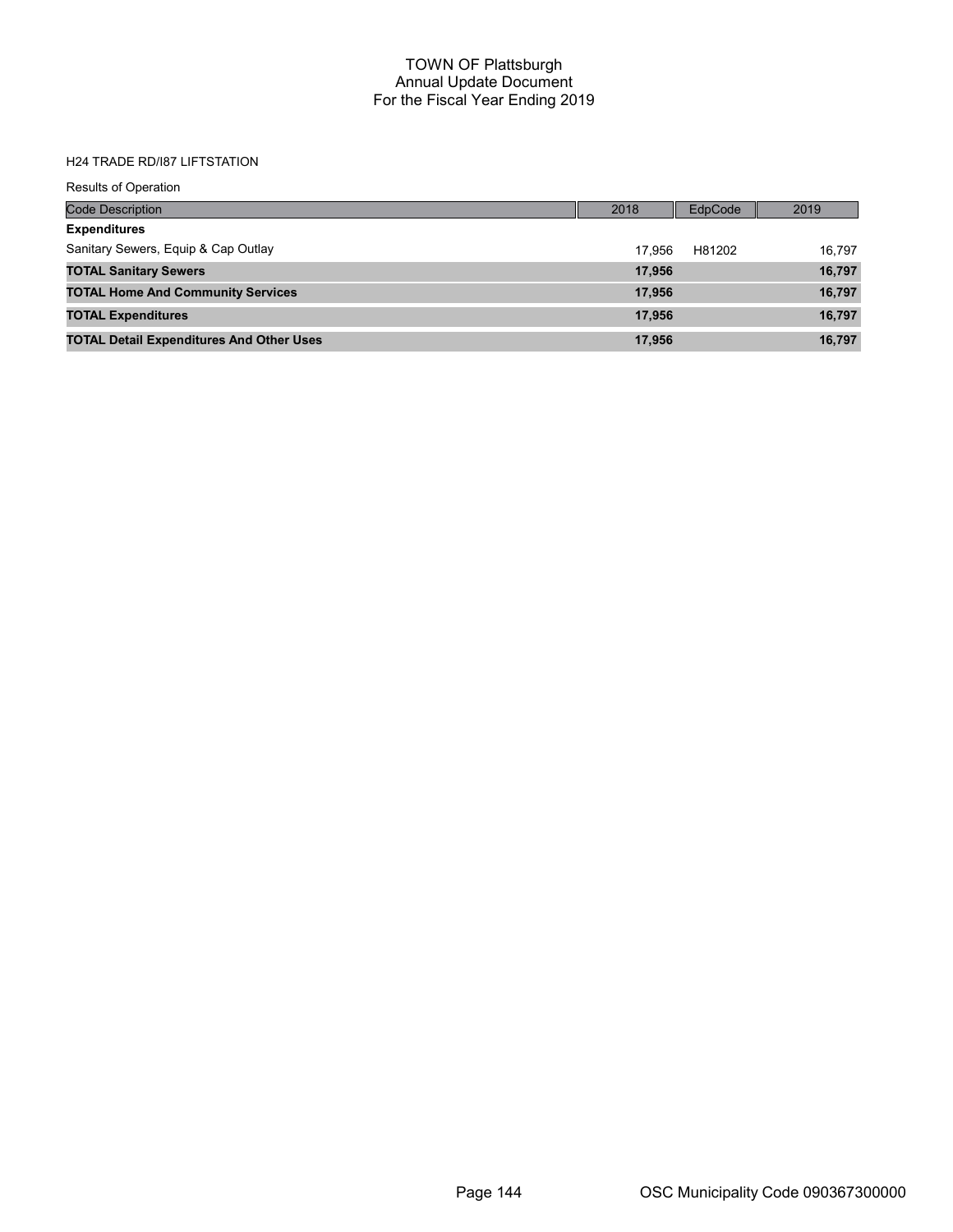### H24 TRADE RD/I87 LIFTSTATION

| <b>Code Description</b>                    | 2018   | EdpCode | 2019    |
|--------------------------------------------|--------|---------|---------|
| Analysis of Changes in Fund Balance        |        |         |         |
| <b>Fund Balance - Beginning of Year</b>    | 4.801  | H8021   | 51,876  |
| <b>Restated Fund Balance - Beg of Year</b> | 4.801  | H8022   | 51,876  |
| ADD - REVENUES AND OTHER SOURCES           | 65.031 |         | 71.621  |
| DEDUCT - EXPENDITURES AND OTHER USES       | 17.956 |         | 16.797  |
| <b>Fund Balance - End of Year</b>          | 51.876 | H8029   | 106,700 |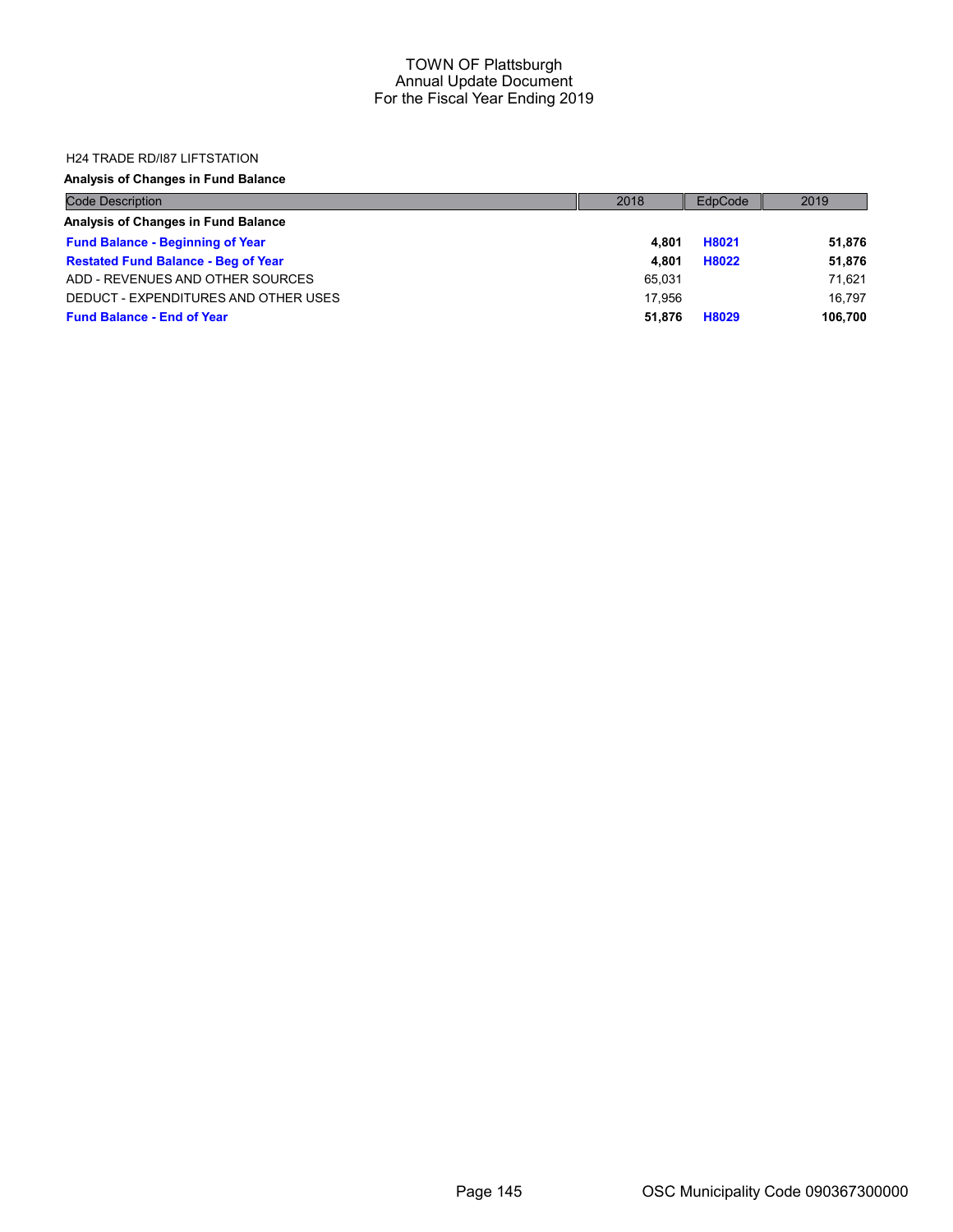# H25 BLUFF POINT/CONN LIFT

| <b>Balance Sheet</b>                                   |         |                  |           |
|--------------------------------------------------------|---------|------------------|-----------|
| <b>Code Description</b>                                | 2018    | EdpCode          | 2019      |
| <b>Assets</b>                                          |         |                  |           |
| Cash                                                   | 543.075 | H <sub>200</sub> | 1,035,282 |
| <b>TOTAL Cash</b>                                      | 543,075 |                  | 1,035,282 |
| <b>TOTAL Assets and Deferred Outflows of Resources</b> | 543,075 |                  | 1,035,282 |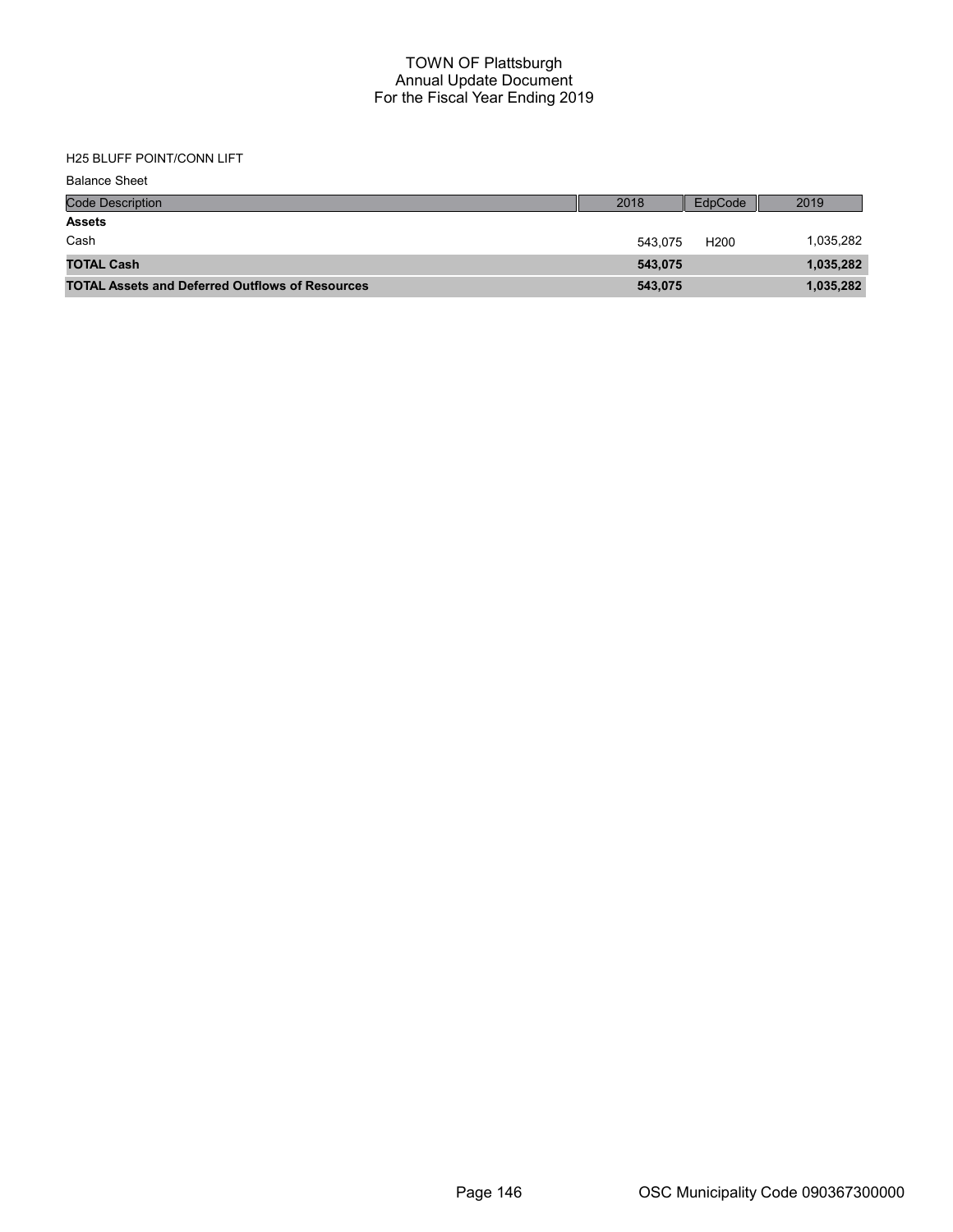# H25 BLUFF POINT/CONN LIFT

#### Balance Sheet

| <b>Code Description</b>                                     | 2018     | EdpCode | 2019      |
|-------------------------------------------------------------|----------|---------|-----------|
| <b>Accounts Payable</b>                                     |          | H600    | 6,221     |
| <b>TOTAL Accounts Payable</b>                               | 0        |         | 6,221     |
| <b>Bond Anticipation Notes Payable</b>                      | 500.000  | H626    | 958,570   |
| <b>TOTAL Notes Payable</b>                                  | 500,000  |         | 958,570   |
| <b>TOTAL Liabilities</b>                                    | 500,000  |         | 964,791   |
| <b>Fund Balance</b>                                         |          |         |           |
| Assigned Unappropriated Fund Balance                        | 43.075   | H915    | 70,491    |
| <b>TOTAL Assigned Fund Balance</b>                          | 43,075   |         | 70,491    |
| Unassigned Fund Balance                                     |          | H917    |           |
| <b>TOTAL Unassigned Fund Balance</b>                        | $\bf{0}$ |         |           |
| <b>TOTAL Fund Balance</b>                                   | 43,075   |         | 70,491    |
| <b>TOTAL Liabilities, Deferred Inflows And Fund Balance</b> | 543,075  |         | 1,035,282 |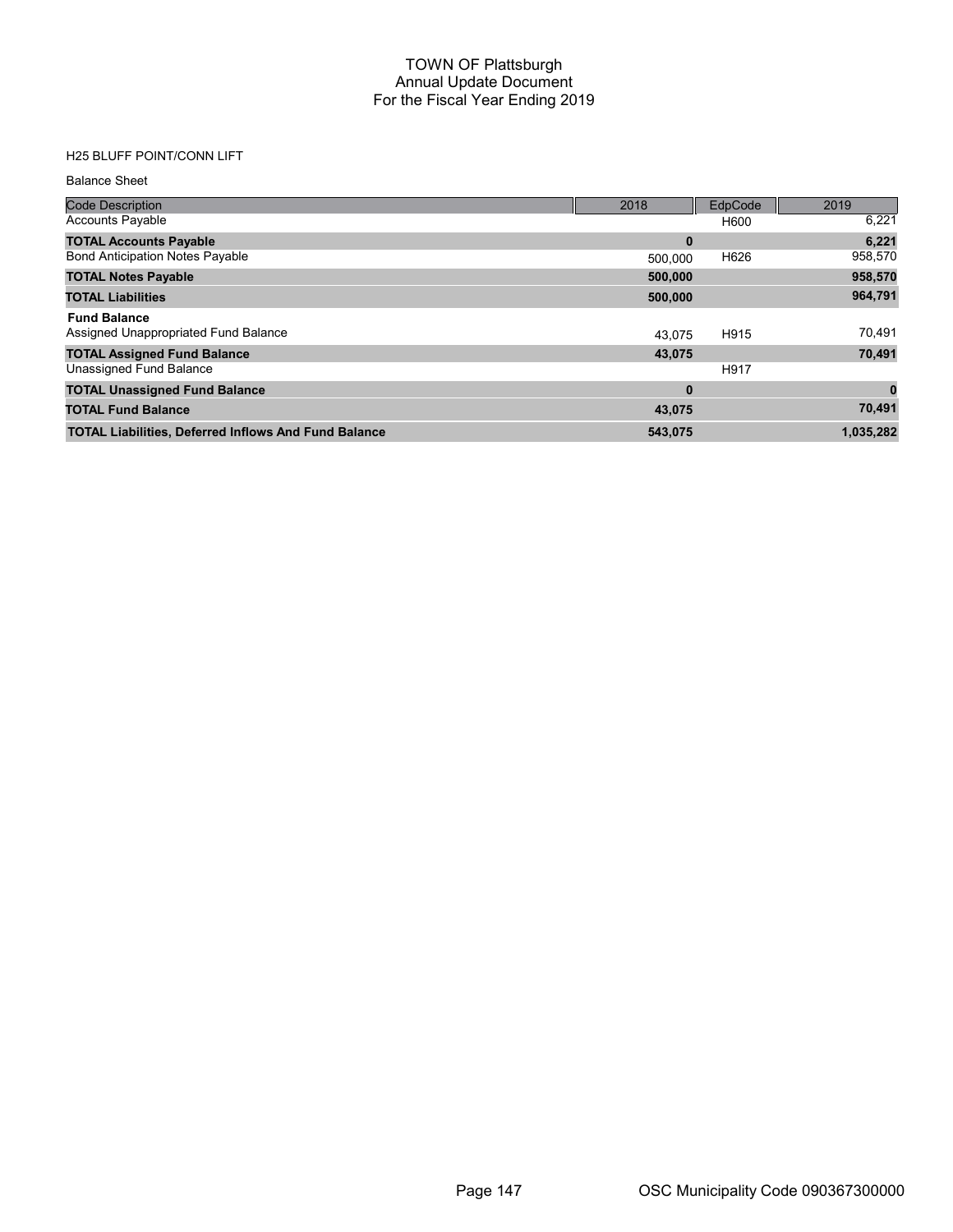# H25 BLUFF POINT/CONN LIFT

| <b>Results of Operation</b>                    |             |                   |             |
|------------------------------------------------|-------------|-------------------|-------------|
| <b>Code Description</b>                        | 2018        | EdpCode           | 2019        |
| <b>Revenues</b>                                |             |                   |             |
| Interest And Earnings                          | 2.112       | H <sub>2401</sub> | 13,883      |
| <b>TOTAL Use of Money And Property</b>         | 2,112       |                   | 13,883      |
| <b>TOTAL Revenues</b>                          | 2,112       |                   | 13,883      |
| Interfund Transfers                            | 60.000      | H5031             |             |
| <b>TOTAL Interfund Transfers</b>               | 60,000      |                   | $\mathbf 0$ |
| <b>Bans Redeemed From Appropriations</b>       |             | H <sub>5731</sub> | 25,000      |
| <b>TOTAL Proceeds of Obligations</b>           | $\mathbf 0$ |                   | 25,000      |
| <b>TOTAL Other Sources</b>                     | 60,000      |                   | 25,000      |
| <b>TOTAL Detail Revenues And Other Sources</b> | 62,112      |                   | 38,883      |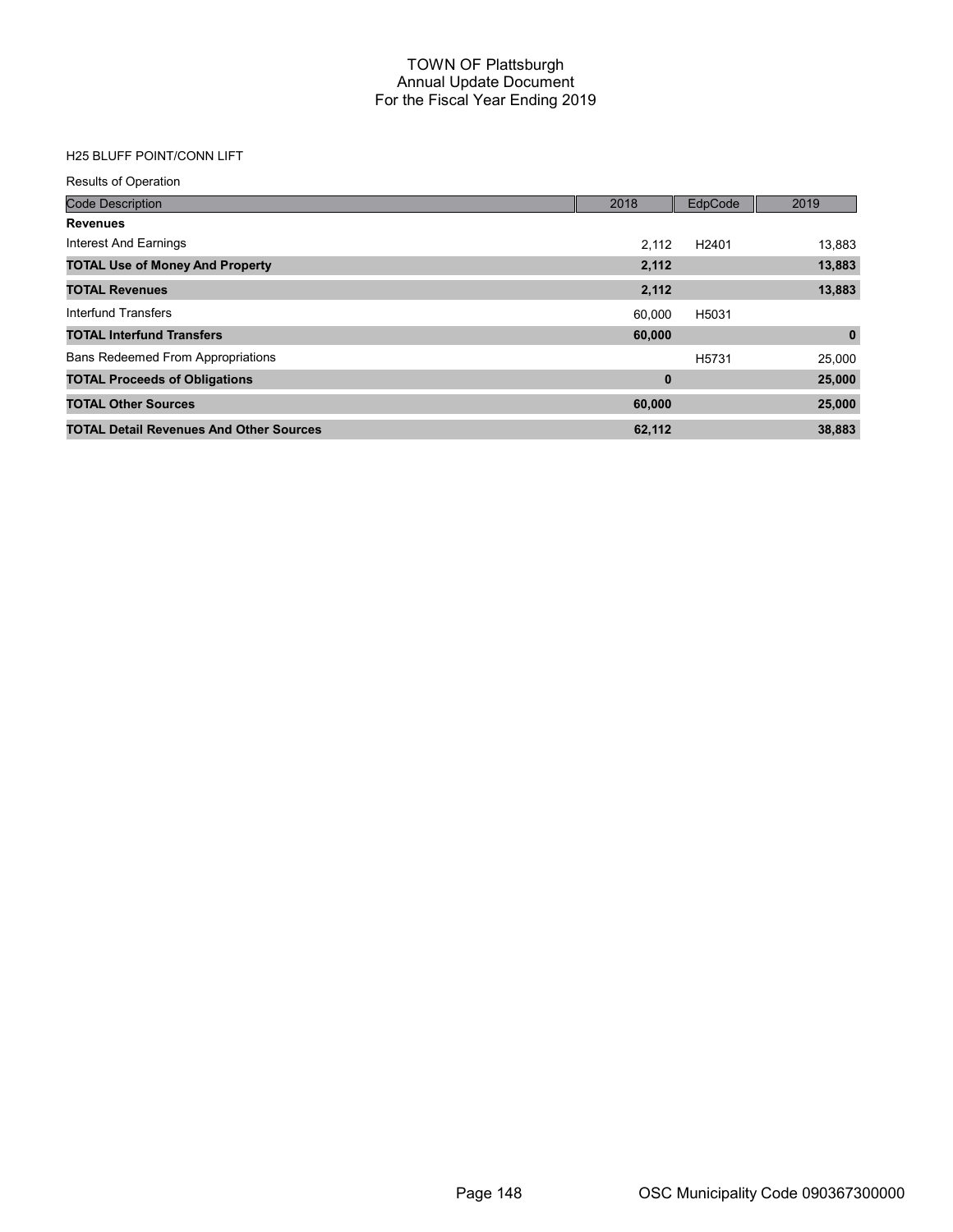### H25 BLUFF POINT/CONN LIFT

| <b>Results of Operation</b>                     |        |         |        |
|-------------------------------------------------|--------|---------|--------|
| <b>Code Description</b>                         | 2018   | EdpCode | 2019   |
| <b>Expenditures</b>                             |        |         |        |
| Sanitary Sewers, Equip & Cap Outlay             | 15.068 | H81202  | 11,467 |
| <b>TOTAL Sanitary Sewers</b>                    | 15,068 |         | 11,467 |
| <b>TOTAL Home And Community Services</b>        | 15,068 |         | 11,467 |
| <b>TOTAL Expenditures</b>                       | 15,068 |         | 11,467 |
| <b>TOTAL Detail Expenditures And Other Uses</b> | 15,068 |         | 11,467 |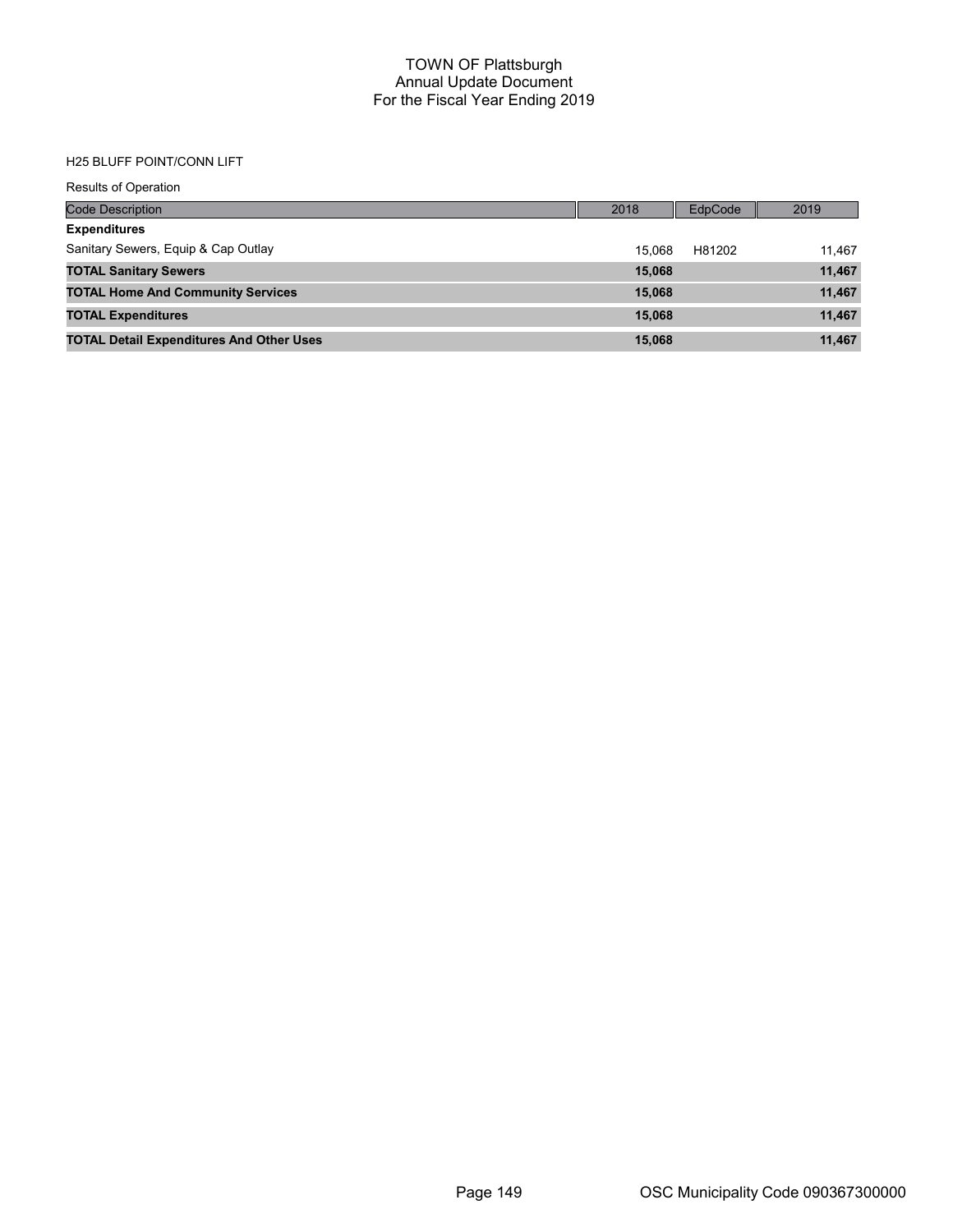### H25 BLUFF POINT/CONN LIFT

| <b>Code Description</b>                    | 2018   | EdpCode | 2019   |
|--------------------------------------------|--------|---------|--------|
| Analysis of Changes in Fund Balance        |        |         |        |
| <b>Fund Balance - Beginning of Year</b>    | -3.969 | H8021   | 43,075 |
| <b>Restated Fund Balance - Beg of Year</b> | -3.969 | H8022   | 43,075 |
| ADD - REVENUES AND OTHER SOURCES           | 62.112 |         | 38,883 |
| DEDUCT - EXPENDITURES AND OTHER USES       | 15.068 |         | 11.467 |
| <b>Fund Balance - End of Year</b>          | 43.075 | H8029   | 70.491 |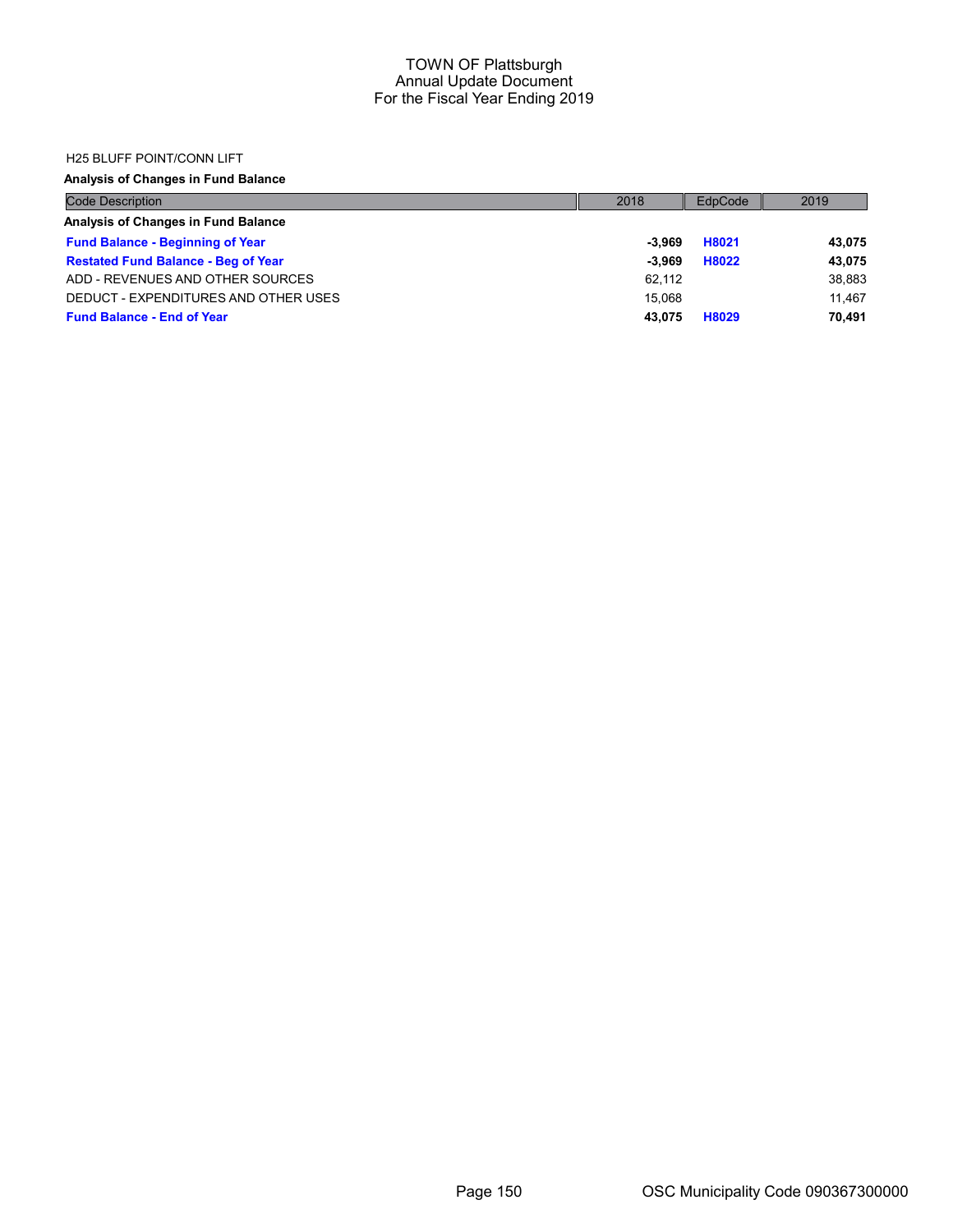# H26 BASE WATER MAINS

| <b>Balance Sheet</b>                                   |          |                  |           |
|--------------------------------------------------------|----------|------------------|-----------|
| <b>Code Description</b>                                | 2018     | EdpCode          | 2019      |
| <b>Assets</b>                                          |          |                  |           |
| Cash                                                   | 501.647  | H <sub>200</sub> | 420,589   |
| <b>TOTAL Cash</b>                                      | 501,647  |                  | 420,589   |
| Due From Other Funds                                   |          | H391             | 1,609,616 |
| <b>TOTAL Due From Other Funds</b>                      | $\bf{0}$ |                  | 1,609,616 |
| <b>TOTAL Assets and Deferred Outflows of Resources</b> | 501,647  |                  | 2,030,205 |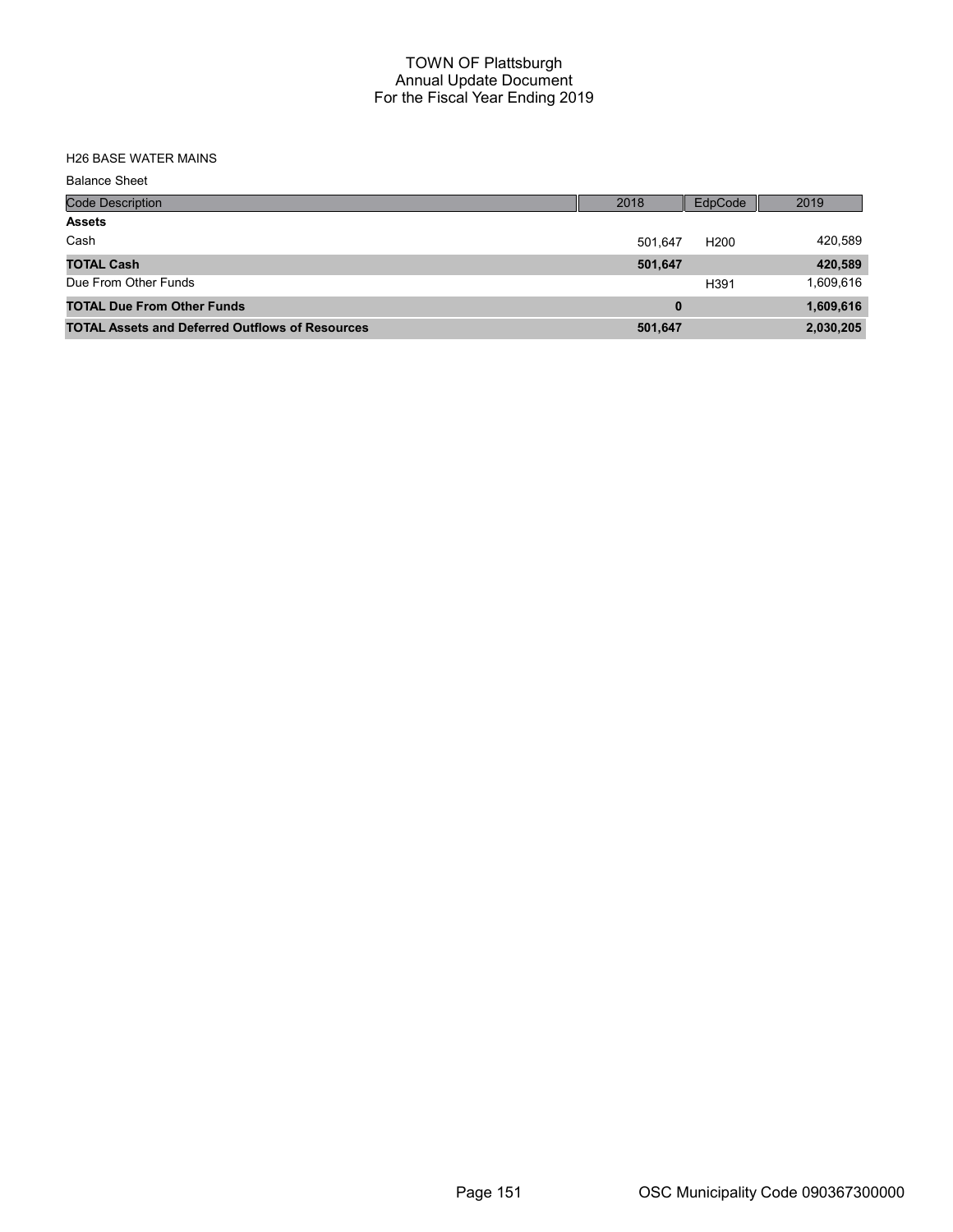# H26 BASE WATER MAINS

#### Balance Sheet

| <b>Code Description</b>                                     | 2018     | EdpCode | 2019       |
|-------------------------------------------------------------|----------|---------|------------|
| <b>Accounts Payable</b>                                     |          | H600    | 77,896     |
| <b>TOTAL Accounts Payable</b>                               | $\bf{0}$ |         | 77,896     |
| <b>Bond Anticipation Notes Payable</b>                      | 500.000  | H626    | 2,075,289  |
| <b>TOTAL Notes Payable</b>                                  | 500,000  |         | 2,075,289  |
| <b>TOTAL Liabilities</b>                                    | 500,000  |         | 2,153,185  |
| <b>Fund Balance</b><br>Assigned Unappropriated Fund Balance | 1.647    | H915    |            |
| <b>TOTAL Assigned Fund Balance</b>                          | 1,647    |         |            |
| Unassigned Fund Balance                                     |          | H917    | $-122,980$ |
| <b>TOTAL Unassigned Fund Balance</b>                        | $\bf{0}$ |         | $-122,980$ |
| <b>TOTAL Fund Balance</b>                                   | 1,647    |         | $-122,980$ |
| <b>TOTAL Liabilities, Deferred Inflows And Fund Balance</b> | 501,647  |         | 2,030,205  |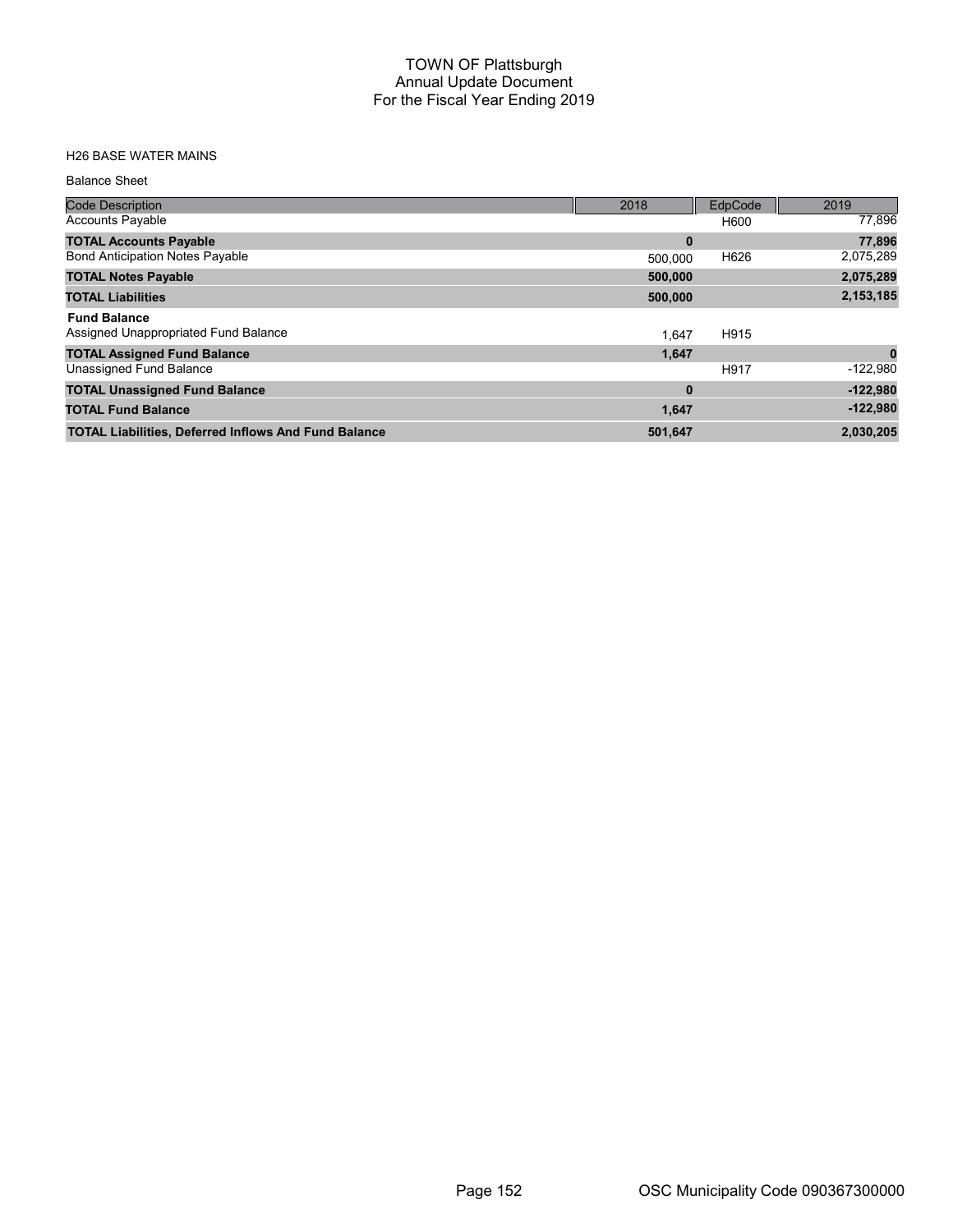# H26 BASE WATER MAINS

| <b>Results of Operation</b>                    |          |                   |        |
|------------------------------------------------|----------|-------------------|--------|
| <b>Code Description</b>                        | 2018     | EdpCode           | 2019   |
| <b>Revenues</b>                                |          |                   |        |
| Interest And Earnings                          | 1.647    | H <sub>2401</sub> | 19.794 |
| <b>TOTAL Use of Money And Property</b>         | 1,647    |                   | 19,794 |
| <b>TOTAL Revenues</b>                          | 1,647    |                   | 19,794 |
| <b>Bans Redeemed From Appropriations</b>       |          | H <sub>5731</sub> | 25,000 |
| <b>TOTAL Proceeds of Obligations</b>           | $\bf{0}$ |                   | 25,000 |
| <b>TOTAL Other Sources</b>                     | $\bf{0}$ |                   | 25,000 |
| <b>TOTAL Detail Revenues And Other Sources</b> | 1,647    |                   | 44.794 |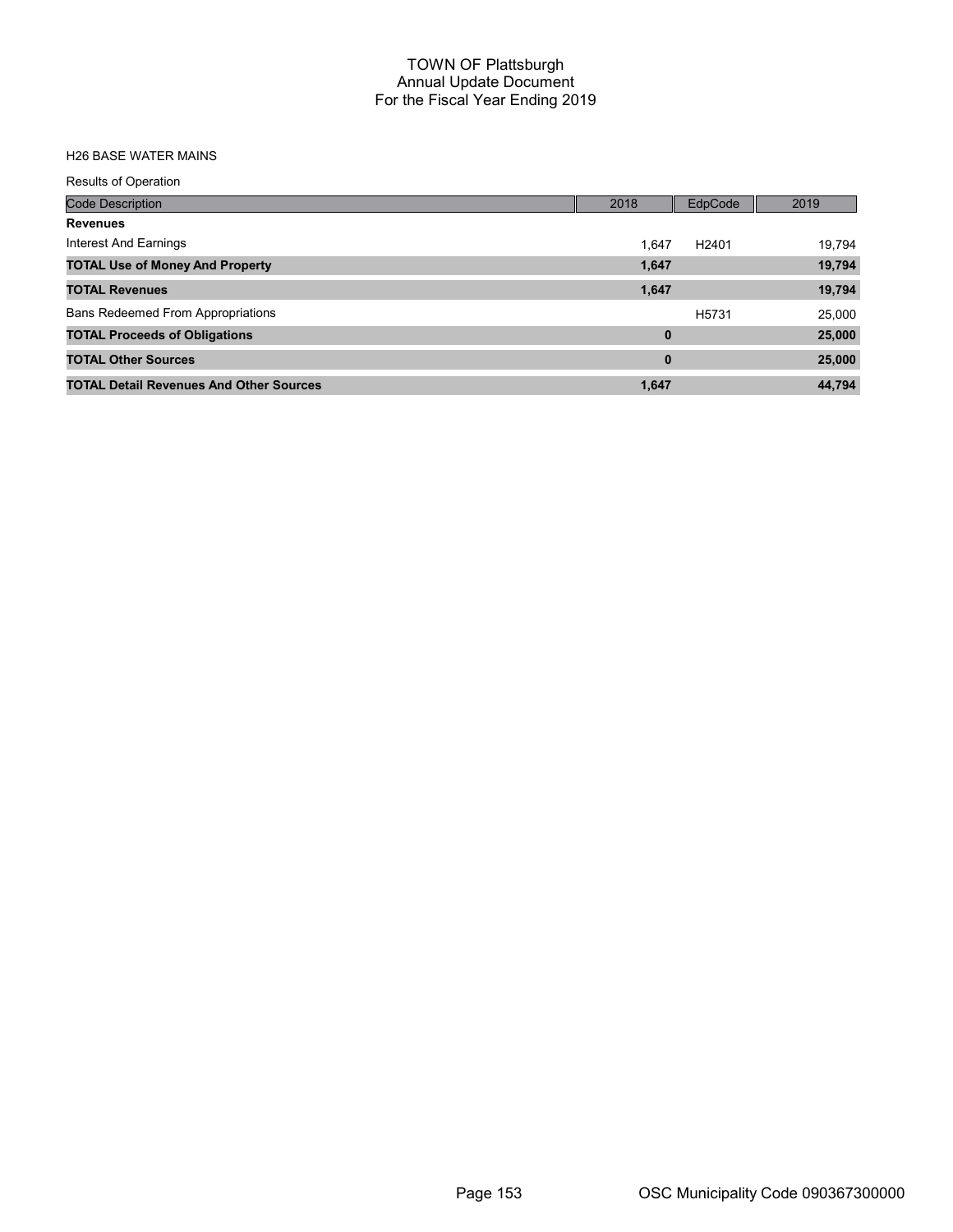#### H26 BASE WATER MAINS

| <b>Results of Operation</b>                     |          |         |         |
|-------------------------------------------------|----------|---------|---------|
| <b>Code Description</b>                         | 2018     | EdpCode | 2019    |
| <b>Expenditures</b>                             |          |         |         |
| Source Supply Pwr & Pump, Equp & Cap Outla      |          | H83202  | 169.421 |
| <b>TOTAL Source Supply Pwr &amp; Pump</b>       | 0        |         | 169,421 |
| <b>TOTAL Home And Community Services</b>        | $\bf{0}$ |         | 169,421 |
| <b>TOTAL Expenditures</b>                       | $\bf{0}$ |         | 169,421 |
| <b>TOTAL Detail Expenditures And Other Uses</b> | $\bf{0}$ |         | 169,421 |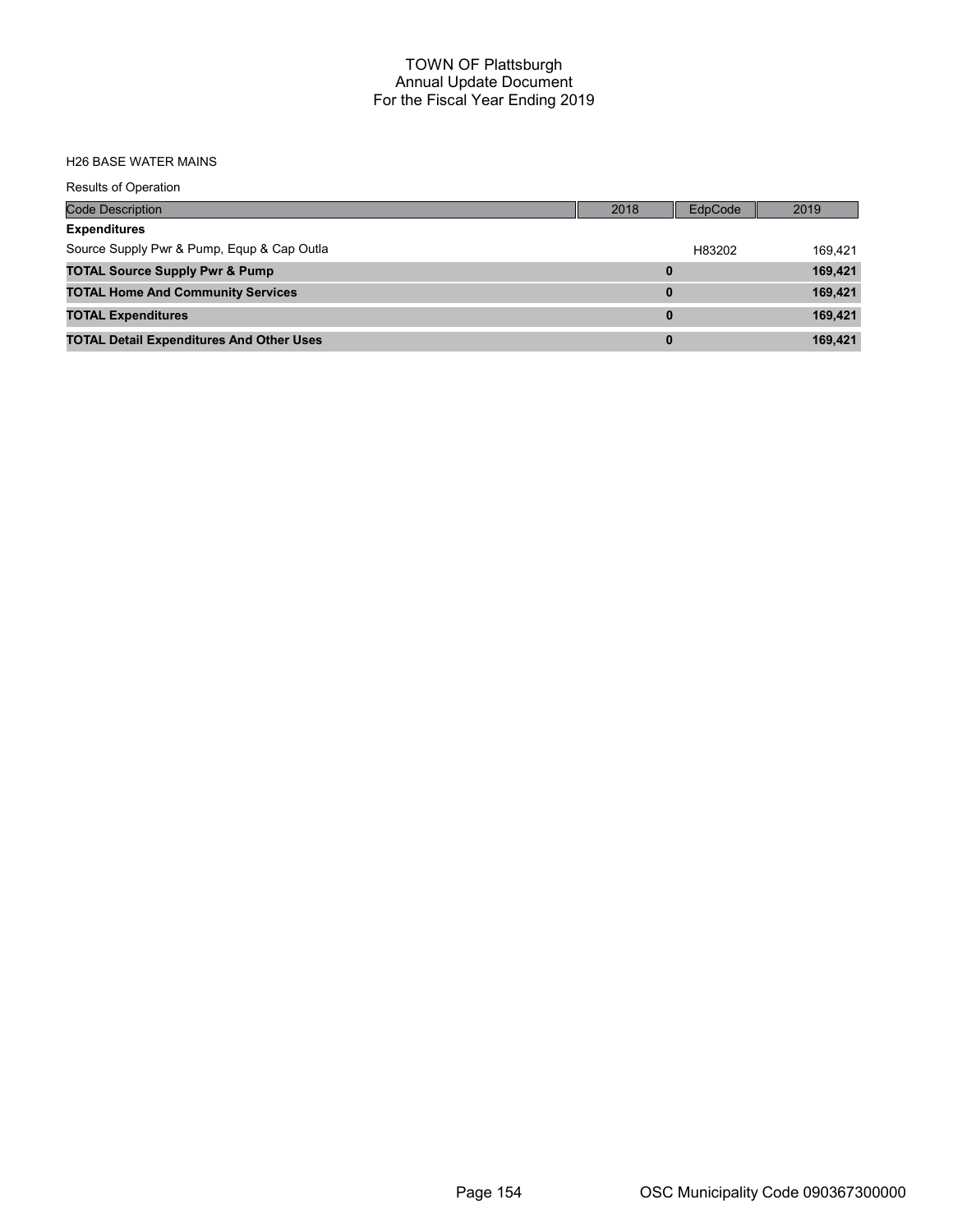#### H26 BASE WATER MAINS

| <b>Code Description</b>                    | 2018  | EdpCode | 2019       |
|--------------------------------------------|-------|---------|------------|
| Analysis of Changes in Fund Balance        |       |         |            |
| <b>Fund Balance - Beginning of Year</b>    |       | H8021   | 1.647      |
| <b>Restated Fund Balance - Beg of Year</b> |       | H8022   | 1.647      |
| ADD - REVENUES AND OTHER SOURCES           | 1.647 |         | 44.794     |
| DEDUCT - EXPENDITURES AND OTHER USES       |       |         | 169.421    |
| <b>Fund Balance - End of Year</b>          | 1.647 | H8029   | $-122.980$ |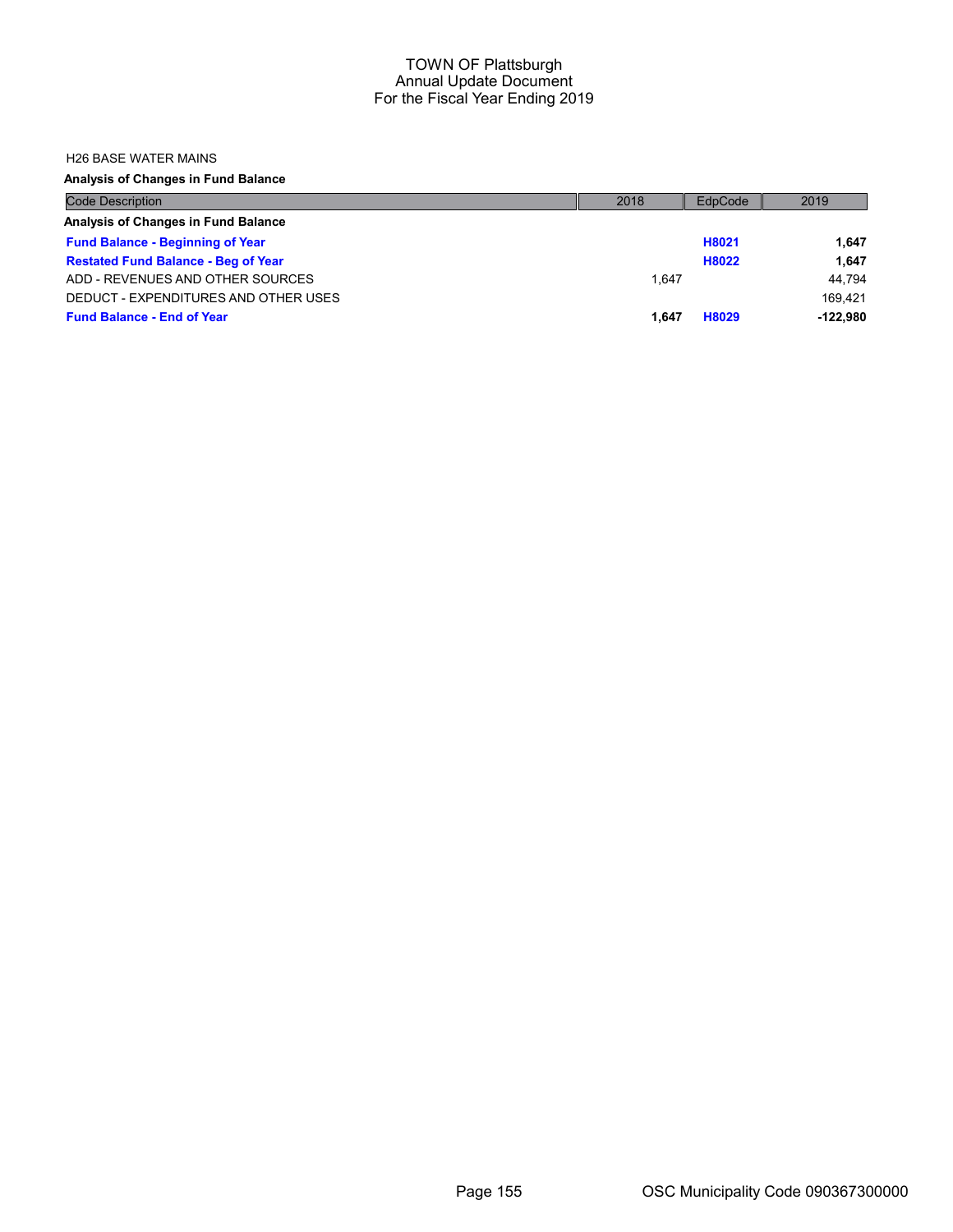H27 KIMBERLY LANE TANK 1 REHAB

| <b>Balance Sheet</b>                                   |      |                  |           |
|--------------------------------------------------------|------|------------------|-----------|
| <b>Code Description</b>                                | 2018 | EdpCode          | 2019      |
| <b>Assets</b>                                          |      |                  |           |
| Cash                                                   |      | H <sub>200</sub> | 1,331,417 |
| <b>TOTAL Cash</b>                                      | 0    |                  | 1,331,417 |
| <b>TOTAL Assets and Deferred Outflows of Resources</b> | 0    |                  | 1,331,417 |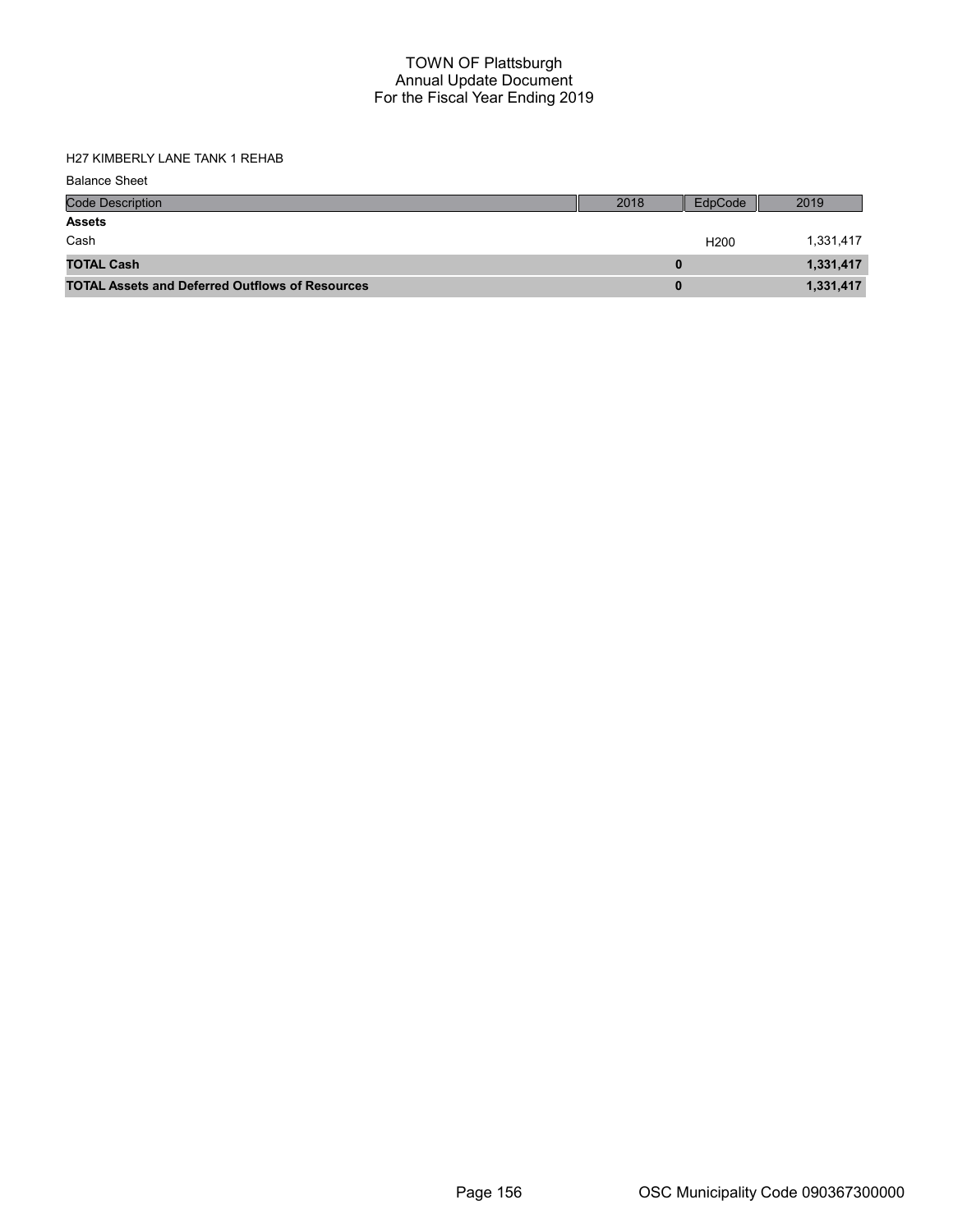# H27 KIMBERLY LANE TANK 1 REHAB

Balance Sheet

| <b>Code Description</b>                                     | 2018     | EdpCode | 2019         |
|-------------------------------------------------------------|----------|---------|--------------|
| <b>Accounts Payable</b>                                     |          | H600    | 1,323,474    |
| <b>TOTAL Accounts Payable</b>                               | 0        |         | 1,323,474    |
| <b>Bond Anticipation Notes Payable</b>                      |          | H626    | 1,323,477    |
| <b>TOTAL Notes Payable</b>                                  | $\bf{0}$ |         | 1,323,477    |
| <b>TOTAL Liabilities</b>                                    | $\bf{0}$ |         | 2,646,951    |
| <b>Fund Balance</b>                                         |          |         |              |
| Unassigned Fund Balance                                     |          | H917    | $-1,315,534$ |
| <b>TOTAL Unassigned Fund Balance</b>                        | $\bf{0}$ |         | $-1,315,534$ |
| <b>TOTAL Fund Balance</b>                                   | $\bf{0}$ |         | $-1,315,534$ |
| <b>TOTAL Liabilities, Deferred Inflows And Fund Balance</b> | $\bf{0}$ |         | 1,331,417    |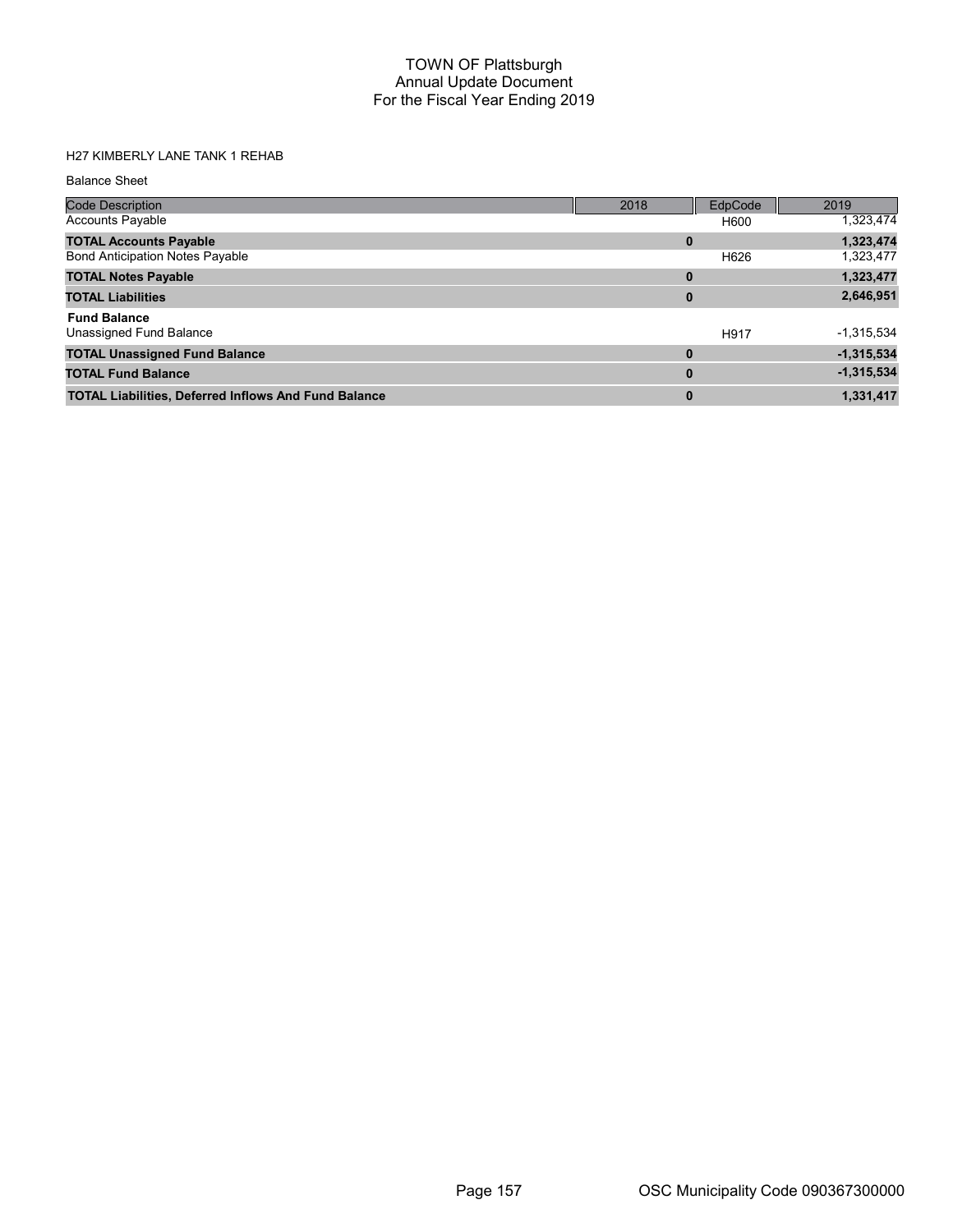# H27 KIMBERLY LANE TANK 1 REHAB

| <b>Results of Operation</b>                    |      |                   |       |
|------------------------------------------------|------|-------------------|-------|
| Code Description                               | 2018 | EdpCode           | 2019  |
| <b>Revenues</b>                                |      |                   |       |
| Interest And Earnings                          |      | H <sub>2401</sub> | 7,940 |
| <b>TOTAL Use of Money And Property</b>         | 0    |                   | 7,940 |
| <b>TOTAL Revenues</b>                          | 0    |                   | 7,940 |
| <b>TOTAL Detail Revenues And Other Sources</b> | 0    |                   | 7.940 |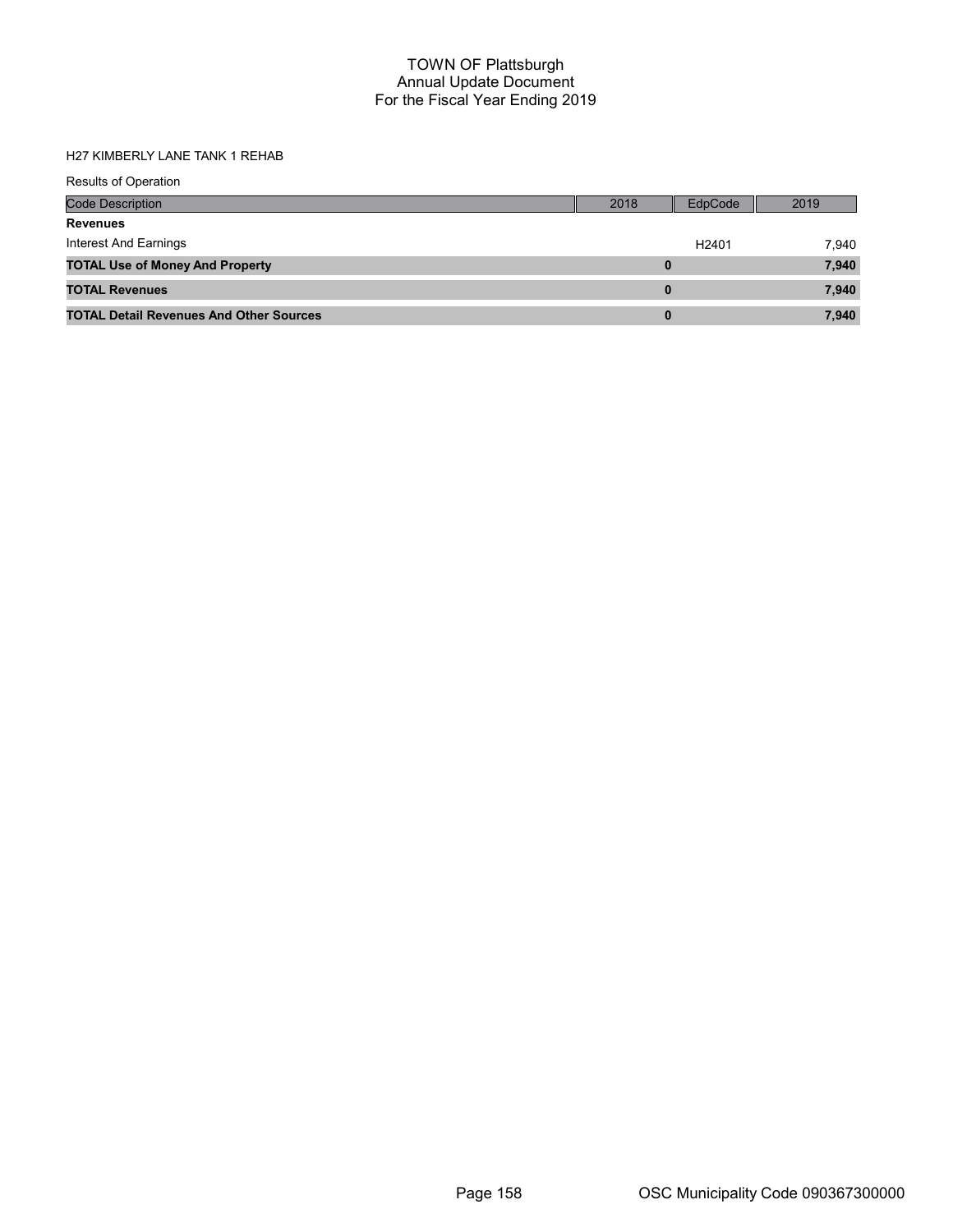# H27 KIMBERLY LANE TANK 1 REHAB

| Results of Operation                            |          |         |           |
|-------------------------------------------------|----------|---------|-----------|
| <b>Code Description</b>                         | 2018     | EdpCode | 2019      |
| <b>Expenditures</b>                             |          |         |           |
| Water Trans & Distrib, Equip & Cap Outlay       |          | H83402  | 1,323,474 |
| <b>TOTAL Water Trans &amp; Distrib</b>          | 0        |         | 1,323,474 |
| <b>TOTAL Home And Community Services</b>        | 0        |         | 1,323,474 |
| <b>TOTAL Expenditures</b>                       | $\bf{0}$ |         | 1,323,474 |
| <b>TOTAL Detail Expenditures And Other Uses</b> | 0        |         | 1,323,474 |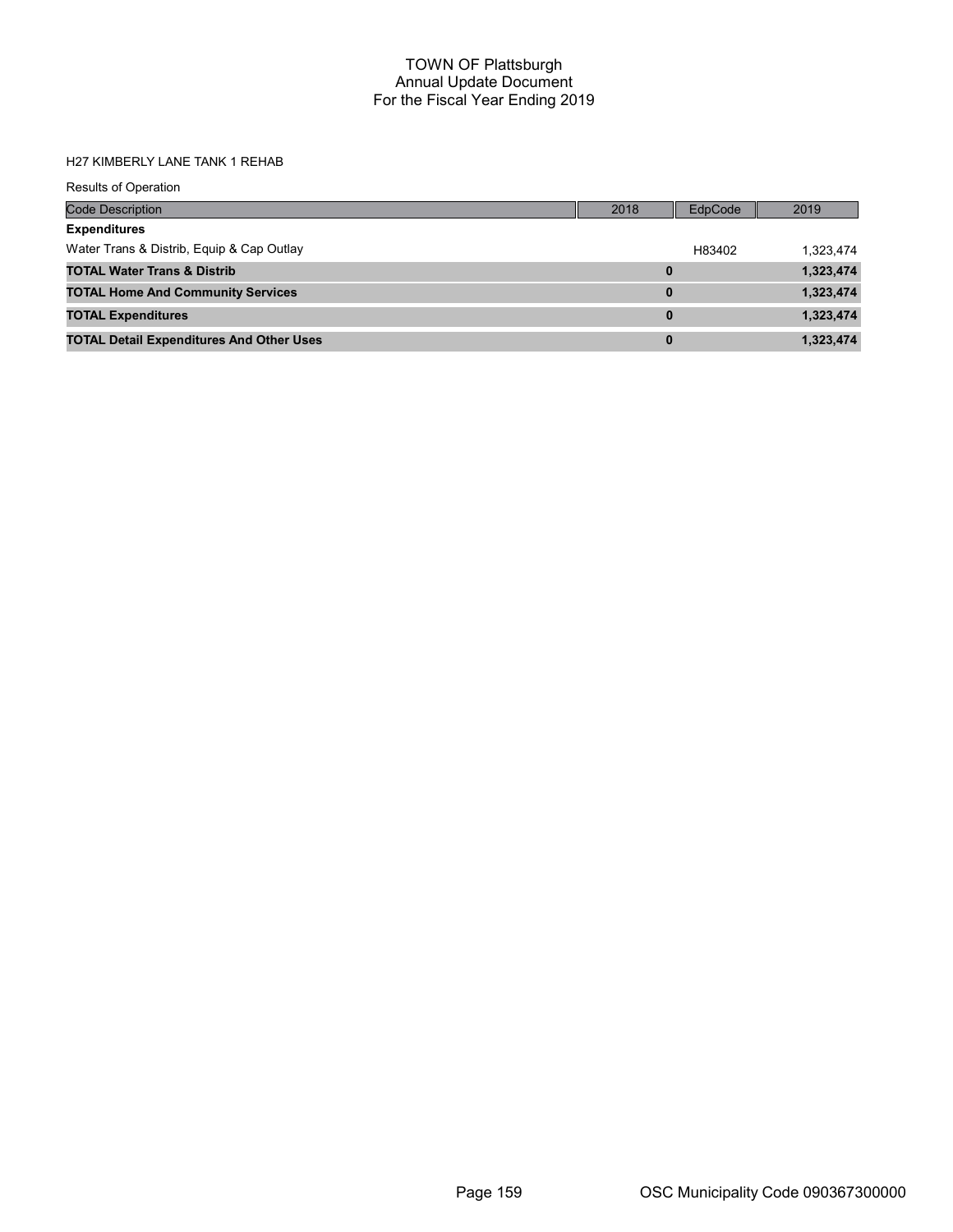### H27 KIMBERLY LANE TANK 1 REHAB

| <b>Code Description</b>                    | 2018 | EdpCode | 2019         |
|--------------------------------------------|------|---------|--------------|
| Analysis of Changes in Fund Balance        |      |         |              |
| <b>Fund Balance - Beginning of Year</b>    |      | H8021   |              |
| <b>Restated Fund Balance - Beg of Year</b> |      | H8022   |              |
| ADD - REVENUES AND OTHER SOURCES           |      |         | 7.940        |
| DEDUCT - EXPENDITURES AND OTHER USES       |      |         | 1.323.474    |
| <b>Fund Balance - End of Year</b>          |      | H8029   | $-1.315.534$ |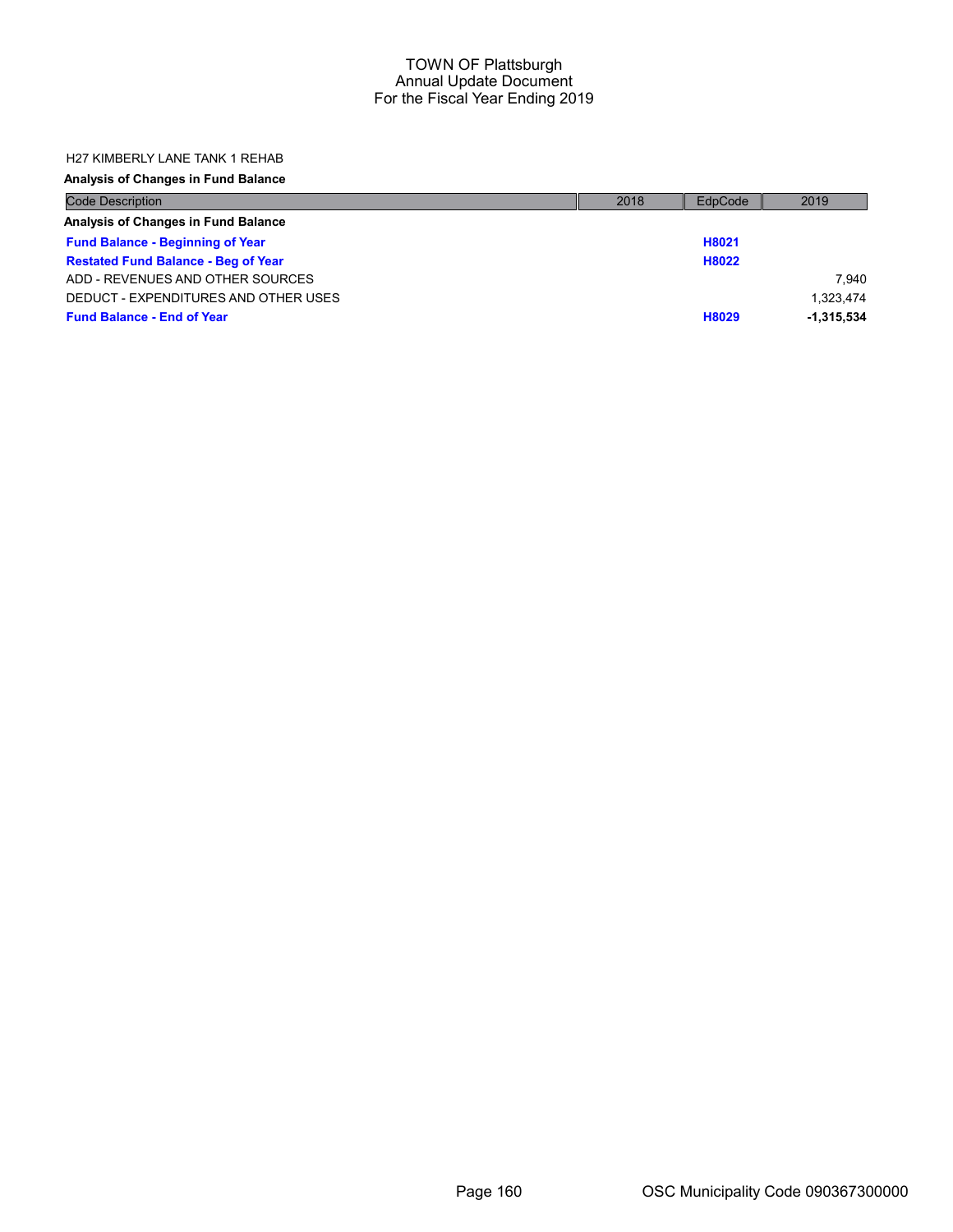H29 KIMBERLY LANE TANK 3 REHAB

| <b>Balance Sheet</b>                                   |      |                  |           |
|--------------------------------------------------------|------|------------------|-----------|
| <b>Code Description</b>                                | 2018 | EdpCode          | 2019      |
| <b>Assets</b>                                          |      |                  |           |
| Cash                                                   |      | H <sub>200</sub> | 1,076,149 |
| <b>TOTAL Cash</b>                                      | 0    |                  | 1,076,149 |
| <b>TOTAL Assets and Deferred Outflows of Resources</b> | 0    |                  | 1,076,149 |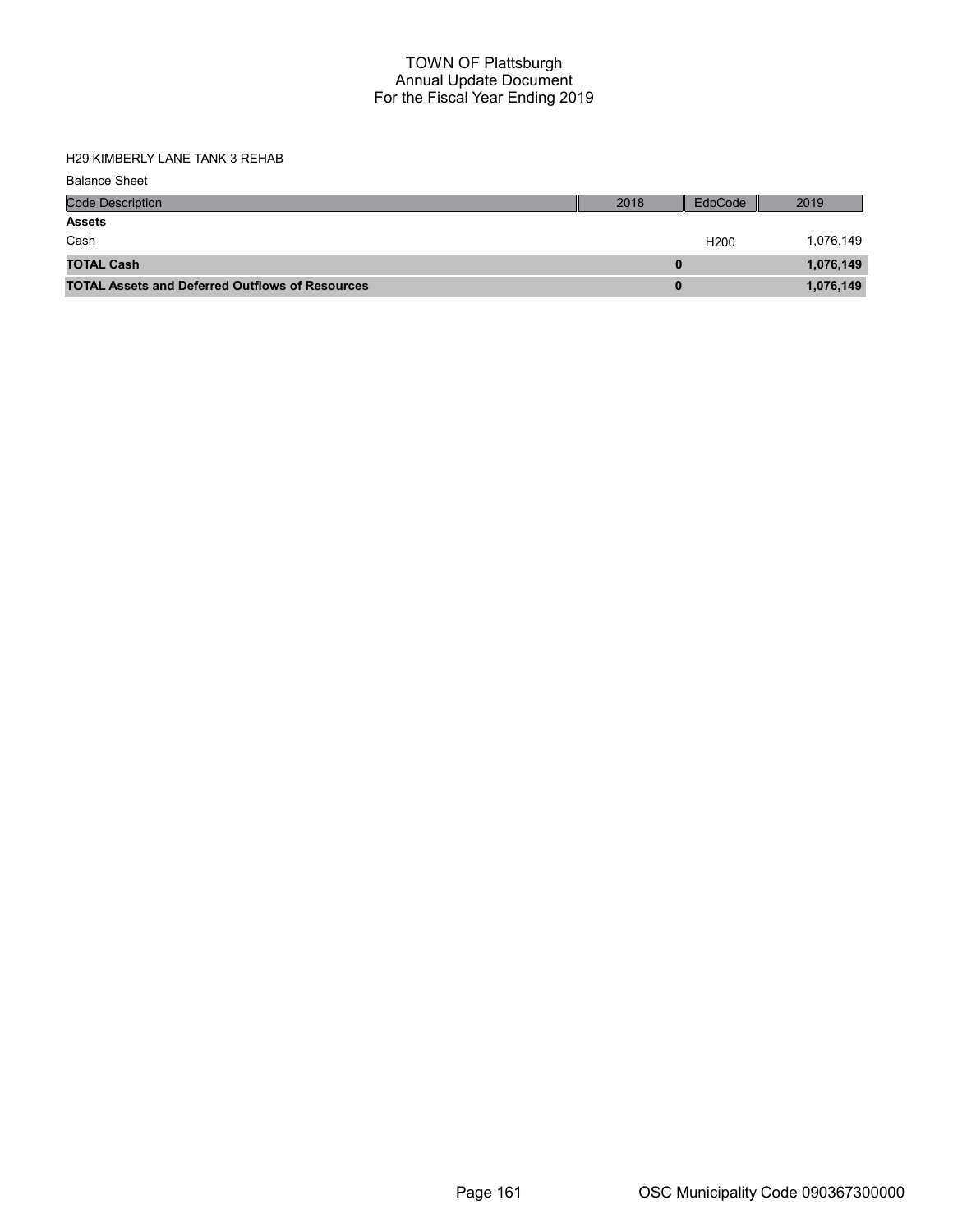# H29 KIMBERLY LANE TANK 3 REHAB

| <b>Balance Sheet</b>                                        |          |         |           |
|-------------------------------------------------------------|----------|---------|-----------|
| <b>Code Description</b>                                     | 2018     | EdpCode | 2019      |
| <b>Bond Anticipation Notes Payable</b>                      |          | H626    | 1,069,731 |
| <b>TOTAL Notes Payable</b>                                  |          |         | 1,069,731 |
| <b>TOTAL Liabilities</b>                                    | 0        |         | 1,069,731 |
| <b>Fund Balance</b><br>Assigned Unappropriated Fund Balance |          | H915    | 6,418     |
| <b>TOTAL Assigned Fund Balance</b>                          | $\bf{0}$ |         | 6,418     |
| <b>TOTAL Fund Balance</b>                                   | $\bf{0}$ |         | 6,418     |
| <b>TOTAL Liabilities, Deferred Inflows And Fund Balance</b> | 0        |         | 1,076,149 |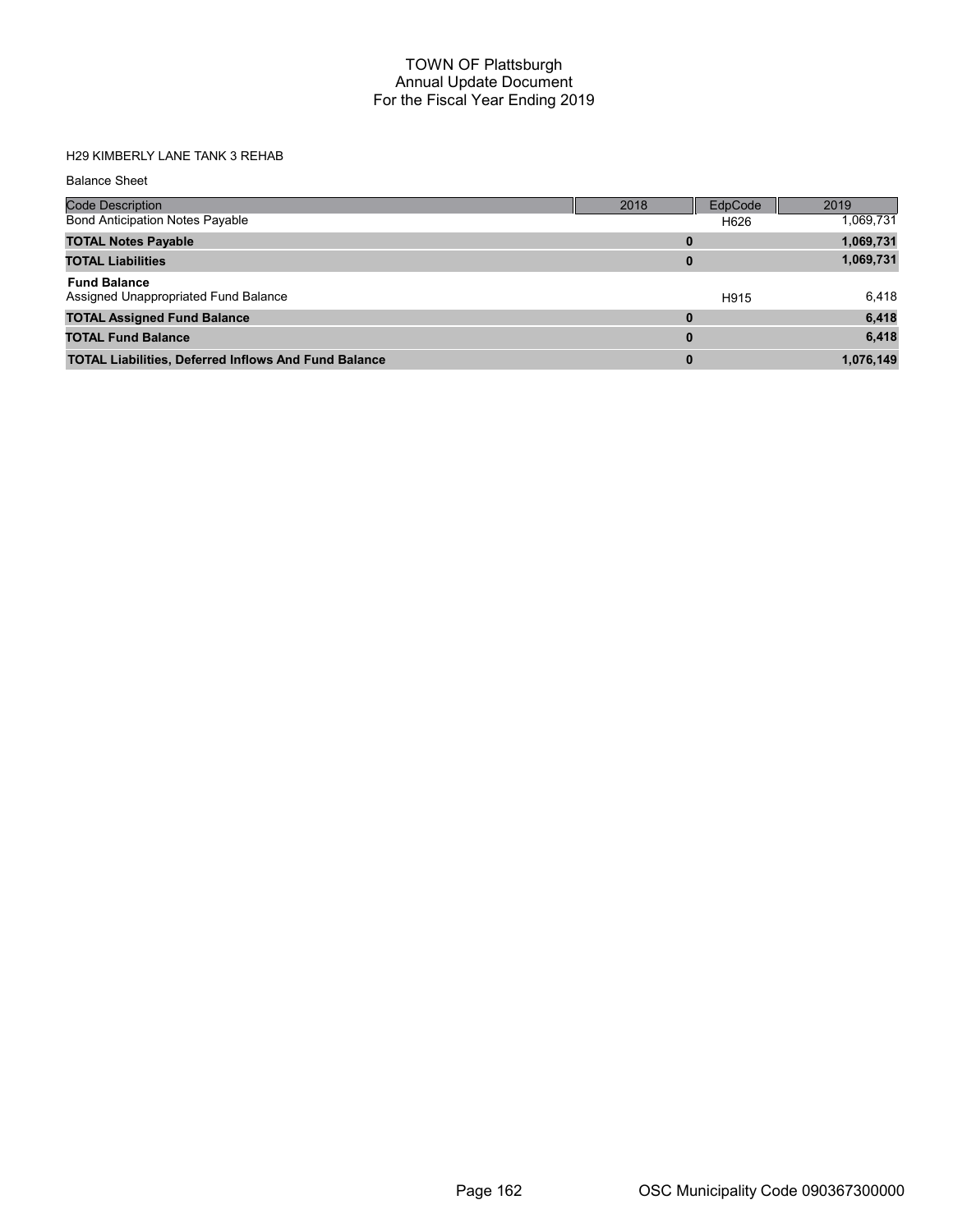# H29 KIMBERLY LANE TANK 3 REHAB

| <b>Results of Operation</b>                    |      |                   |       |
|------------------------------------------------|------|-------------------|-------|
| Code Description                               | 2018 | EdpCode           | 2019  |
| <b>Revenues</b>                                |      |                   |       |
| Interest And Earnings                          |      | H <sub>2401</sub> | 6,418 |
| <b>TOTAL Use of Money And Property</b>         |      |                   | 6,418 |
| <b>TOTAL Revenues</b>                          | 0    |                   | 6,418 |
| <b>TOTAL Detail Revenues And Other Sources</b> | 0    |                   | 6,418 |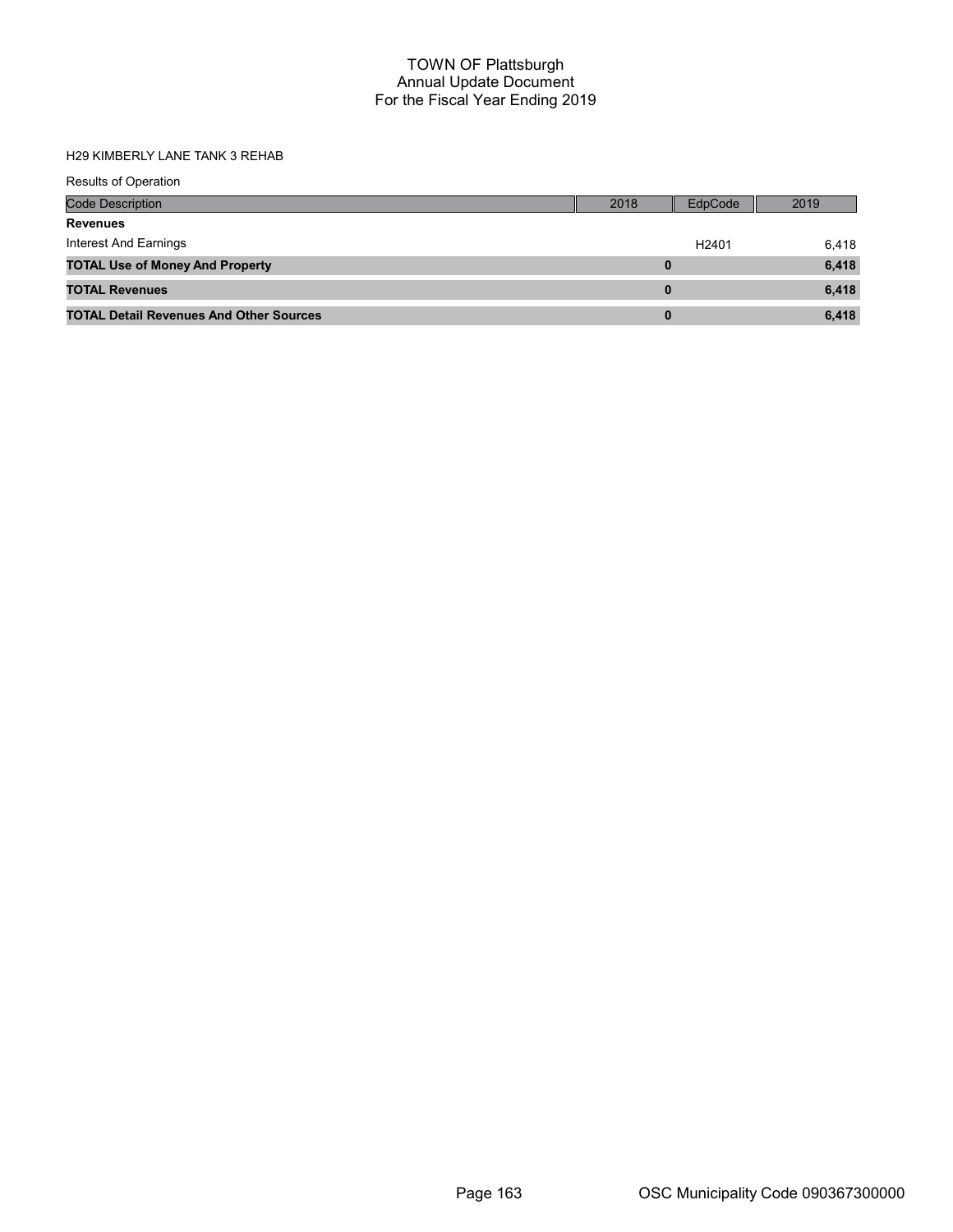| <b>Results of Operation</b> |      |         |      |
|-----------------------------|------|---------|------|
| <b>Code Description</b>     | 2018 | EdpCode | 2019 |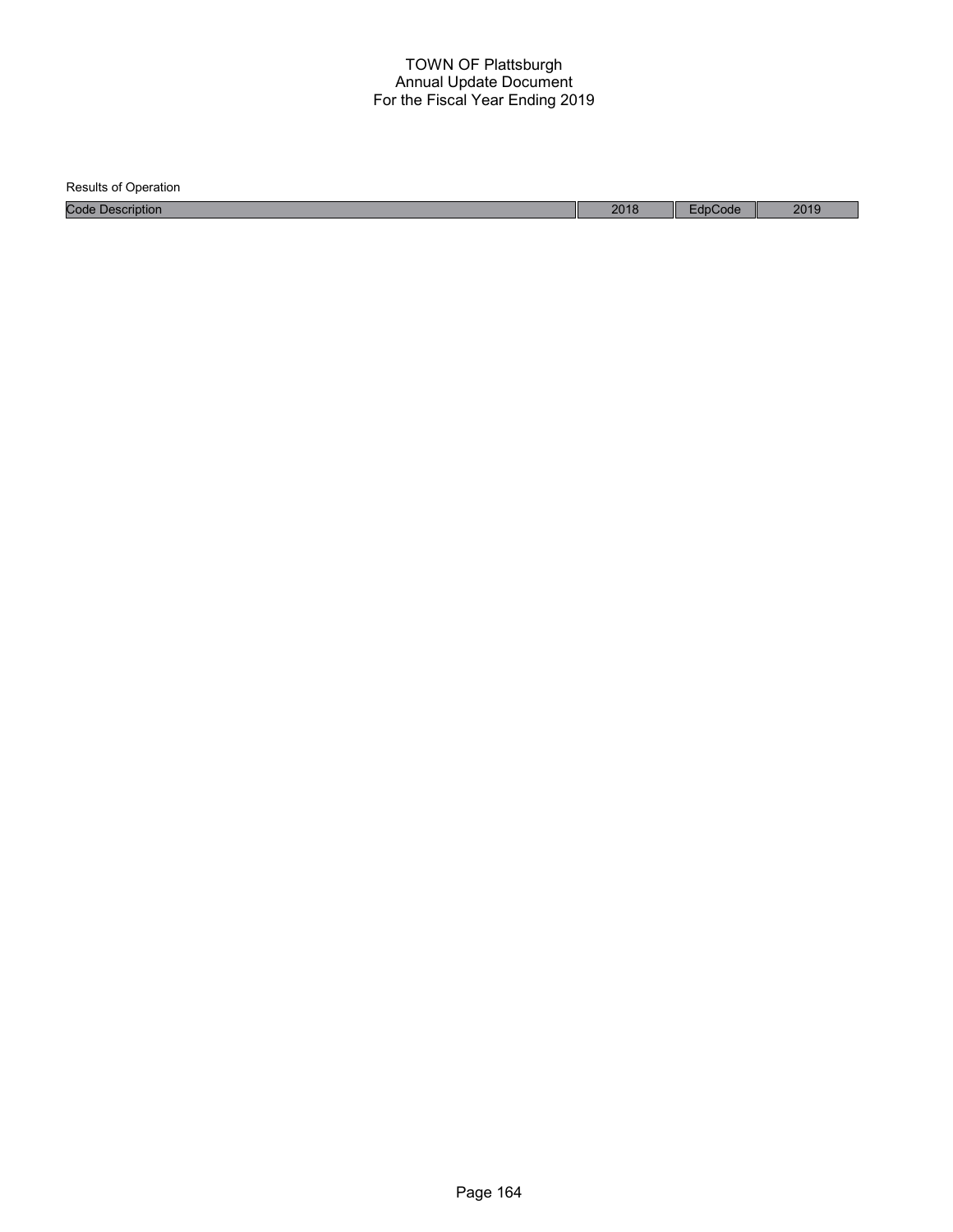### H29 KIMBERLY LANE TANK 3 REHAB

| <b>Code Description</b>                    | 2018 | EdpCode | 2019  |
|--------------------------------------------|------|---------|-------|
| Analysis of Changes in Fund Balance        |      |         |       |
| <b>Fund Balance - Beginning of Year</b>    |      | H8021   |       |
| <b>Restated Fund Balance - Beg of Year</b> |      | H8022   |       |
| ADD - REVENUES AND OTHER SOURCES           |      |         | 6.418 |
| <b>Fund Balance - End of Year</b>          |      | H8029   | 6.418 |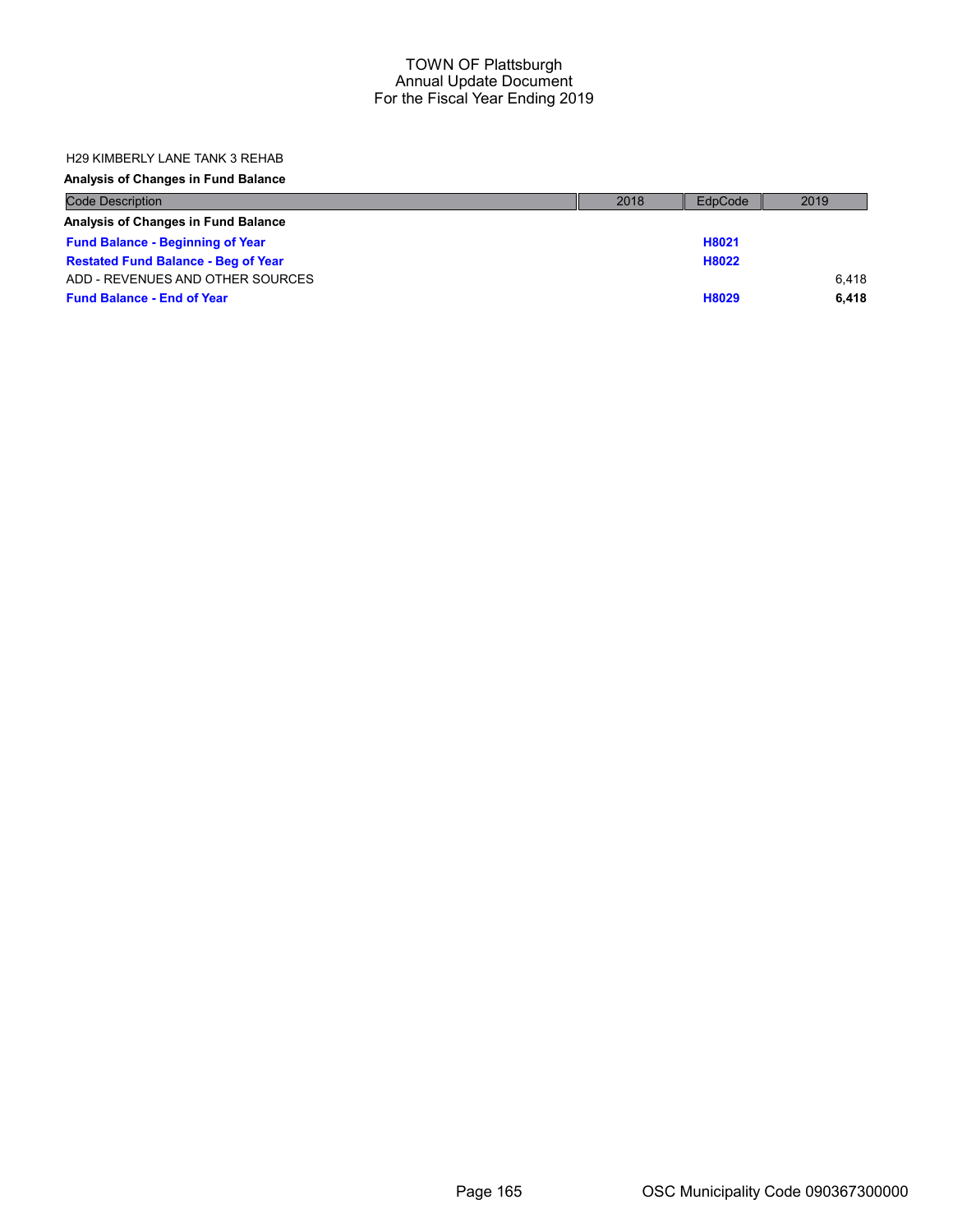H31 KIMBERLY TANK 5 REHAB

| <b>Balance Sheet</b>                                   |      |                  |         |
|--------------------------------------------------------|------|------------------|---------|
| <b>Code Description</b>                                | 2018 | EdpCode          | 2019    |
| <b>Assets</b>                                          |      |                  |         |
| Cash                                                   |      | H <sub>200</sub> | 740,045 |
| <b>TOTAL Cash</b>                                      |      |                  | 740,045 |
| <b>TOTAL Assets and Deferred Outflows of Resources</b> |      |                  | 740,045 |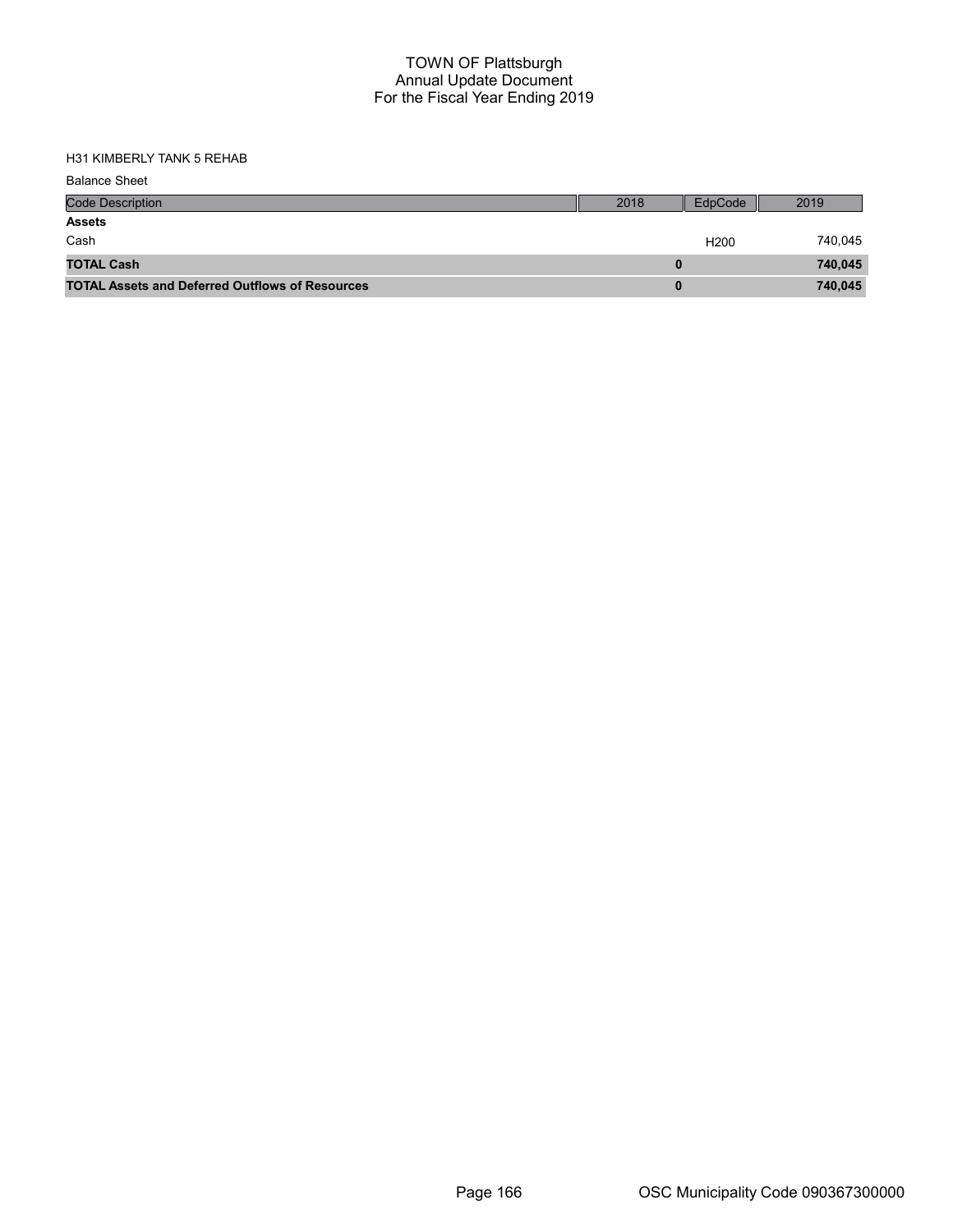# H31 KIMBERLY TANK 5 REHAB

#### Balance Sheet

| <b>Code Description</b>                                     | 2018 | EdpCode | 2019         |
|-------------------------------------------------------------|------|---------|--------------|
| <b>Accounts Payable</b>                                     |      | H600    | 733,798      |
| <b>TOTAL Accounts Payable</b>                               | 0    |         | 733,798      |
| <b>Bond Anticipation Notes Payable</b>                      |      | H626    | 1,100,697    |
| <b>TOTAL Notes Payable</b>                                  | 0    |         | 1,100,697    |
| <b>TOTAL Liabilities</b>                                    | 0    |         | 1,834,495    |
| <b>Fund Balance</b>                                         |      |         |              |
| Unassigned Fund Balance                                     |      | H917    | $-1,094,450$ |
| <b>TOTAL Unassigned Fund Balance</b>                        | 0    |         | $-1,094,450$ |
| <b>TOTAL Fund Balance</b>                                   | 0    |         | $-1,094,450$ |
| <b>TOTAL Liabilities, Deferred Inflows And Fund Balance</b> | 0    |         | 740,045      |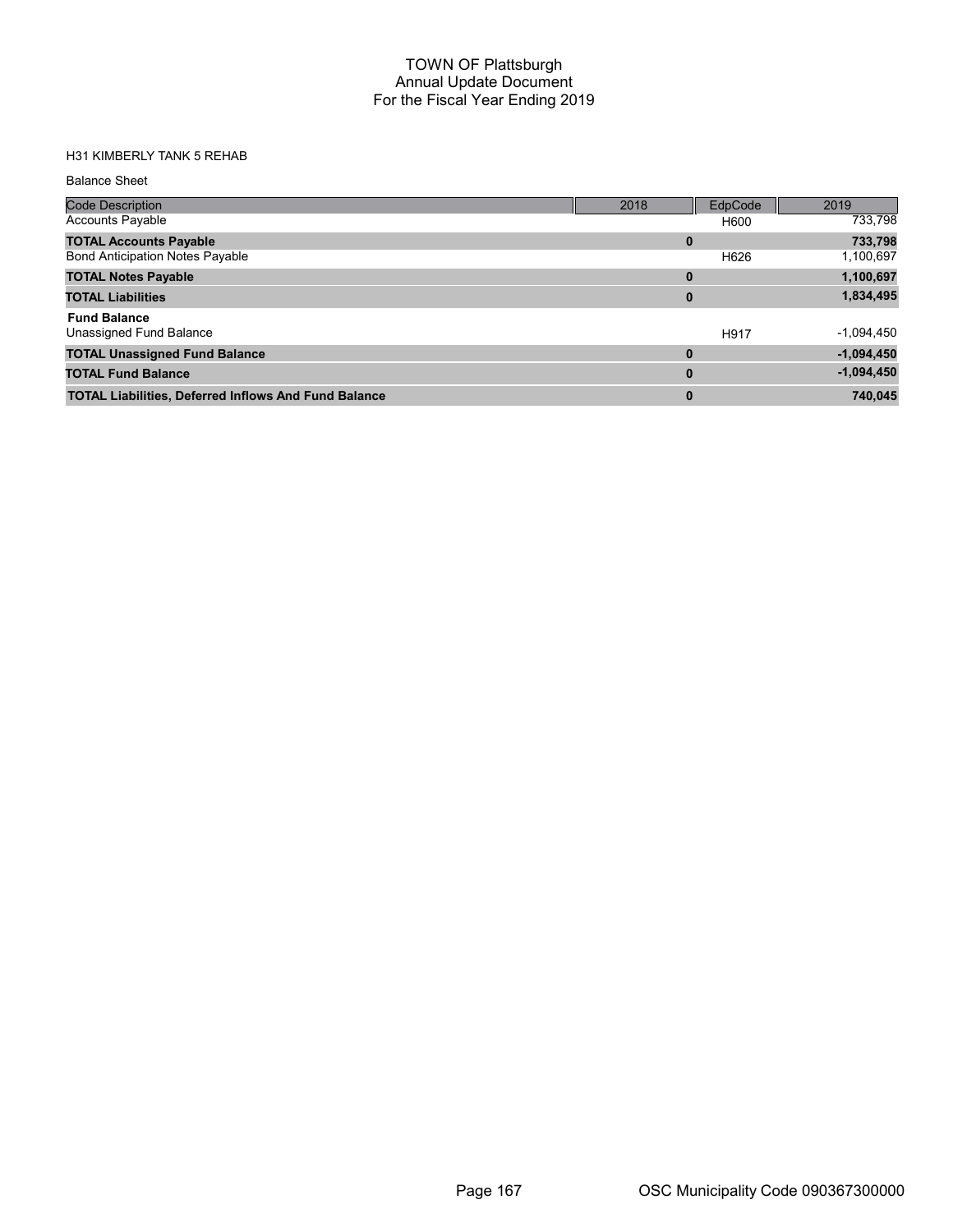#### H31 KIMBERLY TANK 5 REHAB

| <b>Results of Operation</b>                    |      |                   |       |
|------------------------------------------------|------|-------------------|-------|
| Code Description                               | 2018 | EdpCode           | 2019  |
| <b>Revenues</b>                                |      |                   |       |
| <b>Interest And Earnings</b>                   |      | H <sub>2401</sub> | 6,247 |
| <b>TOTAL Use of Money And Property</b>         | 0    |                   | 6,247 |
| <b>TOTAL Revenues</b>                          | 0    |                   | 6,247 |
| <b>TOTAL Detail Revenues And Other Sources</b> | 0    |                   | 6.247 |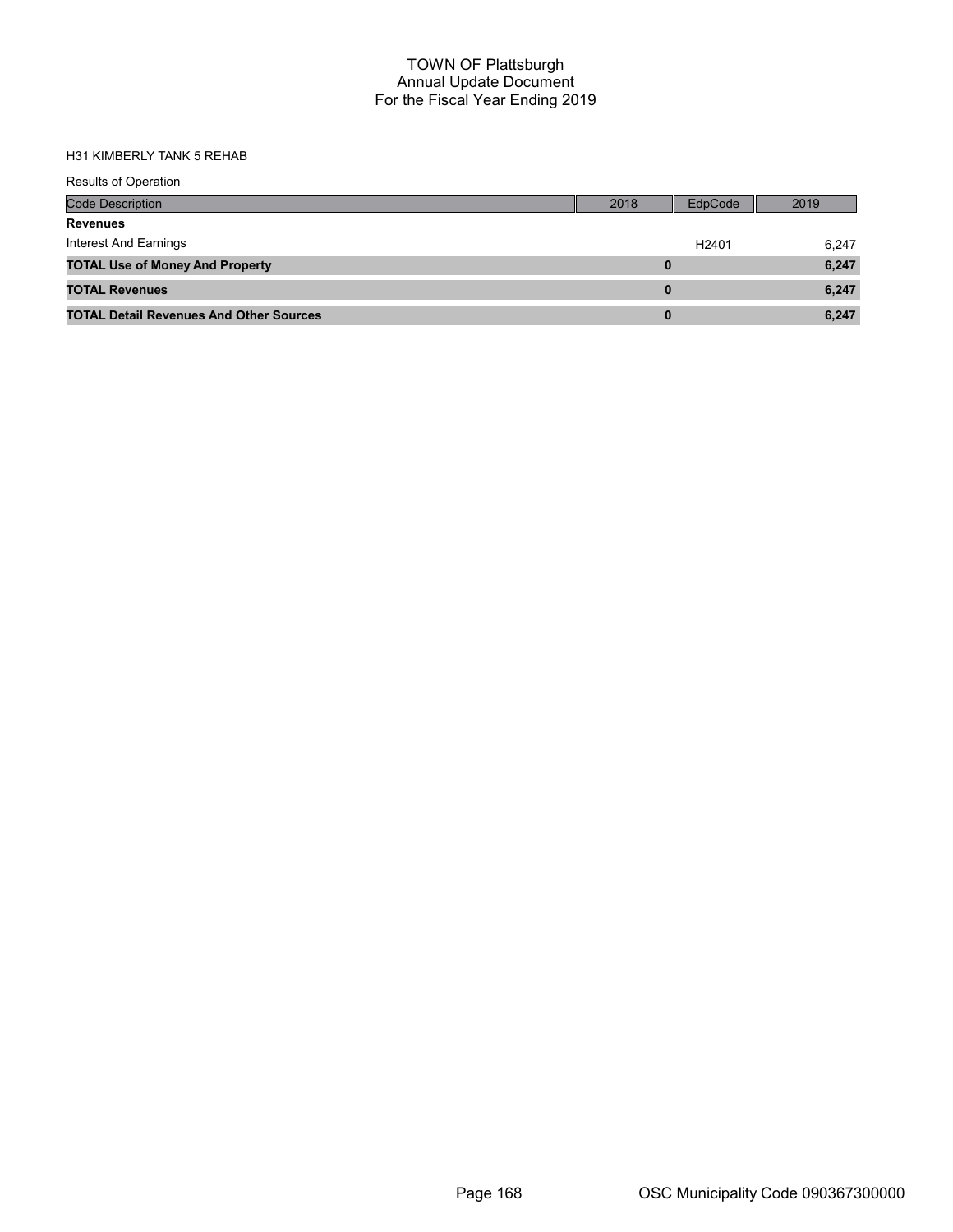# H31 KIMBERLY TANK 5 REHAB

| <b>Results of Operation</b>                     |          |         |           |
|-------------------------------------------------|----------|---------|-----------|
| <b>Code Description</b>                         | 2018     | EdpCode | 2019      |
| <b>Expenditures</b>                             |          |         |           |
| Water Trans & Distrib, Equip & Cap Outlay       |          | H83402  | 1,100,697 |
| <b>TOTAL Water Trans &amp; Distrib</b>          | 0        |         | 1,100,697 |
| <b>TOTAL Home And Community Services</b>        | 0        |         | 1,100,697 |
| <b>TOTAL Expenditures</b>                       | $\bf{0}$ |         | 1,100,697 |
| <b>TOTAL Detail Expenditures And Other Uses</b> | 0        |         | 1,100,697 |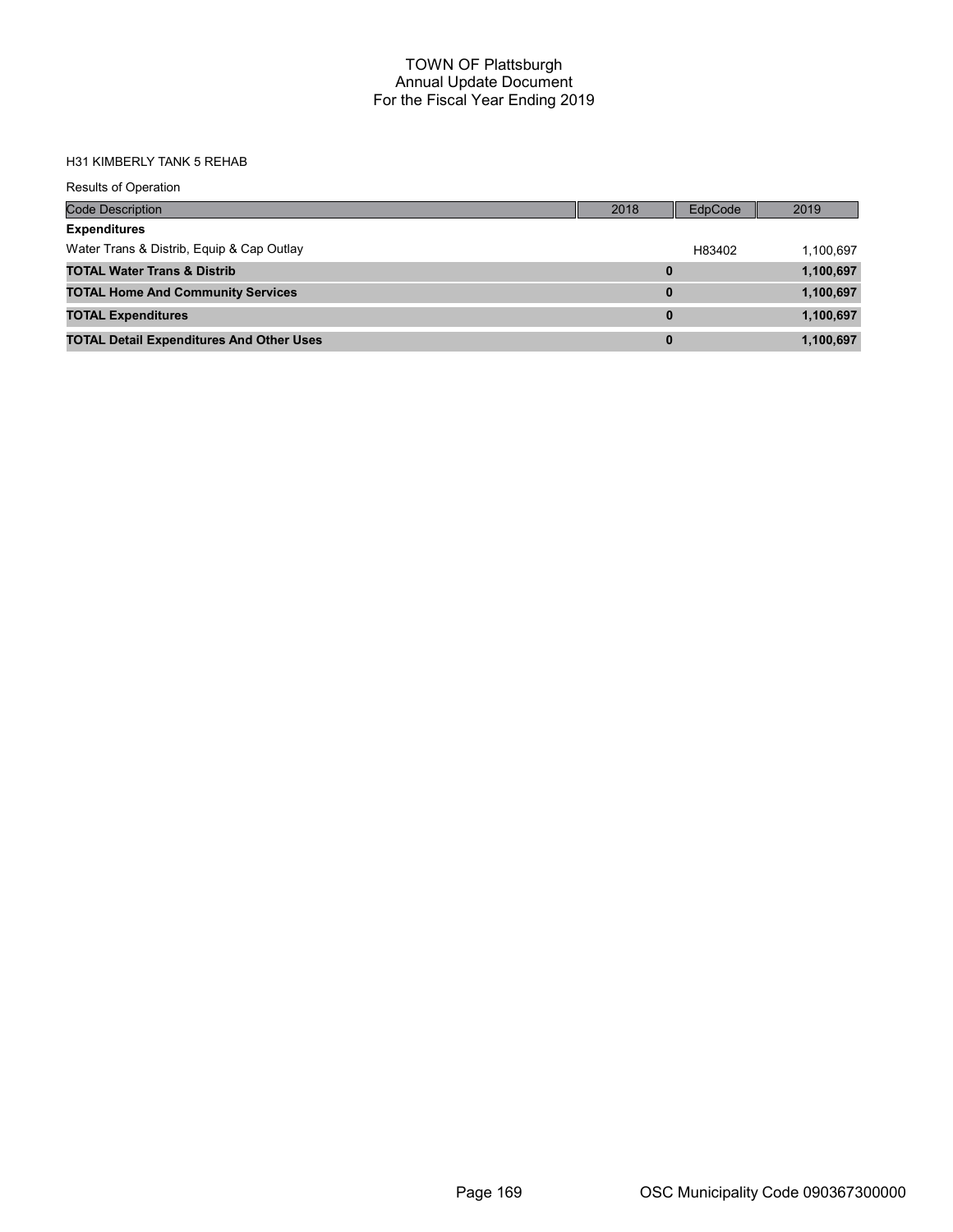### H31 KIMBERLY TANK 5 REHAB

| <b>Code Description</b>                    | 2018 | EdpCode | 2019         |
|--------------------------------------------|------|---------|--------------|
| Analysis of Changes in Fund Balance        |      |         |              |
| <b>Fund Balance - Beginning of Year</b>    |      | H8021   |              |
| <b>Restated Fund Balance - Beg of Year</b> |      | H8022   |              |
| ADD - REVENUES AND OTHER SOURCES           |      |         | 6.247        |
| DEDUCT - EXPENDITURES AND OTHER USES       |      |         | 1.100.697    |
| <b>Fund Balance - End of Year</b>          |      | H8029   | $-1.094.450$ |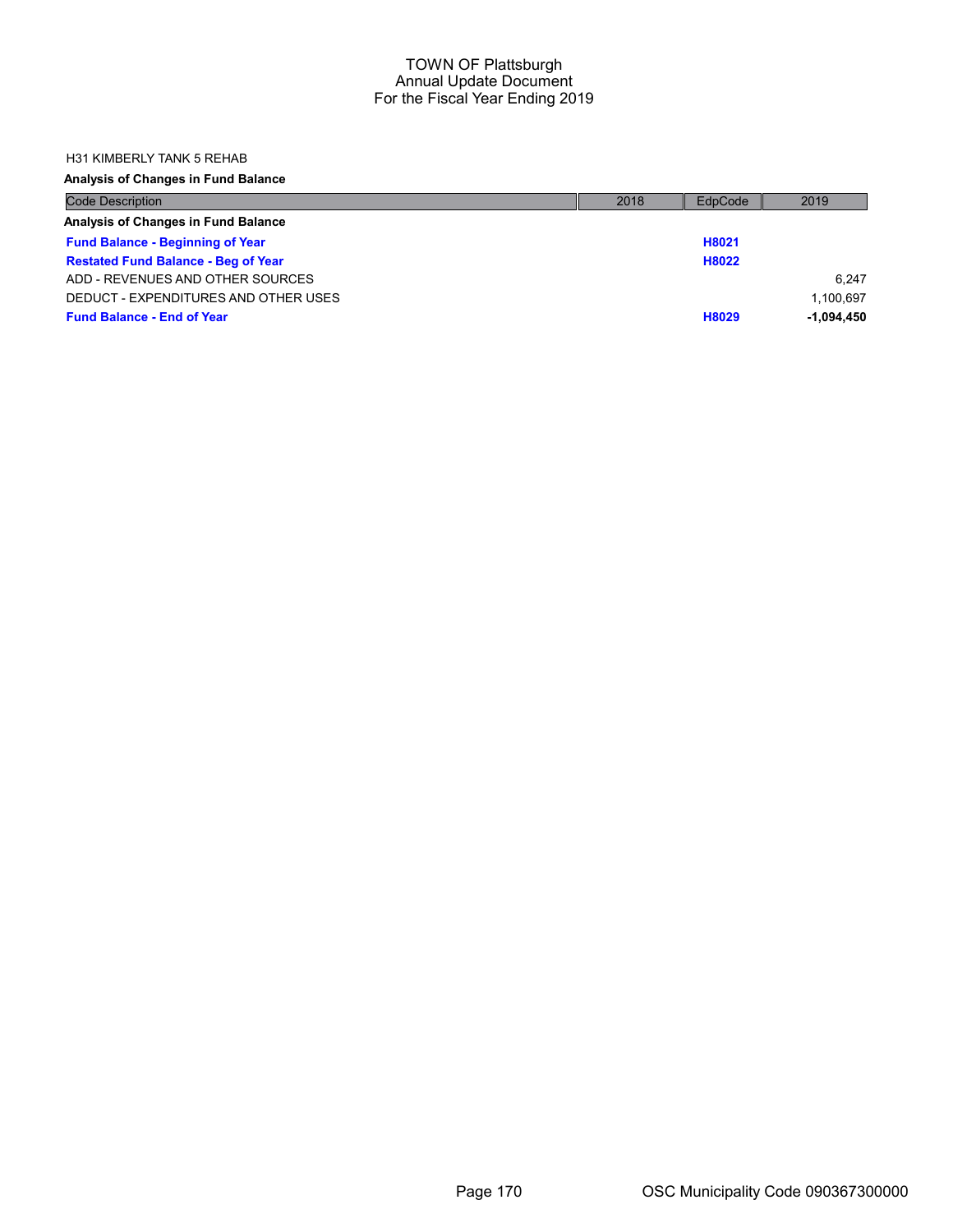# H32 QUARRY ROAD WATER

| <b>Balance Sheet</b>                                   |      |                  |           |
|--------------------------------------------------------|------|------------------|-----------|
| <b>Code Description</b>                                | 2018 | EdpCode          | 2019      |
| <b>Assets</b>                                          |      |                  |           |
| Cash                                                   |      | H <sub>200</sub> | 1,386,444 |
| <b>TOTAL Cash</b>                                      |      |                  | 1,386,444 |
| <b>TOTAL Assets and Deferred Outflows of Resources</b> |      |                  | 1,386,444 |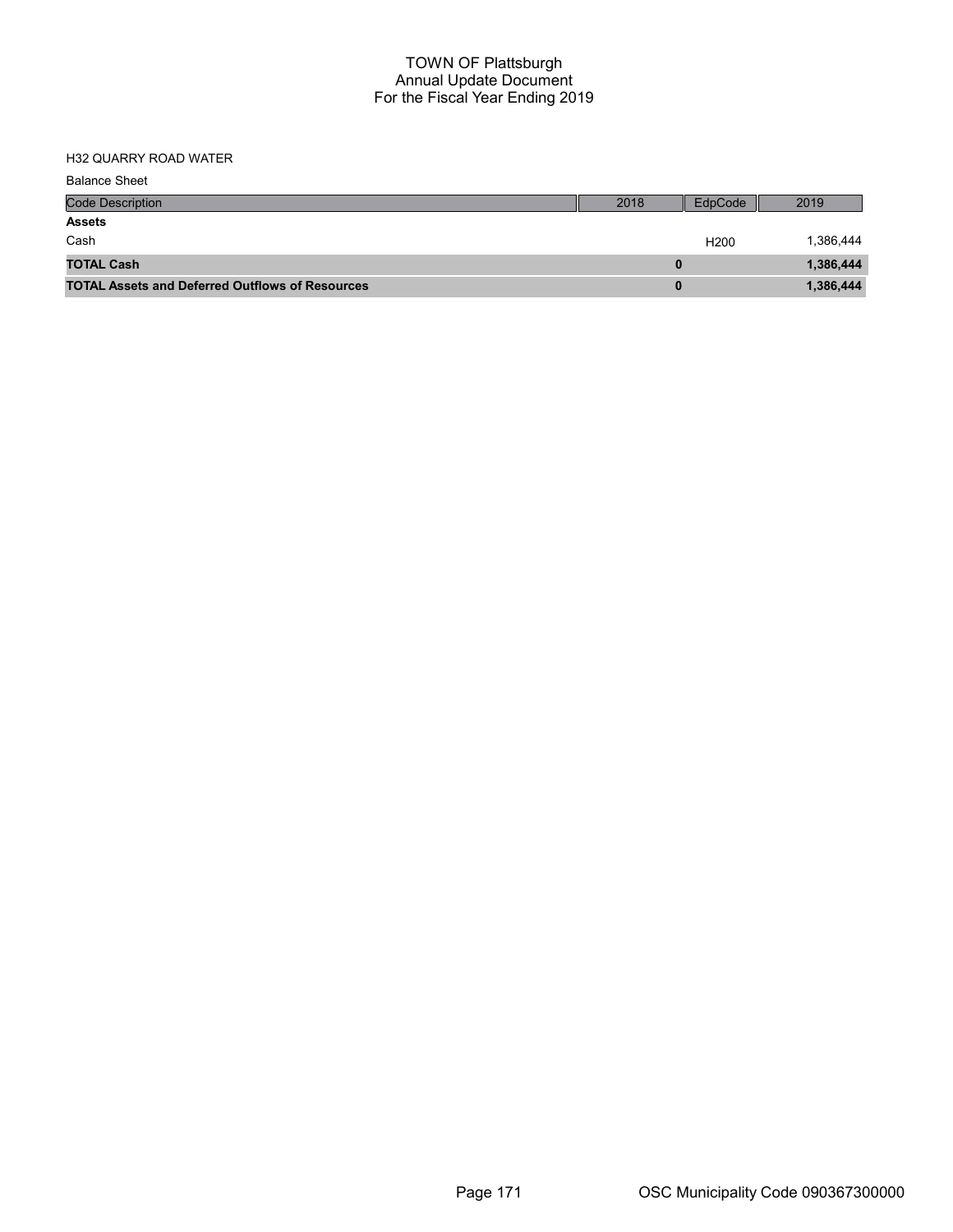# H32 QUARRY ROAD WATER

#### Balance Sheet

| <b>Code Description</b>                                     | 2018     | EdpCode | 2019      |
|-------------------------------------------------------------|----------|---------|-----------|
| <b>Accounts Payable</b>                                     |          | H600    | 62,490    |
| <b>TOTAL Accounts Payable</b>                               | 0        |         | 62,490    |
| <b>Bond Anticipation Notes Payable</b>                      |          | H626    | 1,400,000 |
| <b>TOTAL Notes Payable</b>                                  | 0        |         | 1,400,000 |
| <b>TOTAL Liabilities</b>                                    | $\bf{0}$ |         | 1,462,490 |
| <b>Fund Balance</b>                                         |          |         |           |
| Unassigned Fund Balance                                     |          | H917    | $-76,046$ |
| <b>TOTAL Unassigned Fund Balance</b>                        | $\bf{0}$ |         | $-76,046$ |
| <b>TOTAL Fund Balance</b>                                   | $\bf{0}$ |         | $-76,046$ |
| <b>TOTAL Liabilities, Deferred Inflows And Fund Balance</b> | $\bf{0}$ |         | 1,386,444 |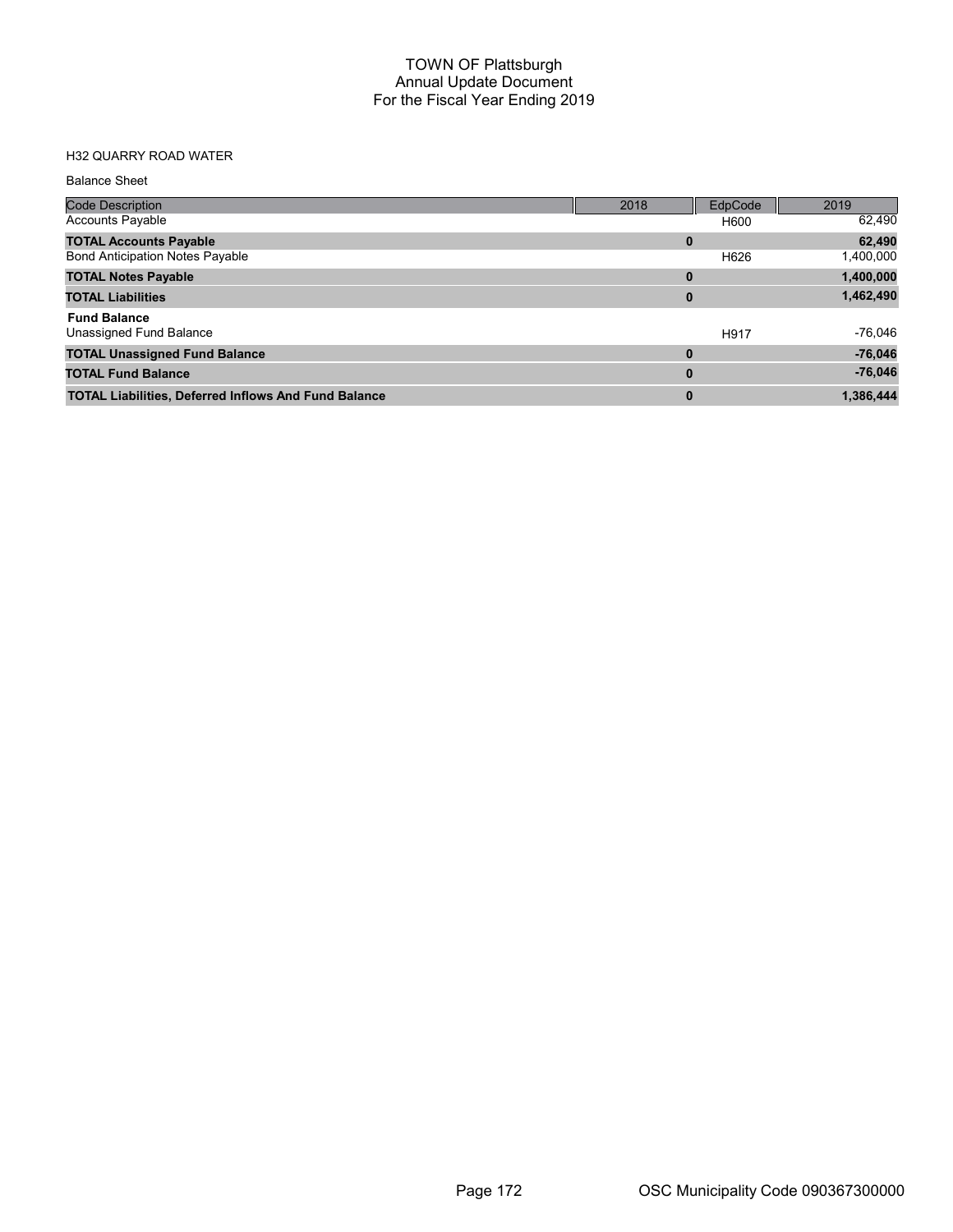# H32 QUARRY ROAD WATER

| Results of Operation                           |      |                   |       |
|------------------------------------------------|------|-------------------|-------|
| Code Description                               | 2018 | <b>EdpCode</b>    | 2019  |
| Revenues                                       |      |                   |       |
| Interest And Earnings                          |      | H <sub>2401</sub> | 7,969 |
| <b>TOTAL Use of Money And Property</b>         | 0    |                   | 7,969 |
| <b>TOTAL Revenues</b>                          | 0    |                   | 7,969 |
| <b>TOTAL Detail Revenues And Other Sources</b> | 0    |                   | 7,969 |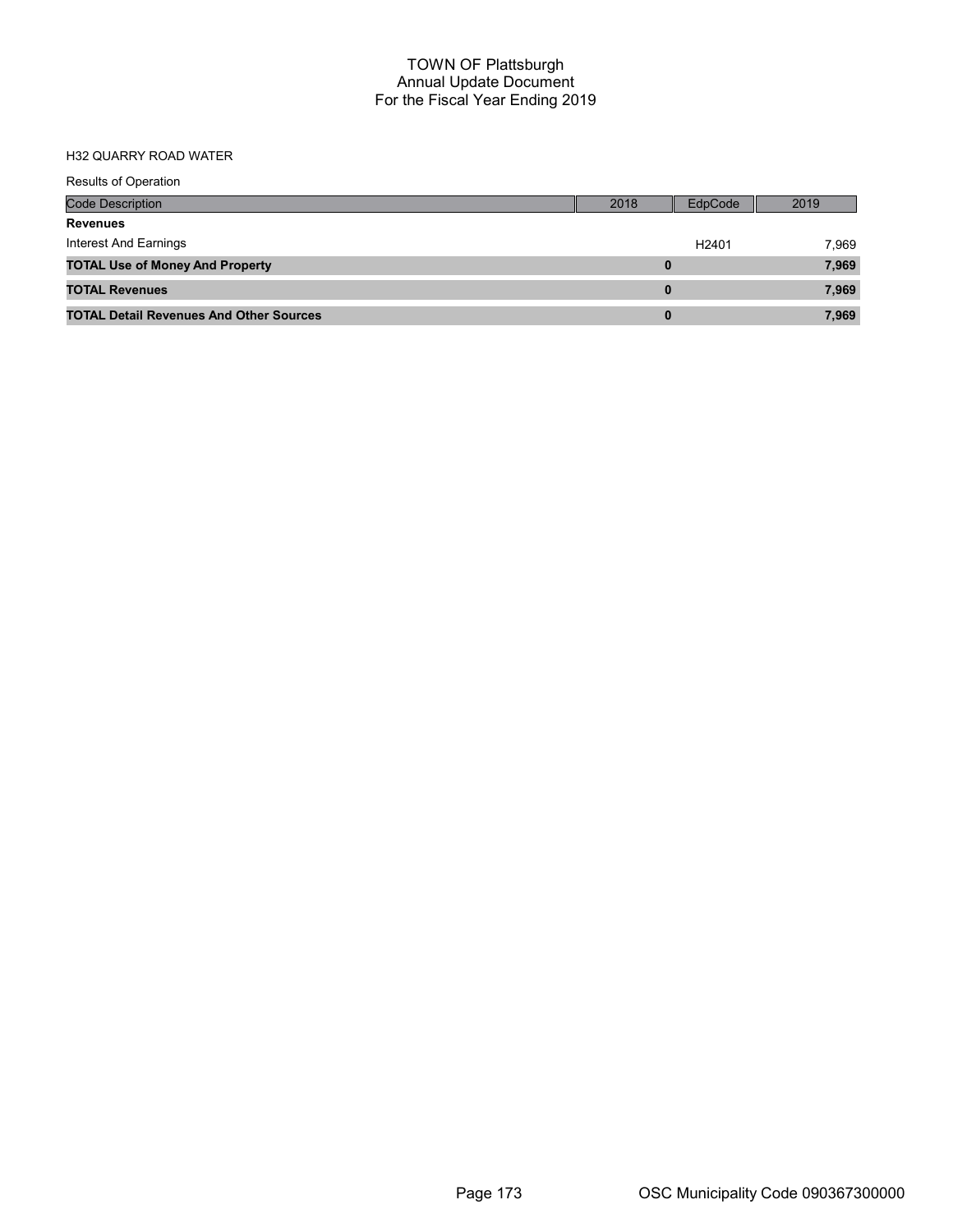#### H32 QUARRY ROAD WATER

| <b>Results of Operation</b>                     |          |         |        |
|-------------------------------------------------|----------|---------|--------|
| <b>Code Description</b>                         | 2018     | EdpCode | 2019   |
| <b>Expenditures</b>                             |          |         |        |
| Source Supply Pwr & Pump, Equp & Cap Outla      |          | H83202  | 84,015 |
| <b>TOTAL Source Supply Pwr &amp; Pump</b>       | $\bf{0}$ |         | 84,015 |
| <b>TOTAL Home And Community Services</b>        | $\bf{0}$ |         | 84,015 |
| <b>TOTAL Expenditures</b>                       | $\bf{0}$ |         | 84,015 |
| <b>TOTAL Detail Expenditures And Other Uses</b> | $\bf{0}$ |         | 84,015 |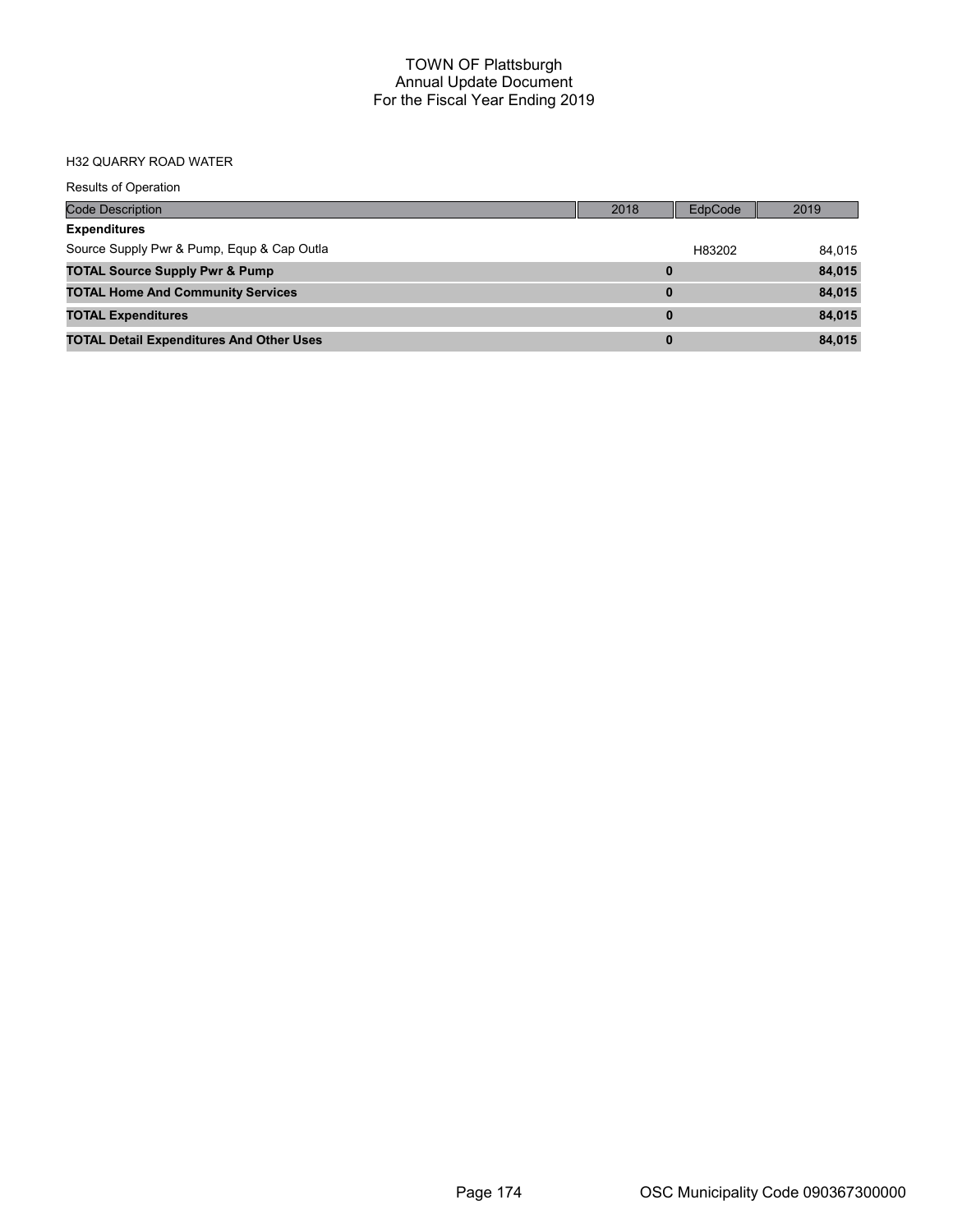### H32 QUARRY ROAD WATER

| <b>Code Description</b>                    | 2018 | EdpCode | 2019    |
|--------------------------------------------|------|---------|---------|
| Analysis of Changes in Fund Balance        |      |         |         |
| <b>Fund Balance - Beginning of Year</b>    |      | H8021   |         |
| <b>Restated Fund Balance - Beg of Year</b> |      | H8022   |         |
| ADD - REVENUES AND OTHER SOURCES           |      |         | 7.969   |
| DEDUCT - EXPENDITURES AND OTHER USES       |      |         | 84.015  |
| <b>Fund Balance - End of Year</b>          |      | H8029   | -76.046 |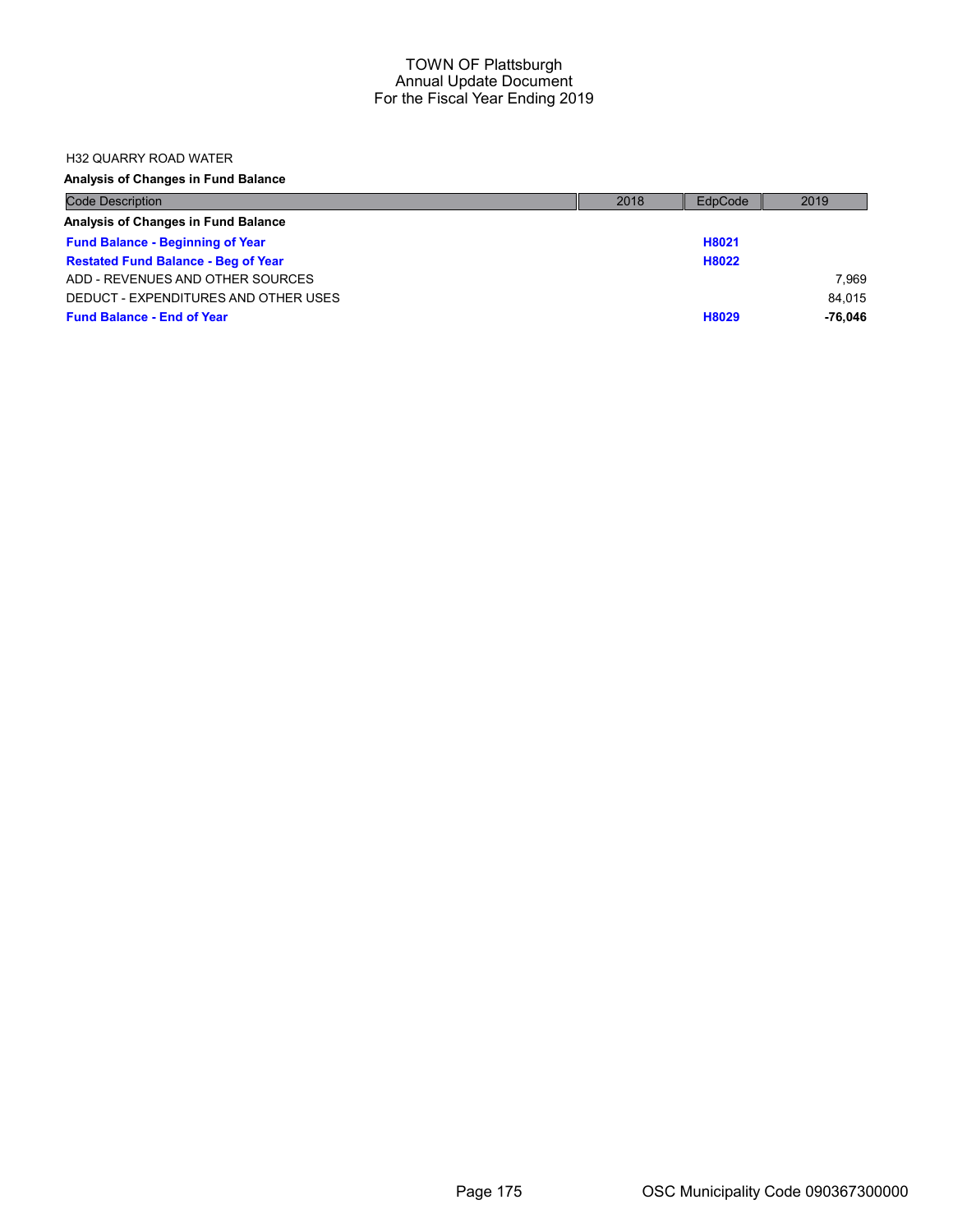| <b>Code Description</b>                                | 2018 | EdpCode          | 2019    |
|--------------------------------------------------------|------|------------------|---------|
| <b>Assets</b>                                          |      |                  |         |
| Cash                                                   |      | H <sub>200</sub> | 130,008 |
| <b>TOTAL Cash</b>                                      |      |                  | 130,008 |
| <b>TOTAL Assets and Deferred Outflows of Resources</b> |      |                  | 130,008 |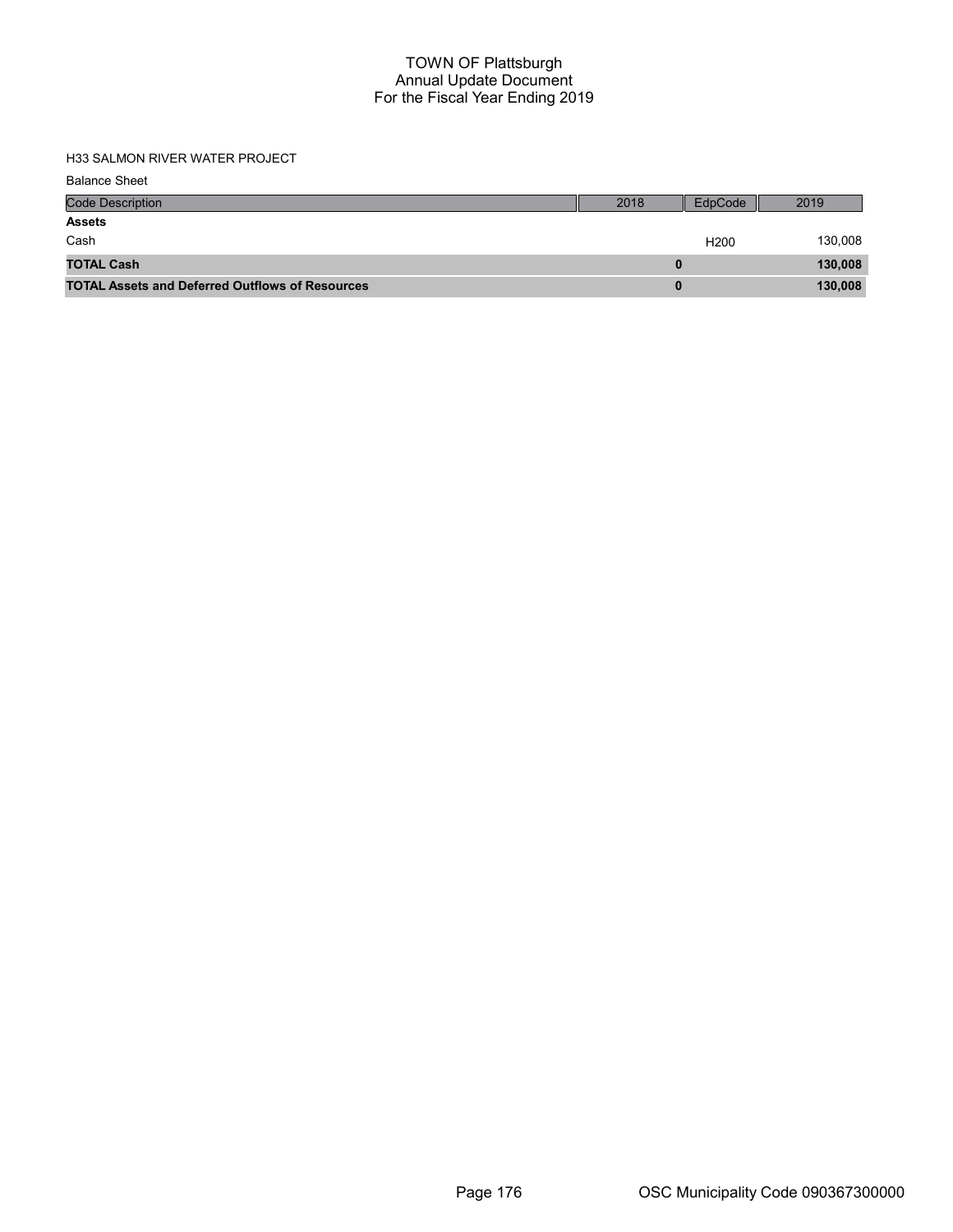| <b>Balance Sheet</b>                                        |          |         |           |
|-------------------------------------------------------------|----------|---------|-----------|
| Code Description                                            | 2018     | EdpCode | 2019      |
| <b>Bond Anticipation Notes Payable</b>                      |          | H626    | 152,000   |
| <b>TOTAL Notes Payable</b>                                  | 0        |         | 152,000   |
| <b>TOTAL Liabilities</b>                                    | $\bf{0}$ |         | 152,000   |
| <b>Fund Balance</b><br>Unassigned Fund Balance              |          | H917    | $-21,992$ |
| <b>TOTAL Unassigned Fund Balance</b>                        | 0        |         | $-21,992$ |
| <b>TOTAL Fund Balance</b>                                   | $\bf{0}$ |         | $-21,992$ |
| <b>TOTAL Liabilities, Deferred Inflows And Fund Balance</b> | $\bf{0}$ |         | 130,008   |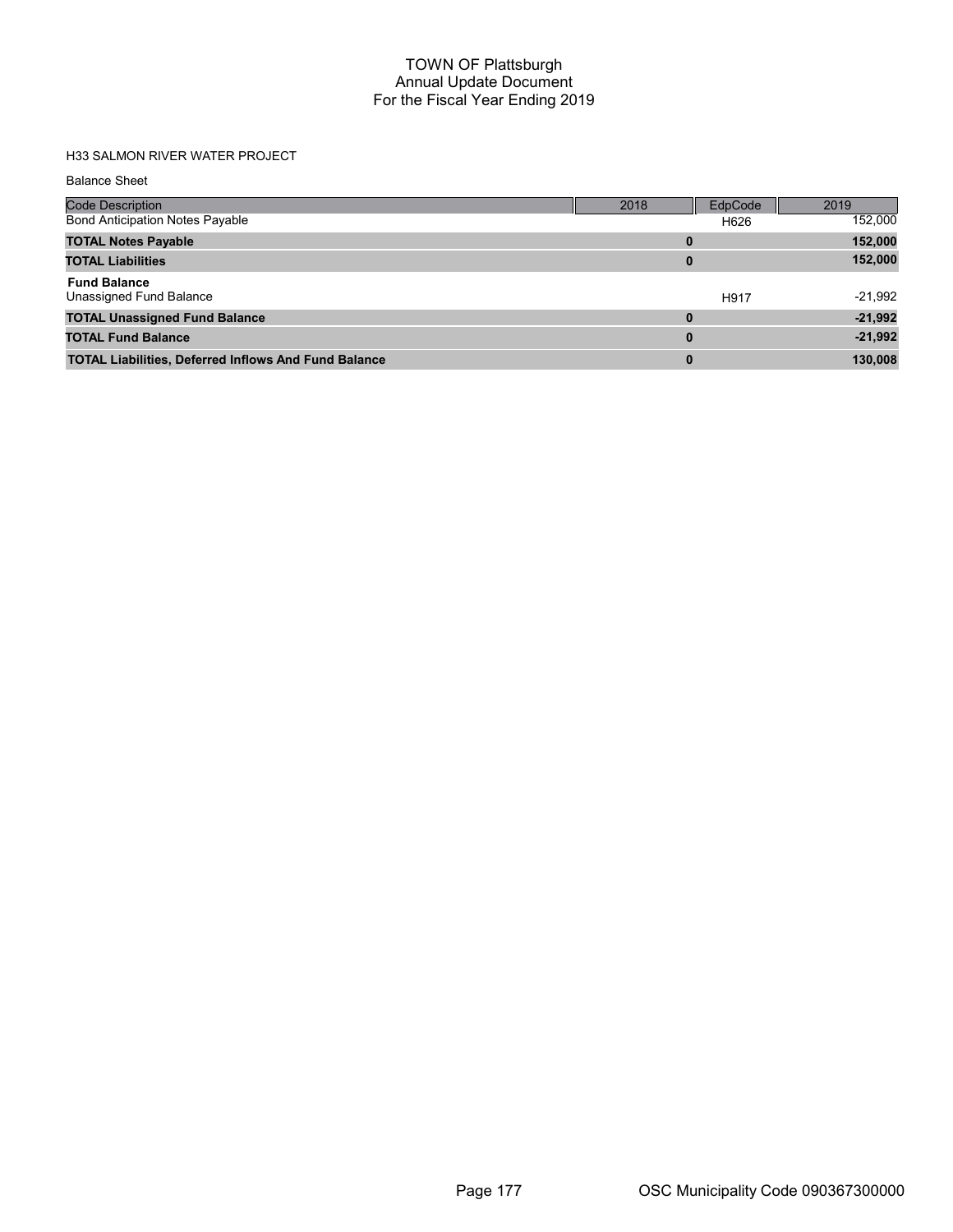| <b>Results of Operation</b>                    |      |                   |      |
|------------------------------------------------|------|-------------------|------|
| <b>Code Description</b>                        | 2018 | EdpCode           | 2019 |
| <b>Revenues</b>                                |      |                   |      |
| Interest And Earnings                          |      | H <sub>2401</sub> | 467  |
| <b>TOTAL Use of Money And Property</b>         |      |                   | 467  |
| <b>TOTAL Revenues</b>                          | 0    |                   | 467  |
| <b>TOTAL Detail Revenues And Other Sources</b> | 0    |                   | 467  |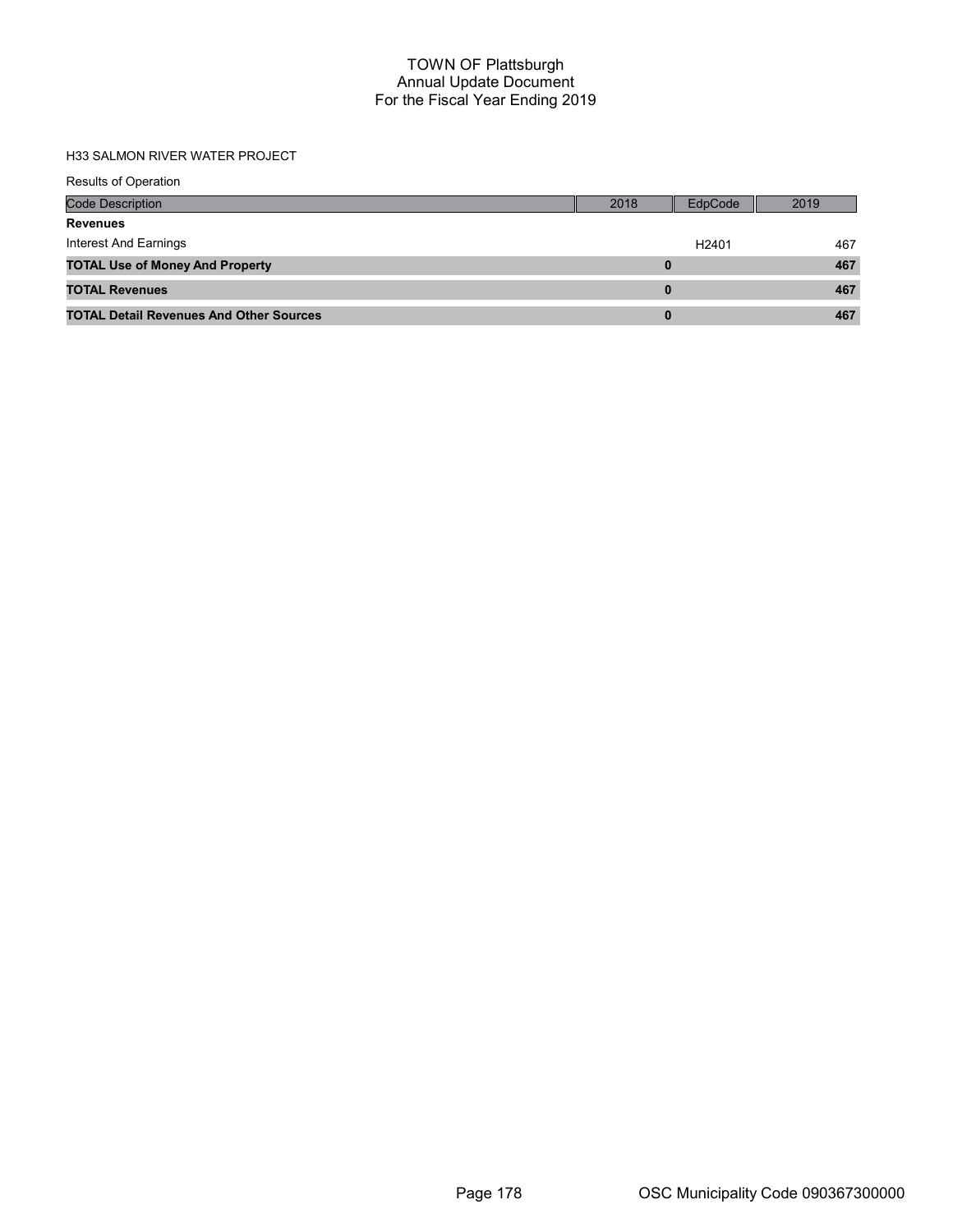| <b>Results of Operation</b>                     |          |         |        |
|-------------------------------------------------|----------|---------|--------|
| <b>Code Description</b>                         | 2018     | EdpCode | 2019   |
| <b>Expenditures</b>                             |          |         |        |
| Source Supply Pwr & Pump, Equp & Cap Outla      |          | H83202  | 22.459 |
| <b>TOTAL Source Supply Pwr &amp; Pump</b>       | $\bf{0}$ |         | 22,459 |
| <b>TOTAL Home And Community Services</b>        | 0        |         | 22,459 |
| <b>TOTAL Expenditures</b>                       | $\bf{0}$ |         | 22,459 |
| <b>TOTAL Detail Expenditures And Other Uses</b> | 0        |         | 22,459 |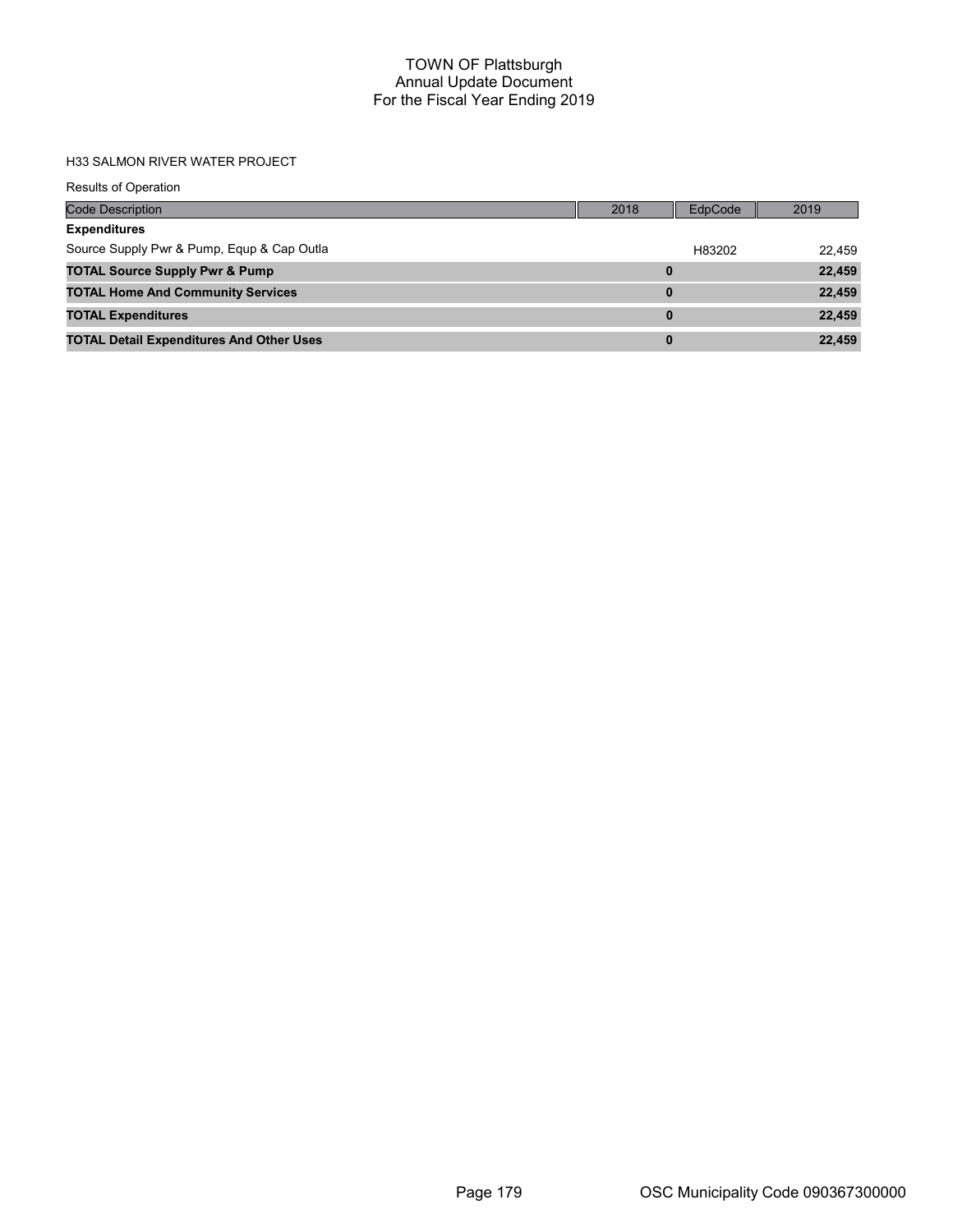### H33 SALMON RIVER WATER PROJECT

| <b>Code Description</b>                    | 2018 | EdpCode | 2019      |
|--------------------------------------------|------|---------|-----------|
| Analysis of Changes in Fund Balance        |      |         |           |
| <b>Fund Balance - Beginning of Year</b>    |      | H8021   |           |
| <b>Restated Fund Balance - Beg of Year</b> |      | H8022   |           |
| ADD - REVENUES AND OTHER SOURCES           |      |         | 467       |
| DEDUCT - EXPENDITURES AND OTHER USES       |      |         | 22.459    |
| <b>Fund Balance - End of Year</b>          |      | H8029   | $-21.992$ |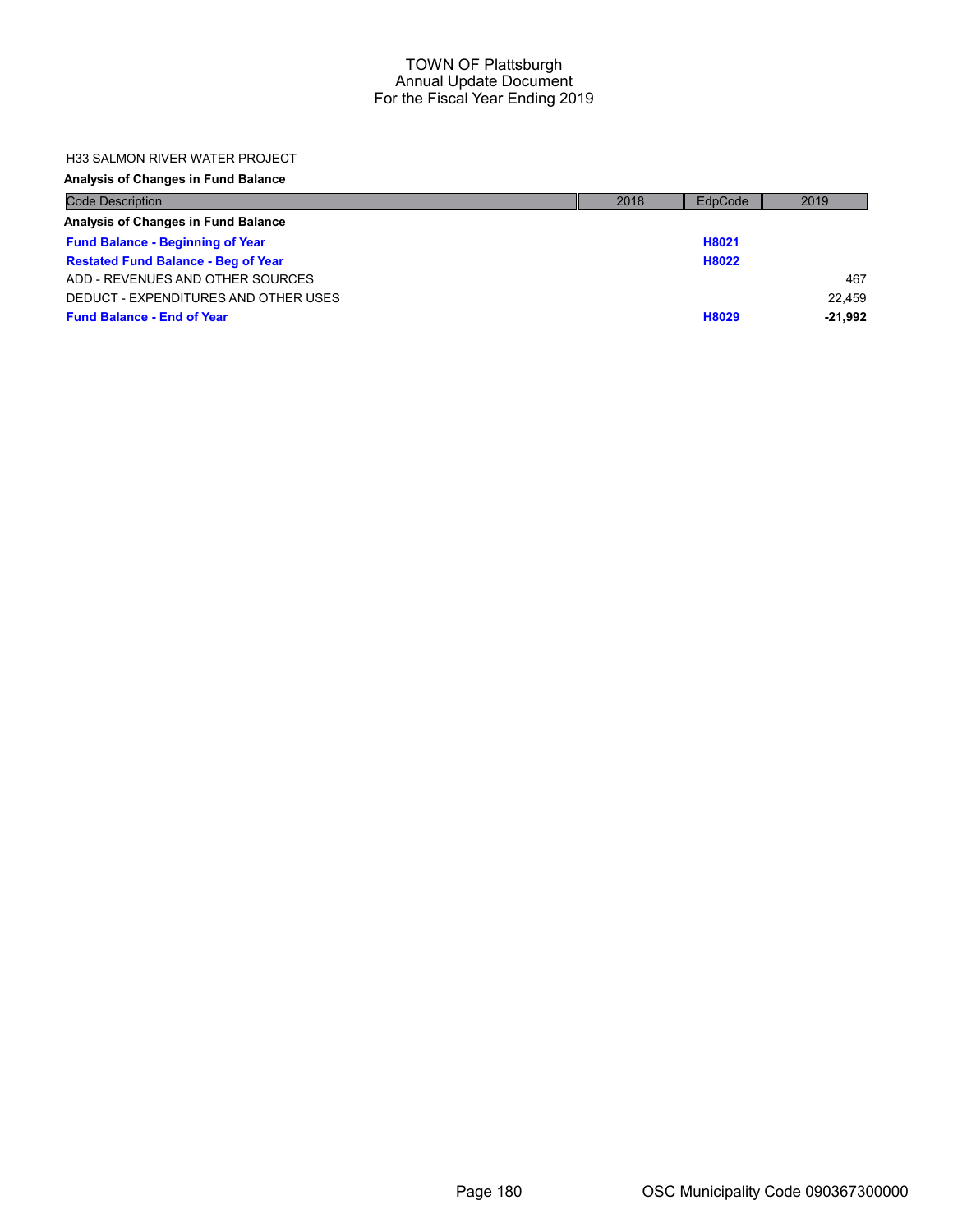# (K) GENERAL FIXED ASSETS

| <b>Code Description</b>                                | 2018        | EdpCode          | 2019        |
|--------------------------------------------------------|-------------|------------------|-------------|
| <b>Assets</b>                                          |             |                  |             |
| Land                                                   | 1.019.224   | K <sub>101</sub> | 1,019,224   |
| <b>Buildings</b>                                       | 6,019,647   | K <sub>102</sub> | 6,171,284   |
| Machinery And Equipment                                | 6,349,114   | K <sub>104</sub> | 7,005,242   |
| <b>Construction Work In Progress</b>                   | 5,592,220   | K <sub>105</sub> | 5,659,075   |
| Infrastructure                                         | 64,660,551  | K106             | 67,947,152  |
| <b>Other Capital Assets</b>                            | 4.762.860   | K107             | 4,762,860   |
| Accum Depr, Machinery & Equip                          | -4,776,649  | K114             | -4,776,649  |
| Accum Deprec, Infrastructure                           | -45.190.913 | K116             | -45,190,913 |
| <b>TOTAL Fixed Assets (net)</b>                        | 38,436,054  |                  | 42,597,275  |
| <b>TOTAL Assets and Deferred Outflows of Resources</b> | 38,436,054  |                  | 42,597,275  |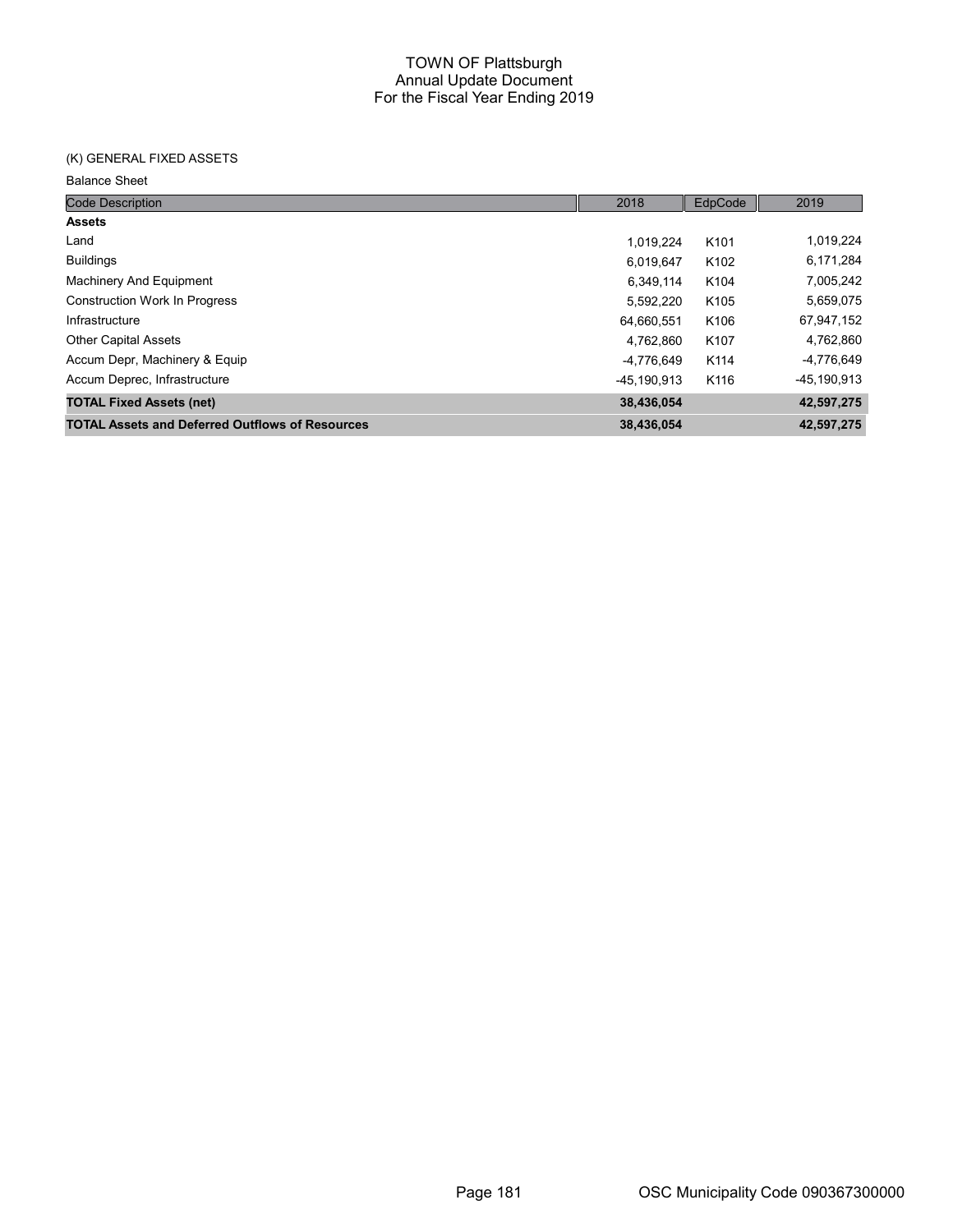# (K) GENERAL FIXED ASSETS

| <b>Balance Sheet</b>                                                                   |            |                  |            |
|----------------------------------------------------------------------------------------|------------|------------------|------------|
| <b>Code Description</b>                                                                | 2018       | EdpCode          | 2019       |
| Liabilities, Deferred Inflows And Fund Balance<br><b>Total Non-Current Govt Assets</b> | 38.436.054 | K <sub>159</sub> | 42,597,276 |
| <b>TOTAL Investments in Non-Current Government Assets</b>                              | 38.436.054 |                  | 42,597,276 |
| <b>TOTAL Fund Balance</b>                                                              | 38.436.054 |                  | 42,597,276 |
| <b>TOTAL</b>                                                                           | 38,436,054 |                  | 42,597,276 |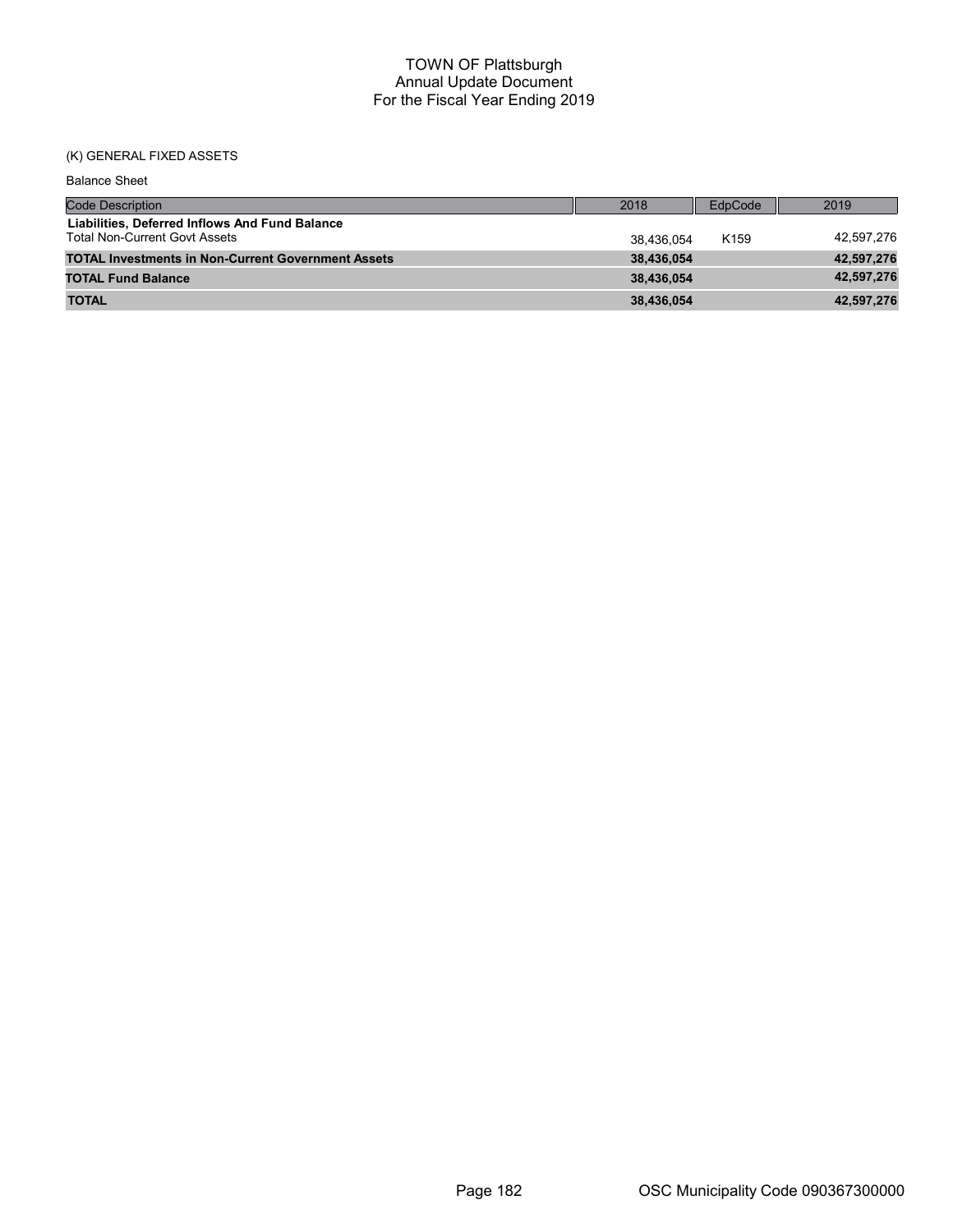(SD) DRAINAGE

| <b>Code Description</b>                                | 2018    | EdpCode           | 2019    |
|--------------------------------------------------------|---------|-------------------|---------|
| <b>Assets</b>                                          |         |                   |         |
| Cash                                                   | 615.632 | SD <sub>200</sub> | 663,554 |
| <b>TOTAL Cash</b>                                      | 615,632 |                   | 663,554 |
| <b>TOTAL Assets and Deferred Outflows of Resources</b> | 615,632 |                   | 663,554 |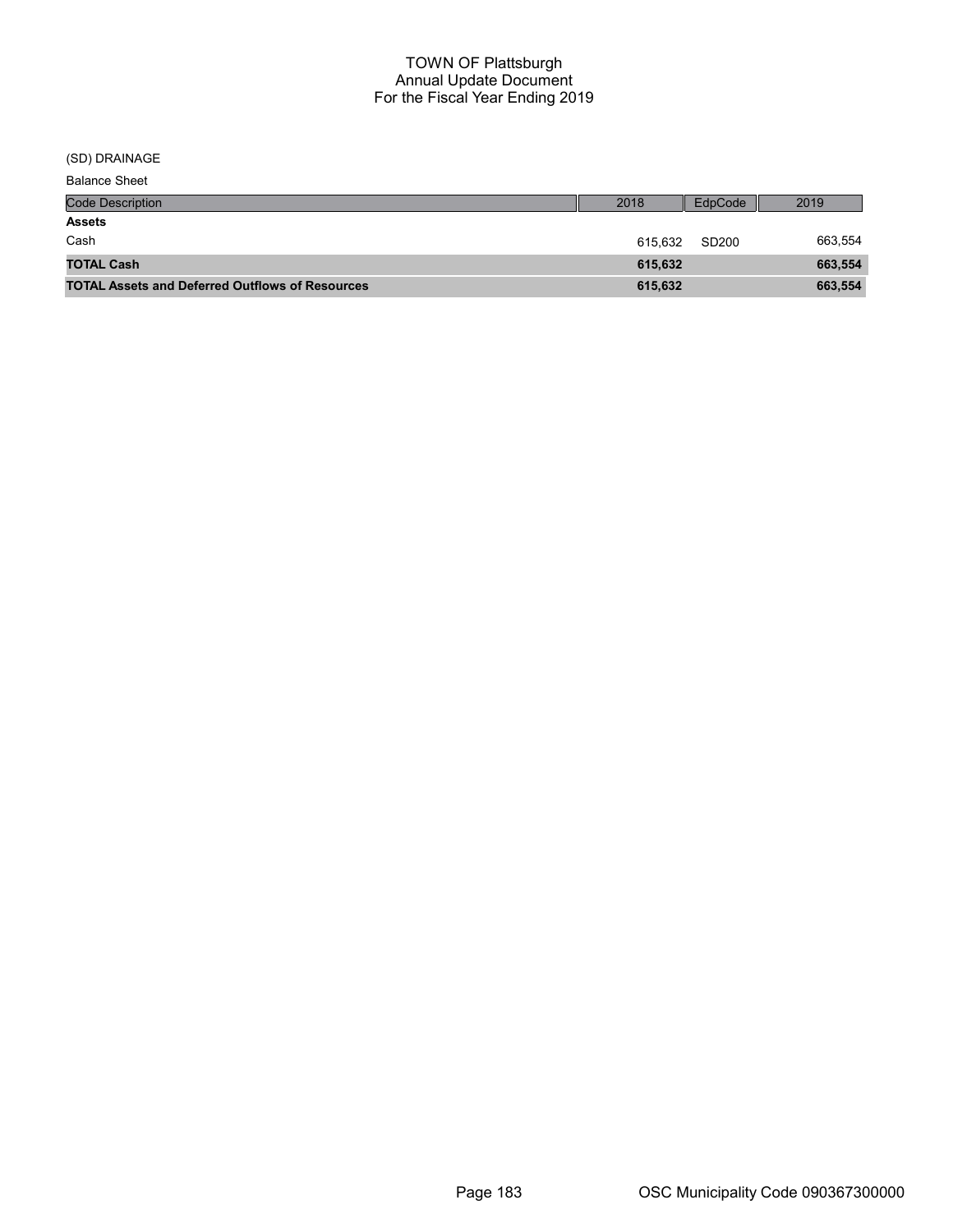# (SD) DRAINAGE

| <b>Code Description</b>                                     | 2018    | EdpCode | 2019    |
|-------------------------------------------------------------|---------|---------|---------|
| <b>Fund Balance</b><br>Assigned Unappropriated Fund Balance | 615.632 | SD915   | 663.554 |
| <b>TOTAL Assigned Fund Balance</b>                          | 615.632 |         | 663,554 |
| <b>TOTAL Fund Balance</b>                                   | 615.632 |         | 663,554 |
| <b>TOTAL Liabilities, Deferred Inflows And Fund Balance</b> | 615.632 |         | 663,554 |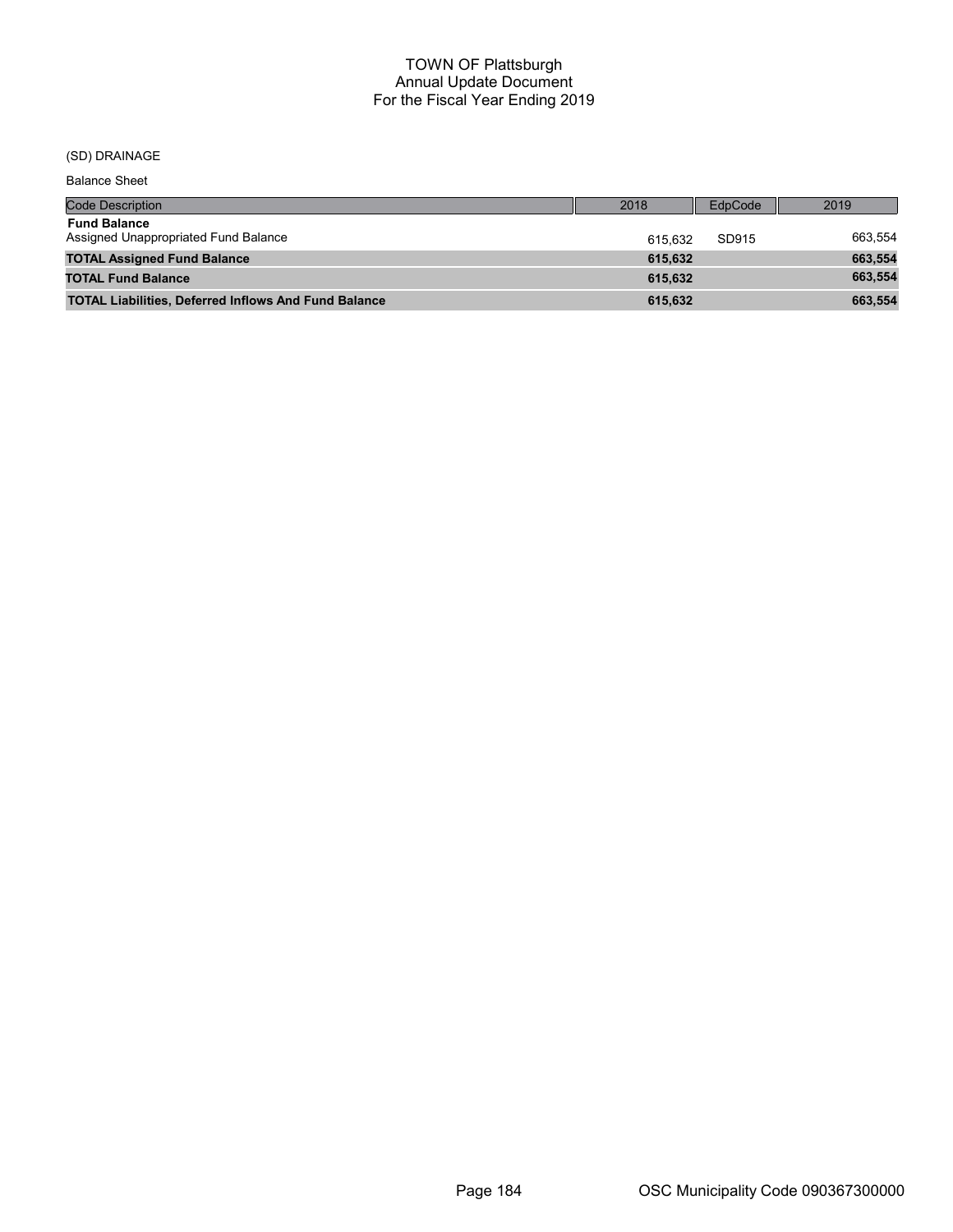# (SD) DRAINAGE

| <b>Code Description</b>                        | 2018   | EdpCode | 2019   |
|------------------------------------------------|--------|---------|--------|
| <b>Revenues</b>                                |        |         |        |
| <b>Real Property Taxes</b>                     | 45.856 | SD1001  | 47.276 |
| <b>TOTAL Real Property Taxes</b>               | 45,856 |         | 47,276 |
| Interest And Earnings                          | 574    | SD2401  | 646    |
| <b>TOTAL Use of Money And Property</b>         | 574    |         | 646    |
| <b>TOTAL Revenues</b>                          | 46,430 |         | 47,922 |
| <b>TOTAL Detail Revenues And Other Sources</b> | 46.430 |         | 47.922 |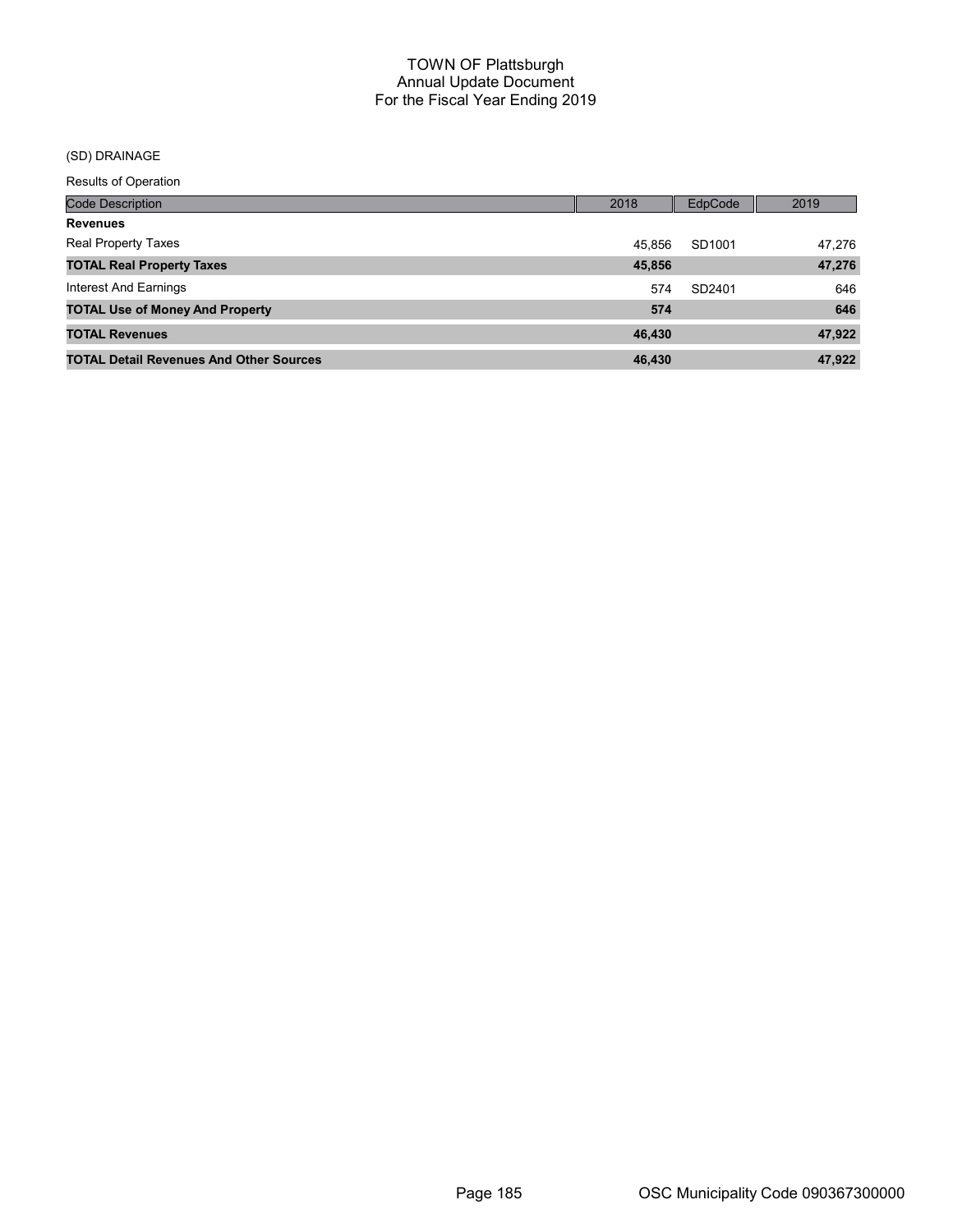# (SD) DRAINAGE

| <b>Code Description</b>                         | 2018 | EdpCode | 2019     |
|-------------------------------------------------|------|---------|----------|
| <b>Expenditures</b>                             |      |         |          |
| Drainage, Contr Expend                          | 481  | SD85404 |          |
| <b>TOTAL Drainage</b>                           | 481  |         |          |
| <b>TOTAL Home And Community Services</b>        | 481  |         | $\bf{0}$ |
| <b>TOTAL Expenditures</b>                       | 481  |         | 0        |
| <b>TOTAL Detail Expenditures And Other Uses</b> | 481  |         | 0        |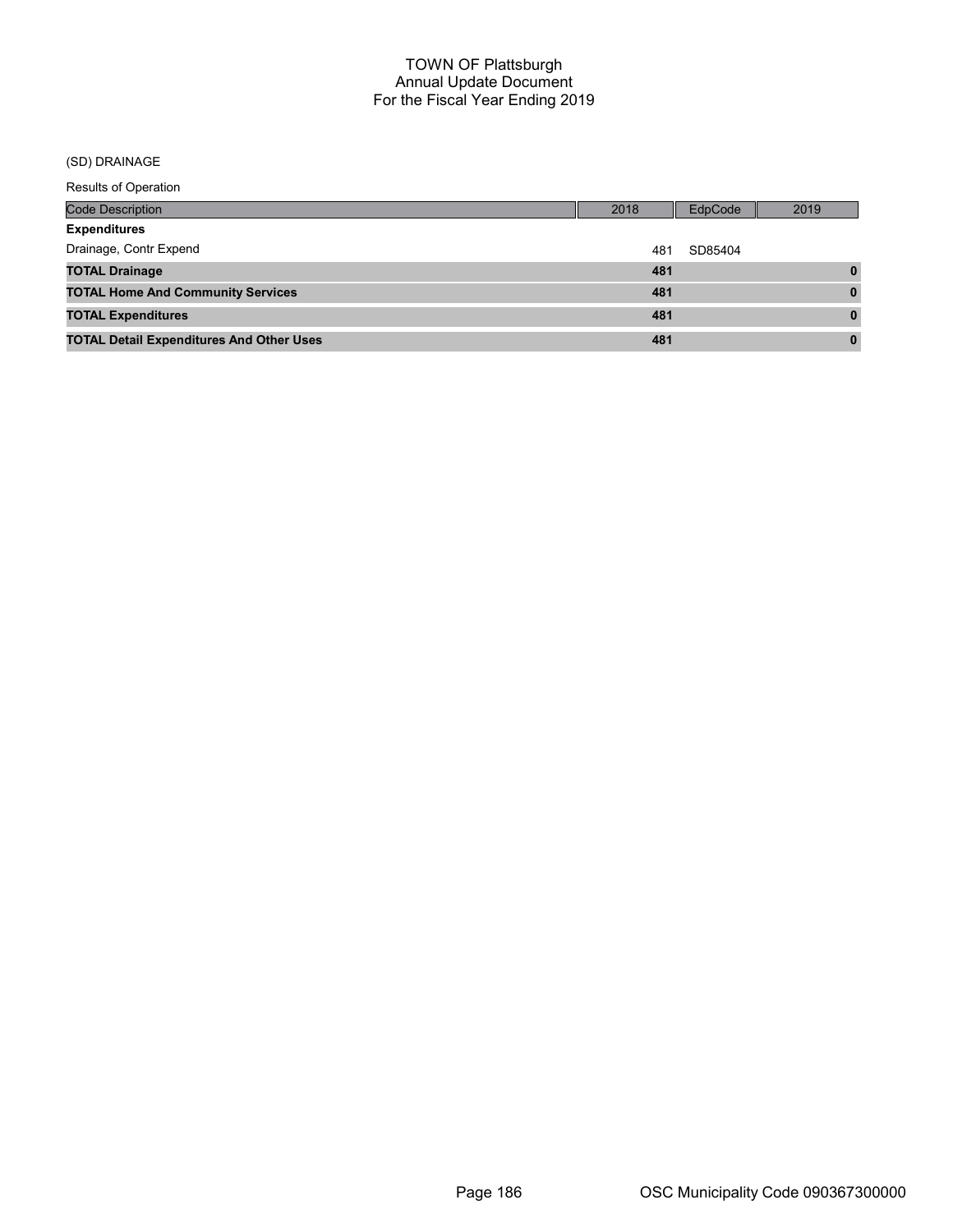(SD) DRAINAGE

Analysis of Changes in Fund Balance

| <b>Code Description</b>                    | 2018    | EdpCode       | 2019    |
|--------------------------------------------|---------|---------------|---------|
| Analysis of Changes in Fund Balance        |         |               |         |
| <b>Fund Balance - Beginning of Year</b>    | 569.683 | <b>SD8021</b> | 615,632 |
| <b>Restated Fund Balance - Beg of Year</b> | 569.683 | <b>SD8022</b> | 615,632 |
| ADD - REVENUES AND OTHER SOURCES           | 46.430  |               | 47.922  |
| DEDUCT - EXPENDITURES AND OTHER USES       | 481     |               |         |
| <b>Fund Balance - End of Year</b>          | 615.632 | <b>SD8029</b> | 663.554 |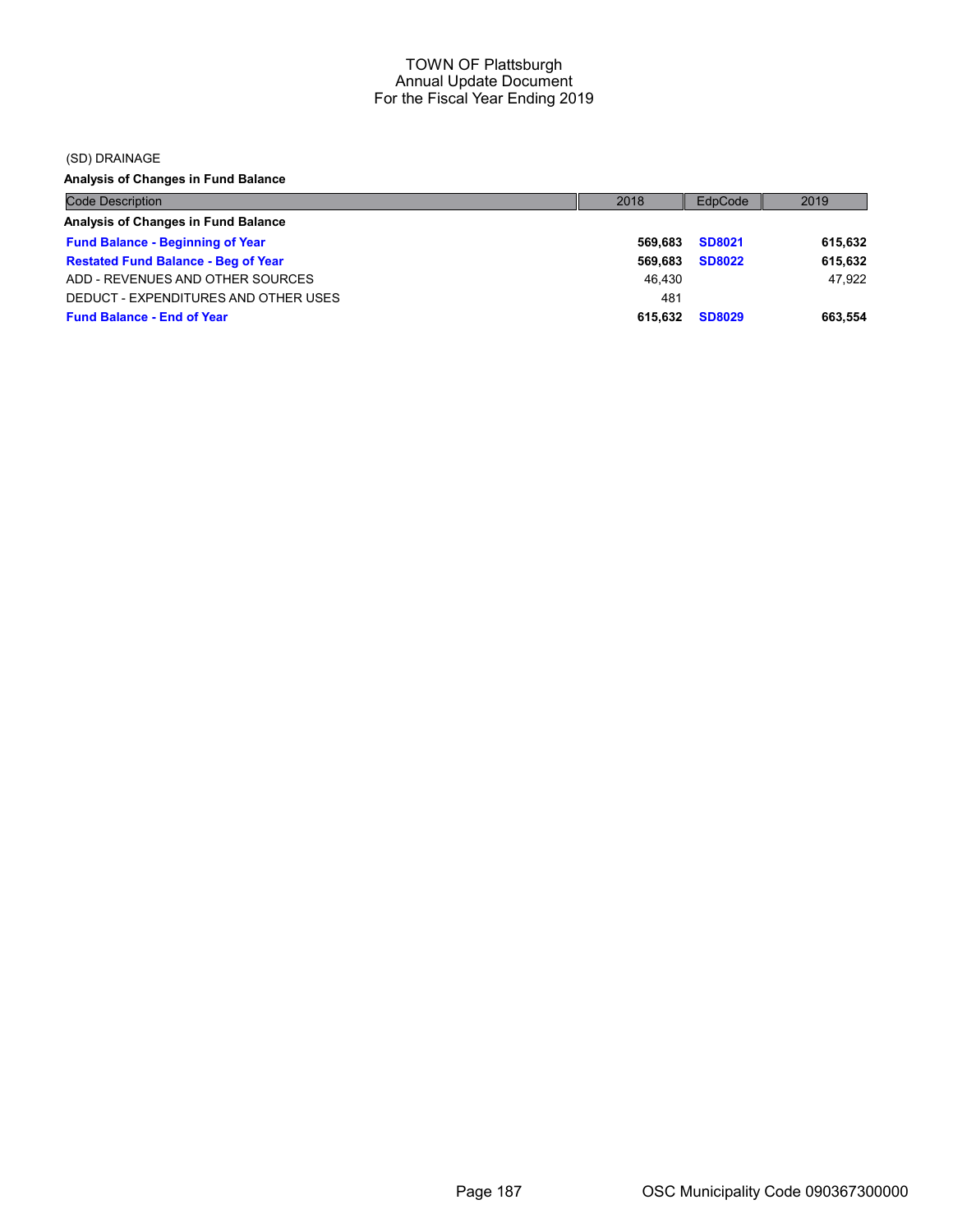#### (SL) LIGHTING

| <b>Code Description</b>                                | 2018    | EdpCode      | 2019    |
|--------------------------------------------------------|---------|--------------|---------|
| <b>Assets</b>                                          |         |              |         |
| Cash                                                   | 319.717 | <b>SL200</b> | 400,602 |
| <b>TOTAL Cash</b>                                      | 319,717 |              | 400,602 |
| Accounts Receivable                                    | 14,628  | SL380        | 4,920   |
| <b>TOTAL Other Receivables (net)</b>                   | 14,628  |              | 4,920   |
| <b>Prepaid Expenses</b>                                | 1.129   | <b>SL480</b> | 1,158   |
| <b>TOTAL Prepaid Expenses</b>                          | 1,129   |              | 1,158   |
| <b>TOTAL Assets and Deferred Outflows of Resources</b> | 335,474 |              | 406,680 |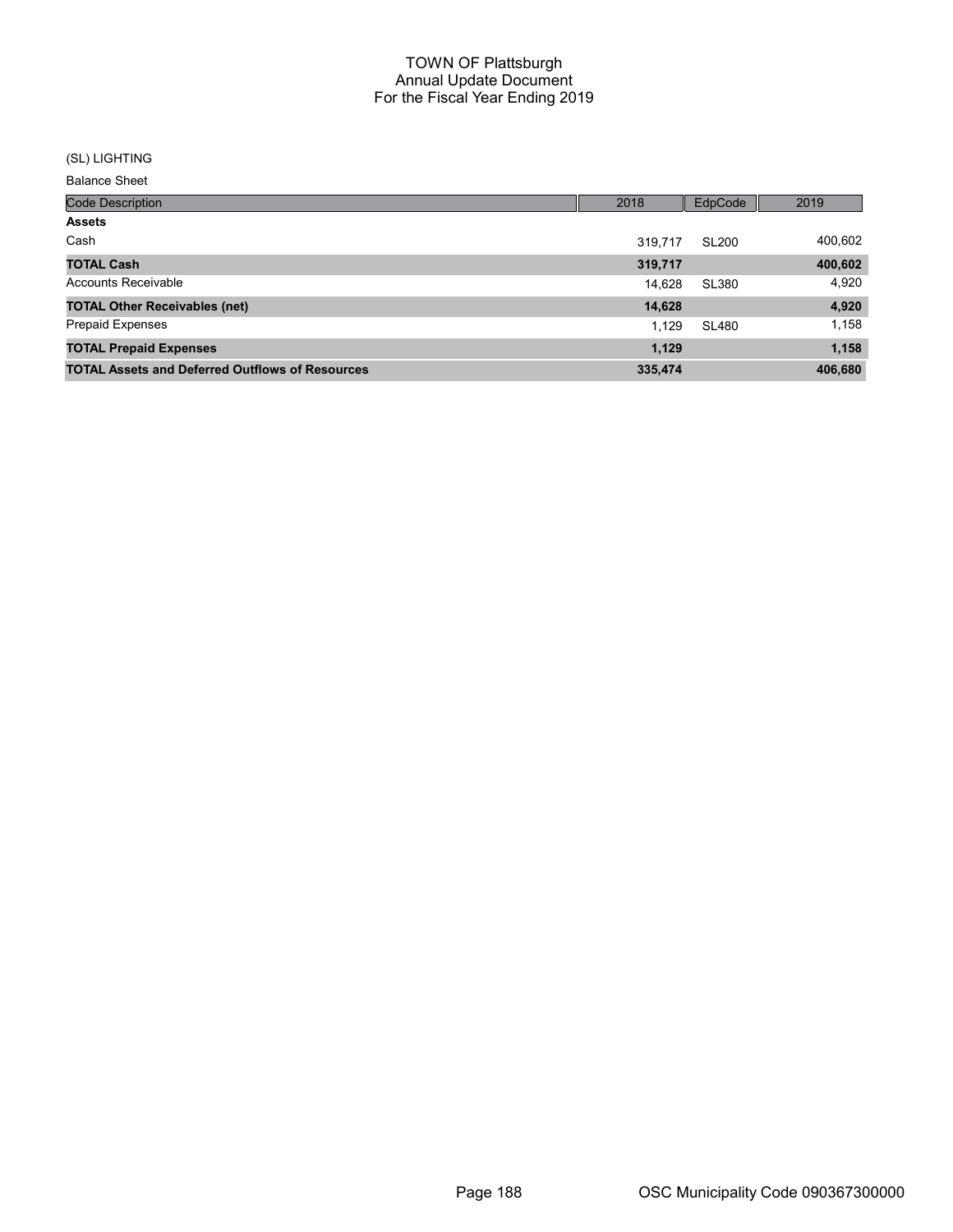# (SL) LIGHTING

| <b>Code Description</b>                                     | 2018    | EdpCode      | 2019    |
|-------------------------------------------------------------|---------|--------------|---------|
| <b>Accounts Payable</b>                                     | 8.595   | <b>SL600</b> | 11,073  |
| <b>TOTAL Accounts Payable</b>                               | 8,595   |              | 11,073  |
| <b>Accrued Liabilities</b>                                  | 619     | <b>SL601</b> | 1,037   |
| <b>TOTAL Accrued Liabilities</b>                            | 619     |              | 1,037   |
| <b>TOTAL Liabilities</b>                                    | 9,214   |              | 12,110  |
| <b>Fund Balance</b>                                         |         |              |         |
| Not in Spendable Form                                       | 1.129   | <b>SL806</b> | 1,158   |
| <b>TOTAL Nonspendable Fund Balance</b>                      | 1,129   |              | 1,158   |
| Assigned Unappropriated Fund Balance                        | 325,131 | <b>SL915</b> | 393,412 |
| <b>TOTAL Assigned Fund Balance</b>                          | 325,131 |              | 393,412 |
| <b>TOTAL Fund Balance</b>                                   | 326,260 |              | 394,570 |
| <b>TOTAL Liabilities, Deferred Inflows And Fund Balance</b> | 335,474 |              | 406,680 |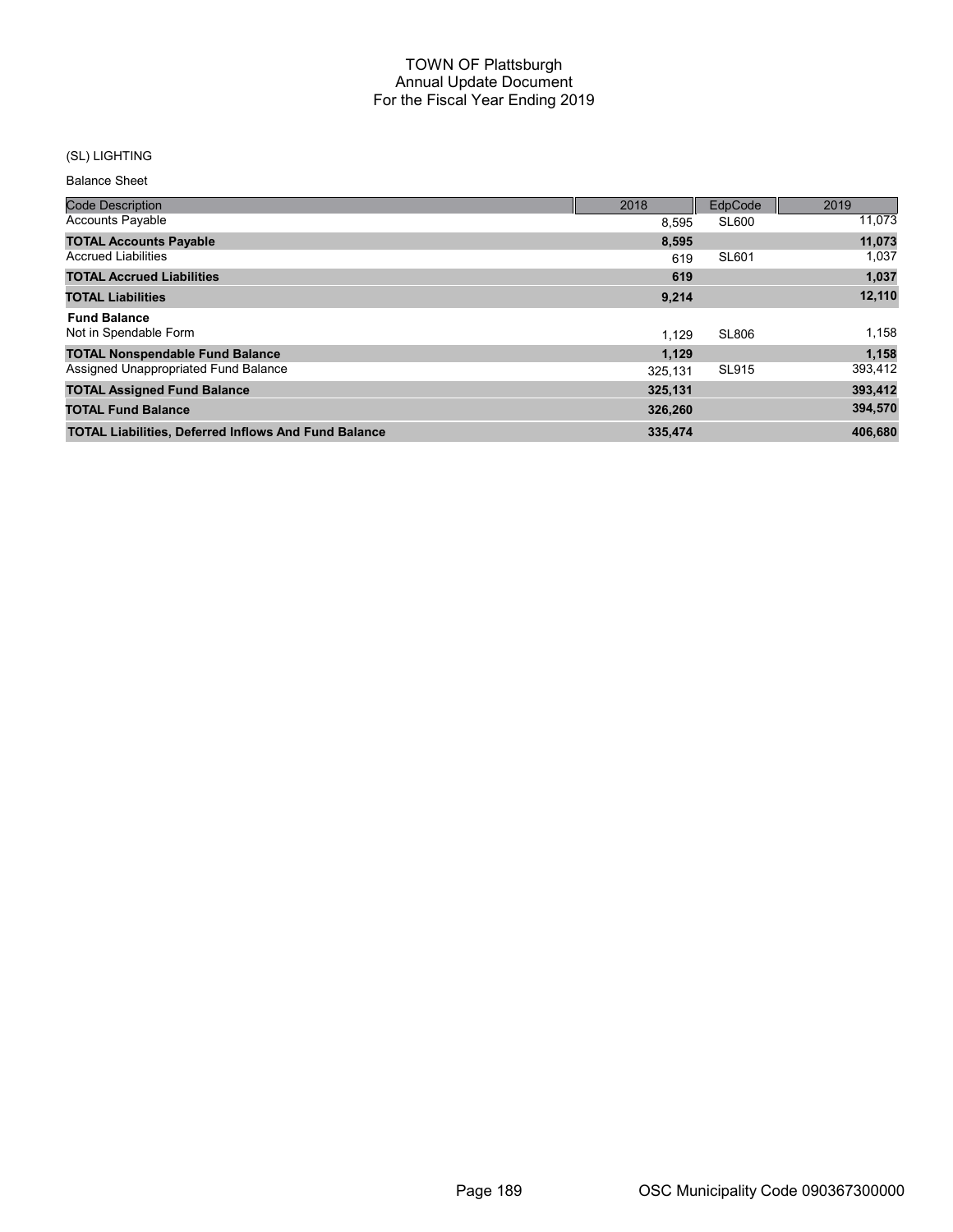# (SL) LIGHTING

| <b>Code Description</b>                                                                    | 2018    | EdpCode            | 2019         |
|--------------------------------------------------------------------------------------------|---------|--------------------|--------------|
| <b>Revenues</b>                                                                            |         |                    |              |
| <b>Real Property Taxes</b>                                                                 | 220,700 | SL <sub>1001</sub> | 224,320      |
| <b>TOTAL Real Property Taxes</b>                                                           | 220,700 |                    | 224,320      |
| Interest And Earnings                                                                      | 1,475   | SL2401             | 5,016        |
| <b>TOTAL Use of Money And Property</b>                                                     | 1,475   |                    | 5,016        |
| Other Compensation For Loss                                                                | 2,567   | SL2690             | 1,541        |
| <b>TOTAL Sale of Property And Compensation For Loss</b>                                    | 2,567   |                    | 1,541        |
| Refunds of Prior Year's Expenditures<br>Additional Description Rebate BYSEG for LED Lights | 18      | SL2701             | 10           |
| Unclassified (specify)                                                                     |         | SL2770             | 5,098        |
| <b>TOTAL Miscellaneous Local Sources</b>                                                   | 18      |                    | 5,108        |
| St Aid, State Revenue Sharing                                                              | 14,629  | SL3001             |              |
| <b>TOTAL State Aid</b>                                                                     | 14,629  |                    | $\mathbf{0}$ |
| <b>TOTAL Revenues</b>                                                                      | 239,389 |                    | 235,985      |
| <b>TOTAL Detail Revenues And Other Sources</b>                                             | 239,389 |                    | 235,985      |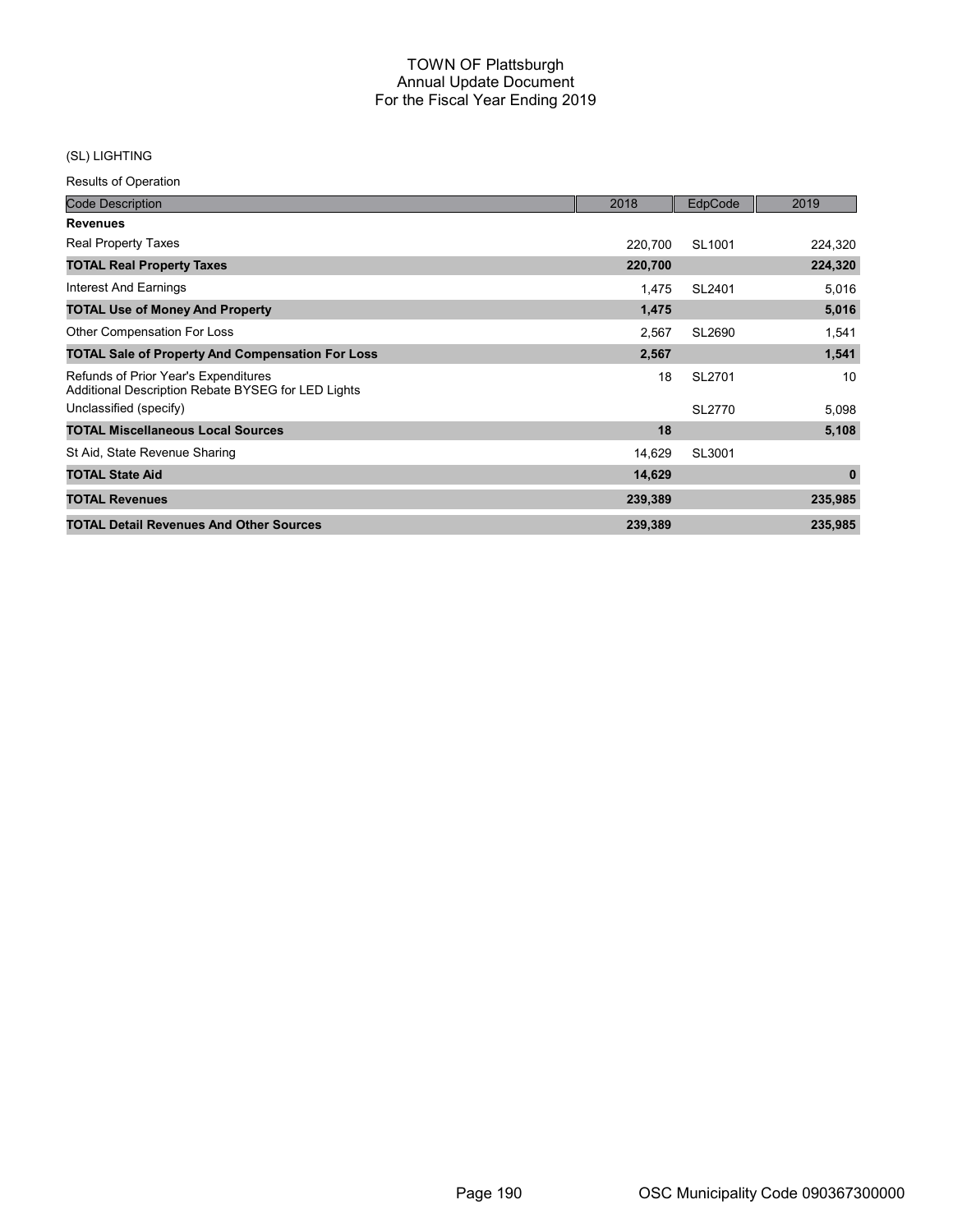#### (SL) LIGHTING

| <b>Code Description</b>                         | 2018    | EdpCode | 2019    |
|-------------------------------------------------|---------|---------|---------|
| <b>Expenditures</b>                             |         |         |         |
| Street Lighting, Pers Serv                      | 29.798  | SL51821 | 34,714  |
| Street Lighting, Equip & Cap Outlay             | 15.165  | SL51822 | 14,782  |
| Street Lighting, Contr Expend                   | 96,258  | SL51824 | 90,450  |
| <b>TOTAL Street Lighting</b>                    | 141,221 |         | 139,946 |
| <b>TOTAL Transportation</b>                     | 141,221 |         | 139,946 |
| State Retirement, Empl Bnfts                    | 4,766   | SL90108 | 4,604   |
| Social Security, Empl Bnfts                     | 2,251   | SL90308 | 2,763   |
| Worker's Compensation, Empl Bnfts               | 2,425   | SL90408 | 2,022   |
| Hospital & Medical (dental) Ins, Empl Bnft      | 19,202  | SL90608 | 18,340  |
| <b>TOTAL Employee Benefits</b>                  | 28,644  |         | 27,729  |
| <b>TOTAL Expenditures</b>                       | 169,865 |         | 167,675 |
| <b>TOTAL Detail Expenditures And Other Uses</b> | 169,865 |         | 167,675 |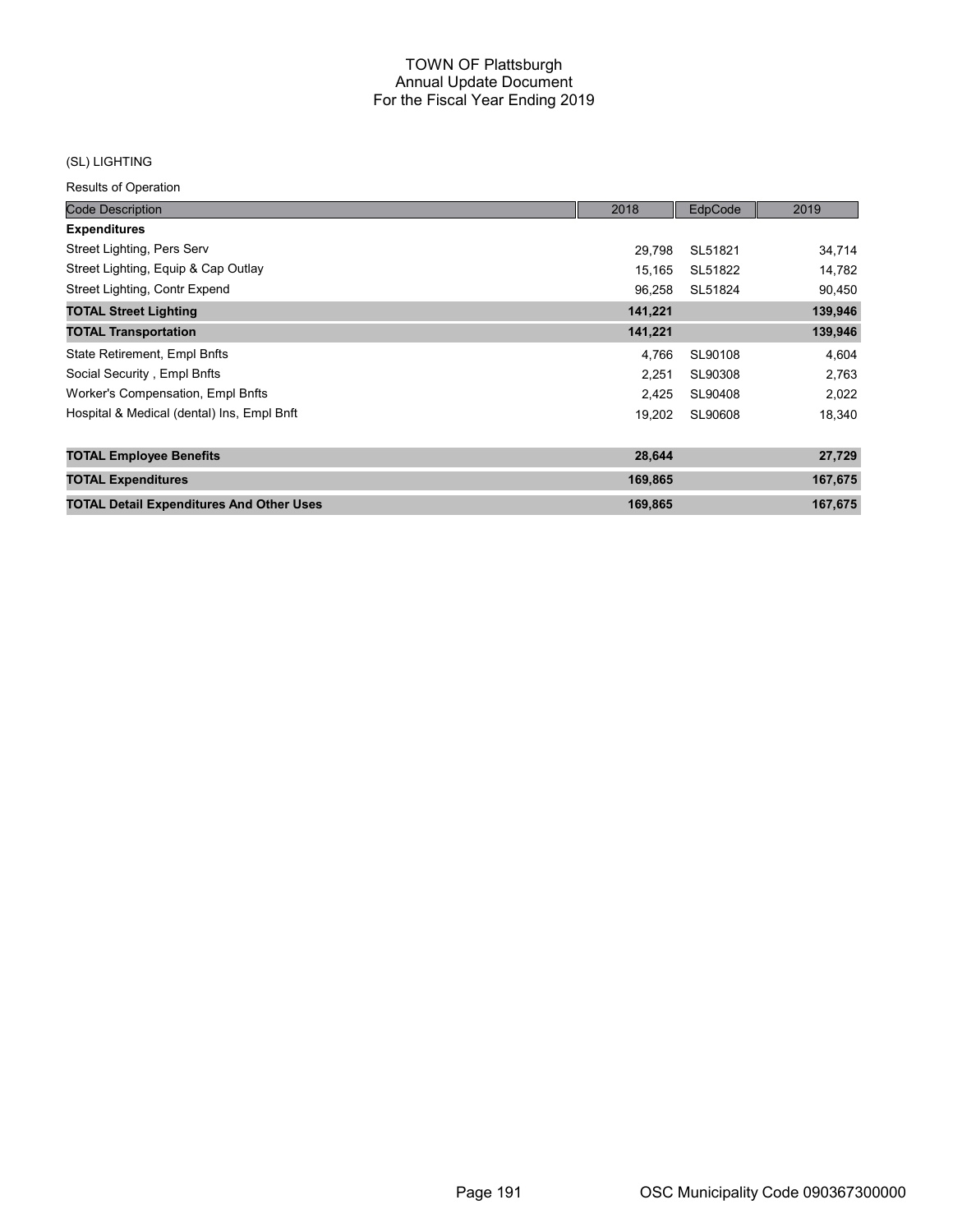#### (SL) LIGHTING

Analysis of Changes in Fund Balance

| <b>Code Description</b>                    | 2018    | EdpCode       | 2019    |
|--------------------------------------------|---------|---------------|---------|
| Analysis of Changes in Fund Balance        |         |               |         |
| <b>Fund Balance - Beginning of Year</b>    | 256.736 | <b>SL8021</b> | 326,260 |
| <b>Restated Fund Balance - Beg of Year</b> | 256.736 | <b>SL8022</b> | 326,260 |
| ADD - REVENUES AND OTHER SOURCES           | 239.389 |               | 235,985 |
| DEDUCT - EXPENDITURES AND OTHER USES       | 169.865 |               | 167.675 |
| <b>Fund Balance - End of Year</b>          | 326.260 | <b>SL8029</b> | 394,570 |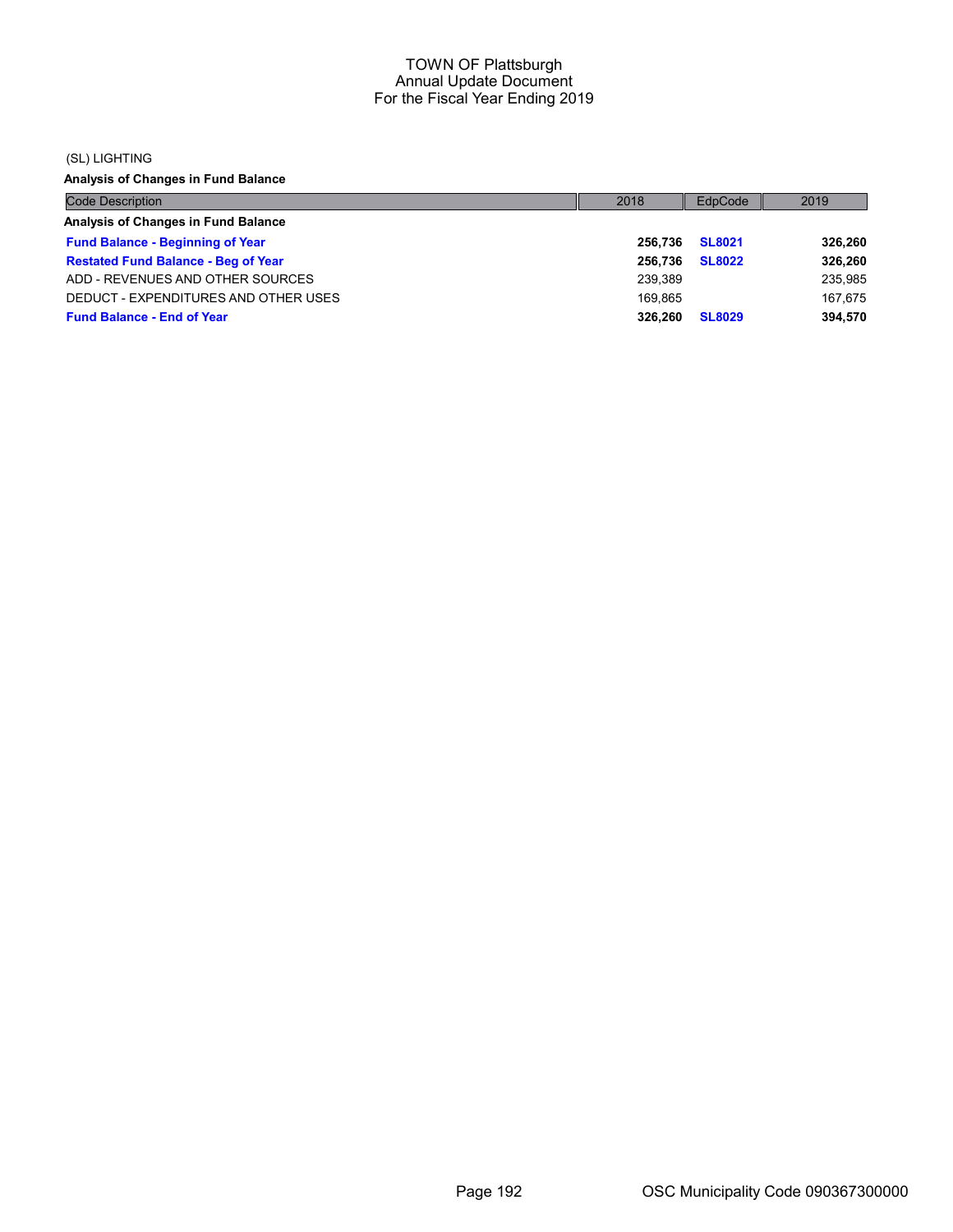#### (SM) MISCELLANEOUS

| <b>Balance Sheet</b> |  |
|----------------------|--|
|----------------------|--|

| <b>Code Description</b>                                | 2018      | EdpCode      | 2019      |
|--------------------------------------------------------|-----------|--------------|-----------|
| <b>Assets</b>                                          |           |              |           |
| Cash                                                   | 860,422   | <b>SM200</b> | 977,121   |
| <b>TOTAL Cash</b>                                      | 860,422   |              | 977,121   |
| <b>Accounts Receivable</b>                             | 9,620     | <b>SM380</b> | 13,126    |
| <b>TOTAL Other Receivables (net)</b>                   | 9,620     |              | 13,126    |
| Due From Other Funds                                   | 179.674   | SM391        | 50        |
| <b>TOTAL Due From Other Funds</b>                      | 179,674   |              | 50        |
| Due From Other Governments                             | 2,797     | <b>SM440</b> | 3,923     |
| <b>TOTAL Due From Other Governments</b>                | 2,797     |              | 3,923     |
| <b>Prepaid Expenses</b>                                | 26,797    | <b>SM480</b> | 27,560    |
| <b>TOTAL Prepaid Expenses</b>                          | 26,797    |              | 27,560    |
| Miscellaneous Current Assets                           | $-9,111$  | SM489        | $-8,687$  |
| <b>TOTAL Other</b>                                     | $-9,111$  |              | $-8,687$  |
| <b>TOTAL Assets and Deferred Outflows of Resources</b> | 1,070,199 |              | 1,013,093 |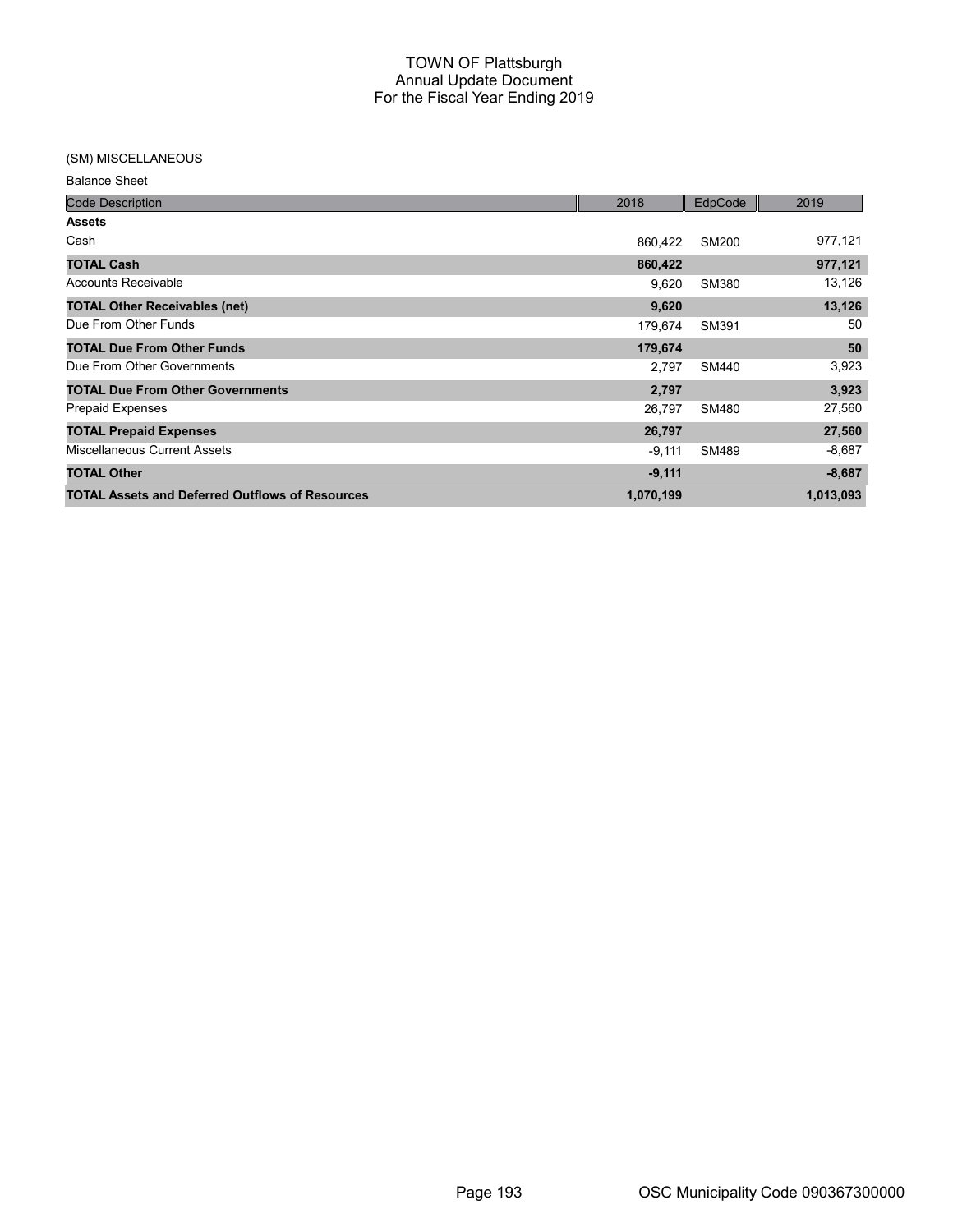## (SM) MISCELLANEOUS

| <b>Balance Sheet</b> |  |
|----------------------|--|
|                      |  |

| <b>Code Description</b>                                     | 2018      | EdpCode      | 2019         |
|-------------------------------------------------------------|-----------|--------------|--------------|
| <b>Accounts Payable</b>                                     | 8,158     | <b>SM600</b> | 9,679        |
| <b>TOTAL Accounts Payable</b>                               | 8,158     |              | 9,679        |
| <b>Accrued Liabilities</b>                                  | 14.863    | SM601        | 17,961       |
| <b>TOTAL Accrued Liabilities</b>                            | 14,863    |              | 17,961       |
| Overpayments & Clearing Account                             | 80        | SM690        | -996         |
| <b>TOTAL Other Liabilities</b>                              | 80        |              | $-996$       |
| Due To Other Funds                                          | 277       | SM630        | 9,304        |
| <b>TOTAL Due To Other Funds</b>                             | 277       |              | 9,304        |
| Due To Employees' Retirement System                         | 0         | <b>SM637</b> |              |
| <b>TOTAL Due To Other Governments</b>                       | $\bf{0}$  |              | $\mathbf{0}$ |
| <b>TOTAL Liabilities</b>                                    | 23,378    |              | 35,948       |
| <b>Deferred Inflows of Resources</b>                        |           |              |              |
| Deferred Inflow of Resources                                | 16.250    | SM691        | 16,250       |
| <b>TOTAL Deferred Inflows of Resources</b>                  | 16,250    |              | 16,250       |
| <b>TOTAL Deferred Inflows of Resources</b>                  | 16,250    |              | 16,250       |
| <b>Fund Balance</b>                                         |           |              |              |
| Not in Spendable Form                                       | 26,797    | <b>SM806</b> | 27,559       |
| <b>TOTAL Nonspendable Fund Balance</b>                      | 26,797    |              | 27,559       |
| Assigned Appropriated Fund Balance                          | 161,229   | SM914        | 23,320       |
| Assigned Unappropriated Fund Balance                        | 842,545   | SM915        | 910,015      |
| <b>TOTAL Assigned Fund Balance</b>                          | 1,003,774 |              | 933,335      |
| <b>TOTAL Fund Balance</b>                                   | 1,030,571 |              | 960,894      |
| <b>TOTAL Liabilities, Deferred Inflows And Fund Balance</b> | 1,070,199 |              | 1,013,092    |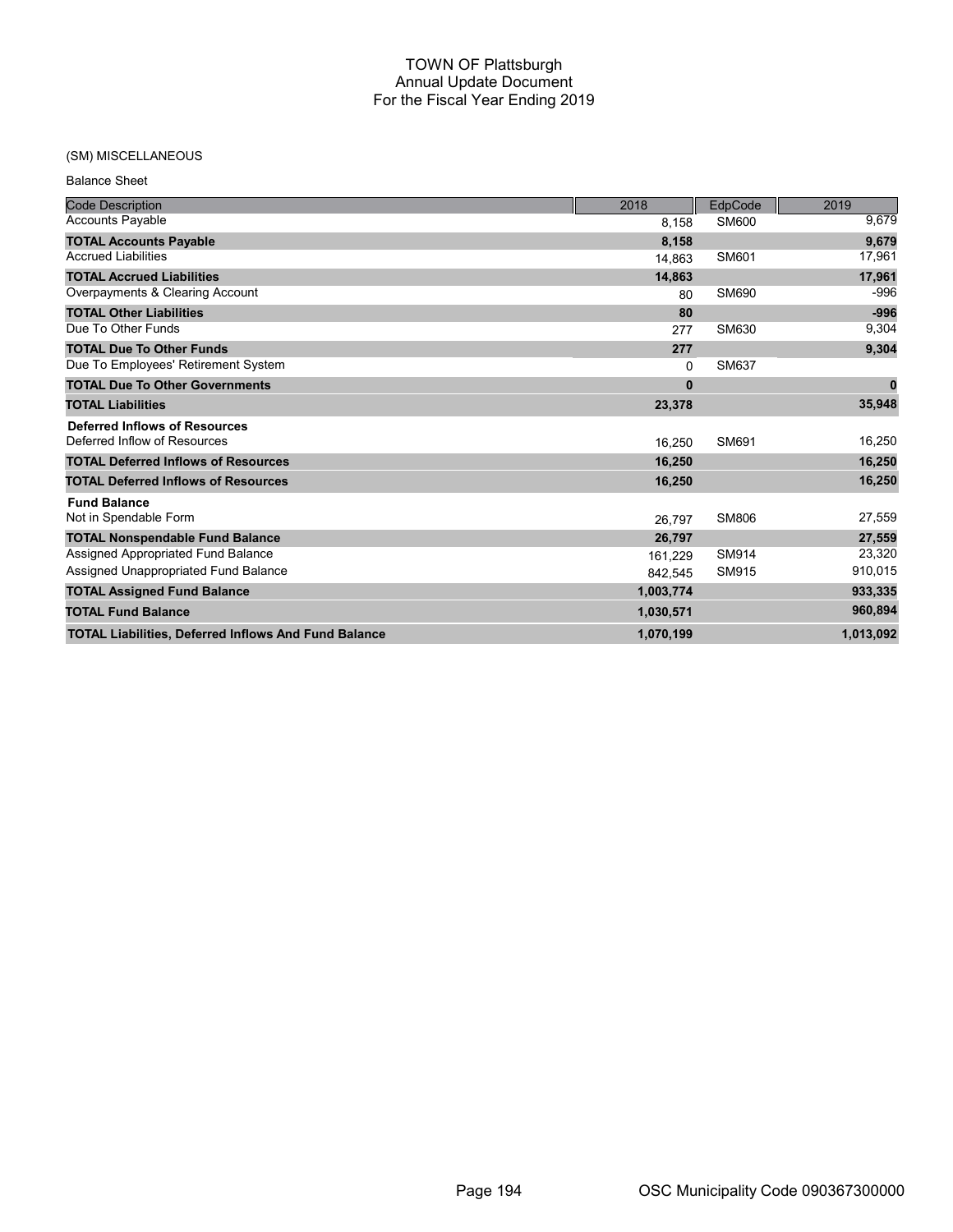# (SM) MISCELLANEOUS

| <b>Code Description</b>                                 | 2018      | EdpCode | 2019      |
|---------------------------------------------------------|-----------|---------|-----------|
| <b>Revenues</b>                                         |           |         |           |
| <b>Real Property Taxes</b>                              | 424,060   | SM1001  | 423,500   |
| <b>TOTAL Real Property Taxes</b>                        | 424,060   |         | 423,500   |
| Other Payments In Lieu of Taxes                         | 25,000    | SM1081  | 16,250    |
| <b>TOTAL Real Property Tax Items</b>                    | 25,000    |         | 16,250    |
| <b>Water Service Charges</b>                            | 75,731    | SM2144  | 56,836    |
| <b>TOTAL Departmental Income</b>                        | 75,731    |         | 56,836    |
| Misc Revenue, Other Govts                               | 220,049   | SM2389  | 224,203   |
| <b>TOTAL Intergovernmental Charges</b>                  | 220,049   |         | 224,203   |
| <b>Interest And Earnings</b>                            | 9,581     | SM2401  | 16,694    |
| <b>TOTAL Use of Money And Property</b>                  | 9,581     |         | 16,694    |
| Sales of Scrap & Excess Materials                       | 5,626     | SM2650  | 3,555     |
| Sales of Equipment                                      |           | SM2665  | 7,150     |
| <b>TOTAL Sale of Property And Compensation For Loss</b> | 5,626     |         | 10,705    |
| Refunds of Prior Year's Expenditures                    | 1,896     | SM2701  | 1,888     |
| Unclassified (specify)                                  | 20        | SM2770  |           |
| <b>TOTAL Miscellaneous Local Sources</b>                | 1,916     |         | 1,888     |
| <b>TOTAL Revenues</b>                                   | 761,963   |         | 750,076   |
| <b>Interfund Transfers</b>                              | 1,258,259 | SM5031  | 1,618,447 |
| <b>TOTAL Interfund Transfers</b>                        | 1,258,259 |         | 1,618,447 |
| <b>TOTAL Other Sources</b>                              | 1,258,259 |         | 1,618,447 |
| <b>TOTAL Detail Revenues And Other Sources</b>          | 2,020,222 |         | 2,368,523 |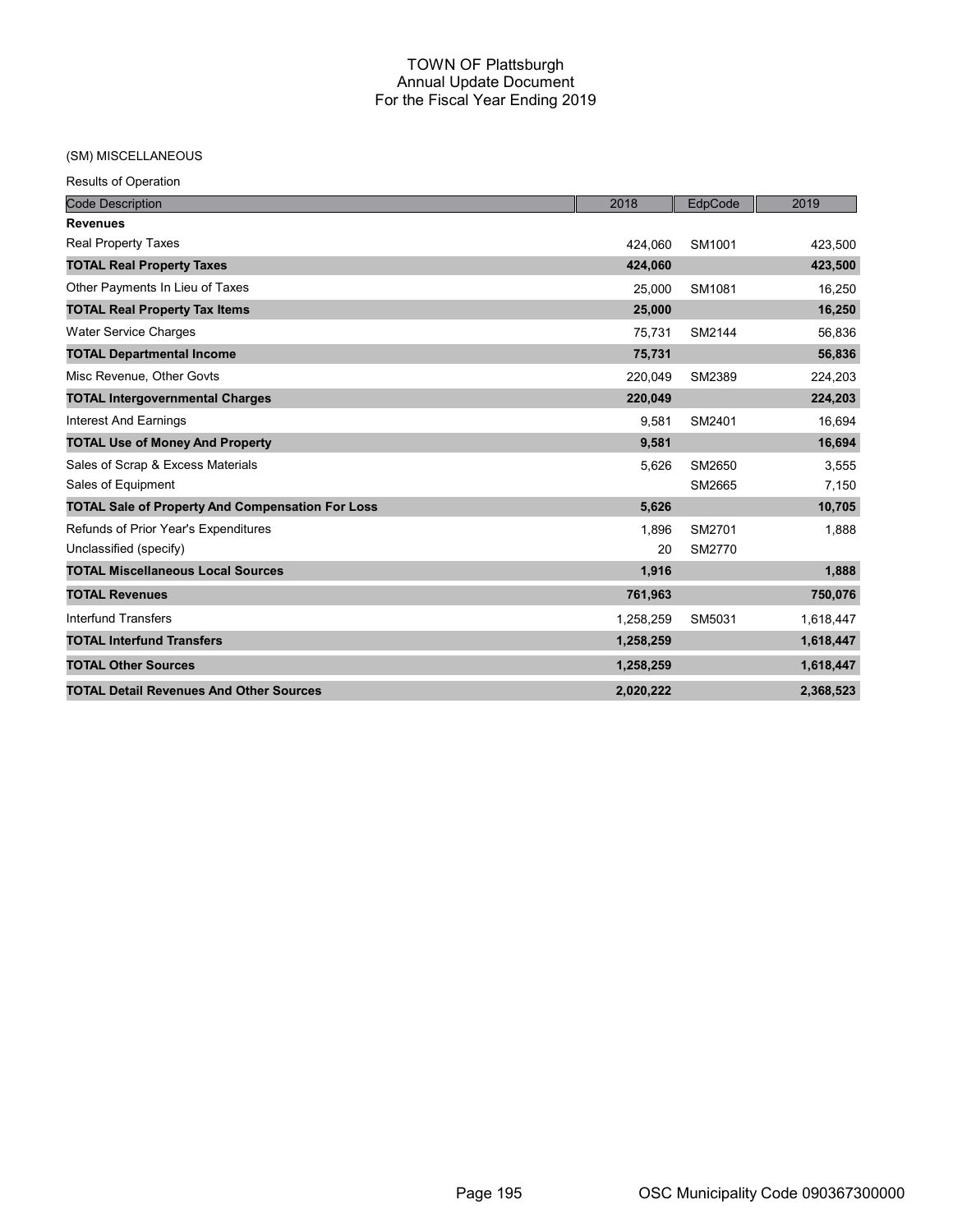#### (SM) MISCELLANEOUS

| <b>Code Description</b>                         | 2018      | EdpCode | 2019      |
|-------------------------------------------------|-----------|---------|-----------|
| <b>Expenditures</b>                             |           |         |           |
| Central Service Admin                           | 817,539   | SM16101 | 805,211   |
| Central Service Admin, Equip & Cap Outlay       | 18,131    | SM16102 | 453,816   |
| Central Services Admin, contr Expend            | 257,024   | SM16104 | 243,756   |
| Shared Services Admin, Empl Bnfts               | 472,933   | SM16108 | 457,616   |
| <b>TOTAL Shared Services Admin</b>              | 1,565,627 |         | 1,960,399 |
| <b>TOTAL General Government Support</b>         | 1,565,627 |         | 1,960,399 |
| Ambulance, Contr Expend                         | 449,560   | SM45404 | 462,800   |
| <b>TOTAL Ambulance</b>                          | 449,560   |         | 462,800   |
| <b>TOTAL Health</b>                             | 449,560   |         | 462,800   |
| <b>TOTAL Expenditures</b>                       | 2,015,187 |         | 2,423,199 |
| Transfers, Other Funds                          | 15,000    | SM99019 | 15,000    |
| <b>TOTAL Operating Transfers</b>                | 15,000    |         | 15,000    |
| <b>TOTAL Other Uses</b>                         | 15,000    |         | 15,000    |
| <b>TOTAL Detail Expenditures And Other Uses</b> | 2,030,187 |         | 2,438,199 |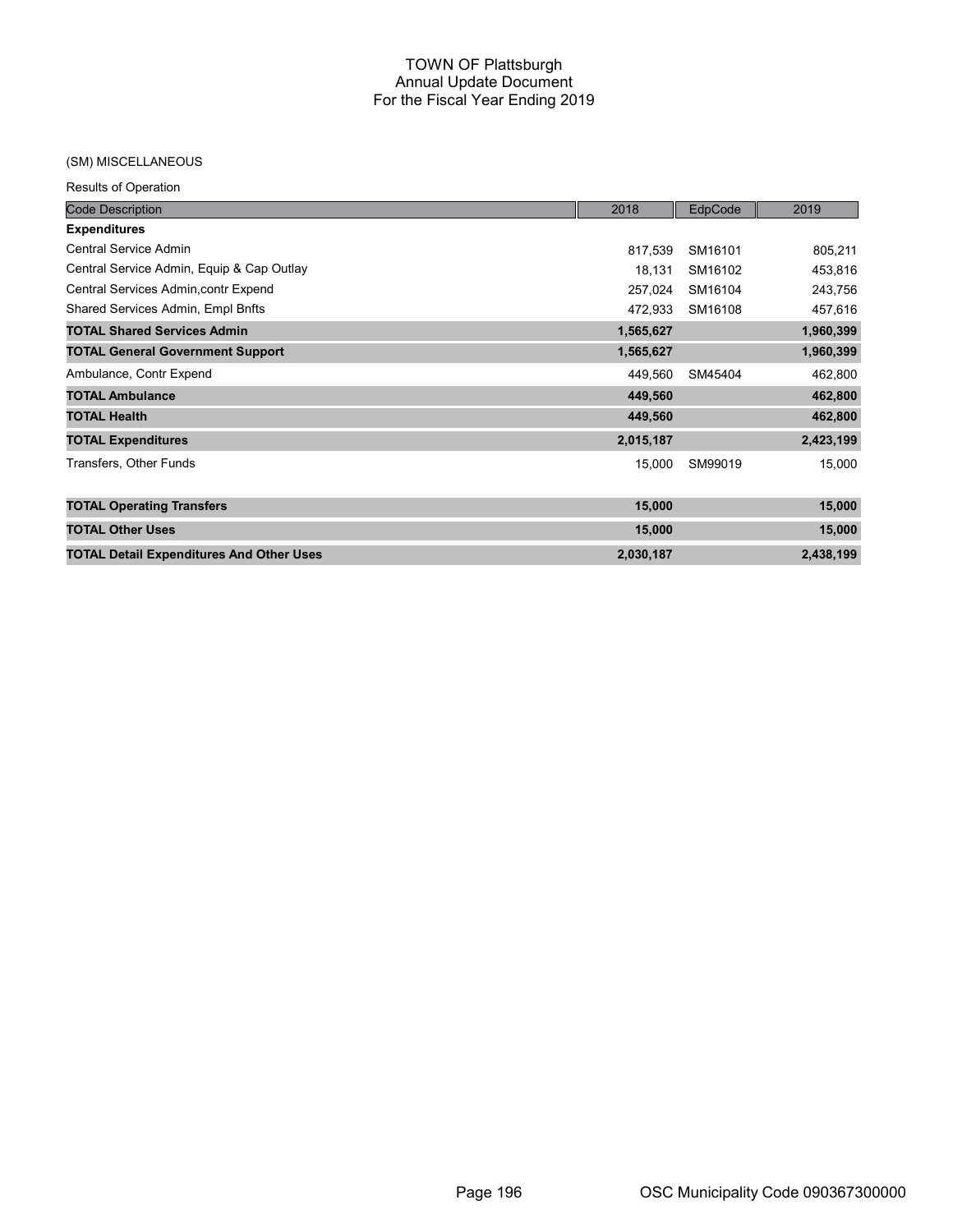#### (SM) MISCELLANEOUS

# Analysis of Changes in Fund Balance

| <b>Code Description</b>                    | 2018      | EdpCode       | 2019      |
|--------------------------------------------|-----------|---------------|-----------|
| Analysis of Changes in Fund Balance        |           |               |           |
| <b>Fund Balance - Beginning of Year</b>    | 1.040.536 | <b>SM8021</b> | 1,030,571 |
| <b>Restated Fund Balance - Beg of Year</b> | 1.040.536 | <b>SM8022</b> | 1,030,571 |
| ADD - REVENUES AND OTHER SOURCES           | 2.020.222 |               | 2,368,523 |
| DEDUCT - EXPENDITURES AND OTHER USES       | 2,030,187 |               | 2.438.199 |
| <b>Fund Balance - End of Year</b>          | 1.030.571 | <b>SM8029</b> | 960,895   |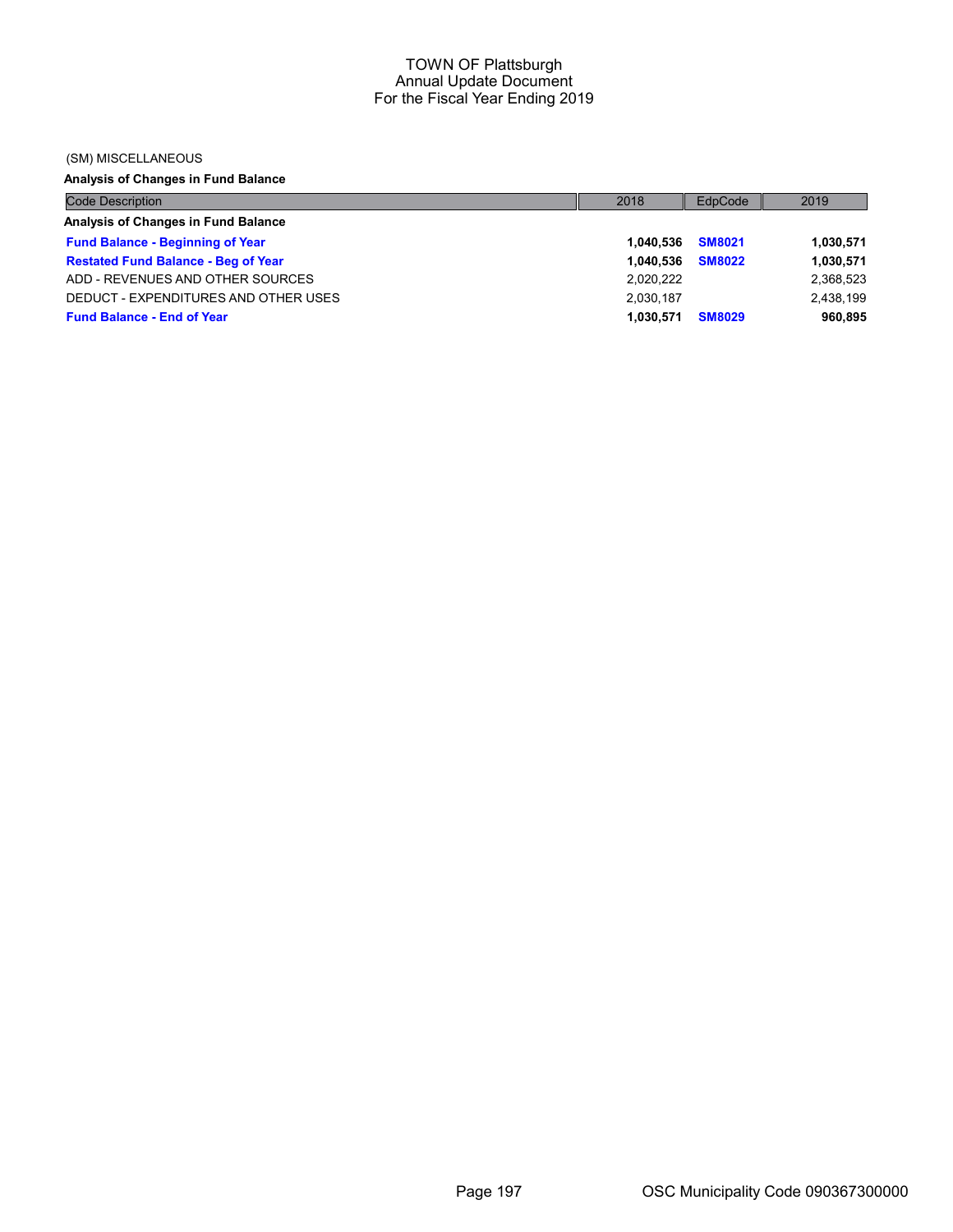# (SM1) WATER AND SEWER ADMIN

| <b>Code Description</b>                                | 2018     | EdpCode      | 2019     |
|--------------------------------------------------------|----------|--------------|----------|
| <b>Assets</b>                                          |          |              |          |
| Cash                                                   | 620.195  | SM200        | 755,502  |
| <b>TOTAL Cash</b>                                      | 620,195  |              | 755,502  |
| Accounts Receivable                                    | 9,620    | <b>SM380</b> | 13,126   |
| <b>TOTAL Other Receivables (net)</b>                   | 9,620    |              | 13,126   |
| Due From Other Funds                                   | 179,674  | SM391        | 50       |
| <b>TOTAL Due From Other Funds</b>                      | 179,674  |              | 50       |
| Due From Other Governments                             | 2,797    | <b>SM440</b> | 3,923    |
| <b>TOTAL Due From Other Governments</b>                | 2,797    |              | 3,923    |
| <b>Prepaid Expenses</b>                                | 26.797   | <b>SM480</b> | 27,560   |
| <b>TOTAL Prepaid Expenses</b>                          | 26,797   |              | 27,560   |
| <b>Miscellaneous Current Assets</b>                    | $-9,111$ | SM489        | $-8,687$ |
| <b>TOTAL Other</b>                                     | $-9,111$ |              | $-8,687$ |
| <b>TOTAL Assets and Deferred Outflows of Resources</b> | 829,972  |              | 791,474  |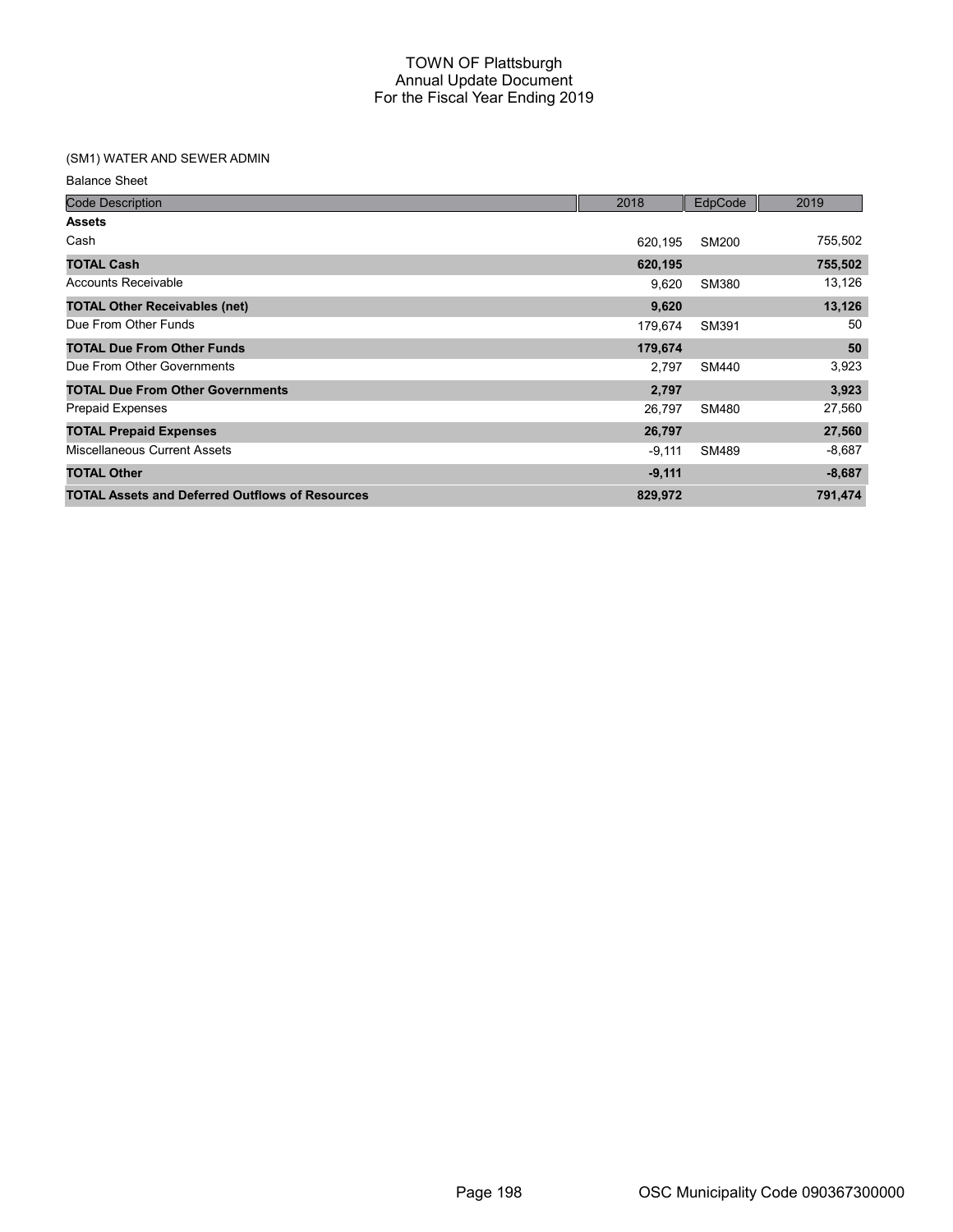# (SM1) WATER AND SEWER ADMIN

| <b>Balance Sheet</b> |  |
|----------------------|--|
|----------------------|--|

| <b>Code Description</b>                                     | 2018     | EdpCode      | 2019     |
|-------------------------------------------------------------|----------|--------------|----------|
| <b>Accounts Payable</b>                                     | 8,158    | SM600        | 9,679    |
| <b>TOTAL Accounts Payable</b>                               | 8,158    |              | 9,679    |
| <b>Accrued Liabilities</b>                                  | 14,863   | SM601        | 17,961   |
| <b>TOTAL Accrued Liabilities</b>                            | 14,863   |              | 17,961   |
| Overpayments & Clearing Account                             | 80       | SM690        | -996     |
| <b>TOTAL Other Liabilities</b>                              | 80       |              | $-996$   |
| Due To Other Funds                                          | 277      | SM630        | 9,304    |
| <b>TOTAL Due To Other Funds</b>                             | 277      |              | 9,304    |
| Due To Employees' Retirement System                         |          | SM637        |          |
| <b>TOTAL Due To Other Governments</b>                       | $\bf{0}$ |              | $\bf{0}$ |
| <b>TOTAL Liabilities</b>                                    | 23,378   |              | 35,948   |
| <b>Fund Balance</b>                                         |          |              |          |
| Not in Spendable Form                                       | 26,797   | <b>SM806</b> | 27,559   |
| <b>TOTAL Nonspendable Fund Balance</b>                      | 26,797   |              | 27,559   |
| Assigned Appropriated Fund Balance                          | 138,679  | SM914        |          |
| Assigned Unappropriated Fund Balance                        | 641,118  | SM915        | 727,966  |
| <b>TOTAL Assigned Fund Balance</b>                          | 779,797  |              | 727,966  |
| <b>TOTAL Fund Balance</b>                                   | 806,594  |              | 755,525  |
| <b>TOTAL Liabilities, Deferred Inflows And Fund Balance</b> | 829,972  |              | 791,473  |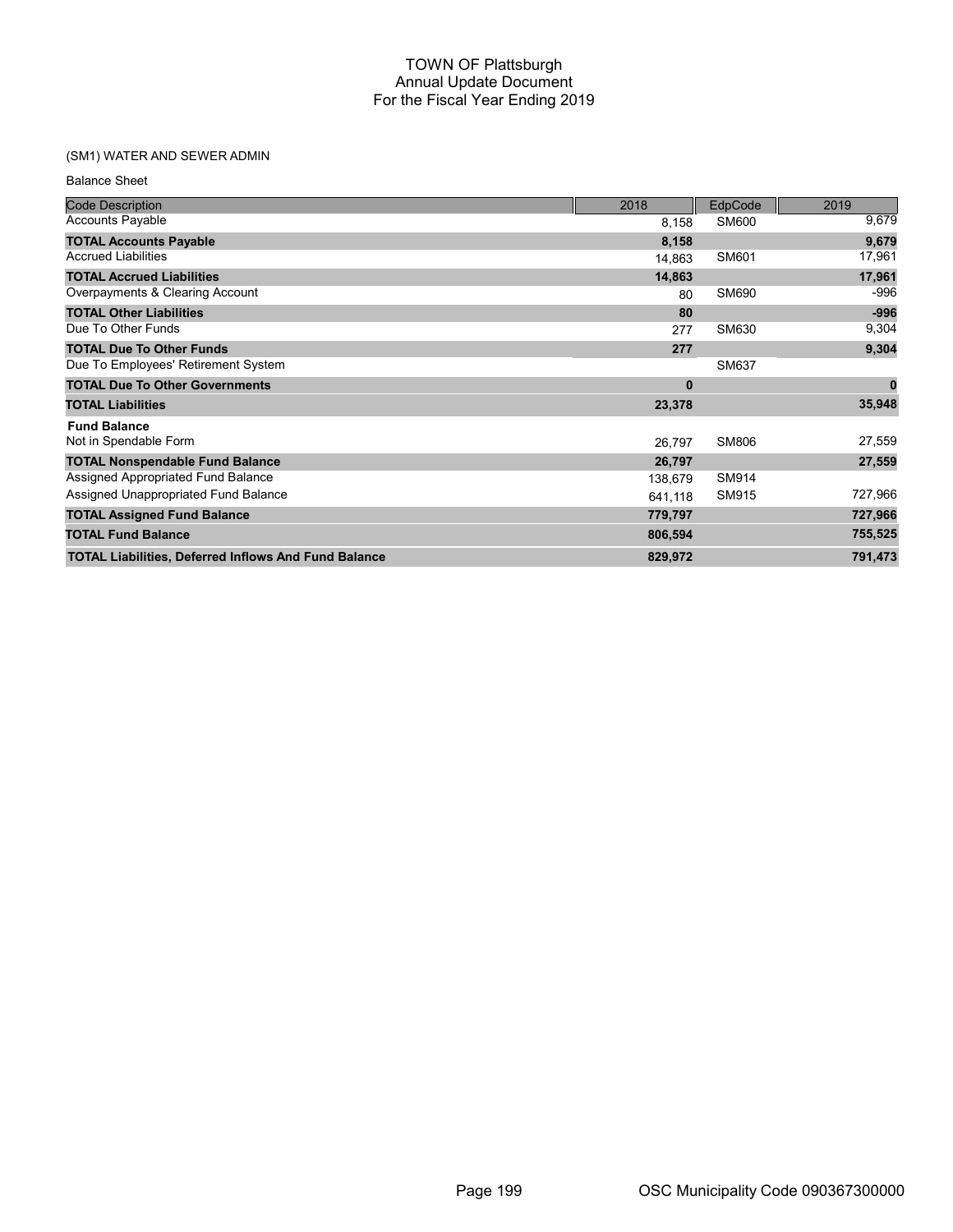# (SM1) WATER AND SEWER ADMIN

|  |  | <b>Results of Operation</b> |
|--|--|-----------------------------|
|--|--|-----------------------------|

| <b>Code Description</b>                                 | 2018      | EdpCode | 2019      |
|---------------------------------------------------------|-----------|---------|-----------|
| <b>Revenues</b>                                         |           |         |           |
| <b>Water Service Charges</b>                            | 75,731    | SM2144  | 56,836    |
| <b>TOTAL Departmental Income</b>                        | 75,731    |         | 56,836    |
| Misc Revenue, Other Govts                               | 220,049   | SM2389  | 224,203   |
| <b>TOTAL Intergovernmental Charges</b>                  | 220,049   |         | 224,203   |
| <b>Interest And Earnings</b>                            | 7,531     | SM2401  | 12,252    |
| <b>TOTAL Use of Money And Property</b>                  | 7,531     |         | 12,252    |
| Sales of Scrap & Excess Materials                       | 5,626     | SM2650  | 3,555     |
| Sales of Equipment                                      |           | SM2665  | 7,150     |
| <b>TOTAL Sale of Property And Compensation For Loss</b> | 5,626     |         | 10,705    |
| Refunds of Prior Year's Expenditures                    | 1,896     | SM2701  | 1,888     |
| Unclassified (specify)                                  | 20        | SM2770  |           |
| <b>TOTAL Miscellaneous Local Sources</b>                | 1,916     |         | 1,888     |
| <b>TOTAL Revenues</b>                                   | 310,853   |         | 305,884   |
| Interfund Transfers                                     | 1,258,259 | SM5031  | 1,618,447 |
| <b>TOTAL Interfund Transfers</b>                        | 1,258,259 |         | 1,618,447 |
| <b>TOTAL Other Sources</b>                              | 1,258,259 |         | 1,618,447 |
| <b>TOTAL Detail Revenues And Other Sources</b>          | 1,569,112 |         | 1,924,331 |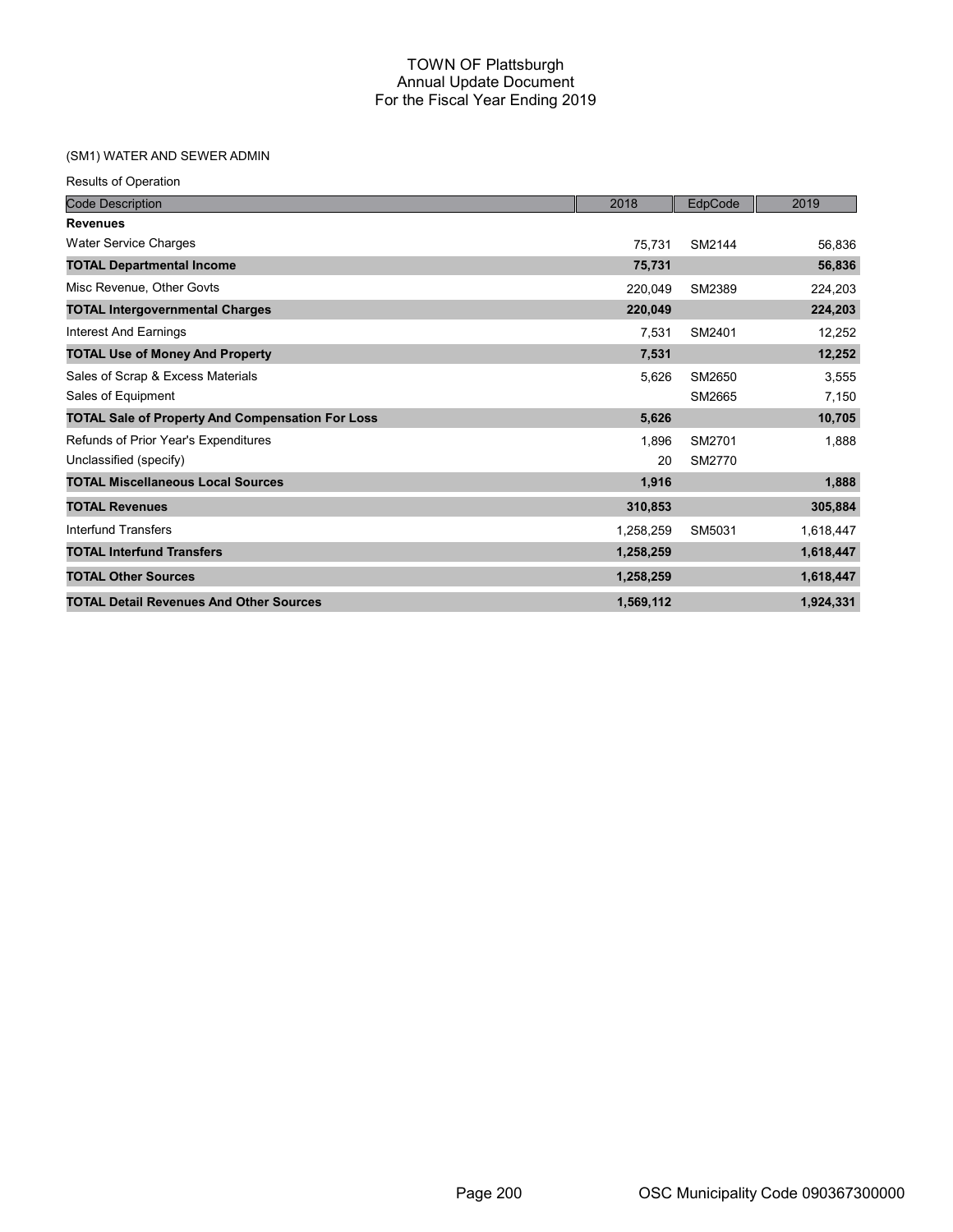### (SM1) WATER AND SEWER ADMIN

| <b>Code Description</b>                         | 2018      | EdpCode | 2019      |
|-------------------------------------------------|-----------|---------|-----------|
| <b>Expenditures</b>                             |           |         |           |
| Central Service Admin                           | 817,539   | SM16101 | 805,211   |
| Central Service Admin, Equip & Cap Outlay       | 18,131    | SM16102 | 453,816   |
| Central Services Admin, contr Expend            | 257,024   | SM16104 | 243,756   |
| Shared Services Admin, Empl Bnfts               | 472.933   | SM16108 | 457,616   |
| <b>TOTAL Shared Services Admin</b>              | 1,565,627 |         | 1,960,399 |
| <b>TOTAL General Government Support</b>         | 1,565,627 |         | 1,960,399 |
| <b>TOTAL Expenditures</b>                       | 1,565,627 |         | 1,960,399 |
| Transfers, Other Funds                          | 15,000    | SM99019 | 15,000    |
| <b>TOTAL Operating Transfers</b>                | 15,000    |         | 15,000    |
| <b>TOTAL Other Uses</b>                         | 15,000    |         | 15,000    |
| <b>TOTAL Detail Expenditures And Other Uses</b> | 1,580,627 |         | 1,975,399 |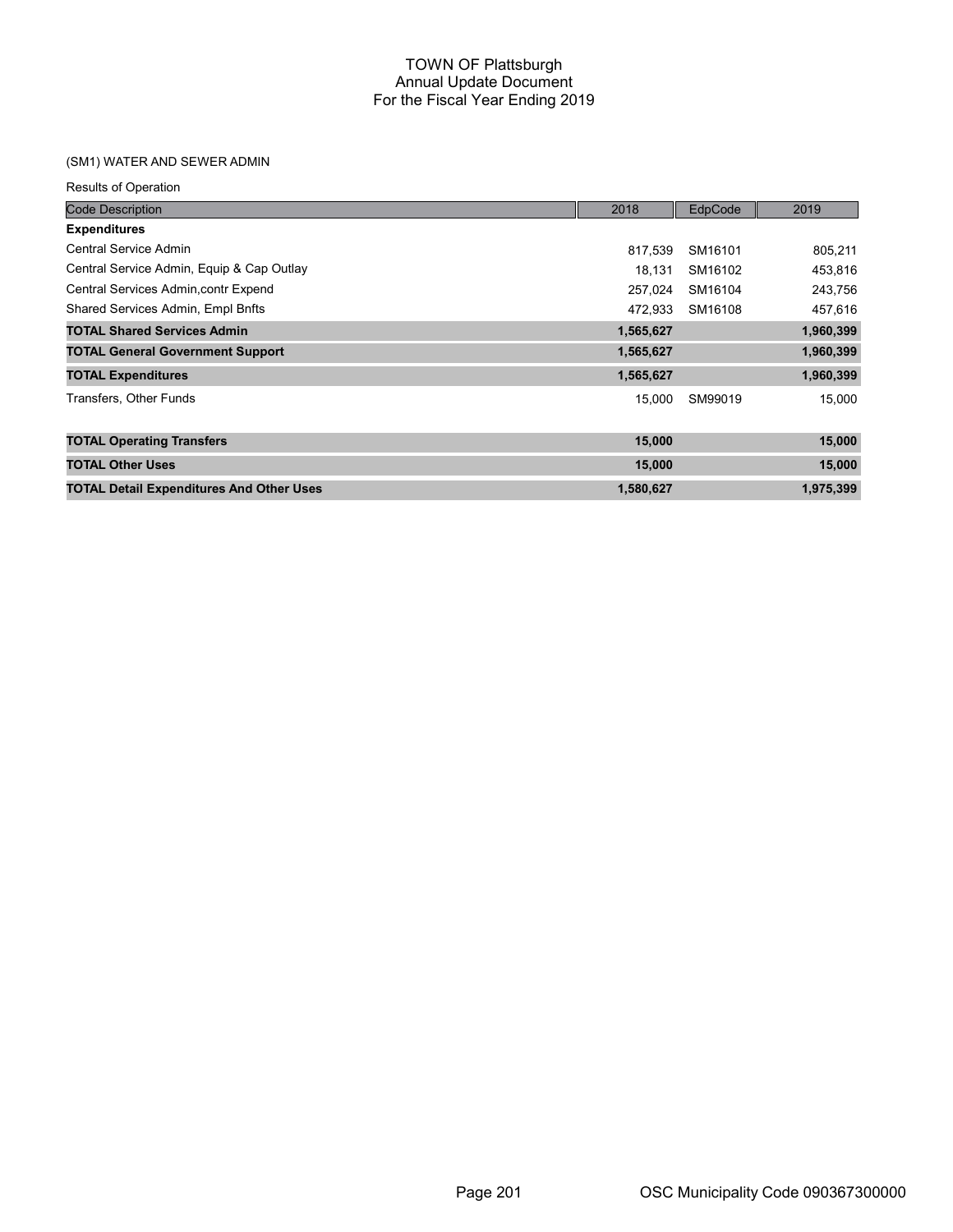#### (SM1) WATER AND SEWER ADMIN

### Analysis of Changes in Fund Balance

| <b>Code Description</b>                    | 2018      | EdpCode       | 2019      |
|--------------------------------------------|-----------|---------------|-----------|
| Analysis of Changes in Fund Balance        |           |               |           |
| <b>Fund Balance - Beginning of Year</b>    | 818.109   | <b>SM8021</b> | 806,594   |
| <b>Restated Fund Balance - Beg of Year</b> | 818.109   | <b>SM8022</b> | 806,594   |
| ADD - REVENUES AND OTHER SOURCES           | 1.569.112 |               | 1,924,331 |
| DEDUCT - EXPENDITURES AND OTHER USES       | 1.580.627 |               | 1.975.399 |
| <b>Fund Balance - End of Year</b>          | 806.594   | <b>SM8029</b> | 755,526   |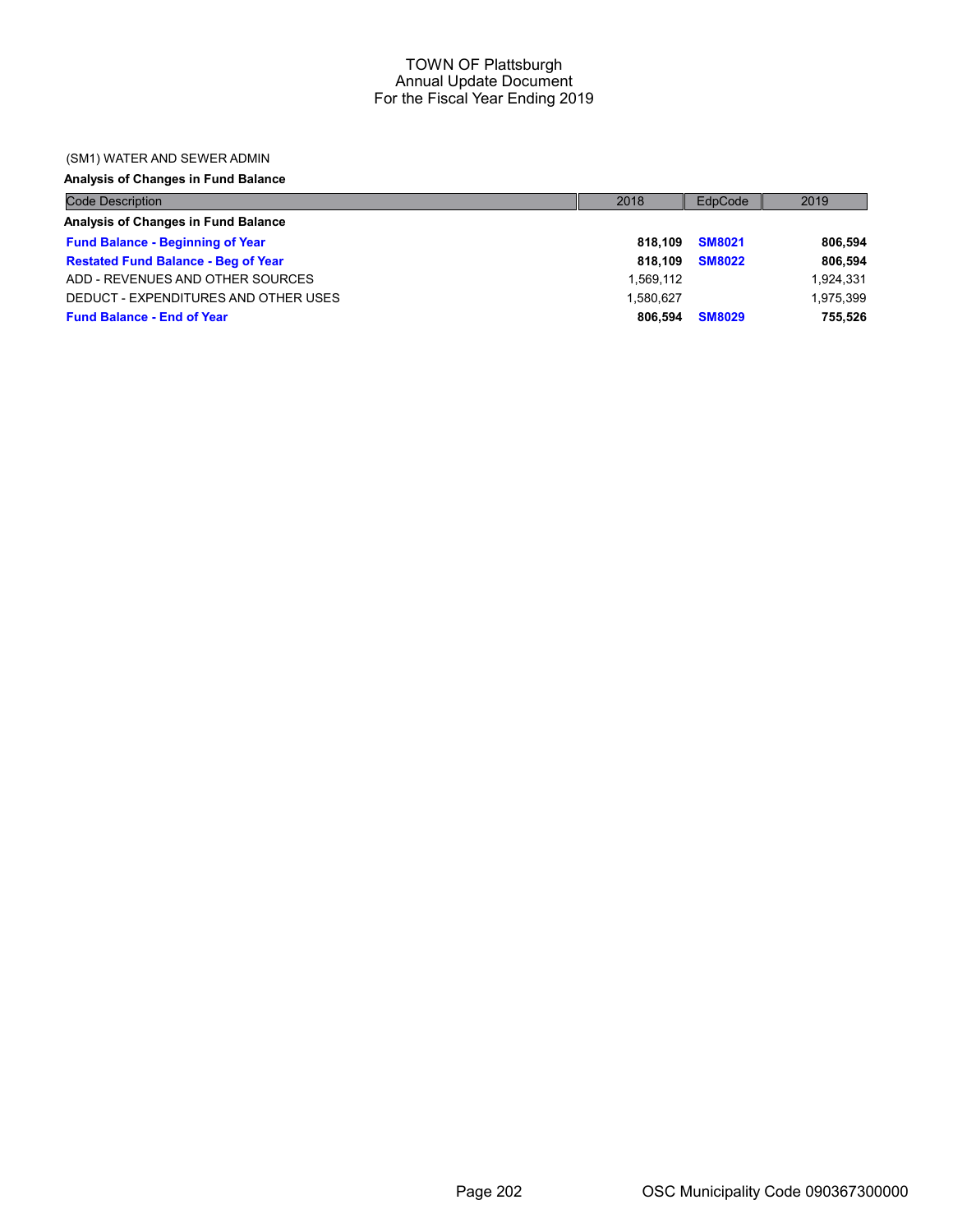| <b>Balance Sheet</b>                                   |         |         |         |
|--------------------------------------------------------|---------|---------|---------|
| <b>Code Description</b>                                | 2018    | EdpCode | 2019    |
| <b>Assets</b>                                          |         |         |         |
| Cash                                                   | 240.227 | SM200   | 221,619 |
| <b>TOTAL Cash</b>                                      | 240,227 |         | 221,619 |
| <b>TOTAL Assets and Deferred Outflows of Resources</b> | 240,227 |         | 221,619 |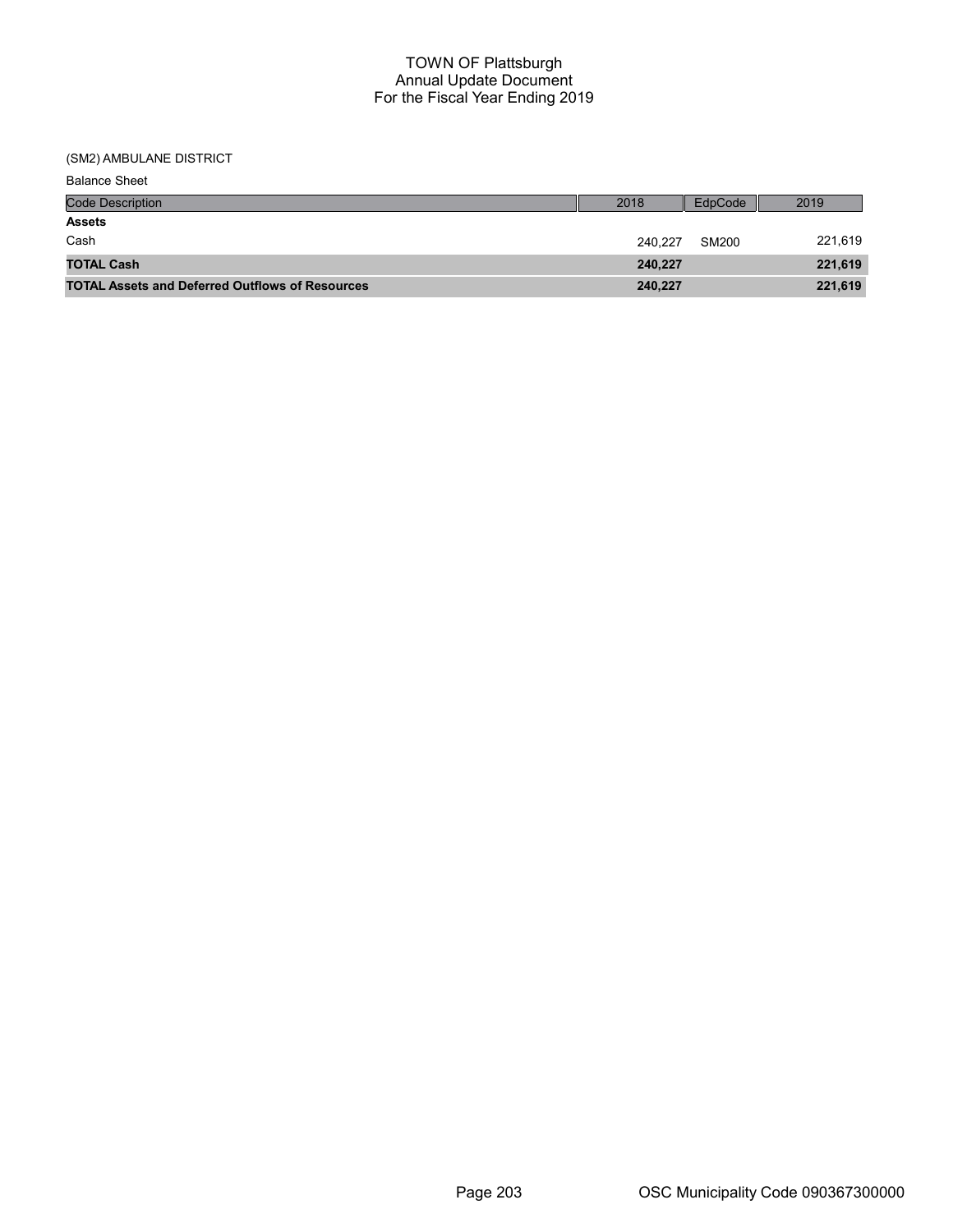| <b>Balance Sheet</b>                                                                              |                   |                       |                   |
|---------------------------------------------------------------------------------------------------|-------------------|-----------------------|-------------------|
| Code Description                                                                                  | 2018              | EdpCode               | 2019              |
| Deferred Inflows of Resources<br>Deferred Inflow of Resources                                     | 16.250            | SM691                 | 16,250            |
| <b>TOTAL Deferred Inflows of Resources</b>                                                        | 16.250            |                       | 16,250            |
| <b>TOTAL Deferred Inflows of Resources</b>                                                        | 16.250            |                       | 16,250            |
| <b>Fund Balance</b><br>Assigned Appropriated Fund Balance<br>Assigned Unappropriated Fund Balance | 22.550<br>201.427 | <b>SM914</b><br>SM915 | 23.320<br>182,049 |
| <b>TOTAL Assigned Fund Balance</b>                                                                | 223,977           |                       | 205,369           |
| <b>TOTAL Fund Balance</b>                                                                         | 223,977           |                       | 205,369           |
| <b>TOTAL Liabilities, Deferred Inflows And Fund Balance</b>                                       | 240.227           |                       | 221,619           |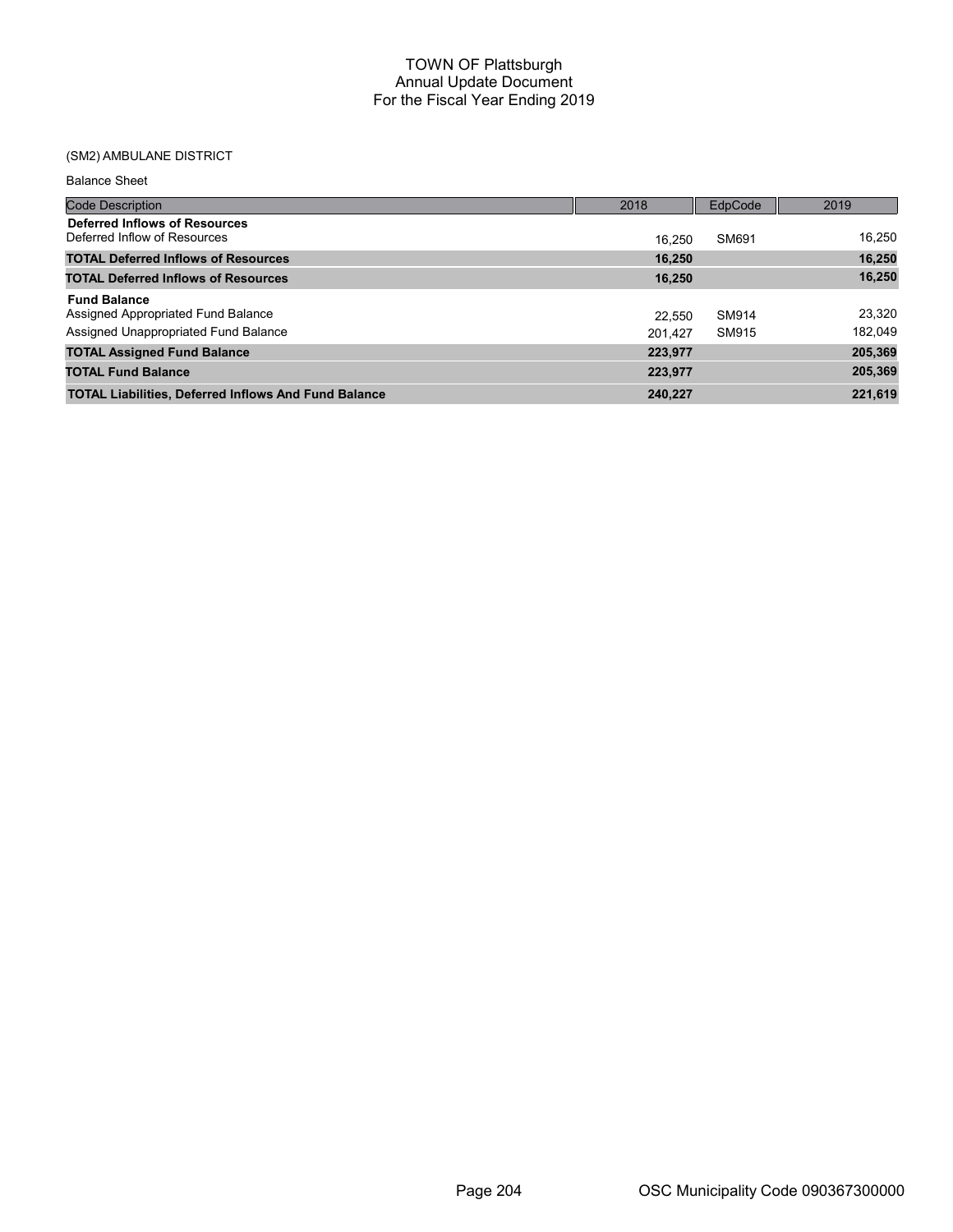| <b>Results of Operation</b>                    |         |         |         |
|------------------------------------------------|---------|---------|---------|
| <b>Code Description</b>                        | 2018    | EdpCode | 2019    |
| <b>Revenues</b>                                |         |         |         |
| <b>Real Property Taxes</b>                     | 424.060 | SM1001  | 423,500 |
| <b>TOTAL Real Property Taxes</b>               | 424,060 |         | 423,500 |
| Other Payments In Lieu of Taxes                | 25.000  | SM1081  | 16,250  |
| <b>TOTAL Real Property Tax Items</b>           | 25,000  |         | 16,250  |
| Interest And Earnings                          | 2.050   | SM2401  | 4,442   |
| <b>TOTAL Use of Money And Property</b>         | 2,050   |         | 4,442   |
| <b>TOTAL Revenues</b>                          | 451,110 |         | 444,192 |
| <b>TOTAL Detail Revenues And Other Sources</b> | 451,110 |         | 444.192 |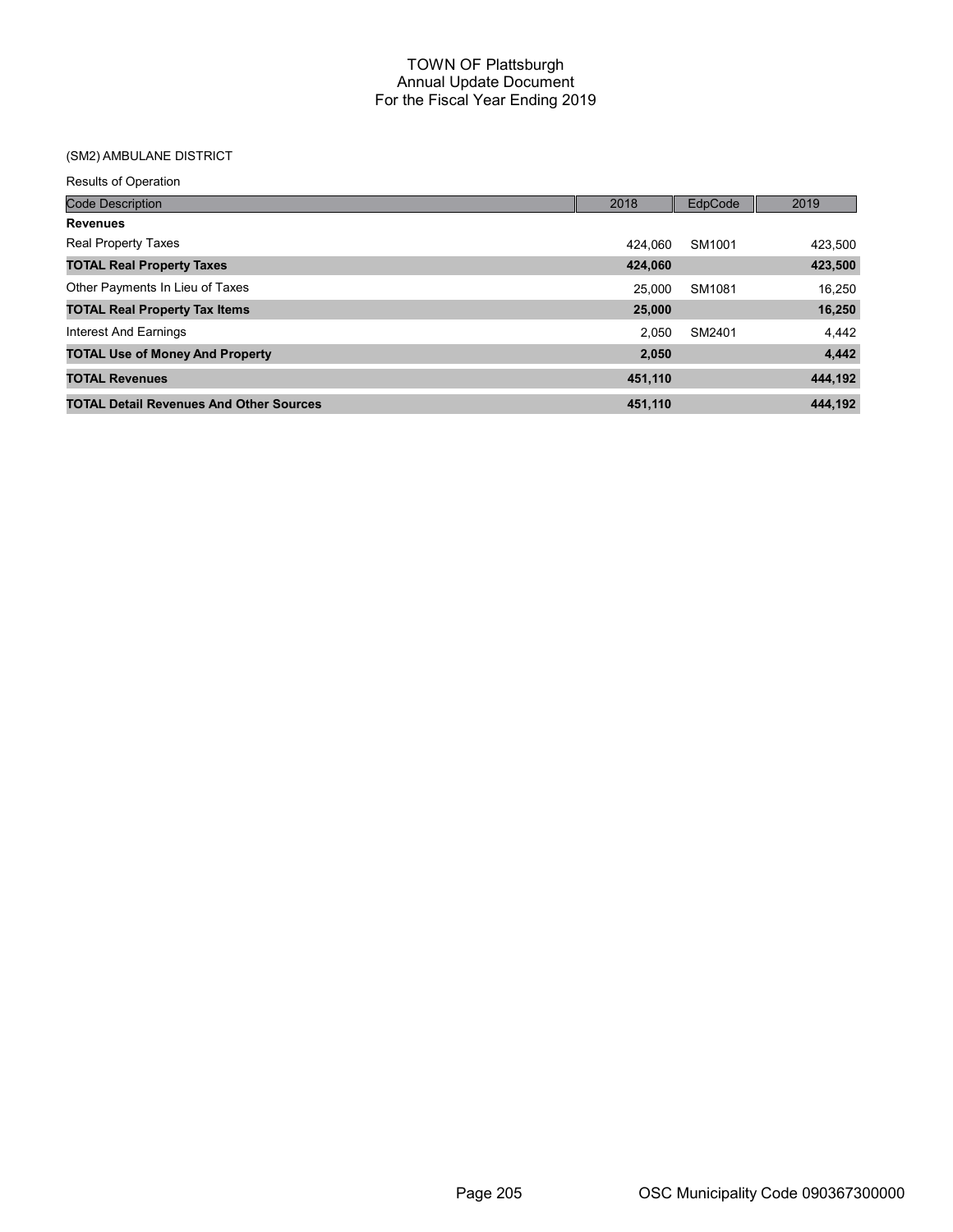| <b>Results of Operation</b>                     |         |         |         |
|-------------------------------------------------|---------|---------|---------|
| <b>Code Description</b>                         | 2018    | EdpCode | 2019    |
| <b>Expenditures</b>                             |         |         |         |
| Ambulance, Contr Expend                         | 449.560 | SM45404 | 462,800 |
| <b>TOTAL Ambulance</b>                          | 449,560 |         | 462,800 |
| <b>TOTAL Health</b>                             | 449,560 |         | 462,800 |
| <b>TOTAL Expenditures</b>                       | 449,560 |         | 462,800 |
| <b>TOTAL Detail Expenditures And Other Uses</b> | 449,560 |         | 462,800 |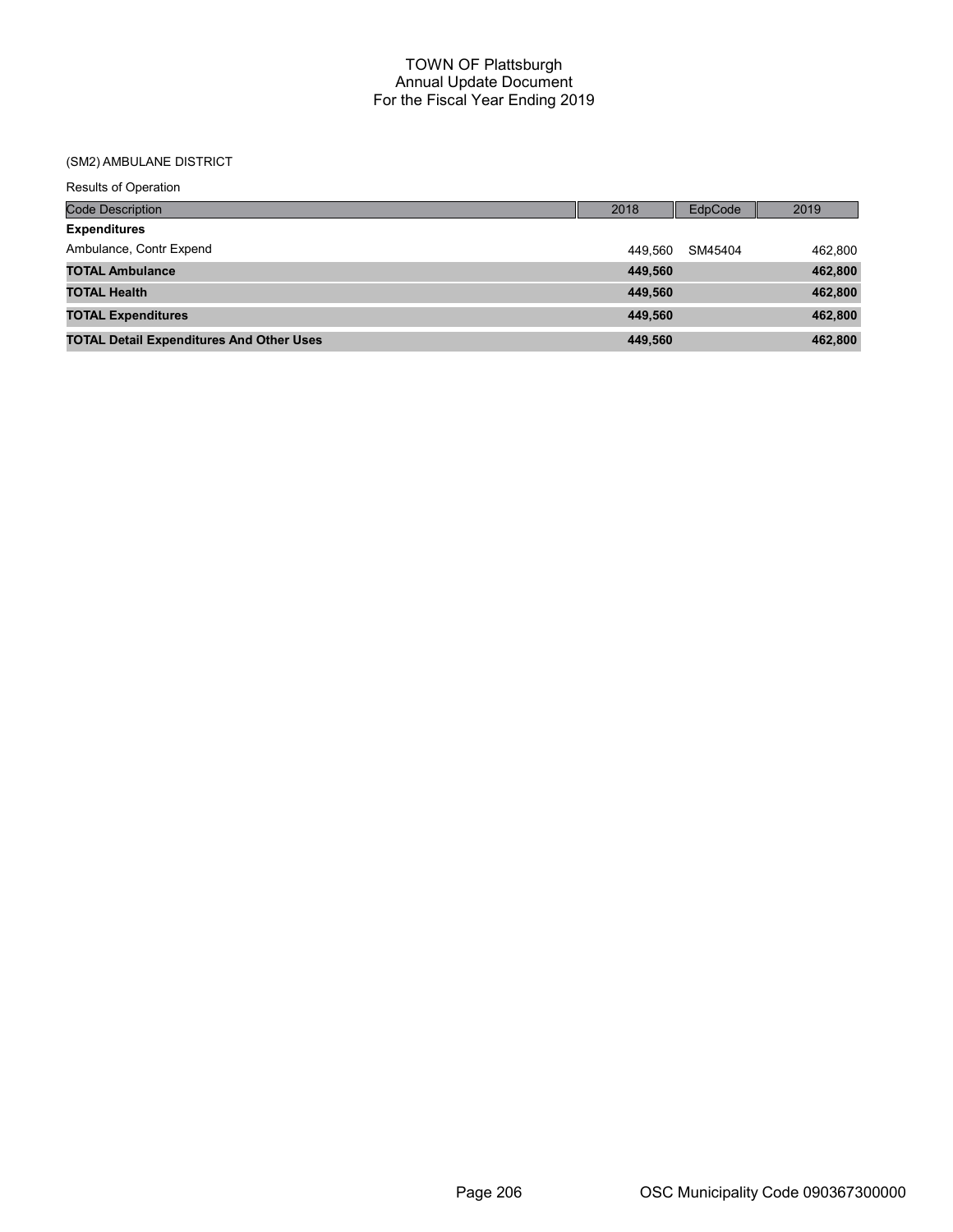#### (SM2) AMBULANE DISTRICT

# Analysis of Changes in Fund Balance

| <b>Code Description</b>                    | 2018    | EdpCode       | 2019    |
|--------------------------------------------|---------|---------------|---------|
| Analysis of Changes in Fund Balance        |         |               |         |
| <b>Fund Balance - Beginning of Year</b>    | 222.427 | <b>SM8021</b> | 223,977 |
| <b>Restated Fund Balance - Beg of Year</b> | 222.427 | <b>SM8022</b> | 223,977 |
| ADD - REVENUES AND OTHER SOURCES           | 451.110 |               | 444.192 |
| DEDUCT - EXPENDITURES AND OTHER USES       | 449.560 |               | 462,800 |
| <b>Fund Balance - End of Year</b>          | 223.977 | <b>SM8029</b> | 205,369 |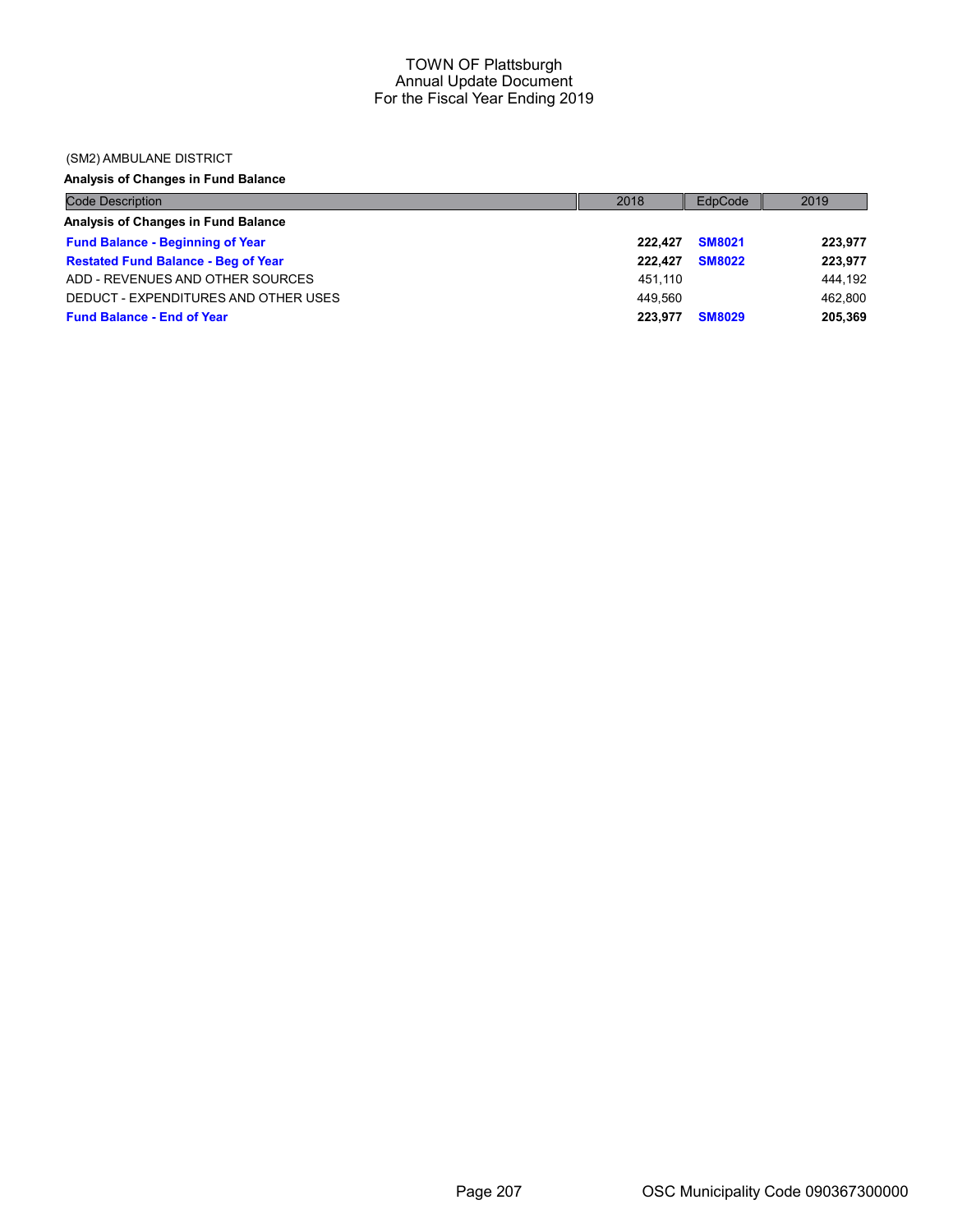#### (SS) SEWER

| <b>Code Description</b>                                | 2018      | EdpCode | 2019      |
|--------------------------------------------------------|-----------|---------|-----------|
| <b>Assets</b>                                          |           |         |           |
| Cash                                                   | 3,401,858 | SS200   | 3,839,570 |
| <b>TOTAL Cash</b>                                      | 3,401,858 |         | 3,839,570 |
| Sewer Rents Receivable                                 | 158,307   | SS360   | 172,274   |
| <b>TOTAL Other Receivables (net)</b>                   | 158,307   |         | 172,274   |
| Due From Other Governments                             | 115.467   | SS440   | 128,501   |
| <b>TOTAL Due From Other Governments</b>                | 115,467   |         | 128,501   |
| <b>TOTAL Assets and Deferred Outflows of Resources</b> | 3,675,632 |         | 4,140,345 |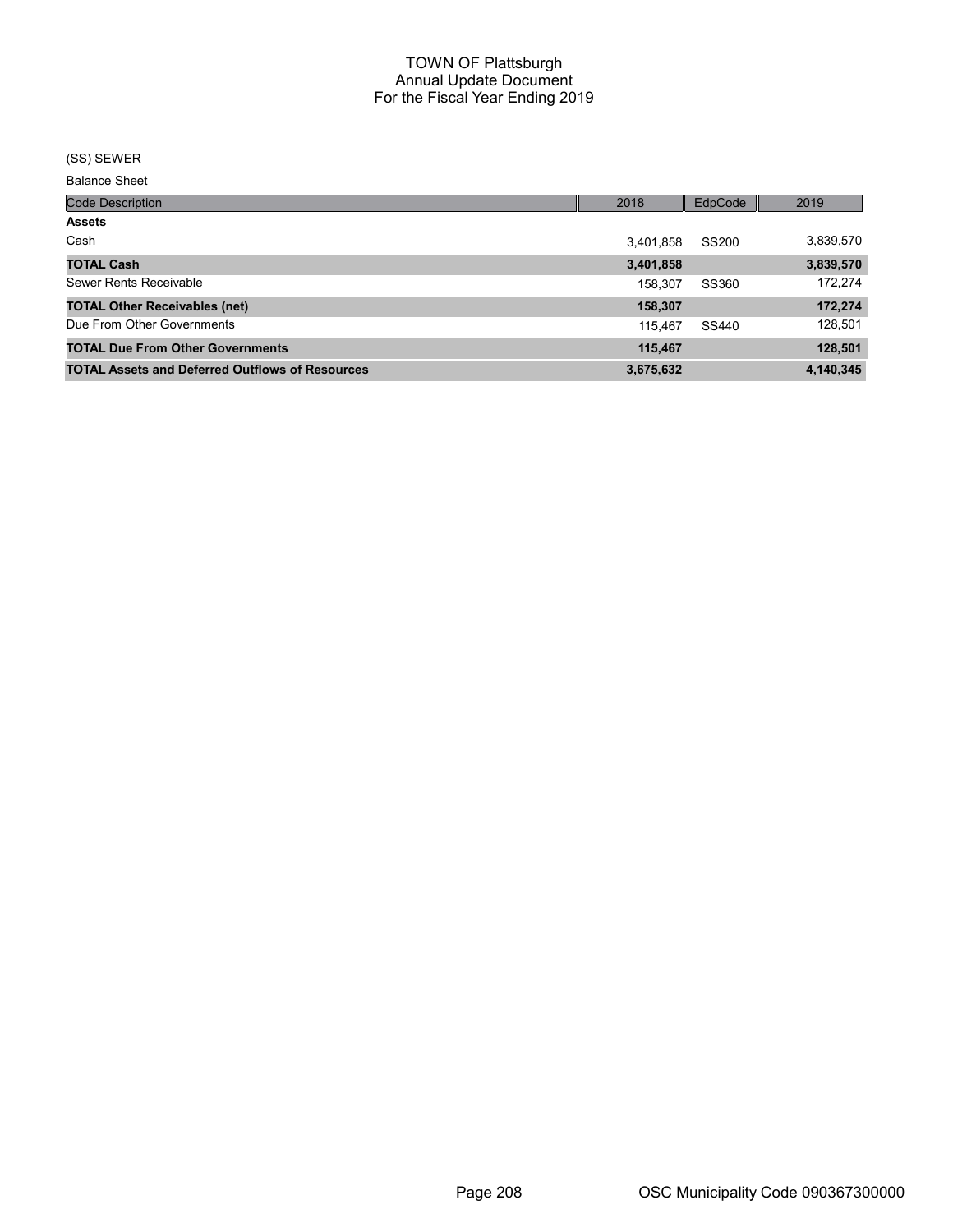## (SS) SEWER

| <b>Code Description</b>                                              | 2018         | <b>EdpCode</b> | 2019      |
|----------------------------------------------------------------------|--------------|----------------|-----------|
| <b>Accounts Payable</b>                                              | 169,725      | SS600          | 57,451    |
| <b>TOTAL Accounts Payable</b>                                        | 169,725      |                | 57,451    |
| Due To Other Funds                                                   | 55,564       | SS630          | 50        |
| <b>TOTAL Due To Other Funds</b>                                      | 55,564       |                | 50        |
| <b>TOTAL Liabilities</b>                                             | 225,289      |                | 57,501    |
| <b>Deferred Inflows of Resources</b><br>Deferred Inflow of Resources | 12.220       | SS691          | 12,220    |
| <b>TOTAL Deferred Inflows of Resources</b>                           | 12,220       |                | 12,220    |
| <b>TOTAL Deferred Inflows of Resources</b>                           | 12,220       |                | 12,220    |
| <b>Fund Balance</b><br><b>Committed Fund Balance</b>                 |              | SS913          | 125,000   |
| <b>TOTAL Committed Fund Balance</b>                                  | $\mathbf{0}$ |                | 125,000   |
| Assigned Appropriated Fund Balance                                   | 71,356       | SS914          | 0         |
| Assigned Unappropriated Fund Balance                                 | 3,366,767    | SS915          | 3,945,623 |
| <b>TOTAL Assigned Fund Balance</b>                                   | 3,438,123    |                | 3,945,623 |
| <b>TOTAL Fund Balance</b>                                            | 3,438,123    |                | 4,070,623 |
| <b>TOTAL Liabilities, Deferred Inflows And Fund Balance</b>          | 3,675,632    |                | 4,140,344 |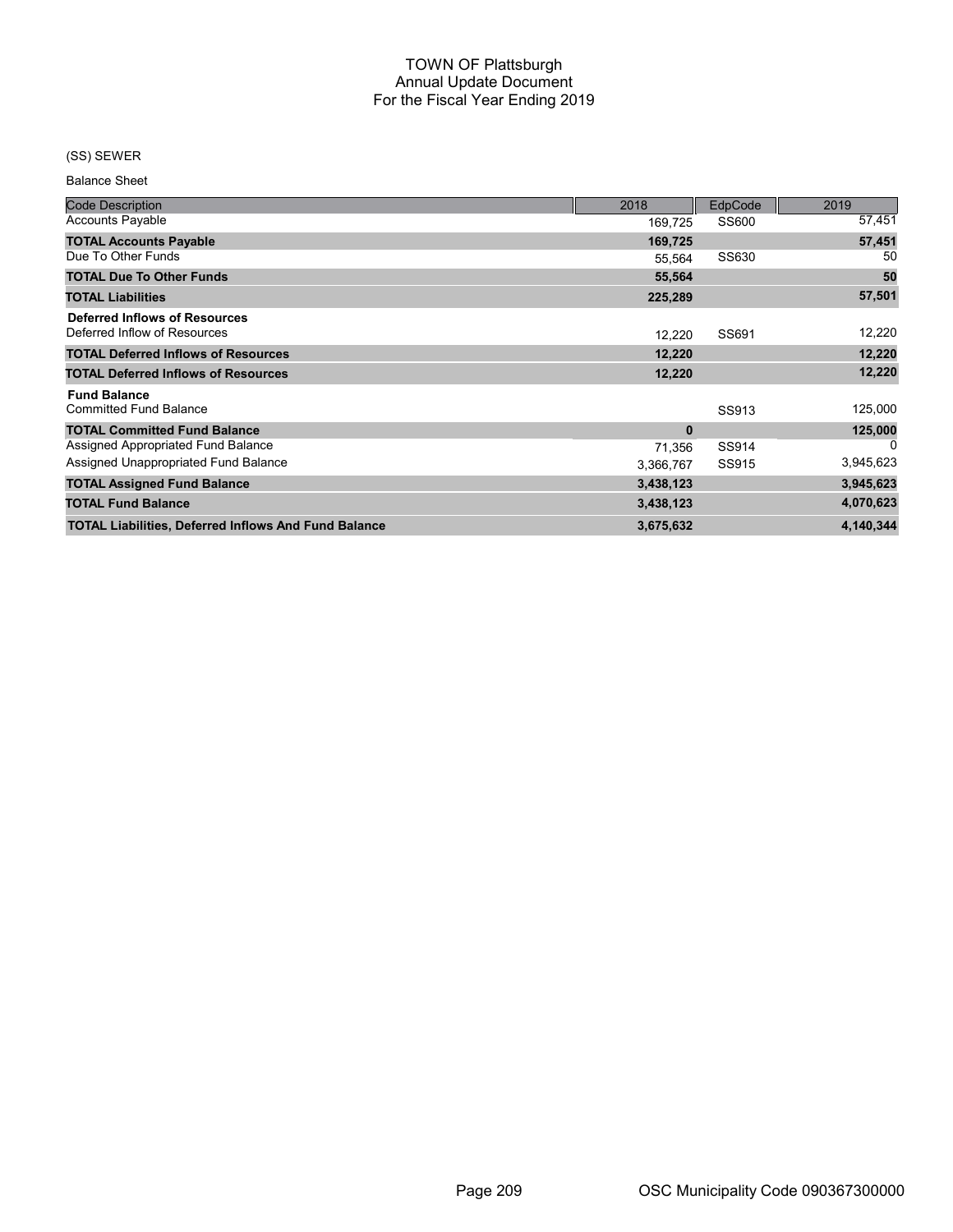(SS) SEWER

| <b>Code Description</b>                        | 2018      | EdpCode | 2019         |
|------------------------------------------------|-----------|---------|--------------|
| <b>Revenues</b>                                |           |         |              |
| Real Property Taxes                            | 624.222   | SS1001  | 649,474      |
| <b>TOTAL Real Property Taxes</b>               | 624,222   |         | 649,474      |
| Other Payments In Lieu of Taxes                | 18,800    | SS1081  | 12,220       |
| <b>TOTAL Real Property Tax Items</b>           | 18,800    |         | 12,220       |
| <b>Sewer Rents</b>                             | 1,357,600 | SS2120  | 1,485,650    |
| Interest & Penalties On Sewer Accts            | 20,899    | SS2128  | 26,256       |
| <b>TOTAL Departmental Income</b>               | 1,378,499 |         | 1,511,906    |
| <b>Interest And Earnings</b>                   | 25,528    | SS2401  | 50,996       |
| <b>TOTAL Use of Money And Property</b>         | 25,528    |         | 50,996       |
| Forfeitures of Deposits                        | 1,075     | SS2620  |              |
| <b>TOTAL Fines And Forfeitures</b>             | 1,075     |         | $\mathbf 0$  |
| Refunds of Prior Year's Expenditures           |           | SS2701  | 86           |
| Premium & Accrued Interest On Obligations      | 44.866    | SS2710  | 50,554       |
| <b>TOTAL Miscellaneous Local Sources</b>       | 44,866    |         | 50,640       |
| <b>TOTAL Revenues</b>                          | 2,092,990 |         | 2,275,236    |
| <b>Interfund Transfers</b>                     | 78,658    | SS5031  |              |
| <b>TOTAL Interfund Transfers</b>               | 78,658    |         | $\mathbf{0}$ |
| <b>TOTAL Other Sources</b>                     | 78,658    |         | $\mathbf{0}$ |
| <b>TOTAL Detail Revenues And Other Sources</b> | 2,171,648 |         | 2,275,236    |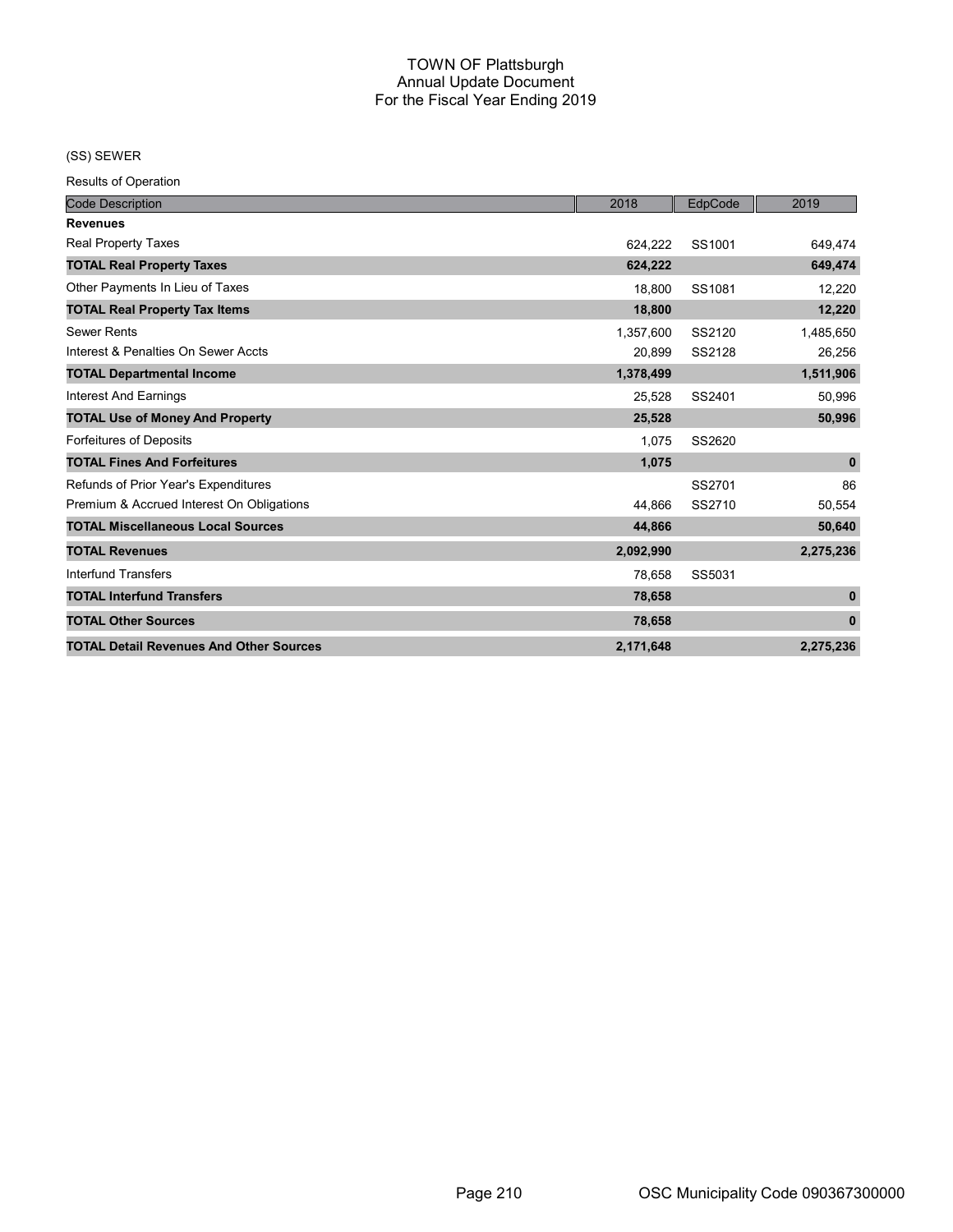#### (SS) SEWER

| <b>Code Description</b>                         | 2018      | EdpCode | 2019      |
|-------------------------------------------------|-----------|---------|-----------|
| <b>Expenditures</b>                             |           |         |           |
| Sanitary Sewers, Equip & Cap Outlay             | 21,183    | SS81202 | 32,638    |
| Sanitary Sewers, Contr Expend                   | 68.612    | SS81204 | 48,567    |
| <b>TOTAL Sanitary Sewers</b>                    | 89,795    |         | 81,205    |
| Sewage Treat Disp, Equip & Cap Outlay           | 104       | SS81302 | 1,855     |
| Sewage Treat Disp, Contr Expend                 | 911.274   | SS81304 | 809,457   |
| <b>TOTAL Sewage Treat Disp</b>                  | 911,378   |         | 811,312   |
| <b>TOTAL Home And Community Services</b>        | 1,001,173 |         | 892,517   |
| Debt Principal, Serial Bonds                    | 36,072    | SS97106 | 68,253    |
| Debt Principal, Bond Anticipation Notes         |           | SS97306 | 75,000    |
|                                                 |           |         |           |
| <b>TOTAL Debt Principal</b>                     | 36,072    |         | 143,253   |
| Debt Interest, Serial Bonds                     | 68,402    | SS97107 | 66,850    |
| Debt Interest, Bond Anticipation Notes          |           | SS97307 | 41,250    |
|                                                 |           |         |           |
| <b>TOTAL Debt Interest</b>                      | 68,402    |         | 108,100   |
| <b>TOTAL Expenditures</b>                       | 1,105,647 |         | 1,143,870 |
| <b>Transfers, Other Funds</b>                   | 388,944   | SS99019 | 498,867   |
| Transfers, Capital Projects Fund                | 376,200   | SS99509 |           |
|                                                 |           |         |           |
| <b>TOTAL Operating Transfers</b>                | 765,144   |         | 498,867   |
| <b>TOTAL Other Uses</b>                         | 765,144   |         | 498,867   |
| <b>TOTAL Detail Expenditures And Other Uses</b> | 1,870,791 |         | 1,642,737 |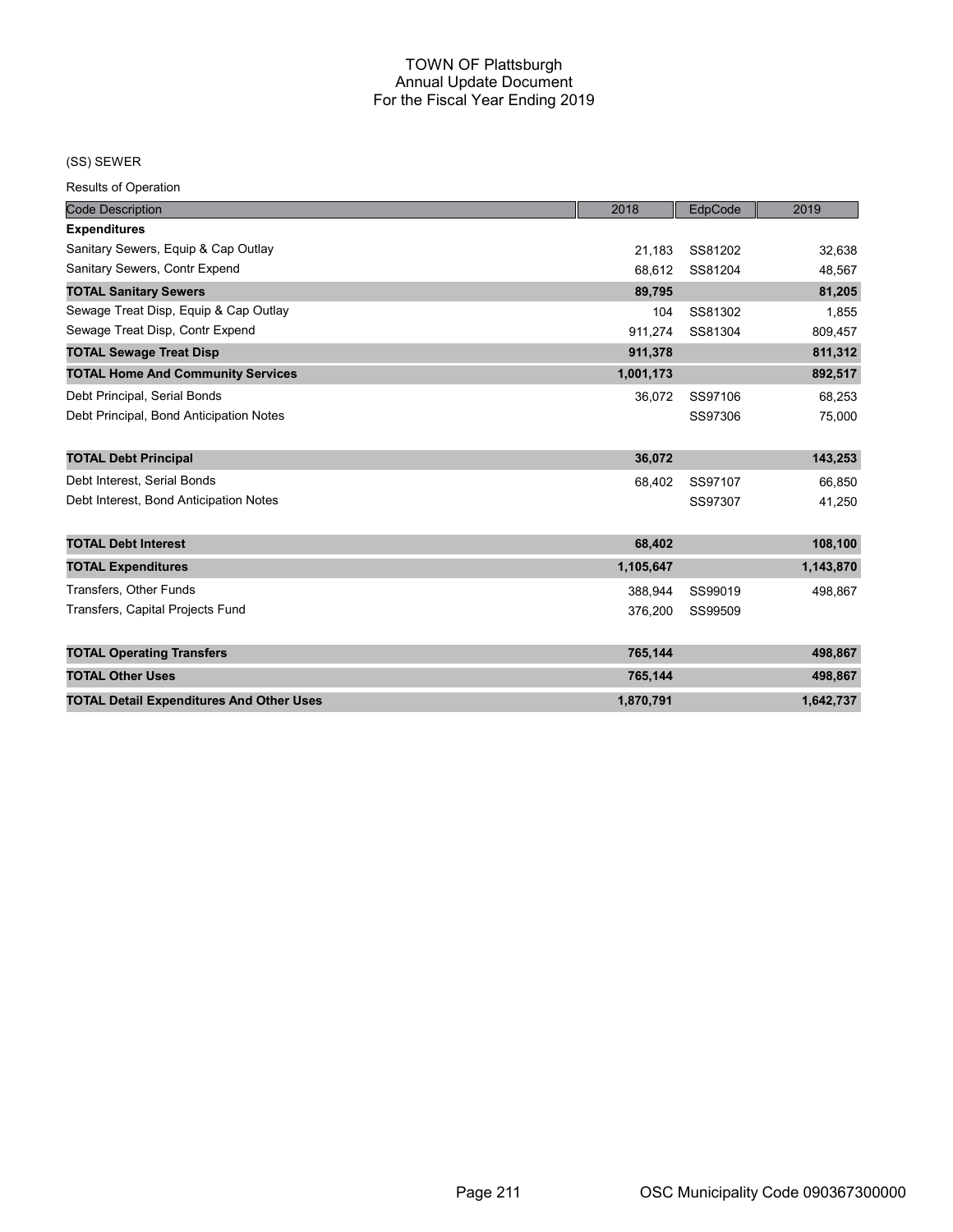(SS) SEWER

Analysis of Changes in Fund Balance

| <b>Code Description</b>                    | 2018      | EdpCode       | 2019      |
|--------------------------------------------|-----------|---------------|-----------|
| Analysis of Changes in Fund Balance        |           |               |           |
| <b>Fund Balance - Beginning of Year</b>    | 3.137.267 | <b>SS8021</b> | 3,438,124 |
| <b>Restated Fund Balance - Beg of Year</b> | 3.137.267 | <b>SS8022</b> | 3,438,124 |
| ADD - REVENUES AND OTHER SOURCES           | 2,171,648 |               | 2,275,236 |
| DEDUCT - EXPENDITURES AND OTHER USES       | 1.870.791 |               | 1.642.737 |
| <b>Fund Balance - End of Year</b>          | 3.438.124 | <b>SS8029</b> | 4,070,623 |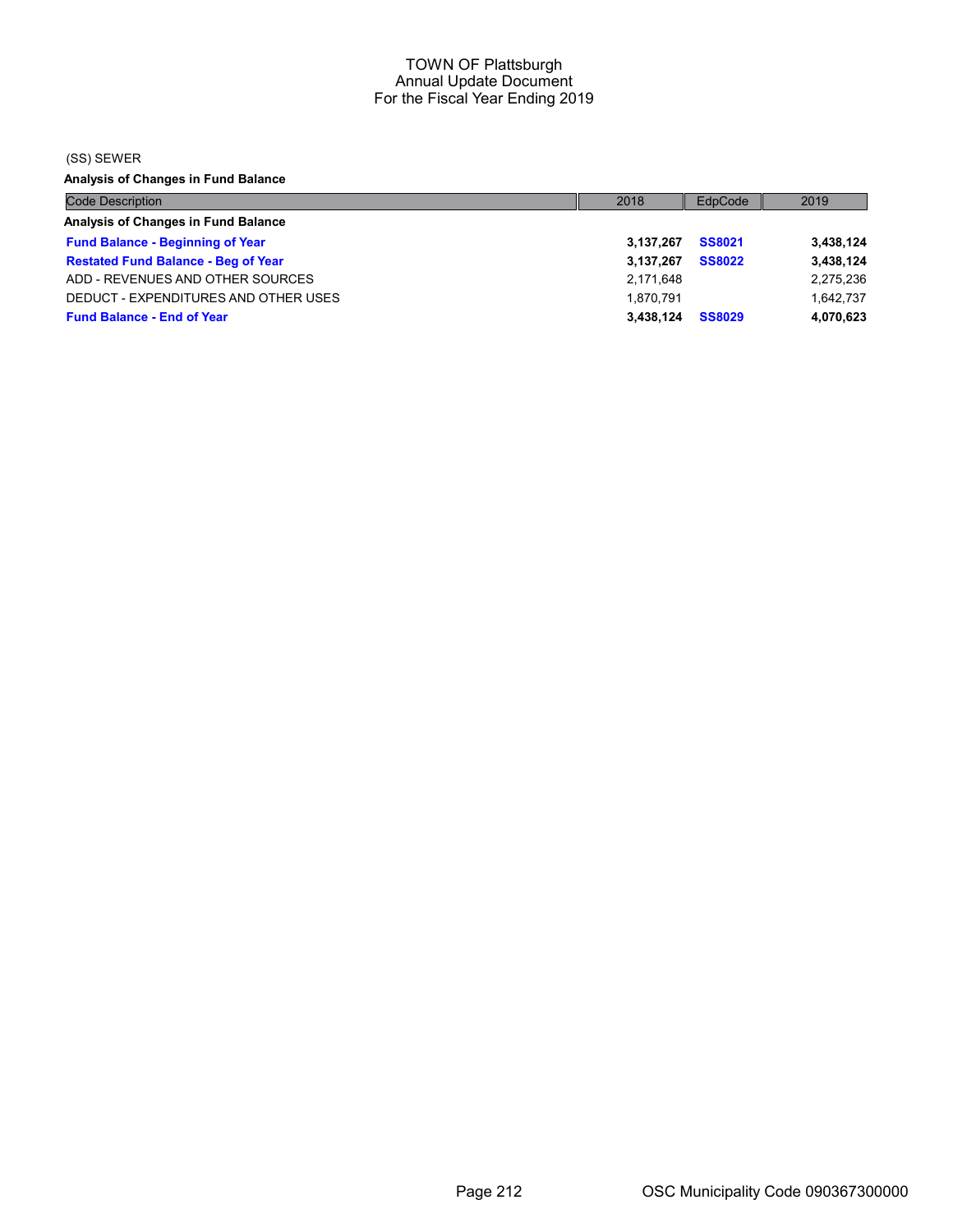# (SS) SEWER

Budget Summary

| 2019      | EdpCode        | 2020      |
|-----------|----------------|-----------|
|           |                |           |
| 649,474   | SS1049N        | 687,784   |
| 12,220    | <b>SS1099N</b> | 12.220    |
| 1,159,100 | <b>SS1299N</b> | 1,157,100 |
| 33,745    | SS2499N        | 52,147    |
| 1,854,539 |                | 1,909,251 |
| 71,356    | <b>SS599N</b>  | 0         |
| 71,356    |                | $\bf{0}$  |
| 1,925,895 |                | 1.909.251 |
|           |                |           |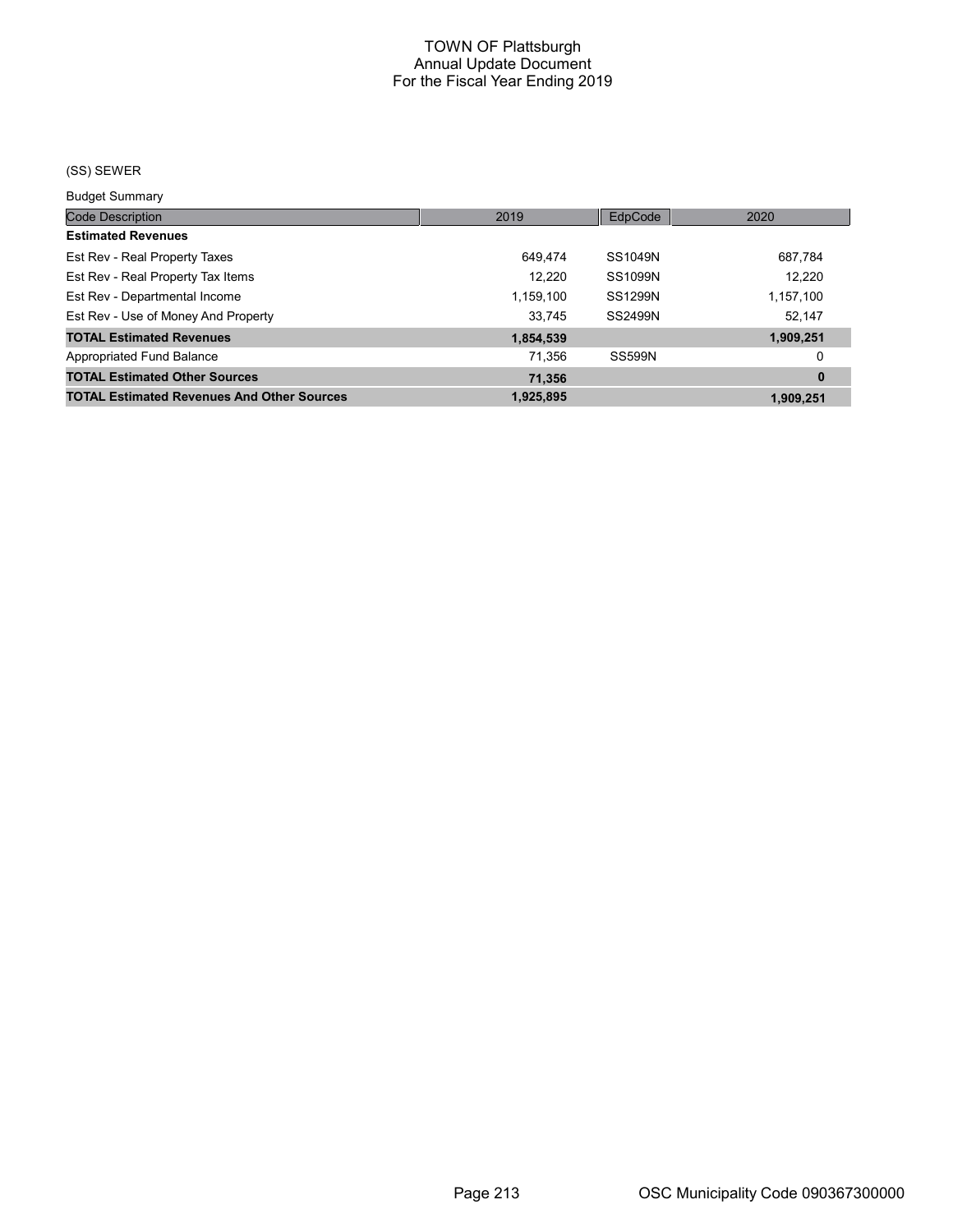# (SS) SEWER

Budget Summary

| <b>Code Description</b>                    | 2019      | EdpCode        | 2020      |
|--------------------------------------------|-----------|----------------|-----------|
| <b>Appropriations</b>                      |           |                |           |
| App - Home And Community Services          | 1.073.150 | SS8999N        | 1,086,611 |
| App - Debt Service                         | 265.842   | <b>SS9899N</b> | 281,238   |
| <b>TOTAL Appropriations</b>                | 1,338,992 |                | 1,367,849 |
| App - Interfund Transfer                   | 586.903   | SS9999N        | 541,402   |
| <b>TOTAL Other Uses</b>                    | 586.903   |                | 541.402   |
| <b>TOTAL Appropriations And Other Uses</b> | 1,925,895 |                | 1,909,251 |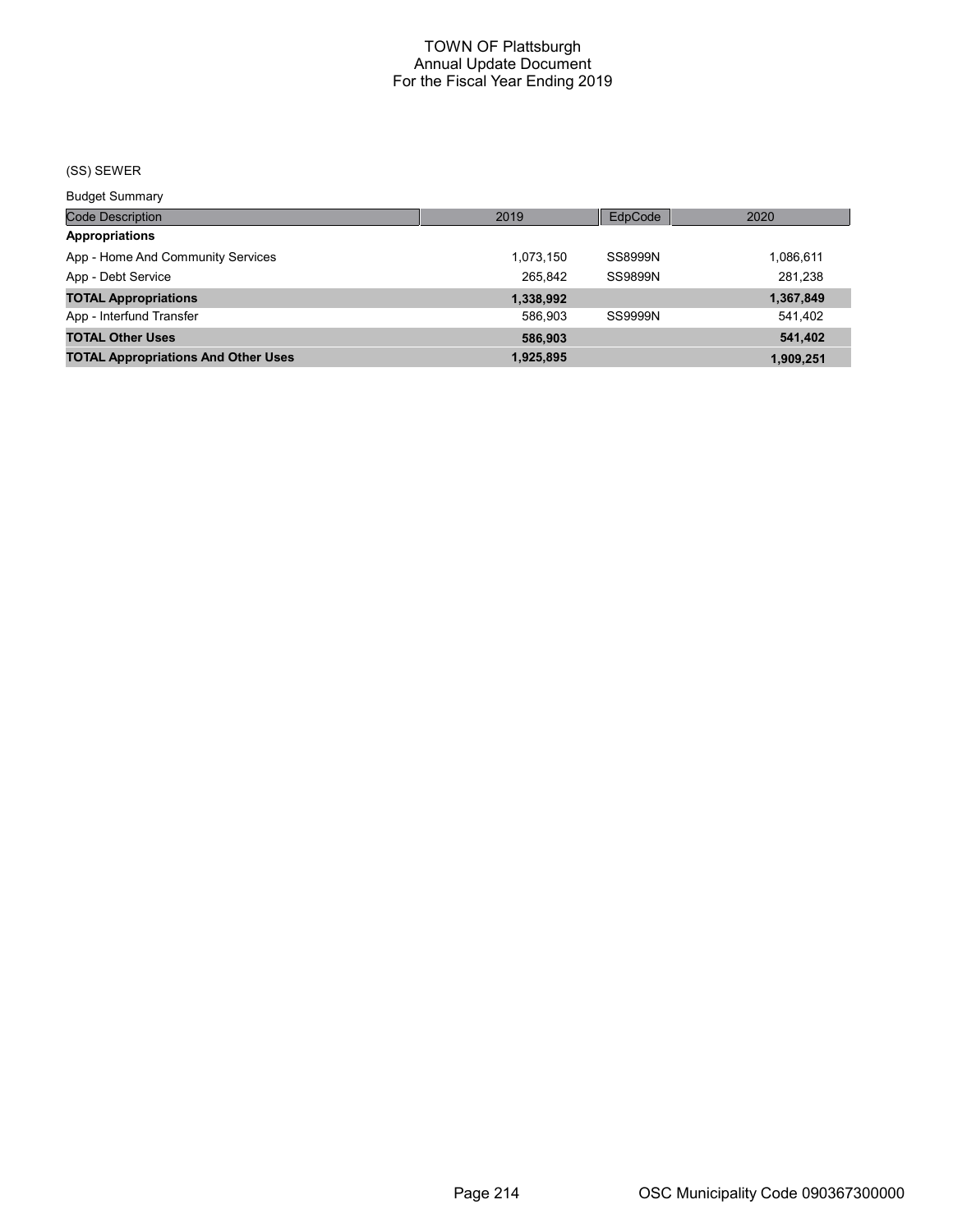# (SS25) CONSOLIDTAED SEWER

| <b>Code Description</b>                                | 2018      | EdpCode | 2019      |
|--------------------------------------------------------|-----------|---------|-----------|
| <b>Assets</b>                                          |           |         |           |
| Cash                                                   | 2,634,794 | SS200   | 2,829,340 |
| <b>TOTAL Cash</b>                                      | 2,634,794 |         | 2,829,340 |
| Sewer Rents Receivable                                 | 148,835   | SS360   | 164,207   |
| <b>TOTAL Other Receivables (net)</b>                   | 148,835   |         | 164,207   |
| Due From Other Governments                             | 113.731   | SS440   | 126,741   |
| <b>TOTAL Due From Other Governments</b>                | 113,731   |         | 126,741   |
| <b>TOTAL Assets and Deferred Outflows of Resources</b> | 2,897,360 |         | 3,120,288 |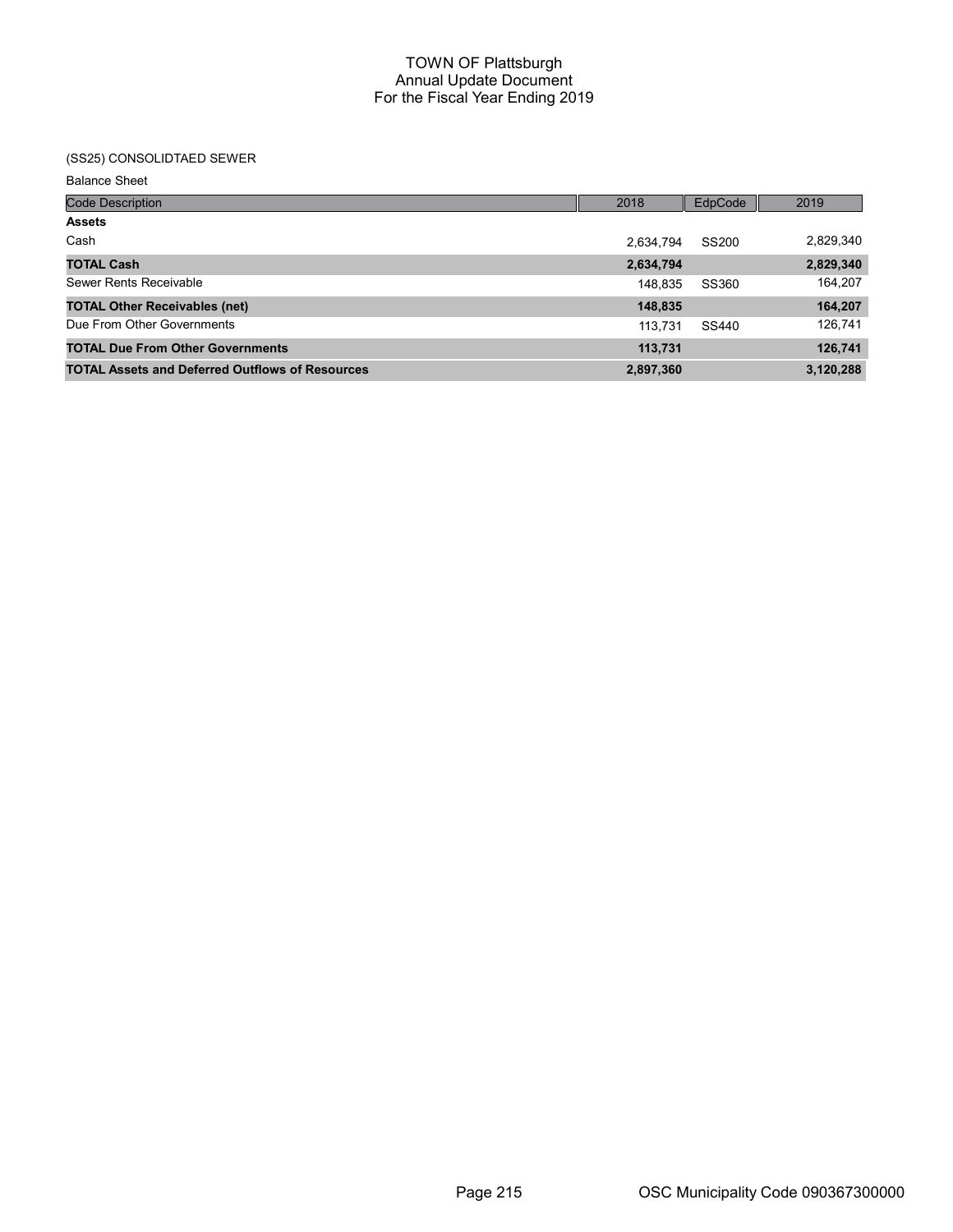# (SS25) CONSOLIDTAED SEWER

| <b>Code Description</b>                                              | 2018         | EdpCode | 2019      |
|----------------------------------------------------------------------|--------------|---------|-----------|
| <b>Accounts Payable</b>                                              | 155,668      | SS600   | 57,090    |
| <b>TOTAL Accounts Payable</b>                                        | 155,668      |         | 57,090    |
| Due To Other Funds                                                   | 48.584       | SS630   | 50        |
| <b>TOTAL Due To Other Funds</b>                                      | 48,584       |         | 50        |
| <b>TOTAL Liabilities</b>                                             | 204,252      |         | 57,140    |
| <b>Deferred Inflows of Resources</b><br>Deferred Inflow of Resources | 12,220       | SS691   | 12,220    |
| <b>TOTAL Deferred Inflows of Resources</b>                           | 12,220       |         | 12,220    |
|                                                                      |              |         | 12,220    |
| <b>TOTAL Deferred Inflows of Resources</b>                           | 12,220       |         |           |
| <b>Fund Balance</b><br><b>Committed Fund Balance</b>                 |              | SS913   | 125,000   |
| <b>TOTAL Committed Fund Balance</b>                                  | $\mathbf{0}$ |         | 125,000   |
| Assigned Appropriated Fund Balance                                   | 71,356       | SS914   |           |
| Assigned Unappropriated Fund Balance                                 | 2,609,532    | SS915   | 2,925,928 |
| <b>TOTAL Assigned Fund Balance</b>                                   | 2,680,888    |         | 2,925,928 |
| <b>TOTAL Fund Balance</b>                                            | 2,680,888    |         | 3,050,928 |
| <b>TOTAL Liabilities, Deferred Inflows And Fund Balance</b>          | 2,897,360    |         | 3,120,288 |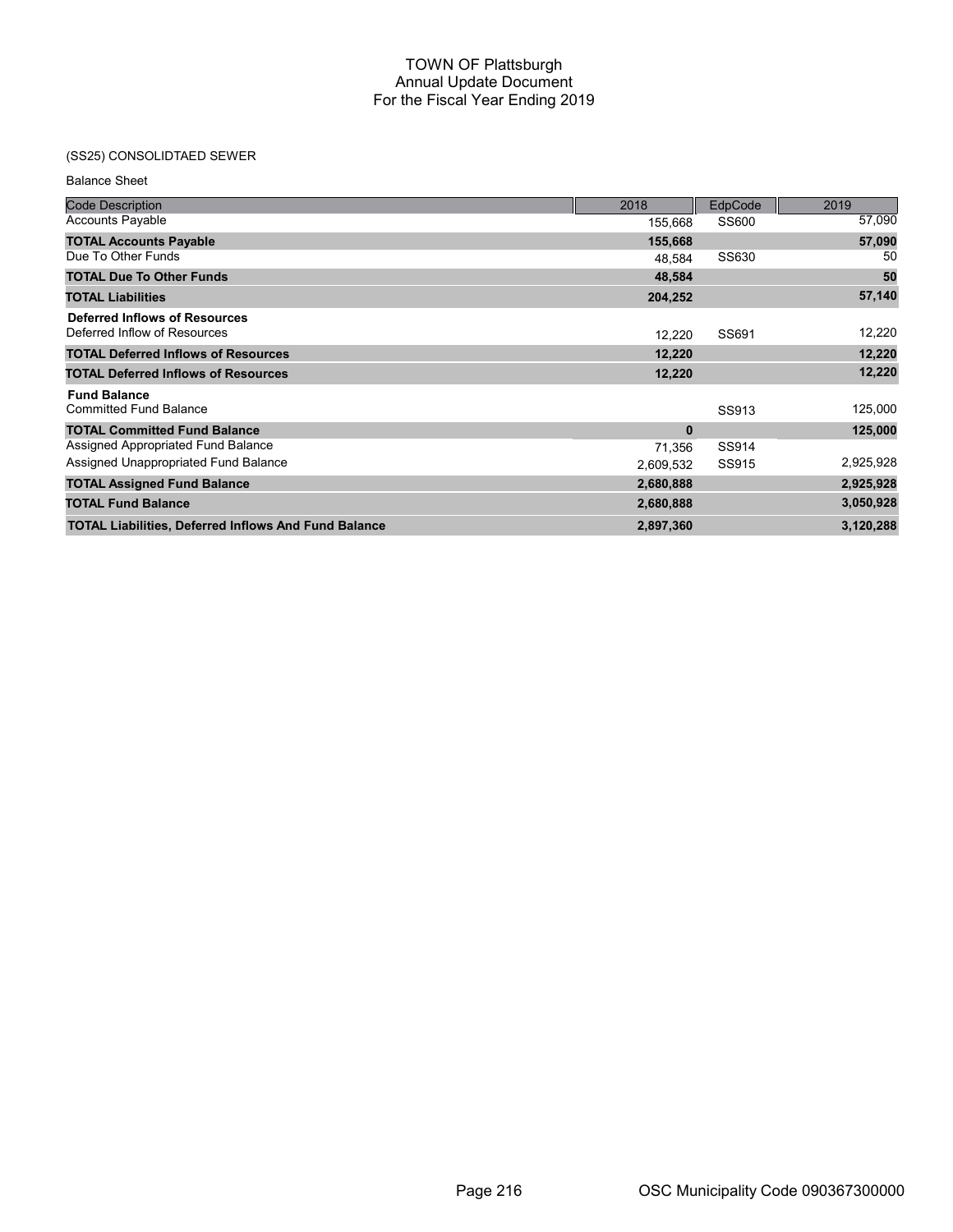## (SS25) CONSOLIDTAED SEWER

| <b>Results of Operation</b>                    |           |         |              |
|------------------------------------------------|-----------|---------|--------------|
| <b>Code Description</b>                        | 2018      | EdpCode | 2019         |
| <b>Revenues</b>                                |           |         |              |
| Real Property Taxes                            | 375,578   | SS1001  | 362,082      |
| <b>TOTAL Real Property Taxes</b>               | 375,578   |         | 362,082      |
| Other Payments In Lieu of Taxes                | 18.800    | SS1081  | 12,220       |
| <b>TOTAL Real Property Tax Items</b>           | 18,800    |         | 12,220       |
| <b>Sewer Rents</b>                             | 1,295,901 | SS2120  | 1,419,877    |
| Interest & Penalties On Sewer Accts            | 20,098    | SS2128  | 25,651       |
| <b>TOTAL Departmental Income</b>               | 1,315,999 |         | 1,445,528    |
| Interest And Earnings                          | 17,661    | SS2401  | 36,762       |
| <b>TOTAL Use of Money And Property</b>         | 17,661    |         | 36,762       |
| <b>Forfeitures of Deposits</b>                 | 500       | SS2620  |              |
| <b>TOTAL Fines And Forfeitures</b>             | 500       |         | $\mathbf{0}$ |
| Refunds of Prior Year's Expenditures           |           | SS2701  | 86           |
| Premium & Accrued Interest On Obligations      | 41,311    | SS2710  | 42,027       |
| <b>TOTAL Miscellaneous Local Sources</b>       | 41,311    |         | 42,113       |
| <b>TOTAL Revenues</b>                          | 1,769,849 |         | 1,898,705    |
| <b>Interfund Transfers</b>                     | 78,658    | SS5031  |              |
| <b>TOTAL Interfund Transfers</b>               | 78,658    |         | $\mathbf{0}$ |
| <b>TOTAL Other Sources</b>                     | 78,658    |         | $\bf{0}$     |
| <b>TOTAL Detail Revenues And Other Sources</b> | 1,848,507 |         | 1,898,705    |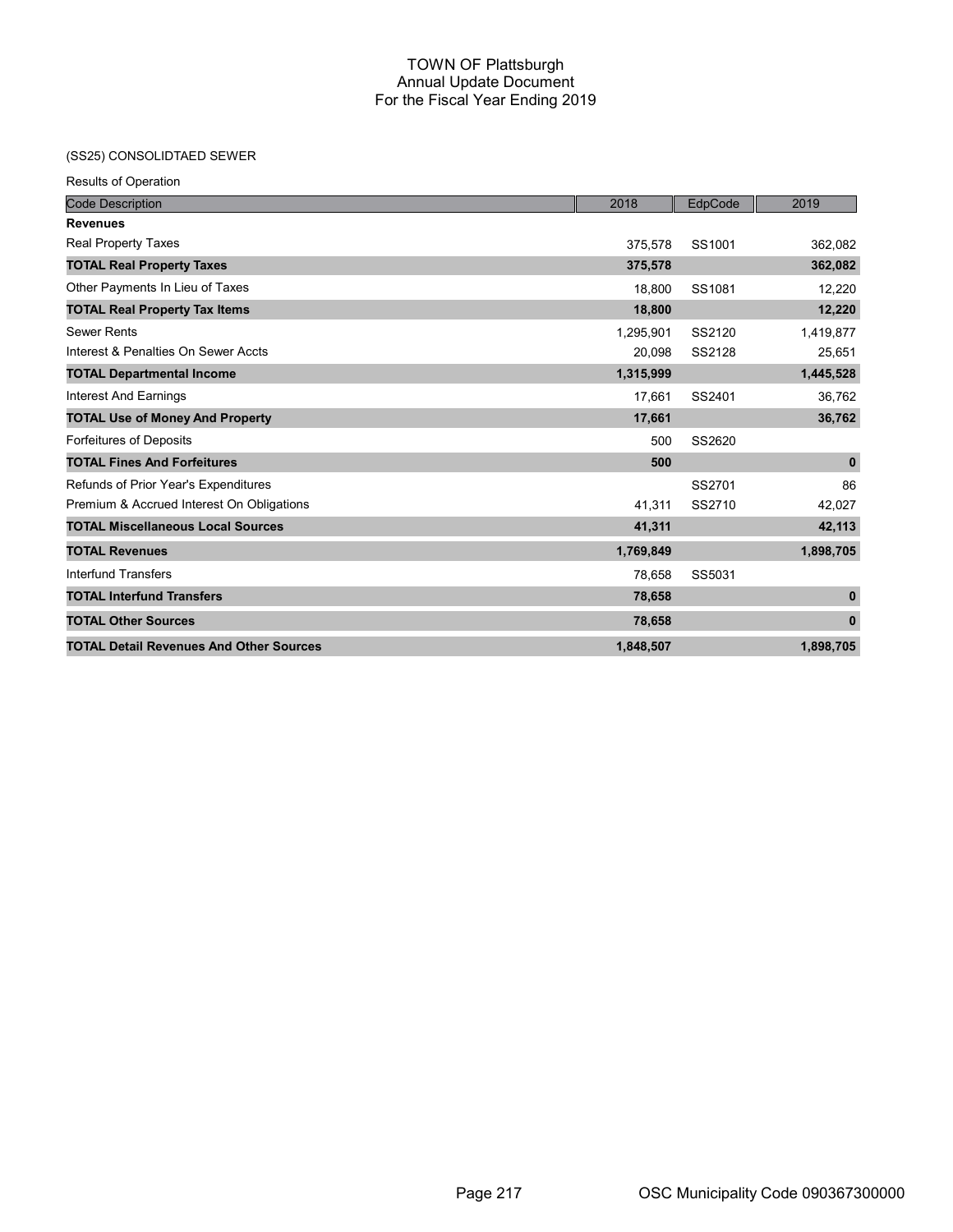## (SS25) CONSOLIDTAED SEWER

Results of Operation

| <b>Code Description</b>                         | 2018      | EdpCode | 2019      |
|-------------------------------------------------|-----------|---------|-----------|
| <b>Expenditures</b>                             |           |         |           |
| Sanitary Sewers, Equip & Cap Outlay             | 21,183    | SS81202 | 32,638    |
| Sanitary Sewers, Contr Expend                   | 65,530    | SS81204 | 45,565    |
| <b>TOTAL Sanitary Sewers</b>                    | 86,713    |         | 78,203    |
| Sewage Treat Disp, Equip & Cap Outlay           | 104       | SS81302 | 1,855     |
| Sewage Treat Disp, Contr Expend                 | 882,145   | SS81304 | 799,967   |
| <b>TOTAL Sewage Treat Disp</b>                  | 882,249   |         | 801,822   |
| <b>TOTAL Home And Community Services</b>        | 968,962   |         | 880,025   |
| Debt Principal, Serial Bonds                    | 36,072    | SS97106 | 68,253    |
| Debt Principal, Bond Anticipation Notes         |           | SS97306 | 50,000    |
|                                                 |           |         |           |
| <b>TOTAL Debt Principal</b>                     | 36,072    |         | 118,253   |
| Debt Interest, Serial Bonds                     | 68,402    | SS97107 | 66,850    |
| Debt Interest, Bond Anticipation Notes          |           | SS97307 | 27,500    |
|                                                 |           |         |           |
| <b>TOTAL Debt Interest</b>                      | 68,402    |         | 94,350    |
| <b>TOTAL Expenditures</b>                       | 1,073,436 |         | 1,092,628 |
| Transfers, Other Funds                          | 340,086   | SS99019 | 436,038   |
| Transfers, Capital Projects Fund                | 81,200    | SS99509 |           |
|                                                 |           |         |           |
| <b>TOTAL Operating Transfers</b>                | 421,286   |         | 436,038   |
| <b>TOTAL Other Uses</b>                         | 421,286   |         | 436,038   |
| <b>TOTAL Detail Expenditures And Other Uses</b> | 1,494,722 |         | 1,528,666 |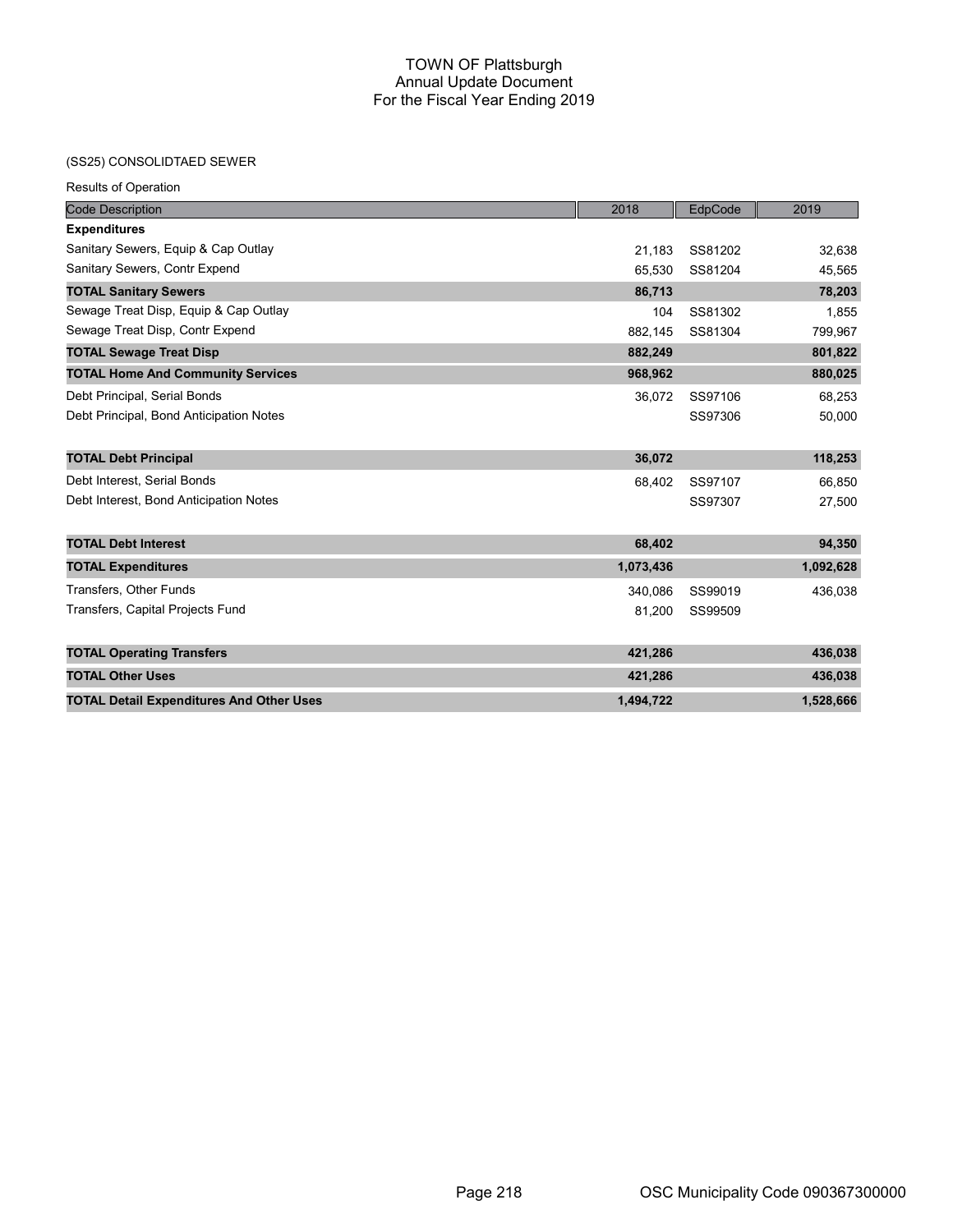### (SS25) CONSOLIDTAED SEWER

## Analysis of Changes in Fund Balance

| <b>Code Description</b>                    | 2018      | EdpCode       | 2019      |
|--------------------------------------------|-----------|---------------|-----------|
| Analysis of Changes in Fund Balance        |           |               |           |
| <b>Fund Balance - Beginning of Year</b>    | 2.327.104 | <b>SS8021</b> | 2,680,889 |
| <b>Restated Fund Balance - Beg of Year</b> | 2.327.104 | <b>SS8022</b> | 2,680,889 |
| ADD - REVENUES AND OTHER SOURCES           | 1.848.507 |               | 1,898,705 |
| DEDUCT - EXPENDITURES AND OTHER USES       | 1.494.722 |               | 1.528.666 |
| <b>Fund Balance - End of Year</b>          | 2.680.889 | <b>SS8029</b> | 3,050,928 |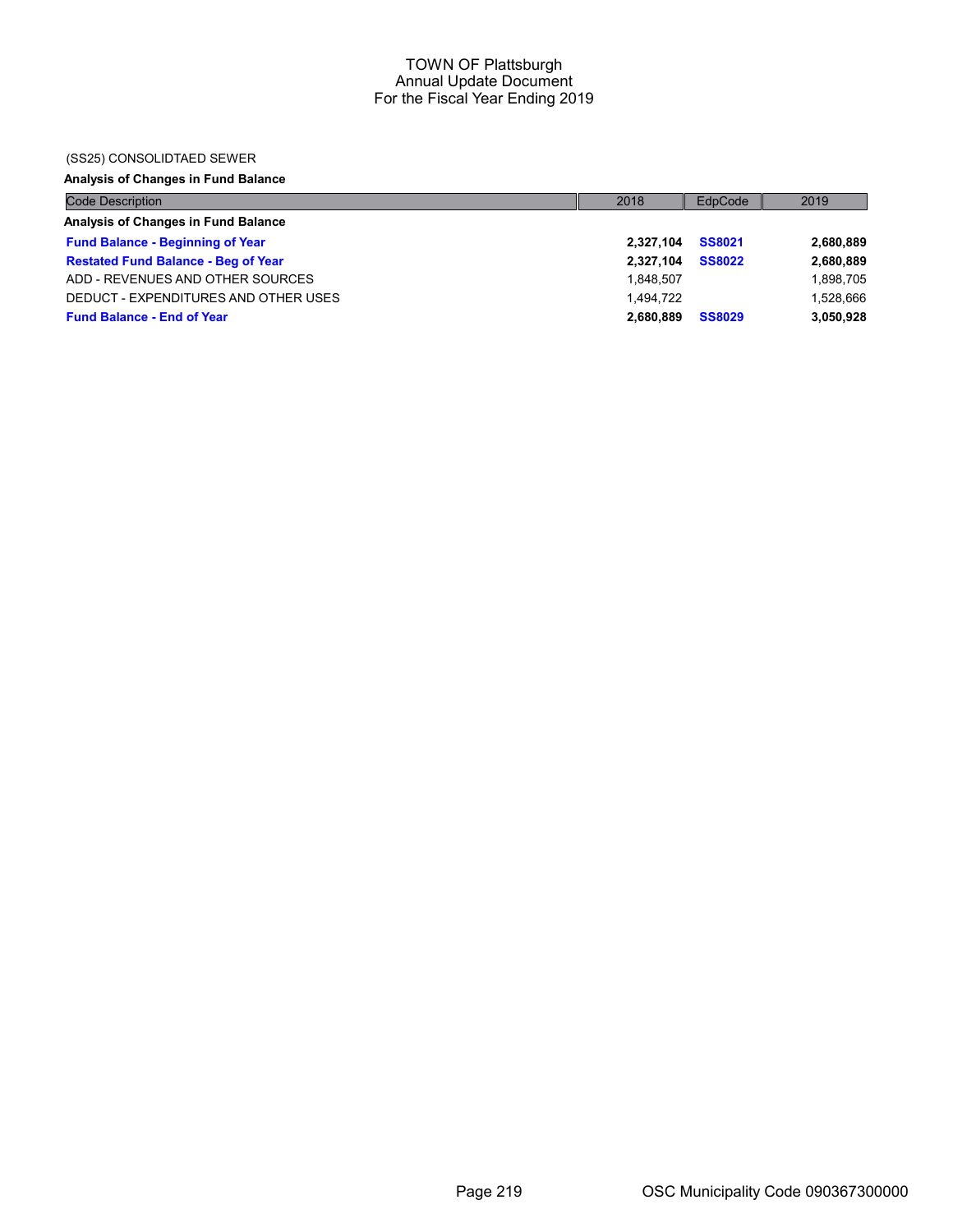## (SS25) CONSOLIDTAED SEWER

| <b>Budget Summary</b> |  |
|-----------------------|--|
|                       |  |

| <b>Code Description</b>                           | 2019      | EdpCode        | 2020      |
|---------------------------------------------------|-----------|----------------|-----------|
| <b>Estimated Revenues</b>                         |           |                |           |
| Est Rev - Real Property Taxes                     | 362,082   | SS1049N        | 388,433   |
| Est Rev - Real Property Tax Items                 | 12,220    | SS1099N        | 12,220    |
| Est Rev - Departmental Income                     | 1,114,000 | <b>SS1299N</b> | 1,112,000 |
| Est Rev - Use of Money And Property               | 33,245    | SS2499N        | 43,119    |
| <b>TOTAL Estimated Revenues</b>                   | 1,521,547 |                | 1,555,772 |
| Appropriated Fund Balance                         | 71,356    | <b>SS599N</b>  | 0         |
| <b>TOTAL Estimated Other Sources</b>              | 71,356    |                | $\bf{0}$  |
| <b>TOTAL Estimated Revenues And Other Sources</b> | 1,592,903 |                | 1,555,772 |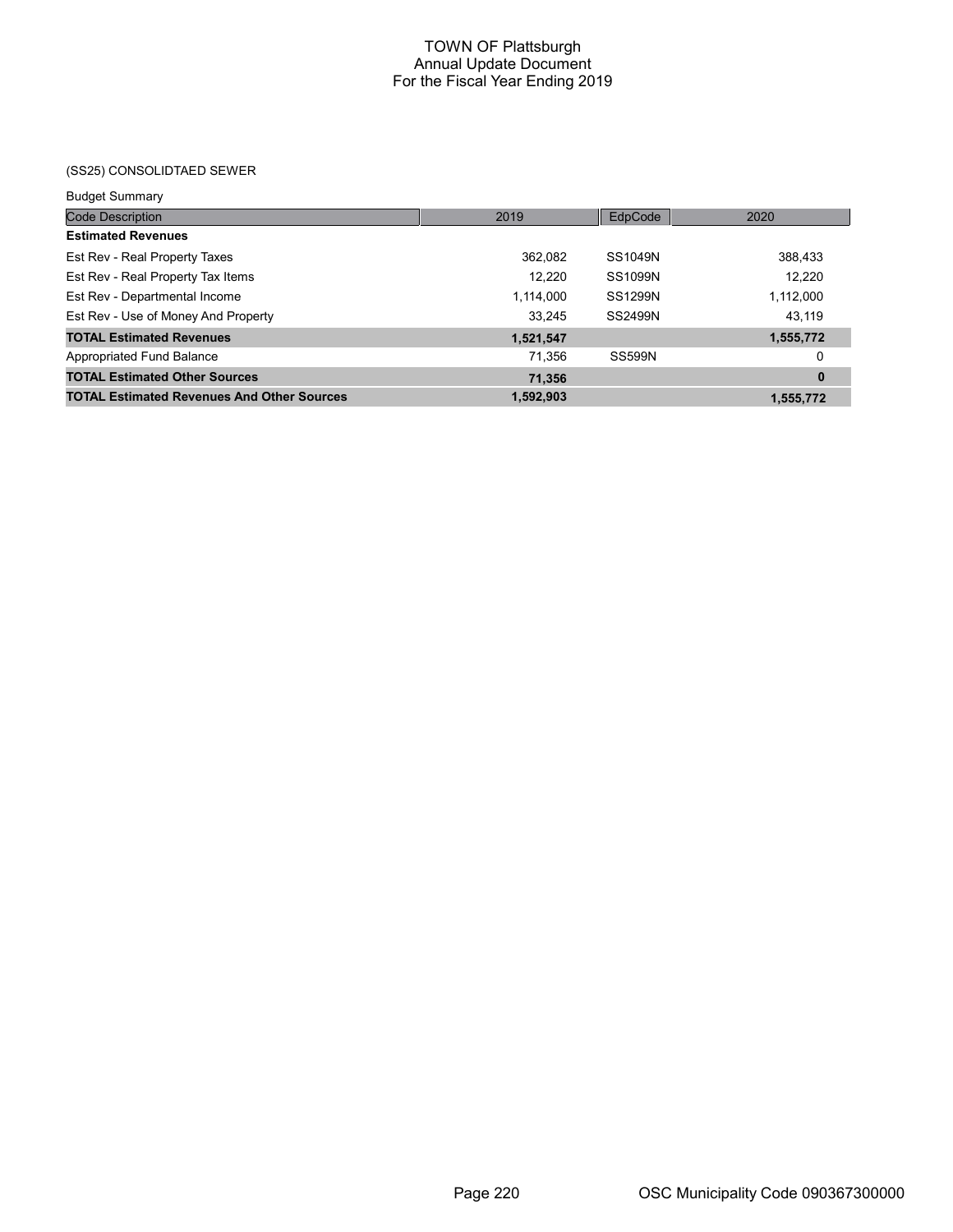(SS25) CONSOLIDTAED SEWER

| <b>Budget Summary</b>                      |           |         |           |
|--------------------------------------------|-----------|---------|-----------|
| <b>Code Description</b>                    | 2019      | EdpCode | 2020      |
| <b>Appropriations</b>                      |           |         |           |
| App - Home And Community Services          | 849.275   | SS8999N | 859,877   |
| App - Debt Service                         | 230.642   | SS9899N | 222.041   |
| <b>TOTAL Appropriations</b>                | 1,079,917 |         | 1,081,918 |
| App - Interfund Transfer                   | 512.986   | SS9999N | 473,854   |
| <b>TOTAL Other Uses</b>                    | 512,986   |         | 473,854   |
| <b>TOTAL Appropriations And Other Uses</b> | 1,592,903 |         | 1,555,772 |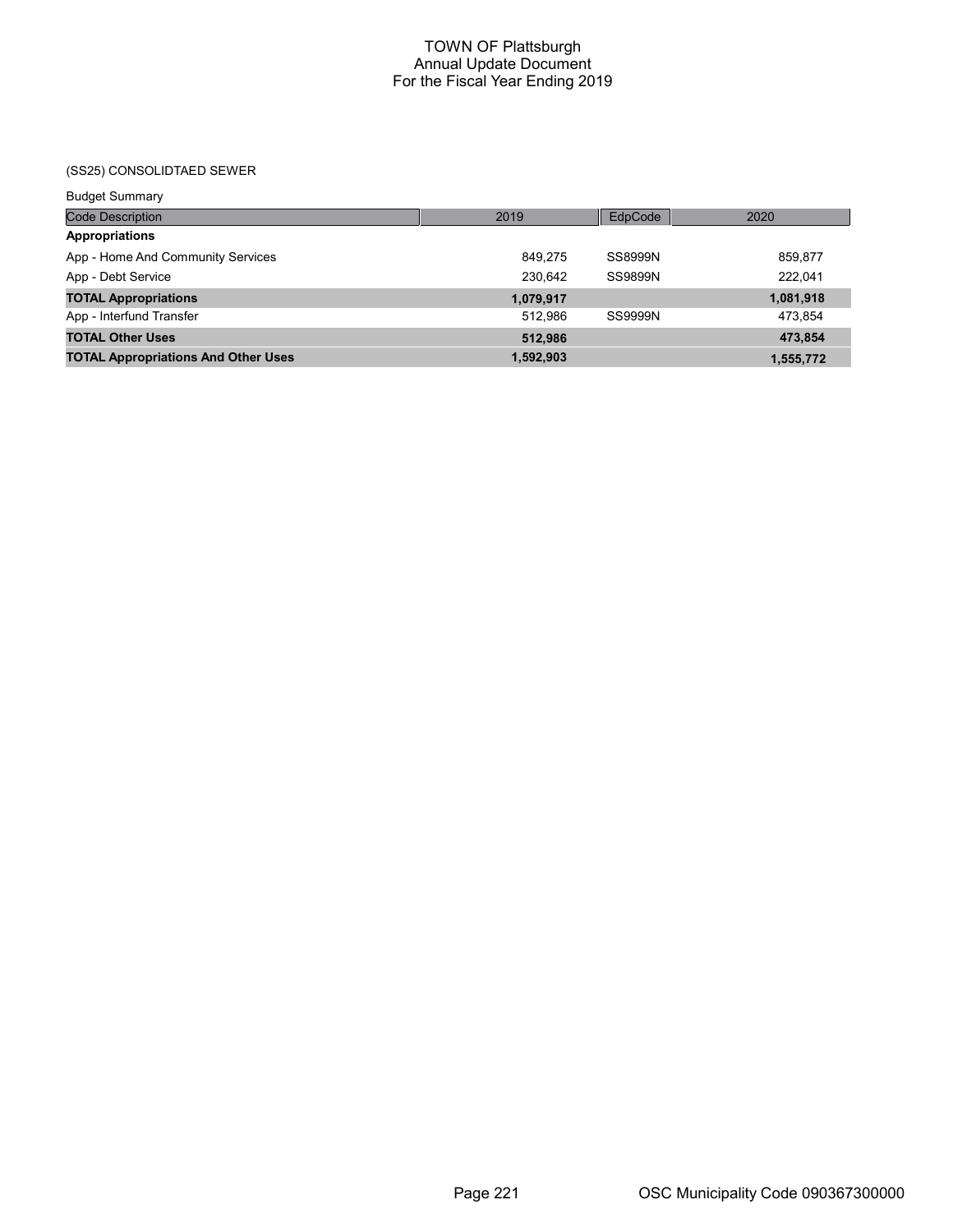### (SS26) BASE SEWER

| <b>Code Description</b>                                | 2018    | EdpCode      | 2019      |
|--------------------------------------------------------|---------|--------------|-----------|
| <b>Assets</b>                                          |         |              |           |
| Cash                                                   | 767.064 | <b>SS200</b> | 1,010,230 |
| <b>TOTAL Cash</b>                                      | 767,064 |              | 1,010,230 |
| Sewer Rents Receivable                                 | 9.472   | SS360        | 8,067     |
| <b>TOTAL Other Receivables (net)</b>                   | 9,472   |              | 8,067     |
| Due From Other Governments                             | 1.736   | SS440        | 1.760     |
| <b>TOTAL Due From Other Governments</b>                | 1,736   |              | 1,760     |
| <b>TOTAL Assets and Deferred Outflows of Resources</b> | 778,272 |              | 1,020,057 |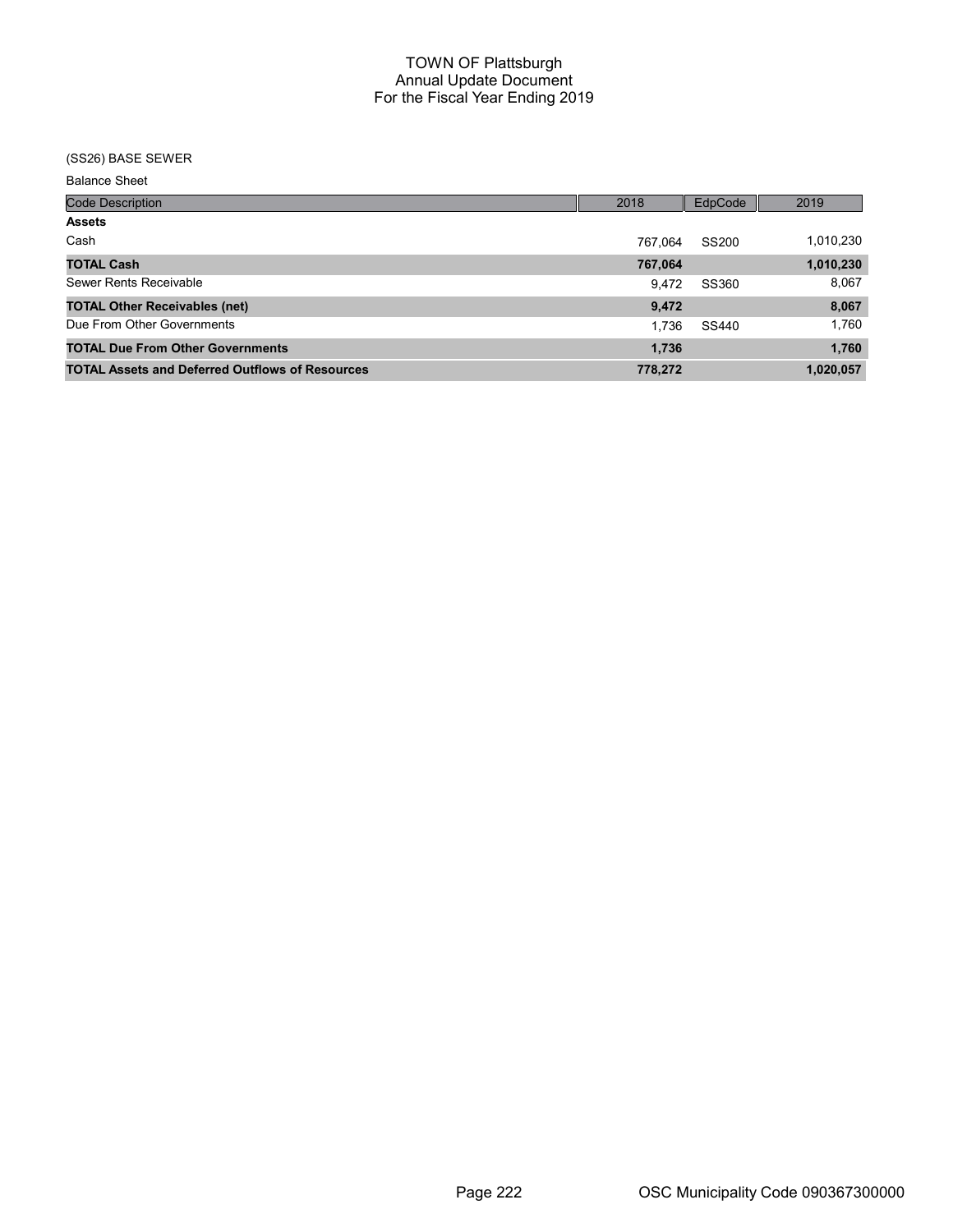## (SS26) BASE SEWER

| <b>Code Description</b>                                     | 2018    | EdpCode | 2019      |
|-------------------------------------------------------------|---------|---------|-----------|
| <b>Accounts Payable</b>                                     | 14.057  | SS600   | 361       |
| <b>TOTAL Accounts Payable</b>                               | 14,057  |         | 361       |
| Due To Other Funds                                          | 6.980   | SS630   |           |
| <b>TOTAL Due To Other Funds</b>                             | 6,980   |         | $\bf{0}$  |
| <b>TOTAL Liabilities</b>                                    | 21,037  |         | 361       |
| <b>Fund Balance</b>                                         |         |         |           |
| Assigned Appropriated Fund Balance                          |         | SS914   |           |
| Assigned Unappropriated Fund Balance                        | 757.235 | SS915   | 1,019,695 |
| <b>TOTAL Assigned Fund Balance</b>                          | 757,235 |         | 1,019,695 |
| <b>TOTAL Fund Balance</b>                                   | 757,235 |         | 1,019,695 |
| <b>TOTAL Liabilities, Deferred Inflows And Fund Balance</b> | 778,272 |         | 1,020,056 |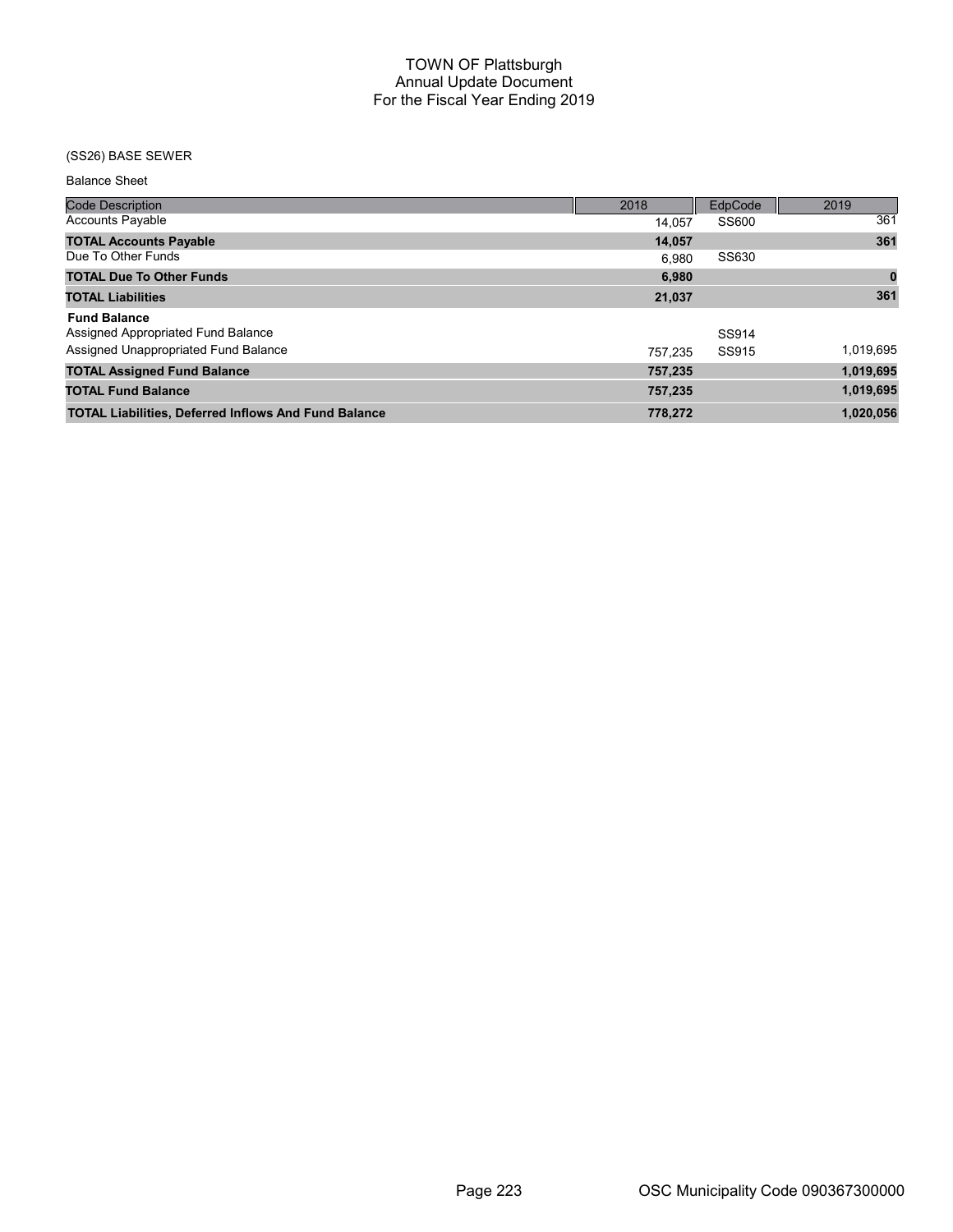## (SS26) BASE SEWER

Results of Operation

| <b>Code Description</b>                        | 2018         | EdpCode | 2019         |
|------------------------------------------------|--------------|---------|--------------|
| <b>Revenues</b>                                |              |         |              |
| <b>Real Property Taxes</b>                     | 248,644      | SS1001  | 287,392      |
| <b>TOTAL Real Property Taxes</b>               | 248,644      |         | 287,392      |
| <b>Sewer Rents</b>                             | 61,699       | SS2120  | 65,773       |
| Interest & Penalties On Sewer Accts            | 801          | SS2128  | 605          |
| <b>TOTAL Departmental Income</b>               | 62,500       |         | 66,378       |
| <b>Interest And Earnings</b>                   | 7,867        | SS2401  | 14,234       |
| <b>TOTAL Use of Money And Property</b>         | 7,867        |         | 14,234       |
| Forfeitures of Deposits                        | 575          | SS2620  |              |
| <b>TOTAL Fines And Forfeitures</b>             | 575          |         | $\mathbf 0$  |
| Premium & Accrued Interest On Obligations      | 3,555        | SS2710  | 8,527        |
| <b>TOTAL Miscellaneous Local Sources</b>       | 3,555        |         | 8,527        |
| <b>TOTAL Revenues</b>                          | 323,141      |         | 376,531      |
| Interfund Transfers                            |              | SS5031  |              |
| <b>TOTAL Interfund Transfers</b>               | $\bf{0}$     |         | $\mathbf 0$  |
| <b>TOTAL Other Sources</b>                     | $\mathbf{0}$ |         | $\mathbf{0}$ |
| <b>TOTAL Detail Revenues And Other Sources</b> | 323,141      |         | 376,531      |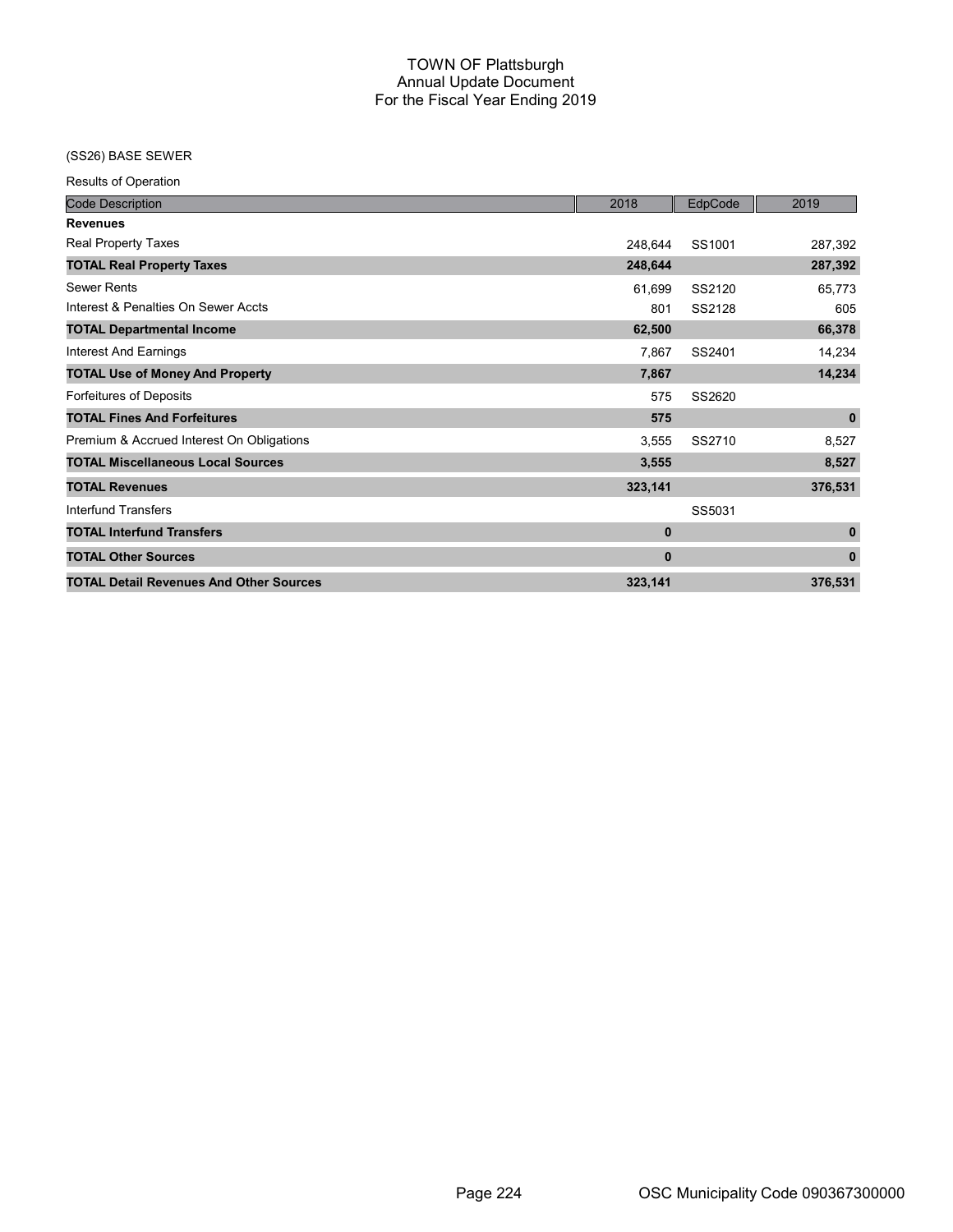## (SS26) BASE SEWER

Results of Operation

| <b>Code Description</b>                         | 2018     | EdpCode | 2019    |
|-------------------------------------------------|----------|---------|---------|
| <b>Expenditures</b>                             |          |         |         |
| Sanitary Sewers, Equip & Cap Outlay             |          | SS81202 |         |
| Sanitary Sewers, Contr Expend                   | 3.082    | SS81204 | 3,002   |
| <b>TOTAL Sanitary Sewers</b>                    | 3,082    |         | 3,002   |
| Sewage Treat Disp, Contr Expend                 | 29,129   | SS81304 | 9,490   |
| <b>TOTAL Sewage Treat Disp</b>                  | 29,129   |         | 9,490   |
| <b>TOTAL Home And Community Services</b>        | 32,211   |         | 12,492  |
| Debt Principal, Bond Anticipation Notes         |          | SS97306 | 25,000  |
| <b>TOTAL Debt Principal</b>                     | $\bf{0}$ |         | 25,000  |
| Debt Interest, Bond Anticipation Notes          |          | SS97307 | 13,750  |
| <b>TOTAL Debt Interest</b>                      | $\bf{0}$ |         | 13,750  |
| <b>TOTAL Expenditures</b>                       | 32,211   |         | 51,242  |
| <b>Transfers, Other Funds</b>                   | 48,858   | SS99019 | 62,829  |
| Transfers, Capital Projects Fund                | 295,000  | SS99509 |         |
| <b>TOTAL Operating Transfers</b>                | 343,858  |         | 62,829  |
| <b>TOTAL Other Uses</b>                         | 343,858  |         | 62,829  |
| <b>TOTAL Detail Expenditures And Other Uses</b> | 376,069  |         | 114,071 |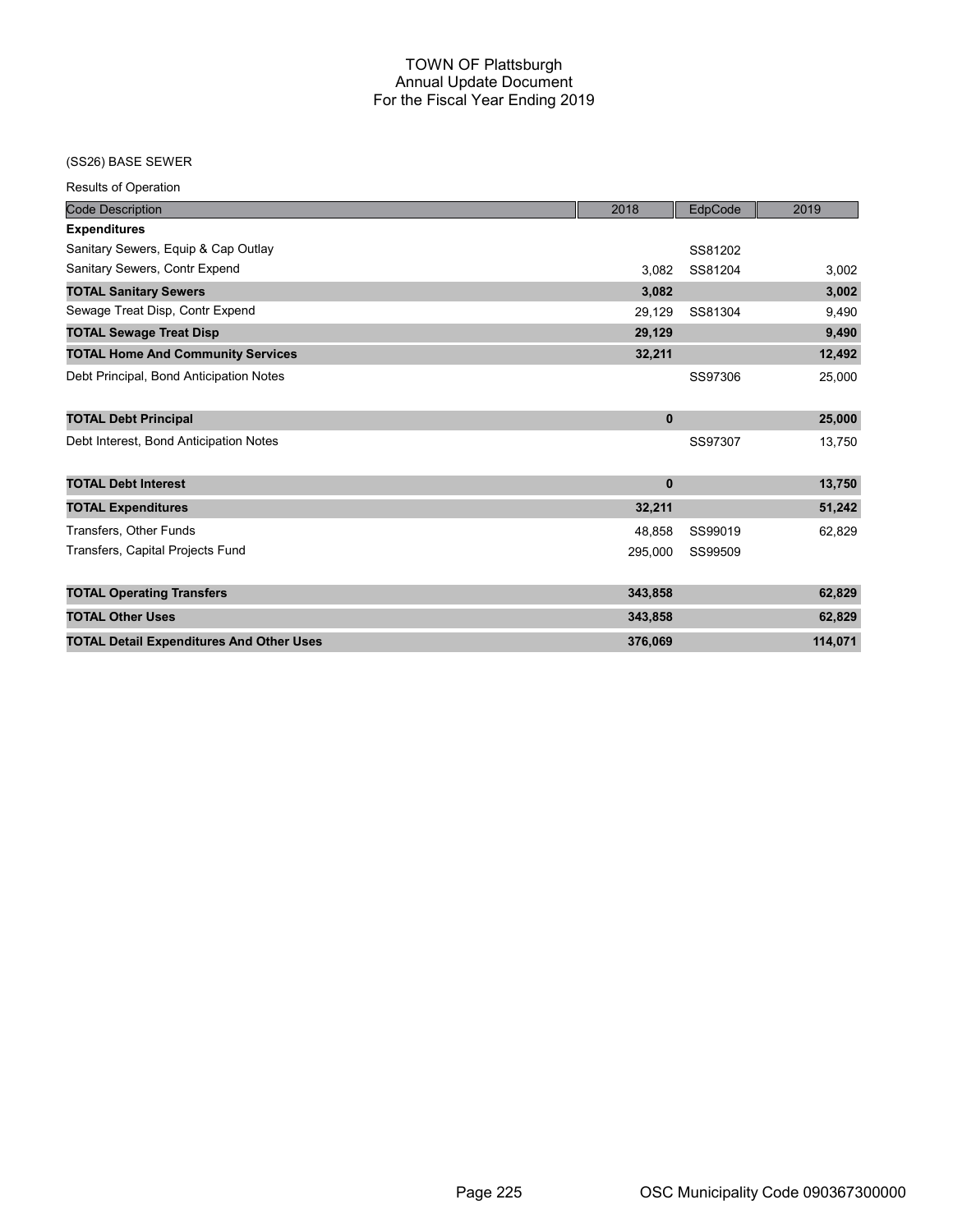### (SS26) BASE SEWER

Analysis of Changes in Fund Balance

| <b>Code Description</b>                    | 2018    | EdpCode       | 2019      |
|--------------------------------------------|---------|---------------|-----------|
| Analysis of Changes in Fund Balance        |         |               |           |
| <b>Fund Balance - Beginning of Year</b>    | 810.163 | <b>SS8021</b> | 757,235   |
| <b>Restated Fund Balance - Beg of Year</b> | 810.163 | <b>SS8022</b> | 757,235   |
| ADD - REVENUES AND OTHER SOURCES           | 323.141 |               | 376,531   |
| DEDUCT - EXPENDITURES AND OTHER USES       | 376.069 |               | 114.071   |
| <b>Fund Balance - End of Year</b>          | 757.235 | <b>SS8029</b> | 1,019,695 |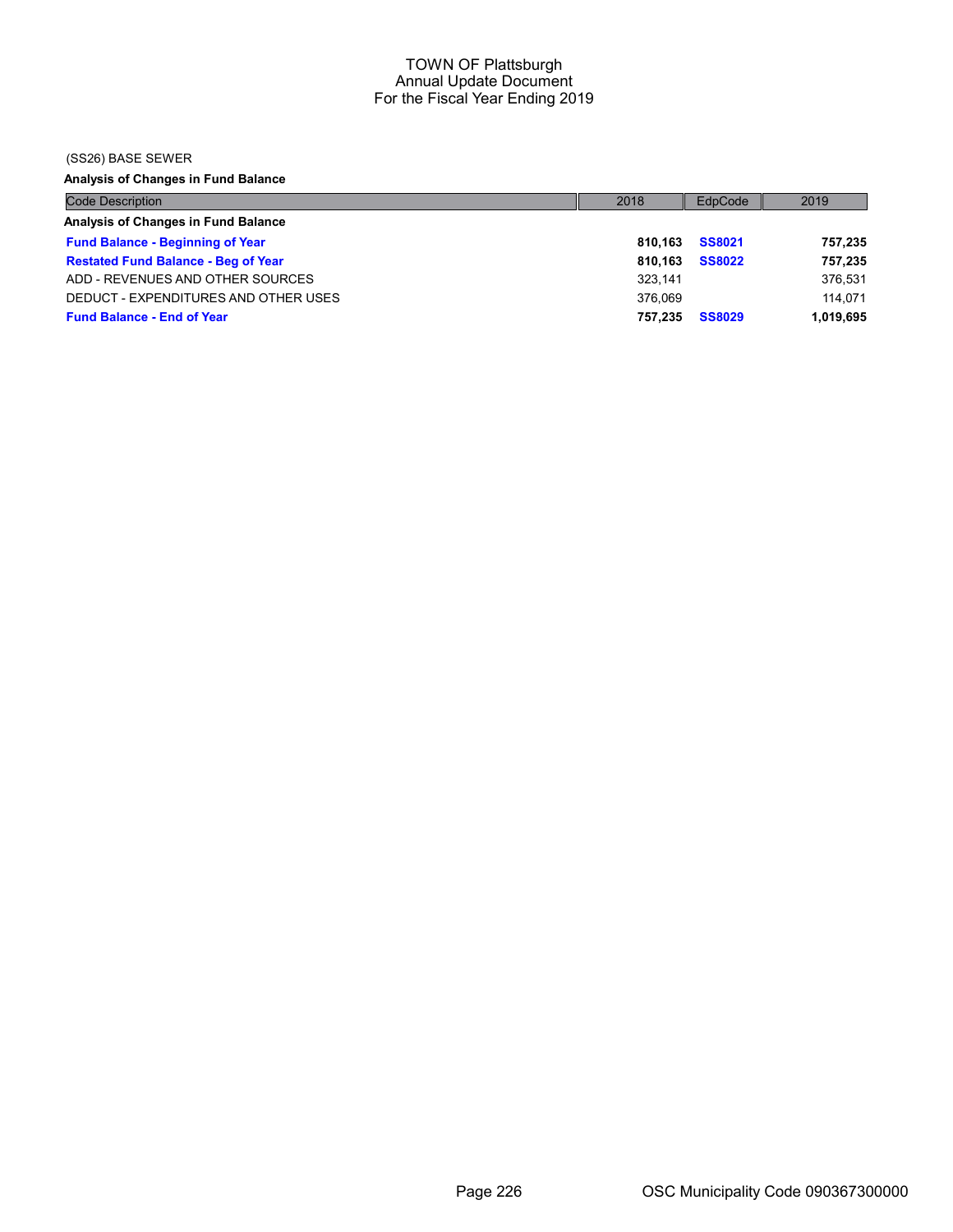(SS26) BASE SEWER

| <b>Budget Summary</b>                             |         |         |         |
|---------------------------------------------------|---------|---------|---------|
| <b>Code Description</b>                           | 2019    | EdpCode | 2020    |
| <b>Estimated Revenues</b>                         |         |         |         |
| Est Rev - Real Property Taxes                     | 287.392 | SS1049N | 299,351 |
| Est Rev - Departmental Income                     | 45.100  | SS1299N | 45,100  |
| Est Rev - Use of Money And Property               | 500     | SS2499N | 9.028   |
| <b>TOTAL Estimated Revenues</b>                   | 332.992 |         | 353,479 |
| <b>TOTAL Estimated Revenues And Other Sources</b> | 332,992 |         | 353,479 |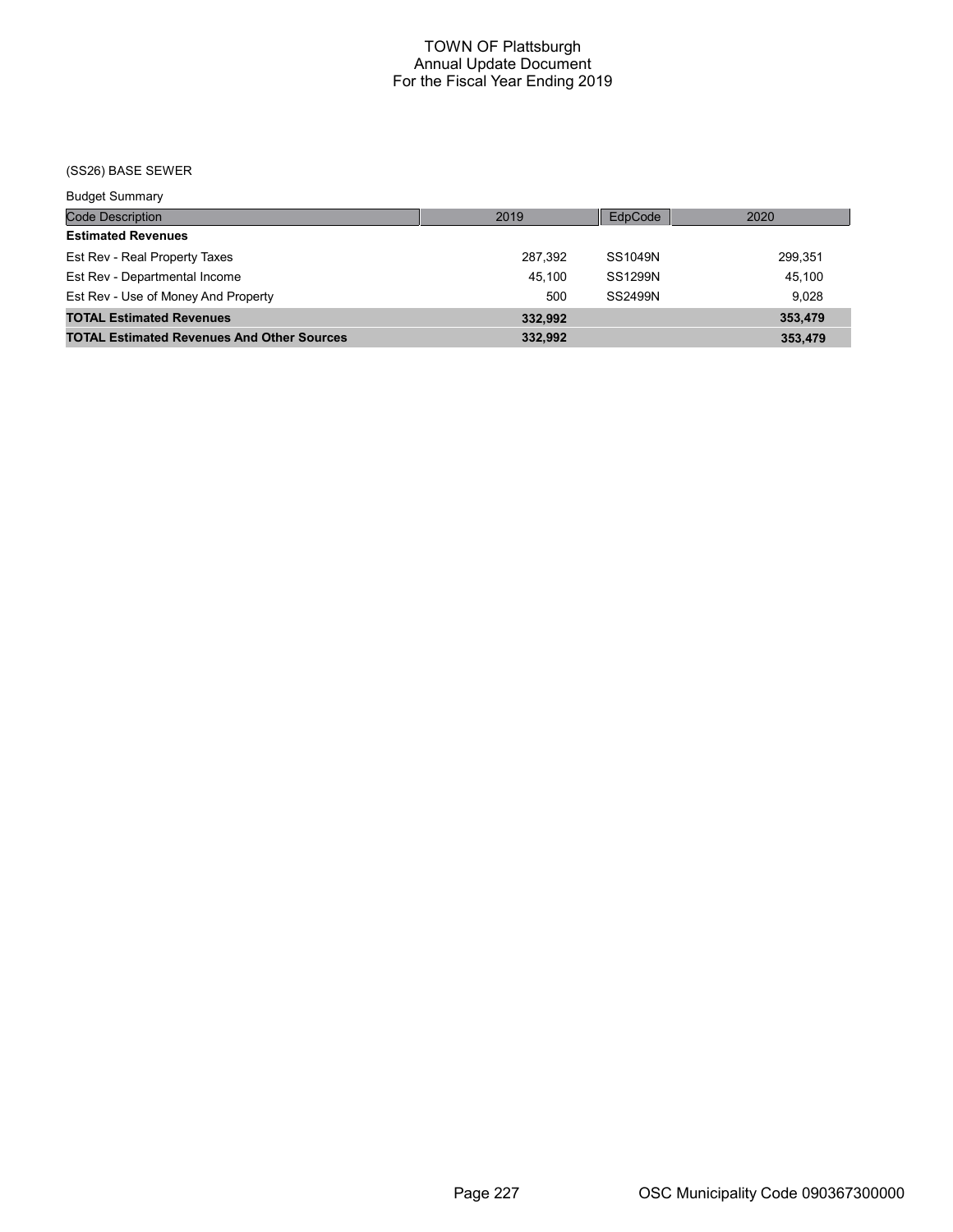## (SS26) BASE SEWER

| <b>Budget Summary</b>                      |         |         |         |
|--------------------------------------------|---------|---------|---------|
| <b>Code Description</b>                    | 2019    | EdpCode | 2020    |
| <b>Appropriations</b>                      |         |         |         |
| App - Home And Community Services          | 223.875 | SS8999N | 226,734 |
| App - Debt Service                         | 35.200  | SS9899N | 59.197  |
| <b>TOTAL Appropriations</b>                | 259,075 |         | 285,931 |
| App - Interfund Transfer                   | 73.917  | SS9999N | 67.548  |
| <b>TOTAL Other Uses</b>                    | 73,917  |         | 67,548  |
| <b>TOTAL Appropriations And Other Uses</b> | 332,992 |         | 353,479 |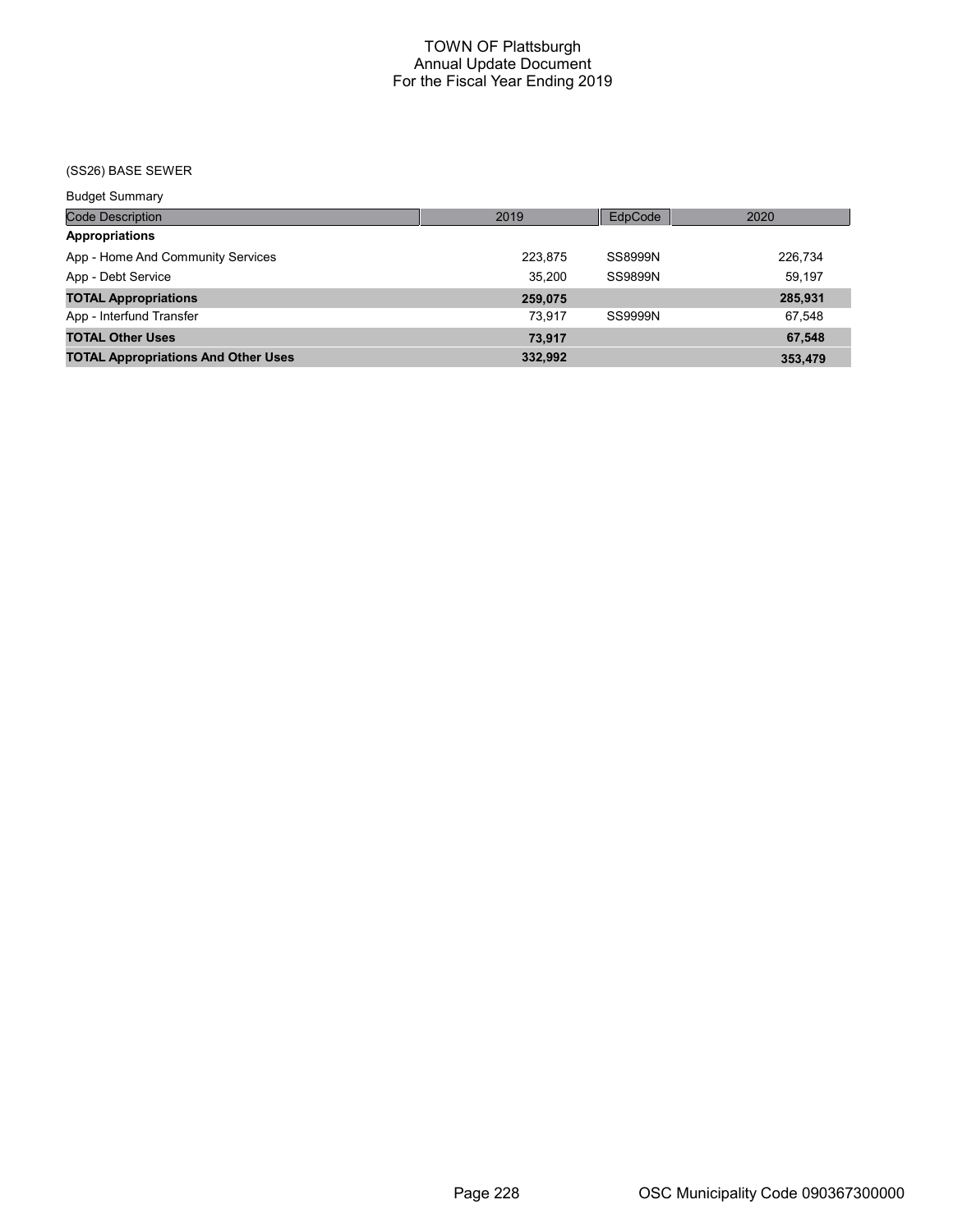### (SW) WATER

| <b>Code Description</b>                                | 2018      | EdpCode | 2019      |
|--------------------------------------------------------|-----------|---------|-----------|
| <b>Assets</b>                                          |           |         |           |
| Cash                                                   | 2.817.590 | SW200   | 4,793,975 |
| <b>TOTAL Cash</b>                                      | 2,817,590 |         | 4,793,975 |
| Water Rents Receivable                                 | 127.964   | SW350   | 138,980   |
| Accounts Receivable                                    | 2.248     | SW380   | 2,338     |
| <b>TOTAL Other Receivables (net)</b>                   | 130,212   |         | 141,318   |
| Due From Other Funds                                   | 277       | SW391   | 6,527     |
| <b>TOTAL Due From Other Funds</b>                      | 277       |         | 6,527     |
| Due From Other Governments                             | 93.161    | SW440   | 106,878   |
| <b>TOTAL Due From Other Governments</b>                | 93,161    |         | 106,878   |
| <b>TOTAL Assets and Deferred Outflows of Resources</b> | 3,041,240 |         | 5,048,698 |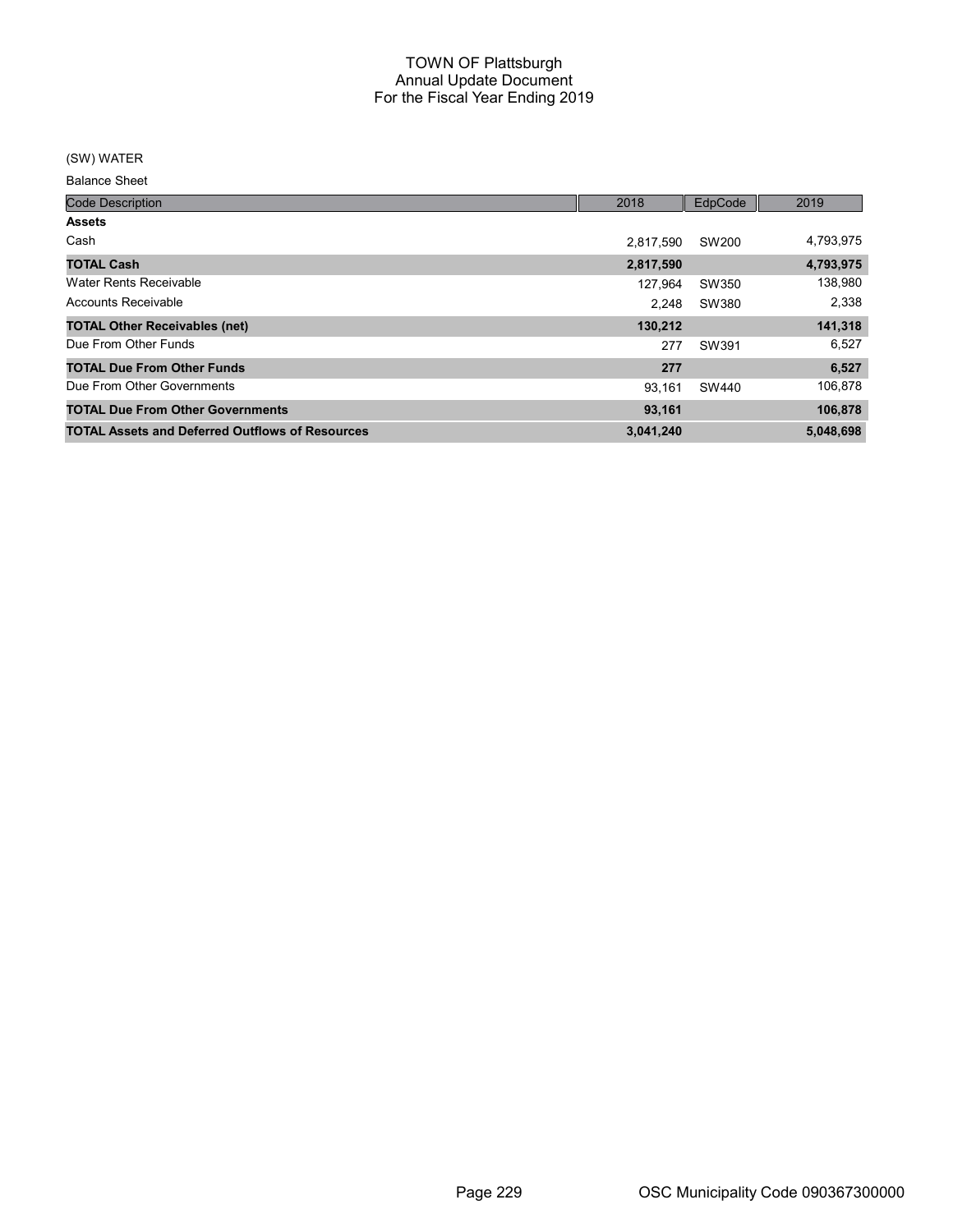## (SW) WATER

| <b>Code Description</b>                                       | 2018      | EdpCode | 2019      |
|---------------------------------------------------------------|-----------|---------|-----------|
| <b>Accounts Payable</b>                                       | 25,704    | SW600   | 28,310    |
| <b>TOTAL Accounts Payable</b>                                 | 25,704    |         | 28,310    |
| Due To Other Funds                                            | 124,110   | SW630   | 1,609,616 |
| <b>TOTAL Due To Other Funds</b>                               | 124,110   |         | 1,609,616 |
| <b>TOTAL Liabilities</b>                                      | 149,814   |         | 1,637,926 |
| Deferred Inflows of Resources<br>Deferred Inflow of Resources | 92,726    | SW691   | 88,530    |
| <b>TOTAL Deferred Inflows of Resources</b>                    | 92,726    |         | 88,530    |
| <b>TOTAL Deferred Inflows of Resources</b>                    | 92,726    |         | 88,530    |
| <b>Fund Balance</b><br><b>Committed Fund Balance</b>          |           | SW913   | 125,000   |
| <b>TOTAL Committed Fund Balance</b>                           | $\bf{0}$  |         | 125,000   |
| Assigned Appropriated Fund Balance                            | 292,074   | SW914   | 0         |
| Assigned Unappropriated Fund Balance                          | 2,506,626 | SW915   | 3,197,242 |
| <b>TOTAL Assigned Fund Balance</b>                            | 2,798,700 |         | 3,197,242 |
| <b>TOTAL Fund Balance</b>                                     | 2,798,700 |         | 3,322,242 |
| <b>TOTAL Liabilities, Deferred Inflows And Fund Balance</b>   | 3,041,240 |         | 5,048,698 |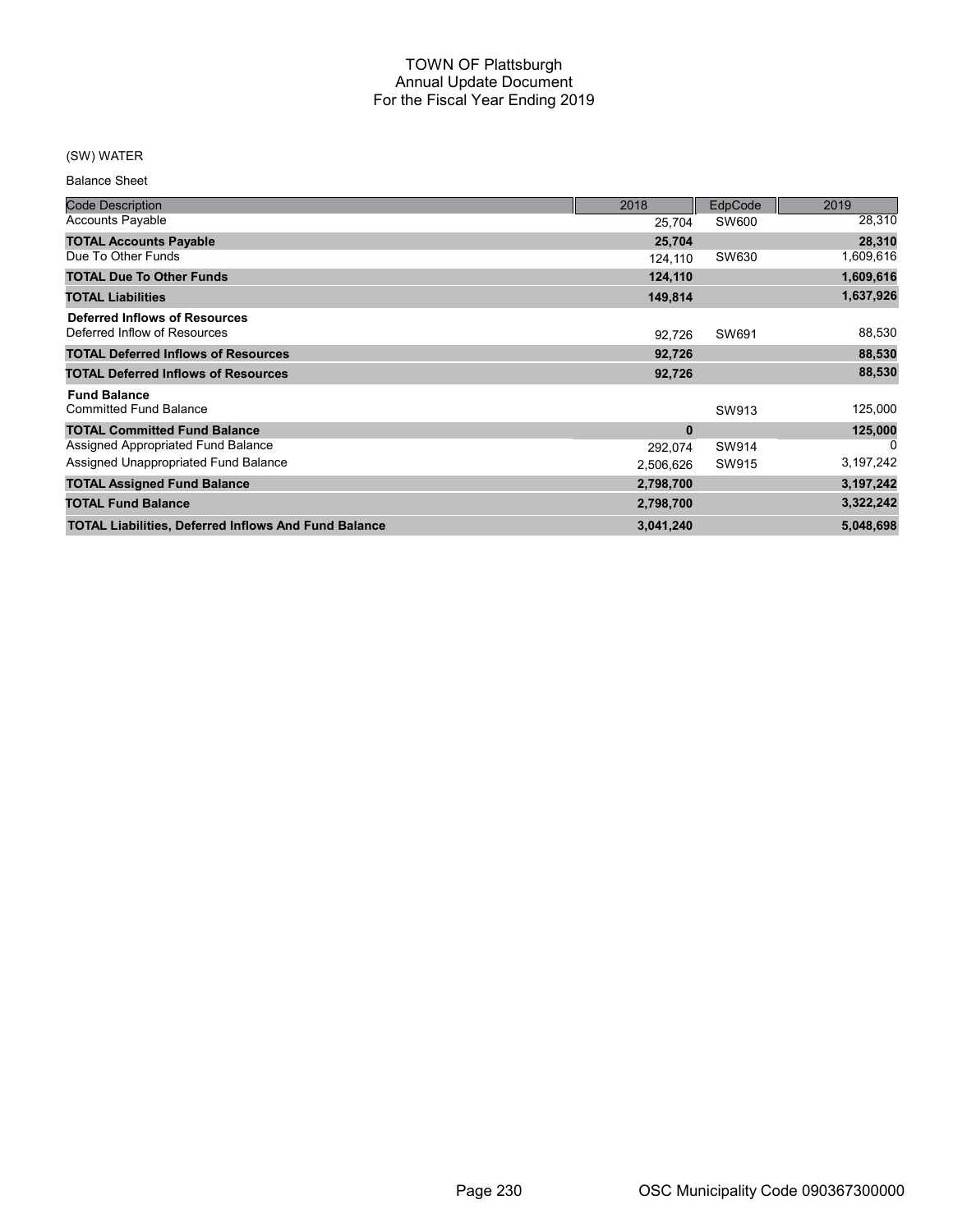## (SW) WATER

Results of Operation

| <b>Code Description</b>                        | 2018         | EdpCode | 2019         |
|------------------------------------------------|--------------|---------|--------------|
| <b>Revenues</b>                                |              |         |              |
| Real Property Taxes                            | 1,424,532    | SW1001  | 1,668,555    |
| <b>TOTAL Real Property Taxes</b>               | 1,424,532    |         | 1,668,555    |
| Other Payments In Lieu of Taxes                | 136,200      | SW1081  | 88,530       |
| <b>TOTAL Real Property Tax Items</b>           | 136,200      |         | 88,530       |
| <b>Metered Water Sales</b>                     | 1,005,411    | SW2140  | 1,108,247    |
| <b>Unmetered Water Sales</b>                   | 66.866       | SW2142  | 66,455       |
| Interest & Penalties On Water Rents            | 17,219       | SW2148  | 20,551       |
| <b>TOTAL Departmental Income</b>               | 1,089,496    |         | 1,195,253    |
| <b>Interest And Earnings</b>                   | 31,251       | SW2401  | 42,729       |
| Rental, Other (specify)                        | 75,630       | SW2440  | 78,161       |
| <b>TOTAL Use of Money And Property</b>         | 106,881      |         | 120,890      |
| Forfeitures of Deposits                        | 75           | SW2620  | 15           |
| <b>TOTAL Fines And Forfeitures</b>             | 75           |         | 15           |
| Refunds of Prior Year's Expenditures           | 36           | SW2701  |              |
| Premium & Accrued Interest On Obligations      | 31,996       | SW2710  | 107,420      |
| <b>TOTAL Miscellaneous Local Sources</b>       | 32,032       |         | 107,420      |
| Interfund Revenues                             | 0            | SW2801  | 0            |
| <b>TOTAL Interfund Revenues</b>                | $\mathbf{0}$ |         | $\mathbf{0}$ |
| <b>TOTAL Revenues</b>                          | 2,789,216    |         | 3,180,663    |
| <b>Interfund Transfers</b>                     |              | SW5031  | 10,607       |
| <b>TOTAL Interfund Transfers</b>               | $\mathbf{0}$ |         | 10,607       |
| <b>TOTAL Other Sources</b>                     | $\mathbf{0}$ |         | 10,607       |
| <b>TOTAL Detail Revenues And Other Sources</b> | 2,789,216    |         | 3,191,270    |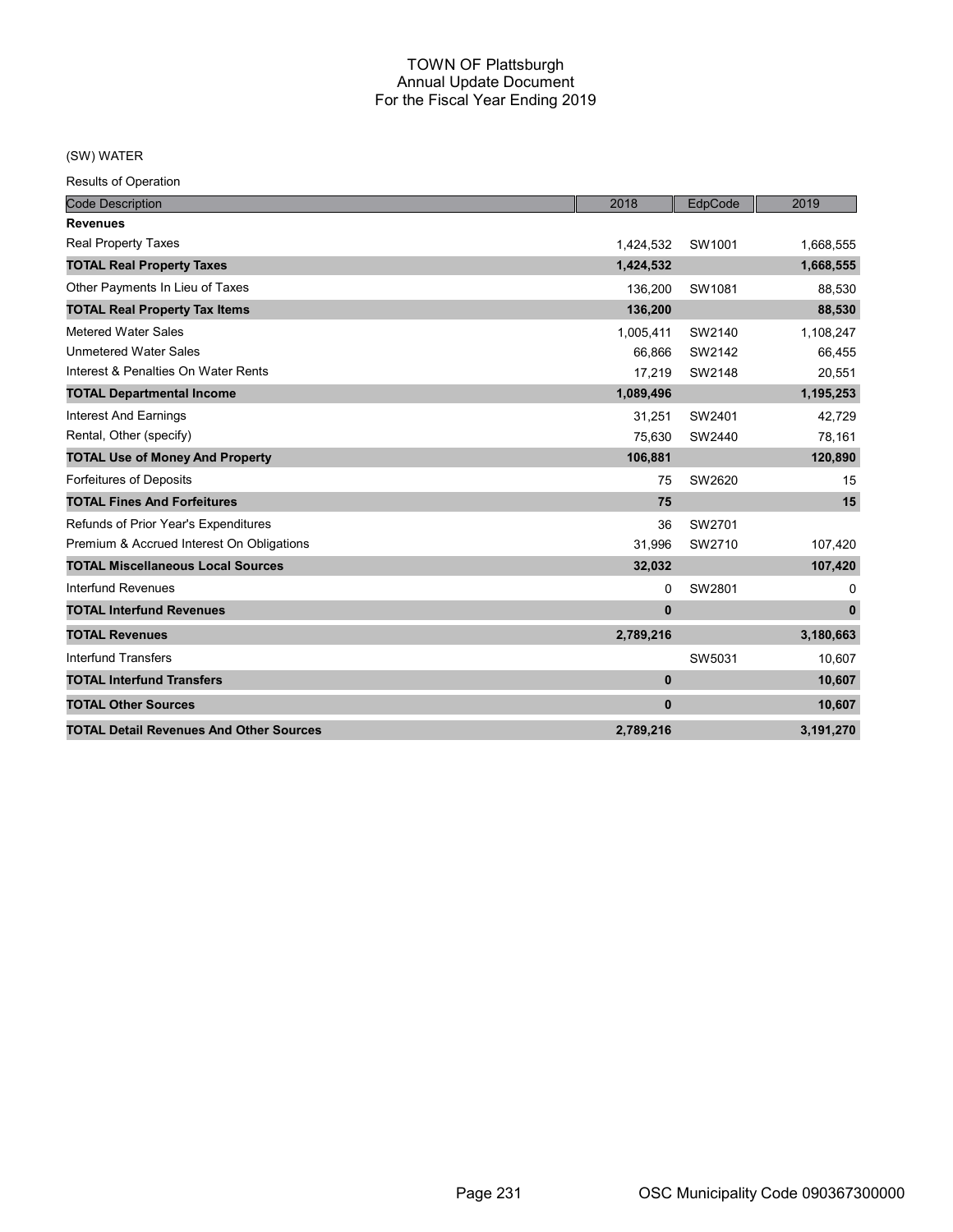### (SW) WATER

Results of Operation

| <b>Code Description</b>                         | 2018      | EdpCode           | 2019      |
|-------------------------------------------------|-----------|-------------------|-----------|
| <b>Expenditures</b>                             |           |                   |           |
| Source Supply Pwr & Pump, Equp& Cap Outlay      | 15.659    | SW83202           | 11,113    |
| Source Supply Pwr & Pump, Contr Expend          | 152,145   | SW83204           | 166,265   |
| <b>TOTAL Source Supply Pwr &amp; Pump</b>       | 167.804   |                   | 177,378   |
| Water Purification, Contr Expend                | 9.454     | SW83304           | 11,968    |
| <b>TOTAL Water Purification</b>                 | 9,454     |                   | 11,968    |
| Water Trans & Distrib, Equip & Cap Outlay       | $\Omega$  | SW83402           | 1,187     |
| Water Trans & Distrib, Contr Expend             | 175.609   | SW83404           | 168,003   |
| <b>TOTAL Water Trans &amp; Distrib</b>          | 175,609   |                   | 169,190   |
| <b>TOTAL Home And Community Services</b>        | 352,867   |                   | 358,536   |
| Debt Principal, Serial Bonds                    | 335.684   | SW97106           | 341,263   |
| Debt Principal, Bond Anticipation Notes         |           | 275,000 SW97306   | 695,000   |
| <b>TOTAL Debt Principal</b>                     | 610,684   |                   | 1,036,263 |
| Debt Interest, Serial Bonds                     | 12.781    | SW97107           | 10,485    |
| Debt Interest, Bond Anticipation Notes          | 7,911     | SW97307           | 132,864   |
| <b>TOTAL Debt Interest</b>                      | 20,692    |                   | 143,349   |
| <b>TOTAL Expenditures</b>                       | 984,243   |                   | 1,538,148 |
| <b>Transfers, Other Funds</b>                   | 868,770   | SW99019           | 1,119,580 |
| Transfers, Capital Projects Fund                |           | 1,800,602 SW99509 | 10,000    |
|                                                 |           |                   |           |
| <b>TOTAL Operating Transfers</b>                | 2,669,372 |                   | 1,129,580 |
| <b>TOTAL Other Uses</b>                         | 2,669,372 |                   | 1,129,580 |
| <b>TOTAL Detail Expenditures And Other Uses</b> | 3,653,615 |                   | 2,667,728 |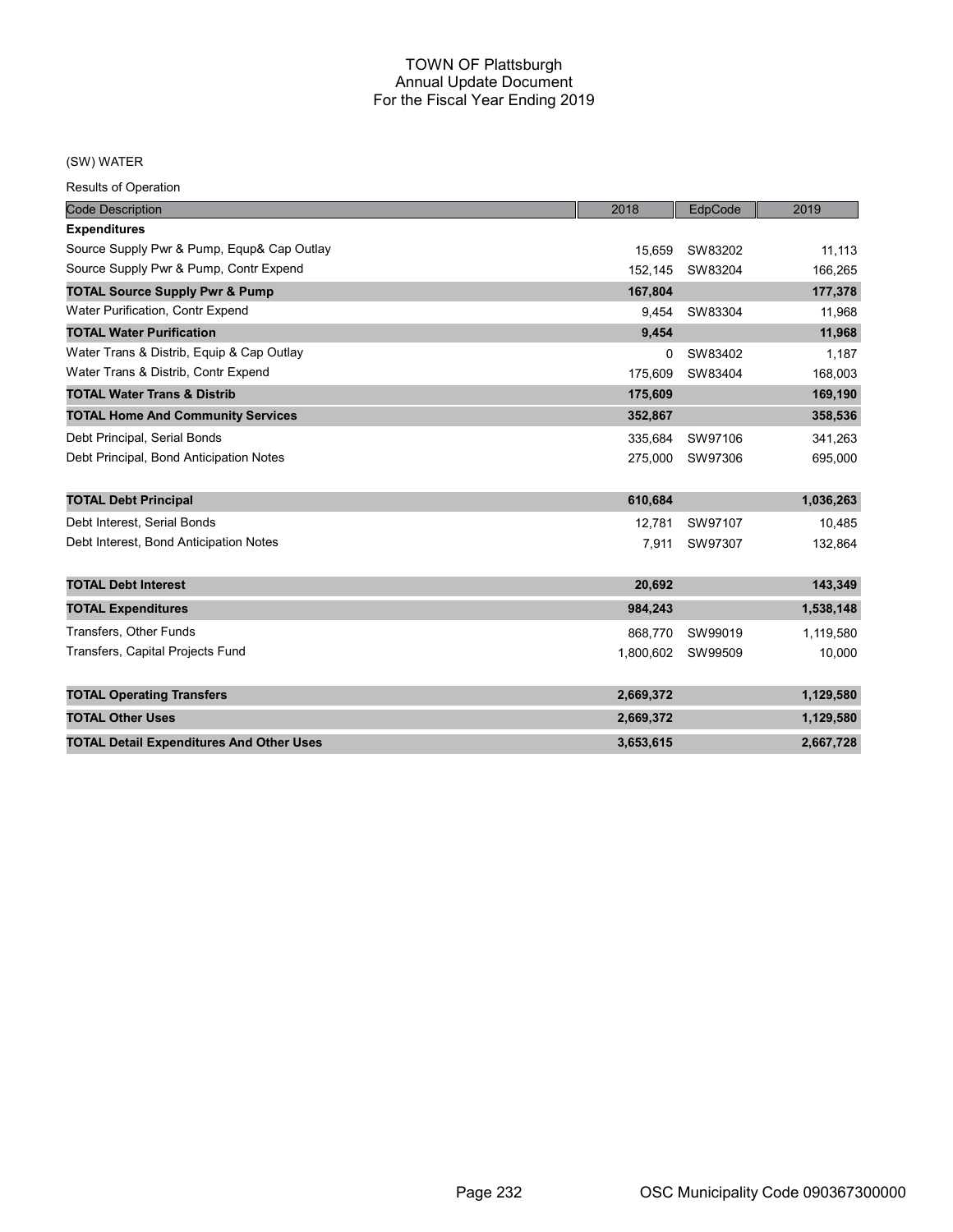(SW) WATER

Analysis of Changes in Fund Balance

| <b>Code Description</b>                    | 2018      | EdpCode       | 2019      |
|--------------------------------------------|-----------|---------------|-----------|
| Analysis of Changes in Fund Balance        |           |               |           |
| <b>Fund Balance - Beginning of Year</b>    | 3.663.099 | <b>SW8021</b> | 2,798,700 |
| <b>Restated Fund Balance - Beg of Year</b> | 3.663.099 | <b>SW8022</b> | 2,798,700 |
| ADD - REVENUES AND OTHER SOURCES           | 2.789.216 |               | 3,191,270 |
| DEDUCT - EXPENDITURES AND OTHER USES       | 3.653.615 |               | 2,667,728 |
| <b>Fund Balance - End of Year</b>          | 2.798.700 | <b>SW8029</b> | 3,322,242 |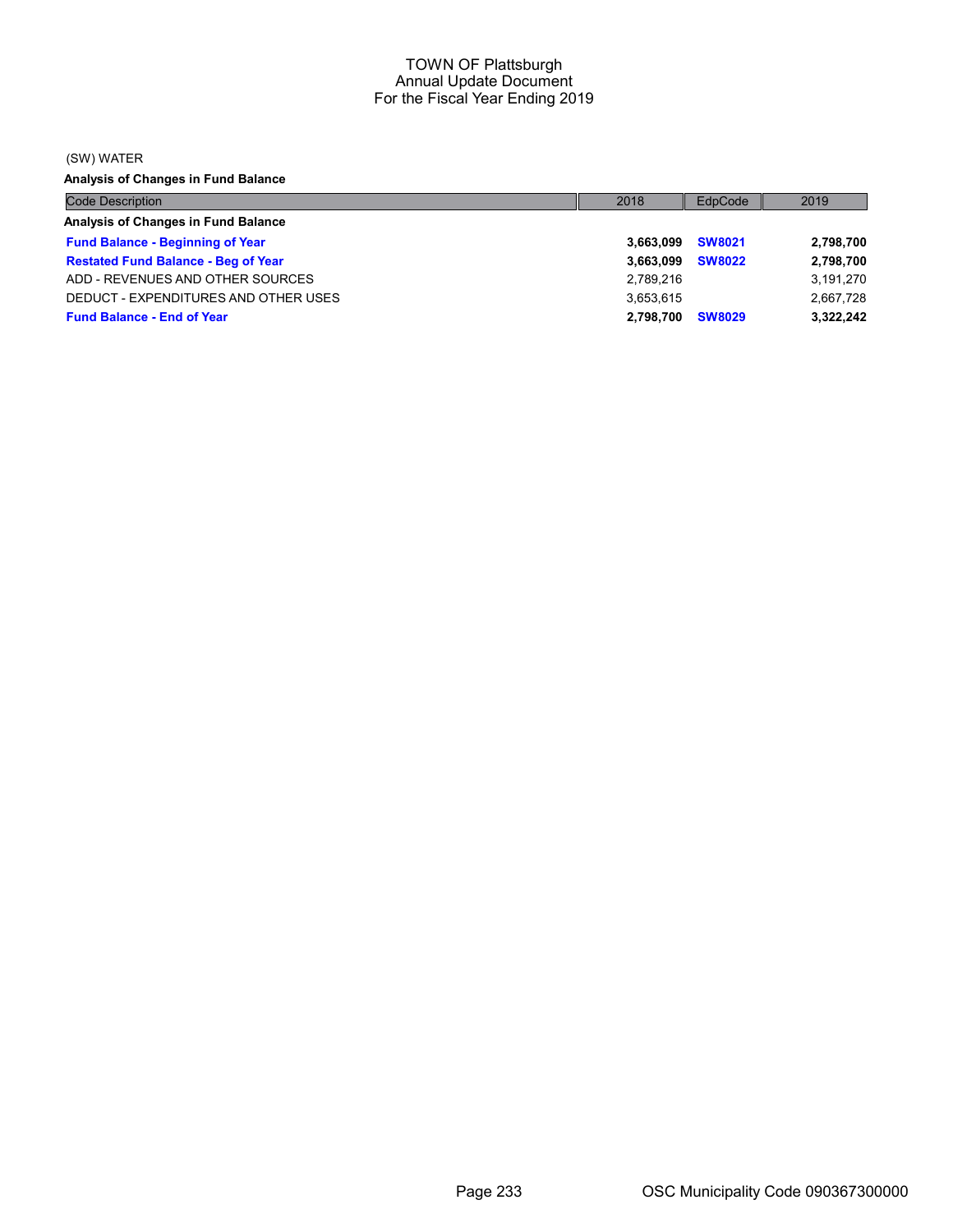# (SW) WATER

Budget Summary

| <b>DUUYUL OUIIIIIIIII</b>                         |           |               |           |
|---------------------------------------------------|-----------|---------------|-----------|
| <b>Code Description</b>                           | 2019      | EdpCode       | 2020      |
| <b>Estimated Revenues</b>                         |           |               |           |
| Est Rev - Real Property Taxes                     | 1.667.555 | SW1049N       | 1,826,147 |
| Est Rev - Real Property Tax Items                 | 88.530    | SW1099N       | 88,530    |
| Est Rev - Departmental Income                     | 858,750   | SW1299N       | 882,750   |
| Est Rev - Use of Money And Property               | 4.000     | SW2499N       | 111,420   |
| Est Rev - Miscellaneous Local Sources             | 78.000    | SW2799N       | 80,780    |
| <b>TOTAL Estimated Revenues</b>                   | 2,696,835 |               | 2,989,627 |
| Appropriated Fund Balance                         | 292.074   | <b>SW599N</b> | 0         |
| <b>TOTAL Estimated Other Sources</b>              | 292.074   |               | $\bf{0}$  |
| <b>TOTAL Estimated Revenues And Other Sources</b> | 2.988.909 |               | 2,989,627 |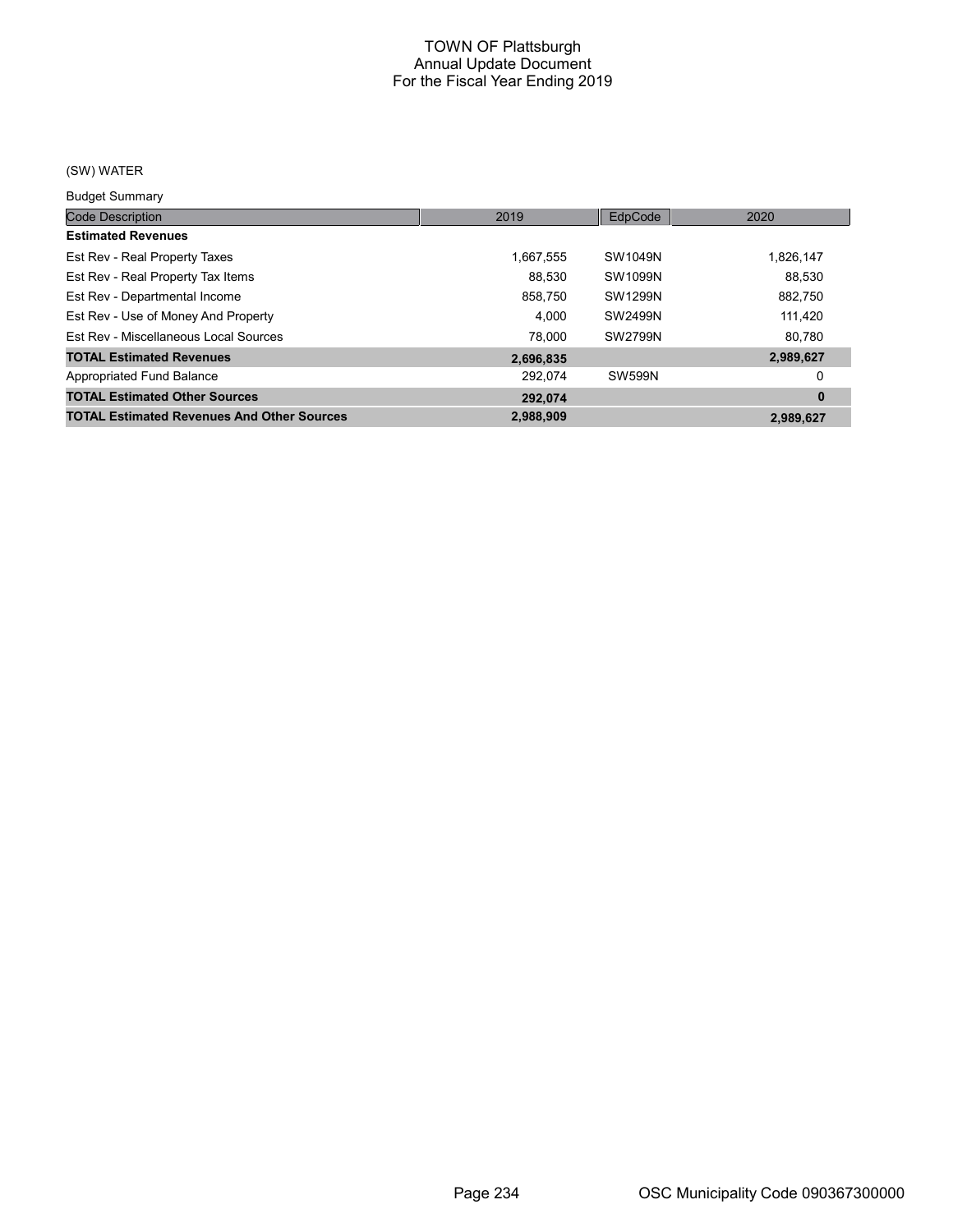# (SW) WATER

Budget Summary

| ___________                                |           |                |           |
|--------------------------------------------|-----------|----------------|-----------|
| Code Description                           | 2019      | EdpCode        | 2020      |
| <b>Appropriations</b>                      |           |                |           |
| App - Home And Community Services          | 623.672   | SW8999N        | 599,711   |
| App - Debt Service                         | 1.048.084 | <b>SW9899N</b> | 1,189,854 |
| <b>TOTAL Appropriations</b>                | 1,671,756 |                | 1,789,565 |
| App - Interfund Transfer                   | 1,317,153 | <b>SW9999N</b> | 1,200,062 |
| <b>TOTAL Other Uses</b>                    | 1,317,153 |                | 1,200,062 |
| <b>TOTAL Appropriations And Other Uses</b> | 2,988,909 |                | 2,989,627 |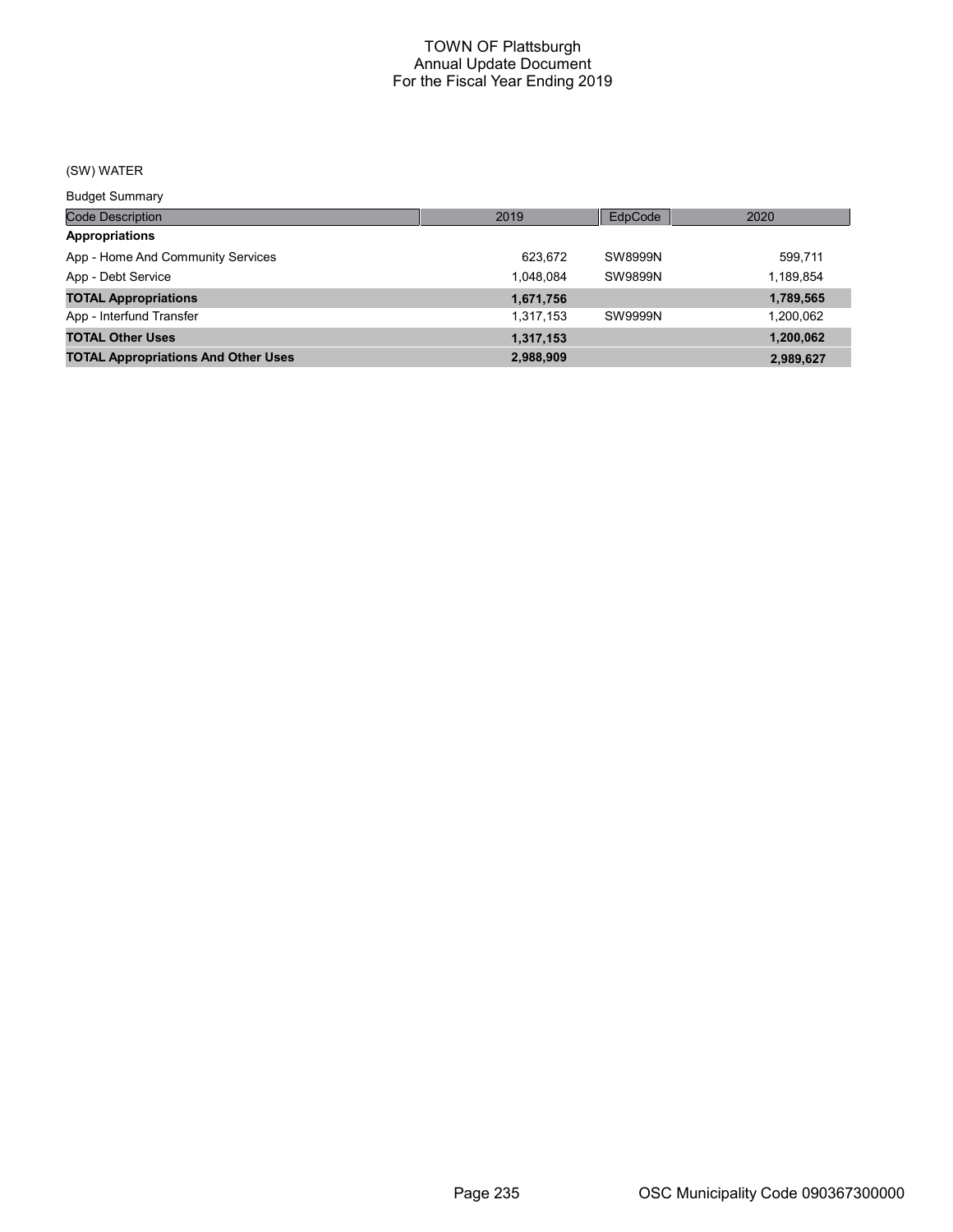## (SW46) CONSOLIDATED WATER

| <b>Code Description</b>                                | 2018      | EdpCode | 2019      |
|--------------------------------------------------------|-----------|---------|-----------|
| <b>Assets</b>                                          |           |         |           |
| Cash                                                   | 1.381.138 | SW200   | 1,595,870 |
| <b>TOTAL Cash</b>                                      | 1,381,138 |         | 1,595,870 |
| Water Rents Receivable                                 | 124.296   | SW350   | 135,714   |
| Accounts Receivable                                    | 2.248     | SW380   | 2,338     |
| <b>TOTAL Other Receivables (net)</b>                   | 126.544   |         | 138,052   |
| Due From Other Funds                                   | 277       | SW391   | 1,845     |
| <b>TOTAL Due From Other Funds</b>                      | 277       |         | 1,845     |
| Due From Other Governments                             | 92.376    | SW440   | 106,079   |
| <b>TOTAL Due From Other Governments</b>                | 92,376    |         | 106,079   |
| <b>TOTAL Assets and Deferred Outflows of Resources</b> | 1,600,335 |         | 1,841,846 |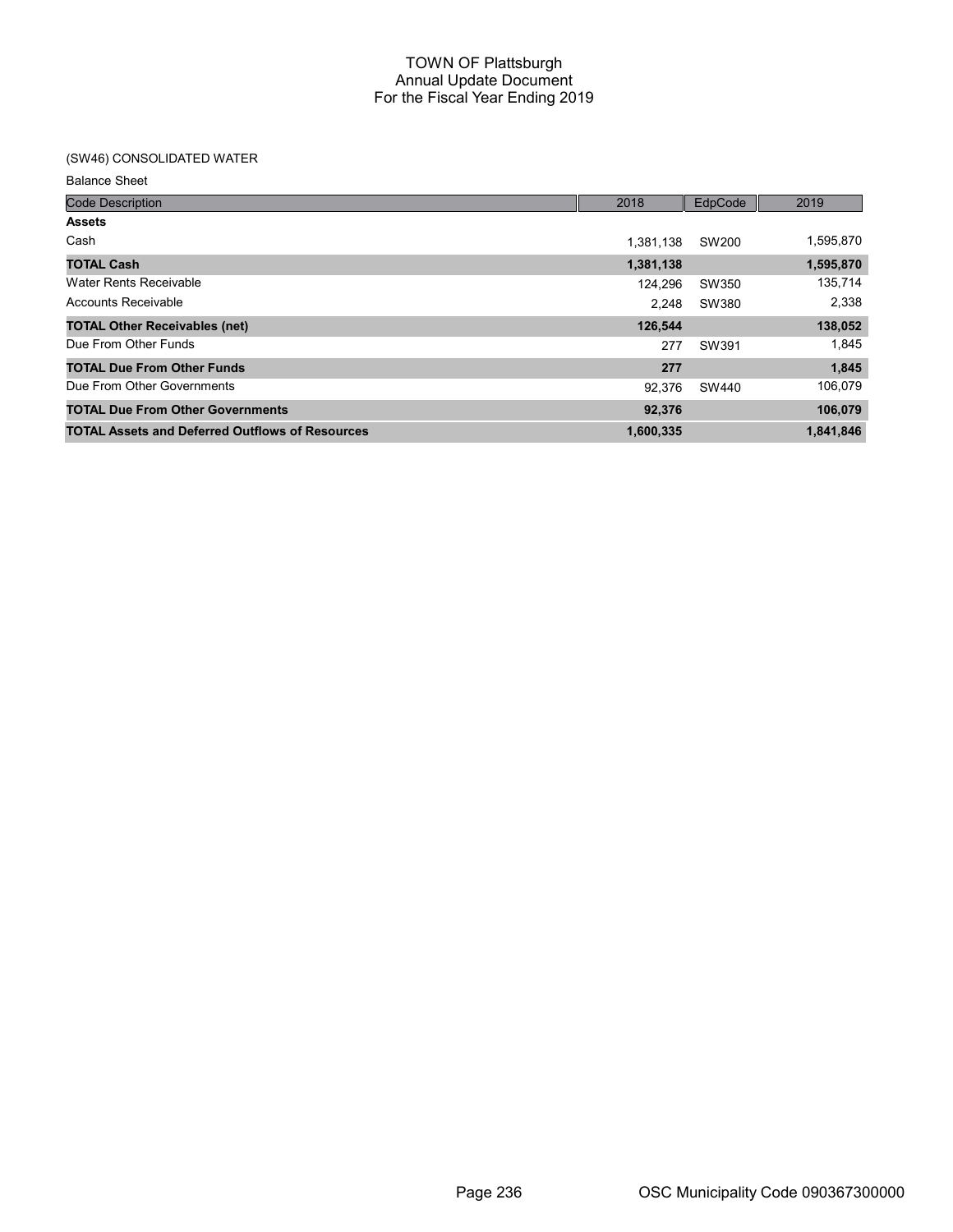## (SW46) CONSOLIDATED WATER

| <b>Code Description</b>                                              | 2018      | EdpCode | 2019      |
|----------------------------------------------------------------------|-----------|---------|-----------|
| <b>Accounts Payable</b>                                              | 19,993    | SW600   | 24,516    |
| <b>TOTAL Accounts Payable</b>                                        | 19,993    |         | 24,516    |
| Due To Other Funds                                                   | 116.020   | SW630   |           |
| <b>TOTAL Due To Other Funds</b>                                      | 116,020   |         | 0         |
| <b>TOTAL Liabilities</b>                                             | 136,013   |         | 24,516    |
| <b>Deferred Inflows of Resources</b><br>Deferred Inflow of Resources | 92,726    | SW691   | 88,530    |
| <b>TOTAL Deferred Inflows of Resources</b>                           | 92,726    |         | 88,530    |
| <b>TOTAL Deferred Inflows of Resources</b>                           | 92,726    |         | 88,530    |
| <b>Fund Balance</b>                                                  |           |         |           |
| <b>Committed Fund Balance</b>                                        |           | SW913   | 125,000   |
| <b>TOTAL Committed Fund Balance</b>                                  | $\bf{0}$  |         | 125,000   |
| Assigned Appropriated Fund Balance                                   | 292,074   | SW914   |           |
| Assigned Unappropriated Fund Balance                                 | 1,079,522 | SW915   | 1,603,800 |
| <b>TOTAL Assigned Fund Balance</b>                                   | 1,371,596 |         | 1,603,800 |
| <b>TOTAL Fund Balance</b>                                            | 1,371,596 |         | 1,728,800 |
| <b>TOTAL Liabilities, Deferred Inflows And Fund Balance</b>          | 1,600,335 |         | 1,841,846 |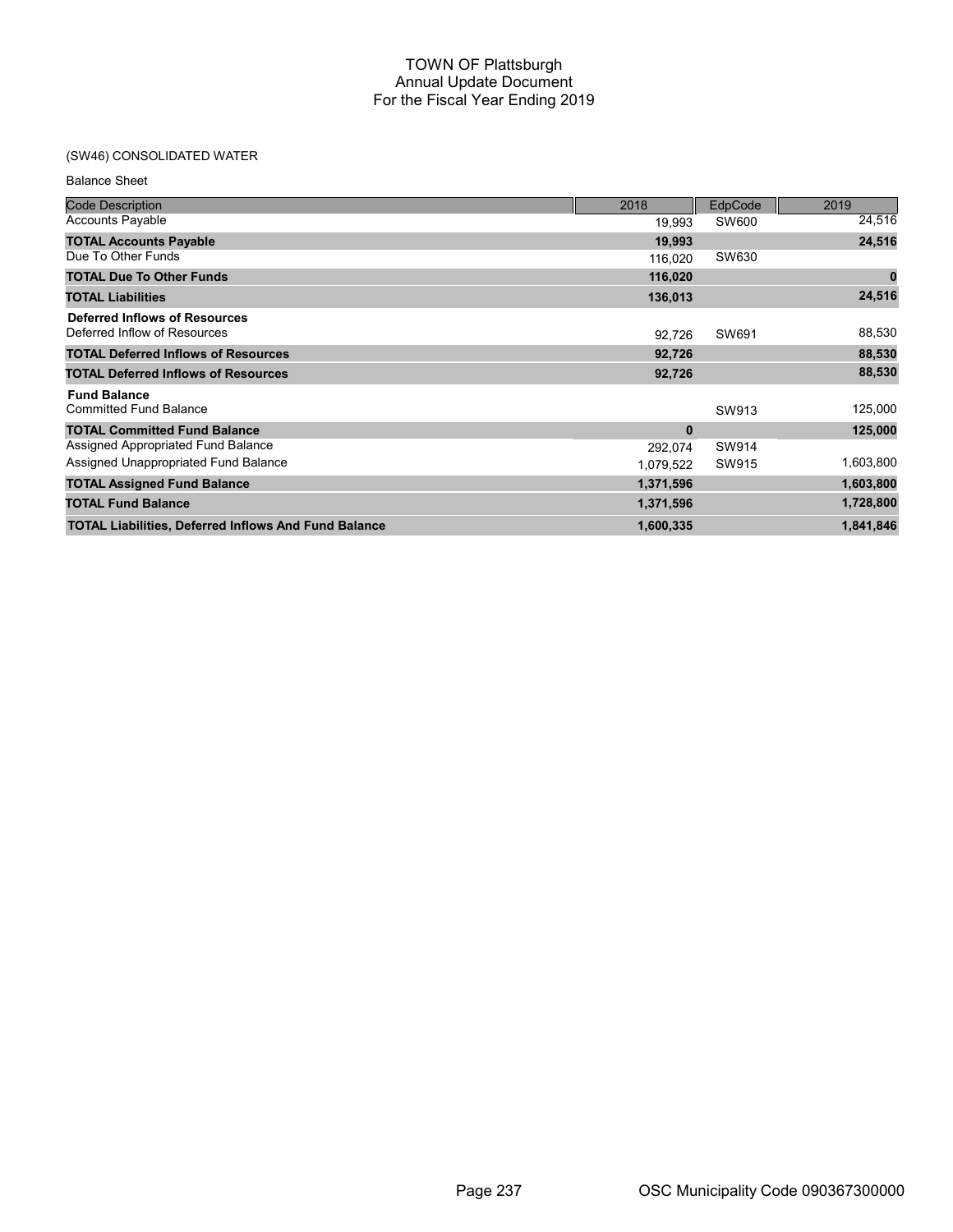## (SW46) CONSOLIDATED WATER

| <b>Results of Operation</b>                    |              |         |              |
|------------------------------------------------|--------------|---------|--------------|
| <b>Code Description</b>                        | 2018         | EdpCode | 2019         |
| <b>Revenues</b>                                |              |         |              |
| <b>Real Property Taxes</b>                     | 1,257,067    | SW1001  | 1,463,509    |
| <b>TOTAL Real Property Taxes</b>               | 1,257,067    |         | 1,463,509    |
| Other Payments In Lieu of Taxes                | 136,200      | SW1081  | 88,530       |
| <b>TOTAL Real Property Tax Items</b>           | 136,200      |         | 88,530       |
| <b>Metered Water Sales</b>                     | 975,367      | SW2140  | 1,076,229    |
| <b>Unmetered Water Sales</b>                   | 52,246       | SW2142  | 50,967       |
| Interest & Penalties On Water Rents            | 16,819       | SW2148  | 19,892       |
| <b>TOTAL Departmental Income</b>               | 1,044,432    |         | 1,147,088    |
| <b>Interest And Earnings</b>                   | 20,989       | SW2401  | 24,236       |
| Rental, Other (specify)                        | 75,630       | SW2440  | 78,161       |
| <b>TOTAL Use of Money And Property</b>         | 96,619       |         | 102,397      |
| <b>Forfeitures of Deposits</b>                 | 75           | SW2620  | 15           |
| <b>TOTAL Fines And Forfeitures</b>             | 75           |         | 15           |
| Refunds of Prior Year's Expenditures           | 36           | SW2701  |              |
| Premium & Accrued Interest On Obligations      | 28,441       | SW2710  | 88,957       |
| <b>TOTAL Miscellaneous Local Sources</b>       | 28,477       |         | 88,957       |
| <b>Interfund Revenues</b>                      |              | SW2801  |              |
| <b>TOTAL Interfund Revenues</b>                | $\mathbf{0}$ |         | $\mathbf{0}$ |
| <b>TOTAL Revenues</b>                          | 2,562,870    |         | 2,890,496    |
| <b>Interfund Transfers</b>                     |              | SW5031  | 10,607       |
| <b>TOTAL Interfund Transfers</b>               | $\mathbf 0$  |         | 10,607       |
| <b>TOTAL Other Sources</b>                     | $\bf{0}$     |         | 10,607       |
| <b>TOTAL Detail Revenues And Other Sources</b> | 2,562,870    |         | 2,901,103    |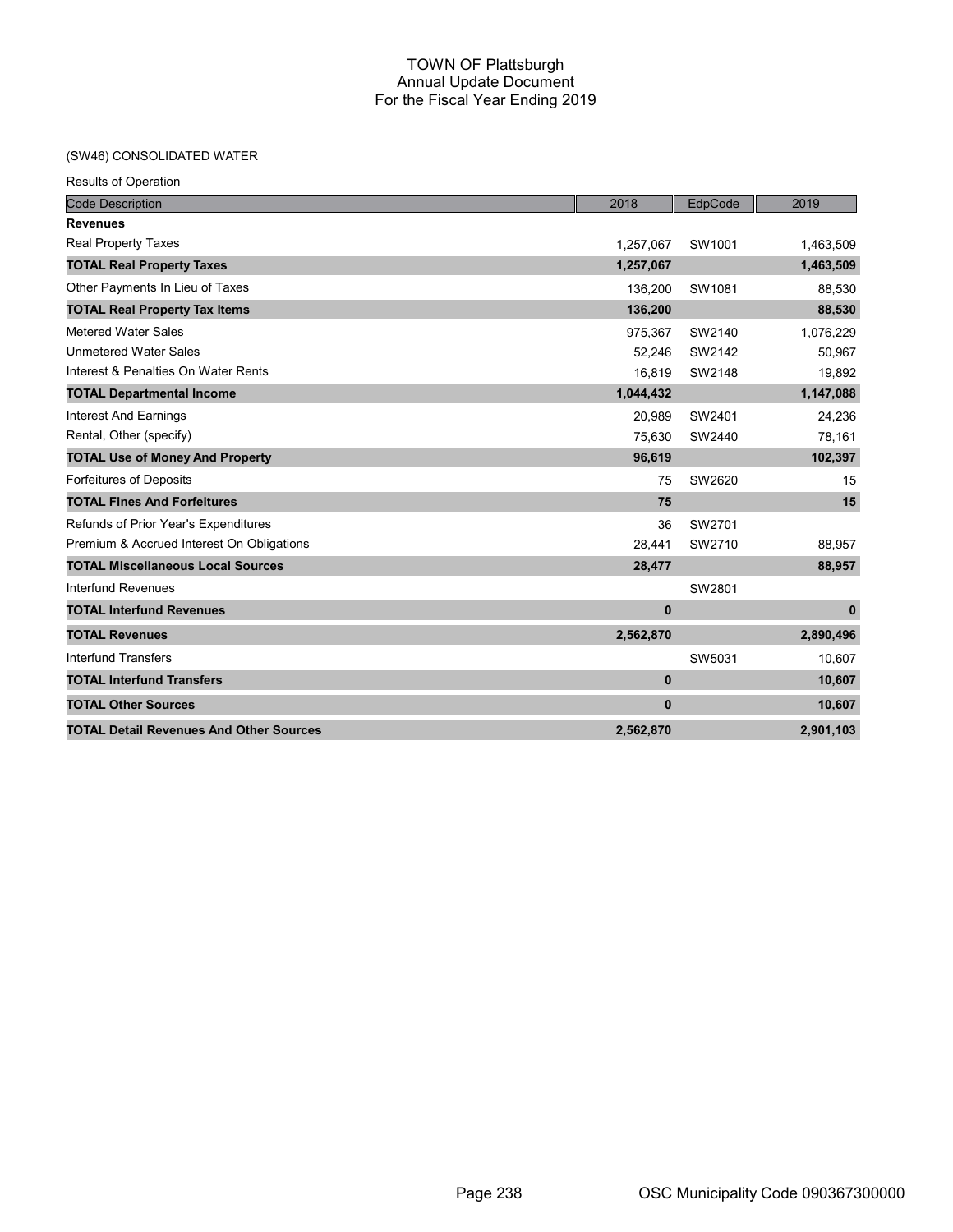### (SW

| (SW46) CONSOLIDATED WATER                       |           |         |           |
|-------------------------------------------------|-----------|---------|-----------|
| <b>Results of Operation</b>                     |           |         |           |
| <b>Code Description</b>                         | 2018      | EdpCode | 2019      |
| <b>Expenditures</b>                             |           |         |           |
| Source Supply Pwr & Pump, Equp& Cap Outlay      | 15.659    | SW83202 | 11,113    |
| Source Supply Pwr & Pump, Contr Expend          | 142,191   | SW83204 | 156,767   |
| <b>TOTAL Source Supply Pwr &amp; Pump</b>       | 157,850   |         | 167,880   |
| Water Purification, Contr Expend                | 9,454     | SW83304 | 11,968    |
| <b>TOTAL Water Purification</b>                 | 9,454     |         | 11,968    |
| Water Trans & Distrib, Equip & Cap Outlay       |           | SW83402 | 1,187     |
| Water Trans & Distrib, Contr Expend             | 167,900   | SW83404 | 165,167   |
| <b>TOTAL Water Trans &amp; Distrib</b>          | 167,900   |         | 166,354   |
| <b>TOTAL Home And Community Services</b>        | 335,204   |         | 346,202   |
| Debt Principal, Serial Bonds                    | 335,684   | SW97106 | 341,263   |
| Debt Principal, Bond Anticipation Notes         | 275,000   | SW97306 | 670,000   |
| <b>TOTAL Debt Principal</b>                     | 610,684   |         | 1,011,263 |
| Debt Interest, Serial Bonds                     | 12,781    | SW97107 | 10,485    |
| Debt Interest, Bond Anticipation Notes          | 7,911     | SW97307 | 119,114   |
| <b>TOTAL Debt Interest</b>                      | 20,692    |         | 129,599   |
| <b>TOTAL Expenditures</b>                       | 966,580   |         | 1,487,064 |
| Transfers, Other Funds                          | 812.140   | SW99019 | 1,046,835 |
| Transfers, Capital Projects Fund                | 1,800,602 | SW99509 | 10,000    |
| <b>TOTAL Operating Transfers</b>                | 2,612,742 |         | 1,056,835 |
| <b>TOTAL Other Uses</b>                         | 2,612,742 |         | 1,056,835 |
| <b>TOTAL Detail Expenditures And Other Uses</b> | 3,579,322 |         | 2,543,899 |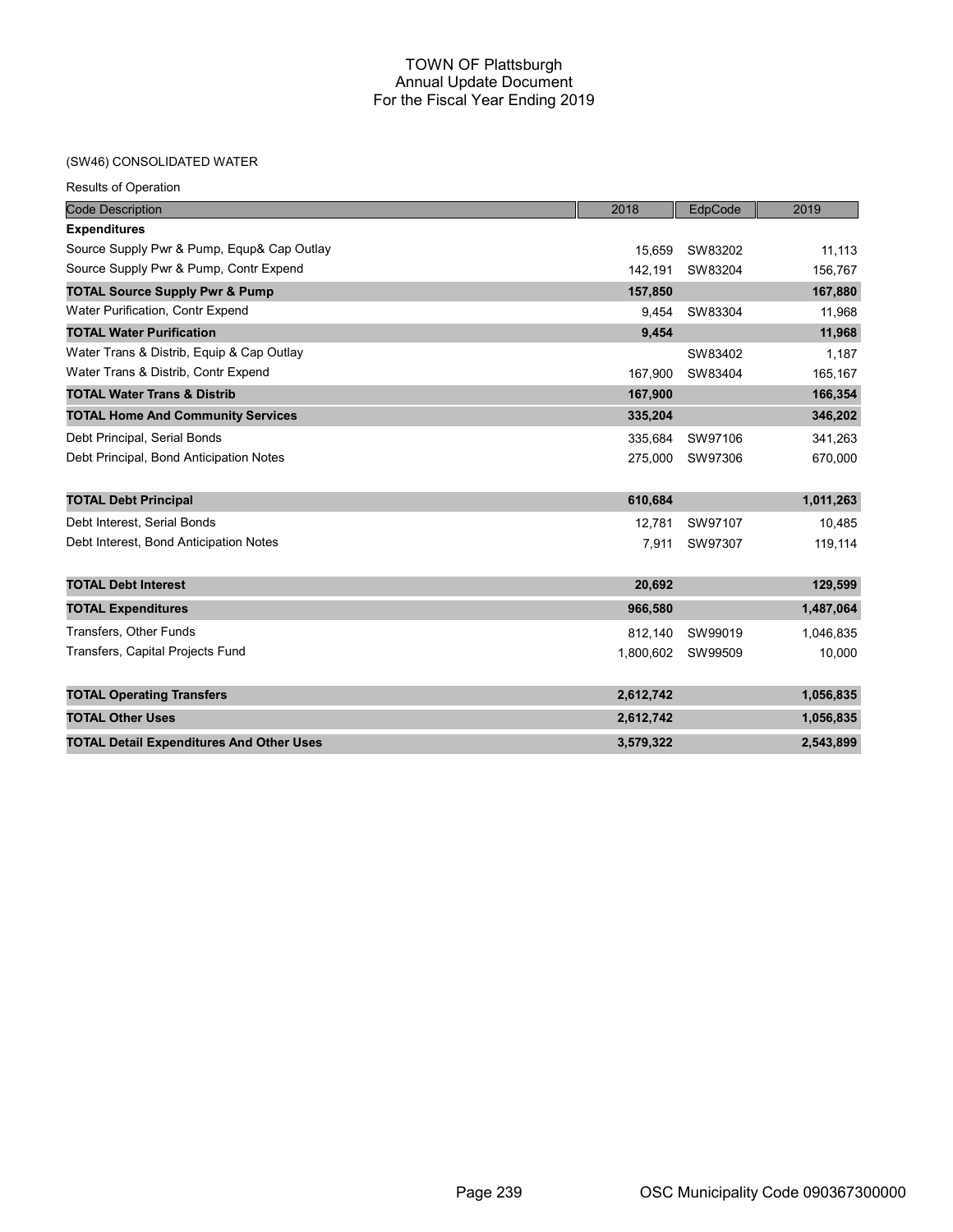### (SW46) CONSOLIDATED WATER

# Analysis of Changes in Fund Balance

| <b>Code Description</b>                    | 2018      | EdpCode       | 2019      |
|--------------------------------------------|-----------|---------------|-----------|
| Analysis of Changes in Fund Balance        |           |               |           |
| <b>Fund Balance - Beginning of Year</b>    | 2.388.048 | <b>SW8021</b> | 1,371,596 |
| <b>Restated Fund Balance - Beg of Year</b> | 2.388.048 | <b>SW8022</b> | 1,371,596 |
| ADD - REVENUES AND OTHER SOURCES           | 2,562,870 |               | 2,901,103 |
| DEDUCT - EXPENDITURES AND OTHER USES       | 3.579.322 |               | 2,543,899 |
| <b>Fund Balance - End of Year</b>          | 1,371,596 | <b>SW8029</b> | 1,728,800 |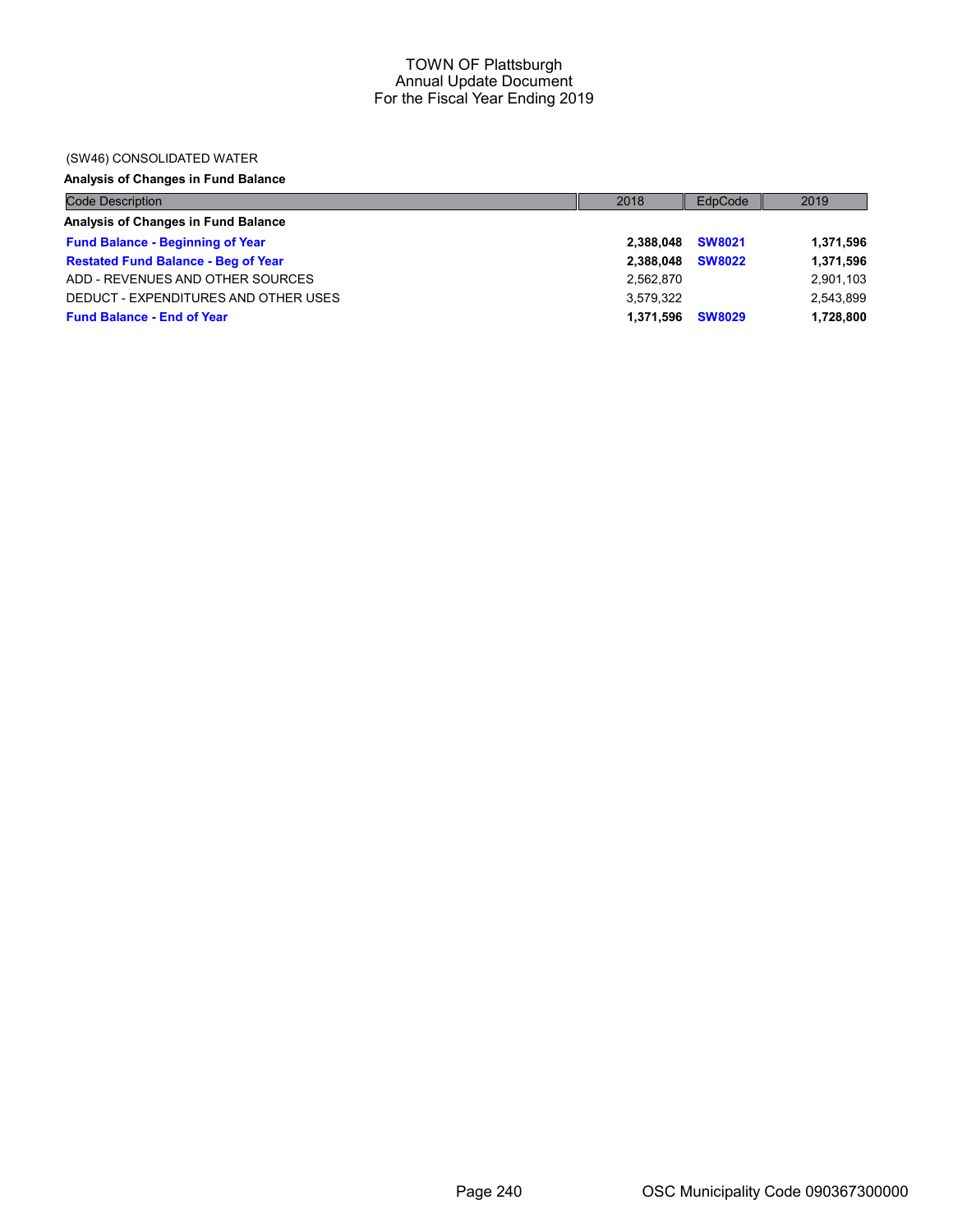## (SW46) CONSOLIDATED WATER

| <b>Code Description</b>                           | 2019      | EdpCode        | 2020      |
|---------------------------------------------------|-----------|----------------|-----------|
| <b>Estimated Revenues</b>                         |           |                |           |
| Est Rev - Real Property Taxes                     | 1,463,509 | SW1049N        | 1,571,271 |
| Est Rev - Real Property Tax Items                 | 88.530    | SW1099N        | 88.530    |
| Est Rev - Departmental Income                     | 822,500   | <b>SW1299N</b> | 847,500   |
| Est Rev - Use of Money And Property               | 2.000     | <b>SW2499N</b> | 90,957    |
| Est Rev - Miscellaneous Local Sources             | 78.000    | SW2799N        | 80.780    |
| <b>TOTAL Estimated Revenues</b>                   | 2,454,539 |                | 2,679,038 |
| Appropriated Fund Balance                         | 292.074   | <b>SW599N</b>  | 0         |
| <b>TOTAL Estimated Other Sources</b>              | 292.074   |                | $\bf{0}$  |
| <b>TOTAL Estimated Revenues And Other Sources</b> | 2.746.613 |                | 2,679,038 |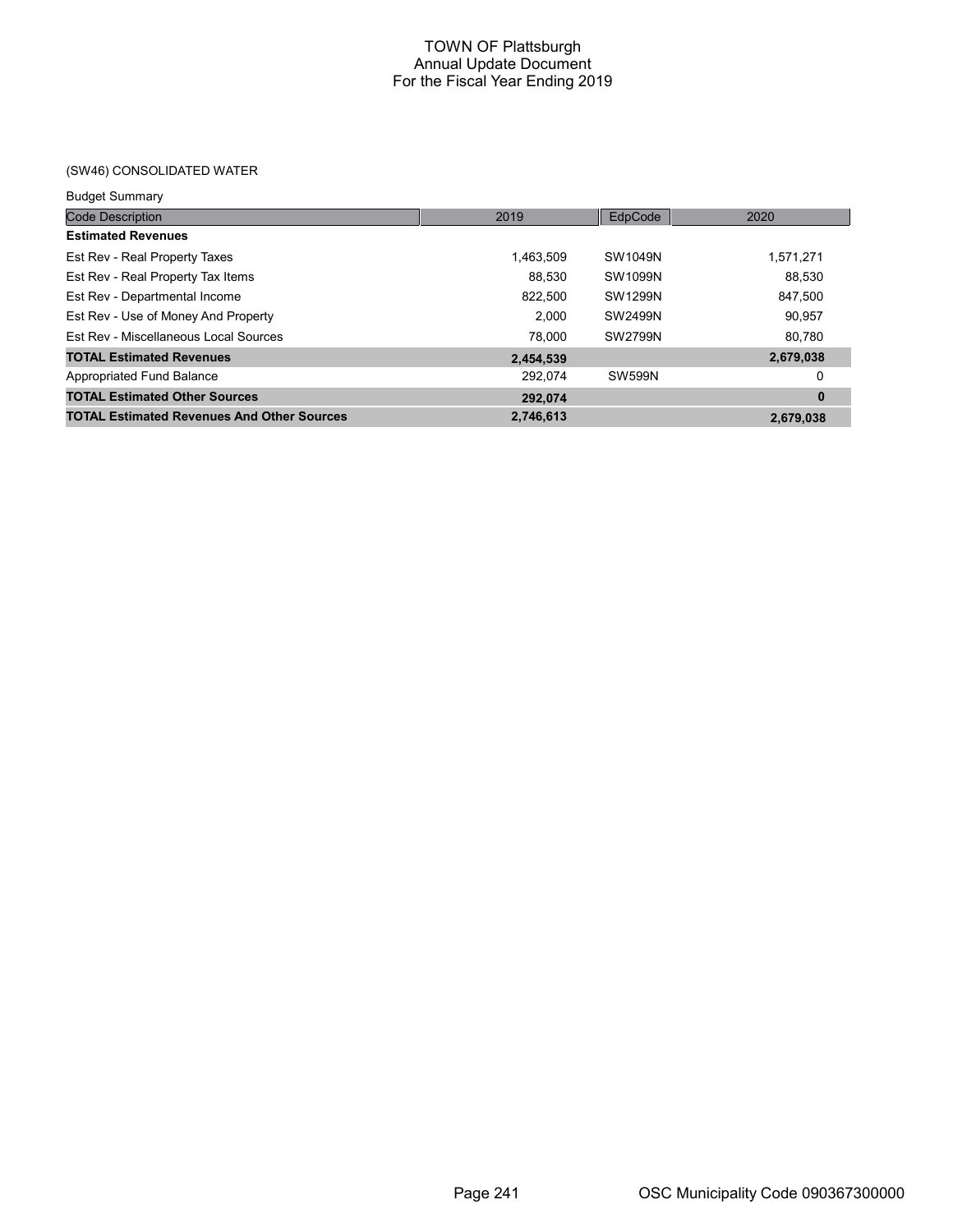## (SW46) CONSOLIDATED WATER

| <b>Budget Summary</b>                      |           |                |           |
|--------------------------------------------|-----------|----------------|-----------|
| <b>Code Description</b>                    | 2019      | EdpCode        | 2020      |
| <b>Appropriations</b>                      |           |                |           |
| App - Home And Community Services          | 502.158   | <b>SW8999N</b> | 495,800   |
| App - Debt Service                         | 1,012,884 | <b>SW9899N</b> | 1,061,694 |
| <b>TOTAL Appropriations</b>                | 1,515,042 |                | 1,557,494 |
| App - Interfund Transfer                   | 1,231,571 | SW9999N        | 1.121.544 |
| <b>TOTAL Other Uses</b>                    | 1,231,571 |                | 1,121,544 |
| <b>TOTAL Appropriations And Other Uses</b> | 2,746,613 |                | 2,679,038 |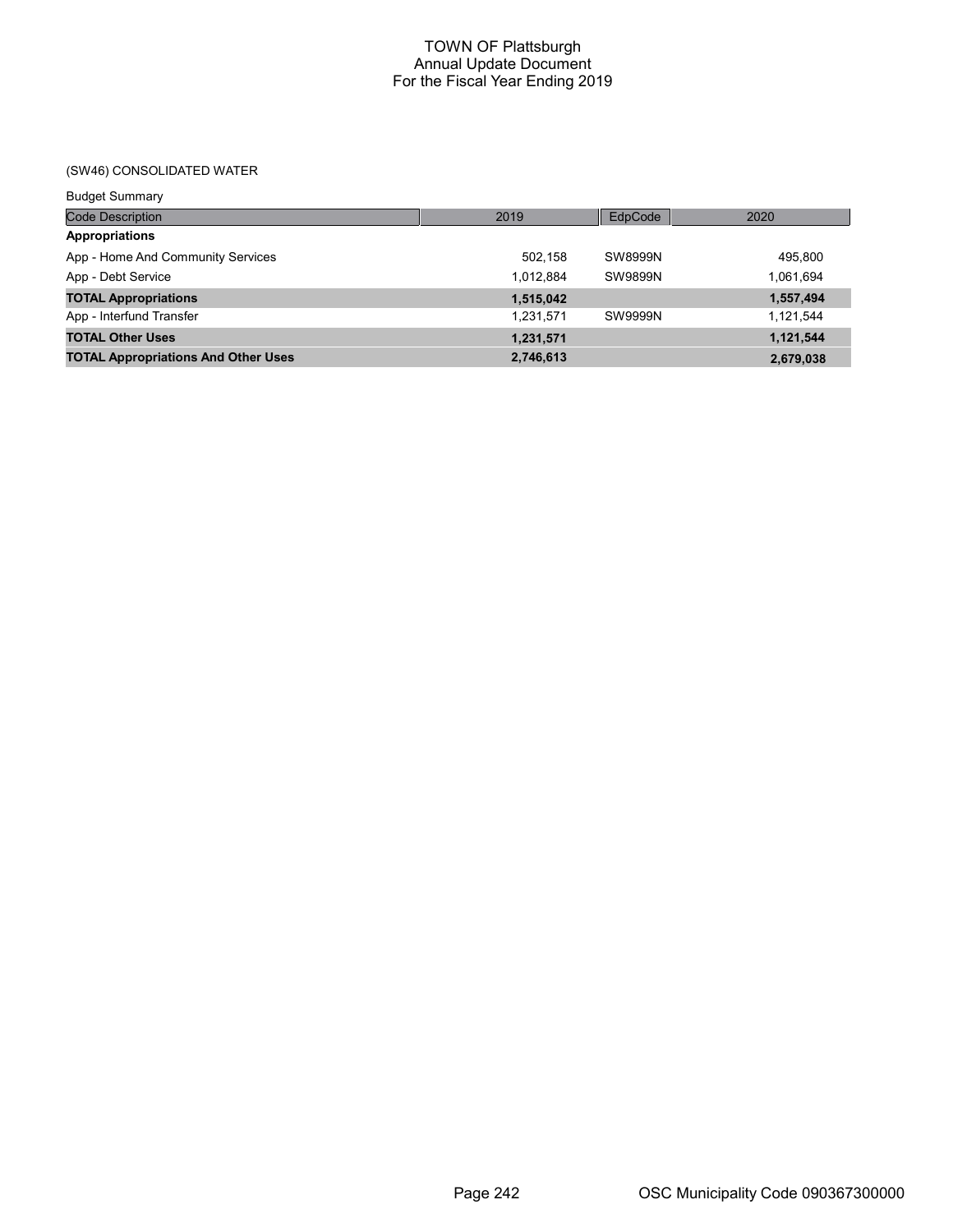## (SW47) BASE WATER

| <b>Code Description</b>                                | 2018      | EdpCode | 2019      |
|--------------------------------------------------------|-----------|---------|-----------|
| <b>Assets</b>                                          |           |         |           |
| Cash                                                   | 1,436,452 | SW200   | 3,198,105 |
| <b>TOTAL Cash</b>                                      | 1,436,452 |         | 3,198,105 |
| Water Rents Receivable                                 | 3.668     | SW350   | 3.266     |
| <b>TOTAL Other Receivables (net)</b>                   | 3,668     |         | 3,266     |
| Due From Other Funds                                   |           | SW391   | 4,682     |
| <b>TOTAL Due From Other Funds</b>                      | $\bf{0}$  |         | 4,682     |
| Due From Other Governments                             | 785       | SW440   | 799       |
| <b>TOTAL Due From Other Governments</b>                | 785       |         | 799       |
| <b>TOTAL Assets and Deferred Outflows of Resources</b> | 1,440,905 |         | 3,206,852 |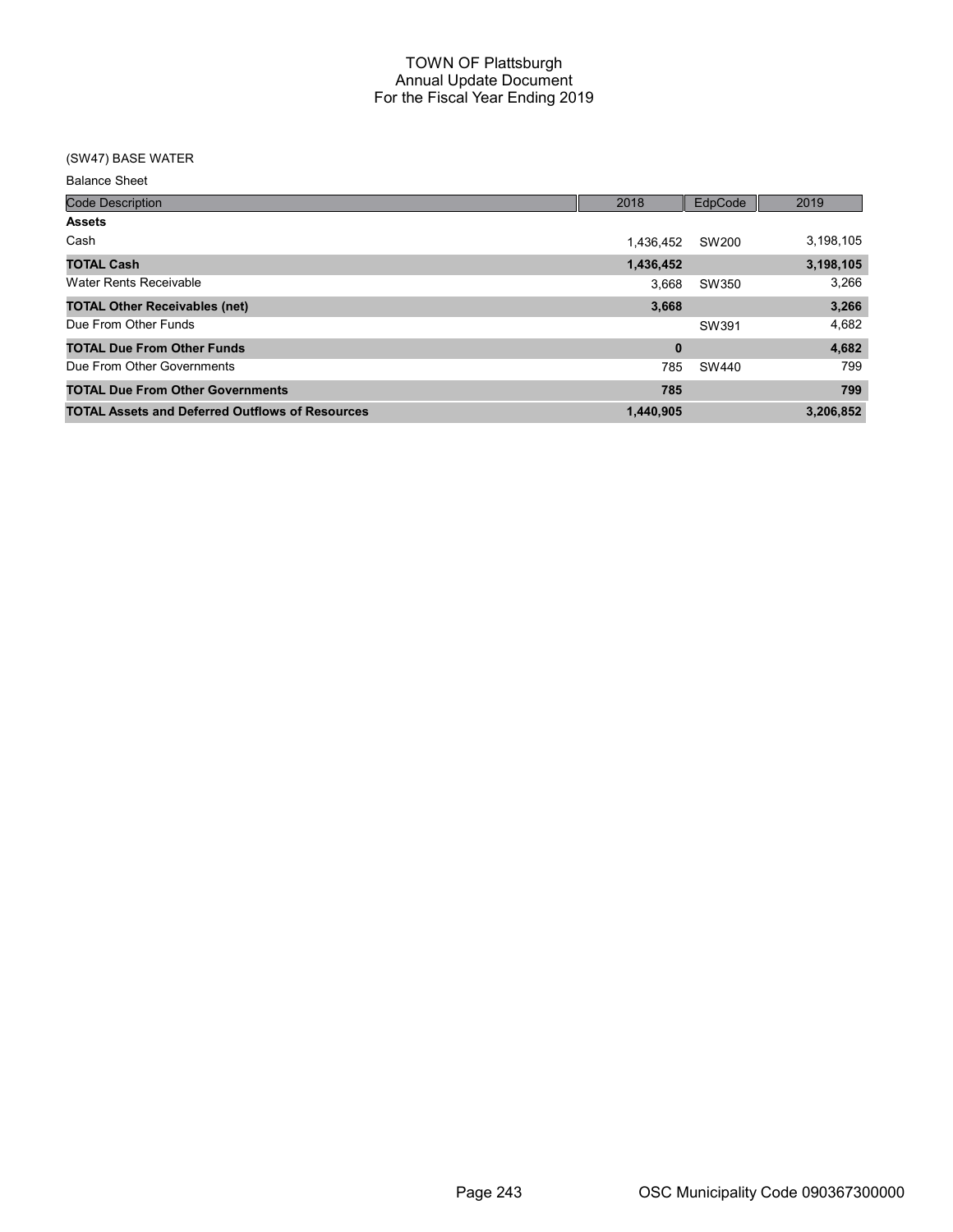## (SW47) BASE WATER

| <b>Code Description</b>                                     | 2018      | EdpCode | 2019      |
|-------------------------------------------------------------|-----------|---------|-----------|
| <b>Accounts Payable</b>                                     | 5.711     | SW600   | 3,794     |
| <b>TOTAL Accounts Payable</b>                               | 5,711     |         | 3,794     |
| Due To Other Funds                                          | 8.090     | SW630   | 1,609,616 |
| <b>TOTAL Due To Other Funds</b>                             | 8.090     |         | 1,609,616 |
| <b>TOTAL Liabilities</b>                                    | 13,801    |         | 1,613,410 |
| <b>Fund Balance</b>                                         |           |         |           |
| Assigned Appropriated Fund Balance                          |           | SW914   |           |
| Assigned Unappropriated Fund Balance                        | 1.427.104 | SW915   | 1,593,442 |
| <b>TOTAL Assigned Fund Balance</b>                          | 1,427,104 |         | 1,593,442 |
| <b>TOTAL Fund Balance</b>                                   | 1,427,104 |         | 1,593,442 |
| <b>TOTAL Liabilities, Deferred Inflows And Fund Balance</b> | 1.440.905 |         | 3,206,852 |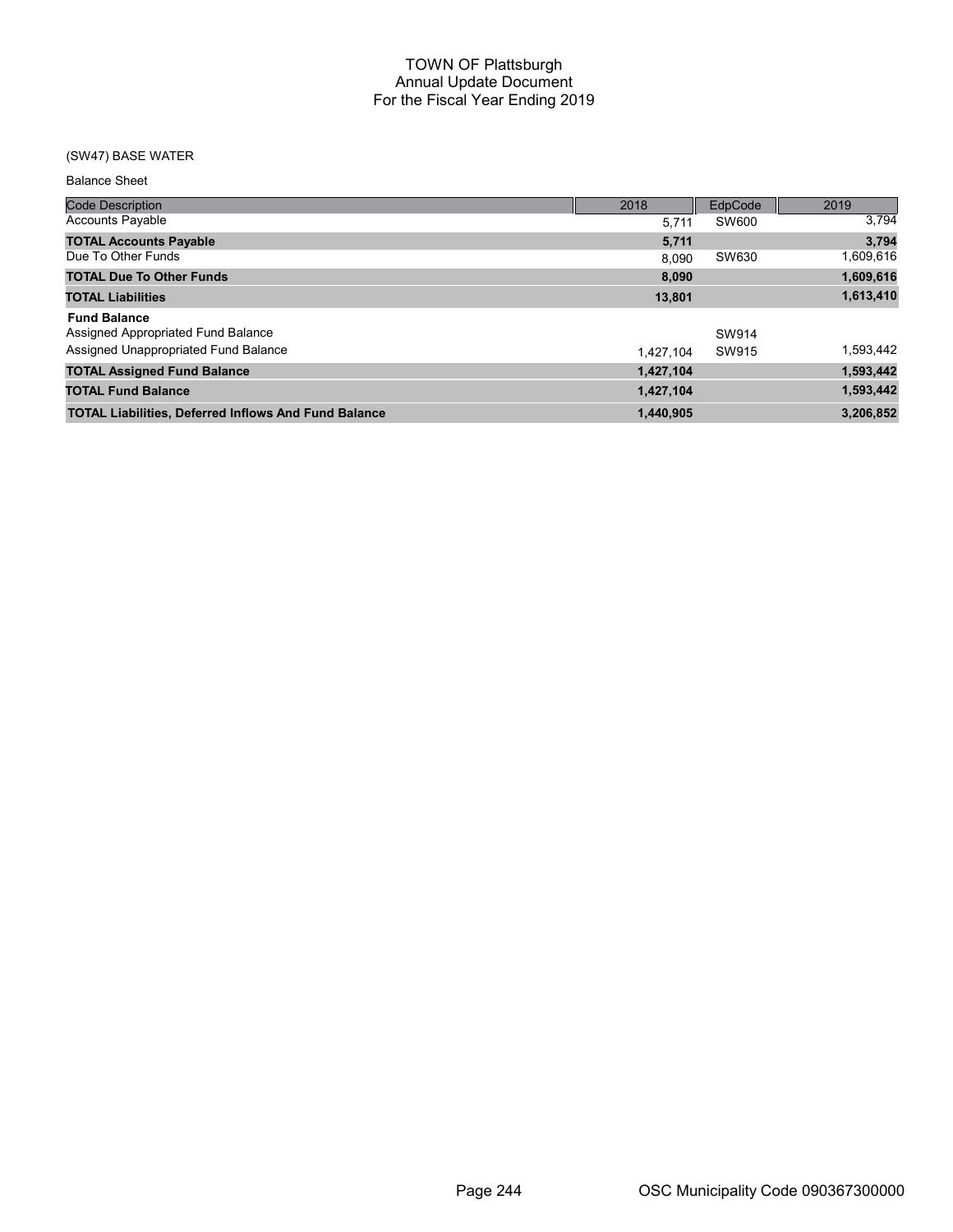## (SW47) BASE WATER

Results of Operation

| <b>Code Description</b>                        | 2018    | EdpCode | 2019    |
|------------------------------------------------|---------|---------|---------|
| <b>Revenues</b>                                |         |         |         |
| <b>Real Property Taxes</b>                     | 167.465 | SW1001  | 205,046 |
| <b>TOTAL Real Property Taxes</b>               | 167,465 |         | 205,046 |
| Metered Water Sales                            | 30,044  | SW2140  | 32,018  |
| <b>Unmetered Water Sales</b>                   | 14,620  | SW2142  | 15,488  |
| Interest & Penalties On Water Rents            | 400     | SW2148  | 659     |
| <b>TOTAL Departmental Income</b>               | 45,064  |         | 48,165  |
| Interest And Earnings                          | 10,262  | SW2401  | 18,493  |
| <b>TOTAL Use of Money And Property</b>         | 10,262  |         | 18,493  |
| Premium & Accrued Interest On Obligations      | 3.555   | SW2710  | 18,463  |
| <b>TOTAL Miscellaneous Local Sources</b>       | 3,555   |         | 18,463  |
| <b>TOTAL Revenues</b>                          | 226,346 |         | 290,167 |
| <b>TOTAL Detail Revenues And Other Sources</b> | 226,346 |         | 290,167 |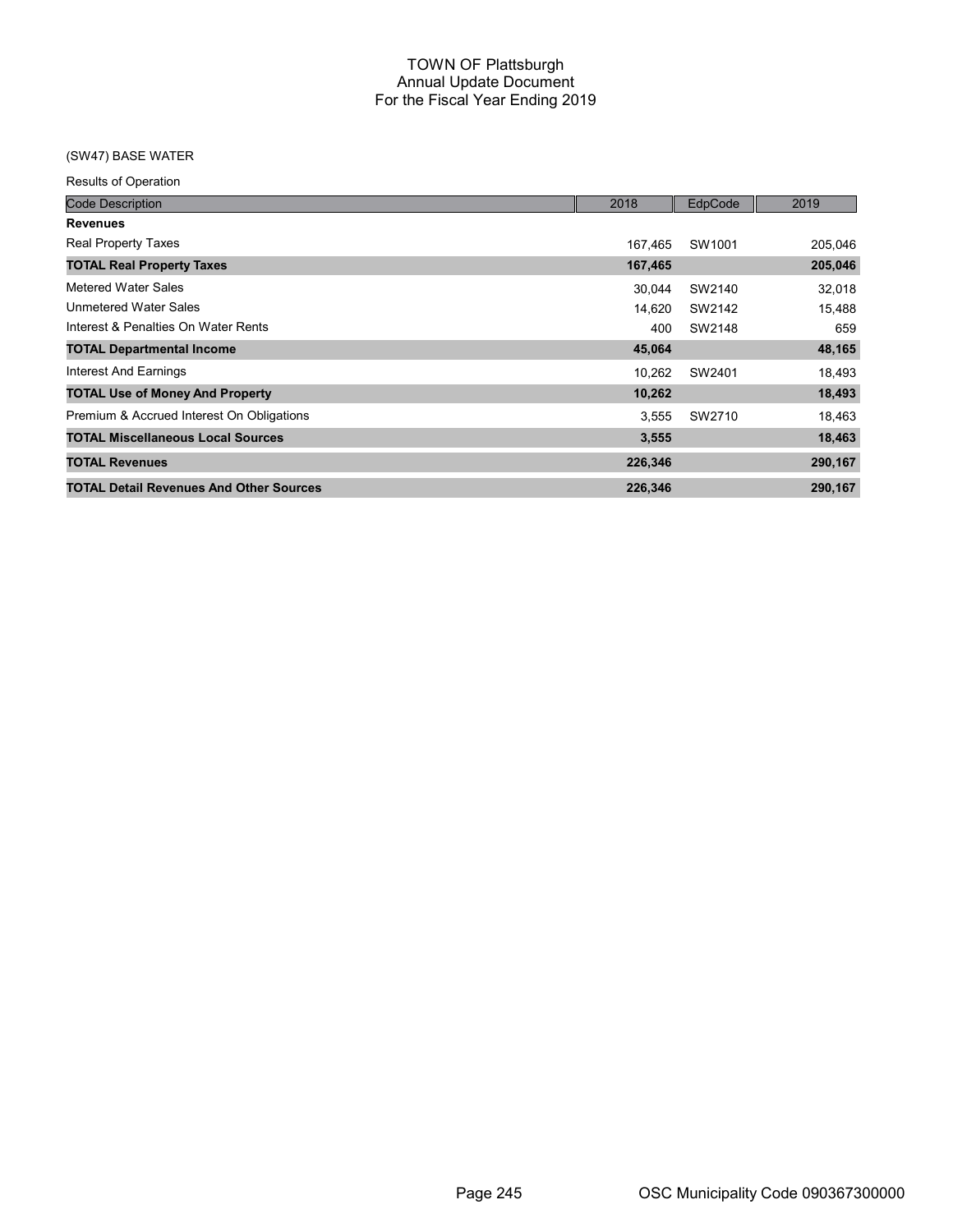## (SW47) BASE WATER

| <b>Results of Operation</b>                     |          |         |         |
|-------------------------------------------------|----------|---------|---------|
| <b>Code Description</b>                         | 2018     | EdpCode | 2019    |
| <b>Expenditures</b>                             |          |         |         |
| Source Supply Pwr & Pump, Contr Expend          | 9,954    | SW83204 | 9,498   |
| <b>TOTAL Source Supply Pwr &amp; Pump</b>       | 9,954    |         | 9,498   |
| Water Trans & Distrib, Contr Expend             | 7.709    | SW83404 | 2,836   |
| <b>TOTAL Water Trans &amp; Distrib</b>          | 7,709    |         | 2,836   |
| <b>TOTAL Home And Community Services</b>        | 17,663   |         | 12,334  |
| Debt Principal, Bond Anticipation Notes         |          | SW97306 | 25,000  |
| <b>TOTAL Debt Principal</b>                     | $\bf{0}$ |         | 25,000  |
| Debt Interest, Bond Anticipation Notes          |          | SW97307 | 13,750  |
| <b>TOTAL Debt Interest</b>                      | $\bf{0}$ |         | 13,750  |
| <b>TOTAL Expenditures</b>                       | 17,663   |         | 51,084  |
| Transfers, Other Funds                          | 56,630   | SW99019 | 72,745  |
| <b>TOTAL Operating Transfers</b>                | 56,630   |         | 72,745  |
| <b>TOTAL Other Uses</b>                         | 56,630   |         | 72,745  |
| <b>TOTAL Detail Expenditures And Other Uses</b> | 74,293   |         | 123,829 |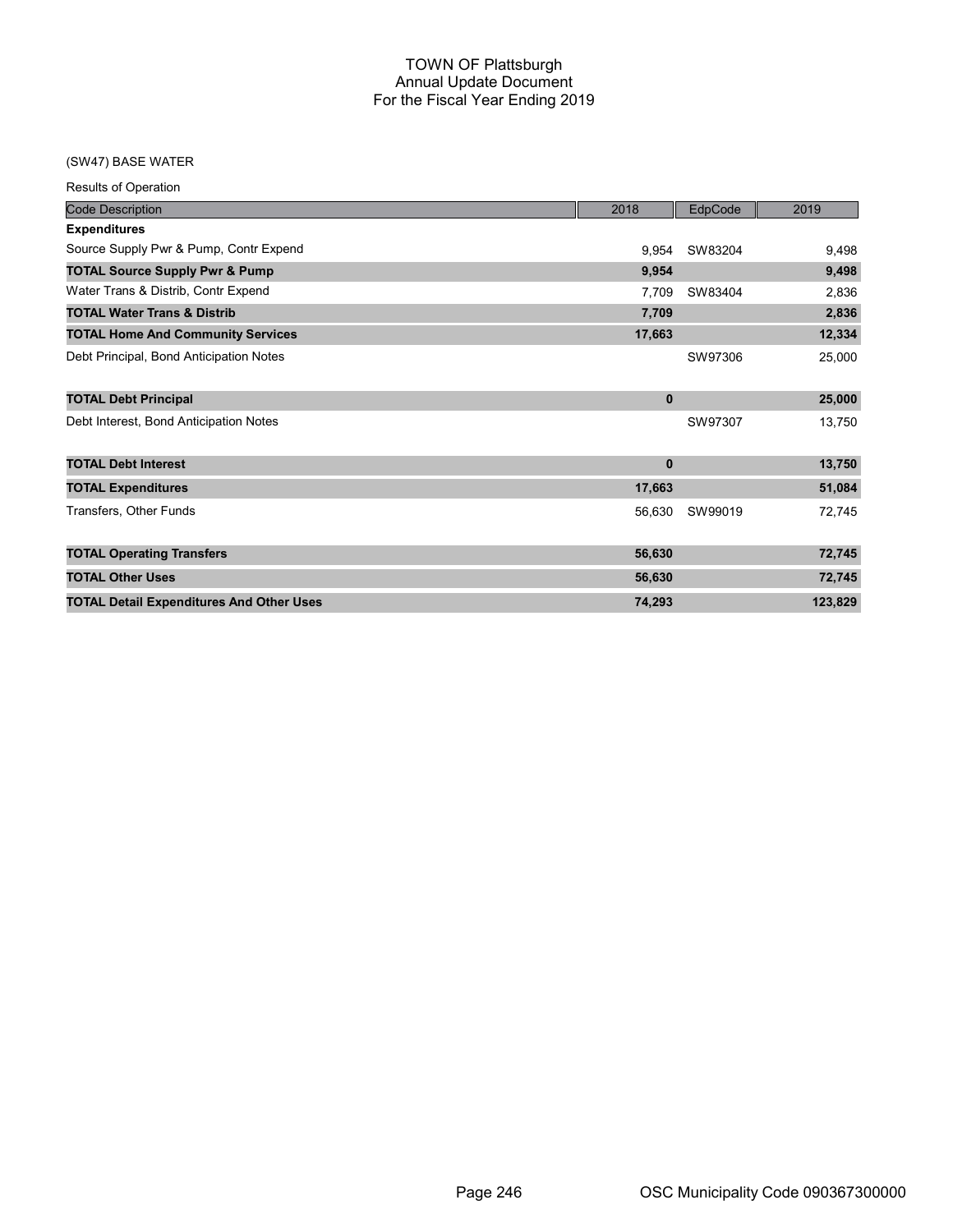### (SW47) BASE WATER

Analysis of Changes in Fund Balance

| <b>Code Description</b>                    | 2018      | EdpCode       | 2019      |
|--------------------------------------------|-----------|---------------|-----------|
| Analysis of Changes in Fund Balance        |           |               |           |
| <b>Fund Balance - Beginning of Year</b>    | 1.275.051 | <b>SW8021</b> | 1,427,104 |
| <b>Restated Fund Balance - Beg of Year</b> | 1.275.051 | <b>SW8022</b> | 1,427,104 |
| ADD - REVENUES AND OTHER SOURCES           | 226.346   |               | 290.167   |
| DEDUCT - EXPENDITURES AND OTHER USES       | 74.293    |               | 123.829   |
| <b>Fund Balance - End of Year</b>          | 1.427.104 | <b>SW8029</b> | 1,593,442 |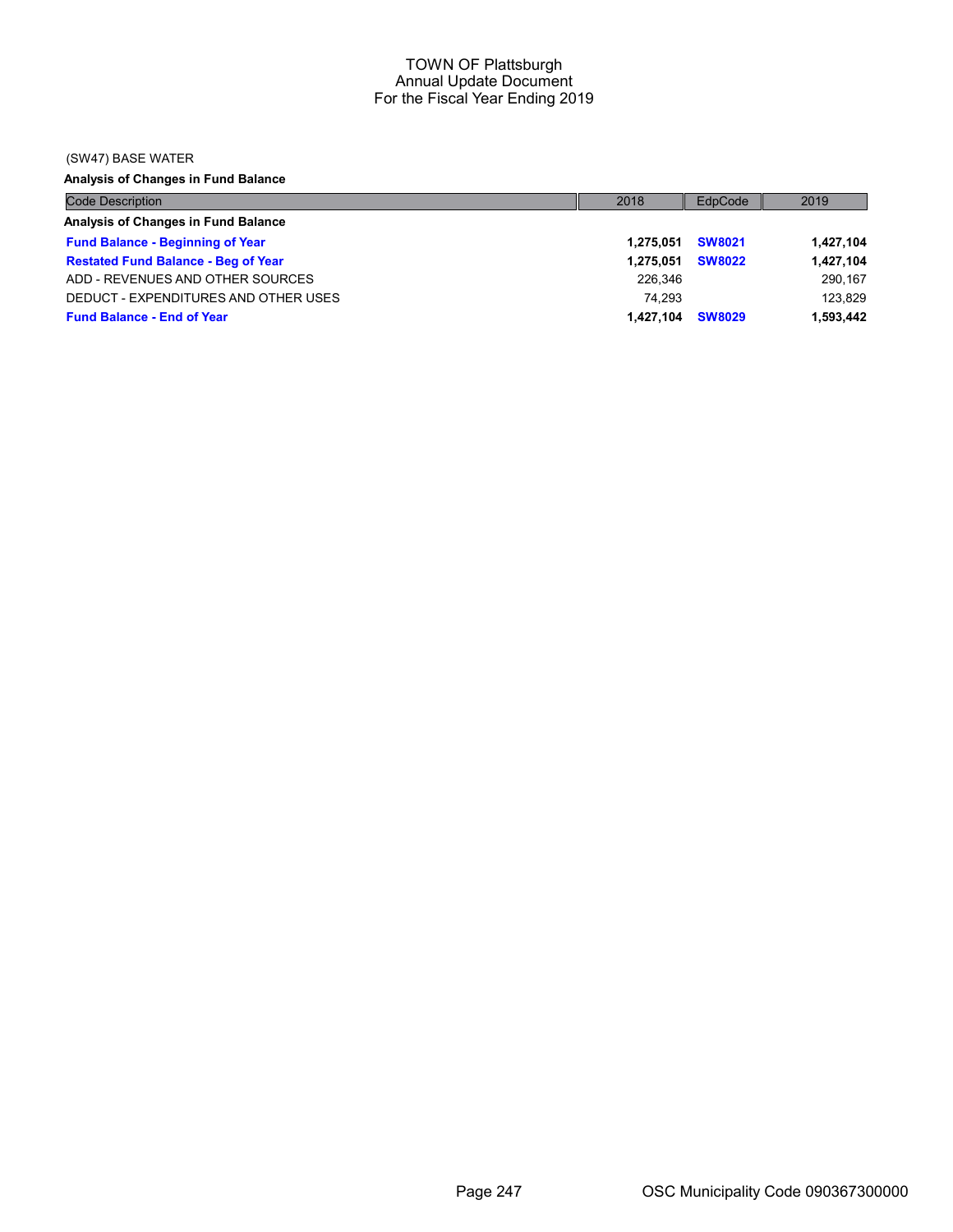## (SW47) BASE WATER

| <b>Budget Summary</b>                             |         |         |          |
|---------------------------------------------------|---------|---------|----------|
| <b>Code Description</b>                           | 2019    | EdpCode | 2020     |
| <b>Estimated Revenues</b>                         |         |         |          |
| Est Rev - Real Property Taxes                     | 204,046 | SW1049N | 254,876  |
| Est Rev - Departmental Income                     | 36,250  | SW1299N | 35,250   |
| Est Rev - Use of Money And Property               | 2.000   | SW2499N | 20,463   |
| <b>TOTAL Estimated Revenues</b>                   | 242,296 |         | 310,589  |
| Appropriated Fund Balance                         | 0       | SW599N  |          |
| <b>TOTAL Estimated Other Sources</b>              | 0       |         | $\bf{0}$ |
| <b>TOTAL Estimated Revenues And Other Sources</b> | 242.296 |         | 310.589  |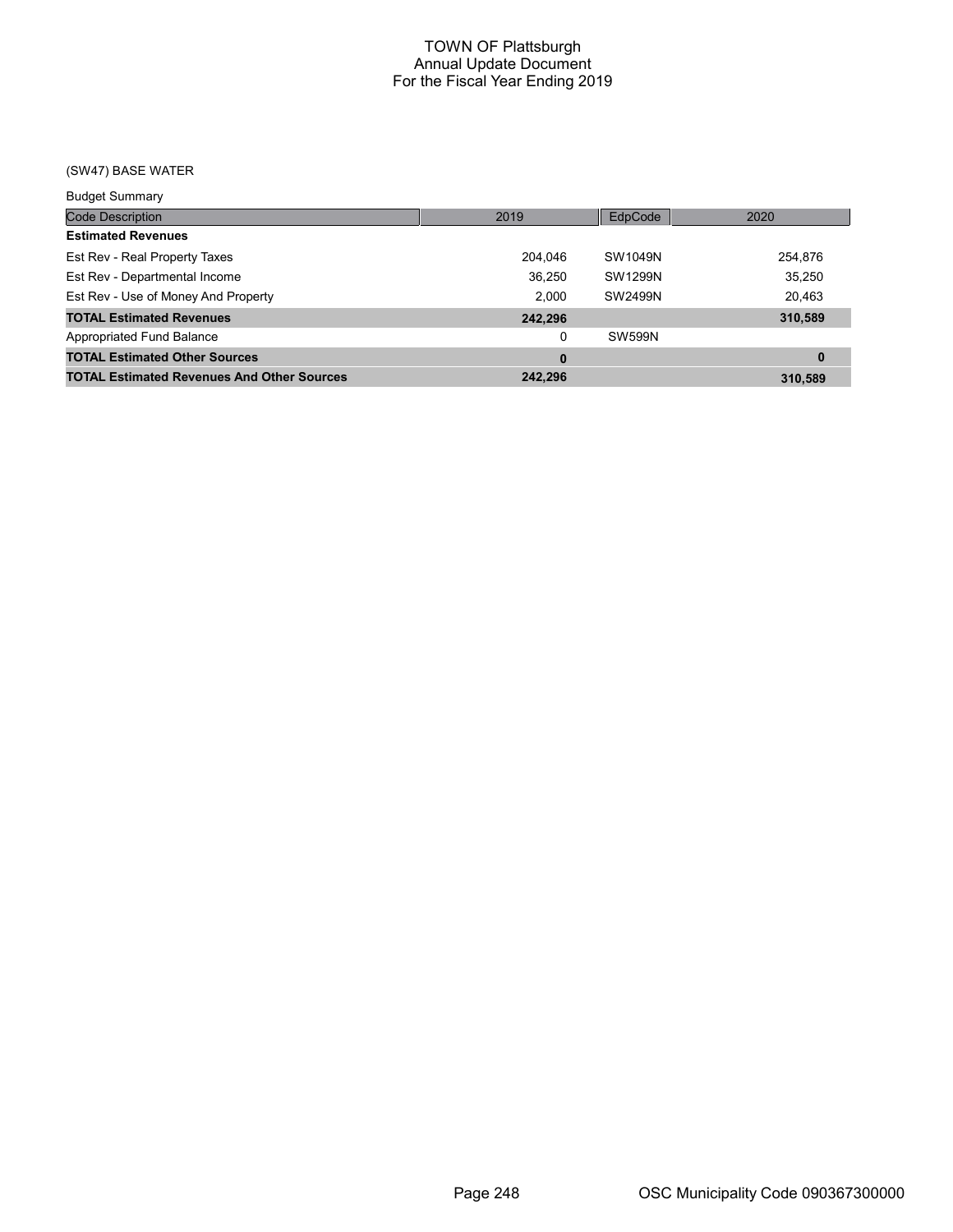# (SW47) BASE WATER

| <b>Budget Summary</b>                      |         |                |         |
|--------------------------------------------|---------|----------------|---------|
| Code Description                           | 2019    | EdpCode        | 2020    |
| <b>Appropriations</b>                      |         |                |         |
| App - Home And Community Services          | 121.514 | SW8999N        | 103,911 |
| App - Debt Service                         | 35.200  | <b>SW9899N</b> | 128,160 |
| <b>TOTAL Appropriations</b>                | 156,714 |                | 232,071 |
| App - Interfund Transfer                   | 85.582  | SW9999N        | 78.518  |
| <b>TOTAL Other Uses</b>                    | 85,582  |                | 78,518  |
| <b>TOTAL Appropriations And Other Uses</b> | 242,296 |                | 310.589 |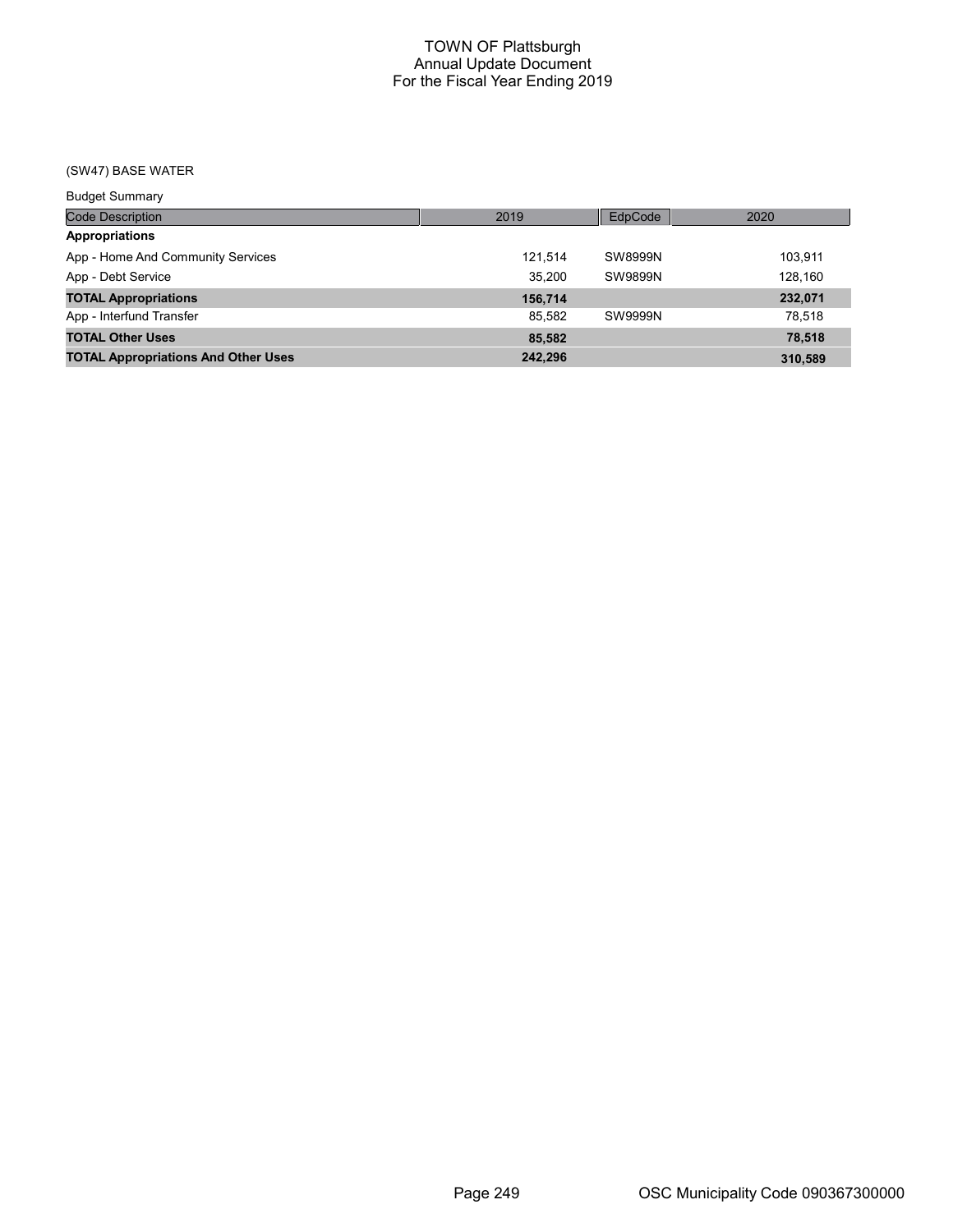(TA) AGENCY

| <b>Balance Sheet</b> |
|----------------------|
|----------------------|

| <b>Code Description</b>                                | 2018    | EdpCode      | 2019    |
|--------------------------------------------------------|---------|--------------|---------|
| <b>Assets</b>                                          |         |              |         |
| Cash                                                   | 241.564 | <b>TA200</b> | 271,963 |
| <b>TOTAL Cash</b>                                      | 241.564 |              | 271,963 |
| <b>TOTAL Assets and Deferred Outflows of Resources</b> | 241,564 |              | 271,963 |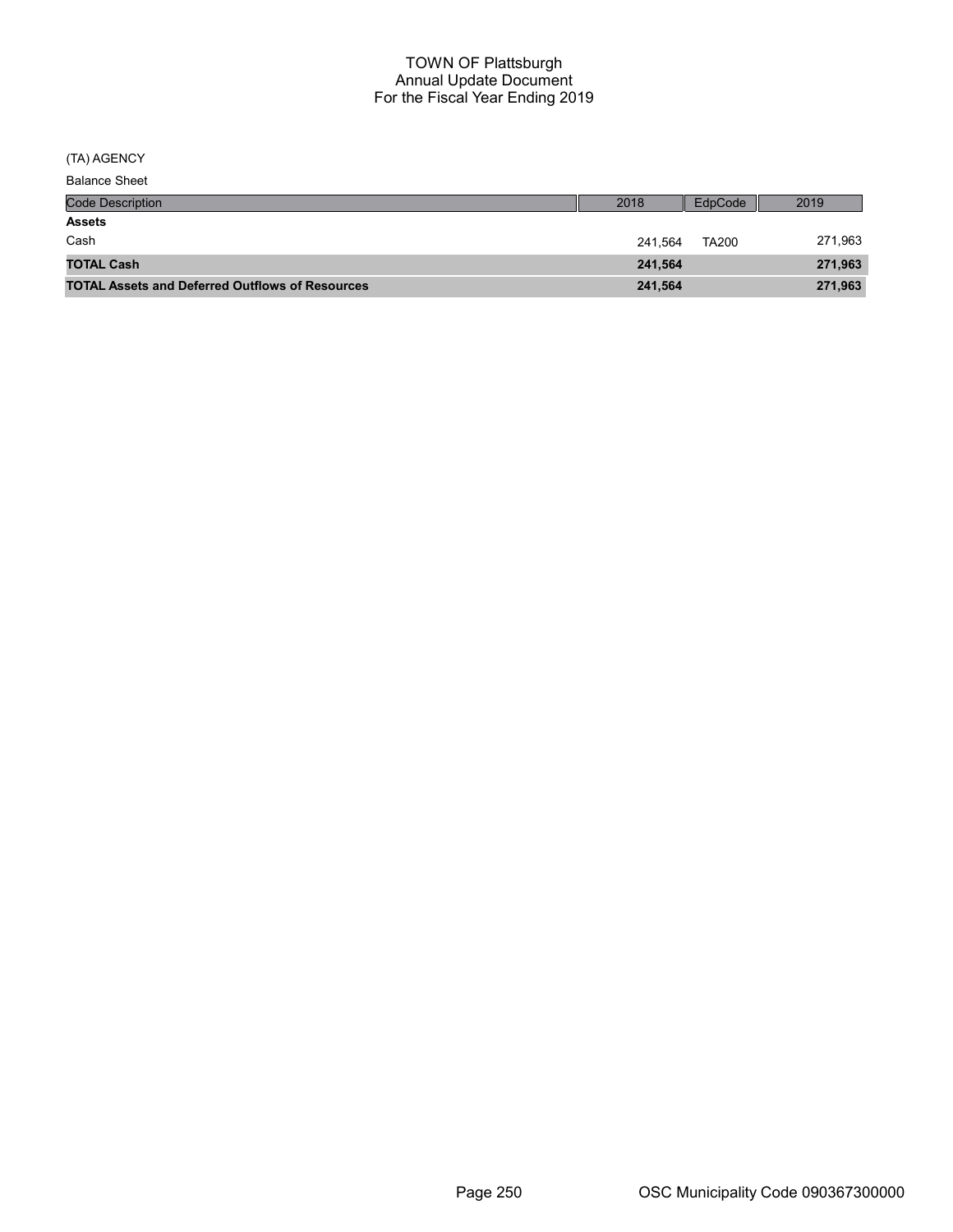## (TA) AGENCY

| <b>Code Description</b>                                     | 2018    | EdpCode     | 2019    |
|-------------------------------------------------------------|---------|-------------|---------|
| Due To Other Funds                                          | 418     | TA630       | 407     |
| <b>TOTAL Due To Other Funds</b>                             | 418     |             | 407     |
| <b>Consolidated Payroll</b>                                 | 15      | <b>TA10</b> |         |
| Individual Retirement Account                               | 21.639  | <b>TA16</b> | 4,105   |
| <b>State Retirement</b>                                     | 38      | <b>TA18</b> |         |
| Group Insurance                                             | 44.309  | <b>TA20</b> | 40,106  |
| Assoc & Union Dues                                          | 45      | <b>TA24</b> | 1,624   |
| Guaranty & Bid Deposits                                     | 175,100 | <b>TA30</b> | 225,721 |
| <b>TOTAL Agency Liabilities</b>                             | 241,146 |             | 271,556 |
| <b>TOTAL Liabilities</b>                                    | 241,564 |             | 271,963 |
| <b>TOTAL Liabilities, Deferred Inflows And Fund Balance</b> | 241,564 |             | 271,963 |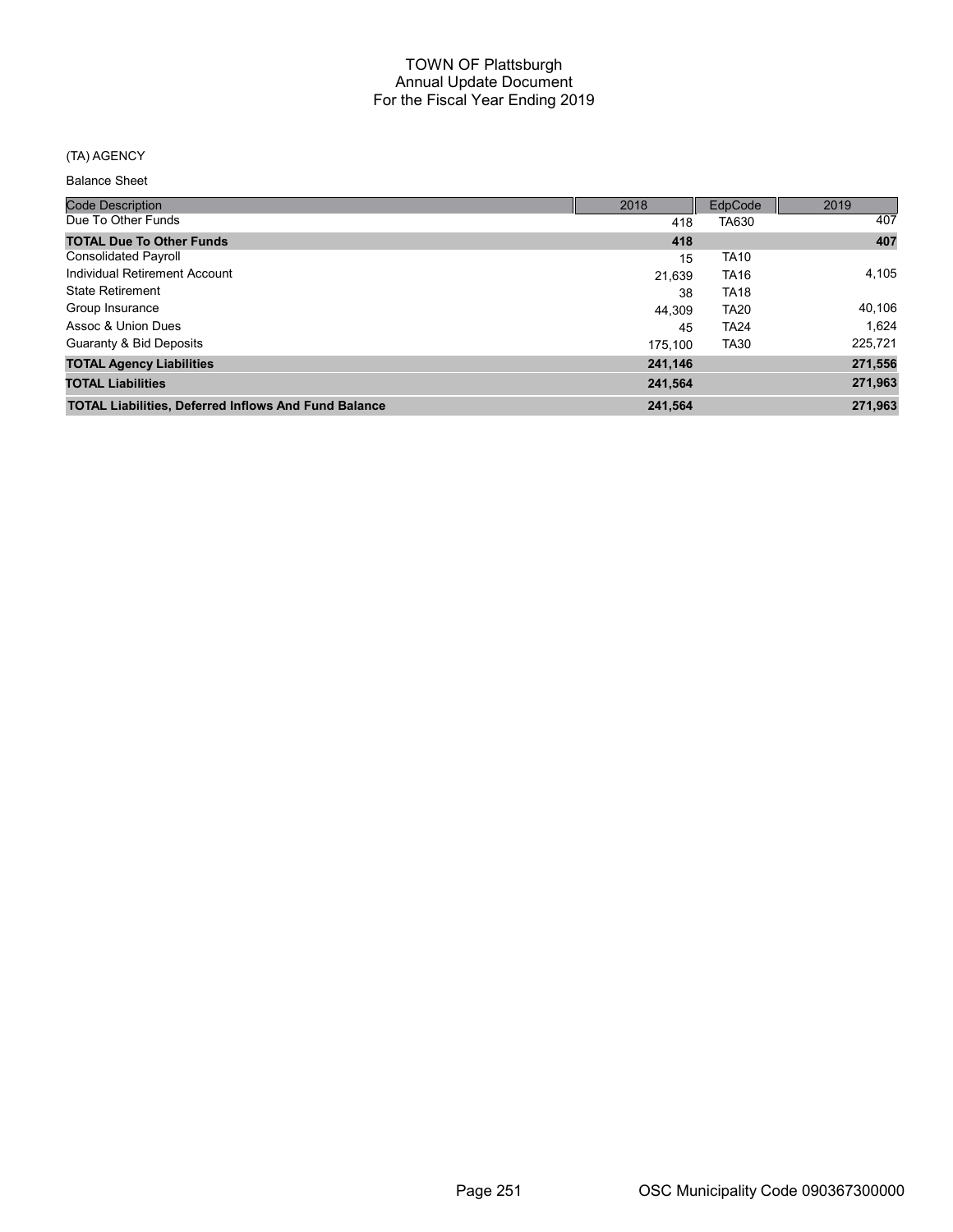## (W) GENERAL LONG-TERM DEBT

| <b>Balance Sheet</b>                                   |           |         |           |
|--------------------------------------------------------|-----------|---------|-----------|
| <b>Code Description</b>                                | 2018      | EdpCode | 2019      |
| <b>Assets</b>                                          |           |         |           |
| <b>Total Non-Current Govt Liabilities</b>              | 9.780.408 | W129    | 9,108,759 |
| <b>TOTAL Provision To Be Made In Future Budgets</b>    | 9,780,408 |         | 9,108,759 |
| <b>TOTAL Assets and Deferred Outflows of Resources</b> | 9,780,408 |         | 9,108,759 |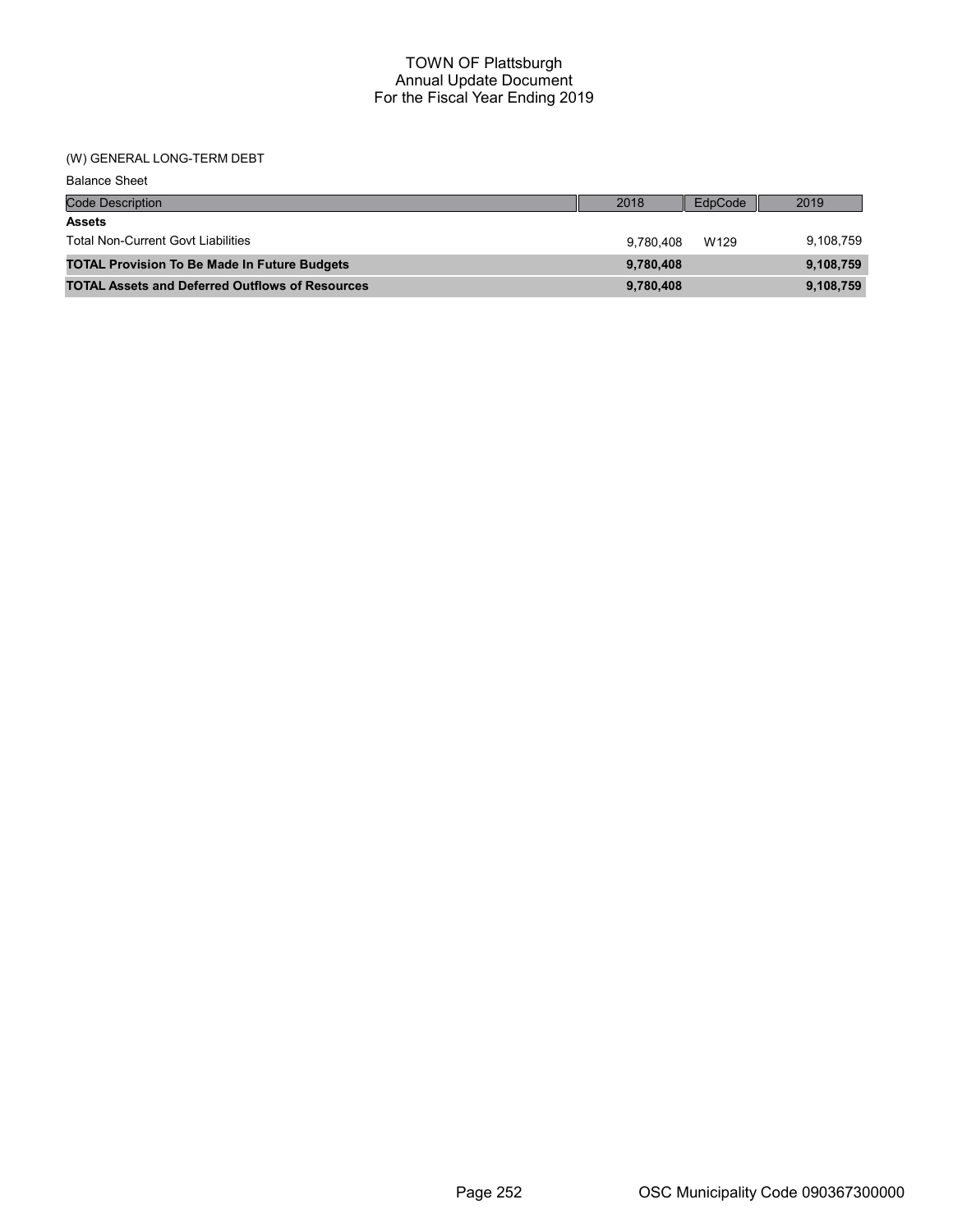## TOWN OF Plattsburgh Annual Update Document For the Fiscal Year Ending 2019

## (W) GENERAL LONG-TERM DEBT

Balance Sheet

| <b>Code Description</b>                     | 2018      | EdpCode | 2019      |
|---------------------------------------------|-----------|---------|-----------|
| Net Pension Liability - Proportionate Share | 386.706   | W638    | 851,681   |
| Total OPEB Liability                        | 5,054,874 | W683    | 4,421,699 |
| <b>Compensated Absences</b>                 | 692,403   | W687    | 762.172   |
| <b>TOTAL Other Liabilities</b>              | 6,133,983 |         | 6,035,552 |
| <b>Bonds Payable</b>                        | 3,646,425 | W628    | 3,073,207 |
| <b>TOTAL Bond And Long Term Liabilities</b> | 3,646,425 |         | 3,073,207 |
| <b>TOTAL Liabilities</b>                    | 9,780,408 |         | 9,108,759 |
| <b>TOTAL Liabilities</b>                    | 9,780,408 |         | 9,108,759 |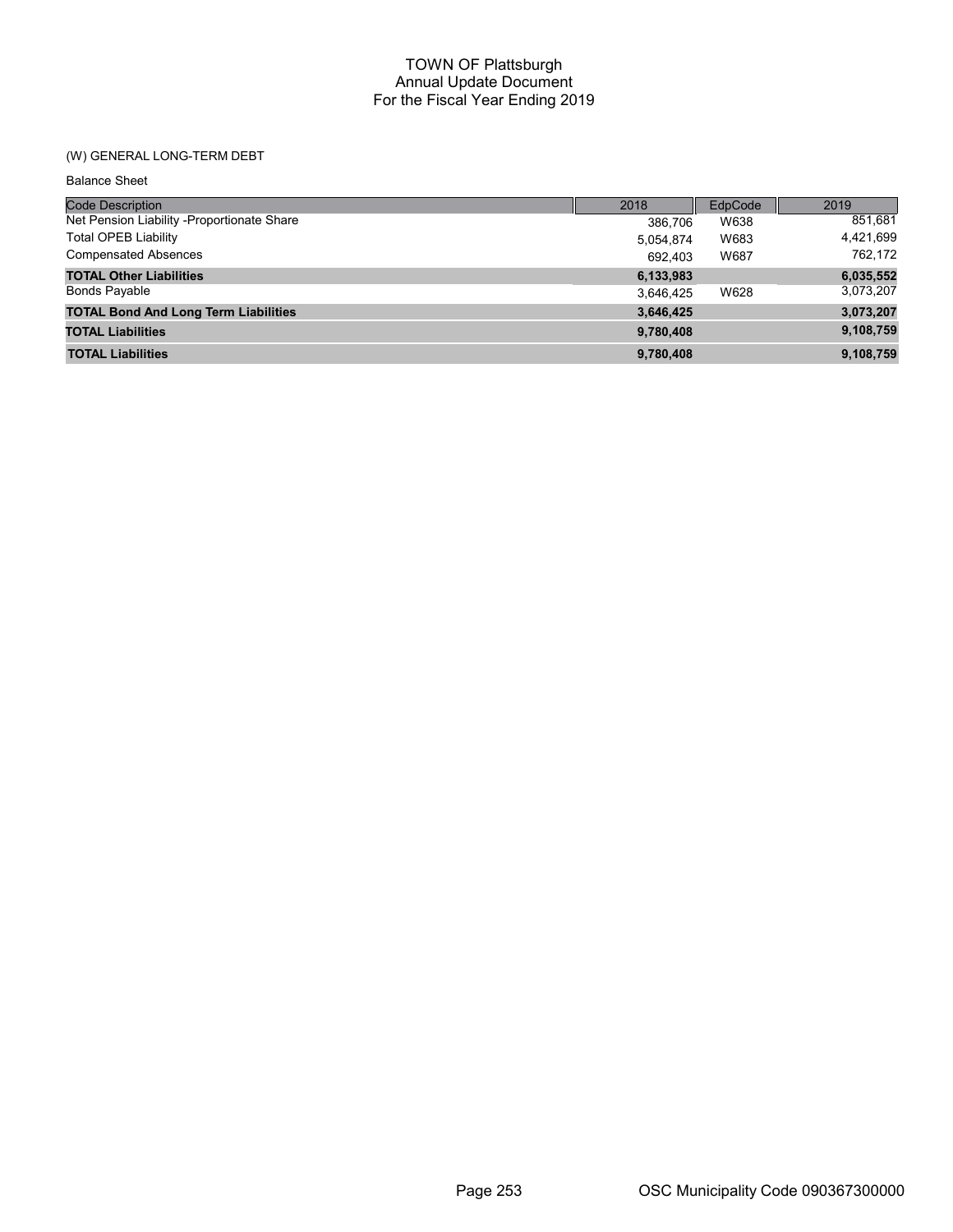### Office of the State Comptroller **TOWN OF Plattsburgh** TOWN OF Plattsburgh 05/19/2020 Statement of Indebtedness For the Fiscal Year Ending 2019

## County of: Clinton

### Municipal Code: 090367300000

| <b>First</b><br>Year | <b>Debt</b><br>Code | <b>Description</b>                                                         | Cops<br>Flag | Comp<br>Flag | Date of<br>Issue | Date of<br>Maturity   | Int.<br>Rate | Var? | Amt. Orig.<br>Issued | $O/S$ Beg.<br>of Year | Paid<br>Dur. Year | Redeemed<br><b>Bond Proc.</b> | Prior Yr.<br>Adjust. | Accreted<br>Interest | O/S End<br>of Year |
|----------------------|---------------------|----------------------------------------------------------------------------|--------------|--------------|------------------|-----------------------|--------------|------|----------------------|-----------------------|-------------------|-------------------------------|----------------------|----------------------|--------------------|
| 2018                 | <b>BAN</b>          | <b>W/W Capital Projects</b>                                                |              |              |                  | 08/21/2018 08/23/2019 | 2.03%        |      | \$6,000,000          | \$6,000,000           | \$400,000         | \$0                           | \$0                  |                      | \$5,600,000        |
| 2019                 | <b>BAN</b>          | <b>Water &amp; Sewer</b><br><b>Caopital Project</b>                        |              |              |                  | 08/22/2019 08/21/2020 | 2.25%        |      | \$8,400,000          | \$0                   |                   |                               | \$0                  |                      | \$8,400,000        |
| 2008                 | F.<br>BAN           | <b>MOFFITT ROAD WATER</b>                                                  |              |              |                  | 09/11/2008 09/23/2019 | 2.69%        |      | \$1,000,000          | \$370,000             | \$370,000         | \$0                           | \$0                  |                      | \$0                |
|                      |                     | Total for Type/Exempt Status - Sums Issued Amts only made in AFR Year      |              |              |                  |                       |              |      | \$8,400,000          | \$6,370,000           | \$770,000         | \$0                           | \$0                  | \$0                  | \$14,000,000       |
| 2003                 | <b>BOND E</b>       | <b>CUMBERLND HD</b><br><b>WATER</b> efc31                                  |              |              |                  | 07/01/2003 07/31/2022 | $0.00\%$     |      | \$5,300,000          | \$1,238,526           | \$301,263         | \$0                           | \$0                  |                      | \$937,263          |
| 2010                 | <b>BOND E</b>       | <b>C.PARK SEWER PLANT</b><br><b>CLOSURE-EFC</b>                            |              |              |                  | 06/24/2010 10/01/2039 | $0.286\%$ Y  |      | \$2,205,750          | \$1,620,000           | \$65,000          | \$0                           | \$0                  |                      | \$1,555,000        |
| 2001                 | <b>BOND E</b>       | <b>CPWD IMPROVEMENTS</b>                                                   |              |              |                  | 03/17/1981 02/01/2020 | 5.00%        |      |                      | \$16,000              | \$8,000           | \$0                           | \$0                  |                      | \$8,000            |
| 2001                 | <b>BOND E</b>       | <b>CWD CONSTRUCTION</b>                                                    |              |              |                  | 10/20/1986 10/01/2025 | 6.00%        |      |                      | \$35,000              | \$5,000           | \$0                           | \$0                  |                      | \$30,000           |
| 2001                 | <b>BOND E</b>       | WHWD#2<br><b>CONSTRUCTION</b>                                              |              |              |                  | 01/07/1997 09/01/2021 | 4.25% Y      |      |                      | \$28,800              | \$9,600           | \$0                           | \$0                  |                      | \$19,200           |
| 2001                 | <b>BOND E</b>       | <b>MWD EXTENSIONS</b>                                                      |              |              |                  | 01/07/1997 09/01/2021 | 4.25% Y      |      |                      | \$31,200              | \$10,400          | \$0                           | \$0                  |                      | \$20,800           |
| 2001                 | <b>BOND E</b>       | <b>TMWD EXTENSION #2</b>                                                   |              |              |                  | 09/19/1988 09/01/2027 | 6.375%       |      |                      | \$68,000              | \$7,000           | \$0                           | \$0                  |                      | \$61,000           |
| 2015                 | <b>BOND N</b>       | Highway<br>Improvement                                                     |              |              |                  | 08/08/2014 08/08/2019 | 2.75%        |      |                      | \$135,000             | \$135,000         | \$0                           | \$0                  |                      | \$0                |
| 2008                 | <b>BOND N</b>       | <b>WHSD#2 PHASE II,</b><br>efc02                                           |              |              |                  | 07/12/2001 05/01/2031 | $0.00\%$     |      |                      | \$201,227             | \$15,479          | \$0                           | \$0                  |                      | \$185,748          |
| 2008                 | <b>BOND N</b>       | <b>Wallace Hill Swr PH2</b><br>efc11                                       |              |              |                  | 10/09/2003 10/09/2033 | 0.00%        |      |                      | \$272,672             | \$16,587          | \$0                           | \$111                |                      | \$256,196          |
|                      |                     | Total for Type/Exempt Status - Sums Issued Amts only made in AFR Year      |              |              |                  |                       |              |      | \$0                  | \$3,646,425           | \$573,329         | \$0                           | \$111                | \$0                  | \$3,073,207        |
|                      |                     | AFR Year Total for All Debt Types - Sums Issued Amts only made in AFR Year |              |              |                  |                       |              |      | \$8,400,000          | \$10,016,425          | \$1,343,329       | \$0                           | \$111                | \$0                  | \$17,073,207       |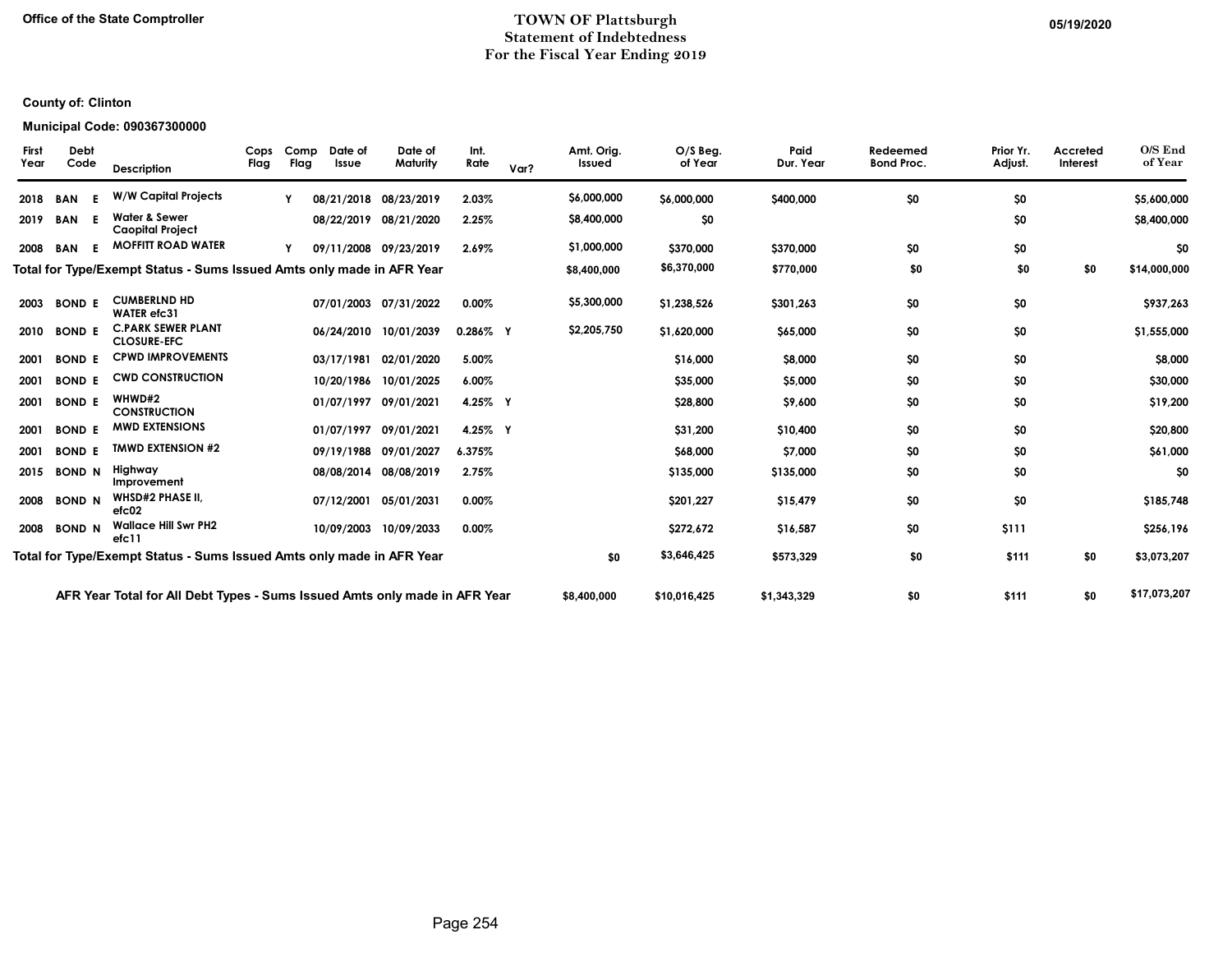### TOWN OF Plattsburgh Schedule of Time Deposits and Investments For the Fiscal Year Ending 2019

|                                                                                   | <b>EDP Code</b> | Amount          |
|-----------------------------------------------------------------------------------|-----------------|-----------------|
| CASH:                                                                             |                 |                 |
| On Hand                                                                           | 9Z2001          | \$10,770,881.00 |
| <b>Demand Deposits</b>                                                            | 9Z2011          | \$0.00          |
| <b>Time Deposits</b>                                                              | 9Z2021          | \$14,517,314.00 |
| Total                                                                             |                 | \$25,288,195.00 |
| COLLATERAL:                                                                       |                 |                 |
| - FDIC Insurance                                                                  | 9Z2014          | \$750,000.00    |
| Collateralized with securities held in<br>possession of municipality or its agent | 9Z2014A         | \$25,682,732.00 |
| Total                                                                             |                 | \$26,432,732.00 |
| <b>INVESTMENTS:</b><br>- Securities (450)                                         |                 |                 |
| Book Value (cost)                                                                 | 9Z4501          |                 |
| Market Value at Balance Sheet Date                                                | 9Z4502          |                 |
| Collateralized with securities held in<br>possession of municipality or its agent | 9Z4504A         |                 |
| - Repurchase Agreements (451)                                                     |                 |                 |
| Book Value (cost)                                                                 | 9Z4511          |                 |
| Market Value at Balance Sheet Date                                                | 9Z4512          |                 |
| Collateralized with securities held in<br>possession of municipality or its agent | 9Z4514A         |                 |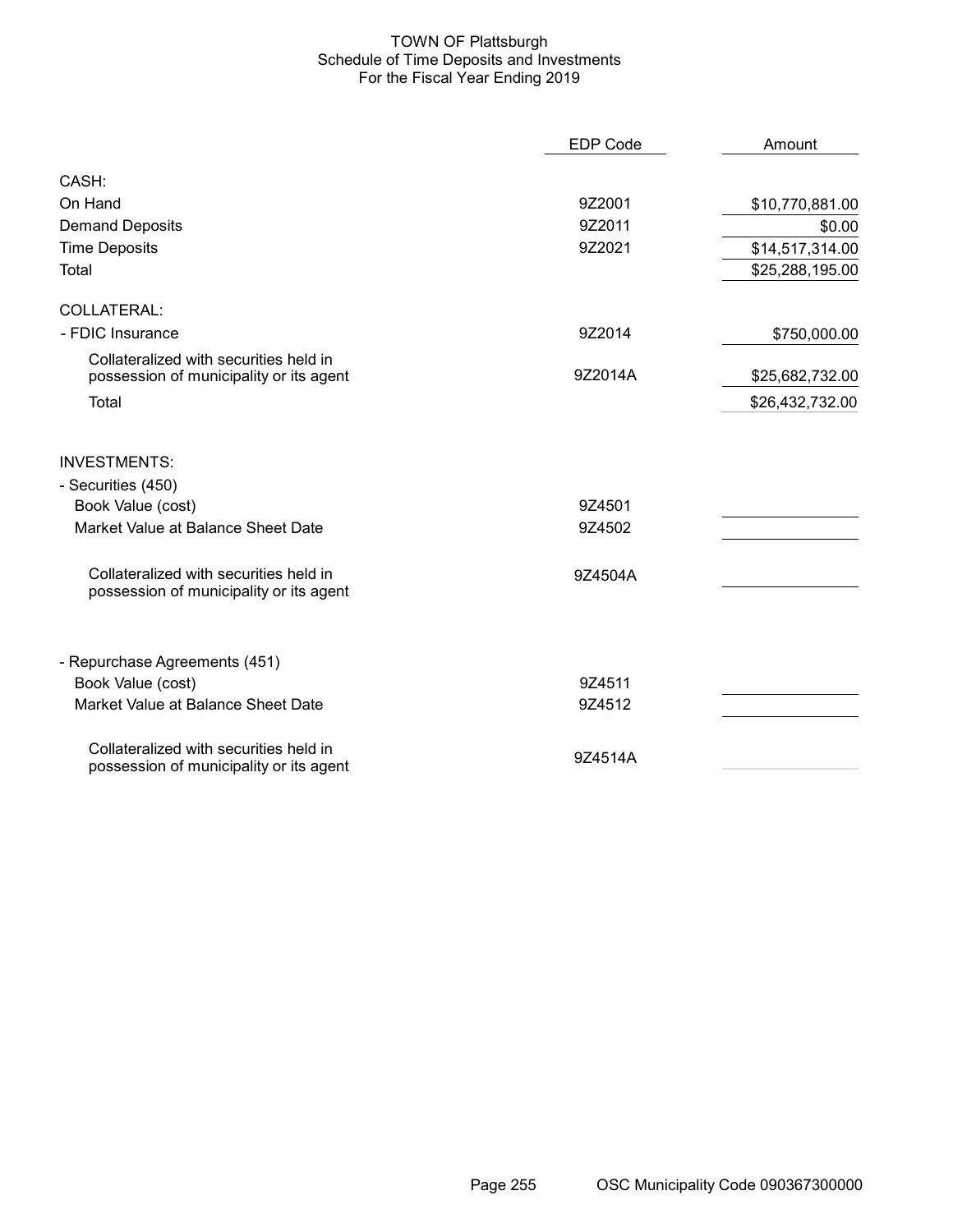### TOWN OF Plattsburgh Bank Reconciliation For the Fiscal Year Ending 2019

# Include All Checking, Savings and C.D. Accounts

| <b>Bank</b><br>Account<br>Number | <b>Bank</b><br>Balance | Add:<br>Deposit<br>In Transit | Less:<br>Outstanding<br>Checks | Adjusted<br><b>Bank</b><br>Balance |
|----------------------------------|------------------------|-------------------------------|--------------------------------|------------------------------------|
| *****-9901                       | \$2,094                | \$0                           | \$0                            | \$2,094                            |
| *****-2167                       | \$1,632,852            | \$0                           | \$0                            | \$1,632,852                        |
| *****-0013                       | \$1,726,306            | \$0                           | \$0                            | \$1,726,306                        |
| *****-9891                       | \$2,011                | \$0                           | \$0                            | \$2,011                            |
| *****-5001                       | \$969,343              | \$0                           | \$0                            | \$969,343                          |
| *****-0042                       | \$16                   | \$0                           | \$0                            | \$16                               |
| *****-9985                       | \$42,121               | \$0                           | \$0                            | \$42,121                           |
| *****-2170                       | \$6,227,431            | \$0                           | \$0                            | \$6,227,431                        |
| *****-0001                       | \$1,777,146            | \$0                           | \$0                            | \$1,777,146                        |
| *****-0002                       | \$850,876              | \$0                           | \$0                            | \$850,876                          |
| *****-0003                       | \$213,491              | \$0                           | \$0                            | \$213,491                          |
| *****-0004                       | \$294,569              | \$0                           | \$0                            | \$294,569                          |
| *****-0005                       | \$14,223               | \$0                           | \$0                            | \$14,223                           |
| *****-0006                       | \$498,664              | \$0                           | \$0                            | \$498,664                          |
| *****-0007                       | \$318,118              | \$0                           | \$0                            | \$318,118                          |
| *****-0008                       | \$1,645,060            | \$0                           | \$0                            | \$1,645,060                        |
| *****-0009                       | \$23,050               | \$0                           | \$0                            | \$23,050                           |
| *****-0010                       | \$2,045,348            | \$0                           | \$0                            | \$2,045,348                        |
| *****-0011                       | \$1,022,674            | \$0                           | \$0                            | \$1,022,674                        |
| *****-0012                       | \$997,808              | \$0                           | \$0                            | \$997,808                          |
| *****-13                         | \$411,278              | \$0                           | \$0                            | \$411,278                          |
| *****-0016                       | \$1,331,417            | \$0                           | \$0                            | \$1,331,417                        |
| *****-0017                       | \$1,076,149            | \$0                           | \$0                            | \$1,076,149                        |
| *****-0018                       | \$739,944              | \$0                           | \$0                            | \$739,944                          |
| *****-0019                       | \$1,257,499            | \$0                           | \$0                            | \$1,257,499                        |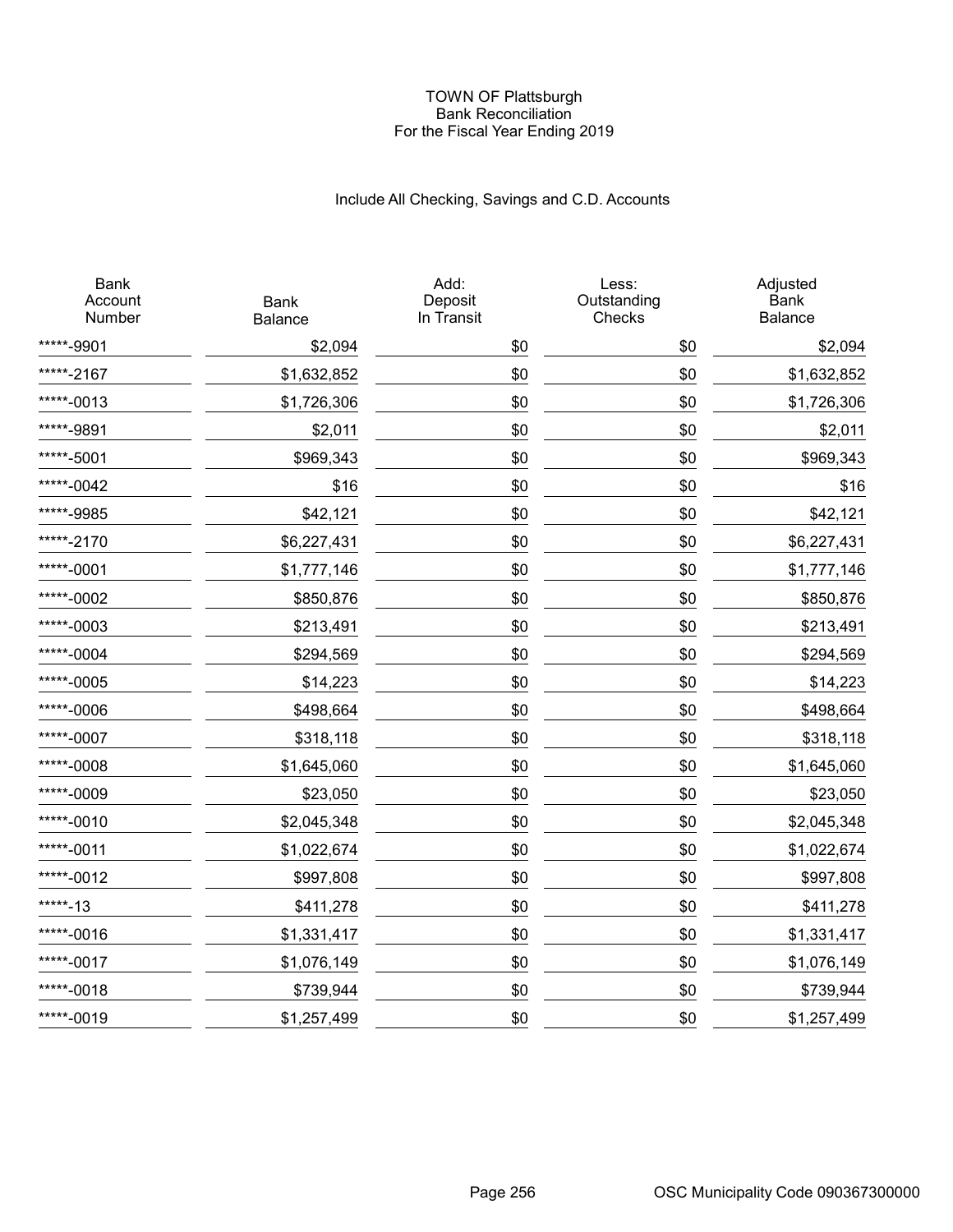### TOWN OF Plattsburgh Bank Reconciliation For the Fiscal Year Ending 2019

# Include All Checking, Savings and C.D. Accounts

| Bank<br>Account<br>Number | <b>Bank</b><br><b>Balance</b>      | Add:<br>Deposit<br>In Transit | Less:<br>Outstanding<br><b>Checks</b> |          | Adjusted<br>Bank<br><b>Balance</b> |
|---------------------------|------------------------------------|-------------------------------|---------------------------------------|----------|------------------------------------|
| *****-8345                | \$154,639                          |                               | \$0                                   | \$0      | \$154,639                          |
|                           | <b>Total Adjusted Bank Balance</b> |                               |                                       |          | \$25,274,127                       |
|                           | <b>Petty Cash</b>                  |                               |                                       |          | \$860.00                           |
|                           | <b>Adjustments</b>                 |                               |                                       |          | \$2.00                             |
|                           | <b>Total Cash</b>                  |                               | 9ZCASH                                | $^\star$ | \$25,274,989                       |
|                           | Total Cash Balance All Funds       |                               | 9ZCASHB                               | $^\star$ | \$25,274,989                       |
|                           | * Must be equal                    |                               |                                       |          |                                    |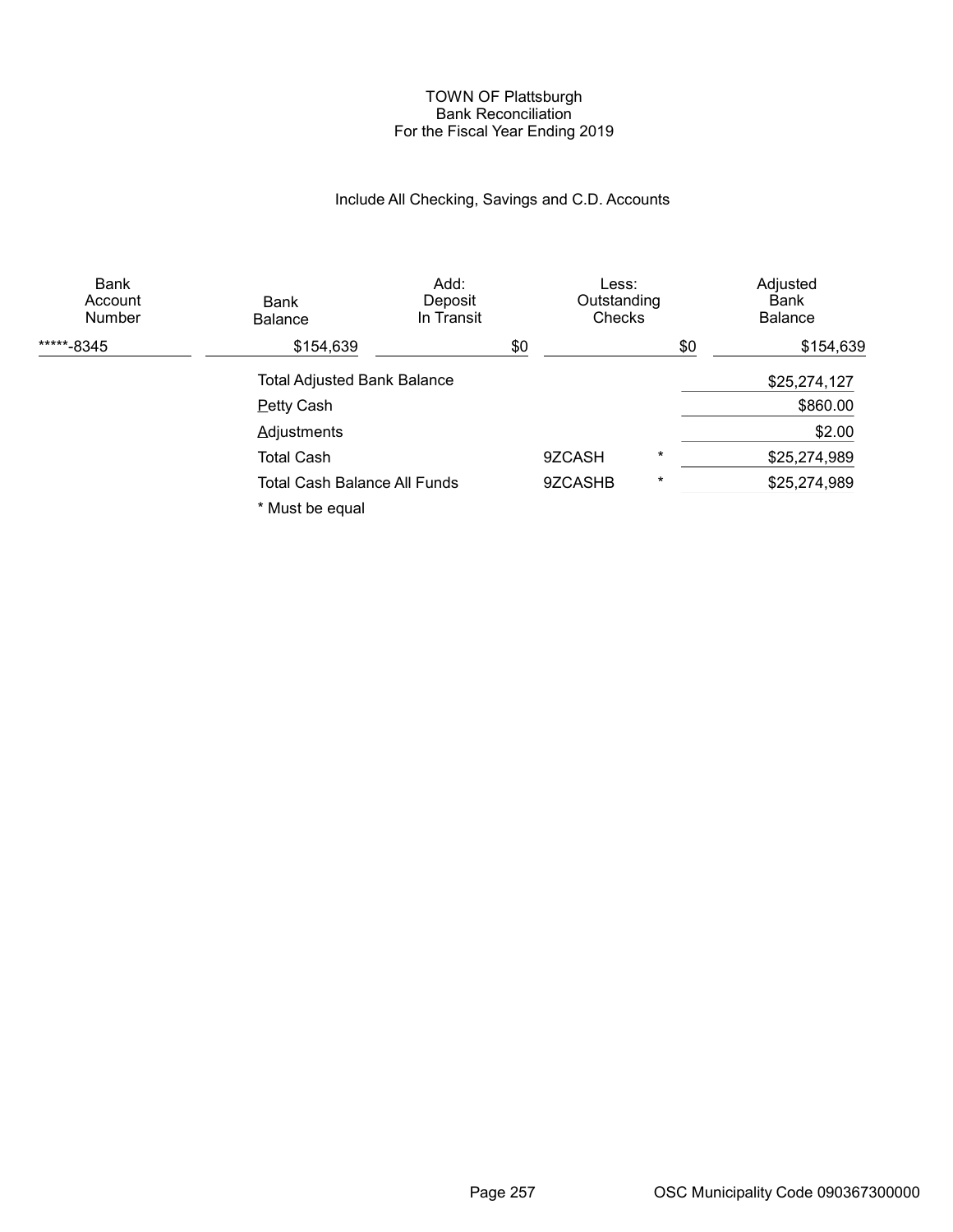## TOWN OF Plattsburgh Local Government Questionnaire For the Fiscal Year Ending 2019

|                                                                                                                | Response |
|----------------------------------------------------------------------------------------------------------------|----------|
| 1) Does your municipality have a written procurement policy?                                                   | Yes      |
| 2) Have the financial statements for your municipality been independently audited?                             | Yes      |
| If not, are you planning on having an audit conducted?                                                         |          |
| 3) Does your local government participate in an insurance pool with other local<br>governments?                | No.      |
| 4) Does your local government participate in an investment pool with other local<br>governments?               | No.      |
| 5) Does your municipality have a Length of Service Award Program (LOSAP)<br>for volunteer firefighters?        | No       |
| 6) Does your municipality have a Capital Plan?                                                                 | Yes      |
| 7) Has your municipality prepared and documented a risk assessment plan?                                       | No.      |
| If yes, has your municipality used the results to design the system of internal<br>controls?                   |          |
| 8) Have you had a change in chief executive or chief fiscal officer during the last<br>year?                   | No.      |
| 9) Has your Local Government adopted an investment policy as required by<br>General Municipal Law, Section 39? | Yes      |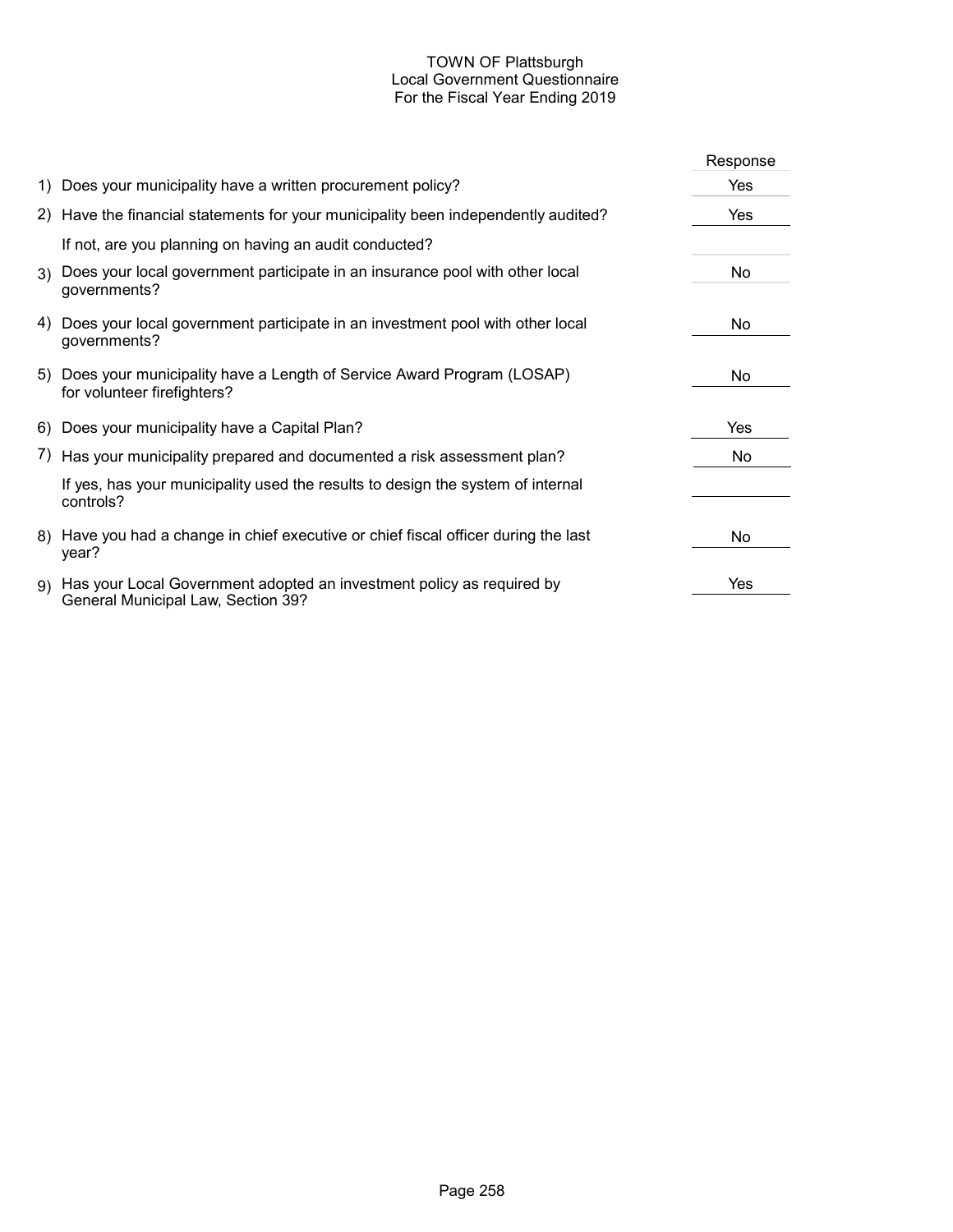### TOWN OF Plattsburgh Employee and Retiree Benefits For the Fiscal Year Ending 2019

|                        | <b>Total Full Time Employees:</b>                                           | 54                                                 |                                              |                                              |               |
|------------------------|-----------------------------------------------------------------------------|----------------------------------------------------|----------------------------------------------|----------------------------------------------|---------------|
|                        | <b>Total Part Time Employees:</b>                                           | 32                                                 |                                              |                                              |               |
| <b>Account</b><br>Code | <b>Description</b>                                                          | <b>Total</b><br><b>Expenditures</b><br>(All Funds) | # of Full<br><b>Time</b><br><b>Employees</b> | # of Part<br><b>Time</b><br><b>Employees</b> | # of Retirees |
| 90108                  | <b>State Retirement System</b>                                              | \$446,095.00                                       | 54                                           | 9                                            |               |
| 90158                  | Police and Fire Retirement                                                  |                                                    |                                              |                                              |               |
| 90258                  | <b>Local Pension Fund</b>                                                   |                                                    |                                              |                                              |               |
| 90308                  | <b>Social Security</b>                                                      | \$239,059.00                                       | 54                                           | 32                                           |               |
| 90408                  | <b>Worker's Compensation</b><br>Insurance                                   | \$200,930.00                                       | 54                                           | 32                                           |               |
| 90458                  | Life Insurance                                                              |                                                    |                                              |                                              |               |
| 90508                  | Unemployment Insurance                                                      |                                                    |                                              |                                              |               |
| 90558                  | <b>Disability Insurance</b>                                                 | \$1,330.00                                         | 51                                           | 26                                           |               |
| 90608                  | <b>Hospital and Medical</b><br>(Dental) Insurance                           | \$872,359.00                                       | 54                                           |                                              |               |
| 90708                  | <b>Union Welfare Benefits</b>                                               |                                                    |                                              |                                              |               |
|                        | 90858 Supplemental Benefit Payment to<br><b>Disabled Fire Fighters</b>      |                                                    |                                              |                                              |               |
| 91890                  | <b>Other Employee Benefits</b>                                              |                                                    |                                              |                                              |               |
|                        | <b>Total</b>                                                                | \$1,759,773.00                                     |                                              |                                              |               |
|                        | <b>Computed Total From Financial</b><br>Section (comparative purposes only) | \$1,759,773.00                                     |                                              |                                              |               |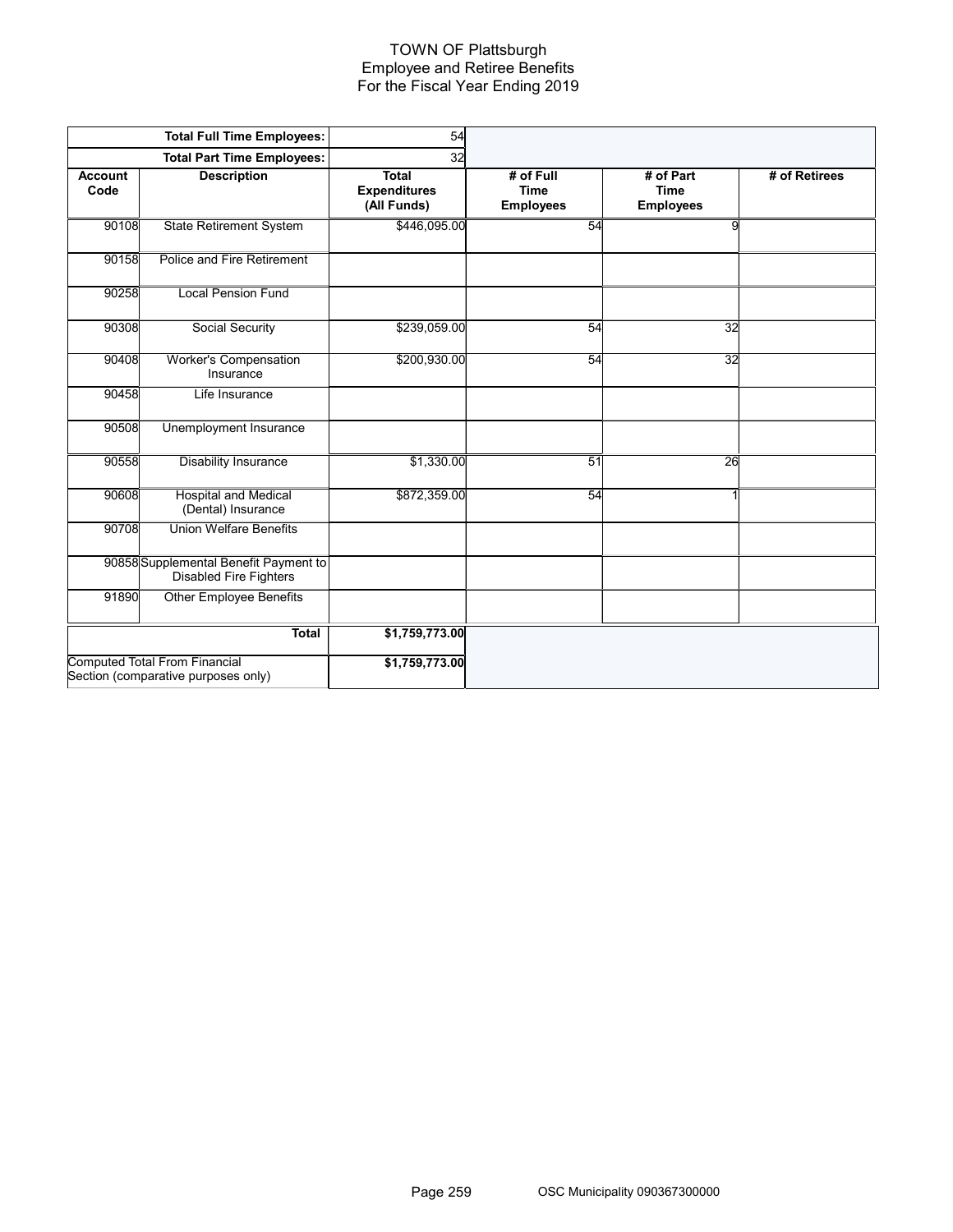### TOWN OF Plattsburgh Energy Costs and Consumption For the Fiscal Year Ending 2019

| <b>Energy Type</b> | <b>Total</b><br><b>Expenditures</b> | <b>Total Volume</b> | <b>Units Of</b><br><b>Measure</b> | <b>Alternative</b><br><b>Units Of</b><br><b>Measure</b> |
|--------------------|-------------------------------------|---------------------|-----------------------------------|---------------------------------------------------------|
| Gasoline           | \$32,288                            | 23,067              | gallons                           |                                                         |
| Diesel Fuel        | \$88,935                            | 37,912              | qallons                           |                                                         |
| Fuel Oil           |                                     |                     | qallons                           |                                                         |
| Natural Gas        | \$10.044                            | 2,145               | cubic feet                        |                                                         |
| Electricity        | \$135,444                           | 10,615              | kilowatt-hours                    |                                                         |
| Coal               |                                     |                     | tons                              |                                                         |
| Propane            |                                     |                     | gallons                           |                                                         |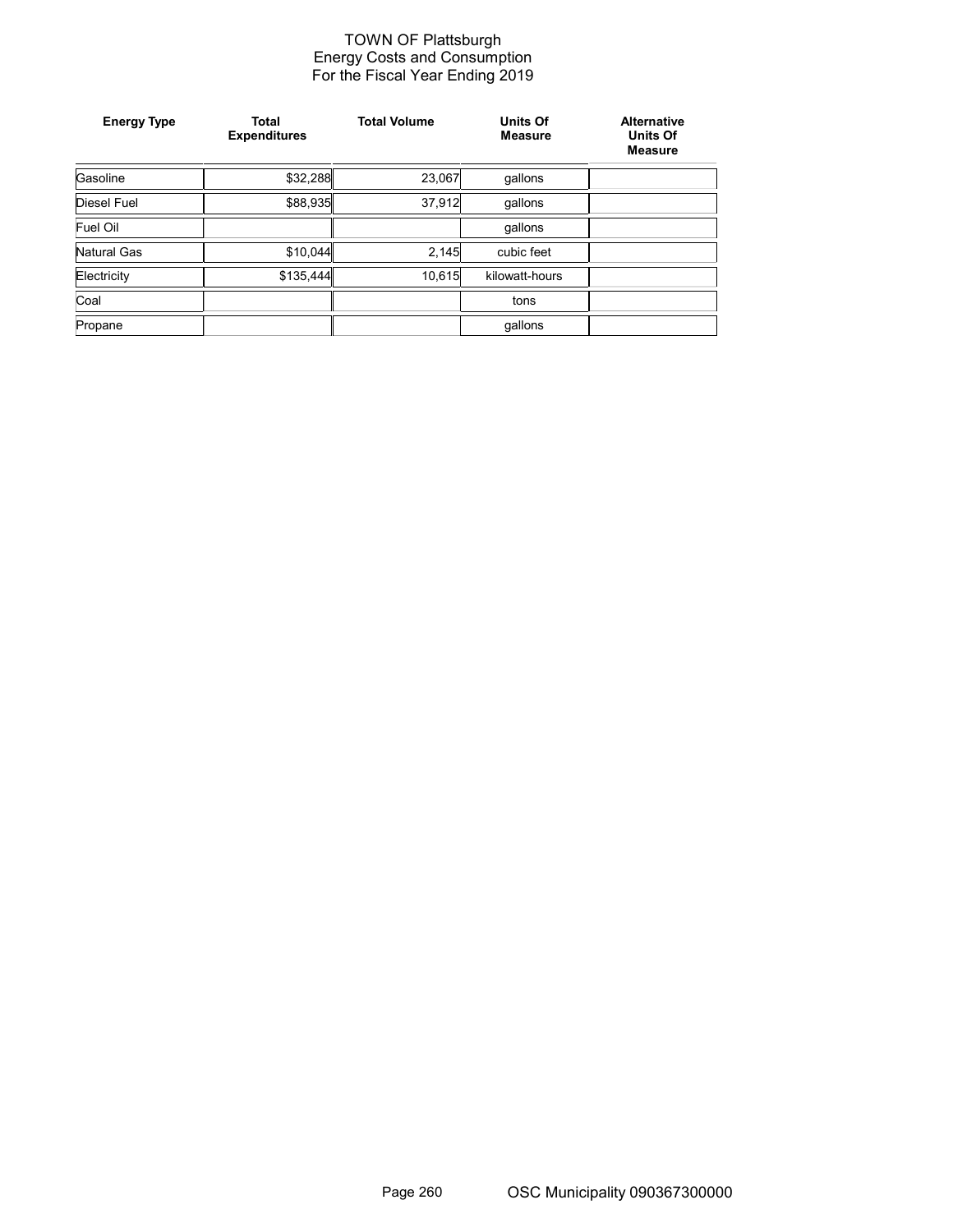## CERTIFICATION OF CHIEF FISCAL OFFICER

and filed by means of electronic data transmission. I, Michael S. Cashman The Chief Fiscal Officer of By entering the personal identification number assigned by the Office of the State Comptroller to me as the Town of Plattsburgh **the information provided in the annual** the Chief Fiscal Officer of the Town of Plattsburgh , and adopted by me as annual financial report, I am evidencing my express intent to authenticate my certification of the my signature for use in conjunction with the filing of the Town of Plattsburgh 's , is TRUE and correct to the best of my knowledge and belief. financial report of the Town of Plattsburgh (in the fiscal year ended 12/31/2019) Town of Plattsburgh's annual financial report for the fiscal year ended 12/31/2019

Patrick Bowen **Michael S. Cashman** Name of Report Preparer if different than Chief Fiscal Officer

(518) 562- 683 Town Supervisor Telephone Number **Title** 

Name

151 Banker Road, Plattsburgh NY 12 Official Address

05/11/2020 (518) 562-6800 Date of Certification **Date of Certification** Official Telephone Number